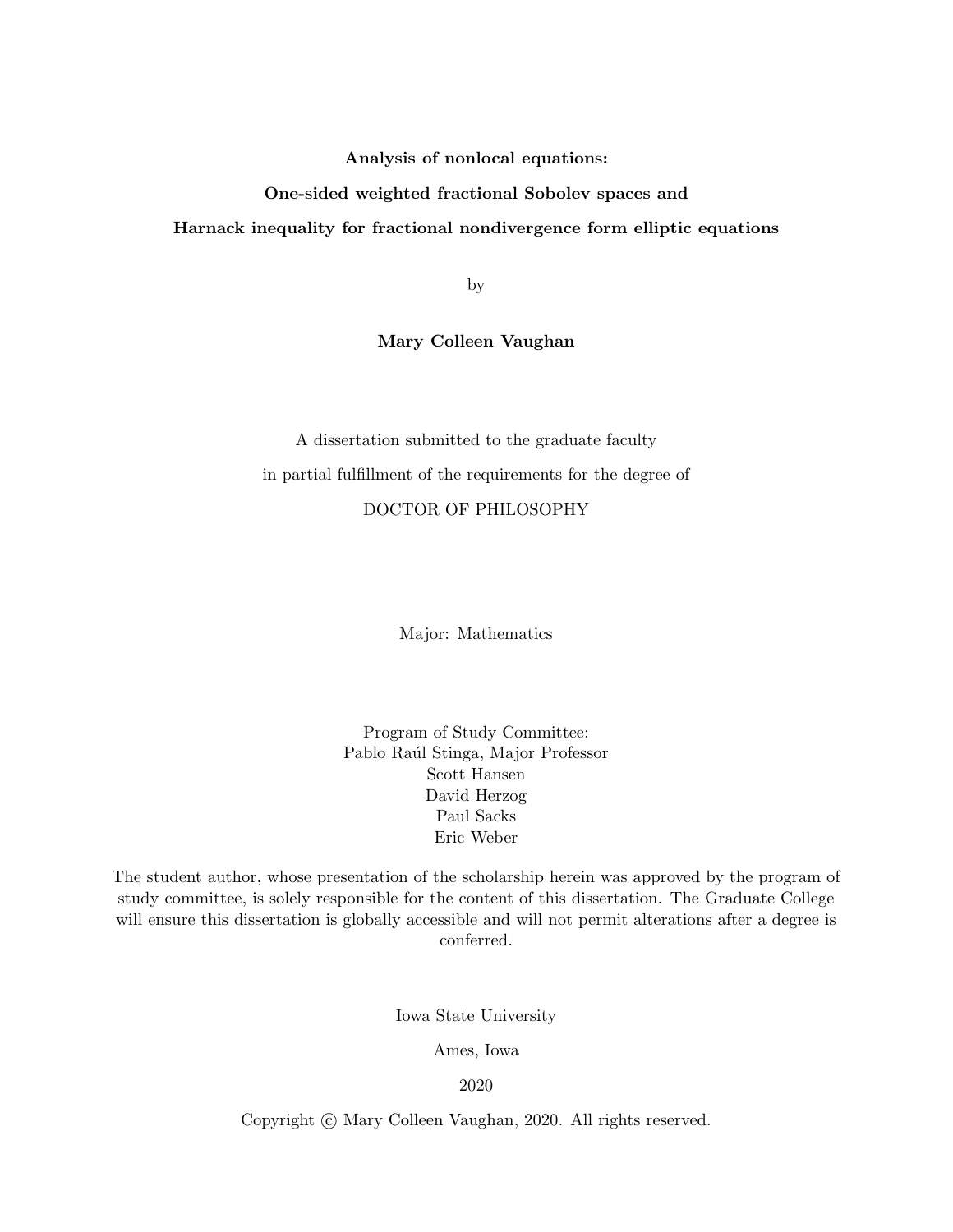# DEDICATION

To my parents, my first teachers. To my husband, my favorite collaborator.  $Sl\'ante$ 

ii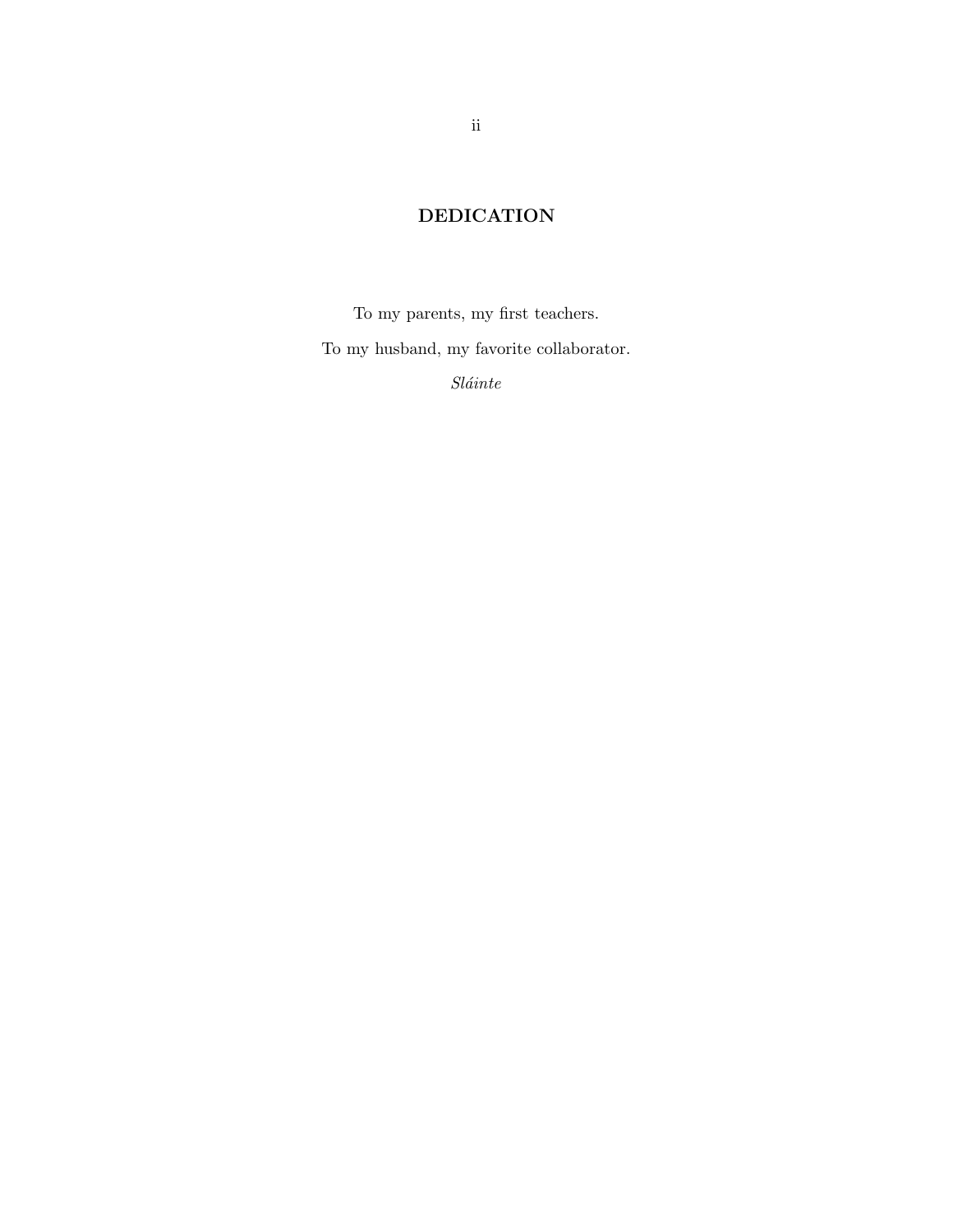# TABLE OF CONTENTS

# Page

| $\mathbf{v}$ |       |                                                                                                            |  |  |
|--------------|-------|------------------------------------------------------------------------------------------------------------|--|--|
|              |       | vi                                                                                                         |  |  |
|              |       | $\mathbf 1$                                                                                                |  |  |
| 1.1          |       | $\overline{2}$                                                                                             |  |  |
| 1.2          |       | $\overline{4}$                                                                                             |  |  |
|              | 1.2.1 | Fractional derivatives<br>$\overline{4}$                                                                   |  |  |
|              | 1.2.2 | Fractional powers of nonlocal nondivergence form operators $\dots \dots \dots$<br>$\overline{5}$           |  |  |
| 1.3          |       | $\overline{7}$                                                                                             |  |  |
|              | 1.3.1 | Chapter 2: One-sided weighted fractional Sobolev spaces<br>$\overline{7}$                                  |  |  |
|              | 1.3.2 | Chapter 3: Harnack inequality for fractional nondivergence form elliptic equa-                             |  |  |
|              |       | 11                                                                                                         |  |  |
|              |       | CHAPTER 2. ONE SIDED WEIGHTED FRACTIONAL SOBOLEV SPACES<br>18                                              |  |  |
| 2.1          |       | 18                                                                                                         |  |  |
| 2.2          |       | 21                                                                                                         |  |  |
|              | 2.2.1 | 23                                                                                                         |  |  |
|              | 2.2.2 | 27                                                                                                         |  |  |
|              | 2.2.3 | 31                                                                                                         |  |  |
|              | 2.2.4 | 34                                                                                                         |  |  |
| 2.3          |       | 36                                                                                                         |  |  |
|              | 2.3.1 | 36                                                                                                         |  |  |
|              | 2.3.2 | 42                                                                                                         |  |  |
|              | 2.3.3 | 43                                                                                                         |  |  |
| 2.4          | 44    |                                                                                                            |  |  |
|              | 2.4.1 | 45                                                                                                         |  |  |
|              | 2.4.2 | 45                                                                                                         |  |  |
|              | 2.4.3 | The heat semigroup on weighted spaces $\dots \dots \dots \dots \dots \dots \dots$<br>48                    |  |  |
|              | 2.4.4 | 51                                                                                                         |  |  |
| 2.5          |       | 53                                                                                                         |  |  |
|              | 2.5.1 | Proof of Theorem 2.1.3 (a) $\dots \dots \dots \dots \dots \dots \dots \dots \dots \dots \dots \dots$<br>53 |  |  |
|              | 2.5.2 | 60                                                                                                         |  |  |
|              | 2.5.3 | 61                                                                                                         |  |  |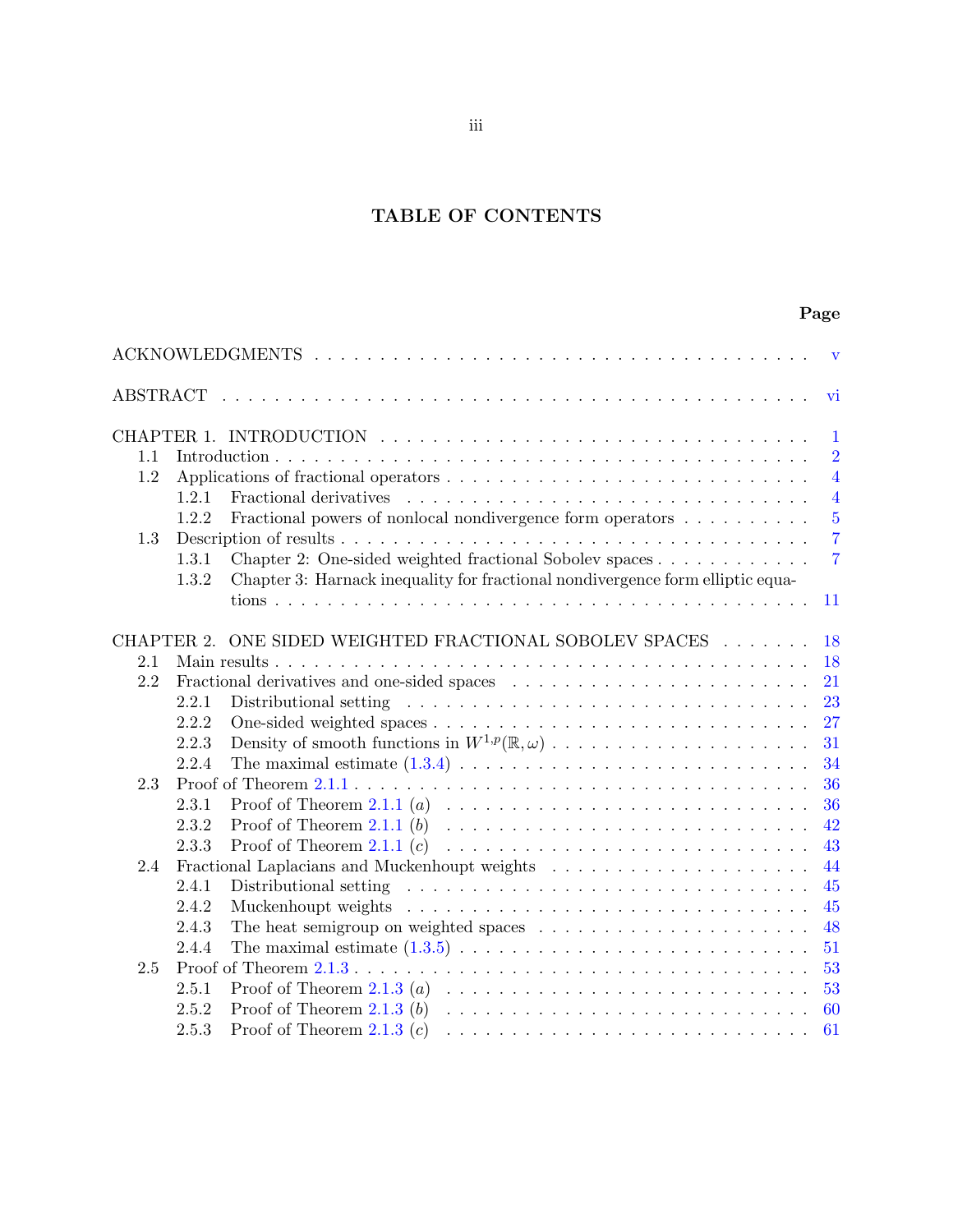|     |       | CHAPTER 3. HARNACK INEQUALITY FOR FRACTIONAL NONDIVERGENCE FORM                                                                                                                                                                |
|-----|-------|--------------------------------------------------------------------------------------------------------------------------------------------------------------------------------------------------------------------------------|
|     |       |                                                                                                                                                                                                                                |
| 3.1 |       |                                                                                                                                                                                                                                |
| 3.2 |       |                                                                                                                                                                                                                                |
|     | 3.2.1 |                                                                                                                                                                                                                                |
|     | 3.2.2 |                                                                                                                                                                                                                                |
| 3.3 |       |                                                                                                                                                                                                                                |
| 3.4 |       |                                                                                                                                                                                                                                |
| 3.5 |       |                                                                                                                                                                                                                                |
|     | 3.5.1 |                                                                                                                                                                                                                                |
|     | 352   |                                                                                                                                                                                                                                |
|     | 3.5.3 | Proof of Lemma 3.5.7 (a) in the set of the set of the set of the set of the set of the set of the set of the set of the set of the set of the set of the set of the set of the set of the set of the set of the set of the set |
|     | 3.5.4 |                                                                                                                                                                                                                                |
|     | 3.5.5 |                                                                                                                                                                                                                                |
|     | 3.5.6 | Proof of Theorem 3.1.1 $\ldots$ $\ldots$ $\ldots$ $\ldots$ $\ldots$ $\ldots$ $\ldots$ $\ldots$ $\ldots$ $\ldots$ $\ldots$ 134                                                                                                  |
|     |       |                                                                                                                                                                                                                                |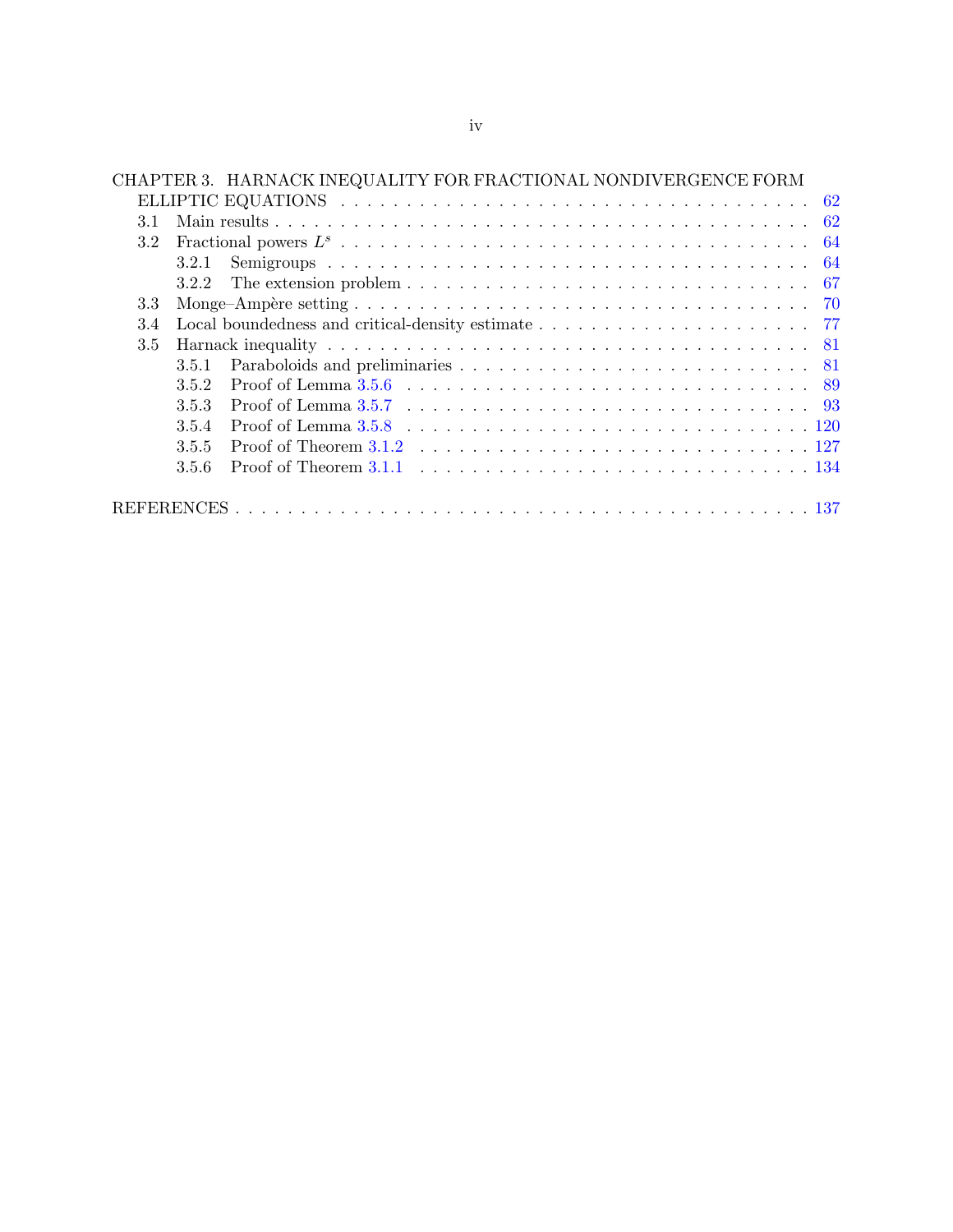# ACKNOWLEDGMENTS

<span id="page-4-0"></span>First and foremost, this dissertation would not have been possible without the help of my advisor, Pablo Raúl Stinga. He provided unwavering guidance, support, and encouragement every step of the way, helping me to grow both as a mathematician and as a person. It has been a delight and a privilege to both learn from and collaborate with Dr. Stinga during my years at Iowa State, and it is an honor to be following his footsteps to Texas next year.

There are many friends, faculty, and staff at Iowa State who have been a part of this journey. I would particularly like to thank each of my committee members, Dr. David Herzog, Dr. Scott Hansen, Dr. Paul Sacks, and Dr. Eric Weber, for their assistance. Also, thank you to Dr. Heather Bolles and Dr. Michael Young for their guidance throughout my time as a graduate student.

Thank you to Pablo Seleson at Oak Ridge National Laboratory for your mentorship both during my time at the lab and after.

To the professors in the Mathematics Department at the University of Wisconsin - La Crosse, thank you for showing me the beauty of mathematics, for encouraging me to pursue graduate school, and for your continued friendship.

My final acknowledgements are for my family. Thank you to my parents for exposing me to science and mathematics at a young age, for teaching me to pursue my dreams, and for the endless support. Thank you to my husband, Jordan, who has shown incredible belief and encouragement throughout this process.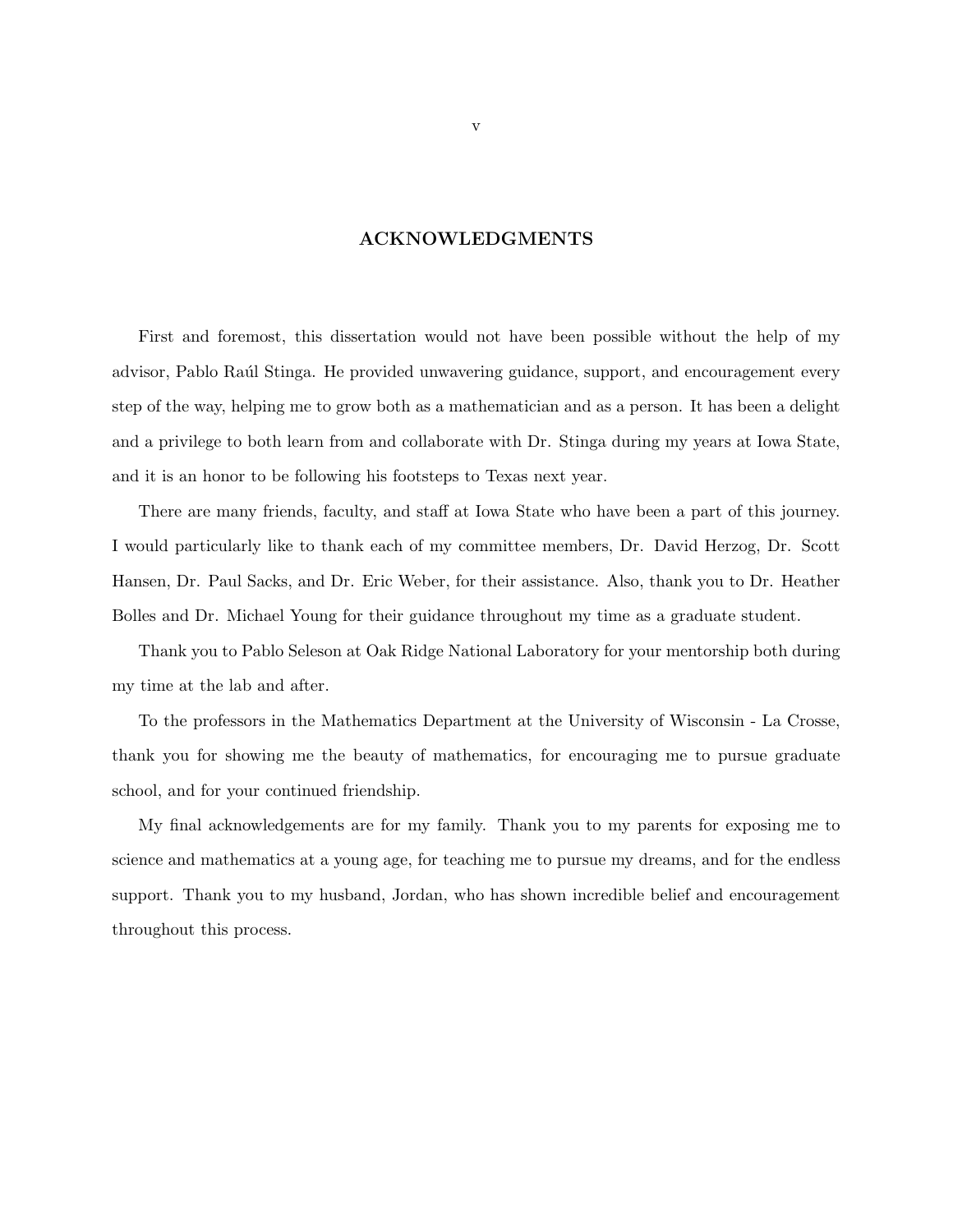# ABSTRACT

<span id="page-5-0"></span>This dissertation deals with the following two projects.

First, we characterize one-sided weighted Sobolev spaces  $W^{1,p}(\mathbb{R}, \omega)$ , where  $\omega$  is a one-sided Sawyer weight, in terms of a.e. and weighted  $L^p$  limits as  $\alpha \to 1^-$  of Marchaud fractional derivatives of order  $0 < \alpha < 1$ . These are Bourgain–Brezis–Mironescu-type characterizations for one-sided weighted Sobolev spaces. Similar results for weighted Sobolev spaces  $W^{2,p}(\mathbb{R}^n,\nu)$ , where  $\nu$  is an  $A_p$ -Muckenhoupt weight, are proved in terms of limits as  $s \to 1^-$  of fractional Laplacians  $(-\Delta)^s$ . We also additionally study the a.e. and weighted  $L^p$  limits as  $\alpha, s \to 0^+$ .

Second, we define fractional powers of nondivergence form elliptic operators  $(-a^{ij}(x)\partial_{ij})^s$  for  $0 < s < 1$  with Hölder coefficients and characterize a Poisson problem driven by  $(-a^{ij}(x)\partial_{ij})^s$  with a local degenerate extension problem. An interior Harnack inequality for nonnegative solutions to such an extension equation with bounded, measurable coefficients is proved. This in turn implies the interior Harnack inequality for the fractional problem.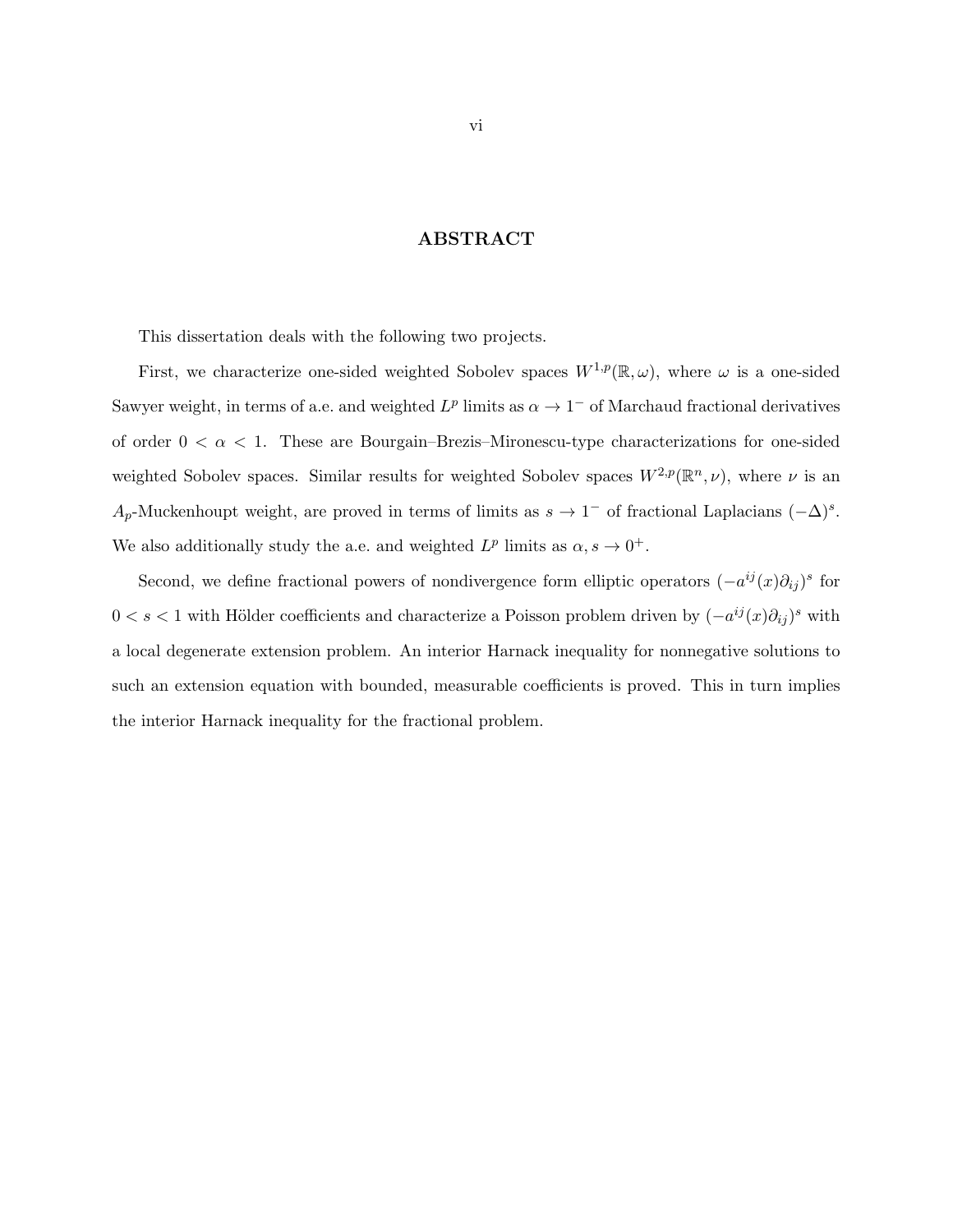## CHAPTER 1. INTRODUCTION

<span id="page-6-0"></span>This dissertation pertains to the mathematical analysis of functional spaces related to fractional derivatives and fractional Laplacians and regularity theory of solutions to equations driven by fractional powers of nondivergence form elliptic differential operators. More precisely, we solve the following problems.

1. We define appropriate one-sided weighted Sobolev spaces  $W^{1,p}(\mathbb{R}, \omega)$  which are conducive for working with one-sided fractional derivatives. The weights  $\omega \in A_p^-(\mathbb{R})$  are one-sided Sawyer weights. We prove a Bourgain–Brezis–Mironescu-type characterization of the weighted spaces  $W^{1,p}(\mathbb{R},\omega)$  and  $L^p(\mathbb{R},\omega)$  by showing that the respective limits

$$
\lim_{\alpha \to 1^{-}} (D_{\text{left}})^{\alpha} u(t) = u'(t) \quad \text{and} \quad \lim_{\alpha \to 0^{+}} (D_{\text{left}})^{\alpha} u(t) = u(t) \quad (1.0.1)
$$

hold in  $L^p(\mathbb{R}, \omega)$  and almost everywhere. Here,  $(D_{\text{left}})^\alpha$  denotes the Marchaud left-derivative of order  $0 < \alpha < 1$ . We prove a similar characterization of the two-sided weighted Sobolev spaces  $W^{2,p}(\mathbb{R}^n,\nu)$  and  $L^p(\mathbb{R}^n,\nu)$  using fractional Laplacians of order  $0 < s < 1$ . Here,  $\nu \in A_p(\mathbb{R}^n)$  are classical Muckenhoupt weights.

2. We define fractional powers of nondivergence form elliptic operators

$$
Lu = -a^{ij}(x)\partial_{ij}u, \quad \text{Dom}(L) = \{u \in C_0(\Omega) \cap W^{2,n}_{loc}(\Omega) : Lu \in C_0(\Omega)\},
$$

using the method of semigroups, where  $\Omega \subset \mathbb{R}^n$  is a bounded, Lipschitz domain and  $a^{ij}(x)$ are Hölder continuous and uniformly elliptic. We prove Harnack inequality for nonnegative solutions  $u \in \text{Dom}(L)$  to the problem  $L^s u = 0, 0 < s < 1$ , in a ball  $B \subset\subset \Omega$ . We characterize the Poisson problem driven by  $L^s u$  with a local, degenerate extension equation.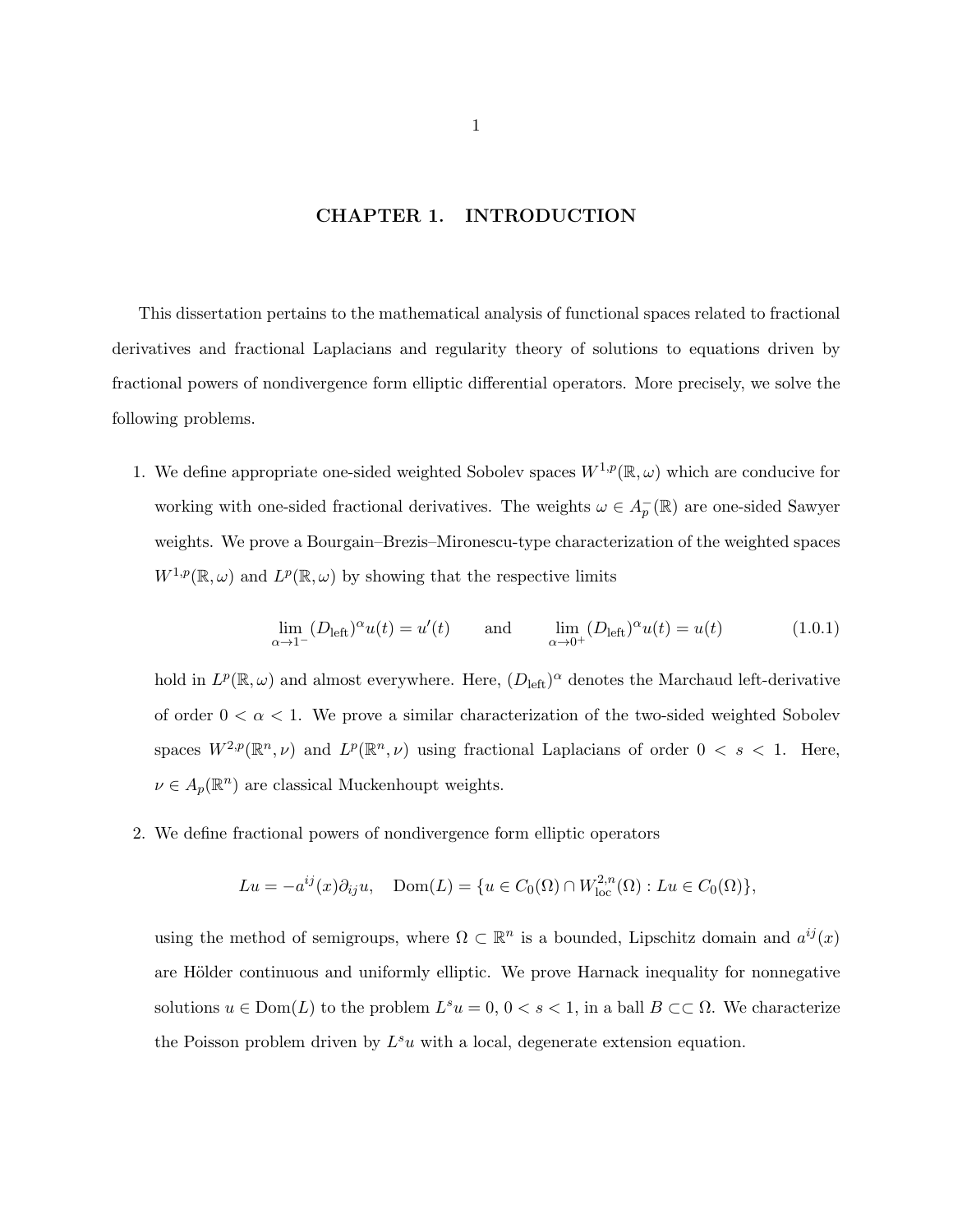#### 1.1 Introduction

<span id="page-7-0"></span>Fractional derivatives were first introduced as a purely mathematical concept. When referring to the *n*th order derivative  $\frac{d^n u(t)}{dt^n}$ , G. L'Höpital asked G. Leibniz in his 1695 letter [\[45\]](#page-144-0)

"What if n is  $1/2$ ?"

Leibniz replied,

"It will lead to a paradox. From this apparent paradox, one day useful consequences will be drawn."

Many years later, in 1819, S. F. Lacroix devoted only two pages of his 700 page textbook on differential and integral calculus to providing the first definition of a fractional derivative, with no apparent physical interpretations:

$$
\frac{d^{1/2}}{dt^{1/2}}(t^p) = \frac{\Gamma(p+1)}{\Gamma(p+1/2)} t^{p-1/2}, \quad p > 0
$$

where  $\Gamma$  denotes the Gamma function [\[41\]](#page-144-0). The first known application of fractional derivatives appeared shortly later in 1823 when N. H. Abel used fractional derivatives to model the tautochrone problem [\[1\]](#page-142-0). Since then, many scientists, like Riemann, Liouville, Riesz, and Weyl, have attempted to define derivatives of fractional order as seen in the very complete monograph by Samko–Kilbas– Marichev [\[64\]](#page-146-0). Moreover, within the last 20 years, there has been an explosion of interest of fractional derivatives in applied sciences. For example, fractional derivatives are used to capture the avalanche-like behavior and trapping effects of particles due to eddies in plasmas [\[22\]](#page-143-0).

In contrast to classical derivatives for which, to compute  $u'(t)$ , we only need to know the values of u in a small neighborhood of t, fractional derivatives are nonlocal in nature. For example, the Marchaud left-fractional derivative of a function  $u = u(t) : \mathbb{R} \to \mathbb{R}$  is given by

$$
(D_{\text{left}})^{\alpha}u(t) = \frac{1}{\Gamma(-\alpha)} \int_{-\infty}^{t} \frac{u(h) - u(t)}{(t - h)^{1 + \alpha}} dh, \quad 0 < \alpha < 1,
$$
 (1.1.1)

see [\[52\]](#page-145-0). This operator satisfies the Fourier transform identity

$$
(\widehat{D_{\text{left}}})^{\alpha}u(\xi) = (i\xi)^{\alpha}\widehat{u}(\xi), \quad \xi \in \mathbb{R}.
$$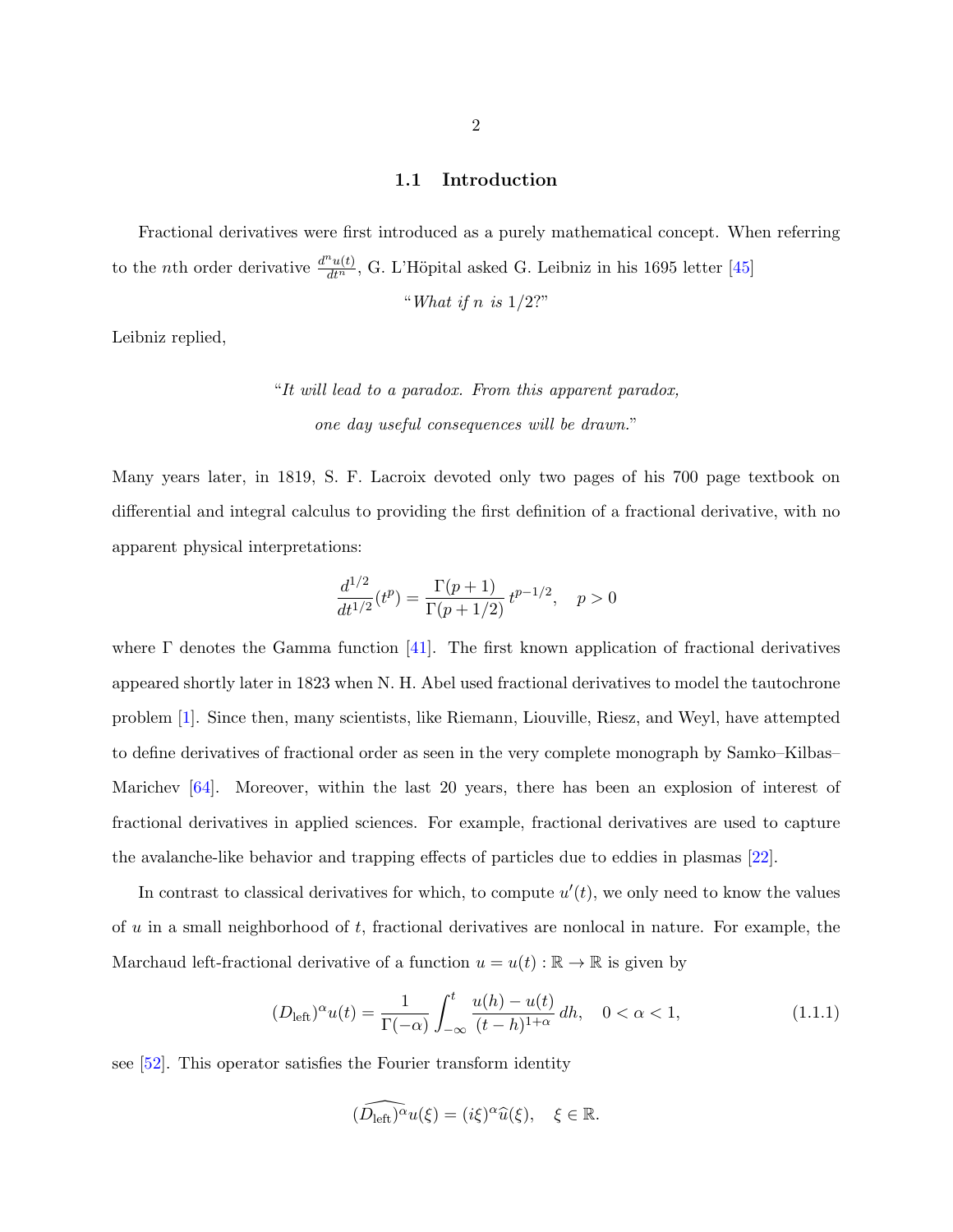By taking  $\alpha = 1$ , we can see that the definition agrees with the usual derivative. Notice from  $(1.1.1)$ that to determine  $(D_{\text{left}})^{\alpha}u(t)$ , one needs to know the entire history of u, i.e. all the values of u in  $(-\infty, t]$ . Fractional derivatives can be used to refine existing models in order to capture memory effects such as with world population growth and blood-alcohol level systems in humans [\[5\]](#page-142-0).

While fractional derivatives can be regarded as nonlocal in *time*, fractional powers of secondorder differential operators can be seen as nonlocal in space. Perhaps the most important nonlocal operator in space is the fractional Laplacian on  $\mathbb{R}^n$ . For a function  $u = u(x) : \mathbb{R}^n \to \mathbb{R}$ , we define  $(-\Delta)^s u$  by

$$
(-\Delta)^s u(x) = c_{n,s} P.V. \int_{\mathbb{R}^n} \frac{u(x) - u(y)}{|x - y|^{n+2s}} dy, \quad 0 < s < 1,\tag{1.1.2}
$$

where P.V. denotes that the integral is taken in the principle value sense and  $c_{n,s} > 0$  is a normalizing constant. This operator satisfies the Fourier transform identity

$$
\widehat{(-\Delta)^s}u(\xi)=|\xi|^{2s}\,\widehat{u}(\xi)\quad \xi\in\mathbb{R}^n.
$$

By taking  $s = 1$ , we can see that the definition agrees with the classical Laplacian and hence gives the name "fractional Laplacian." Like [\(1.1.1\)](#page-7-0), fractional Laplacians are nonlocal, but, in contrast to  $(D_{\text{left}})^{\alpha}u(t)$  for which we need to know the values of u in one direction, to compute  $(-\Delta)^{s}u(x)$ , we need to know the values of u everywhere.

Fractional powers of differential operators are classical objects that have been studied from several points of view, including harmonic analysis [\[70\]](#page-146-0), potential analysis [\[42\]](#page-144-0), probability [\[10\]](#page-142-0), functional analysis [\[80\]](#page-146-0), pseudo-differential operator theory [\[77\]](#page-146-0), fractional calculus [\[64\]](#page-146-0), among others. Nonlocal equations of fractional order have received a lot of attention in recent years in the field of partial differential equations, mainly due to the work of Luis Caffarelli and collaborators [\[9,](#page-142-0) [17,](#page-143-0) [18,](#page-143-0) [19,](#page-143-0) [20,](#page-143-0) [21\]](#page-143-0). Indeed, over 90% of the papers on Google Scholar with the phrase "fractional Laplacian" in the title appear after Luis Silvestre's thesis in 2005 [\[68\]](#page-146-0).

Despite all this activity, there are still many open questions in the theory of fractional operators that need to be addressed. Given a model, the theory of PDEs requires refinements of the model to prove desired estimates. Just to mention one instance, the theory of pseudo-differential operators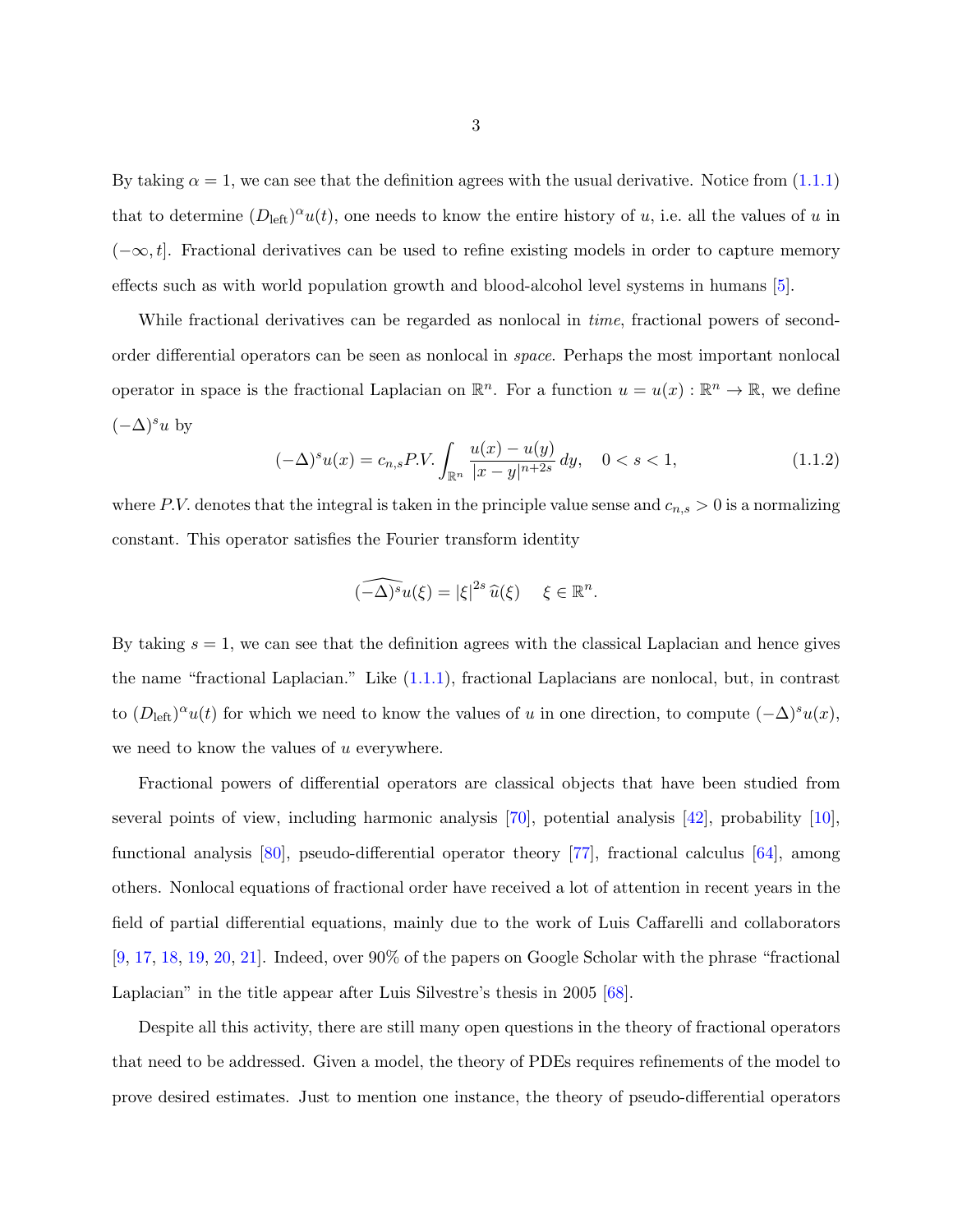<span id="page-9-0"></span>has proven to be insufficient for obtaining some fine regularity estimates, like Harnack inequalities, on Lipschitz domains.

## 1.2 Applications of fractional operators

We present some models that are the main motivation for the work presented in this dissertation.

#### 1.2.1 Fractional derivatives

I. Anomalous diffusion. Let  $u = u(x, t)$  be the probability of finding an object in position x at time t. The normal diffusion equation is given by

$$
\frac{\partial}{\partial t}u = D\frac{\partial^2}{\partial x^2}u
$$

where  $D$  is the diffusion constant. Spider monkeys, however, have been observed to remain in motion for a long period of time without changing direction. In this case, displacement grows faster than normal diffusion and is modeled by

$$
\frac{\partial^{\alpha}}{\partial t^{\alpha}}u = D \frac{\partial^2}{\partial x^2}u
$$

where  $\alpha > 1$  is non-integer. On the other hand, when displacement grows slower than normal diffusion, such as for proteins diffusing across a cell or the movement of contaminants in ground water, the model utilizes a fractional time derivative of order  $0 < \alpha < 1$ . These are so-called anomalous diffusions. See [\[39\]](#page-144-0) for these and more details.

II. Viscoelasticity. In continuum mechanics, when modeling how a continuous materials behaves under deformations, we need a relationship between the internal forces (stress,  $\sigma = \sigma(t)$ ) and the measure of the deformation of the material (strain,  $\varepsilon = \varepsilon(t)$ ). For elastic materials, such as springs, this relationship follows Hooke's law in that stress is proportional to strain:

$$
\sigma(t) = E\varepsilon(t)
$$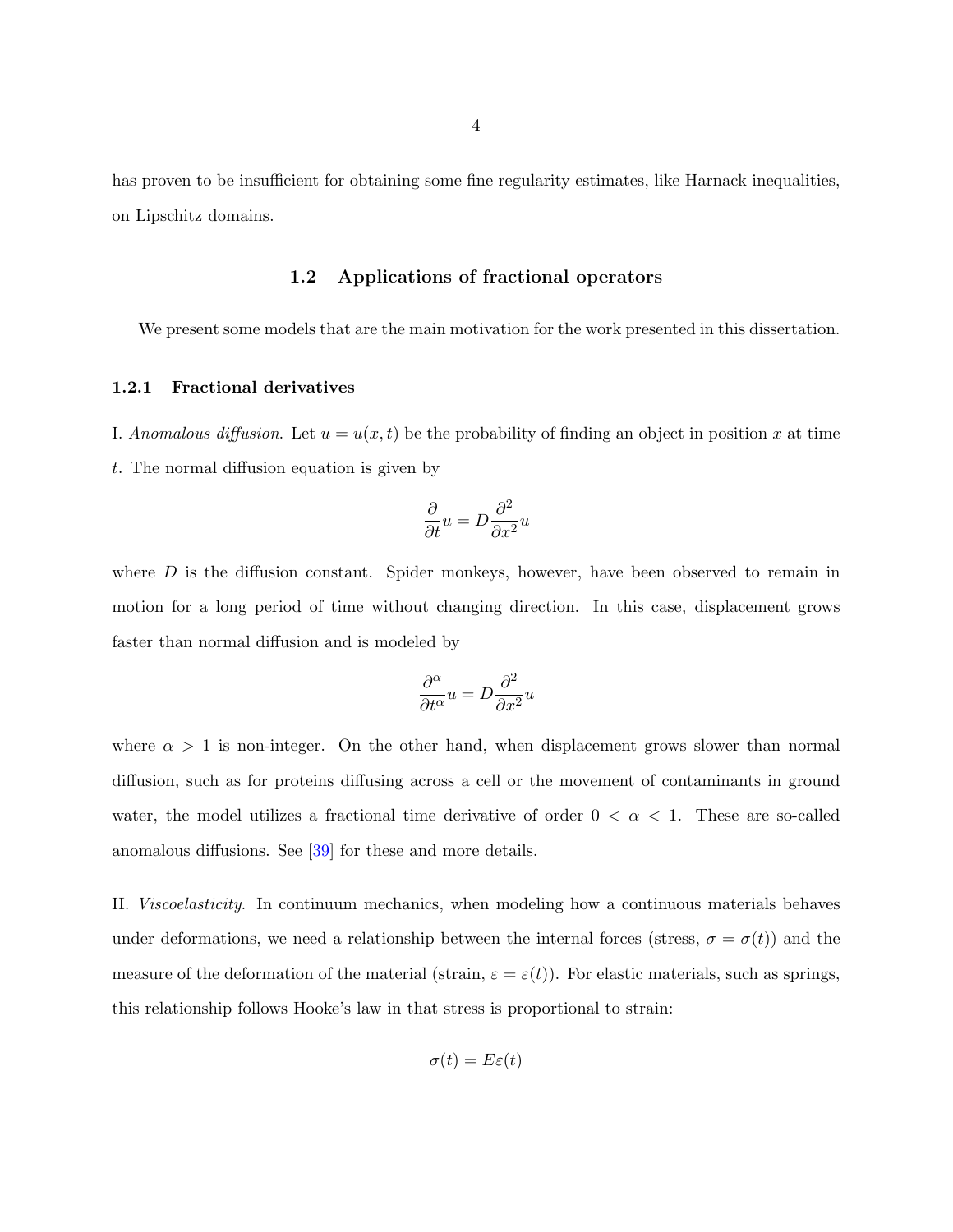<span id="page-10-0"></span>where  $E$  is material constant, called the Young's modulus. Viscous fluids, such as water or honey, follow Newton's law in that stress is proportional to the velocity of strain:

$$
\sigma(t) = -\eta \frac{d}{dt} \varepsilon(t)
$$

where  $\eta$  is a material constant, called the viscosity.

Viscoelastic materials, such as rubber and concrete, exhibit both elastic and viscous characteristics when undergoing deformations. Classical models of viscoelastic materials, such as the Maxwell and Kelvin-Voigt models, use combinations of elastic and viscous relations. Nevertheless, for some viscoelastic materials, such as gels and biological tissues, these turn out to be rather inadequate models. It has been observed experimentally that the stress-strain relationship for such materials can be effectively modeled with a fractional derivative relation

$$
\sigma = C \frac{d^\alpha}{dt^\alpha} \varepsilon,
$$

which cannot be expressed as a finite combination of strain and derivatives of strain (see [\[51,](#page-145-0) [57\]](#page-145-0)).

As the result of an internship at Oak Ridge National Laboratory in 2018, my mentor at the lab Pablo Seleson, my major professor Pablo Raúl Stinga, and myself have established a model using fractional derivatives to describe viscoelastic solids with growing cracks. The work presented in this document is on the theory of Sobolev spaces that takes into account the history of fractional derivatives and is foundational towards the analysis of our model.

#### 1.2.2 Fractional powers of nonlocal nondivergence form operators

III. Random walks. Consider a particle moving randomly in a bounded domain  $\Omega \subset \mathbb{R}^n$  that is terminated at the boundary. We can describe this behavior with a Wiener process  $W_t$  (also called Brownian motion) that is killed at the first exit time  $\tau$  of W from  $\Omega$ . This process is generated by the Dirichlet Laplacian  $-\Delta$ .

Suppose now that we want to describe a particle that is randomly jumping in  $\Omega$  and is killed when it tries to cross the boundary. In particular, we subordinate the process  $W_t$  with an s-stable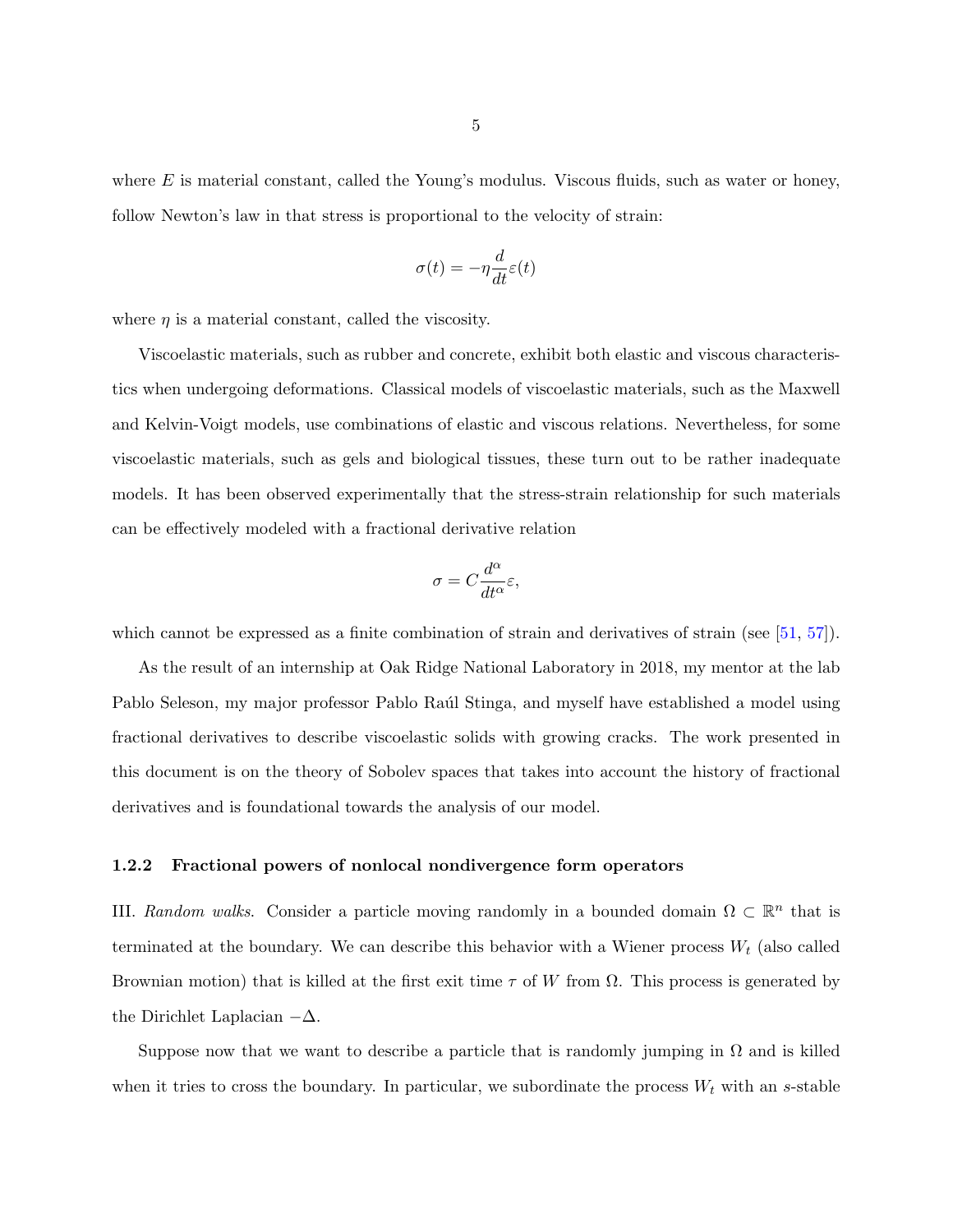symmetric Lévy subordinator  $T_t$ . This subordinated process is generated by the fractional power of the Dirichlet Laplacian  $(-\Delta)^s$ .

By considering the particle jumping in heterogeneous media, the process is generated by  $-a^{ij}(x)\partial_{ij}$ , for some elliptic coefficients  $a^{ij}(x)$ . The corresponding subordinated process is generated by the fractional operator  $(-a^{ij}(x)\partial_{ij})^s$ . See [\[36,](#page-144-0) [37,](#page-144-0) [69\]](#page-146-0) for more details.

IV. The fractional Monge–Ampère equation. The classical Monge–Ampère equation, given by

$$
\det D^2 u = f \quad \text{for a convex solution } u : \Omega \subset \mathbb{R}^n \to \mathbb{R},
$$

appears in the theories of prescribed Gauss curvature, optimal transport, and fluid dynamics. See [\[28,](#page-143-0) [34\]](#page-144-0) for more on applications and theory. Consider the class M of  $n \times n$  symmetric, positive definite matrices A with constant coefficients such that  $\det(A) = 1$ . For a convex,  $C^2$  function u, one can check that

$$
n \det(D^2 u(x))^{1/n} = \inf \{ \Delta(u \circ A)(A^{-1}x) : A \in \mathcal{M} \}
$$

$$
= \inf \{ \text{trace}(A^2 D^2 u(x)) : A \in \mathcal{M} \}.
$$

The infimum is attained at  $A^2 = \det(D^2u)^{1/n}(D^2u)^{-1}$ .

Define the operators  $L_A$  for  $A \in \mathcal{M}$  by

$$
L_A u(x) = -\Delta(u \circ A)(A^{-1}x) = -\operatorname{trace}(A^2 D^2 u(x)).
$$

Caffarelli–Charro  $[15]$  defined a fractional Monge–Ampère operator by

$$
\mathcal{D}_s u(x) = \inf \{ -(-\Delta)^s (u \circ A)(A^{-1}x) : A \in \mathcal{M} \}, \quad 0 < s < 1.
$$

Stinga–Jhaveri [\[76\]](#page-146-0) showed that this definition coincides with

$$
\mathcal{D}_s u(x) = \inf \{ -(L_A)^s u(x) : A \in \mathcal{M} \},
$$

where  $(L_A)^s$  is the fractional power of  $L_A$ .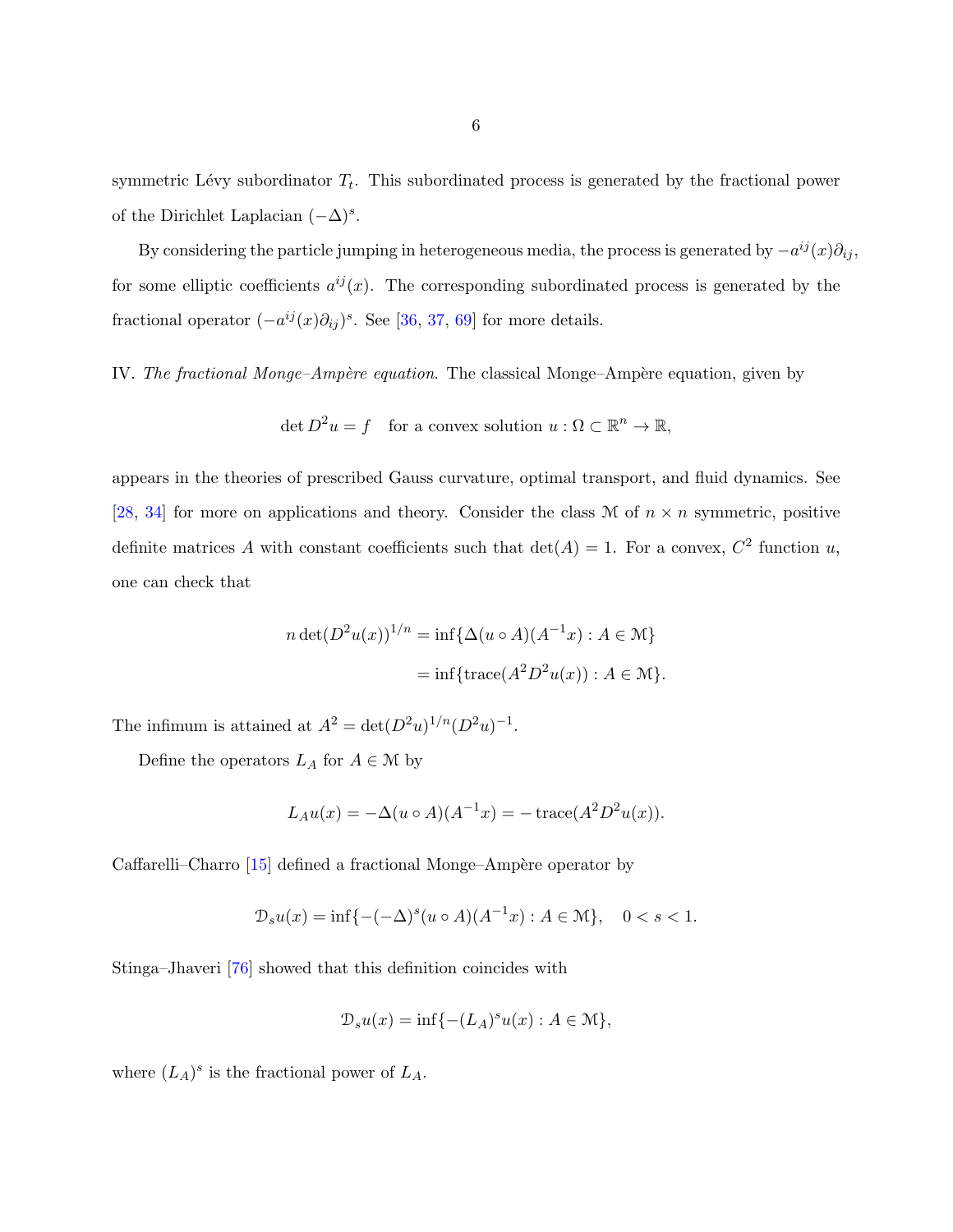<span id="page-12-0"></span>We remark that both the local and fractional Monge–Ampère operators are degenerate elliptic. Indeed, in dimension 2, the matrices

$$
A_{\varepsilon} = \begin{pmatrix} \varepsilon & 0 \\ 0 & \frac{1}{\varepsilon} \end{pmatrix} \quad \text{for } \varepsilon > 0
$$

are in the class M but degenerate as  $\varepsilon \to 0^+$ . Nevertheless, for the local Monge–Ampère equation, if u is convex,  $D_{ee}^2 u \leq M_0$ , and  $\det(D^2 u) \geq \eta_0 > 0$ , then one can take the matrices  $A > \lambda I$  in the computation of the infimum and the equation becomes uniformly elliptic (see [\[28\]](#page-143-0)). In the fractional setting, if u is Lipschitz, semiconcave, and  $\mathcal{D}_{s}u \geq \eta_0 > 0$  then, again, one can take the matrices  $A > \lambda I$  in the computation of the infimum and the equation becomes uniformly elliptic (see [\[15\]](#page-142-0)). Under these assumptions, it follows that

$$
\mathcal{D}_s u(x) = -(-a^{ij}(x)\partial_{ij})^s u(x)
$$

for some bounded, measurable, uniformly elliptic coefficients  $a^{ij}(x)$ .

## 1.3 Description of results

The results of this dissertation are contained in Chapter [2](#page-23-0) and Chapter [3.](#page-67-0) Here, we describe those results.

#### 1.3.1 Chapter 2: One-sided weighted fractional Sobolev spaces

The work in this chapter has been published in Nonlinear Analysis, 2020 [\[75\]](#page-146-0).

Since L'Höpital's letter to Leibniz, many "derivatives of fractional order" have been defined [\[64\]](#page-146-0). It is my opinion that any reasonable definition of derivative  $D^{\alpha}$  of fractional order  $0 < \alpha < 1$ should at least satisfy the relations  $D^{\alpha}[D^{\beta}u](t) = D^{\alpha+\beta}u(t),$  and

$$
\lim_{\alpha \to 1^{-}} D^{\alpha} u(t) = u'(t) \quad \text{and} \quad \lim_{\alpha \to 0^{+}} D^{\alpha} u(t) = u(t) \quad (1.3.1)
$$

whenever  $u$  is a sufficiently smooth function. Recall that the Marchaud left fractional derivative, given by

$$
(D_{\text{left}})^{\alpha}u(t) = \frac{1}{\Gamma(-\alpha)} \int_{-\infty}^{t} \frac{u(\tau) - u(t)}{(t - \tau)^{1 + \alpha}} d\tau,
$$
\n(1.3.2)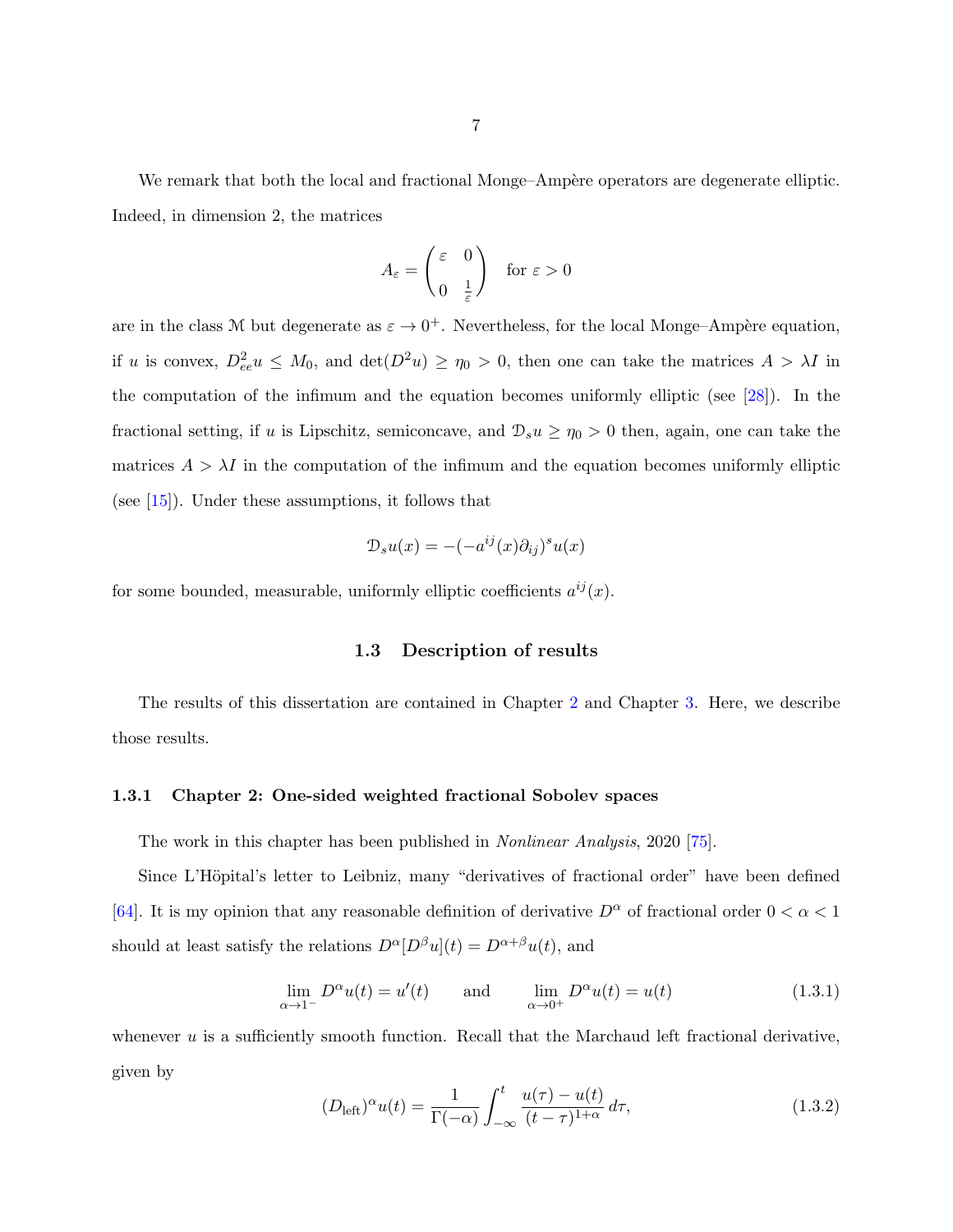<span id="page-13-0"></span>takes into account the values of u to the left of t (the past). Similarly, the Marchaud right fractional derivative

$$
(D_{\text{right}})^\alpha u(t) = \frac{1}{\Gamma(-\alpha)} \int_t^\infty \frac{u(\tau) - u(t)}{(\tau - t)^{1+\alpha}} d\tau \tag{1.3.3}
$$

looks at u only to the right of t (the *future*). These were first introduced by André Marchaud in his 1927 dissertation [\[52\]](#page-145-0) (see also, for example, [\[2,](#page-142-0) [3,](#page-142-0) [4,](#page-142-0) [8,](#page-142-0) [64\]](#page-146-0) for theory and applications). One can check that if  $u$  is a Schwartz class function, then  $(1.3.1)$  holds.

On the other hand, in 2001, Bourgain–Brezis–Mironescu famously characterized the Sobolev space  $W^{1,p}(\Omega)$ ,  $\Omega \subseteq \mathbb{R}^n$ , in terms of the limit as  $s \to 1^-$  of fractional Gagliardo seminorms, namely, the seminorms of the fractional Sobolev spaces  $W^{s,p}(\Omega)$  [\[11\]](#page-142-0):

$$
\lim_{s \to 1^-} (1-s) \int_{\Omega} \int_{\Omega} \frac{|u(x) - u(y)|^p}{|x - y|^{n+sp}} dx dy = c_{n,p} \int_{\Omega} |Du|^p dx.
$$

In 2002, Maz'ya–Shaposhnikavo complimented their work by using the limit as  $s \to 0^+$  to characterize the space  $L^p(\mathbb{R})$  [\[58\]](#page-145-0):

$$
\lim_{s \to 0^+} s \int_{\mathbb{R}^n} \int_{\mathbb{R}^n} \frac{|u(x) - u(y)|^p}{|x - y|^{n + sp}} dx dy = c_{n,p} \int_{\mathbb{R}^n} |u|^p dx.
$$

These characterizations embody the same flavor as showing  $(1.3.1)$  in  $L^p$ .

We define, for the first time, weighted Sobolev spaces that take into account the one-sided behavior of fractional derivatives. We prove characterizations of such spaces by studying the limits of fractional derivatives in the almost everywhere and  $L^p$  senses.

In this regard, we remark that classical Sobolev spaces make no distinction between left and right classical derivatives. Indeed, we recall that hidden within the limit definition of the usual derivative,  $u'(t)$ , are the following one-sided limits

$$
\frac{d^+}{dt}u(t) = \lim_{h \to 0^-} \frac{u(t+h) - h(t)}{h}, \qquad \frac{d^+}{dt}u(t) = \lim_{h \to 0^+} \frac{u(t+h) - h(t)}{h}.
$$

The property that a function is differentiable from only one-side, say the left, is lost in the weak setting since, for a test function  $\varphi \in C_c^{\infty}(\mathbb{R}),$ 

$$
\int_{\mathbb{R}} \frac{d^{-}}{dt} u(t) \varphi(t) dt = - \int_{\mathbb{R}} u(t) \frac{d^{+}}{dt} \varphi(t) dt = - \int_{\mathbb{R}} u(t) \varphi'(t) dt = u'(\varphi).
$$

In other words,  $\frac{d}{dt}u = u'$  in the sense of distributions.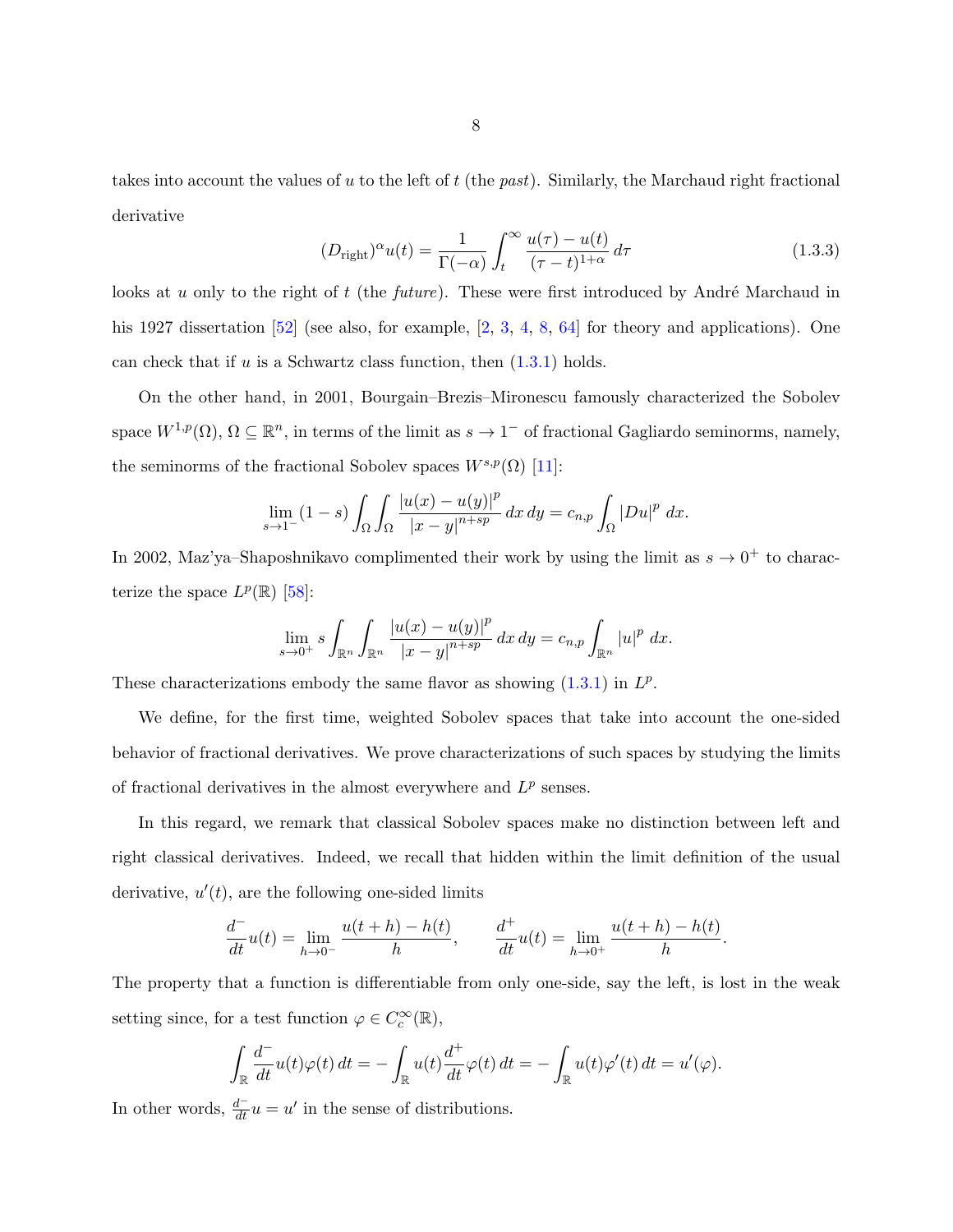We believe that a more natural, appropriate class of functions to consider is the weighted Sobolev space  $W^{1,p}(\mathbb{R}, \omega)$ ,  $1 \leq p < \infty$ , but where  $\omega$  is now a *one-sided* Sawyer weight in  $A_p^-(\mathbb{R})$ (for left-sided fractional derivatives) or in  $A_p^+(\mathbb{R})$  (for right-sided fractional derivatives). We define these one-sided fractional Sobolev spaces as

$$
W^{1,p}(\mathbb{R},\omega) = \left\{ u \in L^p(\mathbb{R},\omega) : u' \in L^p(\mathbb{R},\omega) \right\}
$$

with the norm

$$
||u||_{W^{1,p}(\mathbb{R},\omega)}^p = ||u||_{L^p(\mathbb{R},\omega)}^p + ||u'||_{L^p(\mathbb{R},\omega)}^p
$$

for  $1 \leq p < \infty$ . The Sawyer weights  $\omega \in A_p^-(\mathbb{R})$  are the good weights for the original one-sided Hardy–Littlewood maximal function [\[35,](#page-144-0) p. 92]:

$$
M^{-}u(t) = \sup_{h>0} \frac{1}{h} \int_{t-h}^{t} |u(\tau)| d\tau.
$$

Indeed,  $M^-$  is bounded in  $L^p(\mathbb{R}, \omega)$  if and only if  $\omega \in A_p^-(\mathbb{R})$ ,  $1 < p < \infty$ , see [\[66\]](#page-146-0), and  $M^-$  is bounded from  $L^1(\mathbb{R}, \omega)$  into weak- $L^1(\mathbb{R}, \omega)$  if and only if  $\omega \in A_1^-(\mathbb{R})$ , see [\[55\]](#page-145-0). For more details, see Section [2.2](#page-26-0) and also [\[54\]](#page-145-0).

We first develop one-sided distributional spaces in which fractional derivatives have sense. Then we show that in such a setting one can always define  $(D_{\text{left}})^{\alpha}u$  as a distribution for any function  $u \in L^p(\mathbb{R}, \omega), \omega \in A_p^-(\mathbb{R})$ . We additionally prove that smooth functions with compact support are dense in  $W^{1,p}(\mathbb{R},\omega)$ .

As done by Silvestre for the fractional Laplacian [\[68\]](#page-146-0), we show that if  $u \in C^{\alpha+\epsilon}(I)$  for some  $\varepsilon > 0$  and open set  $I \in \mathbb{R}$ , then  $(D_{\text{left}})^{\alpha} u$ , which a priori is a distribution, is a continuous function in  $I$  and coincides with  $(1.3.2)$  in  $I$ .

One of the main results of this chapter is that our one-sided weighted Sobolev spaces  $W^{1,p}(\mathbb{R}, \omega)$ can be characterized by the almost everywhere and  $L^p$  limits of fractional derivatives. We show that  $u \in W^{1,p}(\mathbb{R}^n, \omega), \omega \in A_p^-(\mathbb{R})$ , if and only if

$$
\lim_{\alpha \to 1^-} (D_{\text{left}})^\alpha u = u' \text{ in } L^p(\mathbb{R}, \omega) \text{ and a.e. in } \mathbb{R}.
$$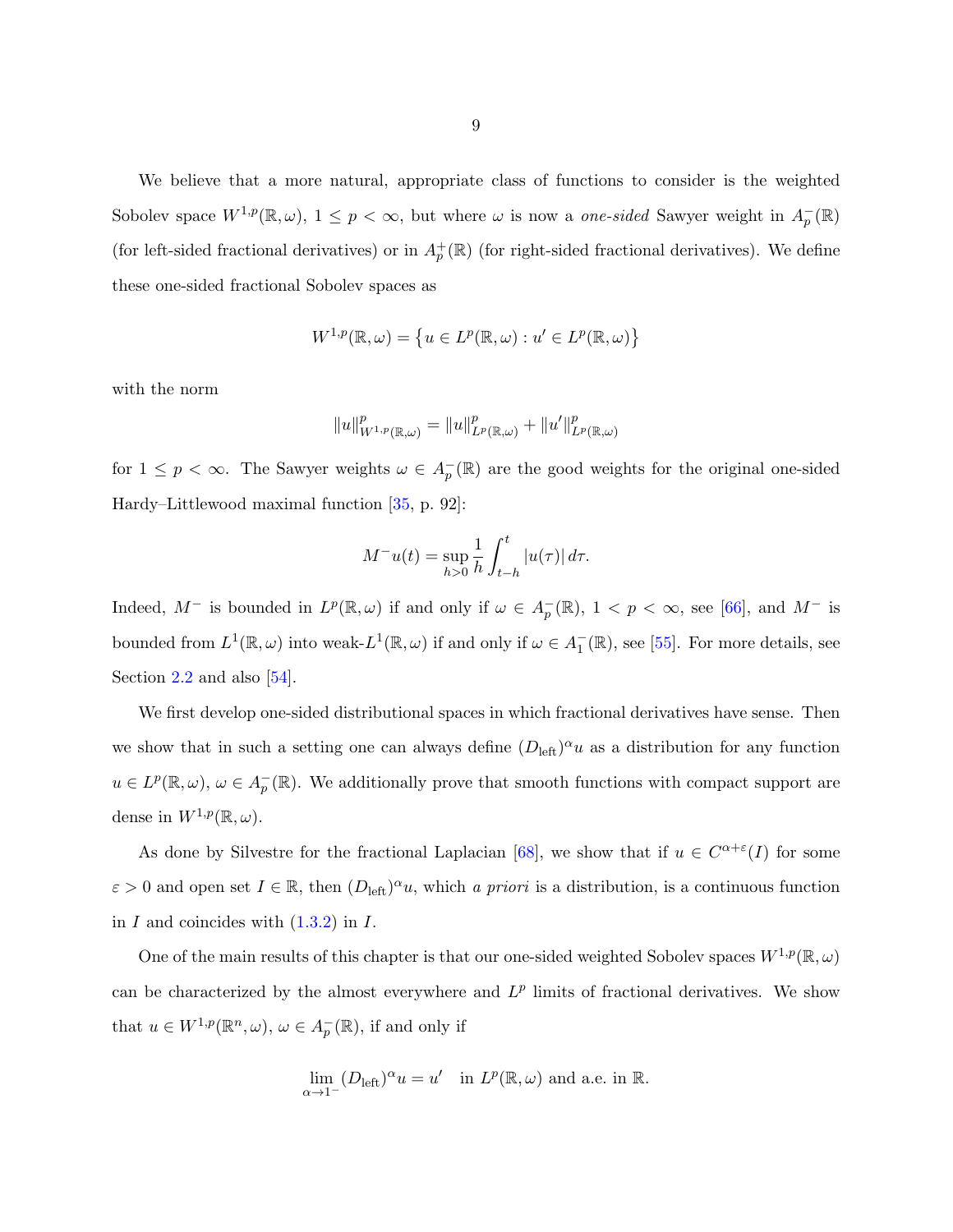<span id="page-15-0"></span>If  $u \in W^{1,p}(\mathbb{R}^n, \omega)$ , we also show that

$$
\lim_{\alpha \to 0^+} (D_{\text{left}})^{\alpha} u = u \quad \text{in } L^p(\mathbb{R}, \omega) \text{ and a.e. in } \mathbb{R}.
$$

This part of my thesis is largely a study in harmonic analysis and function spaces. In general, statements involving a.e. convergence are proved by considering the underlying maximal operators, see, for example, [\[27,](#page-143-0) Chapter 2]. A key estimate that we are able to deduce is the pointwise maximal inequality

$$
\sup_{0<\alpha<1} \left| \frac{1}{\Gamma(-\alpha)} \int_{-\infty}^t \frac{u(\tau) - u(t)}{(t-\tau)^{1+\alpha}} d\tau \right| \le C\big(M^-(u')(t) + M^-u(t)\big) \quad \text{a.e. in } \mathbb{R} \tag{1.3.4}
$$

for any  $u \in W^{1,p}(\mathbb{R}, \omega)$ , where the constant  $C > 0$  is independent of u, p, t, and  $\alpha$ .

As a consequence of (1.3.4), the pointwise formula [\(1.3.2\)](#page-12-0) is well-defined for  $u \in W^{1,p}(\mathbb{R}, \omega)$ when  $1 < p < \infty$ . By a distributional argument, we are able to show that  $(D_{\text{left}})^{\alpha}u$  coincides with Marchaud's pointwise formula almost everywhere. Notice that the object on the left-hand side of (1.3.4) is a maximal operator taken with respect to the orders of the fractional derivatives.

The one-sided  $L^p(\mathbb{R}, \omega)$  spaces, with  $\omega \in A_p^-(\mathbb{R})$ , are also natural for the Marchaud left fractional derivative in the sense of the Fundamental Theorem of Fractional Calculus. Indeed, let  $u \in L^p(\mathbb{R}, \omega)$ and consider the left-sided Weyl fractional integral [\[64\]](#page-146-0)

$$
(D_{\text{left}})^{-\alpha}u(t) = \frac{1}{\Gamma(\alpha)} \int_{-\infty}^{t} \frac{u(\tau)}{(t-\tau)^{1-\alpha}} d\tau.
$$

It was proved in [\[8\]](#page-142-0) that  $(D_{\text{left}})^{\alpha}(D_{\text{left}})^{-\alpha}u(t) = u(t)$  in  $L^p(\mathbb{R}, \omega)$  and for a.e.  $t \in \mathbb{R}$ , for any  $0 < \alpha < 1$  and any  $u \in L^p(\mathbb{R}, \omega)$ . Our work complements their results and shows that the one-sided weighted Sobolev spaces  $W^{1,p}(\mathbb{R}, \omega)$  are the correct spaces for one-sided fractional derivatives.

We also consider the weighted Sobolev spaces  $W^{2,p}(\mathbb{R}^n,\nu)$  that we define by

$$
W^{2,p}(\mathbb{R}^n, \nu) = \{ u \in L^p(\mathbb{R}^n, \nu) : Du, D^2u \in L^p(\mathbb{R}^n, \nu) \}
$$

with the norm

$$
||u||_{W^{2,p}(\mathbb{R}^n,\nu)}^p=||u||_{L^p(\mathbb{R}^n,\nu)}^p+||Du||_{L^p(\mathbb{R}^n,\nu)}^p+||D^2u||_{L^p(\mathbb{R}^n,\nu)}^p
$$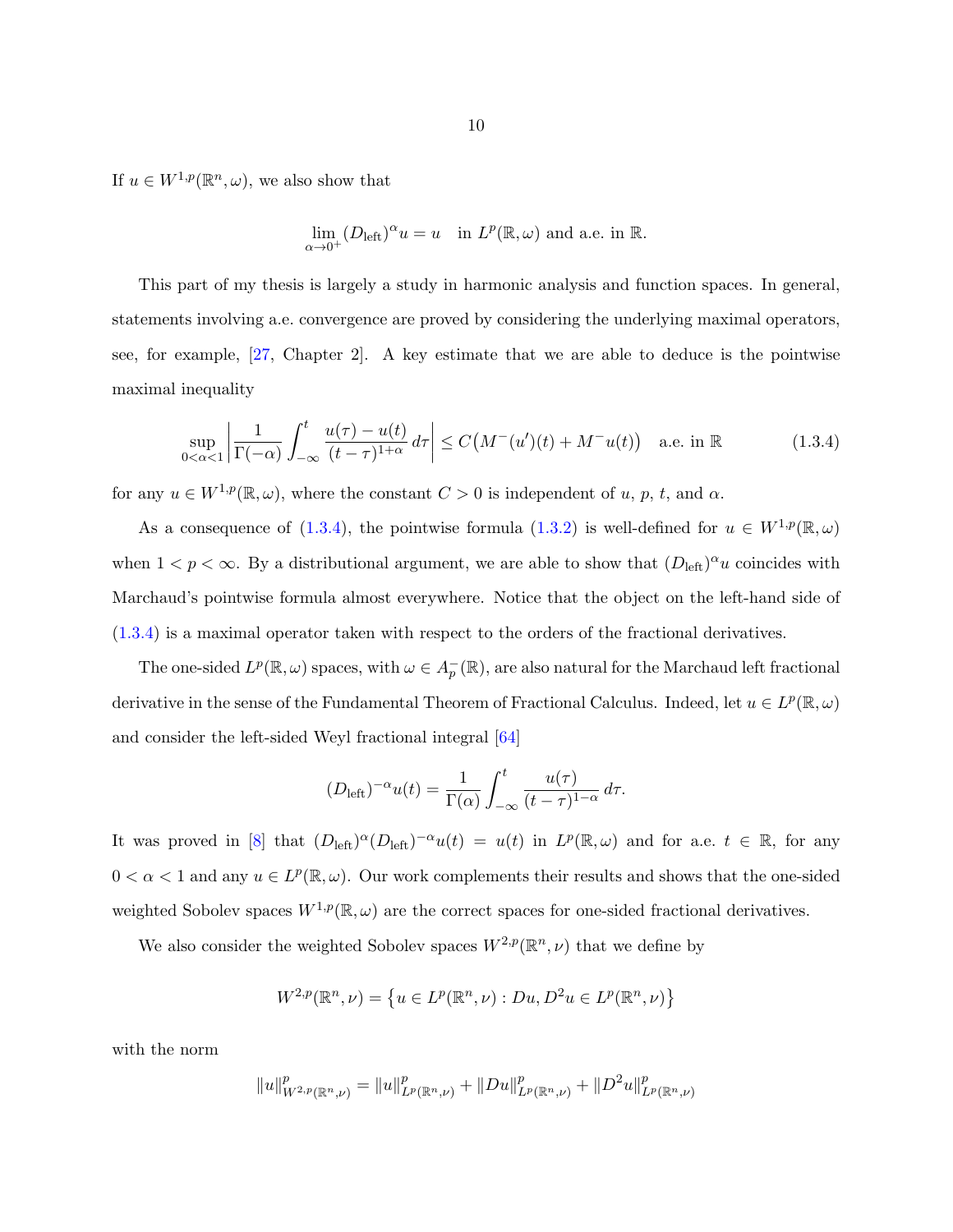<span id="page-16-0"></span>where  $\nu$  is a weight in the Muckenhoupt class  $A_p(\mathbb{R}^n)$ ,  $1 \leq p < \infty$ . We recall that the  $A_p(\mathbb{R}^n)$ Muckenhoupt weights are the good weights for the classical Hardy–Littlewood maximal function M on  $\mathbb{R}^n$ . We prove a similar characterization of our weighted Sobolev spaces  $W^{2,p}(\mathbb{R}^n,\nu)$  with the limits

$$
\lim_{s \to 1^{-}} (-\Delta)^{s} u = -\Delta u \quad \text{and} \quad \lim_{s \to 0^{+}} (-\Delta)^{s} u = u
$$

in  $L^p(\mathbb{R}^n,\nu)$  and almost everywhere. For this, we prove the following maximal estimate

$$
\sup_{0 < s < 1} \sup_{\varepsilon > 0} \left| c_{n,s} \int_{|x-y| > \varepsilon} \frac{u(y) - u(x)}{|x-y|^{n+2s}} dy \right| \le C_n \left( M(D^2 u)(x) + M u(x) \right) \quad \text{a.e. in } \mathbb{R}^n,\tag{1.3.5}
$$

for any  $u \in W^{2,p}(\mathbb{R}^n,\nu)$ , where the constant  $C_n > 0$  depends only on dimension.

Other authors have considered similar questions for abstract settings, see for example [\[25,](#page-143-0) [79\]](#page-146-0). In particular, their results apply to Ahlfors-regular metric spaces. On the other hand, some weighted fractional spaces with power weights were defined in [\[26\]](#page-143-0). Nevertheless, neither are our weighted spaces Ahlfors-regular nor do our weighted spaces correspond to those in [\[26\]](#page-143-0).

# 1.3.2 Chapter 3: Harnack inequality for fractional nondivergence form elliptic equations

The work in this chapter will soon be submitted for publication [\[74\]](#page-146-0).

Harnack inequality is a very important regularity estimate in partial differential equations that was first stated by Axel von Harnack in the 1800's for nonnegative harmonic functions. The simplest statement of the theorem is as follows: there exists constant  $C > 0$  depending only on dimension such that for any nonnegative harmonic function  $u : B_1 \subset \mathbb{R}^n \to \mathbb{R}$ , we have that

$$
\sup_{B_{1/2}} u \le C \inf_{B_{1/2}} u.
$$

It is essential to note that the estimate holds for *all* nonnegative harmonic functions in  $B_1$  with the same constant C. The proof follows, for example, from the mean value property for harmonic functions.

Harnack inequality has since been studied for elliptic and parabolic PDEs in various settings. Moser proved it for divergence form operators [\[60,](#page-145-0) [61\]](#page-145-0), Krylov–Safanov proved it for nondivergence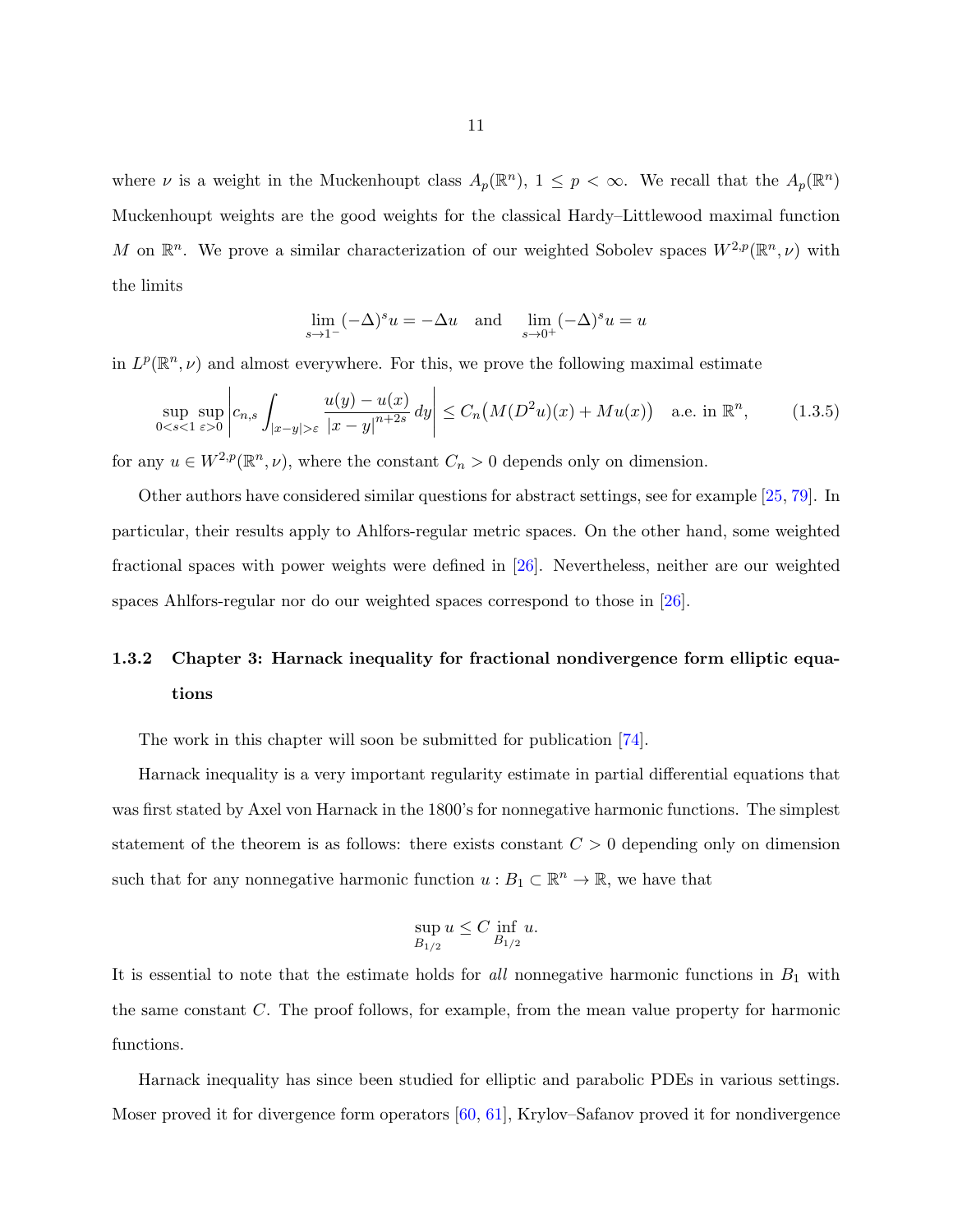<span id="page-17-0"></span>form elliptic operators [\[40\]](#page-144-0), and Caffarelli proved it for viscosity solutions to fully nonlinear elliptic equations [\[14,](#page-142-0) [12\]](#page-142-0). Other notable names include De Giorgi, Nash, Nirenberg, Serrin, Trudinger, among others, see [\[31\]](#page-143-0).

An important consequence of Harnack inequality is that weak solutions to divergence form and viscosity solutions to nondivergence form elliptic equations with bounded, measurable coefficients are Hölder continuous. This has important consequences for nonlinear equations in proving higher regularity estimates [\[14,](#page-142-0) [31\]](#page-143-0).

For our setting, let  $L: \text{Dom}(L) \to C_0(\Omega)$  be the operator defined by

$$
Lu = -a^{ij}(x)\partial_{ij}u, \quad \text{Dom}(L) = \{u \in C_0(\Omega) \cap W^{2,n}_{\text{loc}}(\Omega) : Lu \in C_0(\Omega)\}
$$

where  $\Omega \subset \mathbb{R}^n$  is a bounded, Lipschitz domain and  $a^{ij} : \Omega \to \mathbb{R}$  are Hölder continuous, uniformly elliptic coefficients. We prove interior Harnack inequality for nonnegative solutions  $u \in Dom(L)$  to

$$
(-a^{ij}(x)\partial_{ij})^s u = 0 \quad \text{in } B \tag{1.3.6}
$$

where  $0 \lt s \lt 1$  and  $B \subset\subset \Omega$  is a Euclidean ball. Indeed, we show that there exist positive constants  $C_H = C_H(n, \lambda, \Lambda, s) > 1$ ,  $\kappa = \kappa(n, \lambda, \Lambda, s) < 1$ , and  $\hat{K} = \hat{K}(n, \lambda, \Lambda, s) \ge 1$ , such that if  $B_R(x_0)$  is a ball such that  $B_{\hat{K}R}(x_0) \subset\subset B \subset\subset \Omega$ , then

$$
\sup_{B_{\kappa R}(x_0)} u \le C_H \inf_{B_{\kappa R}(x_0)} u.
$$

Furthermore, solutions to  $(1.3.6)$  are locally Hölder continuous in B. We mention that Grubb [\[32,](#page-144-0) [33\]](#page-144-0) and Seeley [\[67\]](#page-146-0) studied fractional powers of nondivergence form operators, but their work utilizes the theory of pseudo-differentiable operators and does not contain our result.

The first difficulty is how to define the nonlocal operator  $L^s u$  in an appropriate way. We use the method of semigroups to define  $L^s u$ ,  $0 < s < 1$ , using the definition of Balakrishnan [\[7\]](#page-142-0), by

$$
L^{s}u(x) = \frac{1}{\Gamma(-s)} \int_0^{\infty} \left( e^{-tL} u(x) - u(x) \right) \frac{dt}{t^{1+s}}.
$$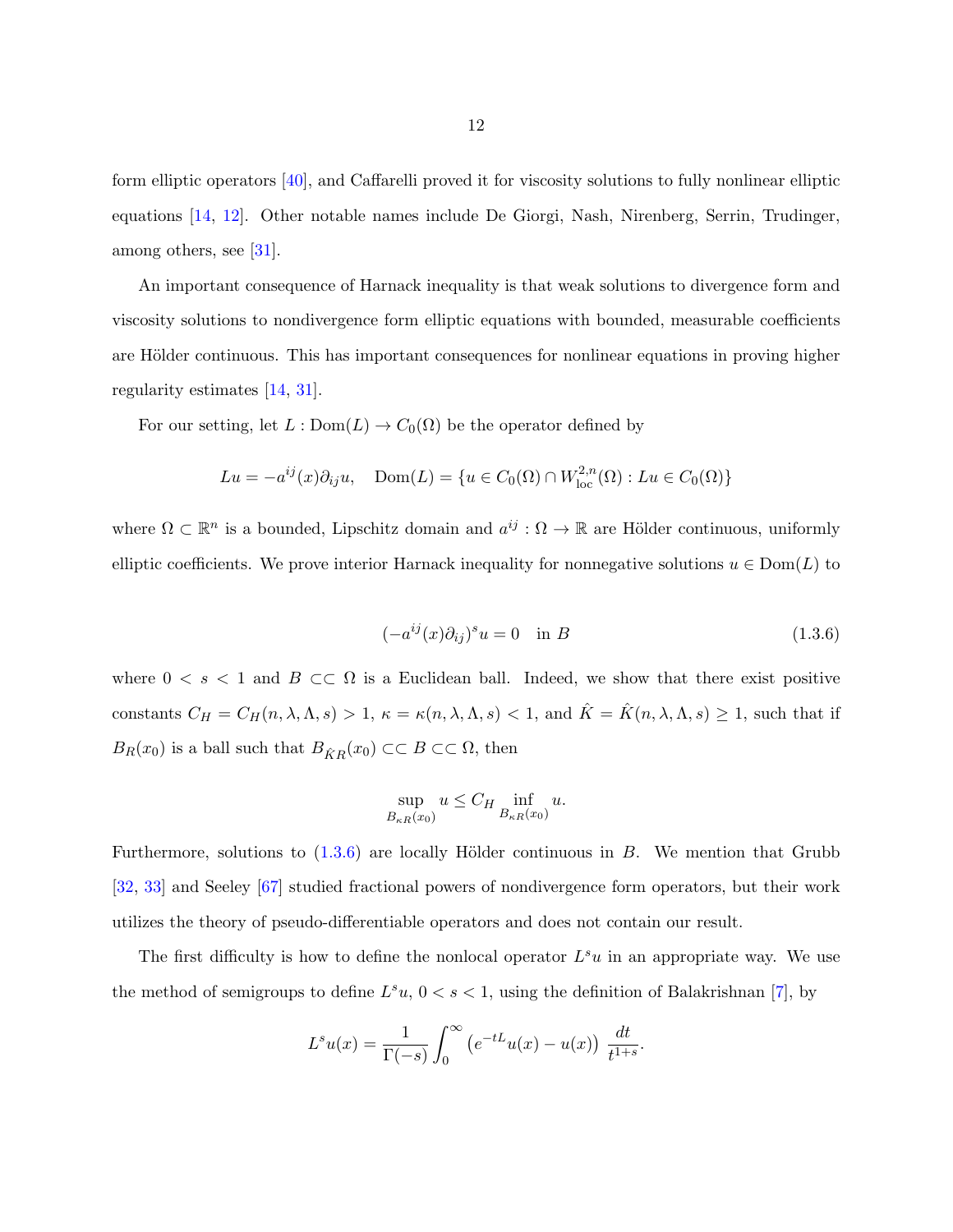<span id="page-18-0"></span>Here,  $v = e^{-tL}u$  is the  $C_0$ -semigroup generated by L which solves the heat equation with initial data u:

$$
\begin{cases}\n\partial_t v(x,t) = -Lv(x,t) & \text{in } \Omega \times (0,\infty) \\
v(x,t) = 0 & \text{on } \partial\Omega \times (0,\infty) \\
v(x,0) = u(x) & \text{on } \Omega \times \{t=0\}.\n\end{cases}
$$

For more details, see [\[80\]](#page-146-0). It can be seen from this definition that  $L^s$  is nonlocal in  $\Omega$ .

To study regularity properties of equations with  $L^s$ , we extend the nonlocal equation one dimension to  $\mathbb{R}^{n+1}$  with a local extension characterization by Galé–Miana–Stinga [\[30\]](#page-143-0). Indeed, for  $u \in C_0(\Omega)$ , the function U given by

$$
U(x, z) = \frac{(2s)z}{4^s \Gamma(s)} \int_0^\infty e^{-\frac{s^2}{t} z^{\frac{1}{s}}} e^{-tL} u(x) \frac{dt}{t^{1+s}}
$$

is a solution to

$$
\begin{cases}\na_{ij}(x)\partial_{ij}U(x,z) + z^{2-1/s}U_{zz}(x,z) = 0 & \text{in } \Omega \times [0,\infty) \\
U(x,z) = 0 & \text{on } \Omega \times (0,\infty) \\
U(x,0) = u(x) & \text{on } \Omega \times \{z=0\}.\n\end{cases}
$$
\n(1.3.7)

It turns out that if  $u \in \text{Dom}(L)$ , then

$$
-\lim_{z \to 0+} \partial_z U(x, z) = c_s (-a_{ij}(x)\partial_{ij})^s u(x)
$$

for some constant  $c_s > 0$ . Observe that the Neumann condition recovers the fractional operator. Hence, to prove Harnack inequality for the nonlocal equation [\(1.3.6\)](#page-17-0), we study the local, degenerate equation (1.3.7) and take the trace at  $z = 0$ . We mention that the extension characterization in [\[30\]](#page-143-0) is more general than the one of Caffarelli–Silvestre for  $(-\Delta)^s$  [\[19\]](#page-143-0). See also the work of Stinga– Torrea for an extension characterization of fractional operators in Hilbert spaces [\[73\]](#page-146-0).

Towards this end, we define the even reflection of U by  $\tilde{U}(x, z) = U(x, |z|)$ . For convenience, we continue to use the notation U. We prove Harnack inequality for nonnegative solutions  $U \in$  $C^2(\Omega \times [\mathbb{R} \setminus \{z = 0\}]) \cap C(\overline{\Omega} \times \mathbb{R})$ , such that  $U_z \in C([0, \infty); C_0(\Omega))$ , to

$$
\begin{cases}\n a^{ij}(x)\partial_{ij}U(x,z) + |z|^{2-1/s}U_{zz}(x,z) = 0 & \text{in } B \times \{z \neq 0\} \\
 -\partial_{z+}U(x,0) = 0 & \text{on } B \times \{z = 0\}\n\end{cases}
$$
\n(1.3.8)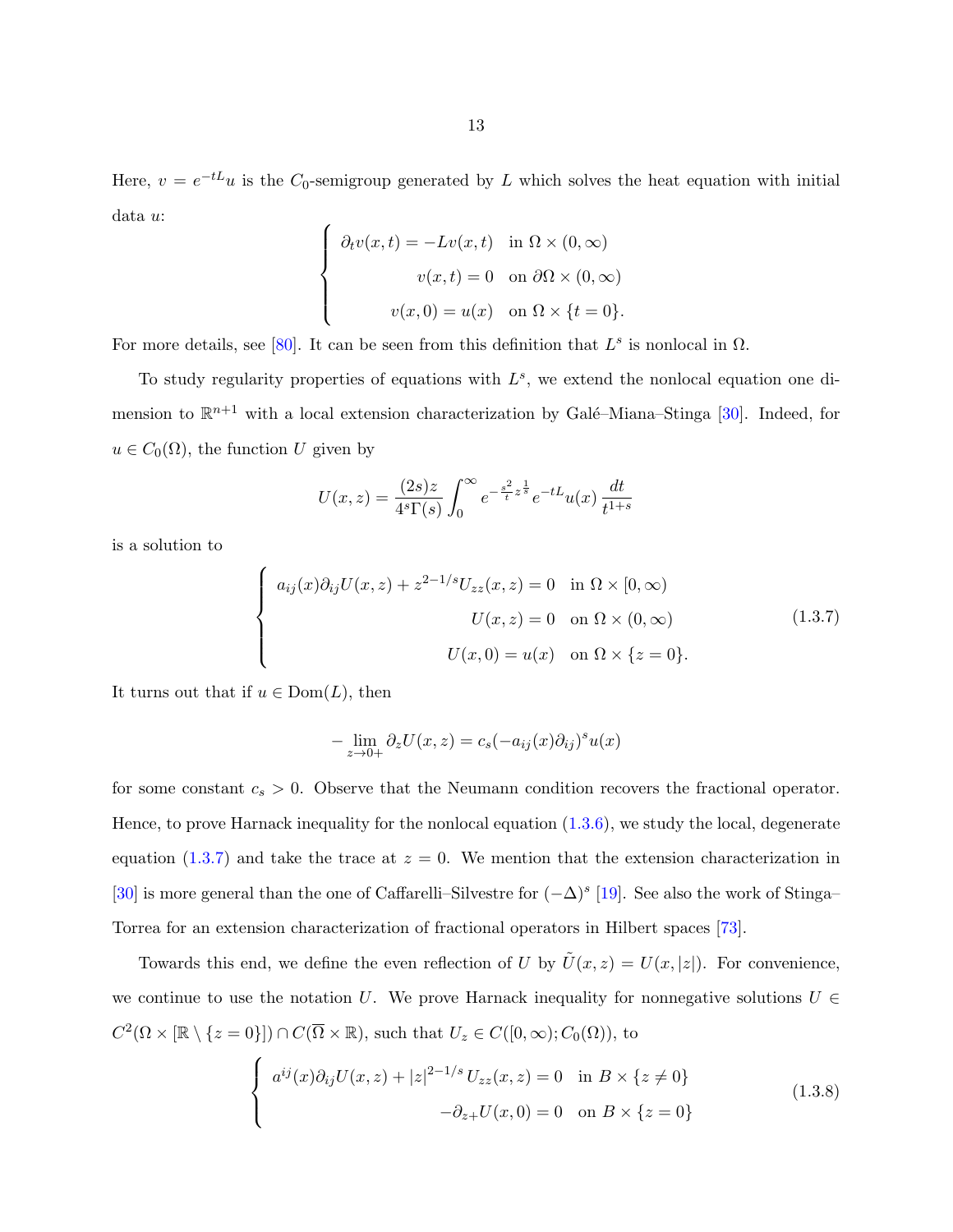<span id="page-19-0"></span>where  $a^{ij}(x)$  are bounded, measurable, elliptic coefficients and  $B \subset\subset \Omega$  is a Euclidean ball. As a consequence of  $(1.3.7)$ , we obtain Harnack inequality for  $(1.3.6)$ .

Next, we recast  $(1.3.8)$  as an equation comparable to a linearized Monge–Ampère equation. For this, we recall some details about the Monge–Ampère equation. The Monge-Ampère equation, given by

$$
\det D^2 \psi = F,\tag{1.3.9}
$$

is a fully nonlinear second-order partial differential equation. One approach to studying regularity estimates of  $(1.3.9)$  is to take the directional derivative  $\partial_e$  in the direction of e to obtain

trace
$$
(det(D^2\psi)(D^2\psi)^{-1}D^2(\partial_e\psi)) = \partial_e F
$$
.

Notice that  $A_{\psi} = det(D^2 \psi)(D^2 \psi)^{-1}$  is the matrix of cofactors of  $D^2 \psi$ . If we define  $u = \partial_e \psi$  and  $f = \partial_e F$ , then u solves the linearized Monge-Ampère equation

$$
trace(A_{\psi}(x)D^2u) = f.
$$
\n(1.3.10)

This equation is a linear, nondivergence form equation and is elliptic as soon as  $D^2 \psi > 0$  and  $f > 0$ . However, (1.3.10) is not uniformly elliptic in general because the eigenvalues of  $A_{\psi}$  are not controlled.

For our degenerate equation [\(1.3.7\)](#page-18-0), we define function  $\Phi = \Phi(x, z) : \mathbb{R}^{n+1} \to \mathbb{R}$  by

$$
\Phi(x,z) = \frac{1}{2} |x|^2 + \frac{s^2}{1-s} |z|^{\frac{1}{s}}.
$$

Notice that  $\Phi$  is strictly convex and  $C^1(\mathbb{R}^{n+1})$ . This function was also considered by Maldonado– Stinga in  $[50]$  to study the extension problem for the fractional nonlocal linearized Monge–Ampère equation  $L^s_\varphi u = f$  associated to a convex function  $\varphi \in C^3(\mathbb{R}^n)$ . Since the Hessian of  $\Phi$  is

$$
D^2\Phi(x,z) = \begin{pmatrix} I & 0 \\ 0 & |z|^{\frac{1}{s}-2} \end{pmatrix},
$$

the linearized Monge–Ampère operator for  $D^2\Phi$  is

trace
$$
((D^2\Phi)^{-1}D^2U) = \Delta_x U + |z|^{2-\frac{1}{s}} \partial_{zz}U.
$$
 (1.3.11)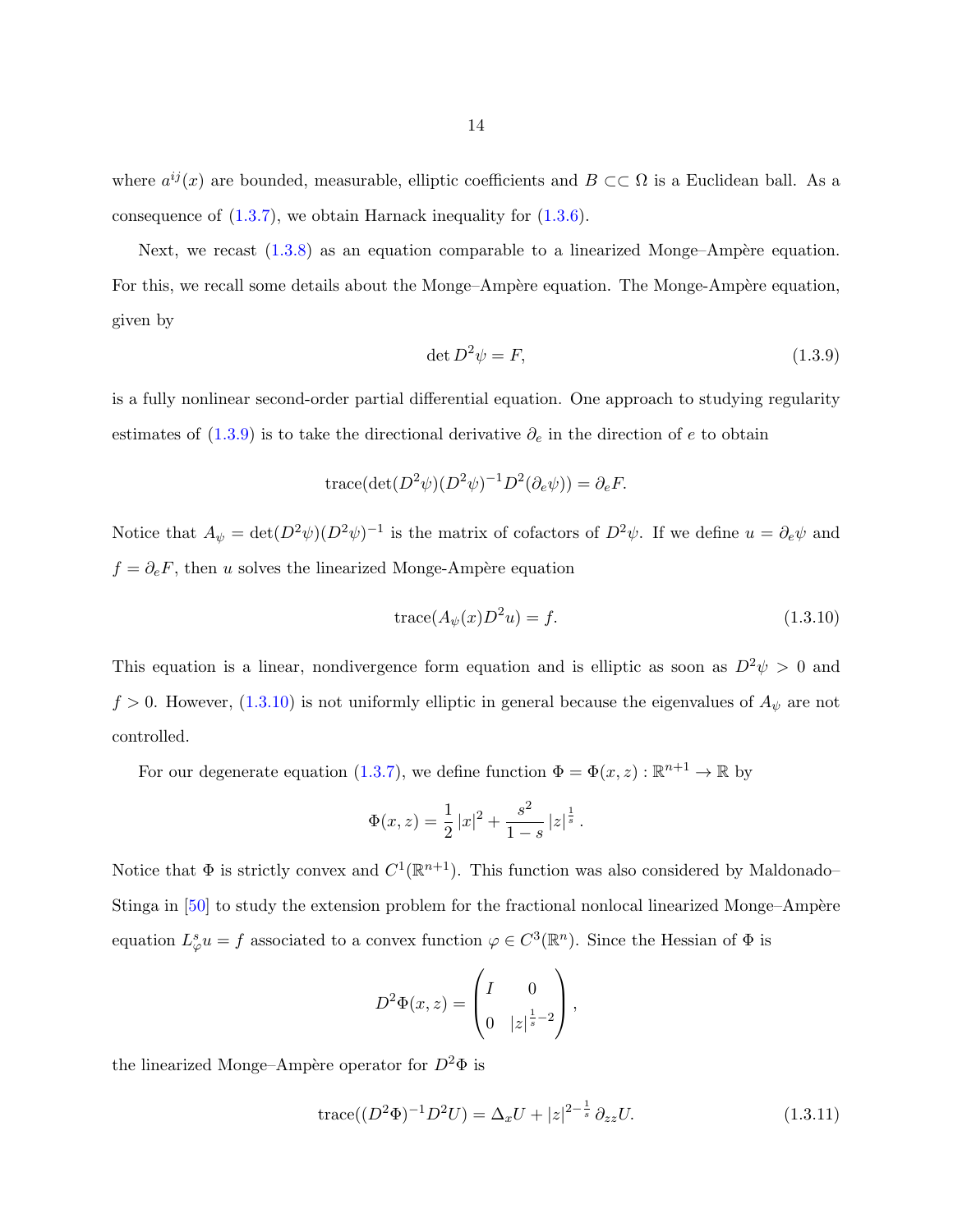As the coefficients  $a^{ij}(x)$  are uniformly elliptic, there exist constants  $0 < \lambda < \Lambda < \infty$  such that

$$
\lambda |\xi|^2 \le a^{ij}(x)\xi_i\xi_j \le \Lambda |\xi|^2 \quad \text{for all } \xi \in \mathbb{R}^n \setminus \{z = 0\}, \ x \in \mathbb{R}^n,
$$

from which we can see that the coefficients in  $(1.3.7)$  are comparable to the coefficients in  $(1.3.11)$ .

An important feature of the linearized Monge–Ampère equation is the intrinsic geometry that was first discovered by Caffarelli–Guitérrez  $[16]$ . They proved Harnack inequality for nonnegative solutions to [\(1.3.10\)](#page-19-0) with  $f \equiv 0$  where the Euclidean balls are replaced by Monge–Ampère sections. The Monge–Ampère sections associated to a convex,  $C^1$  function  $\psi$  are the sublevel sets of  $\psi - \ell$ where  $\ell$  is a linear function. The Monge–Ampère measure associated to  $\psi$  of a Borel set E is given by  $\mu_{\psi}(E) = |D\psi(E)|$ .

It turns out that the geometry of our degenerate equation  $(1.3.7)$  is given by the Monge–Ampère sections  $S_R$  associated to  $\Phi$ , that is, the sublevel sets of  $\Phi - \ell$ . In many instances, we find it more natural to consider Monge–Ampère cubes  $Q_R$ . We will first prove Harnack inequality in these cubes (see Section [3.5.5\)](#page-132-0).

Harnack inequality has been studied for the linearized Monge–Ampère equation by Caffarelli– Gutierrez [\[16\]](#page-143-0), Gutierrez [\[34\]](#page-144-0), Le [\[43\]](#page-144-0), Maldonado [\[48\]](#page-145-0), Le–Savin [\[44\]](#page-144-0), among others. In each case, they either assume that the matrix  $D^2u$  is bounded away from zero and infinity or that the convex function  $\psi$  is sufficiently regular. In [\[49\]](#page-145-0), Maldonado proved Harnack inequality for certain degenerate elliptic equations, but his techniques are different than the ones presented in this dissertation and do not include the case in which  $1/2 < s < 1$ .

We develop a method of sliding paraboloids as Savin did in the Euclidean case for uniformly elliptic equations [\[65\]](#page-146-0). Similar approaches were used by Le when  $\lambda I \leq D^2 \psi \leq \Lambda I$ ,  $\psi \in C^2$ (making the underlying Monge–Ampère measure comparable to the Lebesgue measure) [\[43\]](#page-144-0) and recently by Mooney for the uniformly elliptic case  $[59]$ . For our setting, we use the Monge–Ampère geometry which brings additional challenges since  $\Phi$  is only  $C^1$  and  $D^2\Phi$  is degenerate/singular. Moreover, we cannot use any divergence form structure. Harnack inequality for [\(1.3.8\)](#page-18-0) was proved by Maldonado–Stinga for the fractional linearized Monge–Ampère equation when the matrix  $a^{ij}(x)$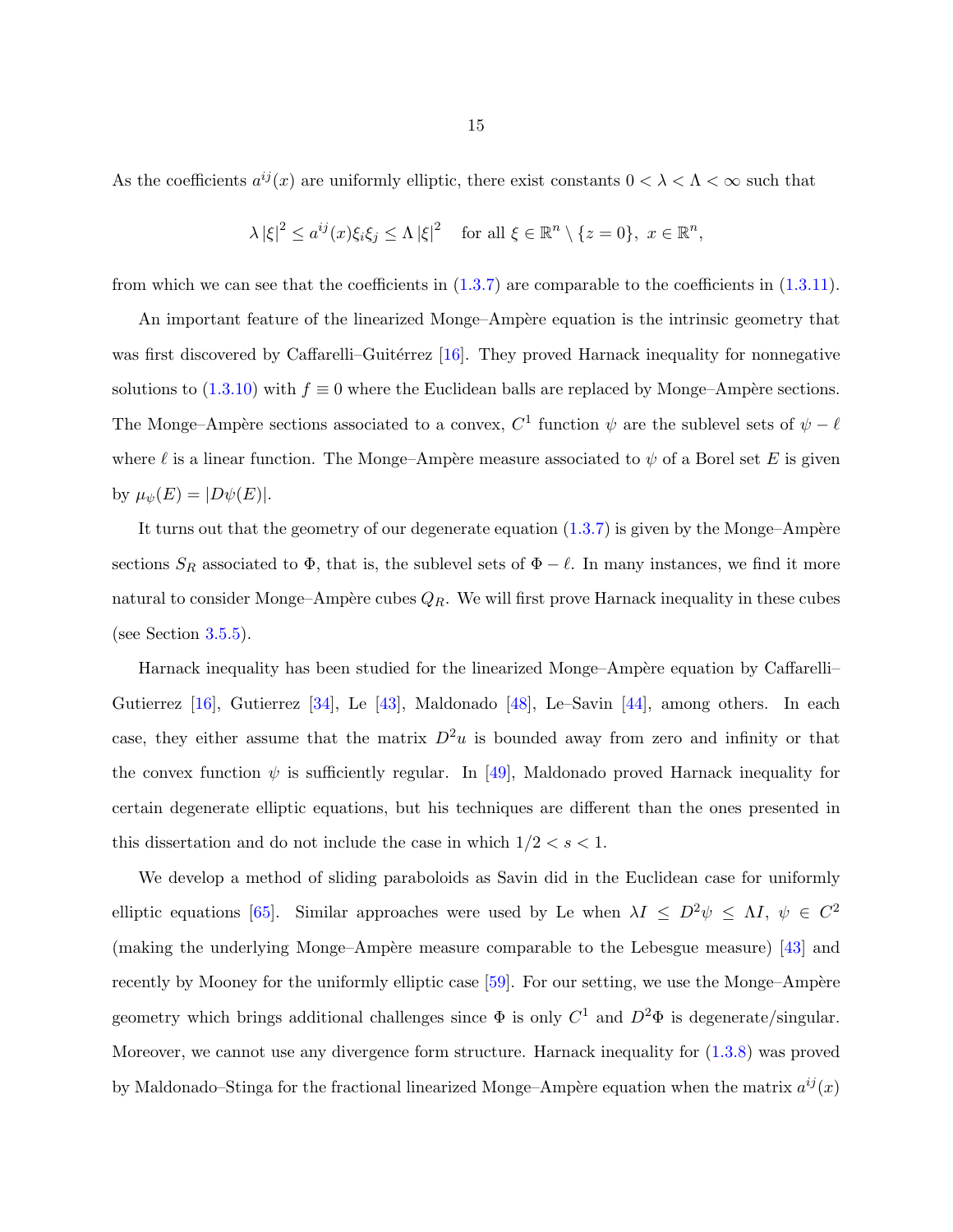is the identity matrix or comes from the matrix of cofactors  $D^2\psi$  for a  $C^3$  function  $\psi$  [\[50\]](#page-145-0). Their proof however relies on the Monge–Ampère structure in divergence form.

For this method, we define paraboloids P of opening  $a > 0$  with vertex  $(x_v, z_v) \in \mathbb{R}^{n+1}$  by

$$
P(x, z) = -a(\Phi(x, z) - \Phi(x_v, z_v) - \langle D\Phi(x_v, z_v), (x, z) - (x_v, z_v) \rangle) + c_v.
$$

We lift these paraboloids from below until they touch the graph of  $U$  in a cube  $Q_R$  for the first time, and we measure the set contact points with the underlying Monge–Ampère measure. Then we show that by increasing the opening of these paraboloids, they almost cover  $Q_R$  in measure, which ultimately leads to Harnack inequality. More precisely, the proof relies on three key lemmas.

The first lemma is similar to the Alexandroff–Bakelman–Pucci estimate for fully nonlinear equations (see [\[14\]](#page-142-0)). We prove that if we lift paraboloids of fixed opening  $a > 0$  with vertices in a closed, bounded set from below until they touch the graph of  $U$ , then, by using the equation, the Monge–Ampère measure of the contact points is a universal proportion of the Monge–Ampère measure of the vertices.

The second lemma is a measure estimate. Suppose that  $U$  can be touched from below with paraboloid P of opening  $a > 0$  in a cube  $Q_r$ . We show that the set in which U can be touched from below by paraboloids of increased opening  $Ca > 0$  in a smaller cube  $Q_{\eta r}$ ,  $0 < \eta < 1$ , make up a universal proportion of  $Q_r$ . The proof relies on a delicate barrier argument to localize the equation and control the growth of  $U - P$  in  $Q_{\eta r}$ .

The third lemma is similar to the Calderon-Zygmund decomposition. We use a Vitali covering lemma in the Monge–Ampère geometry to show that, as we increase the openings of the paraboloids, the measure of the contact points almost cover the domain in measure. By also controlling the height of the paraboloids, we consequently show that the measure of the set where  $U$  is large is small.

These ingredients allow us to prove Harnack inequality for the extension [\(1.3.8\)](#page-18-0). By restricting back to  $z = 0$ , we obtain Harnack inequality for the fractional Poisson problem  $(1.3.6)$ .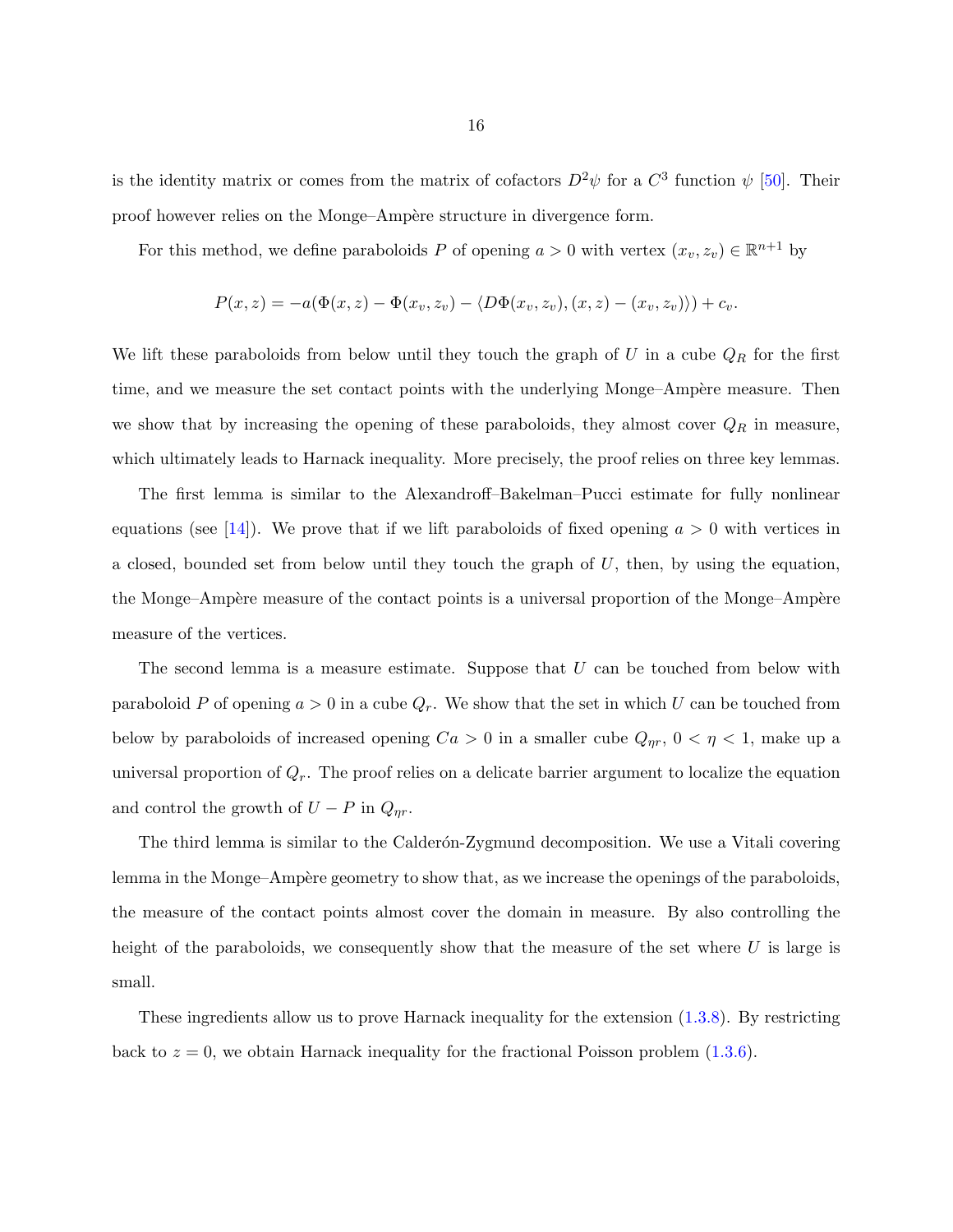Stinga–Maldonado also proved a critical-density measure estimate and local boundedness for the fractional linearized Monge–Ampère equation for the fractional linearized Monge–Ampère equation [\[50\]](#page-145-0). We show that those results hold in our case and the proof is identical.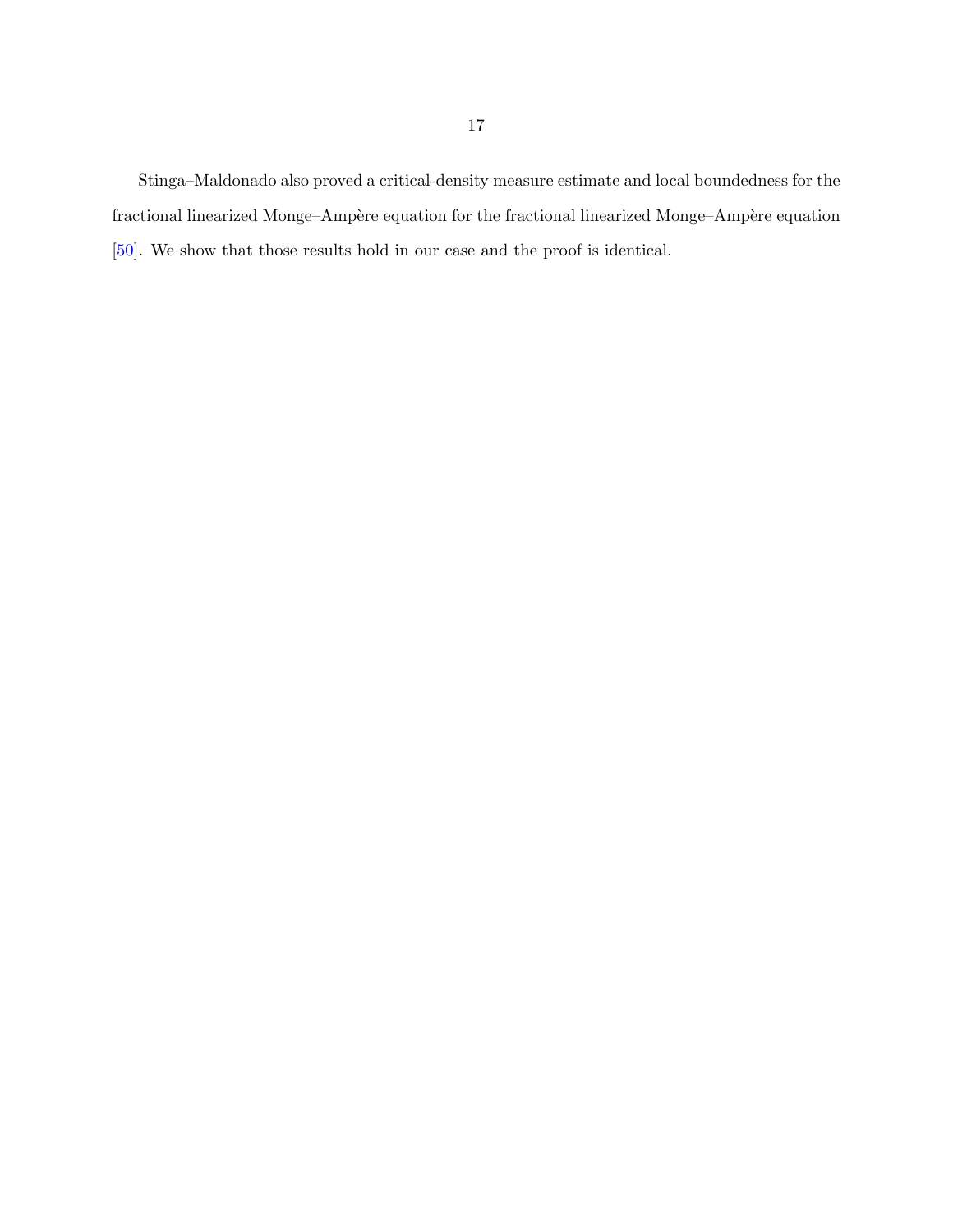# <span id="page-23-0"></span>CHAPTER 2. ONE SIDED WEIGHTED FRACTIONAL SOBOLEV SPACES

# 2.1 Main results

We formally state the main results of this chapter.

The one-sided Sawyer weights  $A_p^-(\mathbb{R})$  are the good weights for the original one-sided Hardy-Littlewood maximal functions  $M^-$  and  $M^+$ :

$$
M^{-}u(t) = \sup_{h>0} \frac{1}{h} \int_{t-h}^{t} |u(\tau)| d\tau \text{ and } M^{+}u(t) = \sup_{h>0} \frac{1}{h} \int_{t}^{t+h} |u(\tau)| d\tau
$$

Indeed,  $\omega \in A_p^-$  for  $1 < p < \infty$  if and only if  $M^-$  is bounded from  $L^p(\mathbb{R}, \omega)$  into  $L^p(\mathbb{R}, \omega)$ . Also,  $\omega \in A_1^-$  if and only if  $L^1(\mathbb{R}, \omega)$  into weak- $L^1(\mathbb{R}, \omega)$ . For more details, see Section [2.2.](#page-26-0)

We define the one-sided weighted Sobolev spaces  $W^{1,p}(\mathbb{R}, \omega)$ ,  $\omega \in A_p^-(\mathbb{R})$ ,  $1 \leq p < \infty$  by

$$
W^{1,p}(\mathbb{R},\omega) = \{ u \in L^p(\mathbb{R},\omega) : u' \in L^p(\mathbb{R},\omega) \}
$$

with the norm

$$
||u||_{W^{1,p}(\mathbb{R},\omega)}^p=||u||_{L^p(\mathbb{R},\omega)}^p+||u'||_{L^p(\mathbb{R},\omega)}^p.
$$

**Theorem 2.1.1**  $(W^{1,p}(\mathbb{R}, \omega))$  and limits of left fractional derivatives). Let  $u \in L^p(\mathbb{R}, \omega)$ , where  $\omega \in A_p^-(\mathbb{R})$ , for  $1 \leq p < \infty$ .

(a) If  $u \in W^{1,p}(\mathbb{R}, \omega)$ , then the distribution  $(D_{\text{left}})^\alpha u$  coincides with a function in  $L^p(\mathbb{R}, \omega)$  and

$$
(D_{\text{left}})^{\alpha}u(t) = \frac{1}{\Gamma(-\alpha)} \int_{-\infty}^{t} \frac{u(\tau) - u(t)}{(t - \tau)^{1 + \alpha}} d\tau \quad \text{for a.e. } t \in \mathbb{R}
$$
 (2.1.1)

with

$$
\|(D_{\text{left}})^{\alpha}u\|_{L^{p}(\mathbb{R},\omega)} \leq C_{p,\omega}(\|u\|_{L^{p}(\mathbb{R},\omega)} + \|u'\|_{L^{p}(\mathbb{R},\omega)})
$$
\n(2.1.2)

for some constant  $C_{p,\omega} > 0$ . Moreover,

$$
\lim_{\alpha \to 1^{-}} (D_{\text{left}})^{\alpha} u = u' \quad \text{in } L^{p}(\mathbb{R}, \omega) \text{ and a.e. in } \mathbb{R}
$$
\n(2.1.3)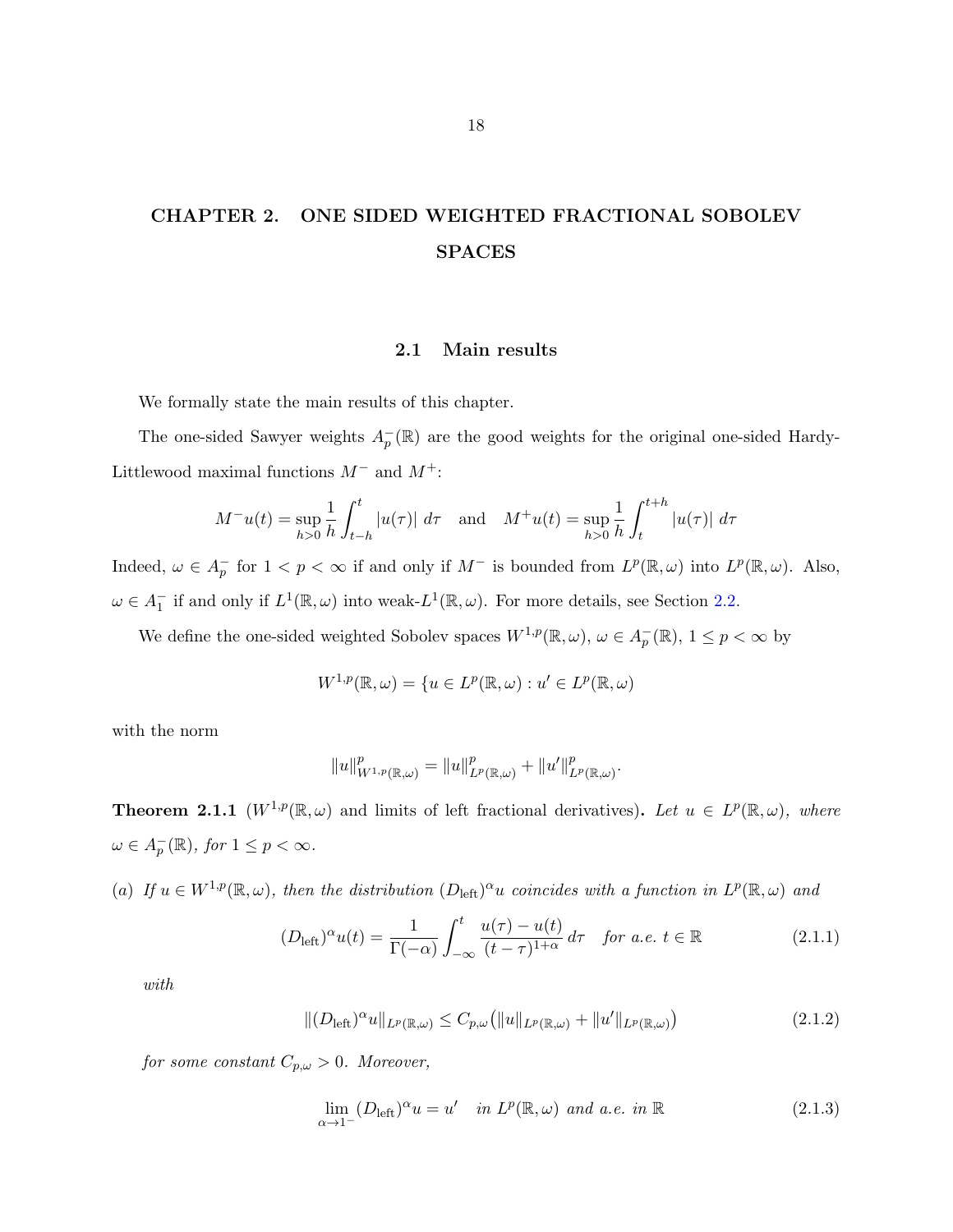<span id="page-24-0"></span>and

$$
\lim_{\alpha \to 0^+} (D_{\text{left}})^\alpha u = u \quad a.e. \text{ in } \mathbb{R}. \tag{2.1.4}
$$

Furthermore, the limit in (2.1.4) holds also in  $L^p(\mathbb{R}, \omega)$  when  $1 < p < \infty$ , and in  $L^1(\mathbb{R}, \omega)$  when  $p = 1$  and  $M^-u, M^-u' \in L^1(\mathbb{R}, \omega)$ .

- (b) Conversely, suppose that  $(D_{\text{left}})^{\alpha}u \in L^{p}(\mathbb{R},\omega)$  and that  $(D_{\text{left}})^{\alpha}u$  converges in  $L^{p}(\mathbb{R},\omega)$  as  $\alpha \to 1^-$ . Then  $u \in W^{1,p}(\mathbb{R}, \omega)$  and  $(2.1.3)$  holds.
- (c) Alternatively, suppose that  $(D_{\text{left}})^{\alpha}u \in L^{p}(\mathbb{R},\omega)$  and that  $(D_{\text{left}})^{\alpha}u$  converges in  $L^{p}(\mathbb{R},\omega)$  as  $\alpha \to 0^+$ . Then (2.1.4) holds and, as a consequence,  $(D_{\text{left}})^{\alpha}u \to u$  in  $L^p(\mathbb{R}, \omega)$  as  $\alpha \to 0^+$ .

**Theorem 2.1.2.** There exists a universal constant  $C > 0$  such that for any  $u \in W^{1,p}(\mathbb{R}, \omega)$ ,  $\omega \in A_p^-(\mathbb{R}), 1 \leq p < \infty$ , we have

$$
\sup_{0<\alpha<1}\left|\frac{1}{\Gamma(-\alpha)}\int_0^\infty \left(u(t-\tau)-u(t)\right)\frac{d\tau}{\tau^{1+\alpha}}\right|\leq C\left(M^-(u')(t)+M^-u(t)\right)
$$

for a.e.  $t \in \mathbb{R}$ .

Though we established Theorems [2.1.1](#page-23-0) and 2.1.2 for the left fractional derivative, all the arguments carry on by replacing  $D_{\text{left}}$  by  $D_{\text{right}}$  and  $A_p^-(\mathbb{R})$  by  $A_p^+(\mathbb{R})$ . Hence, for the rest of the chapter, we will only consider the case of  $D_{\text{left}}$  and left-sided Sawyer weights.

The class of Muckenhoupt weights  $A_p(\mathbb{R})$  are the good weights for the two-sided Hardy-Littlewood maximal functions M:

$$
Mu(x) = \sup_{B \ni x} \frac{1}{|B|} \int_B |u(y)| dy
$$

where the supremum is taken over all balls  $B \subset \mathbb{R}^n$  containing x. Indeed,  $\omega \in A_p$  for  $1 < p < \infty$  if and only if M is bounded from  $L^p(\mathbb{R}^n,\nu)$  into  $L^p(\mathbb{R}^n,\nu)$ . Also,  $\omega \in A_1$  if and only if  $L^1(\mathbb{R}^n,\nu)$  into weak- $L^1(\mathbb{R}^n, \nu)$ . For more details, see Section [2.4.](#page-49-0)

We define the weighted Sobolev spaces  $W^{2,p}(\mathbb{R}^n,\nu), \nu \in A_p(\mathbb{R}^n), 1 \leq p < \infty$  by

$$
W^{2,p}(\mathbb{R}^n, \nu) = \{ u \in L^p(\mathbb{R}^n, \nu) : u' \in L^p(\mathbb{R}, \nu) \}
$$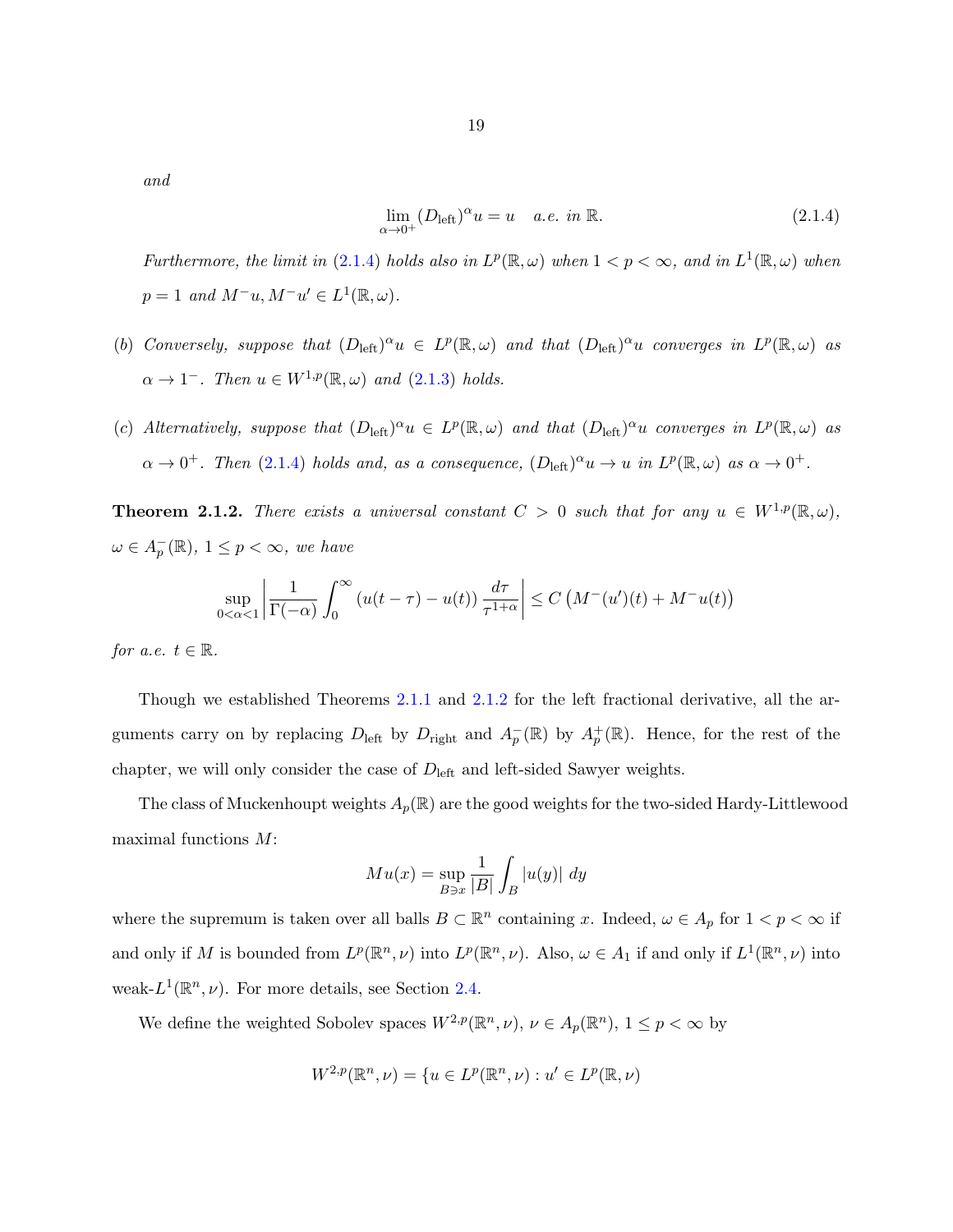<span id="page-25-0"></span>with the norm

$$
||u||_{W^{2,p}(\mathbb{R}^n,\nu)}^p = ||u||_{L^p(\mathbb{R}^n,\nu)}^p + ||Du||_{L^p(\mathbb{R}^n,\nu)}^p + ||D^2u||_{L^p(\mathbb{R}^n,\nu)}^p
$$

In the following statement,  $\{e^{t\Delta}\}_{t\geq 0}$  denotes the heat semigroup generated by the Laplacian on  $\mathbb{R}^n$ .

**Theorem 2.1.3** ( $W^{2,p}(\mathbb{R}^n,\nu)$  and limits of fractional Laplacians). Let  $u \in L^p(\mathbb{R}^n,\nu)$ , where  $\nu \in L^p(\mathbb{R}^n,\nu)$  $A_p(\mathbb{R}^n)$ , for  $1 \leq p < \infty$ .

(a) If  $u \in W^{2,p}(\mathbb{R}^n, \nu)$ , then the distribution  $(-\Delta)^s u$  coincides with a function in  $L^p(\mathbb{R}^n, \nu)$  and

$$
(-\Delta)^s u(x) = \frac{1}{\Gamma(-s)} \int_0^\infty \left( e^{t\Delta} u(x) - u(x) \right) \frac{dt}{t^{1+s}} \quad \text{for a.e. } x \in \mathbb{R}^n. \tag{2.1.5}
$$

In addition,

$$
(-\Delta)^s u(x) = c_{n,s} \lim_{\varepsilon \to 0} \int_{|x-y| > \varepsilon} \frac{u(x) - u(y)}{|x-y|^{n+2s}} dy \quad \text{for a.e. } x \in \mathbb{R}^n \text{ and in } L^p(\mathbb{R}^n, \nu) \qquad (2.1.6)
$$

with

$$
\|(-\Delta)^s u\|_{L^p(\mathbb{R}^n,\nu)} \leq C_{n,p,\nu} \left( \|u\|_{L^p(\mathbb{R}^n,\nu)} + \|\Delta u\|_{L^p(\mathbb{R}^n,\nu)} \right) \tag{2.1.7}
$$

for some constant  $C_{n,p,\nu} > 0$ . Moreover,

$$
\lim_{s \to 1^{-}} (-\Delta)^{s} u = -\Delta u \quad \text{in } L^{p}(\mathbb{R}^{n}, \nu) \text{ and a.e. in } \mathbb{R}^{n}
$$
\n(2.1.8)

and

$$
\lim_{s \to 0^+} (-\Delta)^s u = u \quad a.e. \text{ in } \mathbb{R}^n. \tag{2.1.9}
$$

Furthermore, the limit in (2.1.9) holds also in  $L^p(\mathbb{R}^n,\nu)$  when  $1 < p < \infty$ , and in  $L^1(\mathbb{R}^n,\nu)$ when  $p = 1$  and  $Mu, M(D^2u) \in L^1(\mathbb{R}^n, \nu)$ .

- (b) Conversely, suppose that  $(-\Delta)^s u \in L^p(\mathbb{R}^n, \nu)$  and that  $(-\Delta)^s u$  converges in  $L^p(\mathbb{R}^n, \nu)$  as  $s \to 1^-$ . If  $1 < p < \infty$  then  $u \in W^{2,p}(\mathbb{R}^n, \nu)$  and  $(2.1.8)$  holds. If  $p = 1$ , then  $D^2u \in \mathbb{R}^n$ weak- $L^1(\mathbb{R}^n,\nu)$ .
- (c) Alternatively, suppose that  $(-\Delta)^s u \in L^p(\mathbb{R}^n, \nu)$  and that  $(-\Delta)^s u$  converges in  $L^p(\mathbb{R}^n, \nu)$  as  $s \to 0^+$ . Then (2.1.9) holds and, as a consequence,  $(-\Delta)^s u \to u$  in  $L^p(\mathbb{R}^n, \nu)$  as  $s \to 0^+$ .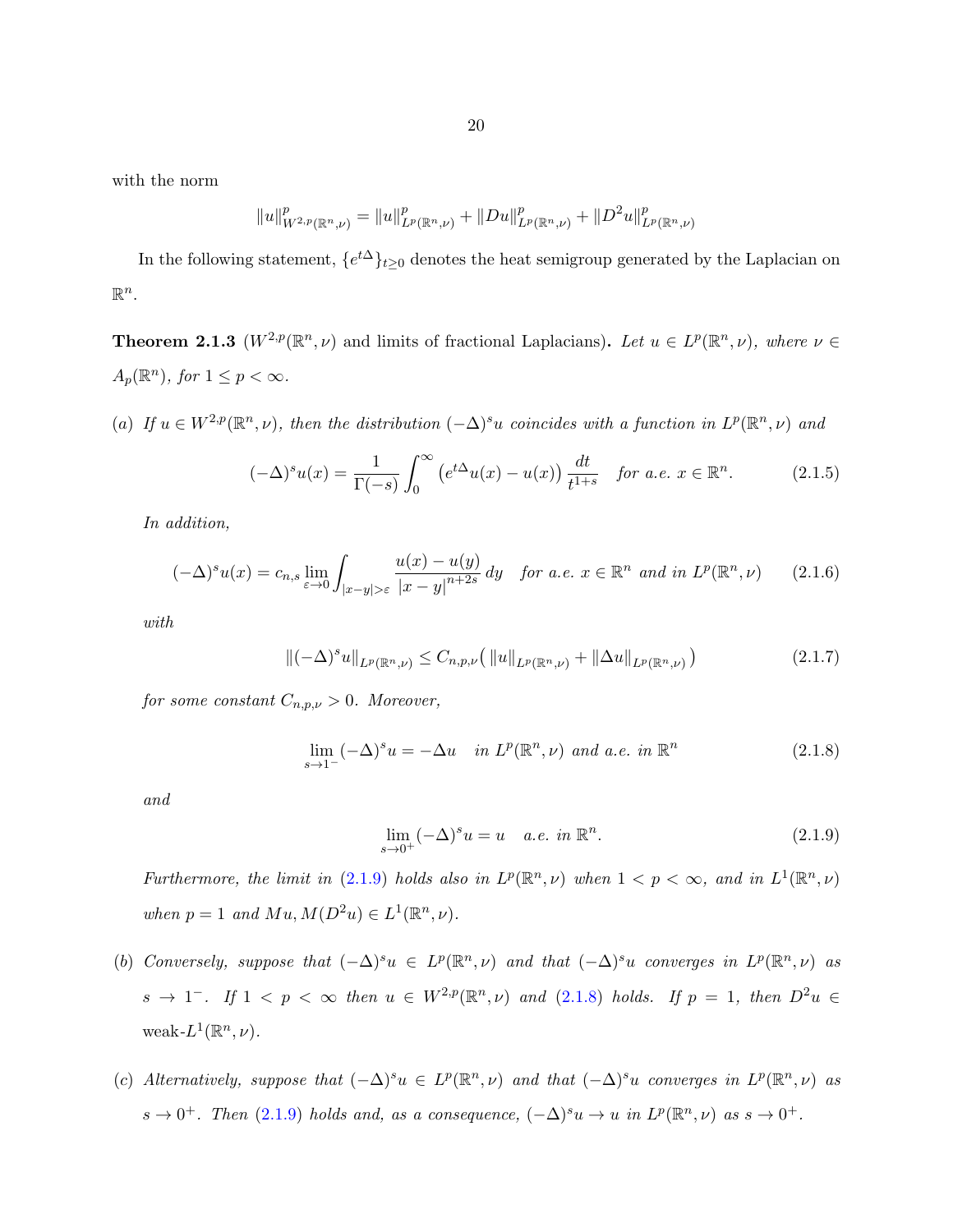<span id="page-26-0"></span>**Theorem 2.1.4.** There exists a constant  $C_n > 0$  such that for any  $u \in W^{2,p}(\mathbb{R}^n, \nu)$ ,  $\nu \in A_p(\mathbb{R}^n)$ ,  $1 \leq p < \infty$ , we have

$$
\sup_{0 < s < 1} \sup_{\varepsilon > 0} \left| c_{n,s} \int_{|y| > \varepsilon} \frac{u(x - y) - u(x)}{|y|^{n+2s}} \, dy \right| \le C_n \left( M(D^2 u)(x) + M u(x) \right)
$$

for almost every  $x \in \mathbb{R}^n$ .

This rest of the chapter is organized as follows. Section 2.2 contains preliminary results on one-sided Sawyer weights, the new distributional setting for one-sided fractional derivatives, and the proof of the Theorem [2.1.2.](#page-24-0) Theorem [2.1.1](#page-23-0) is proved in Section [2.3.](#page-41-0) The fractional Laplacian in weighted Lebesgue spaces is studied in detail in Section [2.4,](#page-49-0) where we also show the proof of Theorem [2.1.4](#page-25-0) Finally, Section [2.5](#page-58-0) contains the proof of Theorem [2.1.3.](#page-25-0)

We denote by  $\mathcal{S}(\mathbb{R}^n)$  the class of Schwartz functions on  $\mathbb{R}^n$ . We always take  $0 < \alpha, s < 1$ . We will use the following inequality: for any fixed  $\rho > 0$  there exists  $C_{\rho} > 0$  such that, for every  $r > 0$ ,

$$
e^{-r}r^{\rho} \le C_{\rho}e^{-r/2}.\tag{2.1.10}
$$

For a measure space  $(X, \mu)$ , we define the space weak- $L^1(X, \mu)$  as the set of measurable functions  $u: X \to \mathbb{R}$  such that the quasi-norm  $\lVert \cdot \rVert_{\text{weak-}L^1(X,\mu)}$ , defined by

$$
||u||_{\text{weak-}L^{1}(X,\mu)} = \sup_{\lambda>0} \lambda \mu(\{x \in X : |u(x)| > \lambda\}),
$$

is finite.

#### 2.2 Fractional derivatives and one-sided spaces

Let  $u = u(t) \in \mathcal{S}(\mathbb{R})$  and define

$$
D_{\text{left}}u(t) = \lim_{\tau \to 0^+} \frac{u(t) - u(t - \tau)}{\tau} \quad \text{and} \quad D_{\text{right}}u(t) = \lim_{\tau \to 0^+} \frac{u(t) - u(t + \tau)}{\tau}.
$$

Observe that  $D_{\text{left}}u = -D_{\text{right}}u = u'$ . From the Fourier transform identities

$$
\widehat{D_{\text{left}}u}(\xi) = (i\xi)\widehat{u}(\xi) \quad \text{and} \quad \widehat{D_{\text{right}}u}(\xi) = (-i\xi)\widehat{u}(\xi),
$$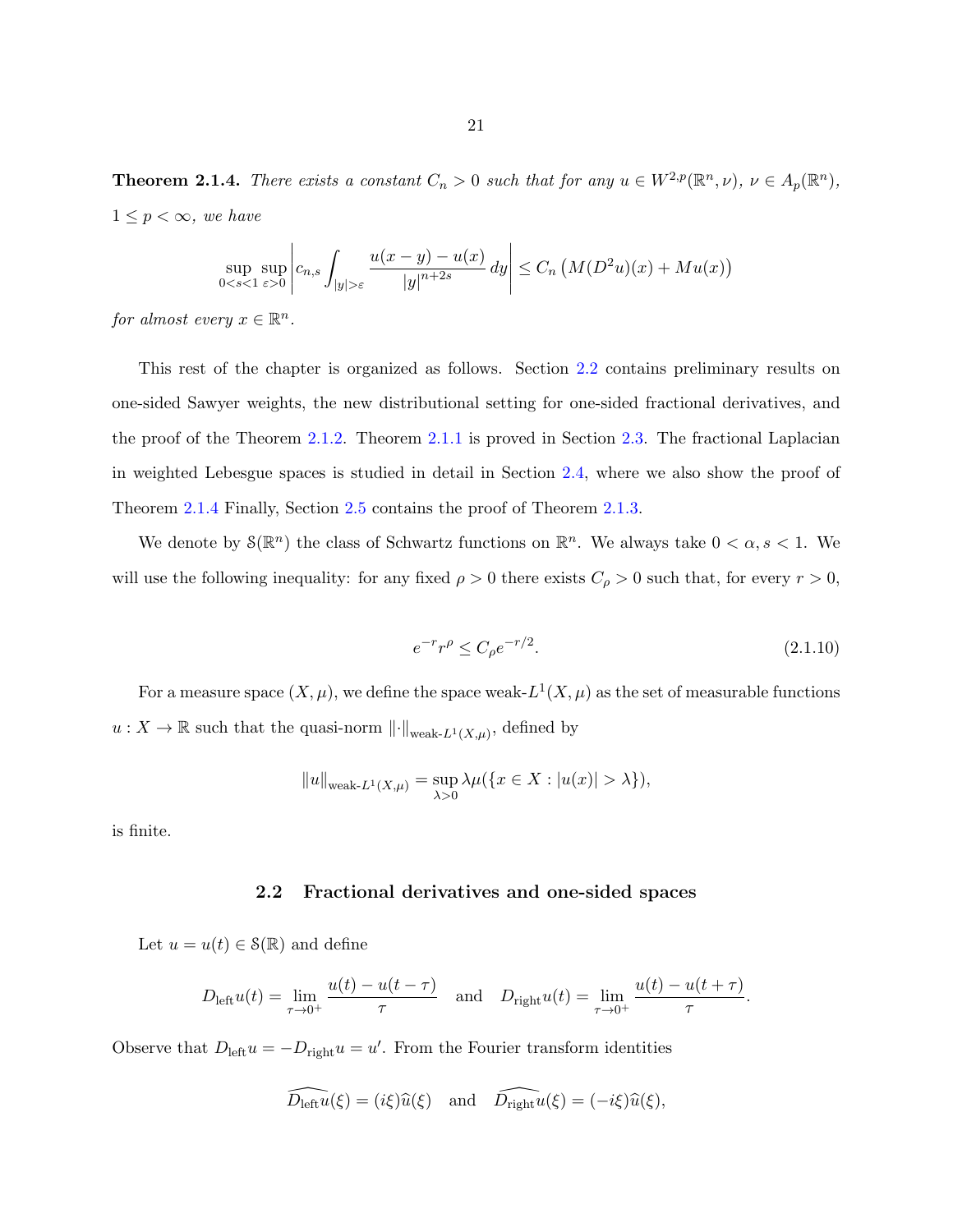<span id="page-27-0"></span>one can define

$$
(\widehat{D_{\text{left}}})^{\alpha}u(\xi) = (i\xi)^{\alpha}\widehat{u}(\xi) \quad \text{and} \quad (\widehat{D_{\text{right}}})^{\alpha}u(\xi) = (-i\xi)^{\alpha}\widehat{u}(\xi). \tag{2.2.1}
$$

Using the semigroup of translations, it is shown in [\[8\]](#page-142-0), see also [\[64\]](#page-146-0), that  $(D_{\text{left}})^{\alpha}u(t)$  and  $(D_{\text{right}})^{\alpha}u(t)$ are given by the pointwise formulas in  $(1.3.2)$  and  $(1.3.3)$ , respectively. For completeness, we provide the details for  $(D_{\text{left}})^\alpha u(t)$ .

Using the Cauchy Integral Theorem, we can write

$$
\Gamma(-\alpha) = \int_{\text{ray}(\theta)} (e^{-z} - 1) \frac{dz}{z^{1+\alpha}}, \quad \text{for any } 0 < \alpha < 1, \ -\frac{\pi}{2} \le \theta \le \frac{\pi}{2},
$$

see [\[8,](#page-142-0) Lemma 2.1]. Choose  $\theta = \pi/2$ , parameterize the integral, and rearrange to obtain

$$
(i\xi)^{\alpha} = \frac{1}{\Gamma(-\alpha)} \int_0^{\infty} \left( e^{-i\xi\tau} - 1 \right) \frac{dt}{\tau^{1+s}}, \quad \xi \in \mathbb{R}.
$$

Therefore,  $\widehat{(D_{\text{left}})}^{\alpha}u(\xi)$  can be written as

$$
(\widehat{D_{\text{left}}})^{\alpha}u(\xi) = (i\xi)^{\alpha}\widehat{u}(\xi) = \frac{1}{\Gamma(-\alpha)}\int_0^{\infty} \left(e^{-i\xi\tau}\widehat{u}(\xi) - \widehat{u}(\xi)\right)\frac{d\tau}{\tau^{1+\alpha}}.
$$

Since translations  $T_\tau u(t) = u(t-\tau)$  correspond to multiplication by  $e^{-i\tau\xi}$  when taking the Fourier transform  $\widehat{T}_{\tau}u(\xi) = e^{-i\tau\xi}\widehat{u}(\xi)$ , we take the inverse Fourier transform to obtain

$$
(D_{\text{left}})^{\alpha}u(t) = \frac{1}{\Gamma(-\alpha)} \int_0^{\infty} \frac{u(t-\tau) - u(t)}{\tau^{1+\alpha}} d\tau
$$

$$
= \frac{1}{\Gamma(-\alpha)} \int_{-\infty}^t \frac{u(\tau) - u(t)}{(t-\tau)^{1+\alpha}} d\tau.
$$

We mention that the family of shift operators  $\{T_\tau\}_{\tau\geq 0}$  forms a semigroup and that  $v = T_\tau u$ solves the transport equation with initial data  $u$  on  $\mathbb{R}$ :

$$
\begin{cases}\n\partial_{\tau}v = -D_{\text{left}}v & \text{for } t \in \mathbb{R}, \ \tau > 0 \\
v(t, 0) = u(t) & \text{for } t \in \mathbb{R}.\n\end{cases}
$$

This is consistent with properties we will see for the fractional Laplacian in Section [2.4.](#page-49-0)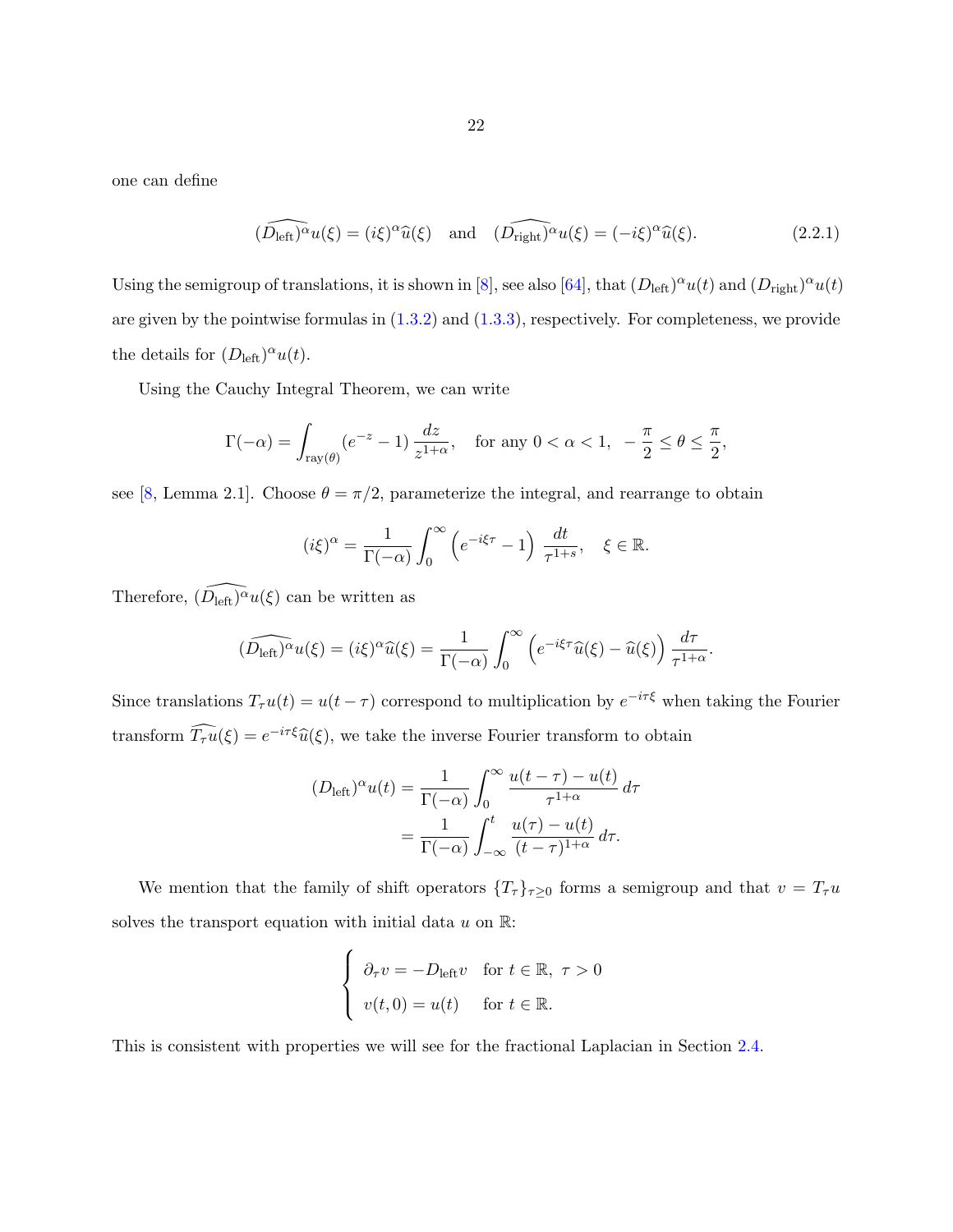#### <span id="page-28-0"></span>2.2.1 Distributional setting

If  $u, \varphi \in \mathcal{S}(\mathbb{R})$ , then

$$
\int_{-\infty}^{\infty} (D_{\text{left}})^{\alpha} u(t) \varphi(t) dt = \frac{1}{\Gamma(-\alpha)} \lim_{\varepsilon \to 0^{+}} \int_{\varepsilon}^{\infty} \int_{-\infty}^{\infty} \frac{u(t-\tau) - u(t)}{\tau^{1+\alpha}} \varphi(t) dt d\tau \n= \frac{1}{\Gamma(-\alpha)} \lim_{\varepsilon \to 0^{+}} \left( \int_{\varepsilon}^{\infty} \int_{-\infty}^{\infty} \frac{u(t-\tau) \varphi(t)}{\tau^{1+\alpha}} dt d\tau - \int_{\varepsilon}^{\infty} \int_{-\infty}^{\infty} \frac{u(t) \varphi(t)}{\tau^{1+\alpha}} dt d\tau \right) \n= \frac{1}{\Gamma(-\alpha)} \lim_{\varepsilon \to 0^{+}} \left( \int_{\varepsilon}^{\infty} \int_{-\infty}^{\infty} \frac{u(r) \varphi(t+r)}{\tau^{1+\alpha}} dr d\tau - \int_{\varepsilon}^{\infty} \int_{-\infty}^{\infty} \frac{u(r) \varphi(r)}{\tau^{1+\alpha}} dr d\tau \right) \n= \frac{1}{\Gamma(-\alpha)} \lim_{\varepsilon \to 0^{+}} \int_{\varepsilon}^{\infty} \int_{-\infty}^{\infty} u(r) \frac{\varphi(r+\tau) - \varphi(r)}{\tau^{1+\alpha}} dr d\tau \n= \int_{-\infty}^{\infty} u(r) (D_{\text{left}})^{\alpha} \varphi(r) dr.
$$

We will use this identity to define  $(D_{\text{left}})^{\alpha}u$  in the sense of distributions. Notice that if  $u \in \mathcal{S}'(\mathbb{R})$ , then a natural definition would be

$$
((D_{\text{left}})^{\alpha}u)(\varphi) = u ((D_{\text{right}})^{\alpha}\varphi).
$$

Nevertheless, it is straightforward from  $(2.2.1)$  to see that, in general,  $(D_{\text{right}})^{\alpha} \varphi \notin \mathcal{S}(\mathbb{R})$ , so we need to consider a different space of test functions and distributions.

We define the class

$$
\mathcal{S}_{-} = \{ \varphi \in \mathcal{S}(\mathbb{R}) : \operatorname{supp} \varphi \subset (-\infty, A], \text{ for some } A \in \mathbb{R} \}.
$$

We denote by  $S^{\alpha}_{-}$  the set of functions

$$
\varphi \in C^{\infty}(\mathbb{R})
$$
 such that  $\text{supp}\,\varphi \subset (-\infty, A]$  and  $\left| \frac{d^k}{dt^k} \varphi(t) \right| \leq \frac{C}{1 + |t|^{1+\alpha}}$ 

for all  $k \geq 0$ , for some  $A \in \mathbb{R}$  and  $C > 0$ .

**Lemma 2.2.1.** If  $\varphi \in \mathcal{S}_-$  then  $(D_{\text{right}})^\alpha \varphi \in \mathcal{S}_-^\alpha$ .

*Proof.* Clearly, if  $\varphi \in S_-\$  with supp  $\varphi \in (-\infty, A]$ , then  $(D_{\text{right}})^\alpha \varphi$  also has support in  $(-\infty, A]$ , see [\(1.3.3\)](#page-13-0). Since  $(D_{\text{right}})^{\alpha} \frac{d^k}{dt^k} \varphi = \frac{d^k}{dt^k} (D_{\text{right}})^{\alpha} \varphi$ , we know  $(D_{\text{right}})^{\alpha} \varphi \in C^{\infty}(\mathbb{R})$  and only need to estimate  $(D_{\text{right}})^{\alpha}\varphi$ .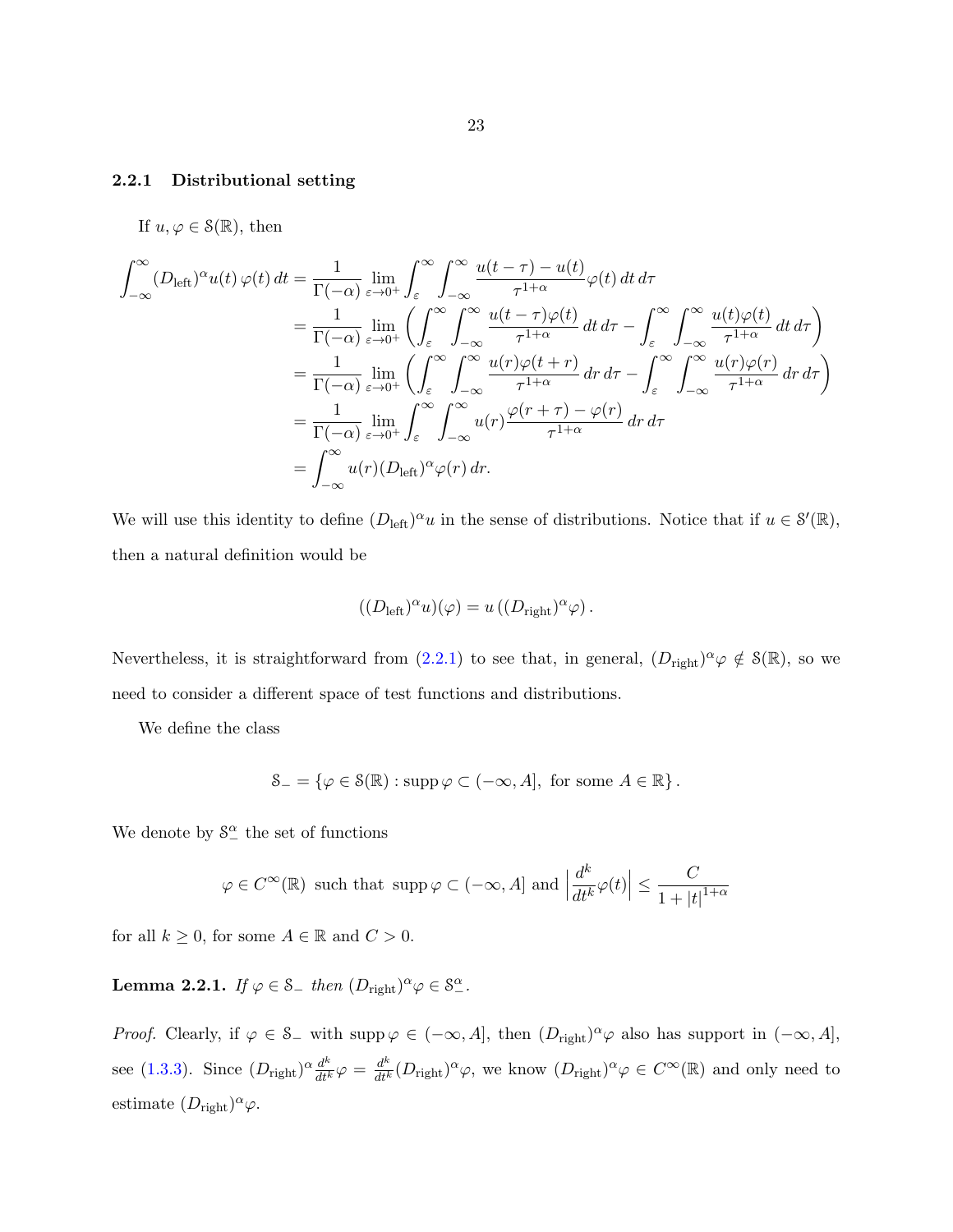If  $t > A$ , then the estimate holds trivially because  $(D_{\text{right}})^{\alpha} \varphi(t) = 0$ .

Suppose that  $-1 < t < A$ . The estimate holds because  $\varphi$  is smooth and bounded. Indeed,

$$
\begin{split} |(D_{\text{right}})^\alpha \varphi(t)| &\leq \int_t^\infty \frac{|\varphi(\tau) - \varphi(t)|}{|\tau - t|^{1+\alpha}} \, d\tau \\ &\leq 2 \, \|\varphi\|_{L^\infty(\mathbb{R})} \int_{t+1}^\infty \frac{1}{(\tau - t)^{1+\alpha}} \, d\tau + \|\varphi'\|_{L^\infty(\mathbb{R})} \int_t^{t+1} \frac{1}{|\tau - t|^\alpha} \, d\tau \\ &= 2 \, \|\varphi\|_{L^\infty(\mathbb{R})} \int_1^\infty r^{-1-\alpha} \, dr + \|\varphi'\|_{L^\infty(\mathbb{R})} \int_0^1 r^{-\alpha} \, dr \\ &= \frac{2 \, \|\varphi\|_{L^\infty(\mathbb{R})}}{\alpha} + \frac{\|\varphi'\|_{L^\infty(\mathbb{R})}}{1-\alpha} \\ &= C \frac{|t|^{1+\alpha} + 1}{|t|^{1+\alpha} + 1} < \frac{C}{|t|^{1+\alpha} + 1}. \end{split}
$$

Suppose  $-\infty < t < -1$  and write

$$
\int_t^{\infty} \frac{|\varphi(\tau) - \varphi(t)|}{|\tau - t|^{1+\alpha}} d\tau = \int_t^{t/2} \frac{|\varphi(\tau) - \varphi(t)|}{|\tau - t|^{1+\alpha}} d\tau + \int_{t/2}^{\infty} \frac{|\varphi(\tau) - \varphi(t)|}{|\tau - t|^{1+\alpha}} d\tau = I + II.
$$

For  $I$ , note that

$$
|\varphi(\tau) - \varphi(t)| \le |\varphi'(\xi)| |\tau - t|
$$
  
=  $|\varphi'(\xi)|(1 + |\xi|)^3 \frac{(\tau - t)}{(1 + |\xi|)^3} \le C_{\varphi} \frac{(\tau - t)}{(1 + |\xi|)^3}$ 

where  $\xi$  is some point in between t and  $\tau$ . Hence,

$$
I \le \frac{C}{|t|^3} \int_t^{t/2} \frac{1}{(\tau - t)^{\alpha}} d\tau = \frac{C}{|t|^{2+\alpha}} \le \frac{C}{1 + |t|^{1+\alpha}}.
$$

On the other hand, if  $\tau > t/2$ , then  $\tau - t > -t/2 > 0$  and

$$
II \leq \int_{t/2}^{\infty} \frac{|\varphi(\tau)|}{(\tau - t)^{1+\alpha}} d\tau + |\varphi(t)| \int_{t/2}^{\infty} \frac{1}{(\tau - t)^{1+\alpha}} d\tau
$$
  

$$
\leq \frac{C}{|t|^{1+\alpha}} ||\varphi||_{L^{1}(\mathbb{R})} + \frac{C}{|t|^{1+\alpha}} |t\varphi(t)| \leq \frac{C}{1 + |t|^{1+\alpha}}.
$$

Collecting all the terms, we get

$$
|(D_{\text{right}})^\alpha \varphi(t)| \le C \int_t^\infty \frac{|\varphi(\tau) - \varphi(t)|}{|\tau - t|^{1+\alpha}} d\tau \le \frac{C}{1 + |t|^{1+\alpha}}
$$

for all  $t \in \mathbb{R}$ . Thus,  $(D_{\text{right}})^{\alpha} \varphi \in \mathcal{S}_{-}^{\alpha}$ .

 $\Box$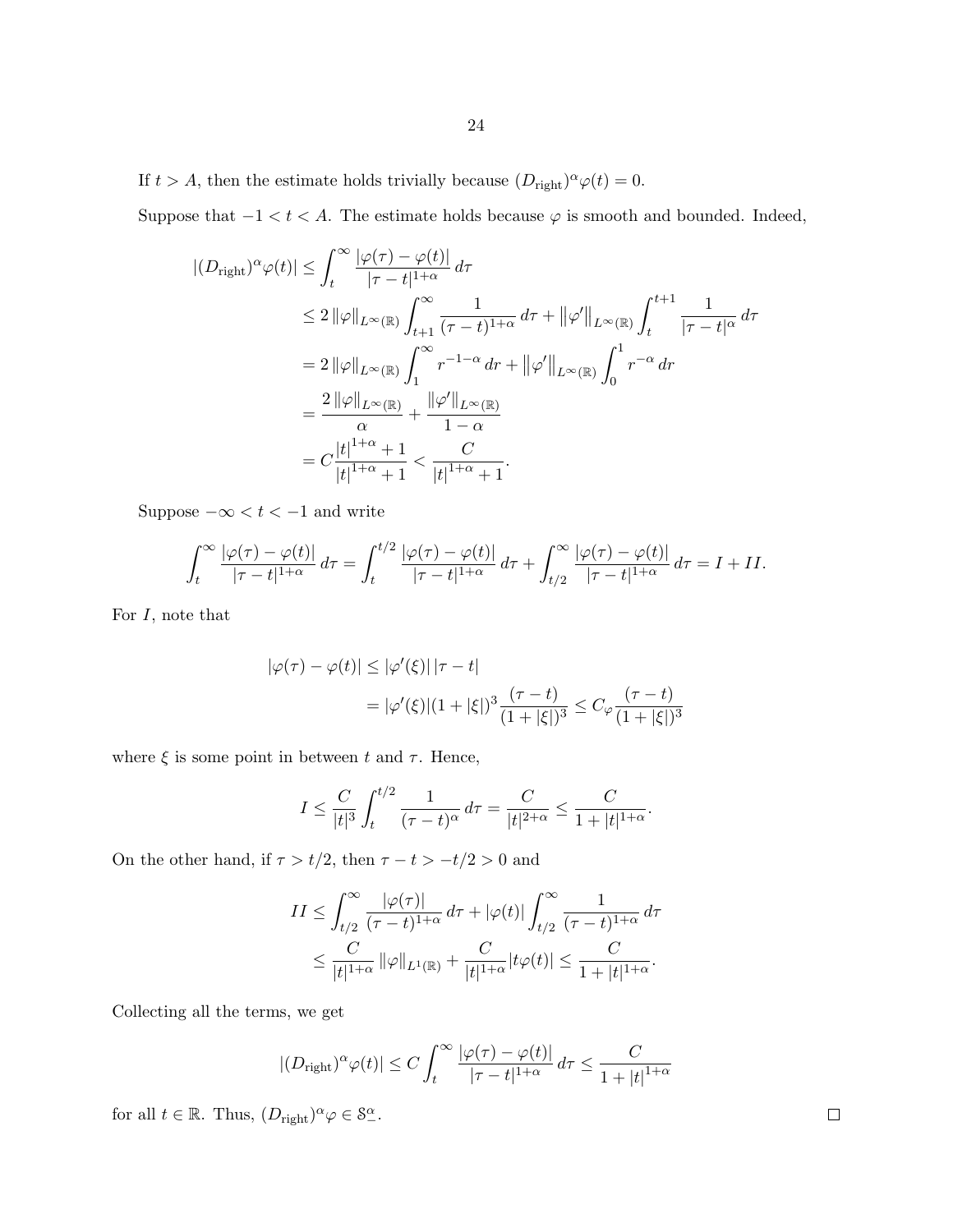25

We endow  $\mathcal{S}_-$  and  $\mathcal{S}_-^{\alpha}$  with the families of seminorms

$$
\rho_-^{\ell,k}(\varphi) = \sup_{t \in \mathbb{R}} |t|^{\ell} \left| \frac{d^k}{dt^k} \varphi(t) \right| \quad \text{for } \ell, k \ge 0,
$$

and

$$
\rho^{\alpha,k}_-(\varphi) = \sup_{t \in \mathbb{R}} (1+|t|^{1+\alpha}) \left| \frac{d^k}{dt^k} \varphi(t) \right| \quad \text{for } k \ge 0,
$$

respectively. Let us denote by  $(S_)'$  and  $(S_-')'$  the corresponding dual spaces of  $S_$  and  $S_-'$ . Notice that  $S_-\subset S_-\gamma$ , so that  $(S_-\gamma')'\subset (S_-\gamma')'$ . It turns out that  $(S_-\gamma')'$  is the appropriate class of distributions to extend the definition of the left fractional derivative.

**Definition 2.2.1.** For  $u \in (\mathcal{S}_-^{\alpha})'$ , we define  $(D_{\text{left}})^{\alpha}u$  as the distribution in  $(\mathcal{S}_-)$ ' given by

$$
((D_{\text{left}})^{\alpha}u)(\varphi) = u((D_{\text{right}})^{\alpha}\varphi) \quad \text{for any } \varphi \in \mathcal{S}_{-}.
$$

Consider next the class of functions given by

$$
L_{-}^{\alpha} = \left\{ u \in L_{\text{loc}}^{1}(\mathbb{R}) : \int_{-\infty}^{A} \frac{|u(\tau)|}{1 + |\tau|^{1+\alpha}} d\tau < \infty, \text{ for any } A \in \mathbb{R} \right\}.
$$

We use the notation

$$
||u||_A = \int_{-\infty}^A \frac{|u(\tau)|}{1 + |\tau|^{1+\alpha}} d\tau
$$
 for  $A \in \mathbb{R}$ .

Any function  $u \in L^{\alpha}$  defines a distribution in  $(\mathcal{S}^{\alpha})'$  in the usual way, so that  $(D_{\text{left}})^{\alpha}u$  is well defined as an object in  $(\mathcal{S}_-)^\prime$ . The following result is proved similarly as in the case of the fractional Laplacian (see Proposition [2.4.1\)](#page-50-0).

**Proposition 2.2.1.** Let  $u \in L^{\alpha}_-$ . Assume that  $u \in C^{\alpha+\varepsilon}(I)$  for some  $\varepsilon > 0$  and some open set  $I \subset \mathbb{R}$ . Then  $(D_{\text{left}})^\alpha u \in C(I)$  and

$$
(D_{\text{left}})^{\alpha}u(t) = \frac{1}{\Gamma(-\alpha)} \int_{-\infty}^{t} \frac{u(\tau) - u(t)}{(t - \tau)^{1 + \alpha}} d\tau \quad \text{ for all } t \in I.
$$

*Proof.* Let  $I_0 \subset \subset I$  be arbitrary. There exists a sequence  $u_k \in S_-\$  such that  $f_k$  is uniformly bounded in  $C^{\alpha+\varepsilon}(I)$ ,  $f_k \to f$  uniformly in  $I_0$ , and  $f_k \to f$  in  $L_+^{\alpha}$ .

We will show that

$$
(D_{\text{left}})^{\alpha} u_k(t) \to \frac{1}{\Gamma(-\alpha)} \int_{-\infty}^t \frac{u(\tau) - u(t)}{(t - \tau)^{1 + \alpha}} d\tau \text{ as } k \to \infty
$$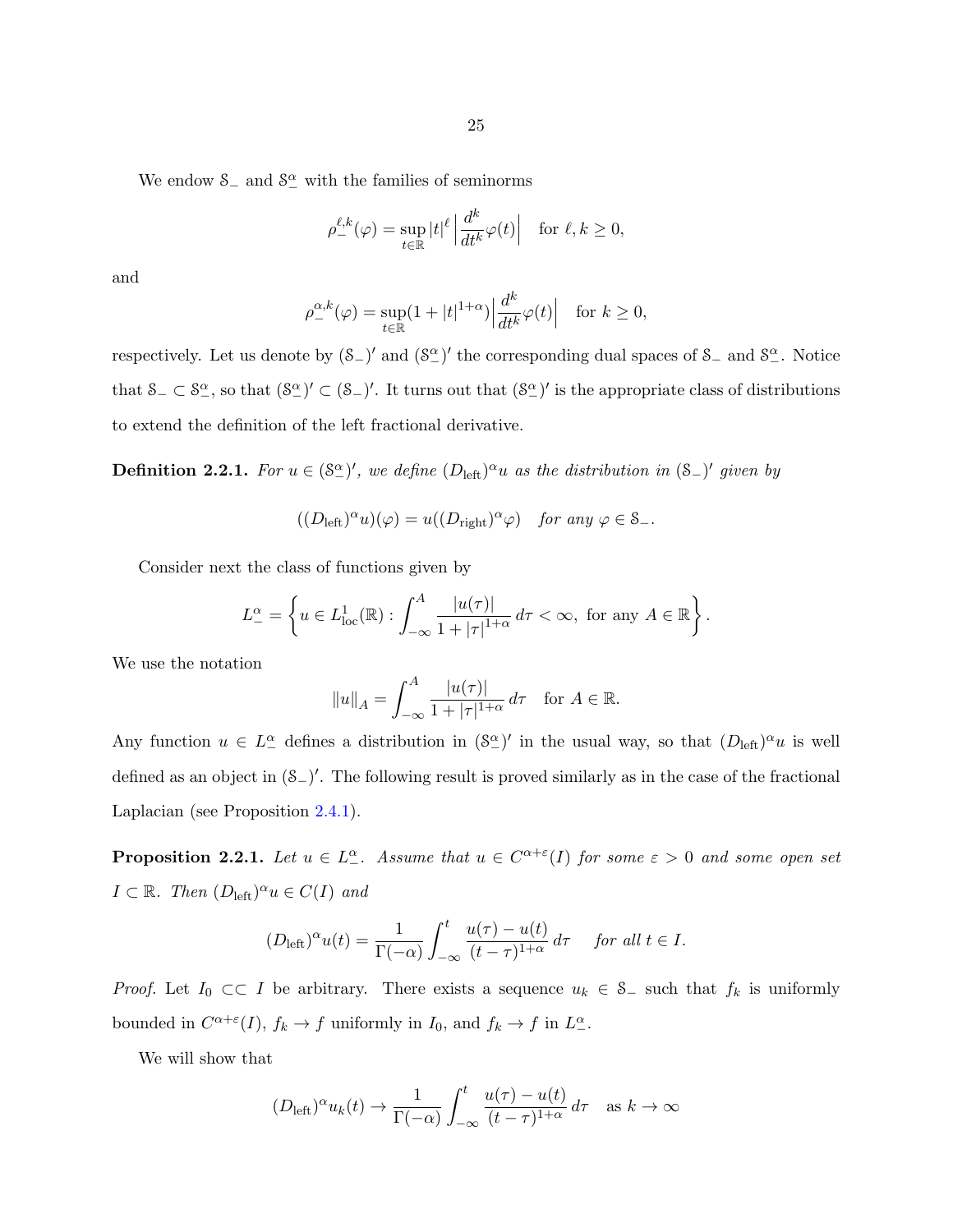uniformly in  $I_0$ . Fix  $\bar{\varepsilon} > 0$ . Let  $\rho > 0$  be such that

$$
\int_0^{\rho} \frac{M}{|\tau|^{1-\varepsilon}} d\tau \le \frac{\bar{\varepsilon}}{3}, \quad \text{where } M = \sup_k [u_k]_{C^{\alpha+\varepsilon}(I_0)}.
$$
\n(2.2.2)

Write

$$
I_{\rho}^{k} + II_{\rho}^{k} := \frac{1}{\Gamma(-\alpha)} \int_{t-\rho}^{t} \frac{u_{k}(\tau) - u_{k}(t)}{(t-\tau)^{1+\alpha}} d\tau + \frac{1}{\Gamma(-\alpha)} \int_{-\infty}^{t-\rho} \frac{u_{k}(\tau) - u_{k}(t)}{(t-\tau)^{1+\alpha}} d\tau
$$

$$
I_{\rho} + II_{\rho} := \frac{1}{\Gamma(-\alpha)} \int_{t-\rho}^{t} \frac{u(\tau) - u(t)}{(t-\tau)^{1+\alpha}} d\tau + \frac{1}{\Gamma(-\alpha)} \int_{-\infty}^{t-\rho} \frac{u(\tau) - u(t)}{(t-\tau)^{1+\alpha}} d\tau.
$$

First, observe that, by  $(2.2.2)$ ,

$$
\left| I_{\rho}^{k} \right| \leq \frac{1}{\left| \Gamma(-\alpha) \right|} \int_{t-\rho}^{t} \frac{\left| u_{k}(\tau) - u_{k}(t) \right|}{\left| t - \tau \right|^{1+\alpha}} d\tau
$$
  

$$
\leq \frac{1}{\left| \Gamma(-\alpha) \right|} \int_{t-\rho}^{t} \frac{M \left| t - \tau \right|^{\alpha+\varepsilon}}{\left| t - \tau \right|^{1+\alpha}} d\tau = \frac{1}{\left| \Gamma(-\alpha) \right|} \int_{0}^{\rho} \frac{M}{\left| \tau \right|^{1-\varepsilon}} d\tau \leq \frac{\bar{\varepsilon}}{3}.
$$

It follows similarly that  $|I_{\rho}| \leq \frac{\bar{\varepsilon}}{3}$ . To study  $II_{\rho}^{k} - II_{\rho}$ , notice that

$$
\frac{1}{|\Gamma(-\alpha)|} \int_{-\infty}^{t-\rho} \frac{|u_k(t) - u(t)|}{|t - \tau|^{1+\alpha}} d\tau = |u_k(t) - u(t)| \frac{1}{|\Gamma(-\alpha)|} \int_{\rho}^{\infty} \frac{1}{|\tau|^{1+\alpha}} d\tau
$$

$$
= |u_k(t) - u(t)| \frac{\rho^{-\alpha}}{\alpha |\Gamma(-\alpha)|} < \frac{\bar{\varepsilon}}{6}
$$

for k large because  $u_k \to u$  uniformly in  $I_0$ . Since  $u_k \to u$  in  $L^{\alpha}_{-}$ , it follows that, for k large,

$$
\frac{1}{|\Gamma(-\alpha)|} \int_{-\infty}^{t-\rho} \frac{|u_k(\tau) - u(\tau)|}{|t-\tau|^{1+\alpha}} d\tau = \frac{1}{|\Gamma(-\alpha)|} \int_{-\infty}^{t-\rho} \frac{|u_k(\tau) - u(\tau)|}{|t-\tau|^{1+\alpha}} \frac{1+|\tau|^{1+\alpha}}{1+|\tau|^{1+\alpha}} d\tau
$$

$$
\leq \frac{C}{|\Gamma(-\alpha)|} \int_{-\infty}^{t-\rho} \frac{|u_k(\tau) - u(\tau)|}{1+|\tau|^{1+\alpha}} d\tau \leq \frac{\bar{\varepsilon}}{6}.
$$

Here, we used that

$$
\frac{1+|\tau|}{|t-\tau|} \le \frac{1}{|t-\tau|} + \frac{|t-\tau|}{|t-\tau|} + \frac{|t|}{|t-\tau|} \le \frac{1}{\rho} + 1 + \frac{|t|}{\rho} \le C.
$$

Therefore,

$$
\left|II_{\rho}^{k} - II_{\rho}\right| = \left|\frac{1}{\Gamma(-\alpha)} \int_{-\infty}^{t-\rho} \frac{(u_{k}(\tau) - u(\tau)) - (u_{k}(t) - u(t))}{(t-\tau)^{1+\alpha}} d\tau\right|
$$
  

$$
\leq \frac{1}{|\Gamma(-\alpha)|} \int_{-\infty}^{t-\rho} \frac{|u_{k}(\tau) - u(\tau)|}{|t-\tau|^{1+\alpha}} d\tau + \frac{1}{|\Gamma(-\alpha)|} \int_{-\infty}^{t-\rho} \frac{|u_{k}(t) - u(t)|}{|t-\tau|^{1+\alpha}} d\tau < \frac{\bar{\varepsilon}}{3}.
$$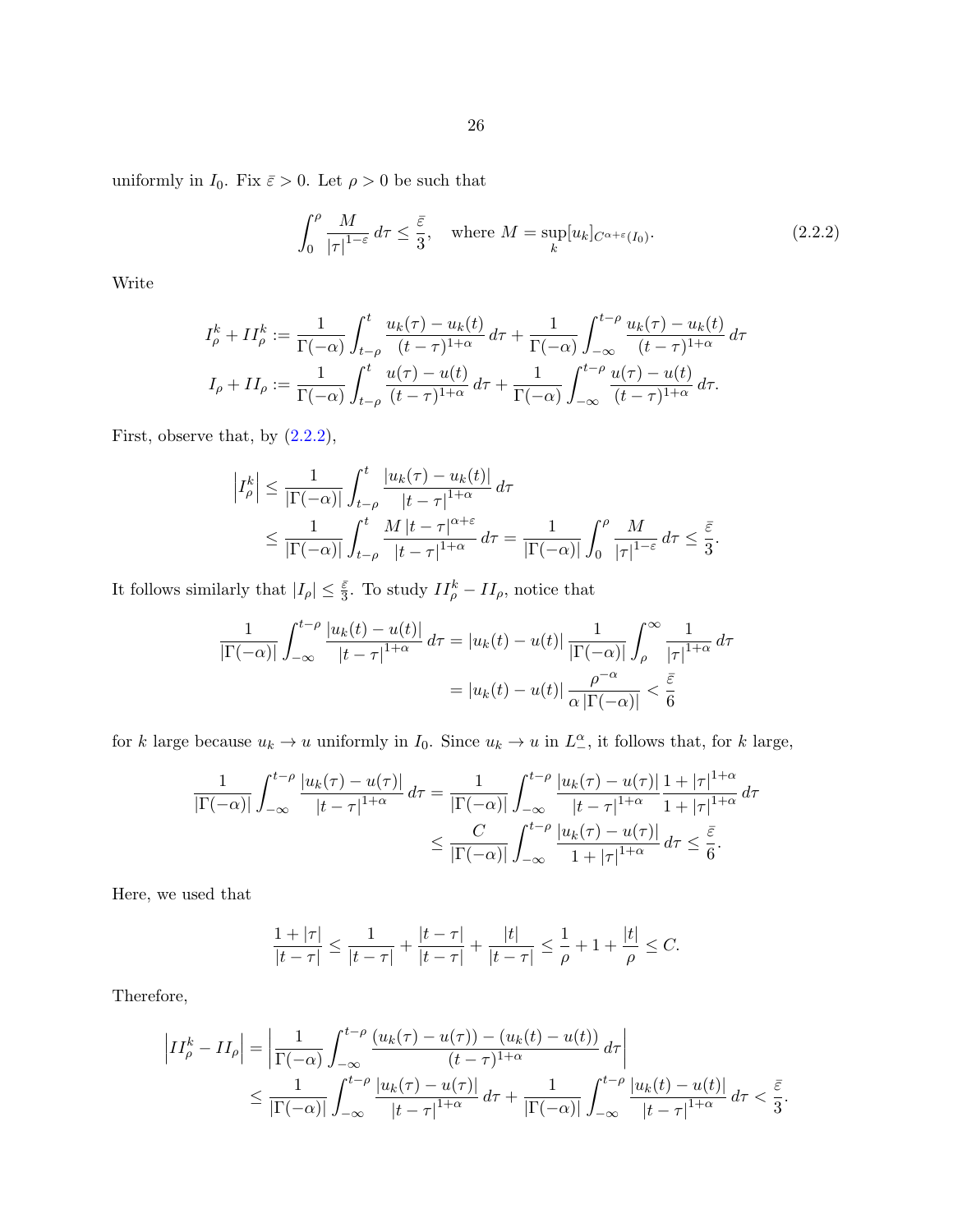<span id="page-32-0"></span>We conclude that, for  $k$  sufficiently large,

$$
\left| (D_{\text{left}})^{\alpha} u_k(t) - \frac{1}{\Gamma(-\alpha)} \int_{-\infty}^t \frac{u(\tau) - u(t)}{(t - \tau)^{1 + \alpha}} d\tau \right| \leq |I^k_\rho| + |I_\rho| + |II^k_\rho - II_\rho| < \bar{\varepsilon}
$$

as desired.

Let  $\varphi \in C_c^{\infty}(I_0)$ . Let  $A \in \mathbb{R}$  be such that supp  $\varphi \subset (-\infty, A] \subset I_0$ , so that  $\varphi \in S_-$  and  $(D_{\text{left}})^{\alpha}\varphi \in \mathcal{S}_{-}^{\alpha}$ . By the above uniform convergence, we have that

$$
((D_{\text{left}})^{\alpha} u_k)(\varphi) = \int_{-\infty}^{\infty} (D_{\text{left}})^{\alpha} u_k(t)\varphi(t) dt \to \int_{-\infty}^{\infty} \left(\frac{1}{\Gamma(-\alpha)} \int_{-\infty}^{t} \frac{u(\tau) - u(t)}{(t - \tau)^{1 + \alpha}} d\tau\right) \varphi(t) dt
$$

as  $k \to \infty$ . Furthermore, since  $u_k \to u$  in  $L^{\alpha}_{-}$ , we know that  $(D_{\text{left}})^{\alpha} u_k \to (D_{\text{left}})^{\alpha} u$  in  $(\mathcal{S}_{-})'$ . Hence,

$$
((D_{\text{left}})^{\alpha} u_k)(\varphi) = u_k((D_{\text{right}})^{\alpha} \varphi) \to u((D_{\text{right}})^{\alpha} \varphi) = ((D_{\text{left}})^{\alpha} u)(\varphi), \text{ as } k \to \infty.
$$

By uniqueness of limits,

$$
((D_{\text{left}})^\alpha u)(\varphi) = \int_{-\infty}^\infty \left( \frac{1}{\Gamma(-\alpha)} \int_{-\infty}^t \frac{u(\tau) - u(t)}{(t - \tau)^{1 + \alpha}} d\tau \right) \varphi(t) dt.
$$

Since  $\varphi \in C_c^{\infty}(I_0)$  was arbitrary,  $(D_{\text{left}})^{\alpha}u$  must coincide with the pointwise formula in  $I_0$ . Moreover,  $(D_{\text{left}})^{\alpha}u$  is continuous in  $I_0$  as it is the uniform limit of a sequence of continuous functions.

Since  $I_0$  was arbitrary, the result follows.

 $\Box$ 

**Remark 2.2.1.** We have found that the one-sided class  $L_-\alpha$  is the appropriate space of locally integrable functions to define the left fractional derivative. This is a refinement with respect to the distributional definition presented in [\[8,](#page-142-0) Remark 2.6], which was two-sided in nature.

#### 2.2.2 One-sided weighted spaces

A nonnegative, locally integrable function  $\omega = \omega(\tau)$  defined on R is in the left-sided Sawyer class  $A_p^-(\mathbb{R})$ , for  $1 < p < \infty$ , if there exists  $C > 0$  such that

$$
\left(\frac{1}{h}\int_{a}^{a+h} \omega \,d\tau\right)^{1/p} \left(\frac{1}{h}\int_{a-h}^{a} \omega^{1-p'} \,d\tau\right)^{1/p'} \leq C
$$

for all  $a \in \mathbb{R}$  and  $h > 0$ , where  $1/p + 1/p' = 1$ . We then write  $\omega \in A_p^-(\mathbb{R})$ . By re-orienting the real line, one may similarly define the right-sided  $A_p^+(\mathbb{R})$ -condition: a weight  $\tilde{\omega}$  belongs to  $A_p^+(\mathbb{R})$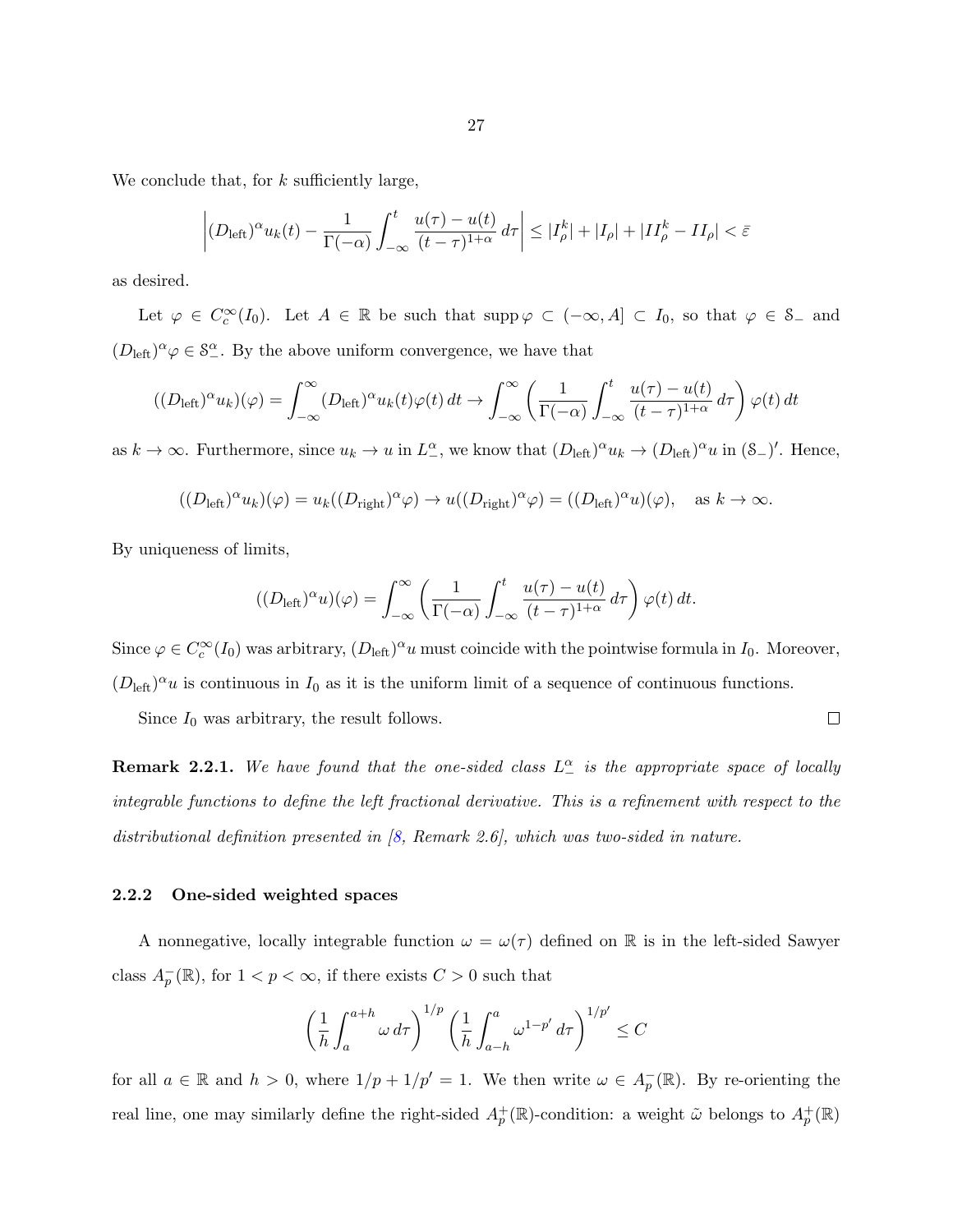if there is a constant  $C > 0$  such that

$$
\left(\frac{1}{h}\int_{a-h}^{a}\tilde{\omega}\,d\tau\right)^{1/p}\left(\frac{1}{h}\int_{a}^{a+h}\tilde{\omega}^{1-p'}\,d\tau\right)^{1/p'}\leq C
$$

for all  $a \in \mathbb{R}$  and  $h > 0$ . In this way,  $\omega \in A_p^-(\mathbb{R})$  if and only if  $\omega^{1-p'} \in A_{p'}^+$  $_{p^{\prime}}^{+}(\mathbb{R}).$ 

From the definition, one should note that, for  $\omega \in A_p^-(\mathbb{R})$ , there exist  $-\infty \le a < b \le \infty$  such that  $\omega = \infty$  in  $(-\infty, a)$ ,  $0 < \omega < \infty$  in  $(a, b)$ ,  $\omega = 0$  in  $(b, \infty)$ , and  $\omega \in L^1_{loc}((a, b))$ . For simplicity and without loss of generality, we will assume  $(a, b) = \mathbb{R}$ , so that  $0 < \omega < \infty$  in  $\mathbb{R}$ .

The one-sided Hardy–Littlewood maximal functions  $M^-$  and  $M^+$  are defined by

$$
M^{-}u(t) = \sup_{h>0} \frac{1}{h} \int_{t-h}^{t} |u(\tau)| d\tau \text{ and } M^{+}u(t) = \sup_{h>0} \frac{1}{h} \int_{t}^{t+h} |u(\tau)| d\tau
$$

respectively. If  $1 < p < \infty$ , then  $M^{\pm}$  is bounded on  $L^p(\mathbb{R}, \omega)$  if and only if  $\omega \in A_p^{\pm}(\mathbb{R})$ , see [\[66\]](#page-146-0). When  $p = 1$ ,  $M^{\pm}$  is bounded from  $L^1(\mathbb{R}, \omega)$  into weak- $L^1(\mathbb{R}, \omega)$  if and only if  $\omega \in A_1^{\pm}(\mathbb{R})$ , namely, there exists  $C > 0$  such that

$$
M^{\mp}\omega(t) \le C\omega(t) \quad \text{for a.e. } t \in \mathbb{R}
$$

see  $[55]$ . We refer to  $[46, 53, 54, 55, 56, 66]$  $[46, 53, 54, 55, 56, 66]$  $[46, 53, 54, 55, 56, 66]$  $[46, 53, 54, 55, 56, 66]$  $[46, 53, 54, 55, 56, 66]$  $[46, 53, 54, 55, 56, 66]$  $[46, 53, 54, 55, 56, 66]$  $[46, 53, 54, 55, 56, 66]$  $[46, 53, 54, 55, 56, 66]$  $[46, 53, 54, 55, 56, 66]$  for these and more properties of one-sided weights.

It is clear that  $A_p^-(\mathbb{R})$  is a larger family than the classical class of Muckenhoupt weights  $A_p(\mathbb{R})$ . In particular, any decreasing function is in  $A_p^-(\mathbb{R})$ , but there are decreasing functions that are not in  $A_p(\mathbb{R})$  (see Section [2.4\)](#page-49-0). For instance,  $\omega(t) = e^{-t}$  belongs to  $A_p(\mathbb{R})$  but not to  $A_p(\mathbb{R})$  because it is not a doubling weight.

For a measurable set  $E \subset \mathbb{R}$ , we denote

$$
\omega(E) = \int_E \omega \, d\tau.
$$

An important property that we will use is the following.

**Lemma 2.2.2** (See [\[46,](#page-144-0) Theorem 3]). Let  $\eta = \eta(t) \geq 0$  be a integrable function with support in  $[0, \infty)$  and nonincreasing in  $[0, \infty)$ . Then, for any measurable function  $u : \mathbb{R} \to \mathbb{R}$  and for almost all  $t \in \mathbb{R}$ , we have

$$
|u * \eta(t)| \le M^{-}u(t) \int_0^{\infty} \eta(\tau) d\tau.
$$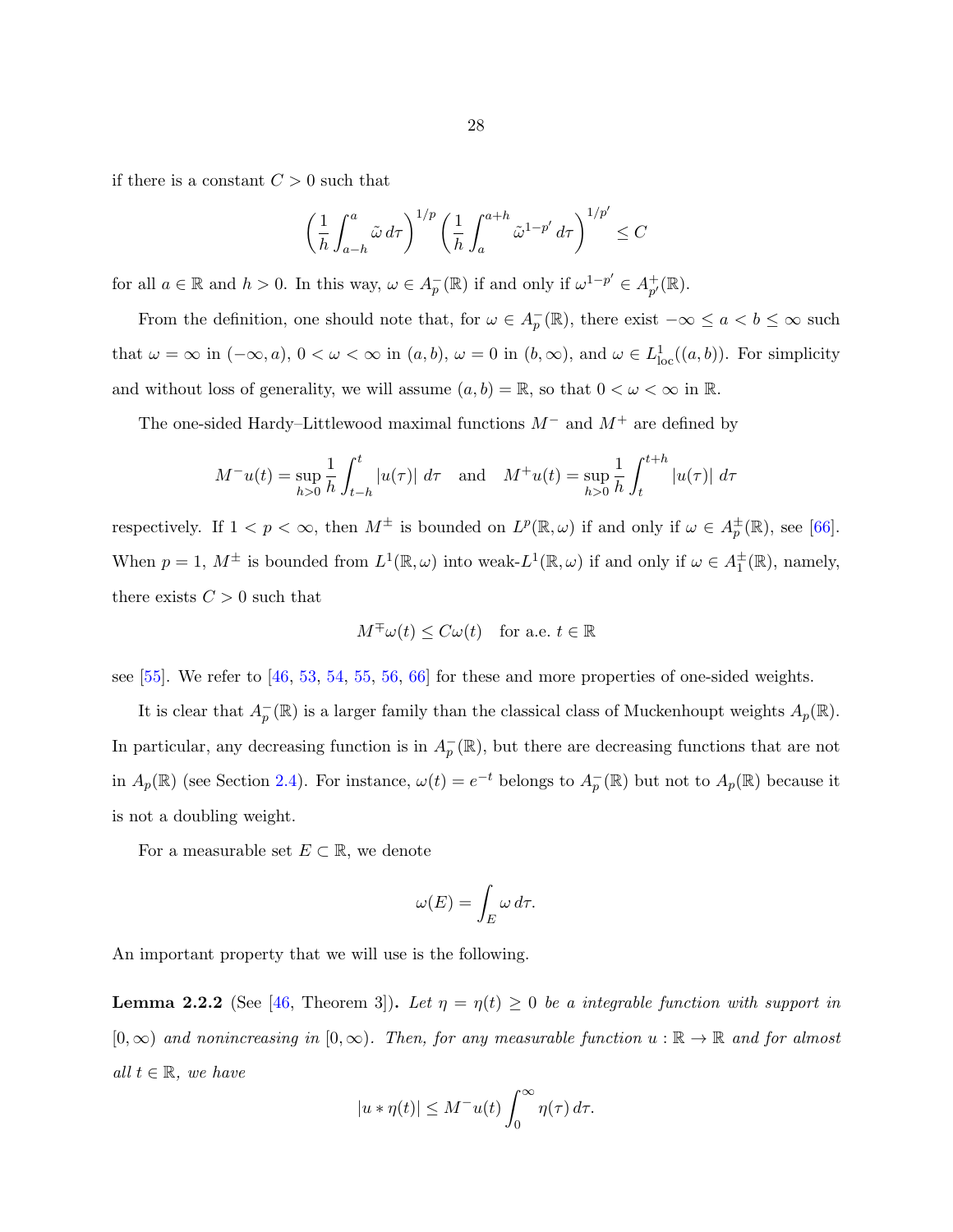<span id="page-34-0"></span>By changing the orientation of the real line, the analogue conclusion holds for nondecreasing  $\eta$ supported in  $(-\infty, 0]$  with  $M^+$  in place of  $M^-$ .

**Lemma 2.2.3** (See [\[56,](#page-145-0) Theorem 1]). If  $\omega \in A_p^-(\mathbb{R})$ ,  $1 \leq p < \infty$ , then there exist  $C, \delta > 0$  such that

$$
\frac{\omega(E)}{\omega((a,c))} \le C \left(\frac{|E|}{b-a}\right)^{\delta}
$$

for all  $a < b < c$  and all measurable subsets  $E \subset (b, c)$ .

**Lemma 2.2.4.** If  $\omega \in A_1^-(\mathbb{R})$ , then there is a constant  $C > 0$  such that, for any  $0 < a < b$ ,

$$
\frac{\omega((-a,-a+(b-a)))}{2(b-a)}\leq C\inf_{-b
$$

*Proof.* Let  $t \in (-b, -a)$ . Since  $(-a, -a + (b - a)) \subset (t, t + 2(b - a))$ , then, by the  $A_1^-(\mathbb{R})$ -condition, we get

$$
C\omega(t) \ge M^+\omega(t) \ge \frac{1}{2(b-a)} \int_t^{t+2(b-a)} \omega(\tau) d\tau
$$

$$
\ge \frac{1}{2(b-a)} \int_{-a}^{-a+(b-a)} \omega(\tau) d\tau
$$

$$
= \frac{\omega((-a, -a+(b-a)))}{2(b-a)}
$$

for almost every  $t \in \mathbb{R}$ .

The following result says that  $(D_{\text{left}})^{\alpha}u$  is well defined as a distribution in  $(\mathcal{S}_-)$ ' whenever  $u \in L^p(\mathbb{R}, \omega)$ , for  $\omega \in A_p^-(\mathbb{R})$ ,  $1 \le p < \infty$ .

**Proposition 2.2.2.** If  $\omega \in A_p^-(\mathbb{R})$ ,  $1 \leq p < \infty$ , then  $L^p(\mathbb{R}, \omega) \subset L_+^{\alpha}$ ,  $\alpha \geq 0$ , and, for any  $A \in \mathbb{R}$ , there is a constant  $C = C_{A,\omega,p} > 0$  such that

$$
||u||_A \leq C||u||_{L^p(\mathbb{R},\omega)}.
$$

In particular,  $L^p(\mathbb{R}, \omega) \subset L^1_{loc}(\mathbb{R})$ .

*Proof.* Let  $u \in L^p(\mathbb{R}, \omega)$  and fix any  $A \in \mathbb{R}$ .

 $\Box$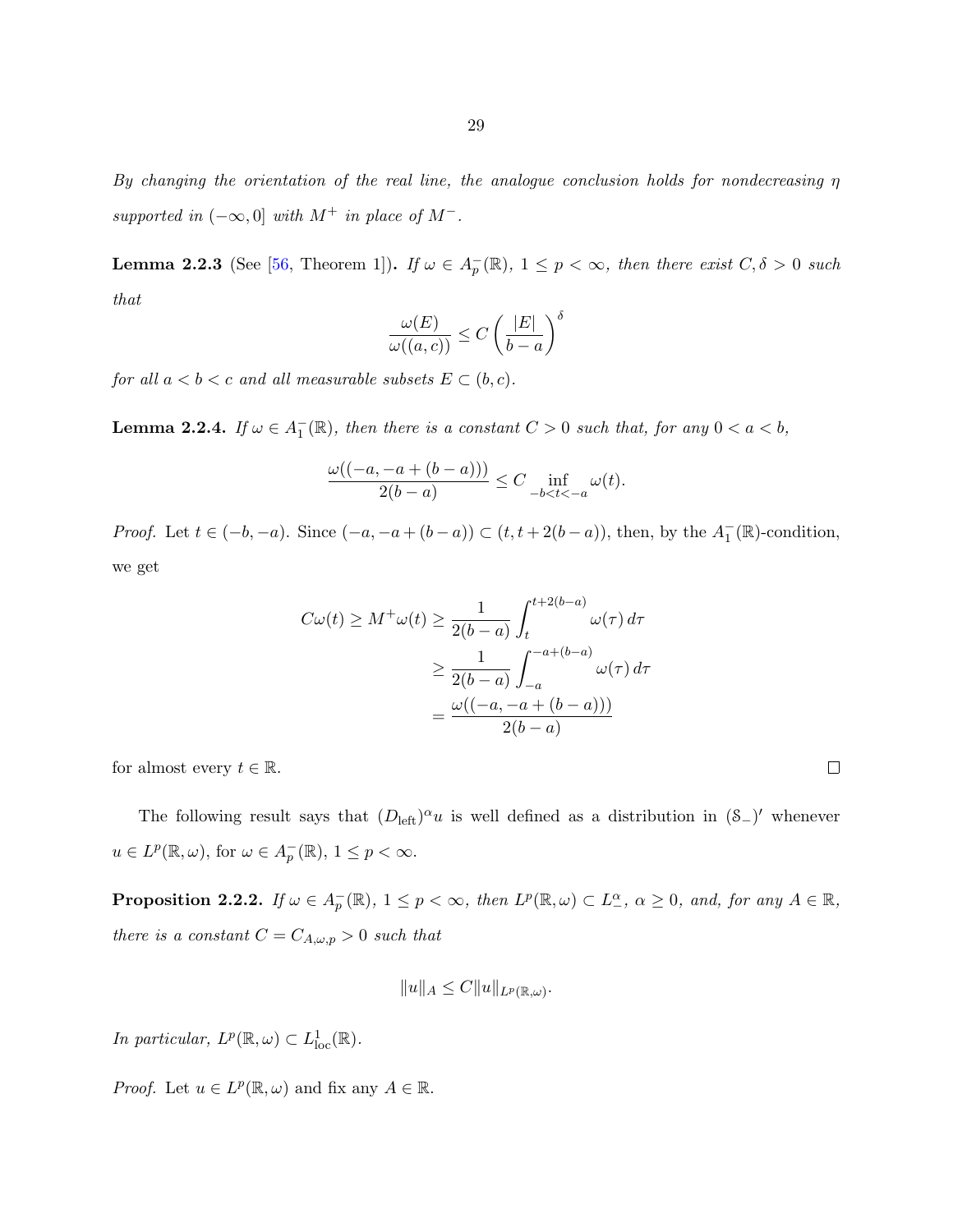We first let  $1 < p < \infty.$  By Hölder's inequality,

$$
||u||_A = \int_{-\infty}^A \frac{|u(\tau)|}{1 + |\tau|^{1+\alpha}} d\tau
$$
  
= 
$$
\int_{-\infty}^A |u(\tau)| \, \omega(\tau)^{1/p} \, \frac{\omega(\tau)^{-1/p}}{1 + |\tau|^{1+\alpha}} d\tau
$$
  

$$
\leq ||u||_{L^p(\mathbb{R}, \omega)} \left( \int_{-\infty}^A \frac{\omega(\tau)^{-p'/p}}{(1 + |\tau|)^{p'}} d\tau \right)^{1/p'}
$$
  
= 
$$
||u||_{L^p(\mathbb{R}, \omega)} \cdot (I_A)^{1/p'}.
$$

Observe that  $\tilde{\omega}(\tau) = \omega(\tau)^{-p'/p} = \omega(\tau)^{1-p'} \in A_{n'}^+$  $_{p'}^+(\mathbb{R})$ . To conclude, it is enough to recall that

$$
I = \int_{-\infty}^{0} \frac{\tilde{\omega}(\tau)}{(1+|\tau|)^{p'}} d\tau < \infty,
$$

see [\[53,](#page-145-0) Lemma 4].

Now let  $p = 1$ . For convenience with the notation, we let  $A = 0$  (the general case follows the same lines). First observe that, by the  $A_1^-(\mathbb{R})$ -condition and Lemma [2.2.4,](#page-34-0)

$$
\int_{-1}^{0} \frac{|u(\tau)|}{1+|\tau|^{1+\alpha}} d\tau \le \int_{-1}^{0} |u(\tau)| \, \omega(\tau) \omega(\tau)^{-1} d\tau
$$
\n
$$
\le \|u\|_{L^{1}(\mathbb{R},\omega)} \sup_{t \in (-1,0)} \omega(t)^{-1}
$$
\n
$$
= \|u\|_{L^{1}(\omega)} \left(\inf_{t \in (-1,0)} \omega(t)\right)^{-1} \le \|u\|_{L^{1}(\omega)} \frac{C}{\omega((-1,0))} < \infty.
$$

On the other hand, by Lemma [2.2.4,](#page-34-0)

$$
\int_{-\infty}^{-1} \frac{|u(\tau)|}{1+|\tau|^{1+\alpha}} d\tau \le \sum_{k=0}^{\infty} \int_{-2^{k+1}}^{-2^{k}} \frac{|u(\tau)|}{|\tau|} d\tau
$$
  
\n
$$
\le \sum_{k=0}^{\infty} \frac{1}{2^{k}} \int_{-2^{k+1}}^{-2^{k}} |u(\tau)| \, \omega(\tau) \omega(\tau)^{-1} d\tau
$$
  
\n
$$
\le \|u\|_{L^{1}(\mathbb{R},\omega)} \sum_{k=0}^{\infty} \frac{1}{2^{k}} \sup_{-2^{k+1} < t < -2^{k}} \omega(\tau)^{-1}
$$
  
\n
$$
\le \|u\|_{L^{1}(\mathbb{R},\omega)} \sum_{k=0}^{\infty} \frac{1}{2^{k}} \left(\inf_{-2^{k+1} < t < -2^{k}} \omega(t)\right)^{-1}
$$
  
\n
$$
\le C \, \|u\|_{L^{1}(\mathbb{R},\omega)} \sum_{k=0}^{\infty} \frac{1}{\omega((-2^{k},0))}.
$$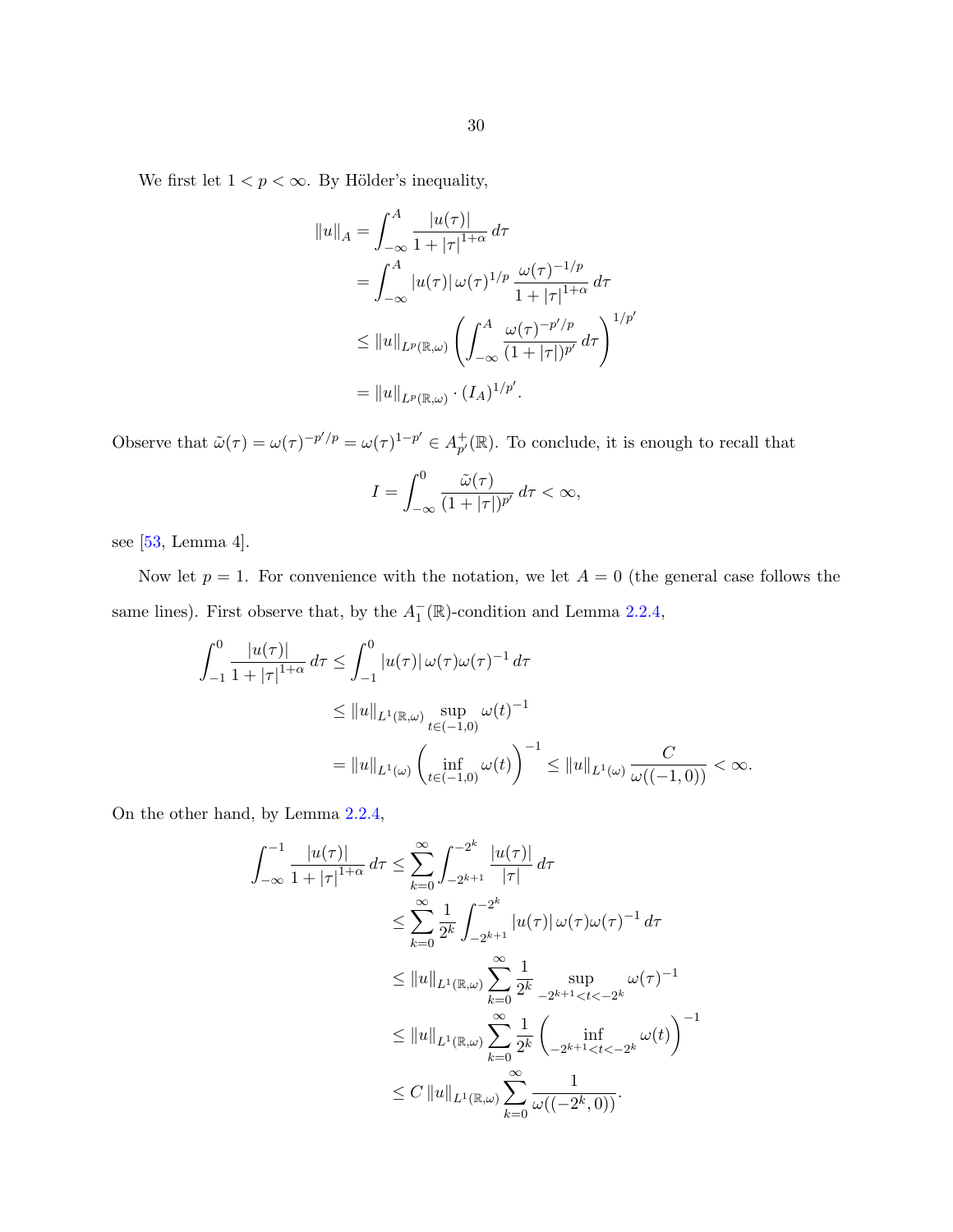Lemma [2.2.3](#page-34-0) implies that there exist  $C, \delta > 0$  such that

$$
\frac{\omega((-1,0))}{\omega((-2^k,0))} \le C\left(\frac{1}{2^k}\right)^{\delta}.
$$

Whence,

$$
\int_{-\infty}^{-1} \frac{|u(\tau)|}{1+|\tau|^{1+\alpha}} d\tau \leq \frac{C}{\omega((-1,0))} ||u||_{L^1(\mathbb{R},\omega)} \sum_{k=0}^{\infty} \left(\frac{1}{2^k}\right)^{\delta} < \infty.
$$

Thus,  $u \in L^{\alpha}_{-}$  with the corresponding estimate.

## 2.2.3 Density of smooth functions in  $W^{1,p}(\mathbb{R},\omega)$

The proof of the following statement is similar to that of Lorente [\[46,](#page-144-0) Theorem 3]. Indeed, the idea is to bound  $\psi \in C_c^{\infty}([0,\infty))$  by a measurable function  $\eta$  supported in  $[0,\infty)$  which is nonincreasing in  $[0, \infty)$ , and follow the steps of the proof in [\[46\]](#page-144-0). We provide the proof for completeness.

**Proposition 2.2.3.** Let  $\omega \in A_p^-(\mathbb{R})$  and  $u \in L^p(\mathbb{R}, \omega)$  for  $1 \leq p < \infty$ . Let  $\psi \in C_c^{\infty}([0, \infty))$  be a nonnegative function such that  $\int_{0}^{\infty}$ 0  $\psi dt = 1$ . Define  $\psi_{\varepsilon}(t) = \frac{1}{\varepsilon} \psi\left(\frac{t}{\varepsilon}\right)$  $(\frac{t}{\varepsilon})$ . Then the following hold.

- (1)  $|u * \psi_{\varepsilon}(t)| \leq CM^{-}u(t)$  for almost every  $t \in \mathbb{R}$ .
- $(2) \|u * \psi_{\varepsilon}\|_{L^{p}(\mathbb{R},\omega)} \leq C \|u\|_{L^{p}(\mathbb{R},\omega)}.$
- (3)  $\lim_{\varepsilon \to 0^+} u * \psi_{\varepsilon}(t) = u(t)$  for almost every  $t \in \mathbb{R}$ .
- (4)  $\lim_{\varepsilon\to 0^+} ||u*\psi_{\varepsilon}-u||_{L^p(\mathbb{R},\omega)}=0.$

It follows that  $C^{\infty}(\mathbb{R}) \cap L^p(\mathbb{R}, \omega)$  and  $C_c^{\infty}(\mathbb{R})$  are dense in  $L^p(\mathbb{R}, \omega)$  for  $\omega \in A_p^-(\mathbb{R}), 1 \leq p < \infty$ . Additionally, notice that if  $\psi$  is as in Proposition 2.2.3 and  $u \in W^{1,p}(\mathbb{R}, \omega)$ , then

$$
(u * \psi_{\varepsilon})'(t) = \int_{-\infty}^{\infty} u'(\tau)\psi_{\varepsilon}(t-\tau) d\tau = (u' * \psi_{\varepsilon})(t).
$$

Hence  $u * \psi_{\varepsilon} \to u$  as  $\varepsilon \to 0^+$  in  $W^{1,p}(\mathbb{R}, \omega)$ , so that  $C^{\infty}(\mathbb{R}) \cap W^{1,p}(\mathbb{R}, \omega)$  and  $C_c^{\infty}(\mathbb{R})$  are dense in  $W^{1,p}(\mathbb{R},\omega)$  for  $\omega \in A_p^-(\mathbb{R}), 1 \leq p < \infty$ .

*Proof of Proposition 2.2.3.* Let  $\eta \geq 0$  be an integrable function with support in  $[0, \infty)$ , which is nonincreasing in  $[0, \infty)$  be such that  $\psi \leq \eta$  everywhere.

 $\Box$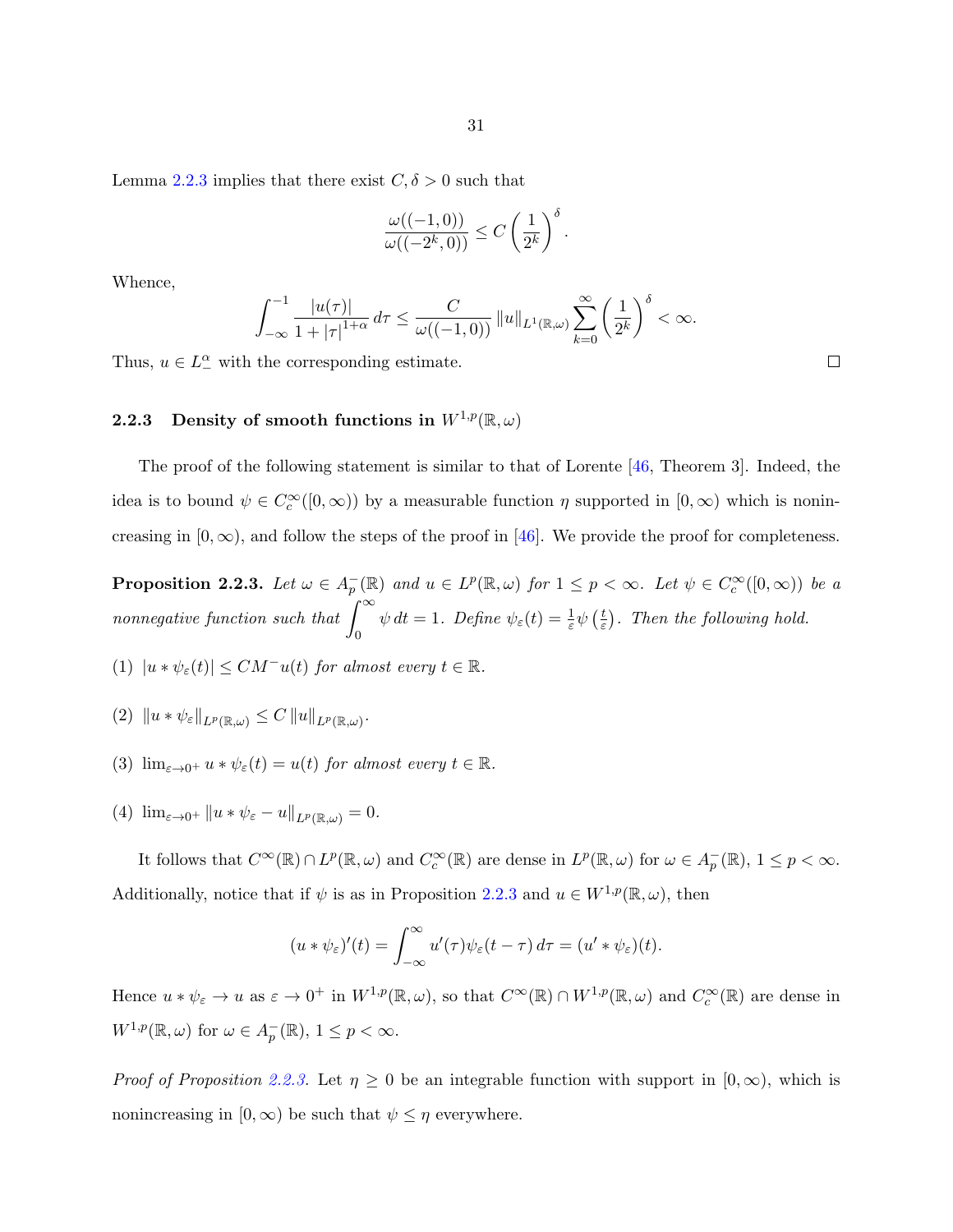To prove (1), we first estimate

$$
\begin{aligned} |(u * \psi_{\varepsilon})(t)| &\leq \int_{-\infty}^{\infty} |u(t - \tau)| \frac{1}{\varepsilon} \psi\left(\frac{\tau}{\varepsilon}\right) d\tau \\ &= \int_{-\infty}^{\infty} |u(t - \varepsilon \tau)| \psi(\tau) d\tau \\ &\leq \int_{0}^{\infty} |u(t - \varepsilon \tau)| \int_{0}^{\eta(\tau)} ds \, d\tau. \end{aligned}
$$

Define  $h(s)$  and  $\bar{s}$  by

$$
h(s) = \sup\{\tau \ge 0 : \eta(\tau) \ge s\}, \quad \overline{s} = \sup\{s : h(s) \ge 0\}.
$$

Therefore, we have that

$$
\int_0^\infty |u(t - \varepsilon \tau)| \int_0^{\eta(\tau)} ds \, d\tau = \int_0^{\overline{s}} \int_0^{h(s)} |u(t - \varepsilon \tau)| \, d\tau \, ds
$$
  
\n
$$
= \int_0^{\overline{s}} h(s) \left( \frac{1}{\varepsilon h(s)} \int_{t - \varepsilon h(s)}^t |u(r)| \, dr \right) ds
$$
  
\n
$$
\leq \int_0^{\overline{s}} h(s) M^- u(t) \, ds
$$
  
\n
$$
= M^- u(t) \int_0^\infty \int_{\{\tau \geq 0 : \eta(\tau) \geq s\}}^{\infty} d\tau \, ds
$$
  
\n
$$
= M^- u(t) \int_0^\infty \int_0^{\eta(\tau)} ds \, d\tau
$$
  
\n
$$
= M^- u(t) \int_0^\infty \eta(\tau) d\tau
$$
  
\n
$$
= CM^- u(t).
$$

Combing the estimates, we obtain (1).

We now prove (2). For  $1 < p < \infty$ , it follows from part (1) and the boundedness of  $M^-$  that

$$
||u*\psi_{\varepsilon}||_{L^p(\mathbb{R},\omega)} \leq C ||M^- u||_{L^p(\mathbb{R},\omega)} \leq C ||u||_{L^p(\mathbb{R},\omega)}.
$$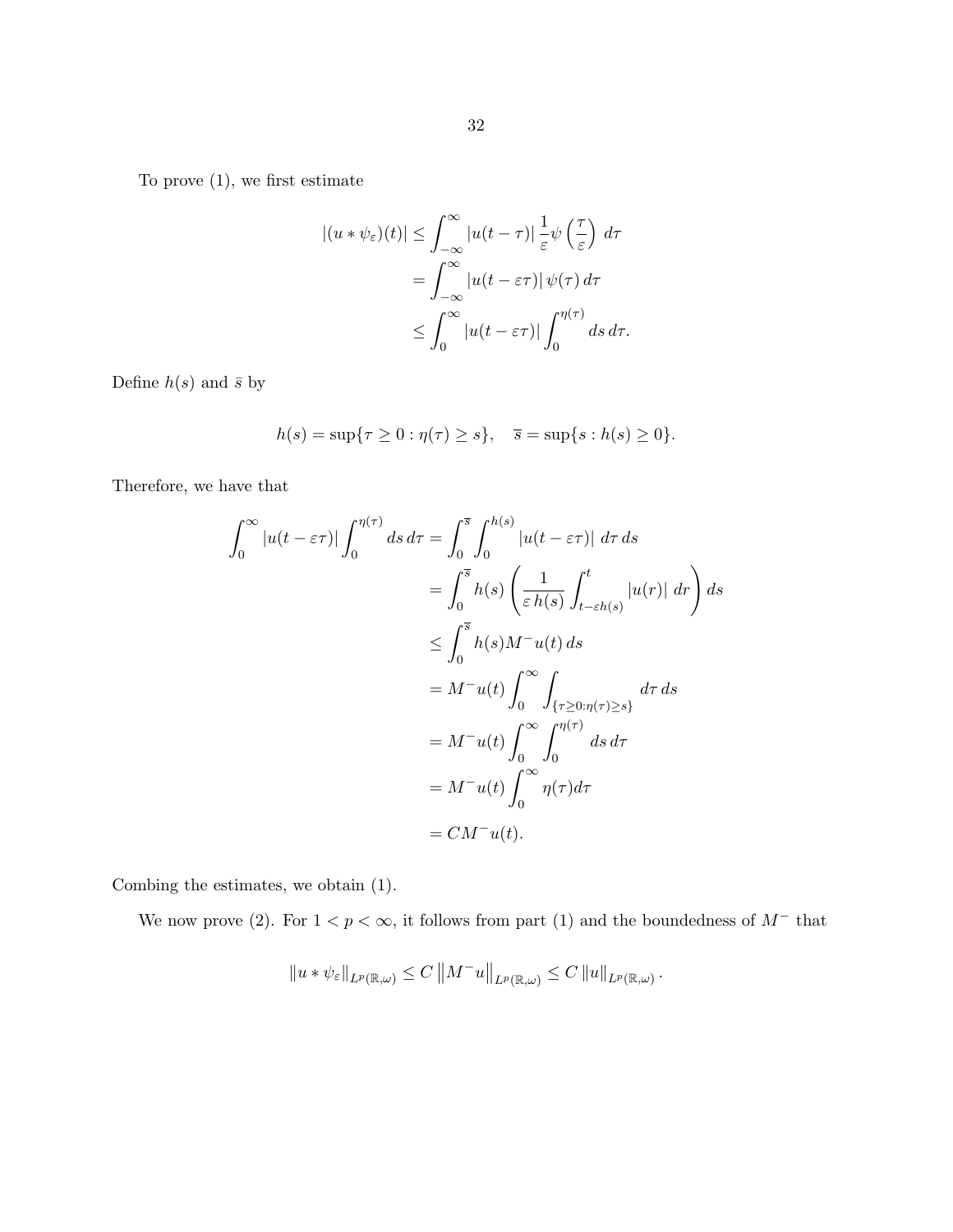$$
||u * \psi_{\varepsilon}||_{L^{1}(\mathbb{R},\omega)} \leq \int_{-\infty}^{\infty} \int_{-\infty}^{\infty} |u(t-\tau)| \psi_{\varepsilon}(\tau) d\tau \, \omega(t) dt
$$
  
\n
$$
= \int_{-\infty}^{\infty} \psi_{\varepsilon}(\tau) \int_{-\infty}^{\infty} |u(t-\tau)| \, \omega(t) dt d\tau
$$
  
\n
$$
= \int_{-\infty}^{\infty} \psi_{\varepsilon}(\tau) \int_{-\infty}^{\infty} |u(t)| \, \omega(t+\tau) dt d\tau
$$
  
\n
$$
= \int_{-\infty}^{\infty} |u(t)| \int_{-\infty}^{\infty} \omega(t+\tau) \psi_{\varepsilon}(\tau) d\tau dt.
$$

By the computation in part (1) with u and  $-\varepsilon\tau$  replaced by  $\omega$  and  $\varepsilon\tau$ , it follows that

$$
\int_{-\infty}^{\infty} \omega(t+\tau)\psi_{\varepsilon}(\tau) d\tau \leq CM^{+}\omega(t)
$$

which proves  $(2)$ .

To prove (3), we see that

$$
|u * \psi_{\varepsilon}(t) - u(t)| \leq \int_{-\infty}^{\infty} |u(t - \varepsilon \tau) - u(t)| \psi(\tau) d\tau
$$
  
\n
$$
\leq \int_{0}^{\infty} |u(t - \varepsilon \tau) - u(t)| \eta(\tau) d\tau
$$
  
\n
$$
= \int_{0}^{\overline{s}} \int_{0}^{h(s)} |u(t - \varepsilon \tau) - u(t)| d\tau ds
$$
  
\n
$$
= \int_{0}^{\overline{s}} h(s) \left( \frac{1}{\varepsilon h(s)} \int_{0}^{\varepsilon h(s)} |u(t - \tau) - u(t)| d\tau \right) ds \to 0
$$

as  $\varepsilon \to 0$  for almost every  $t \in \mathbb{R}$  by the Dominated Convergence Theorem and Lebesgue Differentiation Theorem.

Lastly, we prove (4). For  $1 < p < \infty$ , by part (1),

$$
|u*\psi_{\varepsilon}(t)-u(t)|^p\,\omega(t)\leq C\,(|Mu(t)|^p+|u|^p)\,\omega(t)\in L^1(\mathbb{R}).
$$

Hence, by the Dominated Convergence Theorem and part (3)

$$
\lim_{\varepsilon \to 0} \|u * \psi_{\varepsilon} - u\|_{L^{p}(\mathbb{R}, \omega)} = \int_{-\infty}^{\infty} \lim_{\varepsilon \to 0} |u * \psi_{\varepsilon}(t) - u(t)|^{p} \, \omega(t) \, dt = 0.
$$

For  $p = 1$ , we define the function g by

$$
g(\tau) = \int_{-\infty}^{\infty} |u(t - \tau) - u(t)| \, \omega(t) \, dt.
$$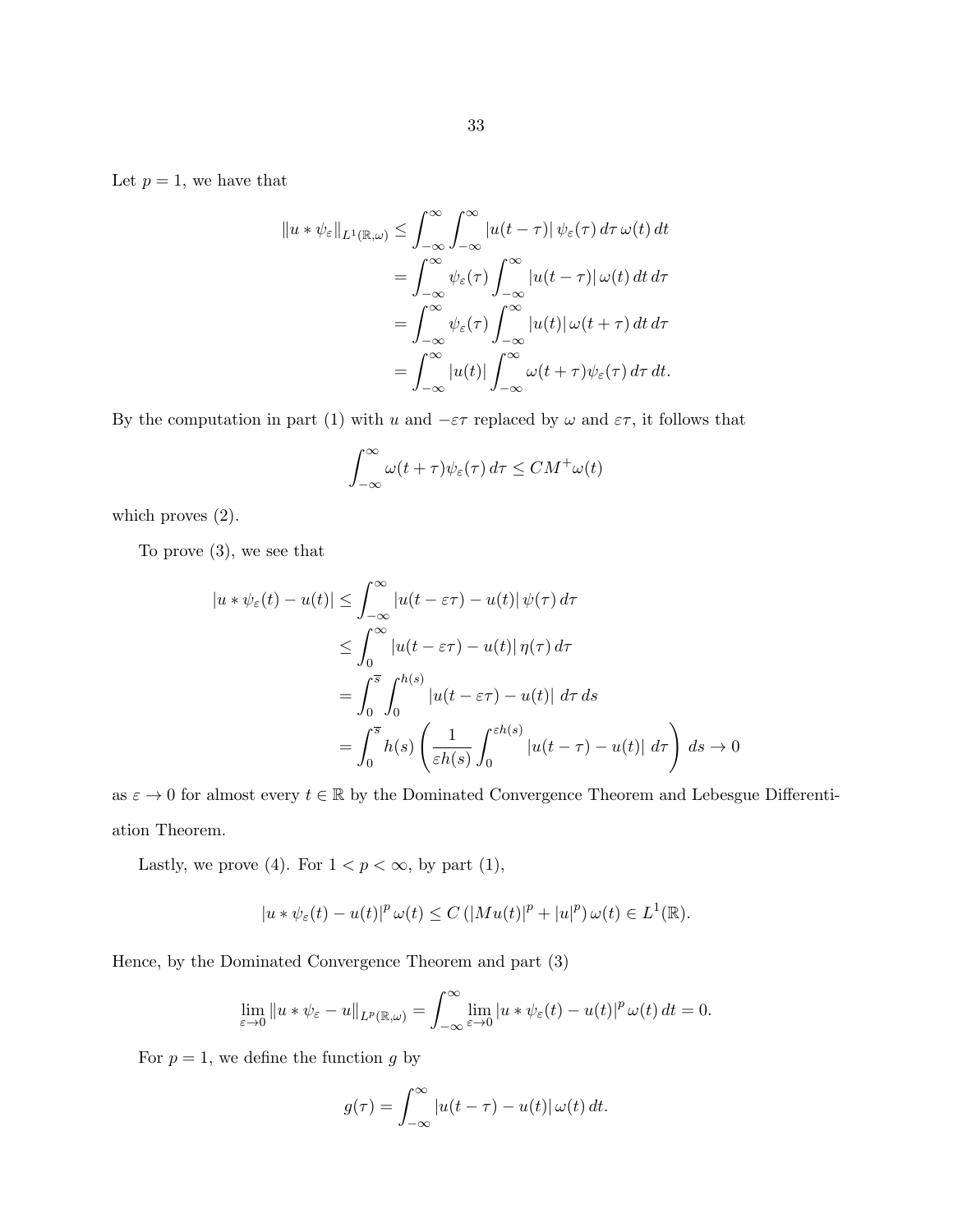<span id="page-39-0"></span>If  $u \in C_c^{\infty}(\mathbb{R})$ , then g is continuous and we estimate

$$
||u * \psi_{\varepsilon} - u||_{L^{1}(\mathbb{R}, \omega)} = \int_{-\infty}^{\infty} |u * \psi_{\varepsilon}(t) - u(t)| \, \omega(t) \, dt
$$
  
\n
$$
\leq \int_{-\infty}^{\infty} \int_{-\infty}^{\infty} |u(t - \tau) - u(t)| \, \psi_{\varepsilon}(\tau) \, d\tau \omega(t) \, dt
$$
  
\n
$$
= \int_{-\infty}^{\infty} \int_{-\infty}^{\infty} |u(t - \tau) - u(t)| \, \omega(t) \, dt \, \psi_{\varepsilon}(\tau) \, d\tau
$$
  
\n
$$
= \int_{-\infty}^{\infty} g(\tau) \psi_{\varepsilon}(\tau) \, d\tau \to g(0) = 0
$$

as  $\varepsilon\to 0$  since  $\{\psi_\varepsilon\}_{\varepsilon>0}$  is an approximation of the identity.

Since  $C_c^{\infty}(\mathbb{R})$  is dense in  $L^p(\mathbb{R}, \omega)$  (see [\[63,](#page-145-0) Theorem 3.14]), the result follows in general. Indeed, for  $u \in L^1(\mathbb{R}, \omega)$ , let  $u_k \in C_c^{\infty}(\mathbb{R})$  such that  $u_k \to u$  in  $L^1(\mathbb{R}, \omega)$ . Let  $\delta > 0$ . By part (2), we get

$$
||u * \psi_{\varepsilon} - u||_{L^{1}(\mathbb{R}, \omega)} \le ||u * \psi_{\varepsilon} - u_{k} * \psi_{\varepsilon}||_{L^{1}(\mathbb{R}, \omega)} + ||u_{k} * \psi_{\varepsilon} - u_{k}||_{L^{1}(\mathbb{R}, \omega)} + ||u_{k} - u||_{L^{1}(\mathbb{R}, \omega)}
$$
  
\n
$$
= ||(u - u_{k}) * \psi_{\varepsilon}||_{L^{1}(\mathbb{R}, \omega)} + ||u_{k} * \varphi_{\varepsilon} - u_{k}||_{L^{1}(\mathbb{R}, \omega)} + ||u_{k} - u||_{L^{1}(\mathbb{R}, \omega)}
$$
  
\n
$$
\le C ||u - u_{k}||_{L^{1}(\mathbb{R}, \omega)} + ||u_{k} * \varphi_{\varepsilon} - u_{k}||_{L^{1}(\mathbb{R}, \omega)} + ||u_{k} - u||_{L^{1}(\mathbb{R}, \omega)} < \delta
$$

for k large and  $\varepsilon$  small.

#### 2.2.4 The maximal estimate [\(1.3.4\)](#page-15-0)

Proof of Theorem [2.1.2.](#page-24-0) We begin by writing

$$
I_{\alpha} + II_{\alpha} := \frac{1}{\Gamma(-\alpha)} \int_0^1 \left( u(t - \tau) - u(t) \right) \frac{d\tau}{\tau^{1+\alpha}} + \frac{1}{\Gamma(-\alpha)} \int_1^{\infty} \left( u(t - \tau) - u(t) \right) \frac{d\tau}{\tau^{1+\alpha}}.
$$
 (2.2.3)

To study  $I_{\alpha}$ , notice that

$$
\int_0^1 |u(t-\tau) - u(t)| \frac{d\tau}{\tau^{1+\alpha}} \le \int_0^1 \tau \int_0^1 |u'(t-\tau\tau)| \, d\tau \frac{d\tau}{\tau^{1+\alpha}}
$$
  
\n
$$
= \int_0^1 \int_0^1 |u'(t-\tau\tau)| \frac{d\tau}{\tau^{\alpha}} \, d\tau
$$
  
\n
$$
= \int_0^1 \left( \int_0^r |u'(t-\tau)| \frac{d\tau}{\tau^{\alpha}} \right) r^{\alpha} \frac{dr}{r}
$$
  
\n
$$
\le \int_0^1 r^{\alpha-1} \int_0^1 |u'(t-\tau)| \frac{d\tau}{\tau^{\alpha}} \, d\tau
$$
  
\n
$$
= \frac{1}{\alpha} \int_0^1 |u'(t-\tau)| \frac{d\tau}{\tau^{\alpha}}.
$$
\n(2.2.4)

 $\Box$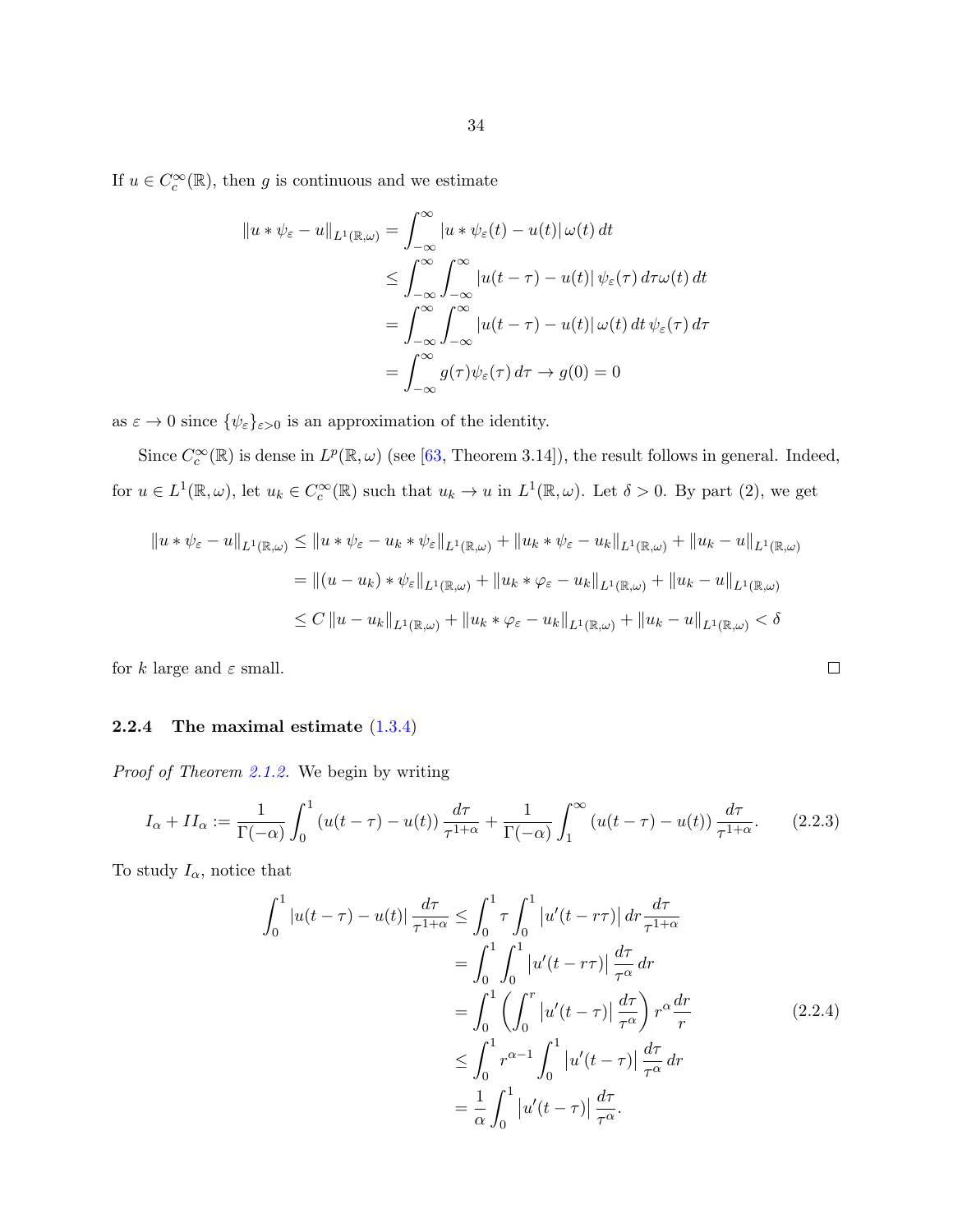Then, if we let  $\eta(t) = t^{-\alpha} \chi_{(0,1)}(t)$ , by Lemma [2.2.2,](#page-33-0)

$$
|I_{\alpha}| \leq \frac{1}{|\Gamma(-\alpha)\alpha|} (|u'| \ast \eta)(t)
$$
  
\n
$$
\leq \frac{1}{|\Gamma(1-\alpha)|} M^{-}u(t) \int_{0}^{1} \tau^{-\alpha} d\tau
$$
  
\n
$$
= \frac{1}{|\Gamma(1-\alpha)| (1-\alpha)} M^{-}u(t) = C_{1} M^{-}u(t)
$$

where

$$
C_1 = \frac{1}{\Gamma(2-\alpha)}.
$$

Considering now the second integral in  $(2.2.3)$ , we observe that

$$
II_{\alpha} = \frac{1}{\Gamma(-\alpha)} \int_{1}^{\infty} u(t-\tau) \frac{d\tau}{\tau^{1+\alpha}} + \frac{1}{\Gamma(1-\alpha)} u(t).
$$

For the first term, we estimate using Lemma [2.2.2](#page-33-0) with  $\eta(t) = \chi_{(0,1]}(t) + t^{-1-\alpha}\chi_{(1,\infty)}(t)$ ,

$$
\left| \frac{1}{\Gamma(-\alpha)} \int_1^{\infty} u(t - \tau) \frac{d\tau}{\tau^{1+\alpha}} \right| \leq \frac{1}{|\Gamma(-\alpha)|} (|u| * \eta)(t)
$$
  

$$
\leq \frac{1}{|\Gamma(-\alpha)|} M^{-} u(t) \left( \int_0^1 d\tau + \int_1^{\infty} \tau^{-1-\alpha} d\tau \right)
$$
  

$$
= \frac{1}{|\Gamma(-\alpha)|} \left( 1 + \frac{1}{\alpha} \right) M^{-} u(t) = C_2 M^{-} u(t)
$$

where

$$
C_2 = \frac{1+\alpha}{\Gamma(1-\alpha)}
$$

which is bounded independently of  $\alpha$ . Therefore,

$$
|II_{\alpha}| \le C_2 M^- u(t) + C_3 |u(t)| \le (C_2 + C_3) M^- u(t)
$$

where

$$
C_3 = \frac{1}{|\Gamma(1-\alpha)|}.
$$

The result follows since

$$
C_2 \le 1
$$
 and  $C_2 + C_3 = \frac{2+\alpha}{\Gamma(1-\alpha)} = \frac{(2+\alpha)(1-\alpha)}{\Gamma(2-\alpha)} \le 3$ 

 $\Box$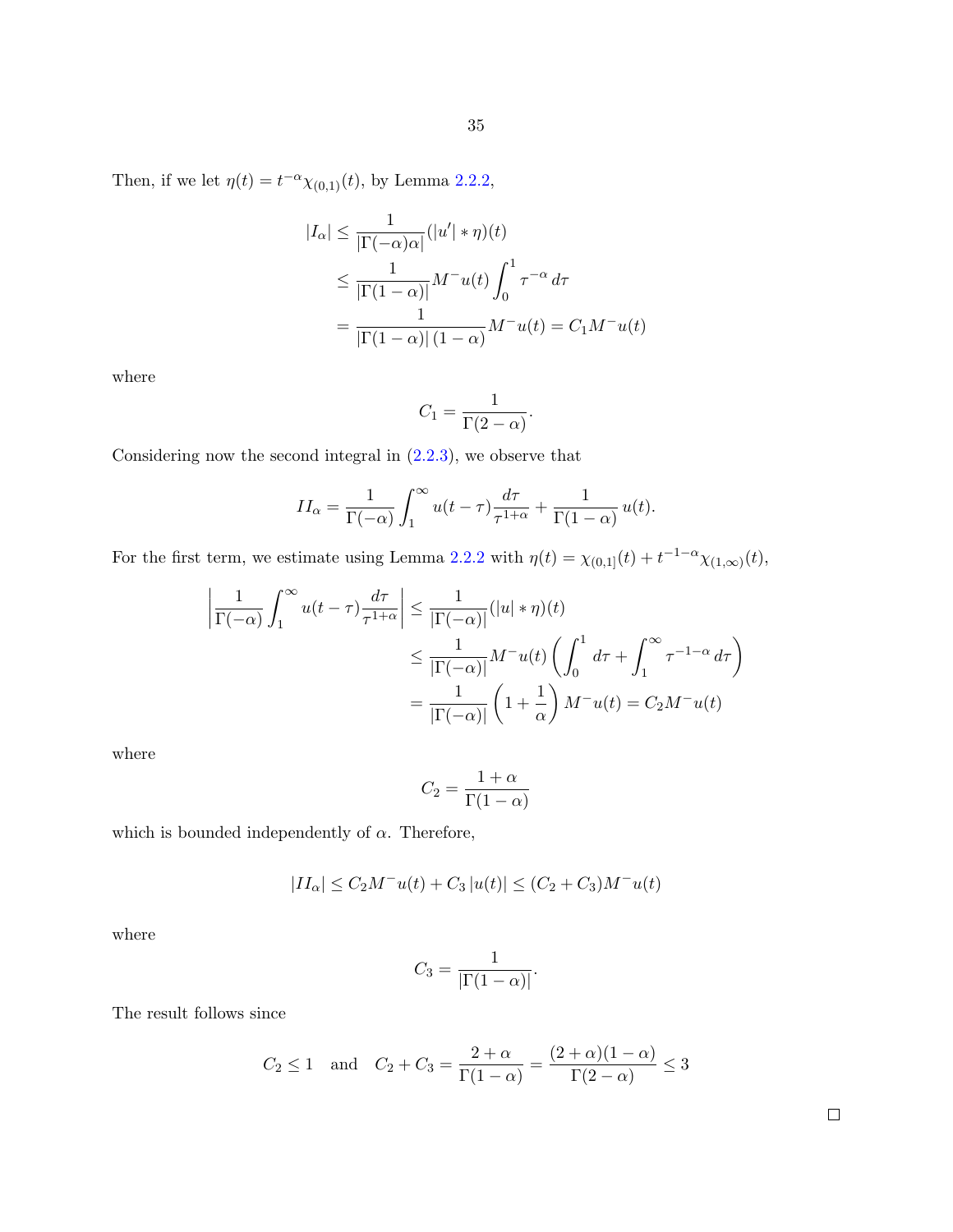#### 2.3 Proof of Theorem [2.1.1](#page-23-0)

#### <span id="page-41-0"></span>2.3.1 Proof of Theorem [2.1.1](#page-23-0)  $(a)$

The proof of part  $(a)$  is organized as follows. We first show that the formula in the right hand side of [\(2.1.1\)](#page-23-0) is well-defined as a function in  $L^p(\mathbb{R}, \omega)$ . It is then shown that the distribution  $(D_{\text{left}})^\alpha u$ is indeed given by such pointwise formula using the fact that  $C_c^{\infty}(\mathbb{R})$  is dense in  $W^{1,p}(\mathbb{R}, \omega)$ . The  $L^p(\mathbb{R}, \omega)$  estimate in [\(2.1.2\)](#page-23-0) follows immediately from these steps of the proof. Next, we show that the limit in [\(2.1.3\)](#page-23-0) holds in  $L^p(\mathbb{R}, \omega)$  for  $u \in C_c^{\infty}(\mathbb{R})$  and then use a density argument to show the result for  $u \in W^{1,p}(\mathbb{R}, \omega)$ . The a.e. convergence of  $(2.1.3)$  is proved by showing that the set of functions in  $W^{1,p}(\mathbb{R}, \omega)$  such that  $(2.1.3)$  holds a.e. is closed in  $W^{1,p}(\mathbb{R}, \omega)$ . The a.e. convergence of  $(2.1.4)$  follows similarly. Finally, the maximal estimate allows us to prove that  $(2.1.4)$  holds in  $L^p(\mathbb{R},\omega), 1 < p < \infty.$ 

# **Step 1.** The integral expression in [\(2.1.1\)](#page-23-0) defines a function in  $L^p(\mathbb{R}, \omega)$ .

First let  $1 < p < \infty$ . By Theorem [2.1.2](#page-24-0) and the boundedness of  $M^-$  in  $L^p(\mathbb{R}, \omega)$  for  $\omega \in A_p^-(\mathbb{R})$ , it is immediate that

$$
\left\| \frac{1}{\Gamma(-\alpha)} \int_0^\infty \left( u(t-\tau) - u(t) \right) \frac{d\tau}{\tau^{1+\alpha}} \right\|_{L^p(\mathbb{R},\omega)} \le C_\omega \left( \|u\|_{L^p(\mathbb{R},\omega)} + \|u'\|_{L^p(\mathbb{R},\omega)} \right). \tag{2.3.1}
$$

For  $p = 1$ , we consider the terms  $I_{\alpha}$  and  $II_{\alpha}$  as in [\(2.2.3\)](#page-39-0). We use [\(2.2.4\)](#page-39-0) to observe that

$$
||I_{\alpha}||_{L^{1}(\mathbb{R},\omega)} \leq \frac{1}{|\Gamma(1-\alpha)|} \int_{-\infty}^{\infty} \int_{0}^{1} |u'(t-\tau)| \frac{d\tau}{\tau^{\alpha}} \omega(t) dt
$$
  
\n
$$
= \frac{1}{|\Gamma(1-\alpha)|} \int_{-\infty}^{\infty} \int_{t-1}^{t} \frac{|u'(\tau)|}{(t-\tau)^{\alpha}} d\tau w(t) dt
$$
  
\n
$$
= \frac{1}{|\Gamma(1-\alpha)|} \int_{-\infty}^{\infty} |u'(\tau)| \int_{\tau}^{\tau+1} \frac{\omega(t)}{(t-\tau)^{\alpha}} dt d\tau
$$
  
\n
$$
= \frac{1}{|\Gamma(1-\alpha)|} \int_{-\infty}^{\infty} |u'(\tau)| \int_{0}^{1} \frac{\omega(t+\tau)}{t^{\alpha}} dt d\tau.
$$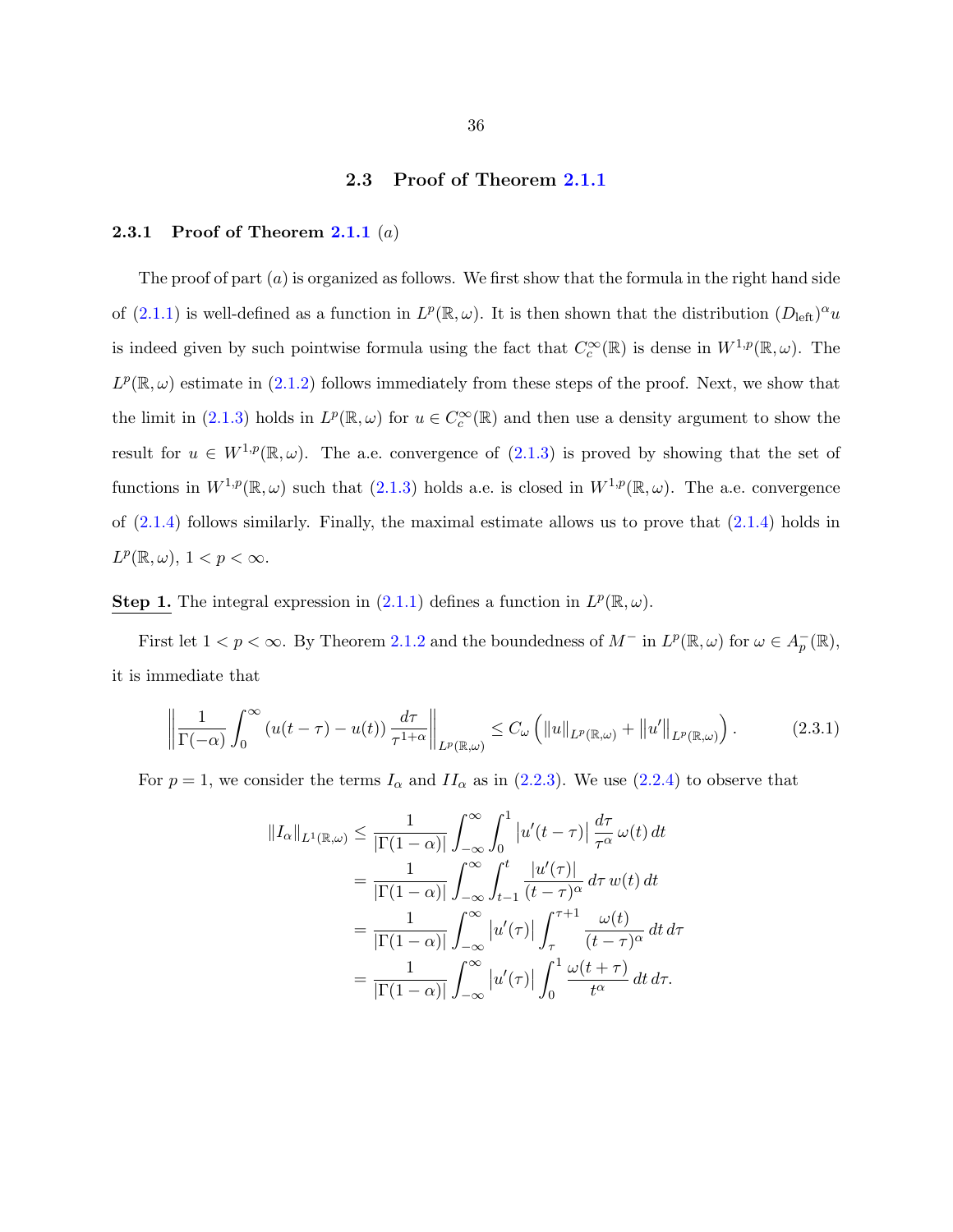Since  $\omega \in A_1^-(\mathbb{R})$ , for a.e.  $\tau \in \mathbb{R}$  we can use Lemma [2.2.2](#page-33-0) with  $\eta(\tau) = |\tau|^{-\alpha} \chi_{(-1,0)}(\tau)$  to get

$$
\int_0^1 \frac{\omega(t+\tau)}{t^{\alpha}} dt = \int_{-1}^0 \frac{\omega(\tau-t)}{|t|^{\alpha}} dt = (\omega * \eta)(\tau)
$$
  

$$
\leq M^+\omega(\tau) \int_{-1}^0 |t|^{-\alpha} dt
$$
  

$$
= \frac{1}{(1-\alpha)} M^+\omega(\tau)
$$
  

$$
\leq \frac{C}{(1-\alpha)} \omega(\tau).
$$

Therefore,

$$
||I_{\alpha}||_{L^{1}(\mathbb{R},\omega)} \leq C_{\omega}C_{1}||u'||_{L^{1}(\mathbb{R},\omega)}
$$

where  $C_1$  is as in the proof of Theorem [2.1.2.](#page-24-0) Moving to the second term in  $(2.2.3)$ , we write

$$
II_{\alpha} = \frac{1}{\Gamma(-\alpha)} \int_{1}^{\infty} u(t-\tau) \frac{d\tau}{\tau^{1+\alpha}} + \frac{1}{\Gamma(1-\alpha)} u(t)
$$

and estimate

$$
\left\| \int_{1}^{\infty} u(t-\tau) \frac{d\tau}{\tau^{1+\alpha}} \right\|_{L^{1}(\mathbb{R},\omega)} \leq \int_{-\infty}^{\infty} \int_{1}^{\infty} \frac{|u(t-\tau)|}{\tau^{1+\alpha}} d\tau \, \omega(t) dt
$$
  

$$
= \int_{-\infty}^{\infty} \int_{-\infty}^{t-1} \frac{|u(\tau)|}{(t-\tau)^{1+\alpha}} d\tau \, \omega(t) dt
$$
  

$$
= \int_{-\infty}^{\infty} |u(\tau)| \int_{\tau+1}^{\infty} \frac{\omega(t)}{(t-\tau)^{1+\alpha}} dt d\tau
$$
  

$$
= \int_{-\infty}^{\infty} |u(\tau)| \int_{1}^{\infty} \frac{\omega(t+\tau)}{t^{1+\alpha}} dt d\tau.
$$

By using again the  $A_1^-(\mathbb{R})$ -condition and Lemma [2.2.2](#page-33-0) with  $\eta(\tau) = \chi_{[-1,0)}(\tau) + |\tau|^{-1-\alpha} \chi_{(-\infty,-1)}(\tau)$ , for a.e.  $\tau \in \mathbb{R},$ 

$$
\int_{1}^{\infty} \frac{\omega(t+\tau)}{t^{1+\alpha}} dt = \int_{-\infty}^{-1} \frac{\omega(\tau-t)}{|t|^{1+\alpha}} dt
$$
  
\n
$$
\leq (\omega * \eta)(\tau)
$$
  
\n
$$
\leq M^{+}\omega(\tau) \left(\int_{-1}^{0} dt + \int_{-\infty}^{-1} |t|^{-1-\alpha} dt\right)
$$
  
\n
$$
\leq \frac{1+\alpha}{\alpha} M^{+}\omega(\tau)
$$
  
\n
$$
\leq C \frac{1+\alpha}{\alpha} \omega(\tau).
$$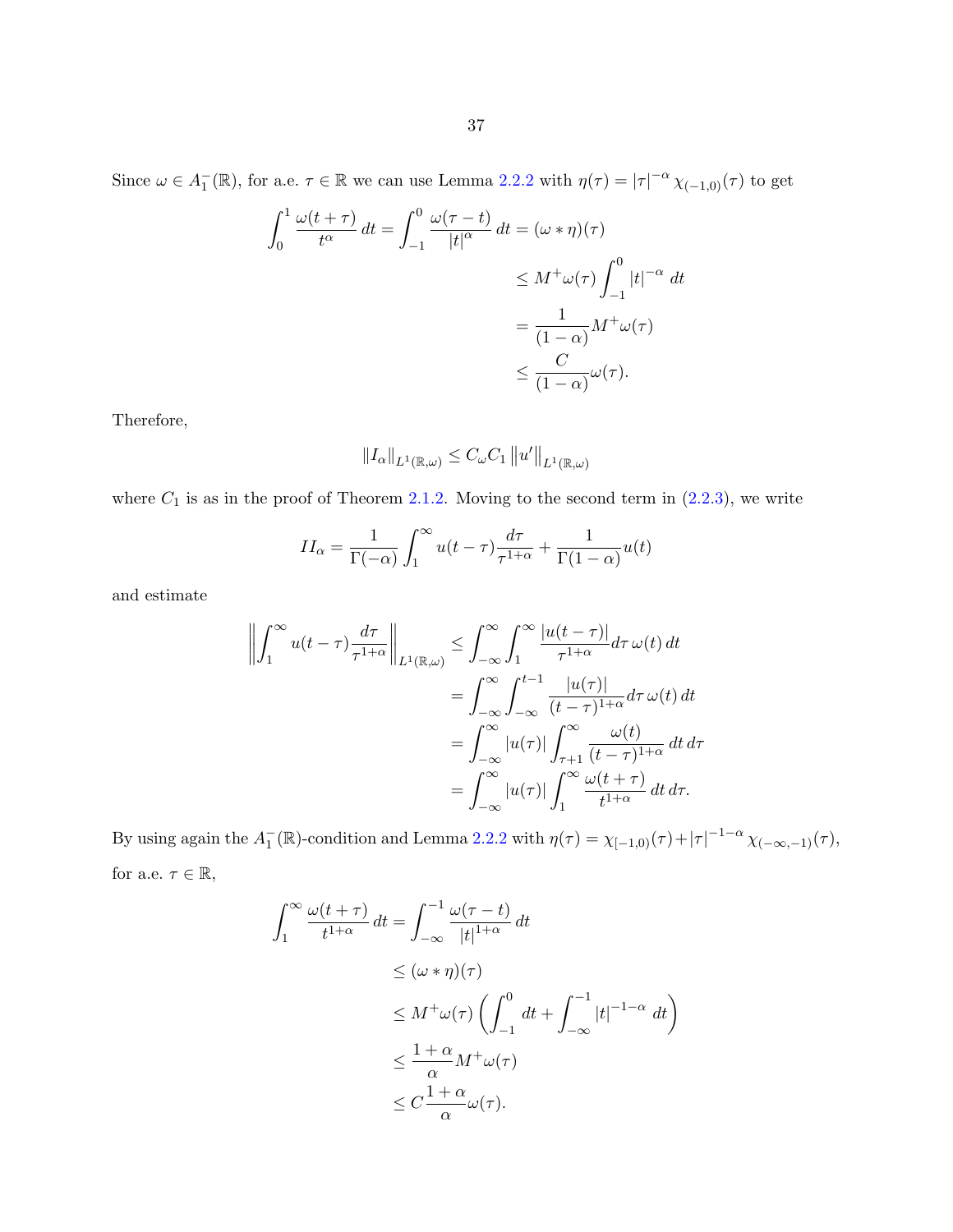<span id="page-43-0"></span>Therefore, by collecting terms,

$$
\|II_{\alpha}\|_{L^{1}(\mathbb{R},\omega)} \leq \frac{1}{|\Gamma(-\alpha)|} \left\| \int_{1}^{\infty} u(t-\tau) \frac{d\tau}{\tau^{1+\alpha}} \right\|_{L^{1}(\mathbb{R},\omega)} + \frac{1}{|\Gamma(1-\alpha)|} \|u\|_{L^{1}(\mathbb{R},\omega)}
$$
  
\n
$$
\leq C \frac{1+\alpha}{|\Gamma(-\alpha)| \alpha} \|u\|_{L^{1}(\mathbb{R},\omega)} + \frac{1}{|\Gamma(1-\alpha)|} \|u\|_{L^{1}(\mathbb{R},\omega)}
$$
  
\n
$$
\leq C_{\omega}(C_{2} + C_{3}) \|u\|_{L^{1}(\mathbb{R},\omega)}
$$
\n(2.3.2)

where  $C_2, C_3 > 0$  are as in the proof of Theorem [2.1.2.](#page-24-0) Thus,

$$
\left\| \frac{1}{\Gamma(-\alpha)} \int_0^\infty \left( u(t-\tau) - u(t) \right) \frac{d\tau}{\tau^{1+\alpha}} \right\|_{L^1(\mathbb{R},\omega)} \le C_\omega \left( \|u\|_{L^1(\mathbb{R},\omega)} + \|u'\|_{L^1(\mathbb{R},\omega)} \right). \tag{2.3.3}
$$

Hence, the integral in [\(2.1.1\)](#page-23-0) is in  $L^p(\mathbb{R}, \omega)$  for  $1 \leq p < \infty$ .

**Step 2.** The distribution  $(D_{\text{left}})^{\alpha}u$  coincides with the integral formula in [\(2.1.1\)](#page-23-0). Therefore  $(D_{\text{left}})^{\alpha}u$ is in  $L^p(\mathbb{R}, \omega)$  and, by  $(2.3.1)$  and  $(2.3.3)$ ,  $(2.1.2)$  holds.

To show  $(2.1.1)$ , let  $u_k \in C_c^{\infty}(\mathbb{R})$  such that  $u_k \to u$  in  $W^{1,p}(\mathbb{R}, \omega)$  as  $k \to \infty$ . We may write

$$
(D_{\text{left}})^{\alpha} u_k(t) = \frac{1}{\Gamma(-\alpha)} \int_0^{\infty} (u_k(t-\tau) - u_k(t)) \frac{d\tau}{\tau^{1+\alpha}}.
$$

Using  $(2.3.1)$  and  $(2.3.3)$ , we can show that the formulas converge in norm. Indeed,

$$
\left\| \frac{1}{\Gamma(-\alpha)} \int_0^\infty \left( u_k(t-\tau) - u_k(t) \right) \frac{d\tau}{\tau^{1+\alpha}} - \frac{1}{\Gamma(-\alpha)} \int_0^\infty \left( u(t-\tau) - u(t) \right) \frac{d\tau}{\tau^{1+\alpha}} \right\|_{L^p(\mathbb{R},\omega)}
$$
  
\$\leq C \left( \left\| u\_k - u \right\|\_{L^p(\omega)} + \left\| u'\_k - u' \right\|\_{L^p(\mathbb{R},\omega)} \right) \to 0 \text{ as } k \to \infty\$.

If  $\varphi \in C_c^{\infty}(\mathbb{R})$  and A is such that  $\text{supp}\,\varphi \subset (-\infty, A]$ , then  $\varphi \in \mathcal{S}_-$  and  $(D_{\text{right}})^{\alpha} \varphi \in \mathcal{S}_-^{\alpha}$  with  $\text{supp}((D_{\text{right}})^{\alpha}\varphi) \subset (-\infty, A].$  Now, by Definition [2.2.1,](#page-30-0)

$$
((D_{\text{left}})^{\alpha}u)(\varphi) = \int_{-\infty}^{\infty} u(t) (D_{\text{right}})^{\alpha} \varphi(t) dt
$$
  
\n
$$
= \lim_{k \to \infty} \int_{-\infty}^{\infty} u_k(t) (D_{\text{right}})^{\alpha} \varphi(t) dt
$$
  
\n
$$
= \lim_{k \to \infty} \int_{-\infty}^{\infty} (D_{\text{left}})^{\alpha} u_k(t) \varphi(t) dt
$$
  
\n
$$
= \lim_{k \to \infty} \int_{-\infty}^{\infty} \left( \frac{1}{\Gamma(-\alpha)} \int_{0}^{\infty} (u_k(t-\tau) - u_k(t)) \frac{d\tau}{\tau^{1+\alpha}} \right) \varphi(t) dt
$$
  
\n
$$
= \int_{-\infty}^{\infty} \left( \frac{1}{\Gamma(-\alpha)} \int_{0}^{\infty} (u(t-\tau) - u(t)) \frac{d\tau}{\tau^{1+\alpha}} \right) \varphi(t) dt.
$$
 (2.3.4)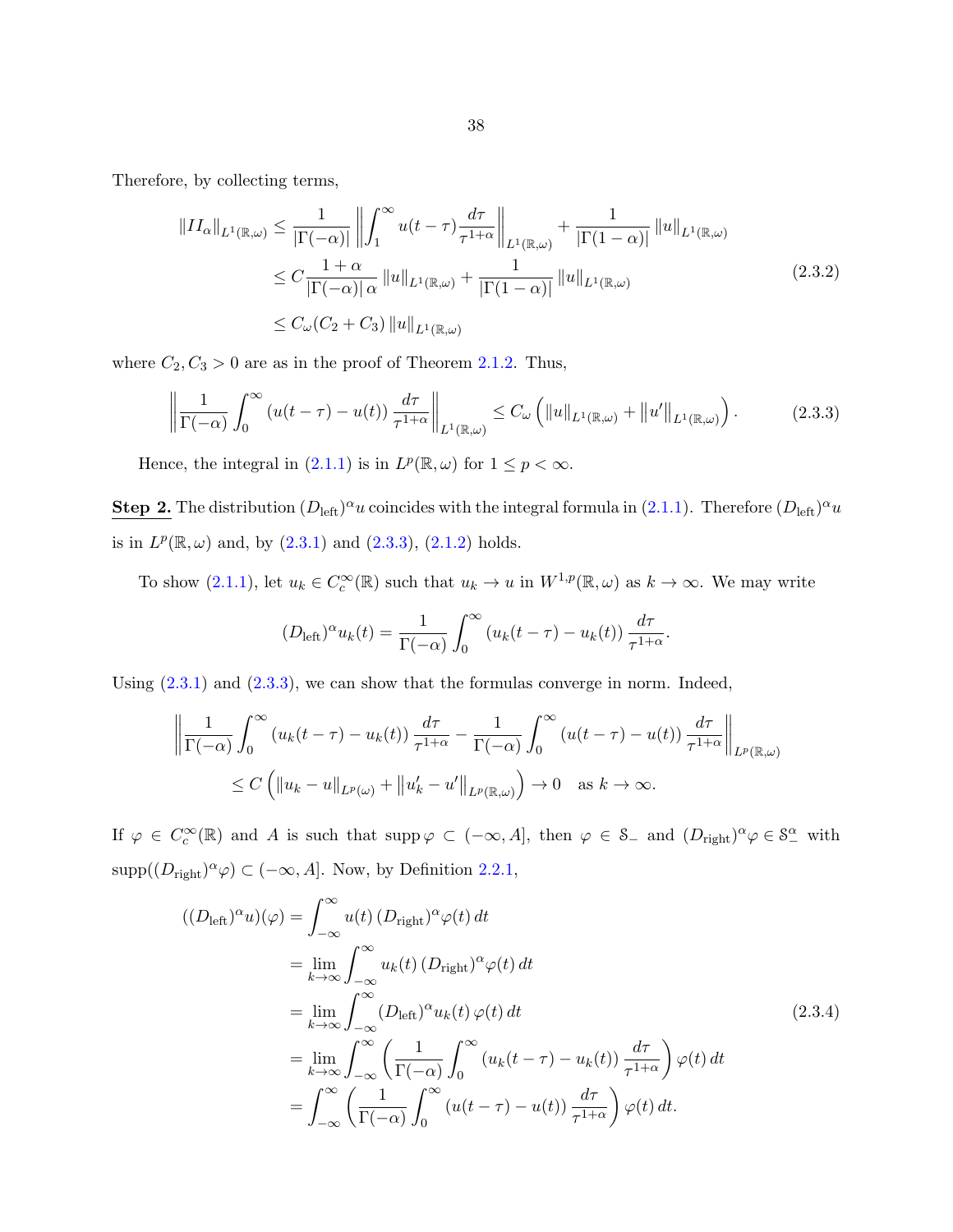In the second identity above we used that, by Proposition [2.2.2,](#page-34-0)

$$
\left| \int_{-\infty}^{\infty} u_k(t) \left( D_{\text{right}} \right)^{\alpha} \varphi(t) dt - \int_{-\infty}^{\infty} u(t) \left( D_{\text{right}} \right)^{\alpha} \varphi(t) dt \right|
$$
  
\n
$$
\leq \int_{-\infty}^{A} |u_k(t) - u(t)| \left| (D_{\text{right}})^{\alpha} \varphi(t) \right| dt
$$
  
\n
$$
= \int_{-\infty}^{A} \frac{|u_k(t) - u(t)|}{1 + |t|^{1 + \alpha}} \left| (D_{\text{right}})^{\alpha} \varphi(t) \right| (1 + |t|^{1 + \alpha}) dt
$$
  
\n
$$
\leq C \int_{-\infty}^{A} \frac{|u_k(t) - u(t)|}{1 + |t|^{1 + \alpha}} dt
$$
  
\n
$$
\leq C \left| |u_k - u| \right|_{L^p(\mathbb{R}, \omega)} \to 0 \text{ as } k \to \infty
$$

and in the last equality we observed that

$$
\left| \int_{-\infty}^{\infty} (D_{\text{left}})^{\alpha} u_k(t) \varphi(t) dt - \int_{-\infty}^{\infty} \left( \frac{1}{\Gamma(-\alpha)} \int_{0}^{\infty} (u(t-\tau) - u(t)) \frac{d\tau}{\tau^{1+\alpha}} \right) \varphi(t) dt \right| \right|
$$
  
\n
$$
\leq C \int_{-\infty}^{A} \left| \int_{0}^{\infty} (u_k(t-\tau) - u_k(t)) \frac{d\tau}{\tau^{1+\alpha}} - \int_{0}^{\infty} (u(t-\tau) - u(t)) \frac{d\tau}{\tau^{1+\alpha}} \right| \frac{1}{1+|t|^{1+\alpha}} dt
$$
  
\n
$$
\leq C \left\| \int_{0}^{\infty} (u_k(\cdot - \tau) - u_k(\cdot)) \frac{d\tau}{\tau^{1+\alpha}} - \int_{0}^{\infty} (u(\cdot - \tau) - u(\cdot)) \frac{d\tau}{\tau^{1+\alpha}} \right\|_{L^{p}(\mathbb{R},\omega)} \to 0
$$

as  $k \to \infty$ . Therefore, since  $\varphi$  was arbitrary in [\(2.3.4\)](#page-43-0),

$$
(D_{\text{left}})^{\alpha}u(t) = \frac{1}{\Gamma(-\alpha)} \int_0^{\infty} \left( u(t-\tau) - u(t) \right) \frac{d\tau}{\tau^{1+\alpha}} \quad \text{a.e. in } \mathbb{R}.
$$

**Step 3.** The limit as  $\alpha \to 1^-$  in [\(2.1.3\)](#page-23-0) holds in  $L^p(\mathbb{R}, \omega)$  for  $u \in C_c^{\infty}(\mathbb{R})$ .

Suppose that  $u \in C_c^{\infty}(\mathbb{R})$  and write  $(D_{\text{left}})^{\alpha}u(t) = I_{\alpha} + II_{\alpha}$  as in  $(2.2.3)$ . For  $1 < p < \infty$ , we see from the proof of Theorem [2.1.2](#page-24-0) that

$$
||II_{\alpha}||_{L^{p}(\mathbb{R},\omega)} \leq (C_{2} + C_{3}) ||M^{-}u||_{L^{p}(\mathbb{R},\omega)}
$$
  
 
$$
\leq \left(\frac{1+\alpha}{\Gamma(1-\alpha)} + \frac{1}{\Gamma(1-\alpha)}\right) C_{\omega} ||u||_{L^{p}(\mathbb{R},\omega)} \to 0
$$

as  $\alpha \to 1^-$ . For  $p = 1$ , by  $(2.3.2)$  in Step 1, we similarly obtain

$$
||II_{\alpha}||_{L^{p}(\omega)} \leq C_{w}(C_2 + C_3) ||u||_{L^{1}(\omega)} \to 0 \quad \text{as } \alpha \to 1^{-}.
$$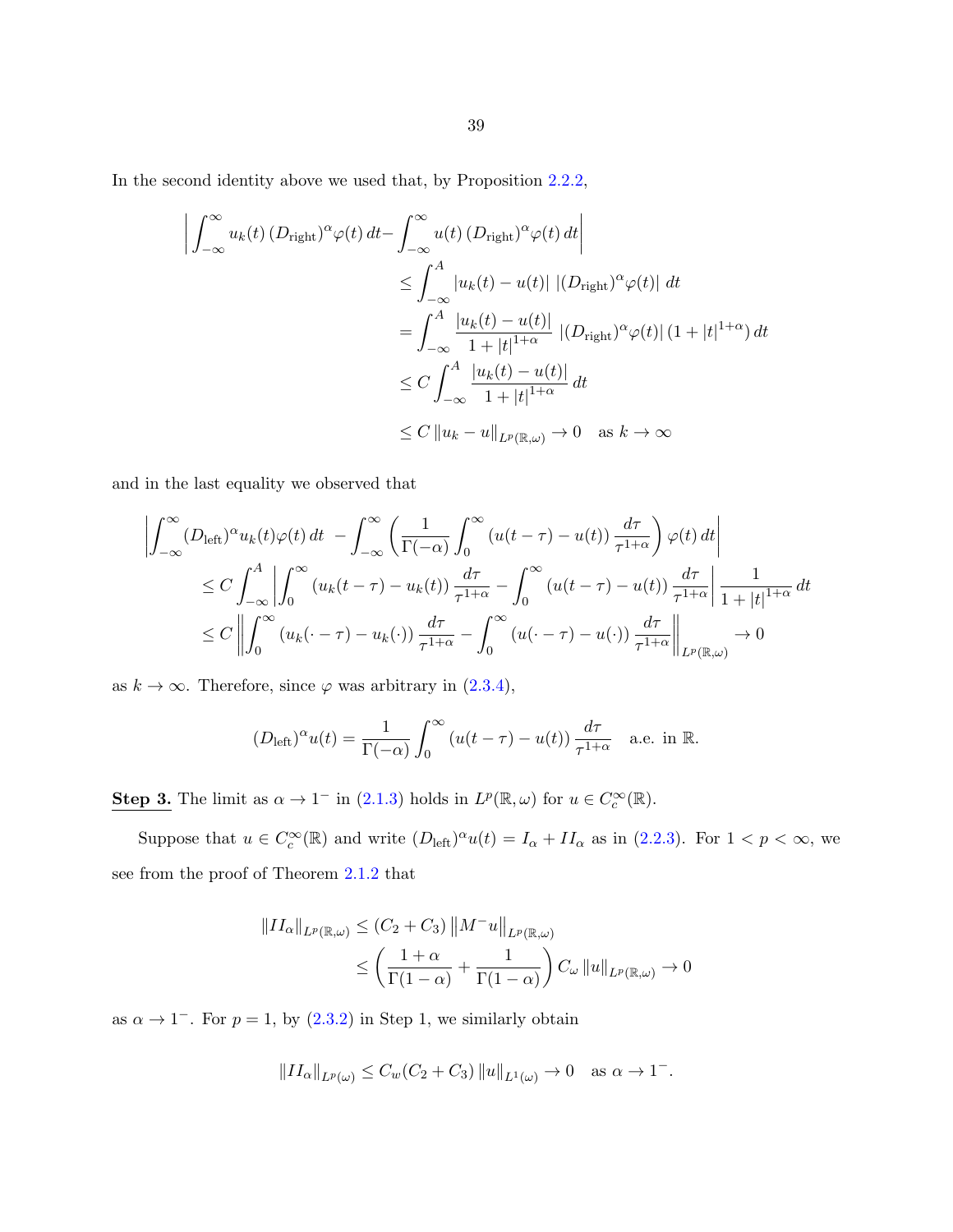Next, observe that

$$
I_{\alpha} - u'(t) = \frac{1}{\Gamma(-\alpha)} \int_0^1 \left( -\int_0^{\tau} u'(t - r) dr \right) \frac{d\tau}{\tau^{1+\alpha}} - u'(t)
$$
  
= 
$$
\frac{1}{\Gamma(-\alpha)} \int_0^1 \int_0^{\tau} (u'(t) - u'(t - r)) dr \frac{d\tau}{\tau^{1+\alpha}} + \left( \frac{\alpha}{\Gamma(2-\alpha)} - 1 \right) u'(t)
$$
  
= 
$$
\frac{1}{\Gamma(-\alpha)} \int_0^1 \int_0^{\tau} \int_0^r u''(t - \mu) d\mu dr \frac{d\tau}{\tau^{1+\alpha}} + \left( \frac{\alpha}{\Gamma(2-\alpha)} - 1 \right) u'(t).
$$

Let K be such that supp  $u''(-\mu) \subset [-K, K]$  for all  $\mu \in [0, 1]$ . Then, for  $1 \leq p < \infty$ ,

$$
||u''(\cdot - \mu)||_{L^p(\mathbb{R}, \omega)} \le ||u''||_{L^{\infty}(\mathbb{R})} \omega([-K, K])^{1/p} = c
$$

where  $c > 0$  is independent of  $\alpha$ . Therefore,

$$
\begin{split}\n\|I_{\alpha} - u'\|_{L^{p}(\mathbb{R},\omega)} \\
&\leq \frac{1}{|\Gamma(-\alpha)|} \int_{0}^{1} \int_{0}^{\tau} \int_{0}^{r} \left\|u''(t-\mu)\right\|_{L^{p}(\mathbb{R},\omega)} d\mu dr \frac{d\tau}{\tau^{1+\alpha}} + \left|\frac{\alpha}{\Gamma(2-\alpha)} - 1\right| \left\|u'\right\|_{L^{p}(\mathbb{R},\omega)} \\
&\leq \frac{c}{|\Gamma(-\alpha)|} \int_{0}^{1} \int_{0}^{\tau} \int_{0}^{r} d\mu dr \frac{d\tau}{\tau^{1+\alpha}} + \left|\frac{\alpha}{\Gamma(2-\alpha)} - 1\right| \left\|u'\right\|_{L^{p}(\mathbb{R},\omega)} \\
&\leq \frac{c}{|\Gamma(-\alpha)| (2-\alpha)} + \left|\frac{\alpha}{\Gamma(2-\alpha)} - 1\right| \left\|u'\right\|_{L^{p}(\mathbb{R},\omega)} \\
&= c \frac{\alpha(1-\alpha)}{|\Gamma(3-\alpha)|} + \left|\frac{\alpha}{\Gamma(2-\alpha)} - 1\right| \left\|u'\right\|_{L^{p}(\mathbb{R},\omega)} \to 0 \quad \text{as } \alpha \to 1^-\n\end{split}
$$

Hence,

$$
||(D_{\text{left}})^{\alpha}u - u'||_{L^p(\mathbb{R},\omega)} \leq ||II_{\alpha}||_{L^p(\mathbb{R},\omega)} + ||I_{\alpha} - u'||_{L^p(\mathbb{R},\omega)} \to 0,
$$

as  $\alpha \to 1^-$ .

**Step 4.** The limit as  $\alpha \to 1^-$  in [\(2.1.3\)](#page-23-0) holds in  $L^p(\mathbb{R}, \omega)$  for  $u \in W^{1,p}(\mathbb{R}, \omega)$ .

Let  $u_k \in C_c^{\infty}(\mathbb{R})$  be such that  $u_k \to u$  in  $W^{1,p}(\mathbb{R}, \omega)$  as  $k \to \infty$ . We just observe that, by the  $L^p$  estimate [\(2.1.2\)](#page-23-0) (that was proved in Step 2), for  $1 \leq p < \infty$ ,

$$
||(D_{\text{left}})^{\alpha}u - u'||_{L^{p}(\mathbb{R},\omega)}
$$
  
\n
$$
\leq ||(D_{\text{left}})^{\alpha}(u - u_{k})||_{L^{p}(\mathbb{R},\omega)} + ||(D_{\text{left}})^{\alpha}u_{k} - u'_{k}||_{L^{p}(\mathbb{R},\omega)} + ||u'_{k} - u'||_{L^{p}(\mathbb{R},\omega)}
$$
  
\n
$$
\leq C (||u - u_{k}||_{L^{p}(\mathbb{R},\omega)} + ||(u - u_{k})'||_{L^{p}(\mathbb{R},\omega)}) + ||(D_{\text{left}})^{\alpha}u_{k} - u'_{k}||_{L^{p}(\mathbb{R},\omega)}.
$$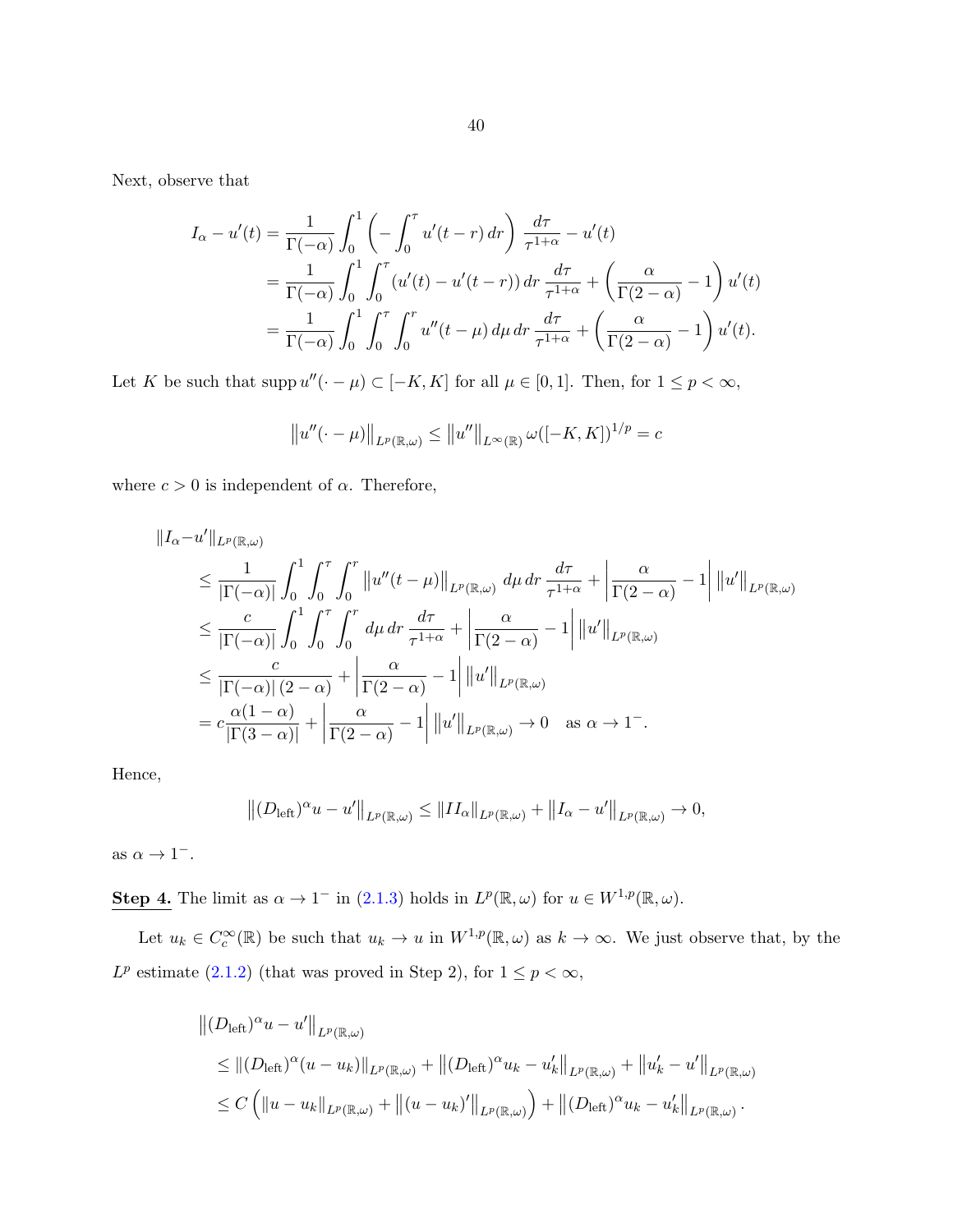Then take k large and choose  $\alpha$  close to 1<sup>-</sup> (see Step 3).

**Step 5.** The limit as  $\alpha \to 1^-$  in [\(2.1.3\)](#page-23-0) holds almost everywhere for  $u \in W^{1,p}(\mathbb{R}, \omega)$ .

It follows from Theorem [2.1.2](#page-24-0) and the properties of  $M^-$  that the operator  $T^*$  defined by

$$
T^*u(t) = \sup_{0 < \alpha < 1} (D_{\text{left}})^{\alpha} u(t) \quad \text{for } u \in W^{1,p}(\mathbb{R}, \omega)
$$

satisfies the estimates

$$
||T^*u||_{L^p(\mathbb{R},\omega)} \leq C_{p,\omega} ||u||_{W^{1,p}(\mathbb{R},\omega)} \quad \text{for any } u \in W^{1,p}(\mathbb{R},\omega), \ 1 < p < \infty
$$

and

$$
\omega\big(\{t\in\mathbb{R}:|T^*u(t)|>\lambda\}\big)\leq\frac{C_\omega}{\lambda}\|u\|_{W^{1,1}(\mathbb{R},\omega)}\quad\text{for any }u\in W^{1,1}(\mathbb{R},\omega).
$$

In particular,  $T^*$  is bounded from  $W^{1,p}(\mathbb{R},\omega)$  into weak- $L^p(\mathbb{R},\omega)$ , for any  $1 \leq p < \infty$ . To conclude, we need to see that the set

$$
E = \{ u \in W^{1,p}(\mathbb{R}, \omega) : \lim_{\alpha \to 1^-} (D_{\text{left}})^\alpha u(t) = u'(t) \ a.e. \}
$$

is closed in  $W^{1,p}(\mathbb{R}, \omega)$ . Indeed, since  $C_c^{\infty}(\mathbb{R}) \subset E$  and  $C_c^{\infty}(\mathbb{R})$  is dense in  $W^{1,p}(\mathbb{R}, \omega)$ , this claim gives that  $E = W^{1,p}(\mathbb{R}, \omega)$ .

To check that E is a closed set, let  $u_k \in E$  be a sequence such that  $u_k \to u$  in  $W^{1,p}(\mathbb{R}, \omega)$ , for some  $u \in W^{1,p}(\mathbb{R}, \omega)$ . We will prove that  $u \in E$ . Let  $\lambda > 0$  be arbitrary. By using the boundedness of  $T^*$  and Chebyshev's inequality, we find that

$$
\omega(\lbrace t \in \mathbb{R} : \limsup_{\alpha \to 1^{-}} |(D_{\text{left}})^{\alpha} u(t) - u'(t)| > \lambda \rbrace)
$$
  
\n
$$
\leq \omega(\lbrace t \in \mathbb{R} : \limsup_{\alpha \to 1^{-}} |(D_{\text{left}})^{\alpha} u(t) - (D_{\text{left}})^{\alpha} u_k(t)| > \lambda/3 \rbrace)
$$
  
\n
$$
+ \omega(\lbrace t \in \mathbb{R} : \limsup_{\alpha \to 1^{-}} |(D_{\text{left}})^{\alpha} u_k(t) - u'_k(t)| > \lambda/3 \rbrace)
$$
  
\n
$$
+ \omega(\lbrace t \in \mathbb{R} : |u'_k(t) - u'(t)| > \lambda/3 \rbrace)
$$
  
\n
$$
\leq \omega(\lbrace t \in \mathbb{R} : |T^*(u - u_k)(t)| > \lambda/3 \rbrace) + \omega(\lbrace t \in \mathbb{R} : |(u_k - u)'(t)| > \lambda/3 \rbrace)
$$
  
\n
$$
\leq 2\left(\frac{3C}{\lambda} || u - u_k ||_{W^{1,p}(\mathbb{R},\omega)}\right)^p \to 0
$$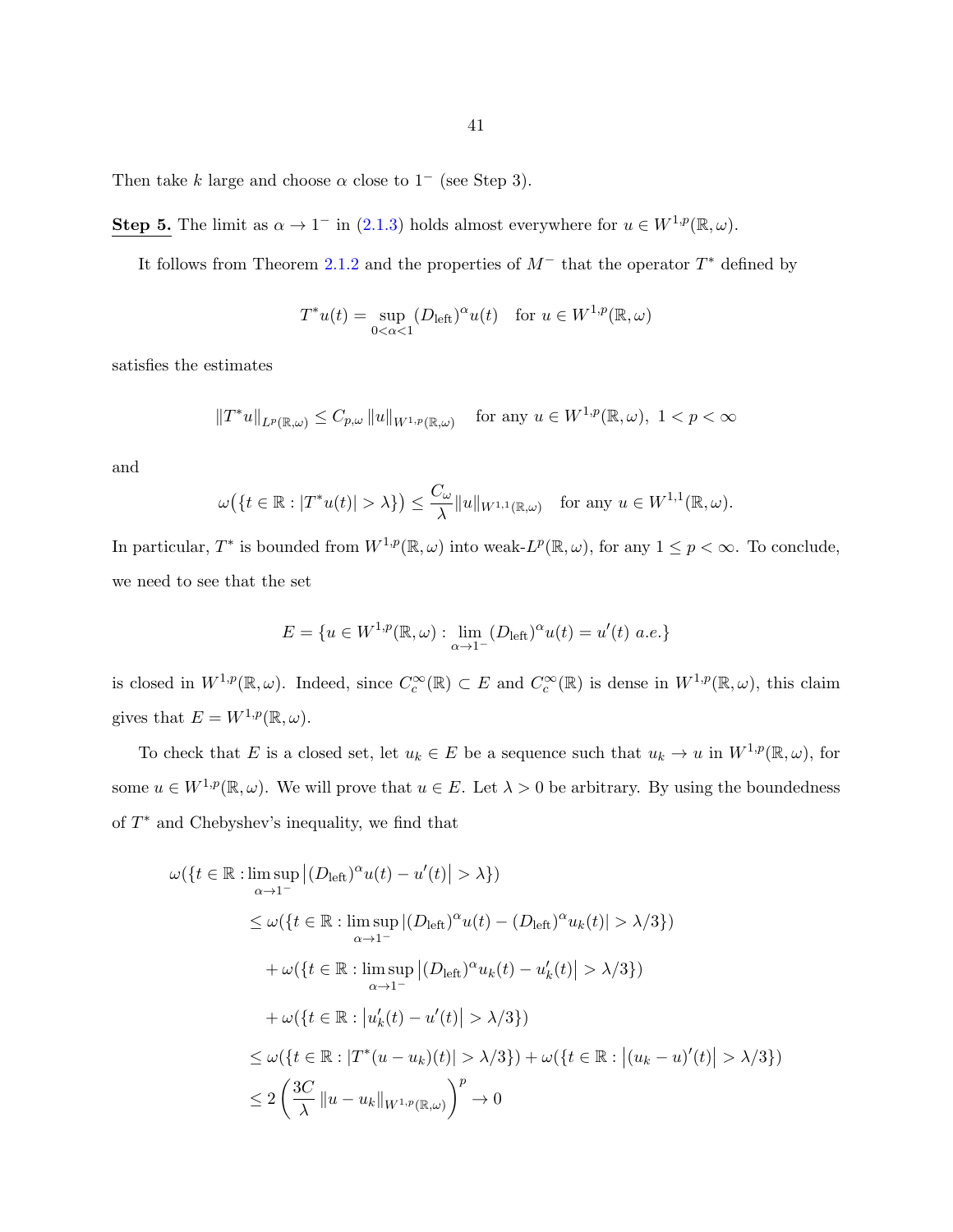as  $k \to \infty$ . Therefore

$$
\omega(\lbrace t \in \mathbb{R} : \limsup_{\alpha \to 1^{-}} |(D_{\text{left}})^{\alpha} u(t) - u'(t)| > 0 \rbrace)
$$
  

$$
\leq \sum_{n=1}^{\infty} \omega(\lbrace t \in \mathbb{R} : \limsup_{\alpha \to 1^{-}} |(D_{\text{left}})^{\alpha} u(t) - u'(t)| > 1/n \rbrace) = 0.
$$

Since  $\lambda > 0$  was arbitrary, we have  $u \in E$ .

**Step 6.** The limit as  $\alpha \to 0^+$  in [\(2.1.4\)](#page-24-0) holds almost everywhere for  $u \in W^{1,p}(\mathbb{R}, \omega)$ .

As in Step 5, one can check that the set

$$
E' = \{ u \in W^{1,p}(\mathbb{R}, \omega) : \lim_{\alpha \to 0^+} (D_{\text{left}})^{\alpha} u(t) = u(t) \text{ a.e.} \}
$$

is closed in  $W^{1,p}(\mathbb{R}, \omega)$ . Since  $C_c^{\infty}(\mathbb{R}) \subset E'$ , by density, we get  $E' = W^{1,p}(\mathbb{R}, \omega)$ .

**Step 7.** The limit as  $\alpha \to 0^+$  in [\(2.1.4\)](#page-24-0) holds in  $L^p(\mathbb{R}, \omega)$ .

By Theorem [2.1.2,](#page-24-0) for any  $0 < \alpha < 1$ ,

$$
|(D_{\text{left}})^{\alpha}u(t) - u(t)|^{p} \omega(t) \le (C(M^{-}(u')(t) + M^{-}u(t)) + |u(t)|)^{p} \omega(t)
$$
  

$$
\le C_{p} ((M^{-}(u')(t))^{p} + (M^{-}u(t))^{p}) \omega(t) \in L^{p}(\mathbb{R}).
$$

Therefore, by Step 6 and the Dominated Convergence Theorem, [\(2.1.4\)](#page-24-0) holds.

The proof of Theorem [2.1.1,](#page-23-0) part  $(a)$ , is completed.

 $\Box$ 

#### **2.3.2** Proof of Theorem  $2.1.1$  (b)

This is proved through a distributional argument.

Suppose that  $(D_{\text{left}})^{\alpha}u \to v$  in  $L^p(\mathbb{R}, \omega)$  as  $\alpha \to 1^-$ . Let  $\varphi \in C_c^{\infty}(\mathbb{R})$ . Let  $A \in \mathbb{R}$  be such that  $\text{supp}\,\varphi\subset(-\infty,A],$  so that  $\varphi\in\mathcal{S}_-$  and  $(D_{\text{right}})^\alpha\varphi\in\mathcal{S}_-^\alpha$ . By Proposition [2.2.2,](#page-34-0)

$$
\left| \int_{-\infty}^{\infty} v(t) \, \varphi(t) \, dt - \int_{-\infty}^{\infty} (D_{\text{left}})^{\alpha} u(t) \, \varphi(t) \, dt \right| \leq \int_{-\infty}^{A} |v(t) - (D_{\text{left}})^{\alpha} u(t)| \, \frac{C}{1 + |t|} \, dt
$$
  

$$
\leq C_{\varphi, A, \omega, p} \|v - (D_{\text{left}})^{\alpha} u\|_{L^{p}(\mathbb{R}, \omega)} \to 0
$$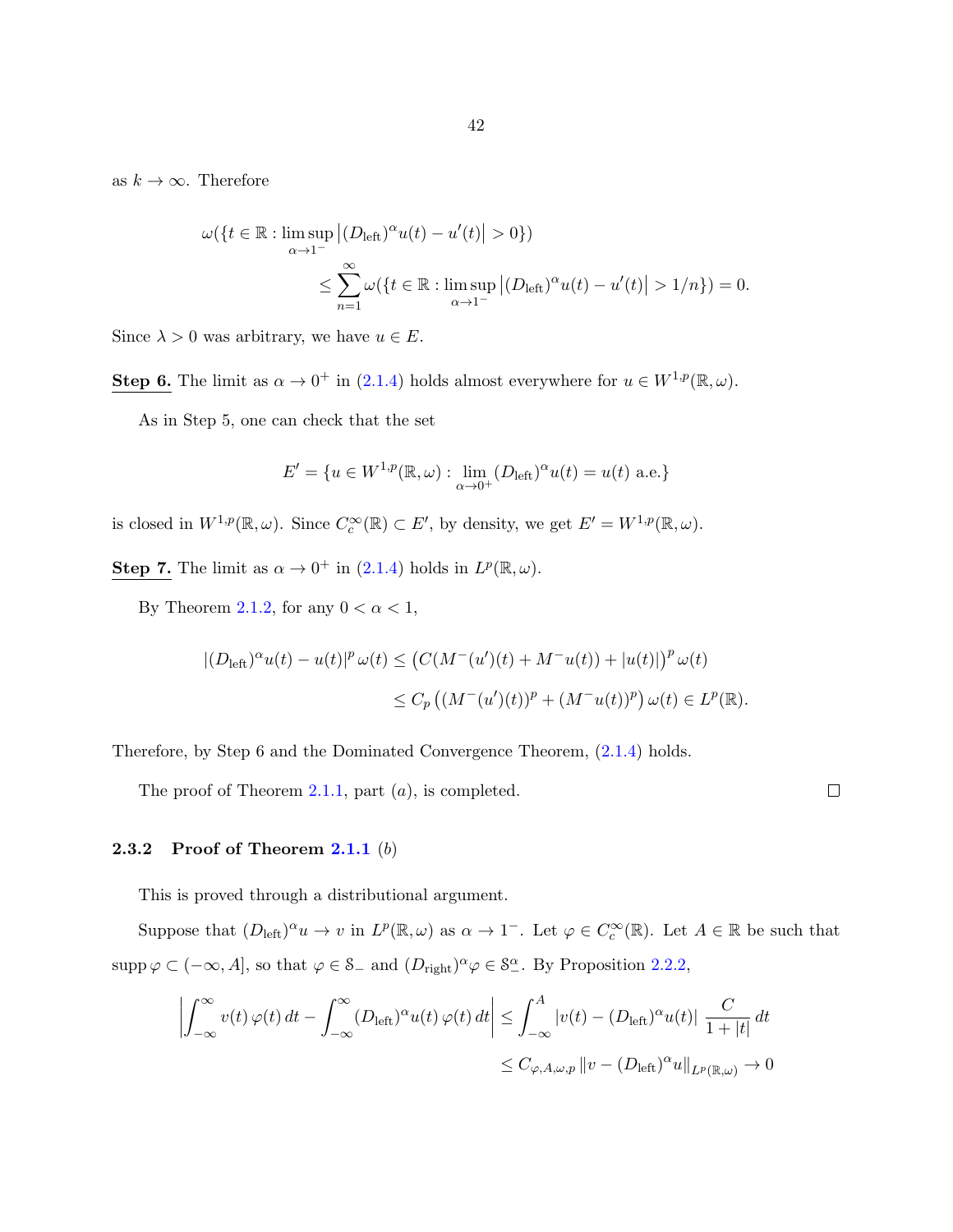as  $\alpha \to 1^-$ . With this and the definition of  $(D_{\text{left}})^\alpha u$  we can write

$$
\int_{-\infty}^{\infty} v \varphi dt = \lim_{\alpha \to 1^{-}} \int_{-\infty}^{\infty} (D_{\text{left}})^{\alpha} u \varphi dt
$$

$$
= \lim_{\alpha \to 1^{-}} \int_{-\infty}^{\infty} u (D_{\text{right}})^{\alpha} \varphi dt.
$$

Next, notice that, by Proposition [2.2.2,](#page-34-0)

$$
|u(t)| |(D_{\text{right}})^\alpha \varphi + \varphi' | \leq |u(t)| \frac{C_{\varphi}}{1 + |t|^{1+\alpha}} \chi_{(-\infty, A]}(t)
$$
  

$$
\leq C_{\varphi} \frac{|u(t)|}{1 + |t|} \chi_{(-\infty, A]}(t) \in L^1(\mathbb{R}).
$$

Therefore, by the Dominated Convergence Theorem, as  $(D_{\text{right}})^{\alpha}\varphi(t) \to -\varphi'(t)$  as  $\alpha \to 0^+,$ 

$$
\lim_{\alpha \to 1^{-}} \left| \int_{-\infty}^{\infty} u(t) \left( D_{\text{right}} \right)^{\alpha} \varphi(t) dt + \int_{-\infty}^{\infty} u(t) \varphi'(t) dt \right|
$$
  

$$
\leq \int_{-\infty}^{\infty} \lim_{\alpha \to 1^{-}} |u(t)| \left| \left( D_{\text{right}} \right)^{\alpha} \varphi(t) + \varphi'(t) \right| dt = 0
$$

Whence,

$$
\int_{-\infty}^{\infty} v \varphi dt = \lim_{\alpha \to 1^{-}} \int_{-\infty}^{\infty} u (D_{\text{right}})^{\alpha} \varphi dt
$$

$$
= - \int_{-\infty}^{\infty} u \varphi' dt = \int_{-\infty}^{\infty} u' \varphi dt.
$$

Therefore  $v = u'$  a.e. in R. Since  $u' = v \in L^p(\mathbb{R}, \omega)$ , we get  $u \in W^{1,p}(\mathbb{R}, \omega)$ , and by Theorem  $\Box$  $2.1.1(a)$  $2.1.1(a)$ , the conclusion follows.

## 2.3.3 Proof of Theorem  $2.1.1(c)$  $2.1.1(c)$

Using the exact same arguments as in part  $(b)$ , we find that

$$
\int_{-\infty}^{\infty} v \varphi dt = \lim_{\alpha \to 0^{+}} \int_{-\infty}^{\infty} (D_{\text{left}})^{\alpha} u \varphi dt
$$
  
= 
$$
\lim_{\alpha \to 0^{+}} \int_{-\infty}^{\infty} u (D_{\text{right}})^{\alpha} \varphi dt = \int_{-\infty}^{\infty} u \varphi dt.
$$

Therefore  $v = u$  a.e. in  $\mathbb R$  and the conclusion follows.

 $\Box$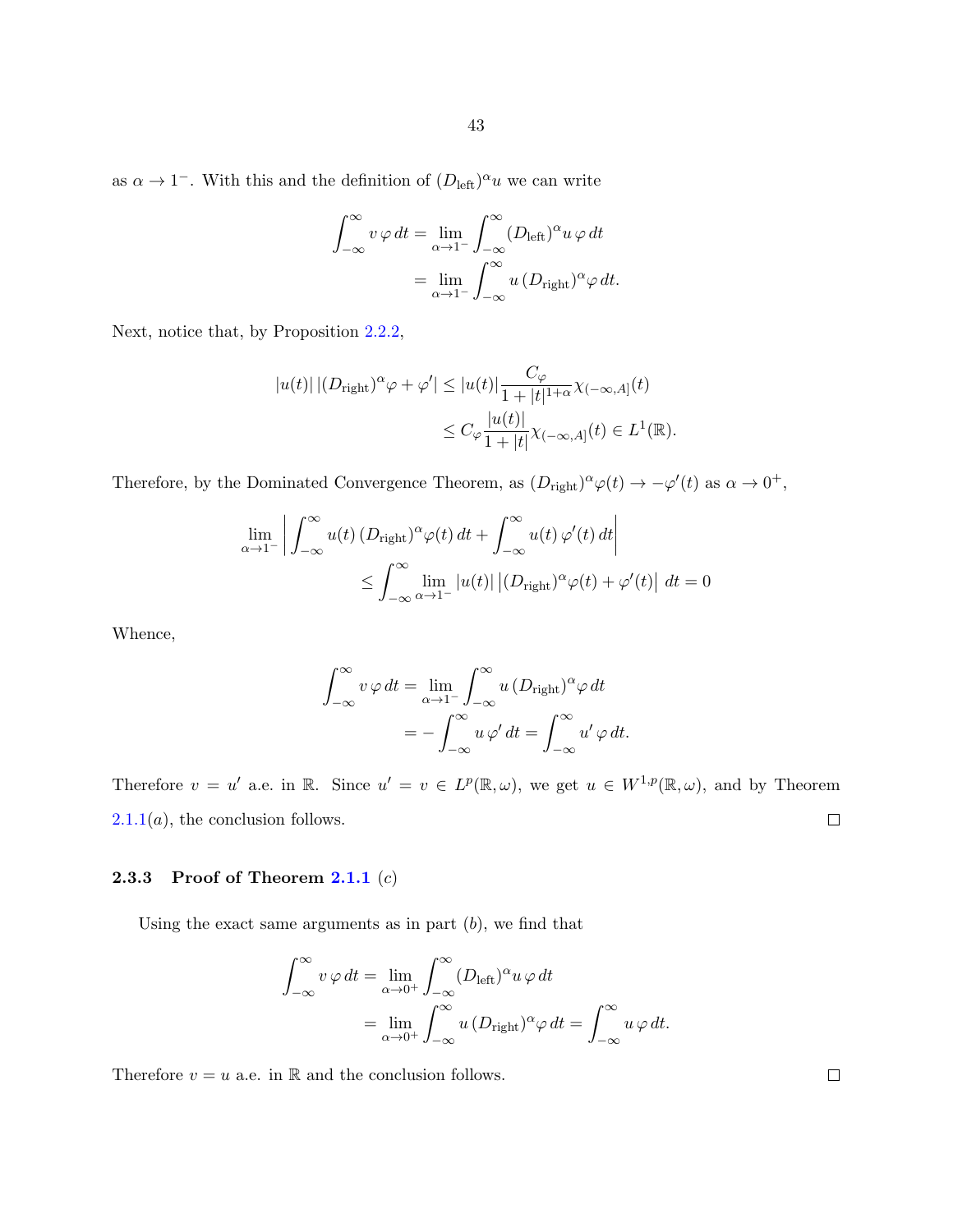## 2.4 Fractional Laplacians and Muckenhoupt weights

<span id="page-49-0"></span>For  $u \in \mathcal{S}(\mathbb{R}^n)$ , the Fourier transform identity

$$
\widehat{(-\Delta)u}(\xi) = |\xi|^2 \widehat{u}(\xi)
$$

is used to define the fractional Laplacian as

$$
\widehat{(-\Delta)^s}u(\xi) = |\xi|^{2s}\widehat{u}(\xi) \quad \text{for } 0 < s < 1.
$$

Using the heat diffusion semigroup  $\{e^{t\Delta}\}_{t\geq 0}$  generated by  $-\Delta$ , it is shown in [\[72,](#page-146-0) [73\]](#page-146-0) that the fractional Laplacian can be expressed using the semigroup formula [\(2.1.5\)](#page-25-0) and that this is equivalent to the pointwise formula [\(2.1.6\)](#page-25-0). For completeness, we provide some of the details.

Using the Gamma function, we can write

$$
\lambda^s = \frac{1}{\Gamma(-s)} \int_0^\infty \left( e^{-\lambda t} - 1 \right) \frac{dt}{t^{1+s}}, \quad \text{for any } 0 < s < 1, \ \lambda > 0.
$$

Choosing  $\lambda = |\xi|^2$  and multiplying by  $\hat{u}(\xi)$ , we obtain

$$
\widehat{(-\Delta)^s}u(\xi) = |\xi|^{2s}\widehat{u}(\xi) = \frac{1}{\Gamma(-s)}\int_0^\infty \left(e^{-t|\xi|^2}\widehat{u}(\xi) - \widehat{u}(\xi)\right)\frac{dt}{t^{1+s}}.
$$

Taking the inverse Fourier transform, the semigroup formula  $(2.1.5)$  holds. Here,  $e^{t\Delta}$  is the operator that satisfies

$$
\widehat{e^{t\Delta}u}(\xi) = e^{-t|\xi|^2}\widehat{u}(\xi).
$$

It is well known that  $e^{t\Delta}u(x) = (W_t * u)(x)$  where  $W_t(x)$  is the Gauss–Weierstrass kernel

$$
W_t(x) = \frac{1}{(4\pi t)^{n/2}} e^{-|x|^2/(4t)} \qquad \text{for } x \in \mathbb{R}^n, \ t > 0
$$

and that  $v = e^{t\Delta}u$  solves the heat equation in  $\mathbb{R}^n$  with initial data u,

$$
\begin{cases} \n\partial_t v = \Delta v & \text{for } x \in \mathbb{R}^n, t > 0 \\ \nv(x, 0) = u(x) & \text{for } x \in \mathbb{R}^n. \n\end{cases}
$$

By writing

$$
(-\Delta)^s u(x) = \frac{1}{\Gamma(-s)} \int_0^\infty ((W_t * u)(x) - u(x)) \frac{dt}{t^{1+s}}
$$
  
= 
$$
\frac{1}{\Gamma(-s)} \int_0^\infty \int_{\mathbb{R}^n} W_t(x - y) (u(y) - u(x)) dy \frac{dt}{t^{1+s}}
$$

and applying Fubini's theorem, the pointwise formula [\(2.1.6\)](#page-25-0) holds.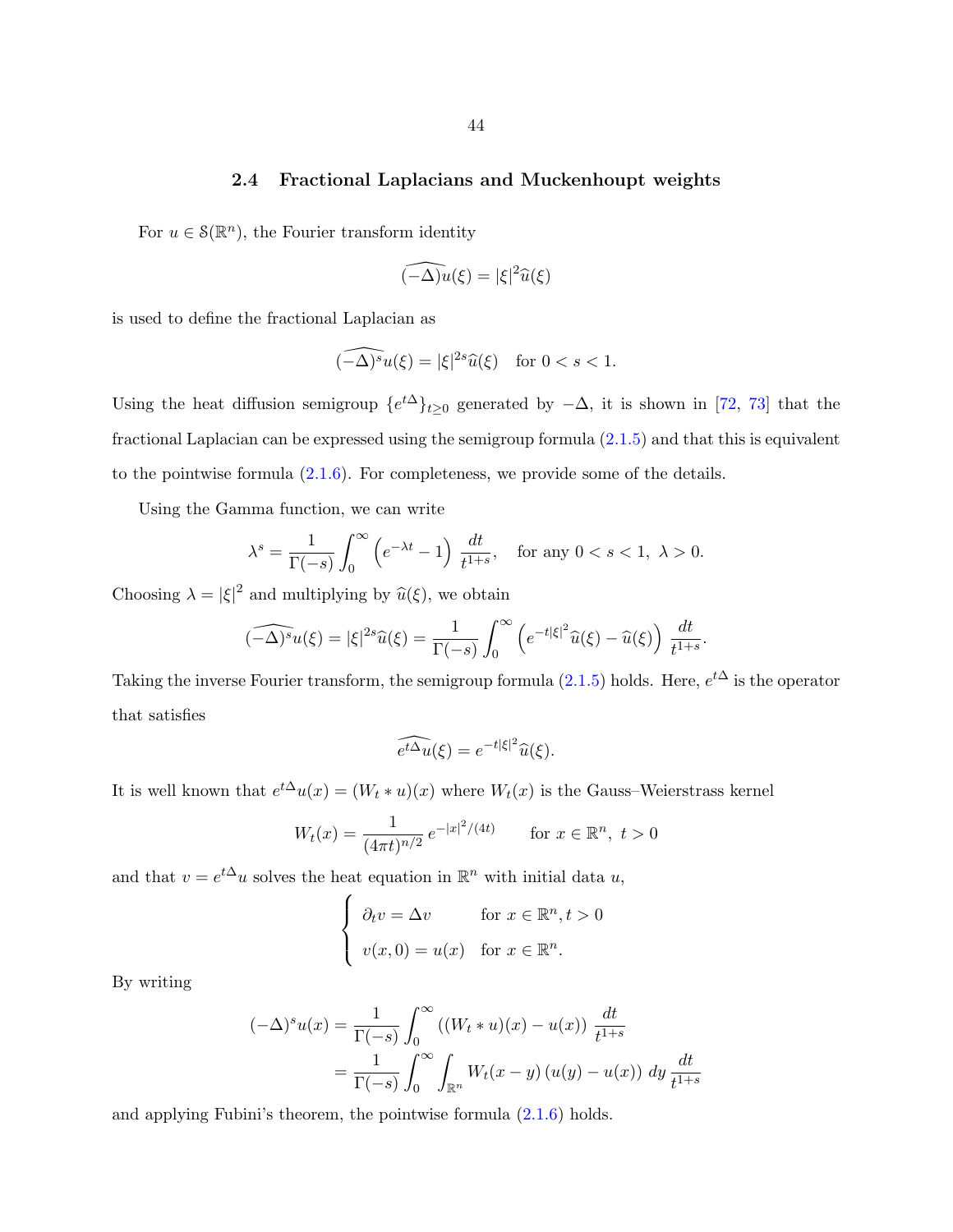#### <span id="page-50-0"></span>2.4.1 Distributional setting

The distributional setting for the fractional Laplacian was developed by Silvestre in [\[68\]](#page-146-0). Consider the function class

$$
\mathcal{S}_s = \left\{ \varphi \in C^{\infty}(\mathbb{R}^n) : |D^{\gamma}\varphi(x)| \leq \frac{C}{1+|x|^{n+2s}}, \text{ for all } \gamma \in \mathbb{N}_0^n, \ x \in \mathbb{R}^n, \text{ for some } C > 0 \right\}.
$$

We endow  $S_s$  with the topology induced by the family of seminorms

$$
\rho^s_\gamma(\varphi) = \sup_{x \in \mathbb{R}^n} (1 + |x|^{n+2s}) |D^\gamma \varphi(x)|, \quad \text{ for } \gamma \in \mathbb{N}_0^n.
$$

Let  $(\mathcal{S}_s)'$  be the dual space of  $\mathcal{S}_s$ . Notice that  $\mathcal{S} \subset \mathcal{S}_s$ , so that  $(\mathcal{S}_s)' \subset \mathcal{S}'$ . For  $u \in (\mathcal{S}_s)'$ ,  $(-\Delta)^s u$  is defined as a distribution on  $S'$  by

$$
((-\Delta)^s u)(\varphi) = u ((-\Delta)^s \varphi) \text{ for any } \varphi \in \mathcal{S}.
$$

One can check that  $L_s \subset (\mathcal{S}_s)'$ , where

$$
L_s = \left\{ u \in L^1_{loc}(\mathbb{R}^n) : \int_{\mathbb{R}^n} \frac{|u(x)|}{1 + |x|^{n+2s}} dx < \infty \right\}.
$$

**Proposition 2.4.1** (Silvestre [\[68\]](#page-146-0)). Let  $\Omega$  be an open set in  $\mathbb{R}^n$  and  $u \in L_s$ . If  $u \in C^{2s+\varepsilon}(\Omega)$  (or  $C^{1,2s+\varepsilon-1}(\Omega)$  if  $s \geq 1/2$ ) for some  $\varepsilon > 0$ , then  $(-\Delta)^s u \in C(\Omega)$  and

$$
(-\Delta)^s u(x) = c_{n,s} P.V. \int_{\mathbb{R}^n} \frac{u(x) - u(y)}{|x - y|^{n+2s}} dy \quad \text{for every } x \in \Omega.
$$

Here (see [\[72,](#page-146-0) [73\]](#page-146-0))

$$
c_{n,s} = \frac{4^s \Gamma(n/2+s)}{|\Gamma(-s)| \pi^{n/2}} \sim s(1-s) \quad \text{as } s \to 0, 1.
$$
 (2.4.1)

#### 2.4.2 Muckenhoupt weights

A function  $\nu \in L^1_{loc}(\mathbb{R}^n)$ ,  $\nu > 0$  a.e., is called an  $A_p(\mathbb{R}^n)$  Muckenhoupt weight,  $1 < p < \infty$ , if it satisfies the following condition: there exists  $C > 0$  such that

$$
\left(\frac{1}{|B|}\int_{B} \nu \,dx\right)^{1/p} \left(\frac{1}{|B|}\int_{B} \nu^{1-p'} \,dx\right)^{1/p'} \le C \tag{2.4.2}
$$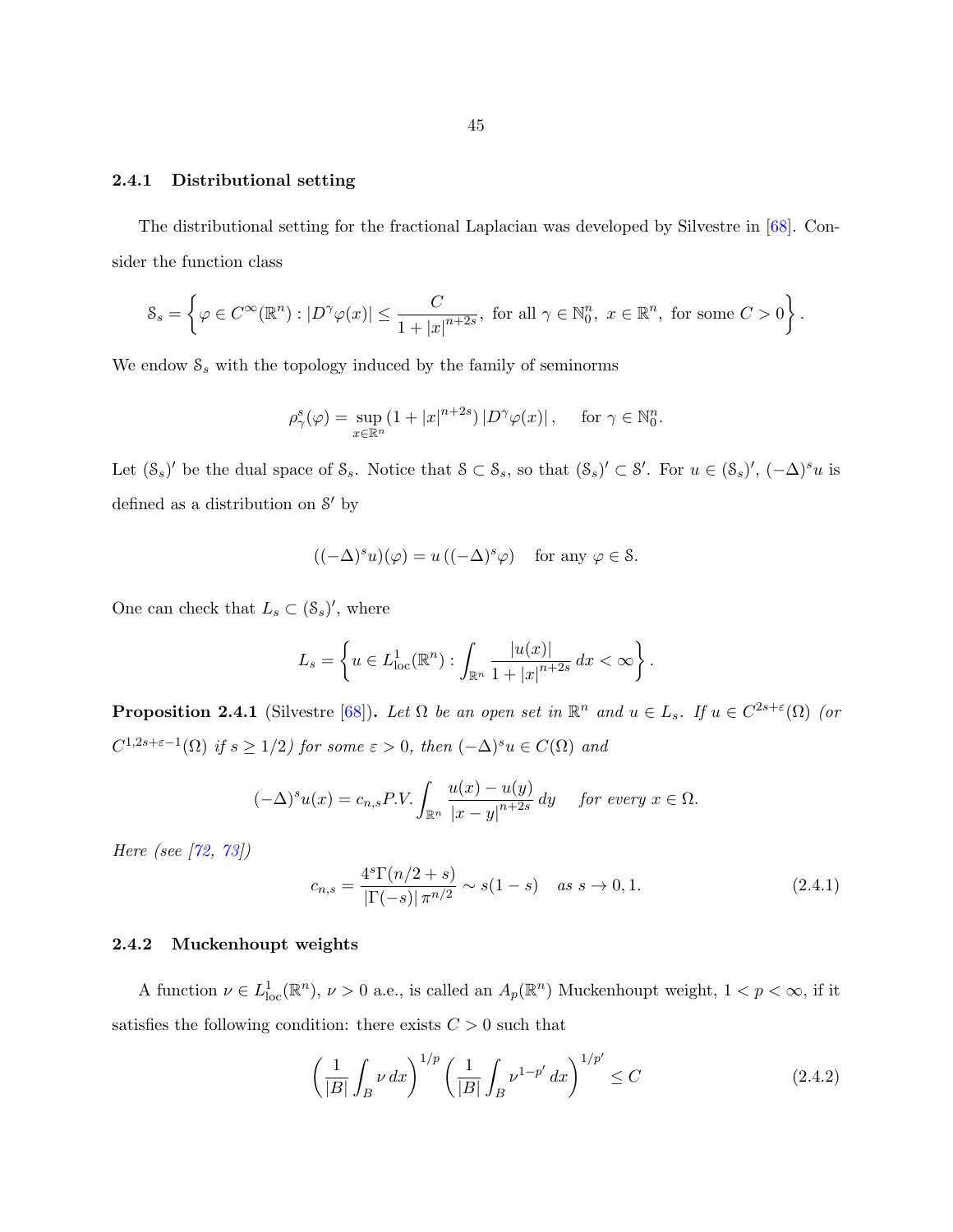<span id="page-51-0"></span>for any ball  $B \subset \mathbb{R}^n$ . If  $\nu$  satisfies  $(2.4.2)$ , we write  $\nu \in A_p(\mathbb{R}^n)$ . Observe that  $\nu \in A_p(\mathbb{R}^n)$  if and only if  $\nu^{1-p'} \in A_{p'}(\mathbb{R}^n)$ . The Hardy–Littlewood maximal function is defined by

$$
Mu(x) = \sup_{B \ni x} \frac{1}{|B|} \int_B |u(y)| dy
$$

where the supremum is taken over all balls  $B \subset \mathbb{R}^n$  containing x. For  $1 < p < \infty$ , the operator M is bounded on  $L^p(\mathbb{R}^n,\nu)$  if and only if  $\nu \in A_p(\mathbb{R}^n)$ . When  $p=1, M$  is bounded from  $L^1(\mathbb{R}^n,\nu)$ into weak- $L^1(\mathbb{R}^n, \nu)$  if and only if  $\nu \in A_1(\mathbb{R}^n)$ , namely, there exists  $C > 0$  such that

$$
M\nu(x) \leq C\nu(x)
$$
 for a.e.  $x \in \mathbb{R}^n$ .

For a measurable set  $E \subset \mathbb{R}^n$  and a weight  $\nu$ , we denote

$$
\nu(E) = \int_E \nu \, dx.
$$

See [\[27\]](#page-143-0) for more details about Muckenhoupt weights.

**Lemma 2.4.1** (See [\[27,](#page-143-0) Proposition 2.7]). Let  $\eta = \eta(x)$  be a function that is positive, radial, decreasing (as a function on  $(0, \infty)$ ) and integrable. Then for any measurable function  $u : \mathbb{R}^n \to \mathbb{R}$ and for almost every  $x \in \mathbb{R}^n$ , we have

$$
|u * \eta(x)| \le ||\eta||_{L^1(\mathbb{R}^n)} M u(x).
$$

**Lemma 2.4.2** (See [\[27,](#page-143-0) Corollary 7.6]). If  $\nu \in A_p(\mathbb{R}^n)$ ,  $1 \leq p < \infty$ , then there exists  $\delta > 0$  such that given a ball  $B$  and a measurable subset  $S$  of  $B$ ,

$$
\frac{\nu(S)}{\nu(B)} \le C \left(\frac{|S|}{|B|}\right)^{\delta}.
$$

Our next result shows that for any function  $u \in L^p(\mathbb{R}^n, \nu)$ ,  $\nu \in A_p(\mathbb{R}^n)$ ,  $1 \leq p < \infty$ , the object  $(-\Delta)^s u$  is well defined as a distribution in S'.

**Proposition 2.4.2.** If  $u \in L^p(\mathbb{R}^n, \nu)$ ,  $\nu \in A_p(\mathbb{R}^n)$ ,  $1 \leq p < \infty$ , then  $u \in L_s$ ,  $s \geq 0$ , and there is a constant  $C = C_{n,p,\nu} > 0$  such that

$$
||u||_{L_s} \leq C ||u||_{L^p(\mathbb{R}^n,\nu)}.
$$

In particular,  $L^p(\mathbb{R}^n, \nu) \subset L^1_{loc}(\mathbb{R}^n)$ .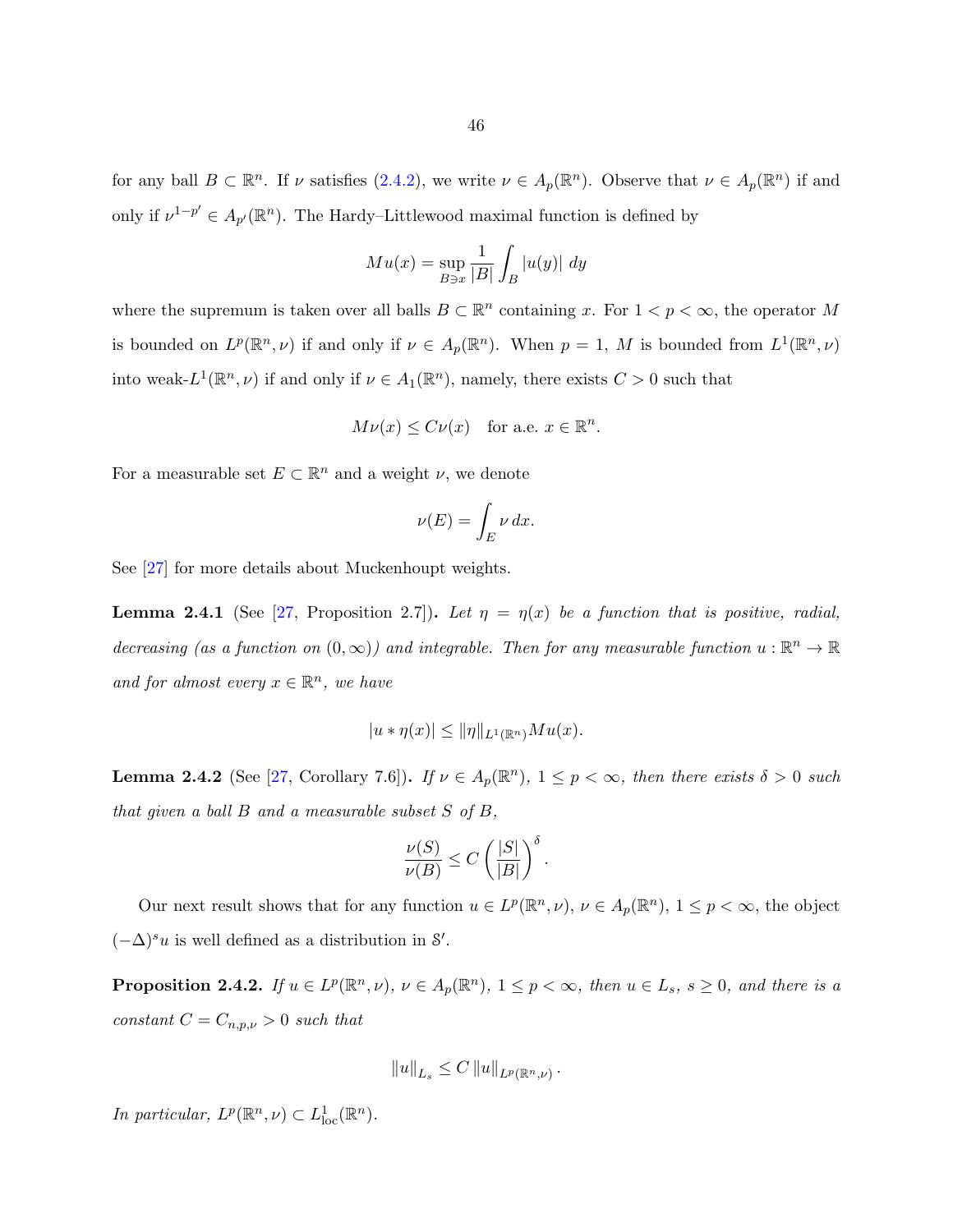*Proof.* Suppose first that  $1 < p < \infty$ . By Hölder's inequality,

$$
||u||_{L_s} \leq ||u||_{L^p(\mathbb{R}^n,\nu)} \left( C_n \int_{\mathbb{R}^n} \frac{\nu(x)^{1-p'}}{(1+|x|^n)^{p'}} dx \right)^{\frac{1}{p'}}.
$$

Let  $\tilde{\nu}(x) = \nu(x)^{1-p'} \in A_{p'}(\mathbb{R}^n)$ . It is enough to show

$$
\int_{\mathbb{R}^n} \frac{\tilde{\nu}(x)}{(1+|x|)^{np'}} dx < \infty.
$$

Let  $f(x) = \chi_{B_1}(x)$ . If  $|x| \leq 1$ , then  $Mf(x) = 1$ . If  $|x| \geq 1$ , then  $B_1 \subset B(x, 2|x|)$  and

$$
Mf(x) \ge \frac{|B(0,1)|}{|B(x,2|x|)|} = \frac{1}{(2|x|)^n} \ge \frac{C_n}{(1+|x|)^n}.
$$

Since M is bounded on  $L^{p'}(\mathbb{R}^n, \tilde{\nu})$ , for  $\tilde{\nu} \in A_{p'}(\mathbb{R}^n)$ ,

$$
\int_{\mathbb{R}^n} \frac{\tilde{\nu}(x)}{(1+|x|)^{np'}} dx \le C \int_{\mathbb{R}^n} (Mf(x))^{p'} \tilde{\nu}(x) dx
$$
  
\n
$$
\le C \int_{\mathbb{R}^n} (f(x))^{p'} \tilde{\nu}(x) dx = C \int_{B_1} \tilde{\nu}(x) dx = C \nu^{1-p'}(B_1).
$$

Therefore,

$$
||u||_{L_s} \leq C ||u||_{L^p(\mathbb{R}^n,\nu)} \nu^{1-p'}(B_1) < \infty.
$$

Now let  $p = 1$ . Observe that

$$
\int_{|x| < 1} \frac{|u(x)|}{1 + |x|^{n+2s}} \, dx \le \|u\|_{L^1(\mathbb{R}^n, \nu)} \sup_{x \in B_1} \nu(x)^{-1} \le C_{n,\nu} \|u\|_{L^1(\mathbb{R}^n, \nu)}
$$

where in the last inequality we used that, since  $\nu \in A_1(\mathbb{R}^n)$ ,

$$
\sup_{B_1} \nu^{-1} = \left(\inf_{B_1} \nu\right)^{-1} \le C \left(\frac{\nu(B_1)}{|B_1|}\right)^{-1}.
$$

On the other hand, let  $B_j = B_{2^j}(0)$ ,  $j \ge 0$ . By using the  $A_1(\mathbb{R}^n)$ -condition and Lemma [2.4.2](#page-51-0) with  $S = B_1$  and  $B = B_j,$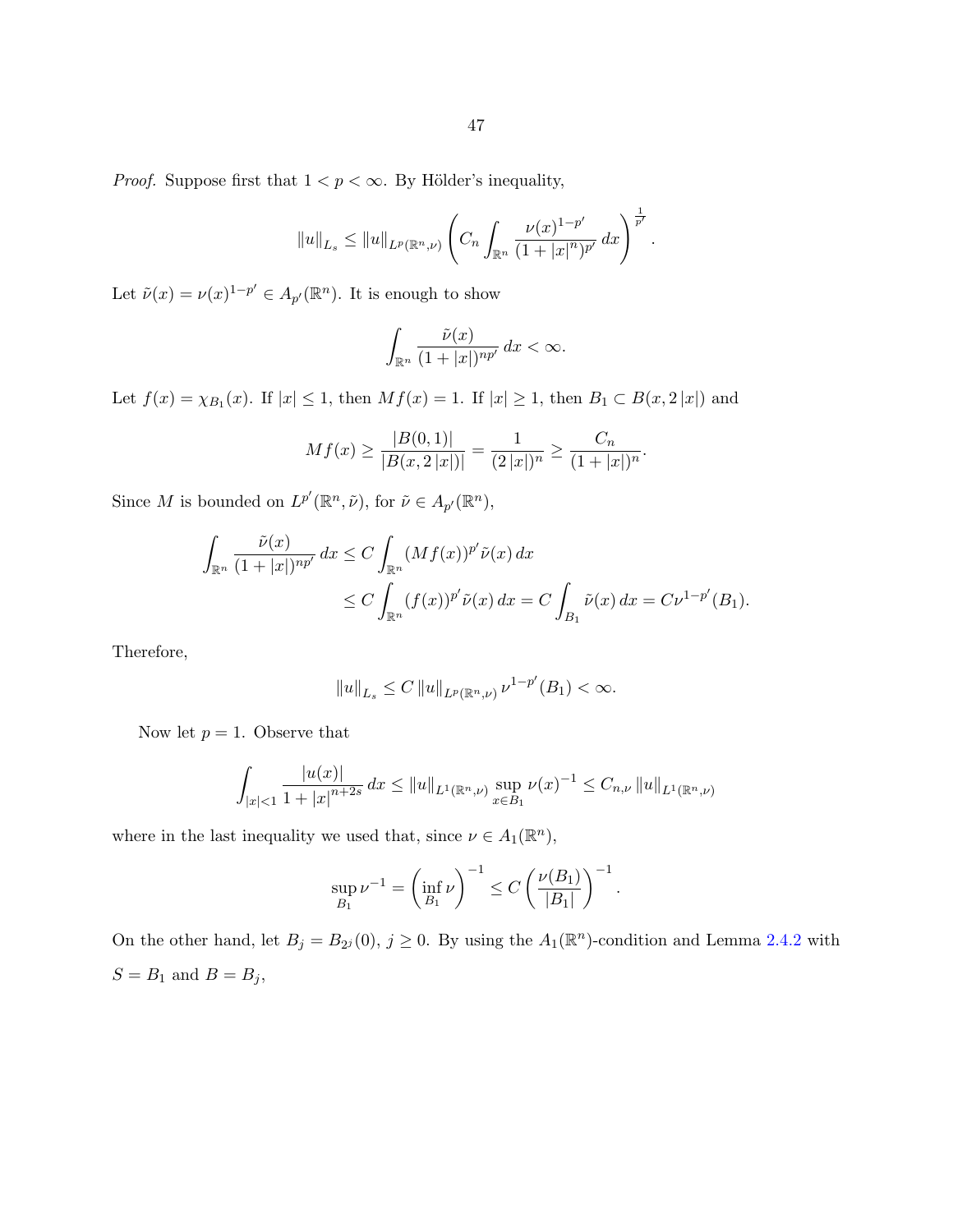<span id="page-53-0"></span>
$$
\int_{|x|>1} \frac{|u(x)|}{1+|x|^{n+2s}} dx \le \sum_{j=0}^{\infty} \int_{B_{j+1}\setminus B_j} \frac{|u(x)|}{|x|^n} dx
$$
  
\n
$$
\le c_n \sum_{j=1}^{\infty} \frac{1}{(2^j)^n} \int_{B_j} |u(x)| dx
$$
  
\n
$$
\le c_n ||u||_{L^1(\mathbb{R}^n,\nu)} \sum_{j=1}^{\infty} \frac{1}{(2^j)^n} \sup_{x \in B_j} \nu^{-1}(x)
$$
  
\n
$$
\le C ||u||_{L^1(\mathbb{R}^n,\nu)} \sum_{j=1}^{\infty} \frac{1}{(2^j)^n} \frac{|B_j|^{\delta}}{\nu(B_j)} |B_j|^{1-\delta}
$$
  
\n
$$
\le C ||u||_{L^1(\mathbb{R}^n,\nu)} \frac{|B_1|^{\delta}}{\nu(B_1)} \sum_{j=1}^{\infty} \frac{(2^{jn})^{1-\delta}}{(2^j)^n}
$$
  
\n
$$
\le C_{n,\nu} ||u||_{L^1(\mathbb{R}^n,\nu)}.
$$

The result for  $p = 1$  follows by combining the previous estimates.

## 2.4.3 The heat semigroup on weighted spaces

Recall the definition of the classical heat semigroup  $\{e^{t\Delta}\}_{t\geq 0}$  on  $\mathbb{R}^n$ :

$$
e^{t\Delta}u(x) = \int_{\mathbb{R}^n} W_t(x - y)u(y) dy = \frac{1}{(4\pi t)^{n/2}} \int_{\mathbb{R}^n} e^{-|x - y|^2/(4t)} u(y) dy \qquad (2.4.3)
$$

 $\Box$ 

for  $x \in \mathbb{R}^n$ ,  $t > 0$ . We believe that the following result belongs to the folklore, but we provide a proof for the sake of completeness.

**Theorem 2.4.1.** Let  $\nu \in A_p(\mathbb{R}^n)$  and  $u \in L^p(\mathbb{R}^n, \nu)$ ,  $1 \leq p < \infty$ . The following hold.

(1) The integral defining  $e^{t\Delta}u(x)$  in (2.4.3) is absolutely convergent for  $x \in \mathbb{R}^n$ ,  $t > 0$ , and

$$
\sup_{t>0} |e^{t\Delta}u(x)| \leq Mu(x)
$$

for almost every  $x \in \mathbb{R}^n$ .

(2) 
$$
e^{t\Delta}u(x) \in C^{\infty}((0,\infty) \times \mathbb{R}^n)
$$
 and  $\partial_t(e^{t\Delta}u) = \Delta(e^{t\Delta}u)$  in  $\mathbb{R}^n \times (0,\infty)$ .

(3)  $||e^{t\Delta}u||_{L^p(\mathbb{R}^n,\nu)} \leq C_{n,p,\nu} ||u||_{L^p(\mathbb{R}^n,\nu)},$  where  $C_{n,p,\nu} > 0$ .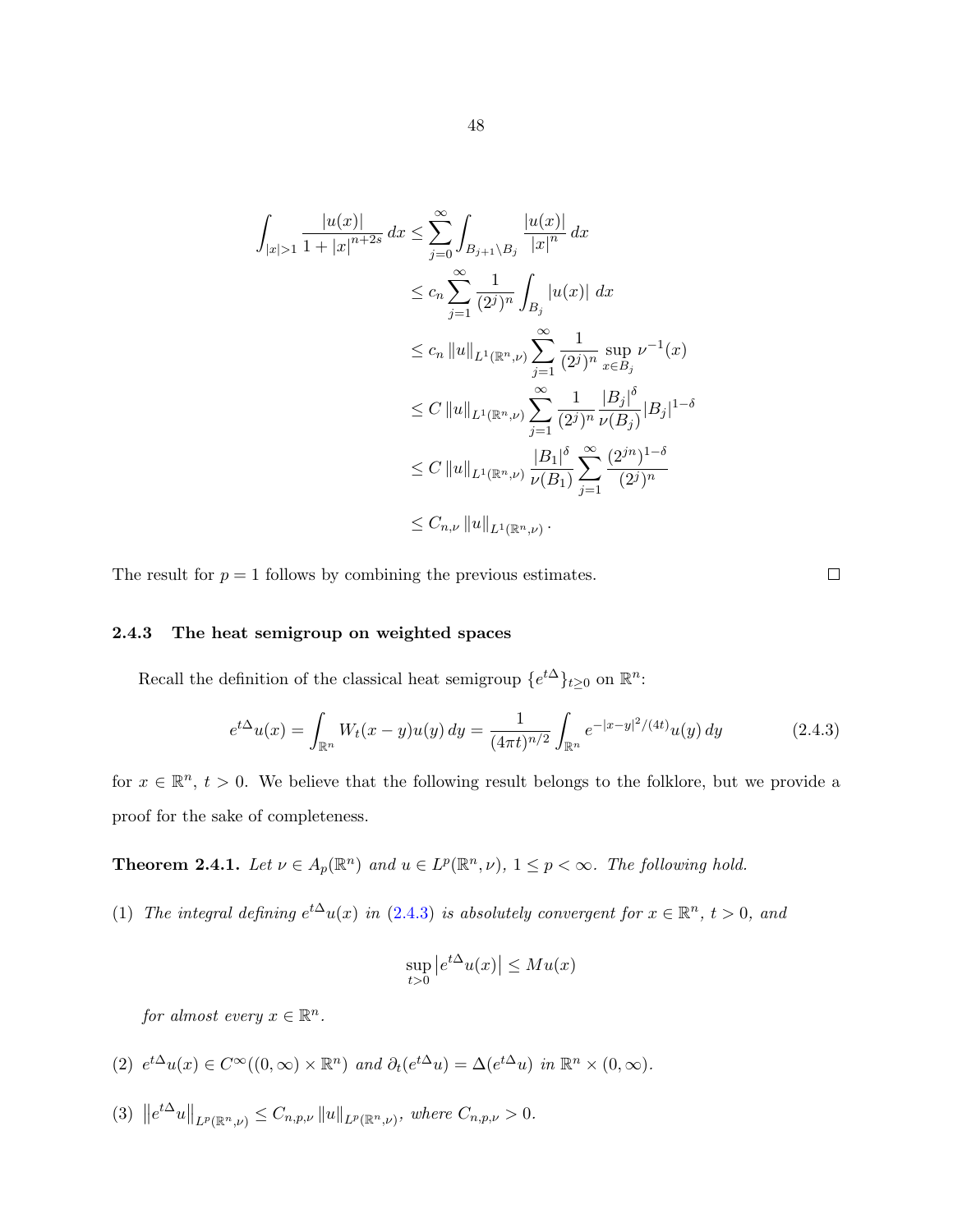- (4)  $\lim_{t \to 0^+} e^{t\Delta} u(x) = u(x)$  for almost every  $x \in \mathbb{R}^n$ .
- $(5)$   $\lim_{t\to 0^+}$  $||e^{t\Delta}u-u||_{L^p(\mathbb{R}^n,\nu)}=0.$
- (6) If  $u \in W^{2,p}(\mathbb{R}^n, \nu)$ , then  $e^{t\Delta}\Delta u = \Delta e^{t\Delta}u$ .

(7) 
$$
\lim_{\varepsilon \to 0} \left\| \int_{|x-y| < \varepsilon} W_t(x-y) u(y) dy \right\|_{L^p(\mathbb{R}^n, \nu)} = 0.
$$

*Proof.* Let  $u \in L^p(\mathbb{R}^n, \nu)$ ,  $\nu \in A_p(\mathbb{R}^n)$ , for  $1 \leq p < \infty$ .

For (1), we apply Lemma [2.4.1](#page-51-0) with  $\eta(x) = W_t(x)$  and notice that  $||W_t||_{L^1(\mathbb{R}^n)} = 1$ , for each fixed  $t > 0$  to estimate

$$
|e^{t\Delta}u(x)| = |\eta * u(x)| \le ||\eta||_{L^1(\mathbb{R}^n)} Mu(x) = Mu(x).
$$

To prove (2), we recall that  $W_t(x) \in C^\infty(\mathbb{R}^n \times (0,\infty))$ ,  $\partial_t W_t = \Delta W_t$  in  $\mathbb{R}^n \times (0,\infty)$  and that there exists  $c > 0$  such that  $|\partial_t W_t(x)| \leq \frac{c}{t} W_{ct}(x)$  for each  $t > 0$  and  $x \in \mathbb{R}^n$ . Thus, we can differentiate inside of the integral in  $(2.4.3)$  to find that  $e^{t\Delta}u(x) \in C^{\infty}(\mathbb{R}^n \times (0,\infty))$  and solves the heat equation.

If  $1 \leq p \leq \infty$ , then part (1) and the boundedness of the maximal function M show that  $||e^{t\Delta}u||_{L^p(\mathbb{R}^n,\nu)} \leq C ||u||_{L^p(\mathbb{R}^n,\nu)}$ . If  $p=1$ , as in part (1) and by using the  $A_1(\mathbb{R}^n)$ -condition,

$$
||e^{t\Delta}u||_{L^1(\mathbb{R}^n,\nu)} \leq \int_{\mathbb{R}^n} |u(y)| \left(\int_{\mathbb{R}^n} W_t(x-y)\nu(x) dx\right) dy
$$
  

$$
\leq \int_{\mathbb{R}^n} |u(y)| M\nu(y) dy
$$
  

$$
\leq C \int_{\mathbb{R}^n} |u(x)| \nu(y) dy = C ||u||_{L^1(\mathbb{R}^n,\nu)}.
$$

Whence, (3) holds.

To verify the almost everywhere limit in (4), we only need to observe that  $\lim_{t\to 0^+} e^{t\Delta}\varphi(x) =$  $\varphi(x)$  for every  $x \in \mathbb{R}^n$  whenever  $\varphi \in C_c^{\infty}(\mathbb{R}^n)$ , that  $C_c^{\infty}(\mathbb{R}^n)$  is dense in  $L^p(\mathbb{R}^n, \nu)$  and that, by part (1), the maximal operator

$$
T^*u(x)=\sup_{t>0}\left|e^{t\Delta}u(x)\right|
$$

is bounded from  $L^p(\mathbb{R}^n,\nu)$  into weak- $L^p(\mathbb{R}^n,\nu)$  (see, for instance, [\[27,](#page-143-0) Theorem 2.2]).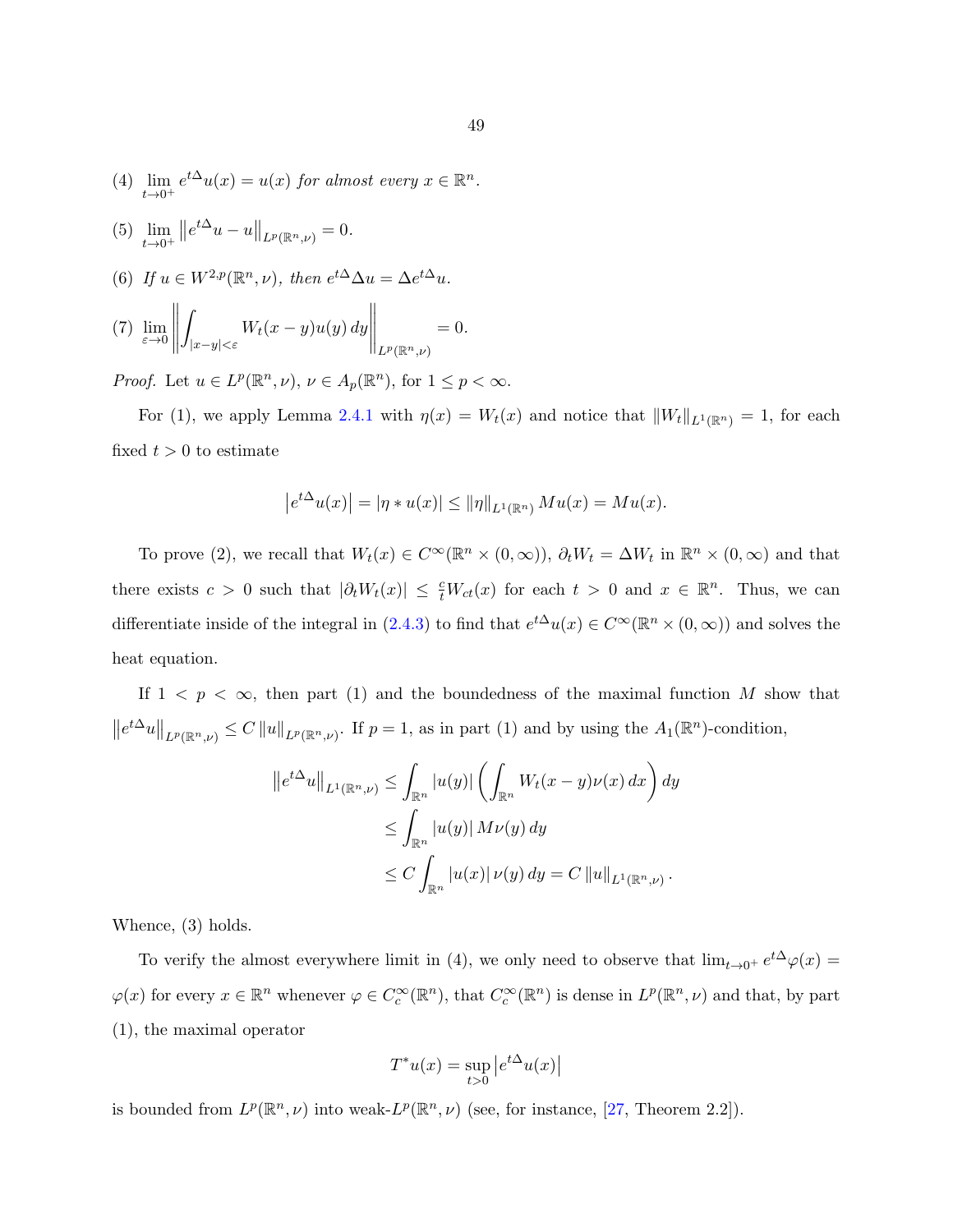50

For (5), notice that if  $\varphi \in C_c^{\infty}(\mathbb{R}^n)$ , then, as in part (1),

$$
\begin{aligned} \left| e^{t\Delta} \varphi(x) - \varphi(x) \right| &= \left| \int_0^t \partial_s e^{s\Delta} \varphi(x) \, ds \right| \\ &\le \int_0^t \left| e^{s\Delta} \Delta \varphi(x) \right| \, ds \le CM(\Delta \varphi)(x) \, t. \end{aligned}
$$

For  $1 < p < \infty$ ,

$$
\left\|e^{t\Delta}\varphi-\varphi\right\|_{L^p(\mathbb{R}^n,\nu)}\leq C\left\|\Delta\varphi\right\|_{L^p(\mathbb{R}^n,\nu)}t\to 0
$$

as  $t \to 0^+$ . If  $p = 1$ , then by part (3),

$$
\begin{aligned}\n\left\|e^{t\Delta}\varphi - \varphi\right\|_{L^1(\mathbb{R}^n,\nu)} &= \int_{\mathbb{R}^n} \left|e^{t\Delta}\varphi(x) - \varphi(x)\right| \nu(x) \, dx \\
&\leq \int_{\mathbb{R}^n} \int_0^t \left|e^{s\Delta}\Delta\varphi(x)\right| \nu(x) \, ds \, dx \\
&= \int_0^t \left\|e^{s\Delta}\Delta\varphi\right\|_{L^1(\mathbb{R}^n,\nu)} \, ds \\
&\leq \int_0^t C \left\|\Delta\varphi\right\|_{L^1(\mathbb{R}^n,\nu)} \, ds = Ct \left\|\Delta\varphi\right\|_{L^1(\mathbb{R}^n,\nu)} \to 0\n\end{aligned}
$$

as  $t \to 0^+$ . We then use the density of  $C_c^{\infty}(\mathbb{R}^n)$  in  $L^p(\mathbb{R}^n, \nu)$ .

For (6), let  $\varphi \in C_c^{\infty}(\mathbb{R}^n)$  and observe that

$$
\int_{\mathbb{R}^n} \Delta e^{t\Delta} u(x) \varphi(x) dx = \int_{\mathbb{R}^n} e^{t\Delta} u(x) \Delta \varphi(x) dx
$$
  
\n
$$
= \int_{\mathbb{R}^n} \int_{\mathbb{R}^n} W_t(x - y) u(y) \Delta \varphi(x) dy dx
$$
  
\n
$$
= \int_{\mathbb{R}^n} W_t(z) \left[ \int_{\mathbb{R}^n} u(y) \Delta_y \varphi(x + y) dy \right] dx
$$
  
\n
$$
= \int_{\mathbb{R}^n} W_t(z) \left[ \int_{\mathbb{R}^n} \Delta u(y) \varphi(x + y) dy \right] dx
$$
  
\n
$$
= \int_{\mathbb{R}^n} e^{t\Delta} \Delta u(x) \varphi(x) dx.
$$

Then  $\Delta e^{t\Delta}u(x) = e^{t\Delta}\Delta u(x)$ , for almost every  $x \in \mathbb{R}^n$ .

Let us finally prove  $(7)$ . Observe that, by part  $(1)$ ,

$$
\int_{|x-y|<\varepsilon} W_t(x-y) \, |u(y)| \, dy \leq M u(x).
$$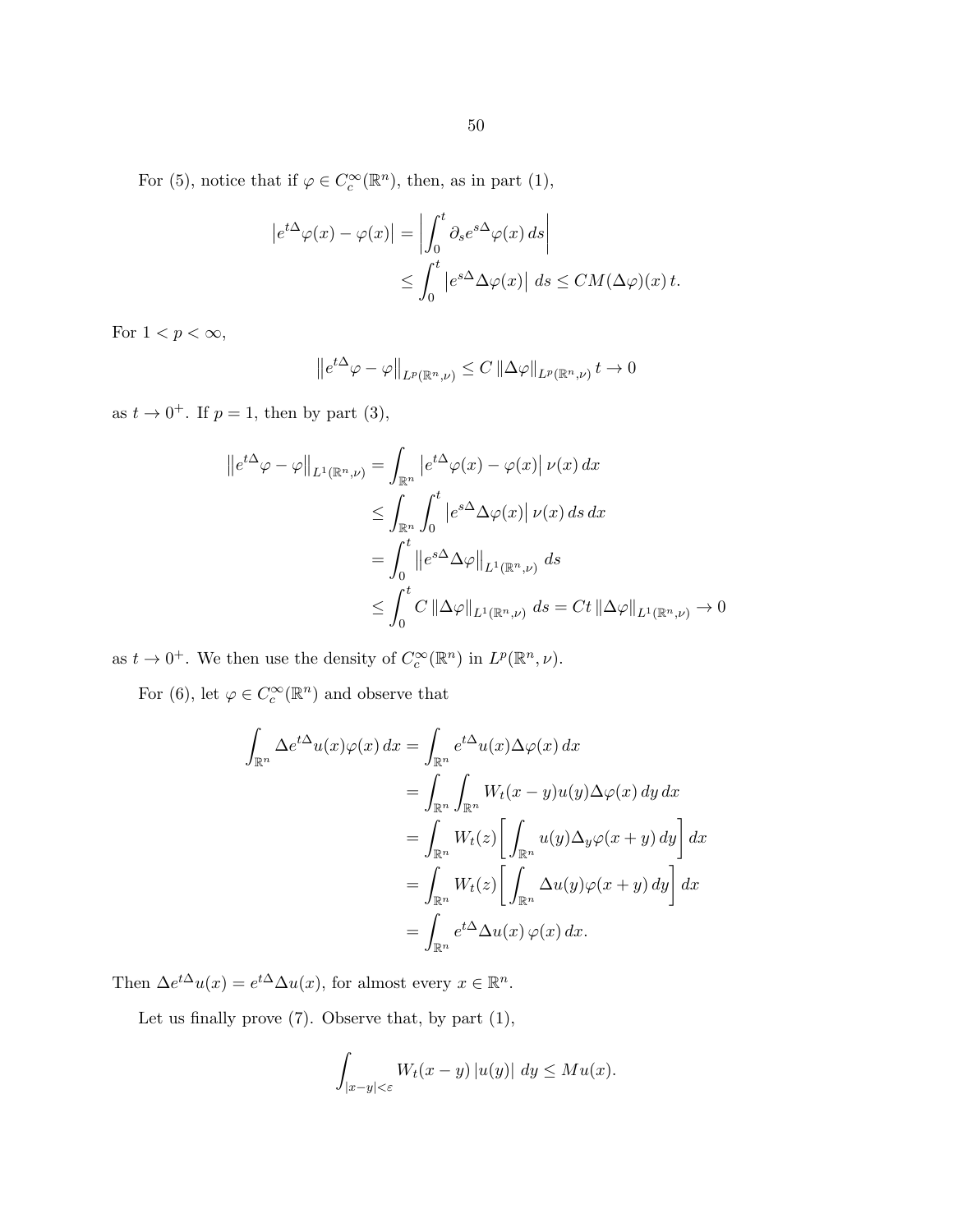For  $1 < p < \infty$ ,  $Mu \in L^p(\mathbb{R}^n, \nu)$  so, by the Dominated Convergence Theorem,

$$
\lim_{\varepsilon \to 0} \left\| \int_{|x-y| < \varepsilon} W_t(x-y) |u(y)| dy \right\|_{L^p(\mathbb{R}^n, \nu)}^p
$$
  
= 
$$
\int_{\mathbb{R}^n} \lim_{\varepsilon \to 0} \left( \int_{|x-y| < \varepsilon} W_t(x-y) |u(y)| dy \right)^p \nu(x) dx = 0.
$$

For  $p=1$ ,

$$
\left\| \int_{|x-y|<\varepsilon} W_t(x-y)u(y) \, dy \right\|_{L^1(\mathbb{R}^n,\nu)} \leq \int_{\mathbb{R}^n} \left[ |u(y)| \int_{|x-y|<\varepsilon} W_t(x-y) \nu(x) \, dx \right] dy
$$

and, by part  $(1)$ ,

$$
|u(y)|\int_{|x-y|<\varepsilon}W_t(x-y)\nu(x)\,dx\leq |u(y)|\,M\nu(y)\leq C\,|u(y)|\,\nu(y)\in L^1(\mathbb{R}^n)
$$

for a.e.  $y \in \mathbb{R}^n$ . Therefore, (7) holds for  $p = 1$  by the Dominated Convergence Theorem.

#### **2.4.4** The maximal estimate  $(1.3.5)$

*Proof of Theorem [2.1.4.](#page-25-0)* Define the operator  $T_{s,\varepsilon}$  on  $W^{2,p}(\mathbb{R}^n,\nu)$  by

$$
T_{s,\varepsilon}u(x) = c_{n,s} \int_{|y|>\varepsilon} \frac{u(x-y) - u(x)}{|y|^{n+2s}} dy.
$$

We will show that there is a constant  $C=C_n>0$  such that

$$
|T_{s,\varepsilon}u(x)| \le C\left(M(D^2u)(x) + Mu(x)\right) \quad \text{for a.e. } x \in \mathbb{R}^n
$$

from which the statement follows. We write

$$
T_{s,\varepsilon}u(x) = c_{n,s} \int_{\varepsilon < |y| < 1} \frac{u(x-y) - u(x)}{|y|^{n+2s}} \, dy + c_{n,s} \int_{|y| > 1} \frac{u(x-y) - u(x)}{|y|^{n+2s}} \, dy = I + II.
$$

Let us first estimate the second term. Take  $\eta(x) = \chi_{\{|x| \leq 1\}}(x) + |x|^{-n-2s} \chi_{\{|x| > 1\}}(x)$  in Lemma [2.4.1](#page-51-0) and use [\(2.4.1\)](#page-50-0) to get

 $\Box$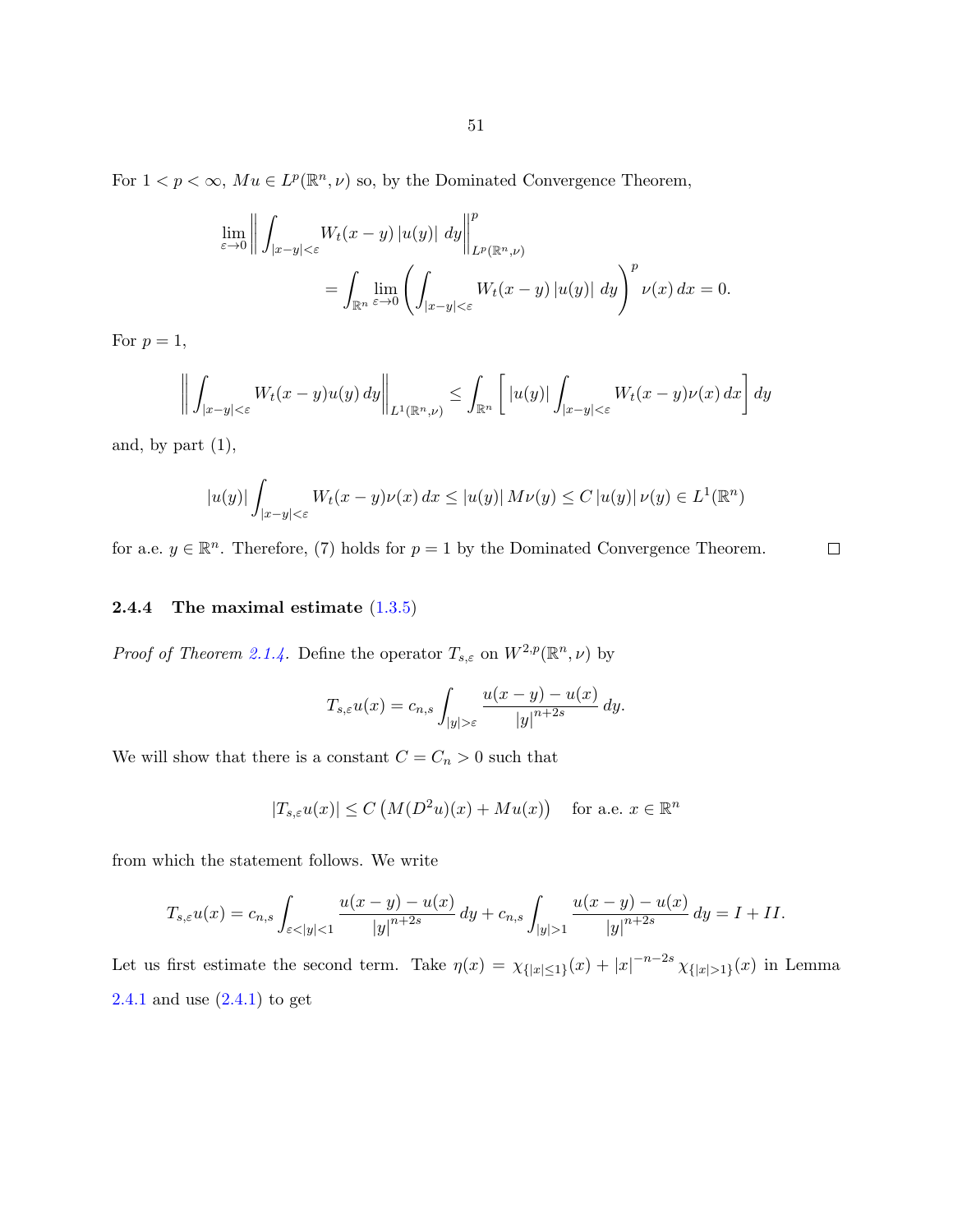$$
|II| \leq c_{n,s} \int_{|y|>1} \frac{|u(x-y)|}{|y|^{n+2s}} dy + c_{n,s} |u(x)| \int_{|y|>1} \frac{1}{|y|^{n+2s}} dy
$$
  
\n
$$
\leq C_n s (1-s) \left( (|u| * \eta)(x) + \frac{|u(x)|}{s} \right)
$$
  
\n
$$
\leq C_n s (1-s) \left( \| \eta \|_{L^1(\mathbb{R}^n)} Mu(x) + \frac{|u(x)|}{s} \right)
$$
  
\n
$$
= C_n s (1-s) \left( \left( \frac{1+2s}{2s} \right) Mu(x) + \frac{|u(x)|}{s} \right)
$$
  
\n
$$
\leq C_n Mu(x).
$$

Consider now the first term, that we rewrite as

$$
I = c_{n,s} \int_{\varepsilon < |y| < 1} \frac{u(x - y) - u(x) + \nabla u(x) \cdot y}{|y|^{n+2s}} \, dy.
$$

Since  $u \in W^{2,p}(\mathbb{R}^n, \nu)$  and  $(2.4.1)$  holds, for a.e.  $x \in \mathbb{R}^n$  we can estimate

$$
|I| \leq c_{n,s} \int_{\varepsilon < |y| < 1} \frac{|u(x - y) - u(x) + \nabla u(x) \cdot y|}{|y|^{n+2s}} dy
$$
  
\n
$$
\leq c_{n,s} \int_{\varepsilon < |y| < 1} \frac{|y|^2}{|y|^{n+2s}} \int_0^1 (1-t) |D^2 u(x - ty)| dt dy
$$
  
\n
$$
= c_{n,s} \int_0^1 (1-t) \int_{\varepsilon < |y| < 1} \frac{|D^2 u(x - ty)|}{|y|^{n-2(1-s)}} dy dt
$$
  
\n
$$
\leq c_{n,s} \int_0^1 (1-t) t^{-2(1-s)} \int_{|y| < t} \frac{|D^2 u(x - y)|}{|y|^{n-2(1-s)}} dy dt
$$
  
\n
$$
\leq c_{n,s} \int_0^1 (1-t) t^{-2(1-s)} \sum_{k=0}^\infty \int_{2^{-(k+1)}t < |y| < 2^{-k}t} \frac{|D^2 u(x - y)|}{|y|^{n-2(1-s)}} dy dt
$$
  
\n
$$
\leq c_{n,s} \int_0^1 (1-t) t^{-2(1-s)} \sum_{k=0}^\infty \frac{1}{(2^{-(k+1)}t)^{n-2(1-s)}} \int_{|y| < 2^{-k}t} |D^2 u(x - y)| dy dt
$$
  
\n
$$
\leq C_{n,s} (1-s) 2^{n-2(1-s)} M(D^2 u)(x) \int_0^1 (1-t) \left[ \sum_{k=0}^\infty \frac{1}{(2^{2(1-s)})^k} \right] dt
$$
  
\n
$$
\leq C_n \frac{s(1-s)}{4^{1-s}-1} M(D^2 u)(x) \leq C_n M(D^2 u)(x)
$$

where in the last line we applied the estimate  $4^{1-s} - 1 \ge c(1-s)$ , for any  $0 < s < 1$ . Therefore,  $|T_{s,\varepsilon}u(x)| \leq |I| + |II| \leq C_n \left(M(D^2u)(x) + Mu(x)\right)$  for a.e  $x \in \mathbb{R}^n$ .  $\Box$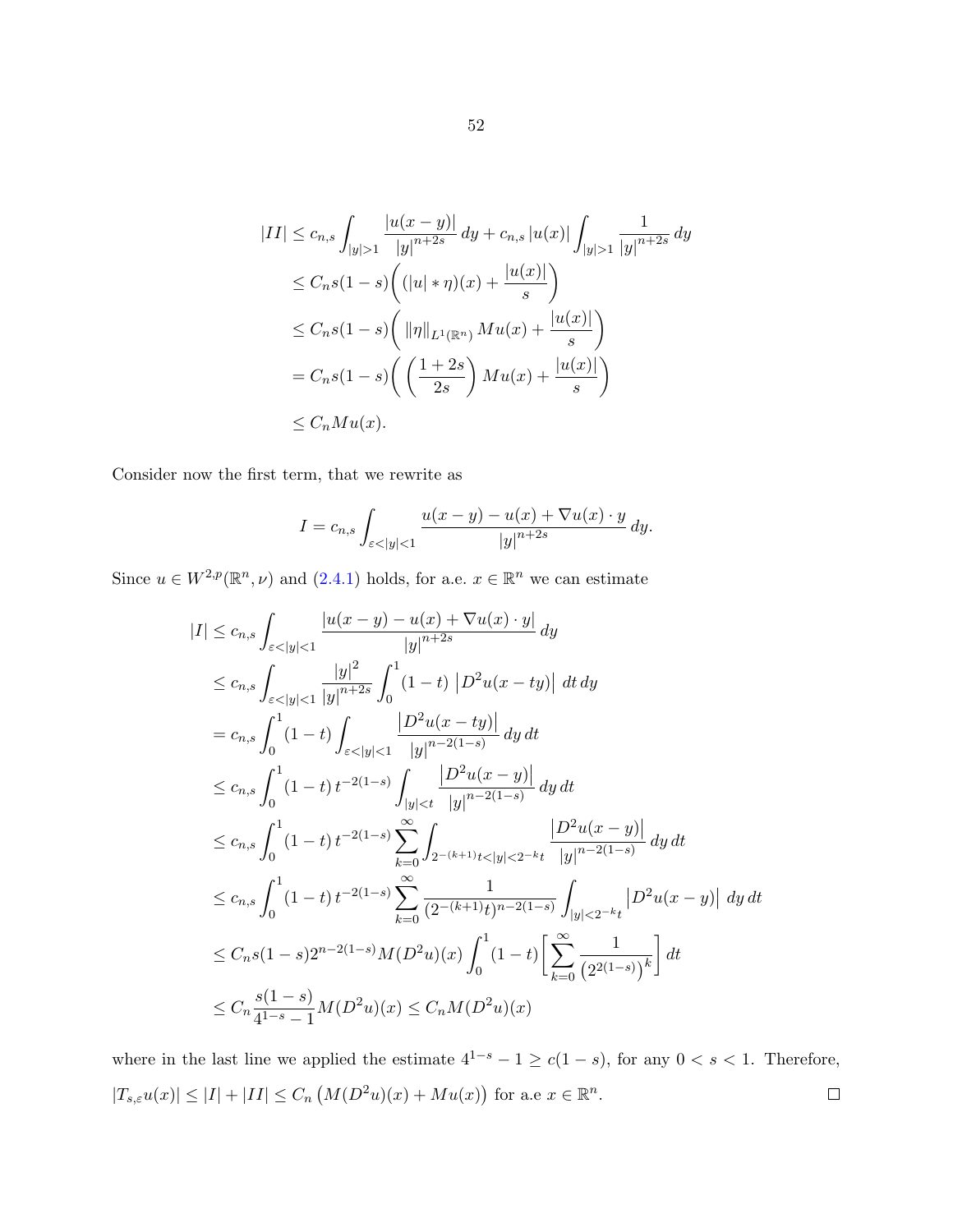## 2.5 Proof of Theorem [2.1.3](#page-25-0)

## <span id="page-58-0"></span>2.5.1 Proof of Theorem  $2.1.3$   $(a)$

The steps in the proof of part  $(a)$  are similar to the steps in the proof of Theorem [2.1.1](#page-23-0)  $(a)$ .

**Step 1.** The semigroup formula in [\(2.1.5\)](#page-25-0) defines a function in  $L^p(\mathbb{R}^n, \nu)$ .

Let us begin by writing

$$
\frac{1}{\Gamma(-s)} \int_0^\infty \left| e^{t\Delta} u(x) - u(x) \right| \frac{dt}{t^{1+s}}
$$
\n
$$
= \frac{1}{\Gamma(-s)} \int_0^1 \left| e^{t\Delta} u(x) - u(x) \right| \frac{dt}{t^{1+s}} + \frac{1}{\Gamma(-s)} \int_1^\infty \left| e^{t\Delta} u(x) - u(x) \right| \frac{dt}{t^{1+s}} \tag{2.5.1}
$$
\n
$$
= I + II.
$$

To study I, recall Theorem [2.4.1](#page-53-0) and observe for  $t \in [0,1]$  that

$$
\left\|e^{t\Delta}u-u\right\|_{L^p(\mathbb{R}^n,\nu)} \leq \int_0^t \left\|e^{r\Delta}(\Delta u)\right\|_{L^p(\mathbb{R}^n,\nu)} dr \leq C \left\|\Delta u\right\|_{L^p(\mathbb{R}^n,\nu)} t.
$$

Therefore

$$
||I||_{L^{p}(\mathbb{R}^{n},\nu)} \leq \frac{1}{|\Gamma(-s)|} \int_{0}^{1} ||e^{t\Delta}u - u||_{L^{p}(\mathbb{R}^{n},\nu)} \frac{dt}{t^{1+s}}
$$
  
\n
$$
= \frac{C}{|\Gamma(-s)|} ||\Delta u||_{L^{p}(\mathbb{R}^{n},\nu)} \int_{0}^{1} t^{-s} dt
$$
  
\n
$$
= C \frac{s}{|\Gamma(2-s)|} ||\Delta u||_{L^{p}(\mathbb{R}^{n},\nu)}.
$$
\n(2.5.2)

For  $II$ , in view of Theorem [2.4.1,](#page-53-0)

$$
||II||_{L^{p}(\mathbb{R}^{n},\nu)} \leq \frac{1}{|\Gamma(-s)|} \int_{1}^{\infty} \left( ||e^{t\Delta}u||_{L^{p}(\mathbb{R}^{n},\nu)} + ||u||_{L^{p}(\mathbb{R}^{n},\nu)} \right) \frac{dt}{t^{1+s}}
$$
  
\n
$$
\leq \frac{1}{|\Gamma(-s)|} \left( C ||u||_{L^{p}(\mathbb{R}^{n},\nu)} + ||u||_{L^{p}(\mathbb{R}^{n},\nu)} \right) \int_{1}^{\infty} \frac{dt}{t^{1+s}}
$$
  
\n
$$
= \frac{C(1-s)}{|\Gamma(2-s)|} ||u||_{L^{p}(\mathbb{R}^{n},\nu)}.
$$
\n(2.5.3)

Therefore

$$
\left\|\frac{1}{\Gamma(-s)}\int_0^\infty \left(e^{t\Delta}u(x)-u(x)\right)\frac{dt}{t^{1+s}}\right\|_{L^p(\mathbb{R}^n,\nu)} \le C\left(\|u\|_{L^p(\mathbb{R}^n,\nu)}+\|\Delta u\|_{L^p(\mathbb{R}^n,\nu)}\right) < \infty. \tag{2.5.4}
$$

Step 2. The distribution  $(-\Delta)^s u$  coincides with the semigroup formula in  $(2.1.5)$  for a.e.  $x \in \mathbb{R}^n$ . Therefore,  $(-\Delta)^s u$  is in  $L^p(\mathbb{R}, \nu)$  and, by  $(2.5.4)$ , we see that  $(2.1.7)$  holds.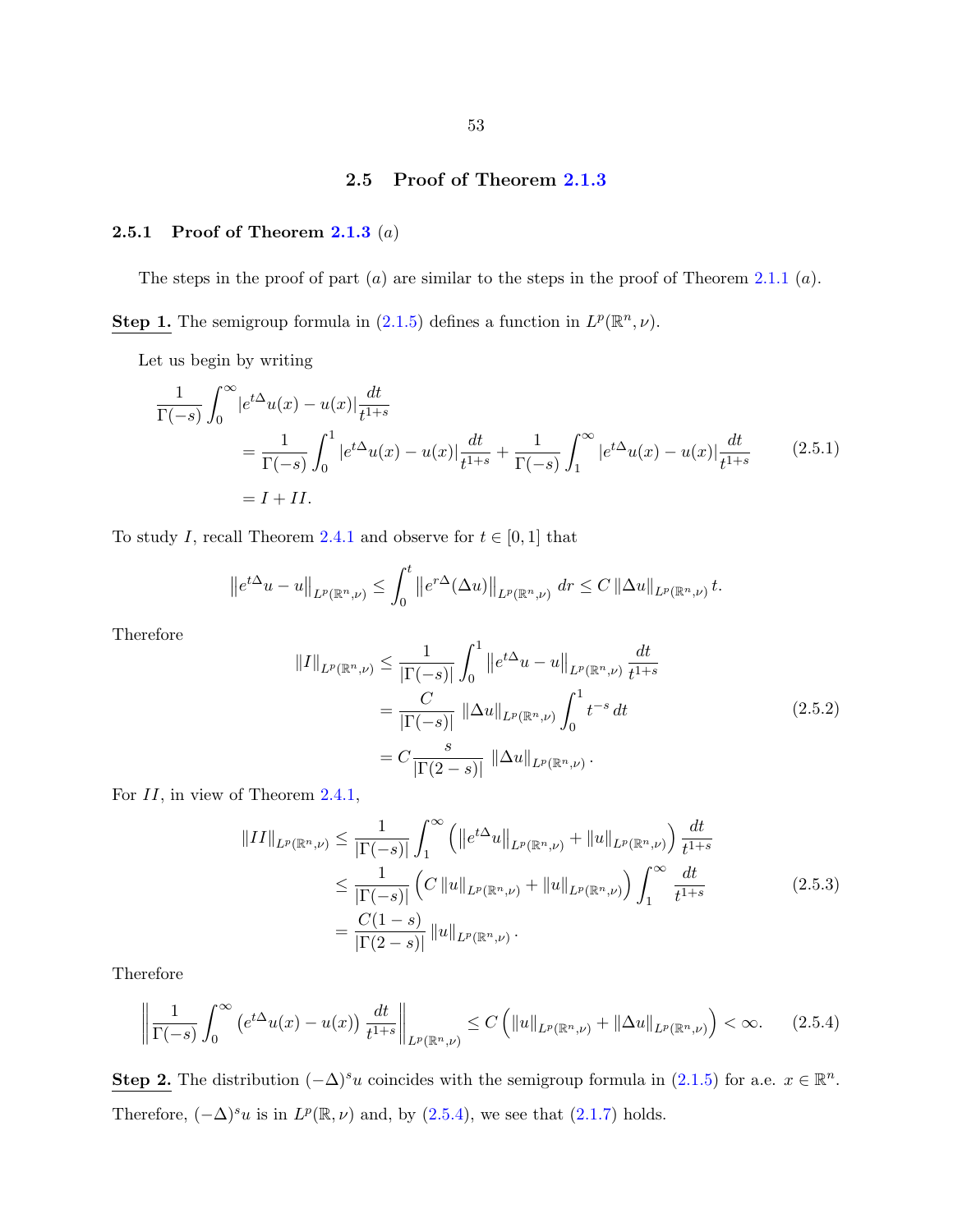Since  $C_c^{\infty}(\mathbb{R}^n)$  is dense in  $W^{2,p}(\mathbb{R}^n,\nu)$  (see [\[78\]](#page-146-0)), there exists a sequence  $u_k \in C_c^{\infty}(\mathbb{R}^n)$  such that  $u_k \to u$  in  $W^{2,p}(\mathbb{R}^n, \nu)$ . We consider the terms I and II as in  $(2.5.1)$  and, similarly,

$$
(-\Delta)^s u_k(x) = \frac{1}{\Gamma(-s)} \int_0^1 (e^{t\Delta} u_k(x) - u_k(x)) \frac{dt}{t^{1+s}} + \frac{1}{\Gamma(-s)} \int_1^\infty (e^{t\Delta} u_k(x) - u_k(x)) \frac{dt}{t^{1+s}}
$$
  
=  $I_k + II_k$ .

By [\(2.5.2\)](#page-58-0),

$$
||I_{k} - I||_{L^{p}(\mathbb{R}^{n},\nu)} \leq C \frac{s}{|\Gamma(2-s)|} ||\Delta(u_{k} - u)||_{L^{p}(\mathbb{R}^{n},\nu)} \to 0 \text{ as } k \to \infty.
$$

Similarly, by  $(2.5.3)$ ,

$$
||II_{k} - II||_{L^{p}(\mathbb{R}^{n},\nu)} = \frac{C(1-s)}{\Gamma(2-s)} ||u_{k} - u||_{L^{p}(\mathbb{R}^{n},\nu)} \to 0 \text{ as } k \to \infty.
$$

Therefore,

$$
(-\Delta)^s u_k(x) \to \frac{1}{\Gamma(-s)} \int_0^\infty \left( e^{t\Delta} u(x) - u(x) \right) \frac{dt}{t^{1+s}} \tag{2.5.5}
$$

in  $L^p(\mathbb{R}^n,\nu)$  as  $k\to\infty$ .

Next, let  $\varphi \in C_c^{\infty}(\mathbb{R}^n)$  and note that  $(-\Delta)^s \varphi \in \mathcal{S}_s$ . By Proposition [2.4.2,](#page-51-0)

$$
\left| \int_{\mathbb{R}^n} u_k(x) (-\Delta)^s \varphi(x) dx - \int_{\mathbb{R}^n} u(x) (-\Delta)^s \varphi(x) dx \right|
$$
  
\n
$$
\leq C \int_{\mathbb{R}^n} \frac{|u_k(x) - u(x)|}{1 + |x|^{n+2s}} dx
$$
  
\n
$$
\leq C \left| |u_k - u| \right|_{L^p(\mathbb{R}^n, \nu)} \to 0 \quad \text{as } k \to \infty.
$$

In addition, by  $(2.5.5)$ ,

$$
\left| \int_{\mathbb{R}^n} (-\Delta)^s u_k(x) \varphi(x) dx - \frac{1}{\Gamma(-s)} \int_{\mathbb{R}^n} \int_0^\infty \left( e^{t\Delta} u(x) - u(x) \right) \frac{dt}{t^{1+s}} \varphi(x) dx \right|
$$
  
\n
$$
\leq C \int_{\mathbb{R}^n} \left| (-\Delta)^s u_k(x) - \frac{1}{\Gamma(-s)} \int_0^\infty \left( e^{t\Delta} u(x) - u(x) \right) \frac{dt}{t^{1+s}} \right| \frac{1}{1+|x|^{n+2s}} dx
$$
  
\n
$$
\leq C \left\| (-\Delta)^s u_k(x) - \frac{1}{\Gamma(-s)} \int_0^\infty \left( e^{t\Delta} u(x) - u(x) \right) \frac{dt}{t^{1+s}} \right\|_{L^p(\mathbb{R}^n, \nu)} \to 0
$$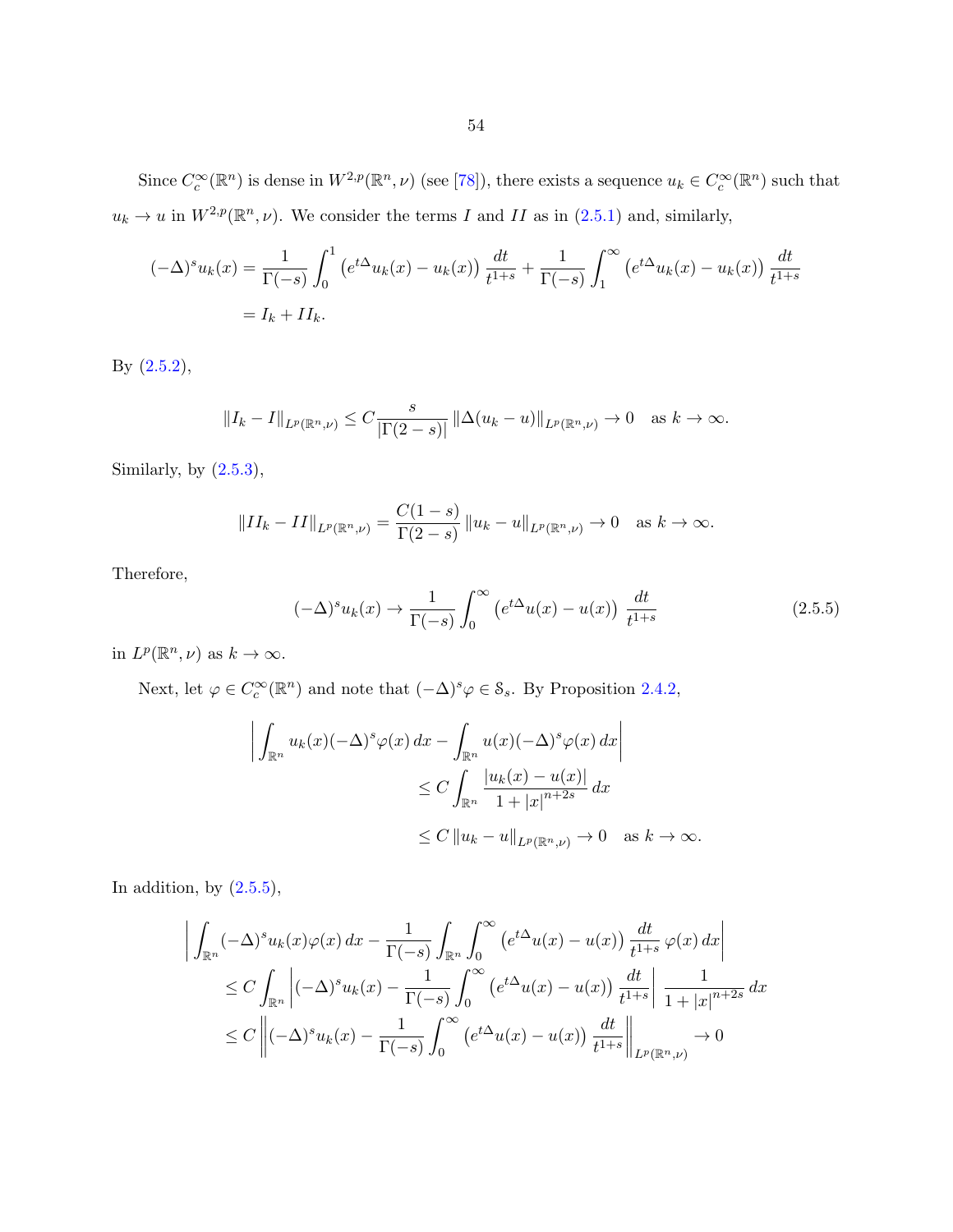<span id="page-60-0"></span>as  $k \to \infty$ . Therefore

$$
\int_{\mathbb{R}^n} (-\Delta)^s u(x) \varphi(x) dx = \int_{\mathbb{R}^n} u(x) (-\Delta)^s \varphi(x) dx
$$
  
\n
$$
= \lim_{k \to \infty} \int_{\mathbb{R}^n} u_k(x) (-\Delta)^s \varphi(x) dx
$$
  
\n
$$
= \lim_{k \to \infty} \int_{\mathbb{R}^n} (-\Delta)^s u_k(x) \varphi(x) dx
$$
  
\n
$$
= \int_{\mathbb{R}^n} \left[ \frac{1}{\Gamma(-s)} \int_0^\infty (e^{t\Delta} u(x) - u(x)) \frac{dt}{t^{1+s}} \right] \varphi(x) dx,
$$

and so we obtain

$$
(-\Delta)^s u(x) = \frac{1}{\Gamma(-s)} \int_0^\infty \left( e^{t\Delta} u(x) - u(x) \right) \frac{dt}{t^{1+s}} \quad \text{for a.e. } x \in \mathbb{R}^n.
$$

**Step 3.** The integral expression in [\(2.1.6\)](#page-25-0) defines a function in  $L^p(\mathbb{R}^n, \nu)$  for all  $\varepsilon > 0$ .

For  $\varepsilon > 0$ , define the operator  $T_{\varepsilon}$  on  $L^p(\mathbb{R}^n, \nu)$  by

$$
T_{\varepsilon}u(x) = c_{n,s} \int_{|x-y| > \varepsilon} \frac{u(x) - u(y)}{|x-y|^{n+2s}} dy.
$$
\n(2.5.6)

We claim that  $T_\varepsilon u(x) \in L^p(\mathbb{R}^n, \nu)$  for all  $\varepsilon > 0$ . Indeed, for  $1 < p < \infty$  this is immediate by Theorem [2.1.4:](#page-25-0) there exists  $C > 0$  such that

$$
||T_{\varepsilon}u||_{L^{p}(\mathbb{R}^n,\nu)} \leq C\left(||M(D^2u)||_{L^{p}(\mathbb{R}^n,\nu)}+||Mu||_{L^{p}(\mathbb{R}^n,\nu)}\right) < \infty.
$$

For  $p = 1$ , we write

$$
T_{\varepsilon}u(x) = c_{n,s}u(x) \int_{|x-y| > \varepsilon} \frac{1}{|x-y|^{n+2s}} dy + c_{n,s} \int_{|x-y| > \varepsilon} \frac{u(y)}{|x-y|^{n+2s}} dy
$$
  
=  $c_{n,s} \frac{C_n \varepsilon^{-2s}}{2s} u(x) + c_{n,s} \int_{|x-y| > \varepsilon} \frac{u(y)}{|x-y|^{n+2s}} dy.$ 

We only need to study the second term above. By applying Lemma [2.4.1](#page-51-0) with  $\eta(y) = \chi_{\{|y| \le \varepsilon\}}(y) +$  $|y|^{-n-2s} \chi_{\{|y|>\varepsilon\}}(y)$  and the  $A_1(\mathbb{R}^n)$ -condition on  $\nu$ , we find

$$
\left\| \int_{|x-y| > \varepsilon} \frac{u(y)}{|x-y|^{n+2s}} dy \right\|_{L^1(\mathbb{R}^n, \nu)} \leq \int_{\mathbb{R}^n} |u(y)| \int_{|x-y| > \varepsilon} \frac{\nu(x)}{|x-y|^{n+2s}} dx dy
$$
  
\n
$$
\leq \int_{\mathbb{R}^n} |u(y)| (\nu * \eta)(y) dy
$$
  
\n
$$
\leq C_{n,s,\varepsilon} \int_{\mathbb{R}^n} |u(y)| M \nu(y) dy
$$
  
\n
$$
\leq C_{n,s,\varepsilon, \nu} \|u\|_{L^1(\mathbb{R}^n, \nu)} < \infty.
$$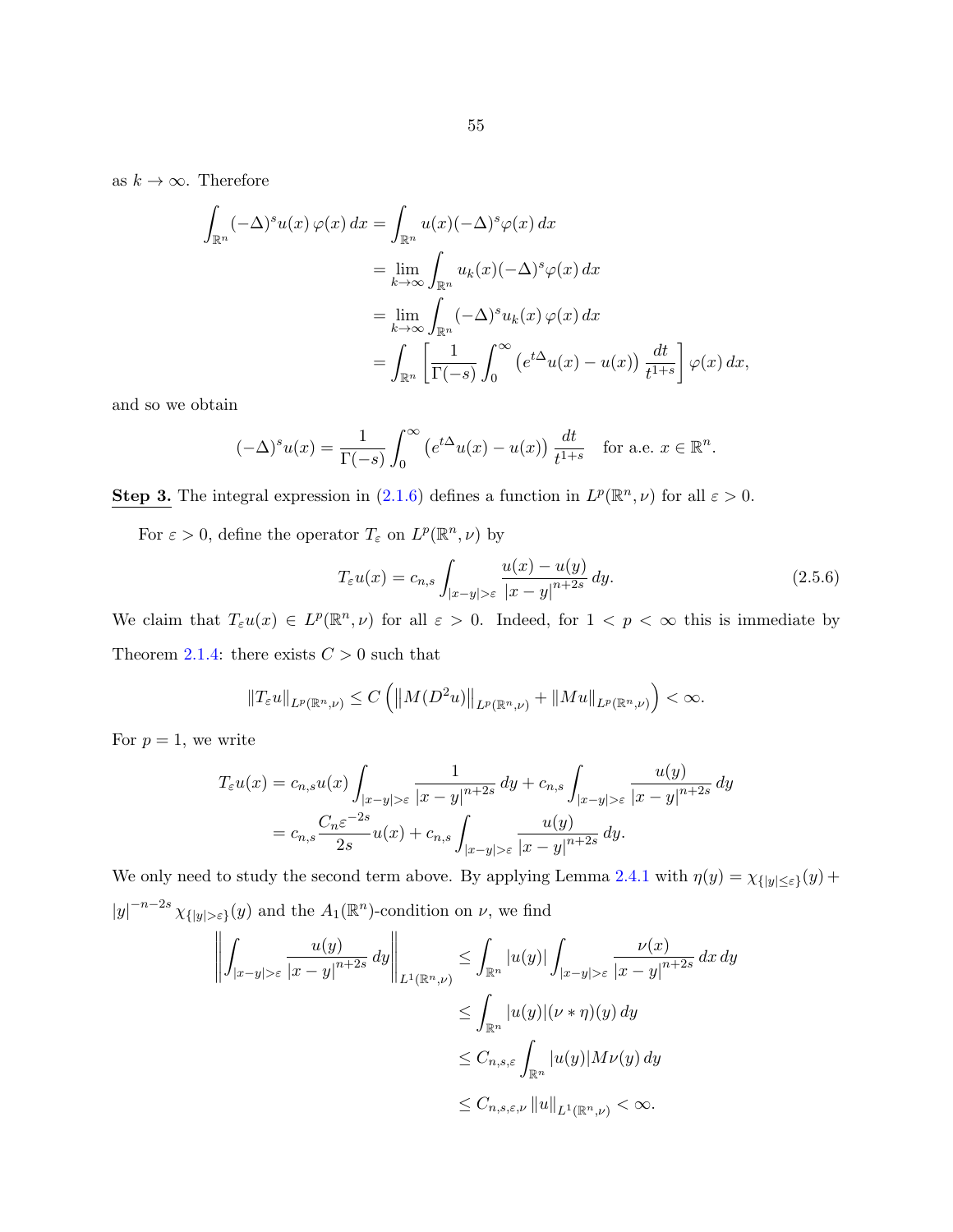**Step 4.** The principal value in  $(2.1.6)$  converges in  $L^p(\mathbb{R}^n, \nu)$  to the function  $(-\Delta)^s u$ .

We write the semigroup formula  $(2.1.5)$  as

$$
(-\Delta)^s u(x) = \frac{1}{\Gamma(-s)} \int_0^1 \left( \int_{\mathbb{R}^n} W_t(x - y) (u(y) - u(x)) dy \right) \frac{dt}{t^{1+s}}
$$

$$
+ \frac{1}{\Gamma(-s)} \int_1^\infty \left( \int_{\mathbb{R}^n} W_t(x - y) (u(y) - u(x)) dy \right) \frac{dt}{t^{1+s}}
$$

$$
= I + II
$$

and, similarly,

$$
c_{n,s} \int_{|x-y| > \varepsilon} \frac{u(x) - u(y)}{|x-y|^{n+2s}} dy
$$
  
\n
$$
= \frac{1}{\Gamma(-s)} \int_{|x-y| > \varepsilon} (u(y) - u(x)) \left( \int_0^\infty W_t(x-y) \frac{dt}{t^{1+s}} \right) dy
$$
  
\n
$$
= \frac{1}{\Gamma(-s)} \int_0^1 \int_{|x-y| > \varepsilon} W_t(x-y) (u(y) - u(x)) dy \frac{dt}{t^{1+s}}
$$
  
\n
$$
+ \frac{1}{\Gamma(-s)} \int_1^\infty \int_{|x-y| > \varepsilon} W_t(x-y) (u(y) - u(x)) dy \frac{dt}{t^{1+s}}
$$
  
\n
$$
= I_\varepsilon + II_\varepsilon.
$$

From Theorem [2.4.1](#page-53-0) it follows that

$$
\|II - II_{\varepsilon}\|_{L^{p}(\mathbb{R}^{n},\nu)}
$$
\n
$$
= \left\|\frac{1}{\Gamma(-s)}\int_{1}^{\infty}\left[\left(\int_{|x-y|<\varepsilon}W_{t}(x-y)u(y)\,dy\right)+u(x)\int_{|z|<\varepsilon}W_{t}(z)\,dz\right]\frac{dt}{t^{1+s}}\right\|_{L^{p}(\mathbb{R}^{n},\nu)}
$$
\n
$$
\leq C\int_{1}^{\infty}\left(\left\|\int_{|x-y|<\varepsilon}W_{t}(x-y)u(y)\,dy\right\|_{L^{p}(\mathbb{R}^{n},\nu)}+\|u\|_{L^{p}(\mathbb{R}^{n},\nu)}\int_{|z|<\varepsilon}W_{t}(z)\,dz\right)\frac{dt}{t^{1+s}}\to 0
$$

as  $\varepsilon \to 0^+$ . We next show  $||I - I_{\varepsilon}||_{L^p(\mathbb{R}^n,\nu)} \to 0$  as  $\varepsilon \to 0^+$  as well to conclude the proof. Indeed,

$$
||I - I_{\varepsilon}||_{L^{p}(\mathbb{R}^{n}, \nu)} = \left\| \frac{1}{\Gamma(-s)} \int_{0}^{1} \left( \int_{|y| < \varepsilon} W_t(y) \left( u(x - y) - u(x) \right) dy \right) \frac{dt}{t^{1+s}} \right\|_{L^{p}(\mathbb{R}^n, \nu)}
$$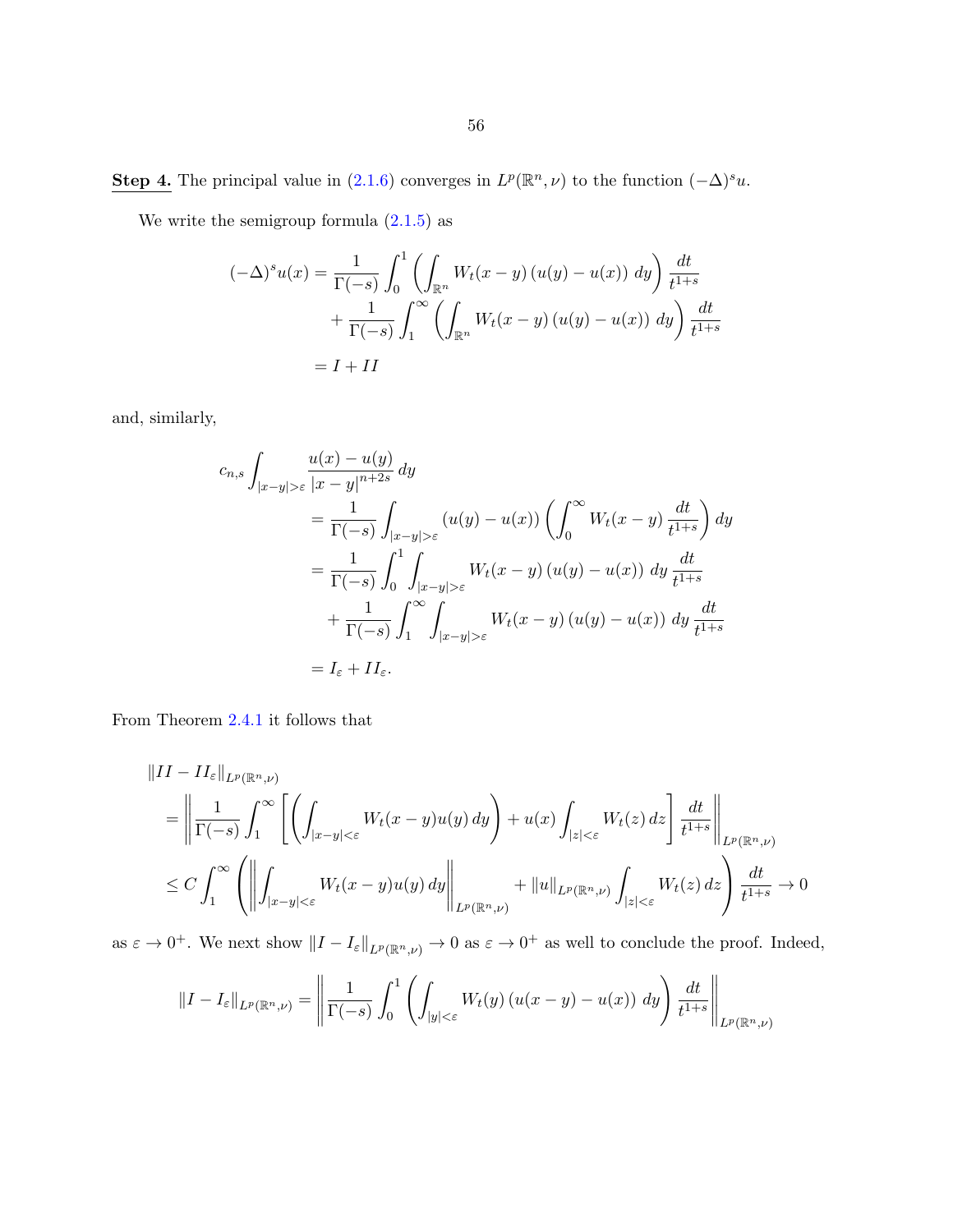By Taylor's Remainder Theorem and [\(2.1.10\)](#page-26-0),

 $\begin{array}{c} \hline \rule{0pt}{2.5ex} \\ \rule{0pt}{2.5ex} \end{array}$ 

$$
\int_{|y|<\varepsilon} W_t(y) \left( u(x-y) - u(x) \right) dy \Big|
$$
\n
$$
\leq \int_{|y|<\varepsilon} W_t(y)|y|^2 \left( \int_0^1 (1-r) \left| D^2 u(x-ry) \right| dr \right) dy
$$
\n
$$
\leq Ct \int_{|y|<\varepsilon} W_{2t}(y) \left( \int_0^1 (1-r) \left| D^2 u(x-ry) \right| dr \right) dy
$$
\n
$$
= Ct \int_0^1 (1-r) \left( \int_{|y|<\varepsilon} W_{2t}(y) \left| D^2 u(x-ry) \right| dy \right) dr
$$
\n
$$
= Ct \int_0^1 (1-r) \left( \int_{|y|<\varepsilon} W_{2tr^2}(y) \left| D^2 u(x-y) \right| dy \right) dr.
$$

In particular, since  $D^2u \in L^p(\mathbb{R}^n, \nu)$ , by Theorem [2.4.1,](#page-53-0)

$$
\left| \int_{|y| < \varepsilon} W_t(y) \left( u(x - y) - u(x) \right) \, dy \right| \to 0 \quad \text{as } \varepsilon \to 0^+ \tag{2.5.7}
$$

a.e. in  $\mathbb{R}^n$ . We continue estimating by

$$
\left| \int_{|y| < \varepsilon} W_t(y) \left( u(x - y) - u(x) \right) dy \right|
$$
\n
$$
\leq Ct \int_0^1 (1 - r) \left( \int_{\mathbb{R}^n} W_{2tr^2}(y) \left| D^2 u(x - y) \right| dy \right) dr
$$
\n
$$
\leq Ct M (D^2 u)(x) \int_0^1 (1 - r) dr = Ct M (D^2 u)(x).
$$

Whence, for  $1 < p < \infty$ , we have

$$
|I - I_{\varepsilon}| \le CM(D^2u)(x) \int_0^1 t \frac{dt}{t^{1+s}} \le CM(D^2u)(x) \in L^p(\mathbb{R}^n, \nu)
$$

where  $C > 0$  is independent of  $\varepsilon$ . Thus, by the Dominated Convergence Theorem and  $(2.5.7)$ ,  $\lim_{\varepsilon\to 0^+}||I-I_{\varepsilon}||_{L^p(\mathbb{R}^n,\nu)}=0.$  When  $p=1$ , by following the computations above and by Theorem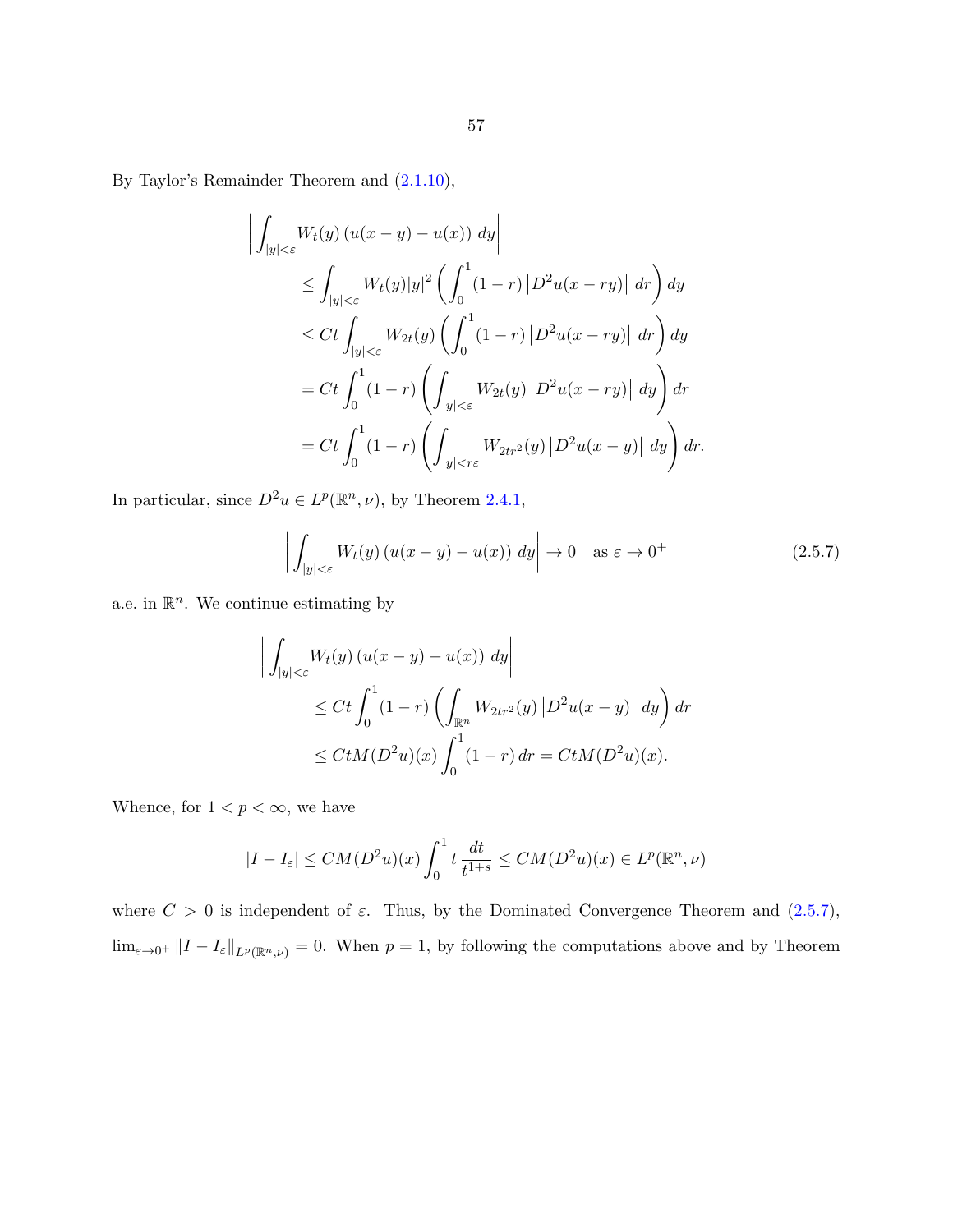[2.4.1,](#page-53-0) we get

$$
||I - I_{\varepsilon}||_{L^{1}(\mathbb{R}^{n}, \nu)}
$$
  
\n
$$
\leq C \int_{\mathbb{R}^{n}} \int_{0}^{1} t \int_{0}^{1} (1 - r) \left( \int_{|y| < \varepsilon} W_{2tr^{2}}(x - y) |D^{2}u(y)| dy \right) dr \frac{dt}{t^{1+s}} \nu(x) dx
$$
  
\n
$$
= C \int_{0}^{1} \int_{0}^{1} (1 - r) \int_{|y| < \varepsilon} |D^{2}u(y)| \left( \int_{\mathbb{R}^{n}} W_{2tr^{2}}(x - y) \nu(x) dx \right) dy dr \frac{dt}{t^{s}}
$$
  
\n
$$
\leq C \int_{0}^{1} \int_{0}^{1} (1 - r) \left( \int_{|y| < \varepsilon} |D^{2}u(y)| M\nu(y) dy \right) dr \frac{dt}{t^{s}}
$$
  
\n
$$
\leq C \int_{0}^{1} \int_{0}^{1} (1 - r) \left( \int_{|y| < \varepsilon} |D^{2}u(y)| \nu(y) dy \right) dr \frac{dt}{t^{s}}
$$
  
\n
$$
= C \int_{|y| < \varepsilon} |D^{2}u(y)| \nu(y) dy \to 0 \quad \text{as } \varepsilon \to 0^{+}.
$$

Step 5. The principal value in [\(2.1.6\)](#page-25-0) converges almost everywhere in  $\mathbb{R}^n$  to  $(-\Delta)^s u$ .

It follows from Theorem [2.1.4](#page-25-0) and the properties of  $M$  that the operator  $T^*$  defined by

$$
T^*u(t) = \sup_{\varepsilon>0} |T_{\varepsilon}u(x)| \quad \text{for } u \in W^{2,p}(\mathbb{R}^n, \nu),
$$

where  $T_{\varepsilon}$  is defined as in [\(2.5.6\)](#page-60-0), satisfies the estimates

$$
||T^*u||_{L^p(\mathbb{R}^n,\nu)} \le C ||u||_{W^{2,p}(\mathbb{R}^n,\nu)} \quad \text{for any } u \in W^{2,p}(\mathbb{R}^n,\nu), \ 1 < p < \infty
$$

and

$$
\nu\big(\{x\in\mathbb{R}^n:|T^*u(x)|>\lambda\}\big)\leq\frac{C}{\lambda}\|u\|_{W^{2,1}(\mathbb{R}^n,\nu)}\quad\text{for any }u\in W^{2,1}(\mathbb{R}^n,\nu),\ \lambda>0
$$

where  $C > 0$  is independent of u. In particular,  $T^*$  is bounded from  $W^{2,p}(\mathbb{R}^n,\nu)$  into weak- $L^p(\mathbb{R}^n,\nu)$ , for any  $1 \leq p < \infty$ . With these estimates, as in Step 5 of the proof of Theorem [2.1.1\(](#page-23-0)*a*), we find that the set

$$
E = \left\{ u \in W^{2,p}(\mathbb{R}^n, \nu) : \lim_{\varepsilon \to 0^+} T_{\varepsilon} u(x) = (-\Delta)^s u(x) \text{ a.e.} \right\}
$$

is closed in  $W^{2,p}(\mathbb{R}^n,\nu)$ . Since  $C_c^{\infty}(\mathbb{R}^n) \subset E$ , by density, we obtain  $E = W^{2,p}(\mathbb{R}^n,\nu)$ .

Step 6. The limit as  $s \to 1^-$  in [\(2.1.8\)](#page-25-0) holds in  $L^p(\mathbb{R}, \nu)$ .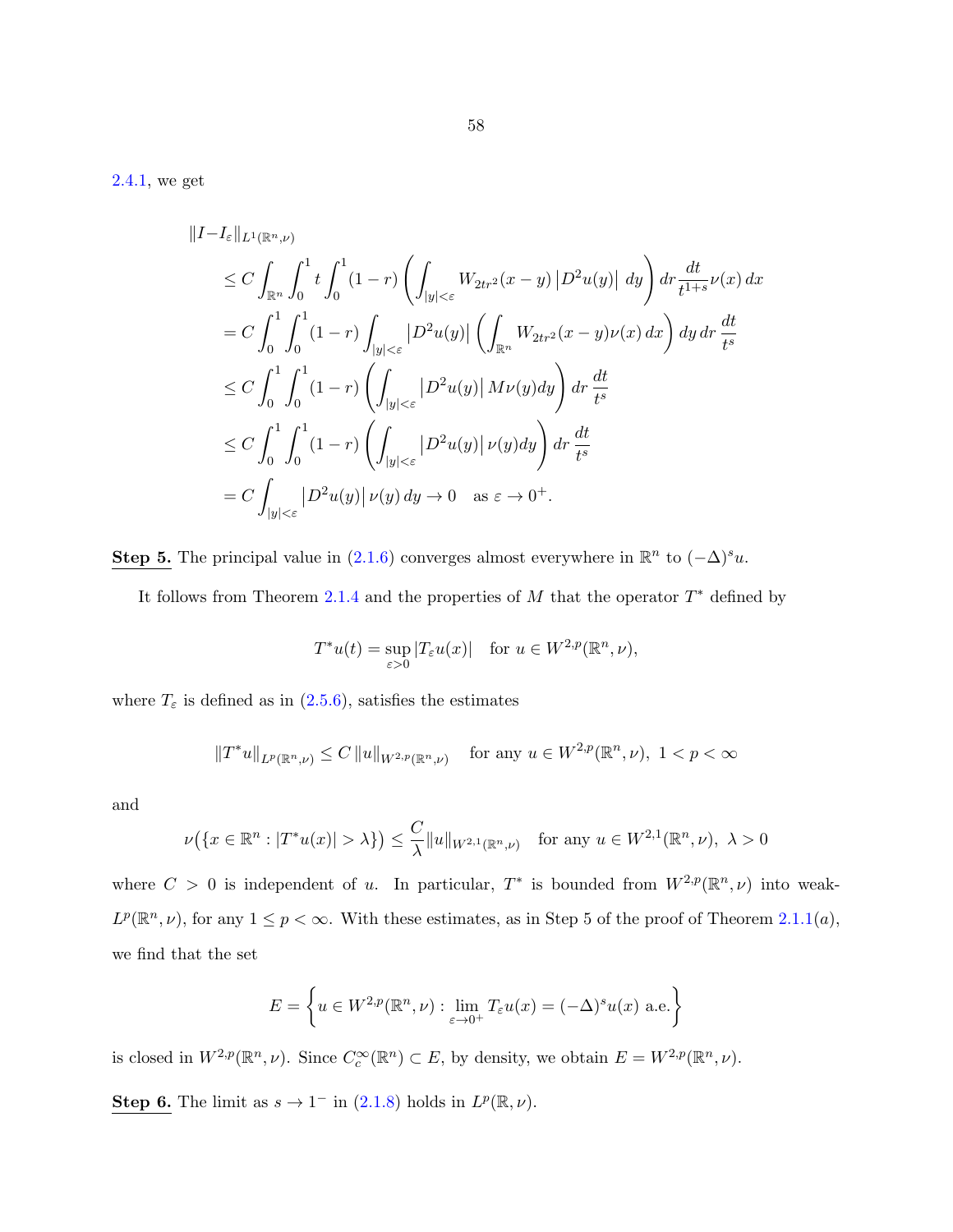Fix  $\varepsilon > 0$ . By Theorem [2.4.1,](#page-53-0) there exists  $\delta > 0$  such that

$$
\left\|e^{t\Delta}\Delta u - \Delta u\right\|_{L_p(\mathbb{R}^n,\nu)} < \varepsilon \quad \text{when } |t| < \delta.
$$

We write

$$
(-\Delta)^s u(x) = \frac{1}{\Gamma(-s)} \int_0^\delta \left( e^{t\Delta} u(x) - u(x) \right) \frac{dt}{t^{1+s}} + \frac{1}{\Gamma(-s)} \int_\delta^\infty \left( e^{t\Delta} u(x) - u(x) \right) \frac{dt}{t^{1+s}}
$$

$$
= I_\delta + II_\delta.
$$

Looking at the second term, by Theorem [2.4.1,](#page-53-0)

$$
||II_{\delta}||_{L^{p}(\mathbb{R}^{n},\nu)} \leq \frac{1}{|\Gamma(-s)|} \int_{\delta}^{\infty} \left( ||e^{t\Delta}u||_{L^{p}(\mathbb{R}^{n},\nu)} + ||u||_{L^{p}(\mathbb{R}^{n},\nu)} \right) \frac{dt}{t^{1+s}}
$$
  

$$
\leq \frac{C ||u||_{L^{p}(\mathbb{R}^{n},\nu)}}{|\Gamma(-s)|} \int_{\delta}^{\infty} t^{-1-s} dt = C ||u||_{L^{p}(\mathbb{R}^{n},\nu)} \delta^{-s} \frac{(1-s)}{|\Gamma(2-s)|} \to 0
$$

as  $s \to 1^-$ . Next,

$$
\begin{split}\n\|I_{\delta} - (-\Delta)u\|_{L^{p}(\mathbb{R}^{n},\nu)} \\
&= \left\|\frac{1}{\Gamma(-s)} \int_{0}^{\delta} \int_{0}^{t} \partial_{r} e^{r\Delta} u(x) dr \frac{dt}{t^{1+s}} + \Delta u(x) \right\|_{L^{p}(\mathbb{R}^{n},\nu)} \\
&= \left\|\frac{1}{\Gamma(-s)} \int_{0}^{\delta} \int_{0}^{t} e^{r\Delta} \Delta u(x) dr \frac{dt}{t^{1+s}} + \Delta u(x) \right\|_{L^{p}(\mathbb{R}^{n},\nu)} \\
&= \left\|\frac{1}{\Gamma(-s)} \int_{0}^{\delta} \int_{0}^{t} \left(e^{r\Delta} \Delta u(x) - \Delta u(x)\right) dr \frac{dt}{t^{1+s}} + \left(\frac{(-s)}{\Gamma(2-s)} \delta^{1-s} + 1\right) \Delta u(x) \right\|_{L^{p}(\mathbb{R}^{n},\nu)} \\
&\leq \frac{1}{|\Gamma(-s)|} \int_{0}^{\delta} \int_{0}^{t} \left\|e^{r\Delta} \Delta u - \Delta u\right\|_{L^{p}(\mathbb{R}^{n},\nu)} dr \frac{dt}{t^{1+s}} + \left|\frac{(-s)}{\Gamma(2-s)} + 1\right| \|\Delta u\|_{L^{p}(\mathbb{R}^{n},\nu)} \\
&\leq \varepsilon \delta^{1-s} \frac{s}{|\Gamma(2-s)|} + \left|\frac{(-s) \delta^{1-s}}{\Gamma(2-s)} + 1\right| \|\Delta u\|_{L^{p}(\mathbb{R}^{n},\nu)} \to \varepsilon \quad \text{as } s \to 1^{-}.\n\end{split}
$$

Since  $\varepsilon > 0$  was arbitrary, [\(2.1.8\)](#page-25-0) follows in  $L^p(\mathbb{R}^n, \nu)$ .

Step 7. The limits as  $s \to 1^-$  in [\(2.1.8\)](#page-25-0) and as  $s \to 0^+$  in [\(2.1.9\)](#page-25-0) hold a.e. in  $\mathbb{R}^n$ .

This is proved as in Step 5. By noticing that  $\sup_{0 \le s \le 1} |(-\Delta)^s u(x)|$  can be bounded by means of Theorem [2.1.4,](#page-25-0) one can check that the sets

$$
E' = \{ u \in W^{2,p}(\mathbb{R}^n, \nu) : \lim_{s \to 1^-} (-\Delta)^s u(x) = -\Delta u(x) \text{ a.e.} \}
$$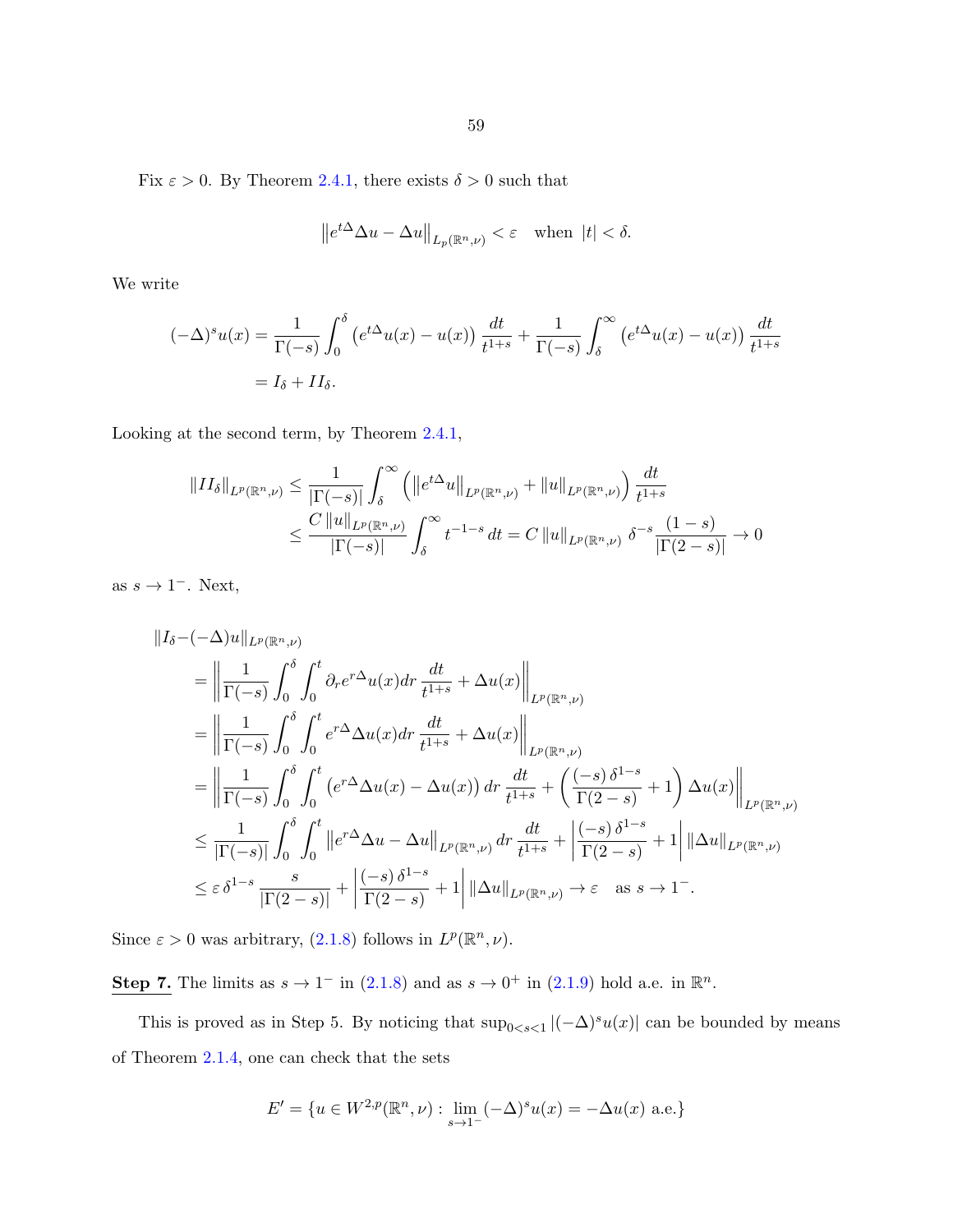and

$$
E'' = \{ u \in W^{2,p}(\mathbb{R}^n, \nu) : \lim_{s \to 0^+} (-\Delta)^s u(x) = u(x) \text{ a.e.} \}
$$

are closed in  $W^{2,p}(\mathbb{R}^n,\nu)$ . Since  $C_c^{\infty}(\mathbb{R}^n) \subset E'$  and  $C_c^{\infty}(\mathbb{R}^n) \subset E''$ , by density, we conclude that  $E' = E'' = W^{2,p}(\mathbb{R}^n, \nu).$ 

**Step 8.** The limit as  $s \to 0^+$  in [\(2.1.9\)](#page-25-0) holds in  $L^p(\mathbb{R}^n, \nu)$ .

By Theorem [2.1.4,](#page-25-0) for any  $0 < s < 1$ ,

$$
|(-\Delta)^s u(x) - u(x)|^p \nu(x) \le (C_n(M(D^2u)(x) + Mu(x)) + |u(x)|)^p \nu(x)
$$
  

$$
\le C_{n,p} \left( (M(D^2u)(x))^p + (Mu(x))^p \right) \nu(x).
$$

Therefore, by Step 7 and the Dominated Convergence Theorem,  $(2.1.9)$  holds in  $L^p(\mathbb{R}^n, \nu)$ .

This completes the proof of Theorem [2.1.3,](#page-25-0) part  $(a)$ .

#### 2.5.2 Proof of Theorem [2.1.3](#page-25-0)  $(b)$

Suppose  $(-\Delta)^s u \to v$  in  $L^p(\mathbb{R}^n, \nu)$  as  $s \to 1^-$ . Let  $\varphi \in C_c^{\infty}(\mathbb{R}^n)$  and observe that

$$
\int_{\mathbb{R}^n} v\varphi \, dx = \lim_{s \to 1^-} \int_{\mathbb{R}^n} (-\Delta)^s u\varphi \, dx
$$

$$
= \lim_{s \to 1^-} \int_{\mathbb{R}^n} u(-\Delta)^s \varphi \, dx
$$

$$
= \int_{\mathbb{R}^n} u(-\Delta) \varphi \, dx = (-\Delta u)(\varphi).
$$

In the first line we used that, by Proposition [2.4.2](#page-51-0) and the fact that  $\varphi \in C_c^{\infty}(\mathbb{R}^n)$ ,

$$
\left| \int_{\mathbb{R}^n} v(x)\varphi(x) dx - \int_{\mathbb{R}^n} (-\Delta)^s u(x)\varphi(x) dx \right| \leq \int_{\mathbb{R}^n} |v(x) - (-\Delta)^s u(x)| \frac{C_{\varphi}}{1 + |x|^n} dx
$$
  

$$
\leq C_{\varphi, n, p, \nu} ||v - (-\Delta)^s u||_{L^p(\mathbb{R}^n, \nu)} \to 0
$$

as  $s \to 1^-$ , while in the second to last identity we used the Dominated Convergence Theorem, the fact that  $(-\Delta)^s \varphi \in \mathcal{S}_s$ , and Proposition [2.4.2](#page-51-0) in the case of  $L_0$ .

Therefore,  $v = -\Delta u$  a.e. in  $\mathbb{R}^n$ . Since  $v \in L^p(\mathbb{R}^n, \nu)$ , we get that  $\Delta u \in L^p(\mathbb{R}^n, \nu)$ . Now we apply the weighted Calderón–Zygmund estimates (see [\[27\]](#page-143-0)). Hence, if  $1 < p < \infty$ , then  $u \in W^{2,p}(\mathbb{R}^n, \nu)$ 

 $\Box$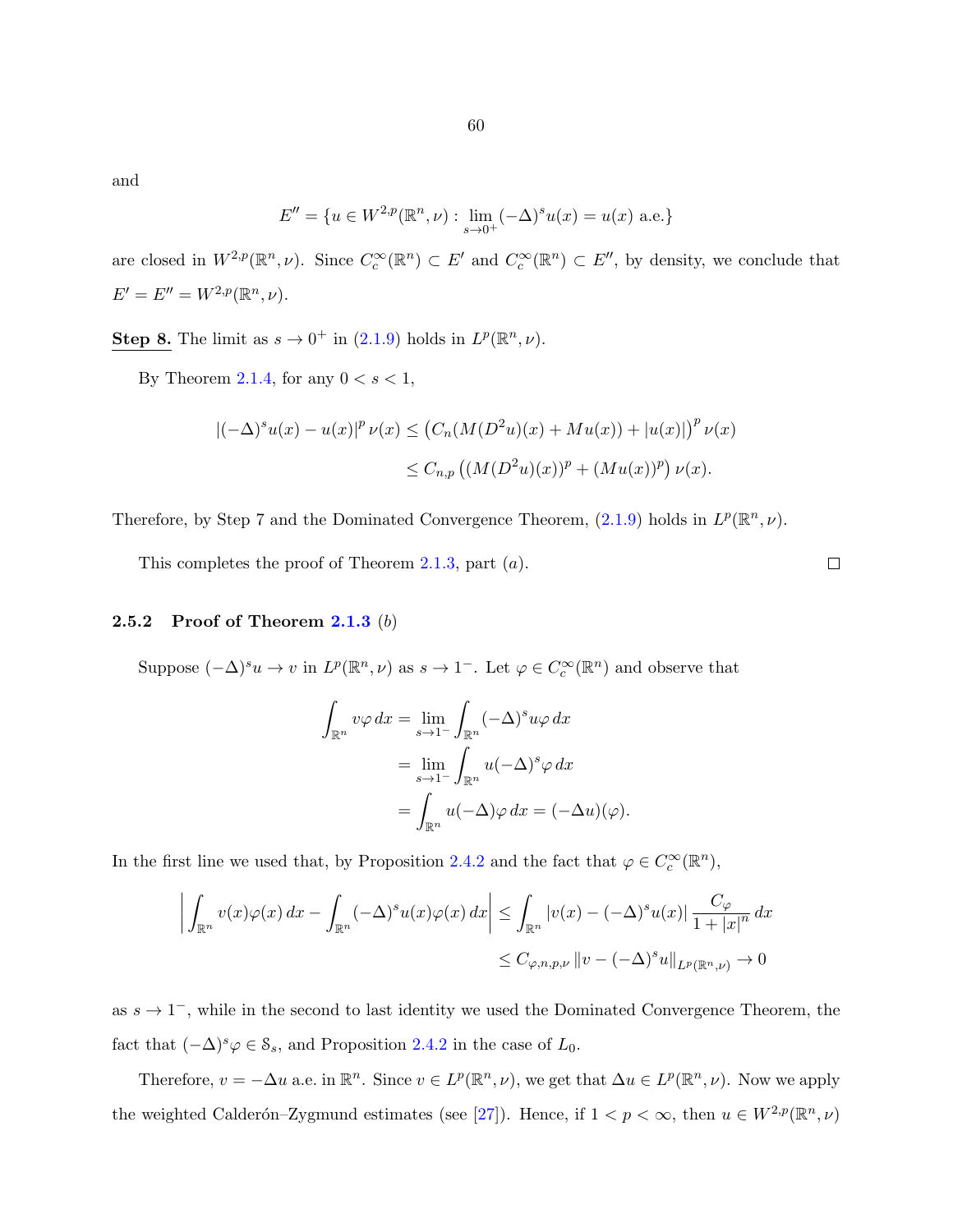and, as a consequence of part (a), [\(2.1.8\)](#page-25-0) holds. On the other hand, if  $p = 1$ , then  $D^2u \in$  weak- $L^1(\mathbb{R}^n,\nu).$  $\Box$ 

# 2.5.3 Proof of Theorem  $2.1.3$   $(c)$

Using the exact same arguments as in part  $(b)$ , we find that

$$
\int_{\mathbb{R}^n} v\varphi \, dx = \lim_{s \to 0^+} \int_{\mathbb{R}^n} (-\Delta)^s u\varphi \, dx
$$

$$
= \lim_{s \to 0^+} \int_{\mathbb{R}^n} u(-\Delta)^s \varphi \, dx = \int_{\mathbb{R}^n} u\varphi \, dx.
$$

Therefore,  $u = v = \lim_{s \to 0^+} (-\Delta)^s u$  a.e. in  $\mathbb{R}^n$  and the result follows.

 $\Box$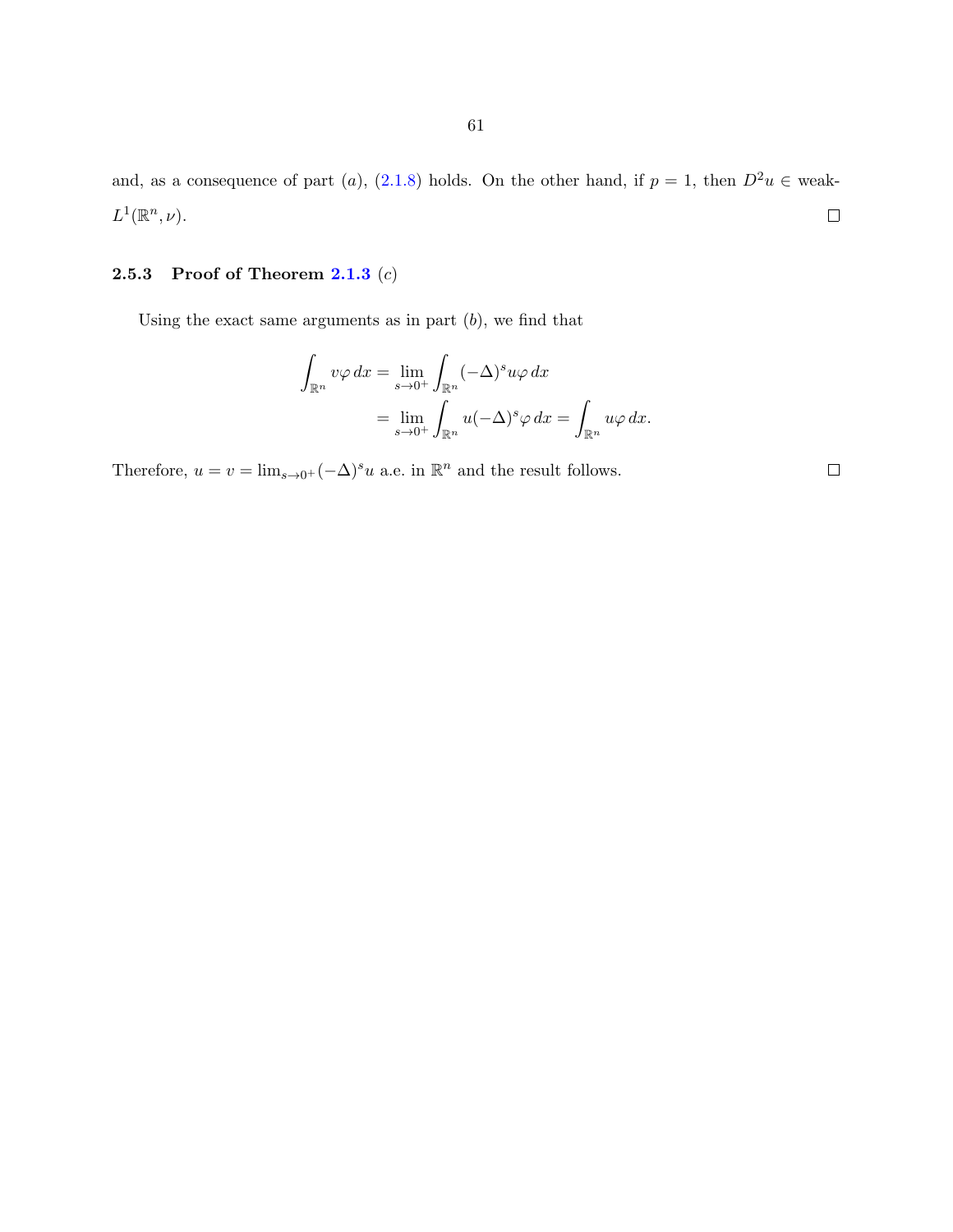# <span id="page-67-0"></span>CHAPTER 3. HARNACK INEQUALITY FOR FRACTIONAL NONDIVERGENCE FORM ELLIPTIC EQUATIONS

## 3.1 Main results

We formally state the main results of this chapter.

Assume that  $a^{ij} = a^{ij}(x)$  are bounded, measurable functions on  $\mathbb{R}^n$  and are uniformly elliptic: there exist  $0 < \lambda < \Lambda$  such that

$$
\lambda |\xi|^2 \le a^{ij}(x)\xi_i \xi_j \le \Lambda |\xi|^2 \quad \text{for all } \xi \in \mathbb{R}^n \setminus \{0\}, \ x \in \mathbb{R}^n. \tag{3.1.1}
$$

For a bounded, Lipschitz domain  $\Omega \subset \mathbb{R}^n$ , let L be the operator defined by

$$
L = -a^{ij}(x)\partial_{ij}, \quad \text{Dom}(L) = \{u \in C_0(\Omega) \cap W^{2,n}_{loc}(\Omega) : Lu \in C_0(\Omega)\}.
$$

If  $a^{ij} \in C^{\alpha}(\Omega) \cap C(\overline{\Omega})$ ,  $0 < \alpha < 1$ , then the fractional operator  $L^{s} = (-a^{ij}(x)\partial_{ij})^{s}$  given by

$$
L^su=\frac{1}{\Gamma(-s)}\int_0^\infty\left(e^{-tL}u-u\right)\,\frac{dt}{t^{1+s}},\quad 0
$$

is well-defined on  $Dom(L)$ . Here,  $e^{-tL}u$  denotes the uniformly bounded  $C_0$ -semigroup generated by L. See Section [3.2](#page-69-0) for more details.

**Theorem 3.1.1.** Let  $0 \leq s \leq 1$ . Assume that  $\Omega \subset \mathbb{R}^n$  is a bounded, Lipschitz domain and that  $a^{ij} \in C^{\alpha}(\Omega) \cap C(\overline{\Omega})$  satisfy (3.1.1). There exist positive constants  $C_H = C_H(n, \lambda, \Lambda, s) > 1$ ,  $\kappa = \kappa(n, s) < 1$ , and  $\hat{K} = \hat{K}(n, s) > 1$  such that for every ball  $B_R = B_R(x_0)$  satisfying  $B_{\hat{K}R} \subset\subset \Omega$ and every nonnegative  $u \in \text{Dom}(L)$  satisfying

$$
(-a^{ij}(x)\partial_{ij})^s u = 0 \quad \text{in } B_{\hat{K}R},\tag{3.1.2}
$$

we have that

$$
\sup_{B_{\kappa R}} u \le C_H \inf_{B_{\kappa R}} u. \tag{3.1.3}
$$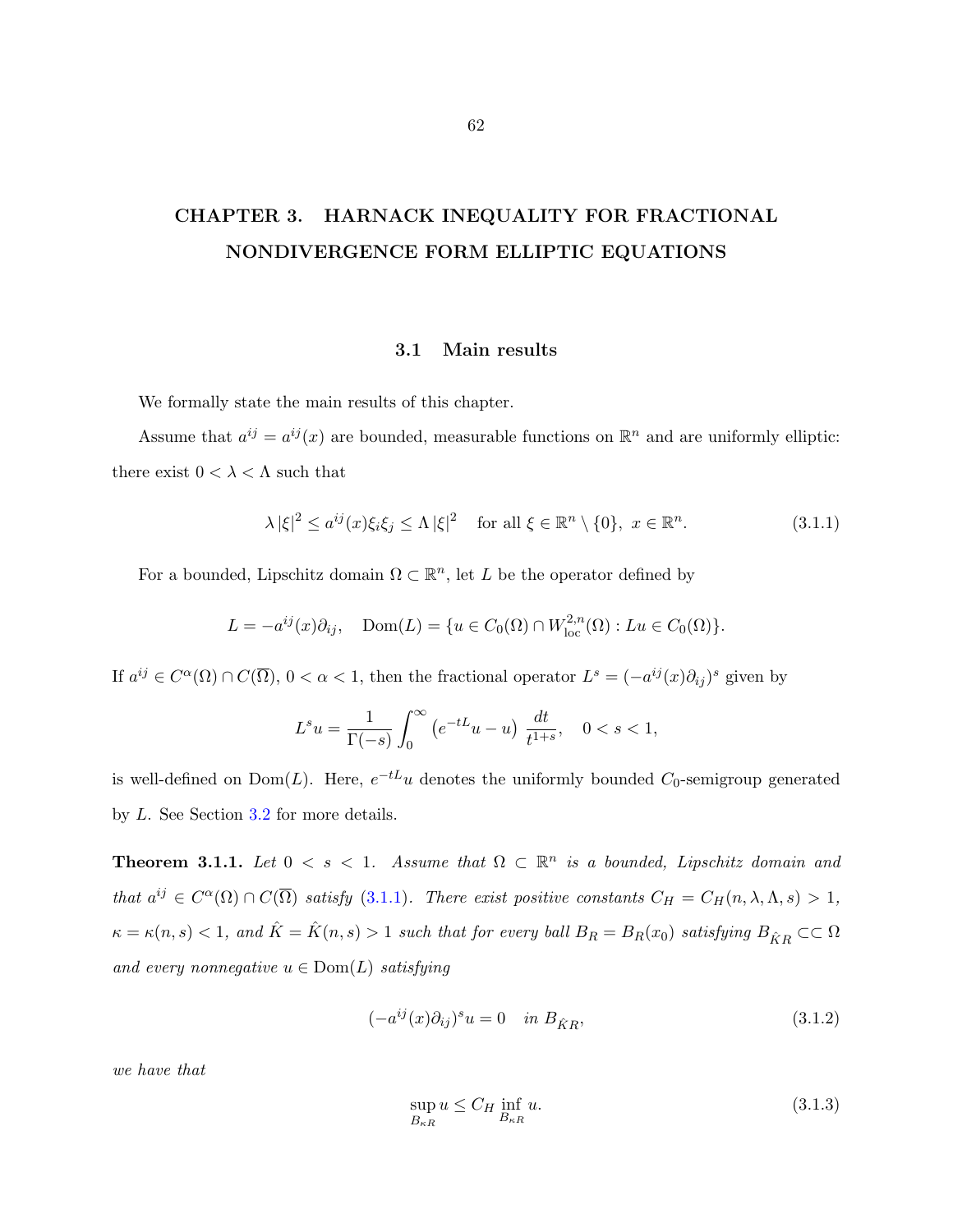<span id="page-68-0"></span>Furthermore, there exist positive constants  $\alpha = \alpha(n, \lambda, \Lambda, s) < 1$ ,  $\hat{C} = \hat{C}(n, \lambda, \Lambda, s)$ , and  $\hat{K}_0 =$  $\hat{K}_0(n,s) < \hat{K}$  such that for any  $u \in \text{Dom}(L)$  satisfying  $(3.1.2)$ , we have that

$$
|u(x_0) - u(x)| \leq \hat{C} |x - x_0|^\alpha (\hat{K}_0 R)^{-\alpha} \sup_{\Omega} |u| \quad \text{for every } x \in B_{\hat{K}_0 R}.\tag{3.1.4}
$$

To prove Theorem [3.1.1,](#page-67-0) we use a local, degenerate extension characterization (see Section [3.2\)](#page-69-0). The extension equation can be recast as an equation comparable to a linearized Monge–Ampère equation, so we will use the following Monge–Ampère geometry.

Define the convex,  $C^1$  function  $\Phi = \Phi(x, z) : \mathbb{R}^{n+1} \to \mathbb{R}$  by

$$
\Phi(x, z) = \varphi(x) + h(z)
$$
 where  $\varphi(x) = \frac{1}{2} |x|^2$ ,  $h(z) = \frac{s^2}{1 - s} |z|^{\frac{1}{s}}$ .

The Monge–Ampère quasi-distance associated to  $\Phi$  is defined by

$$
\delta_{\Phi}((x_0, z_0), (x, z)) = \Phi(x, z) - \Phi(x_0, z_0) - \langle D\Phi(x_0, z_0), (x, z) - (x_0, z_0) \rangle.
$$

The Monge–Ampère sections associated to  $\Phi$  are given by

$$
S_R(x_0, z_0) = \{(x, z) : \delta_{\Phi}((x_0, z_0), (x, z)) < R\}.
$$

The Monge–Ampère measure associated to  $\Phi$  is

$$
\mu_{\Phi}(E) = |D\Phi(E)| = \int_{E} h''(z) \, dx \, dz
$$

for all Borel sets  $E \subset \mathbb{R}^{n+1}$ . For more details, see Section [3.3.](#page-75-0)

**Theorem 3.1.2.** Let  $0 < s < 1$ . Assume that  $a^{ij} = a^{ij}(x)$  are bounded, measurable functions on  $\mathbb{R}^n$  and satisfy [\(3.1.1\)](#page-67-0). There exist positive constants  $C_H = C_H(n, \lambda, \Lambda, s) > 1$ ,  $\kappa_1 = \kappa_1(n, s) < 1$ , and  $\hat{K}_1 = \hat{K}_1(n,s) > 1$  such that for every section  $S_R = S_R(x_0, z_0) \subset \mathbb{R}^{n+1}$  and every nonnegative solution  $U \in C^2(S_{\hat{K}_1R} \setminus \{z=0\}) \cap C(\overline{S}_{\hat{K}_1R})$  such that  $U(x, z) = U(x, -z)$  and  $U_z \in C(S_{\hat{K}_1R} \cap \{z \ge z\})$  $0\}) to$ 

$$
\begin{cases}\n a^{ij}(x)\partial_{ij}U + |z|^{2-\frac{1}{s}}\partial_{zz}U = 0 & \text{in } S_{\hat{K}_1R} \setminus \{z = 0\} \\
 -\partial_{z+}U(x,0) = 0 & \text{on } S_{\hat{K}_1R} \cap \{z = 0\},\n\end{cases}
$$
\n(3.1.5)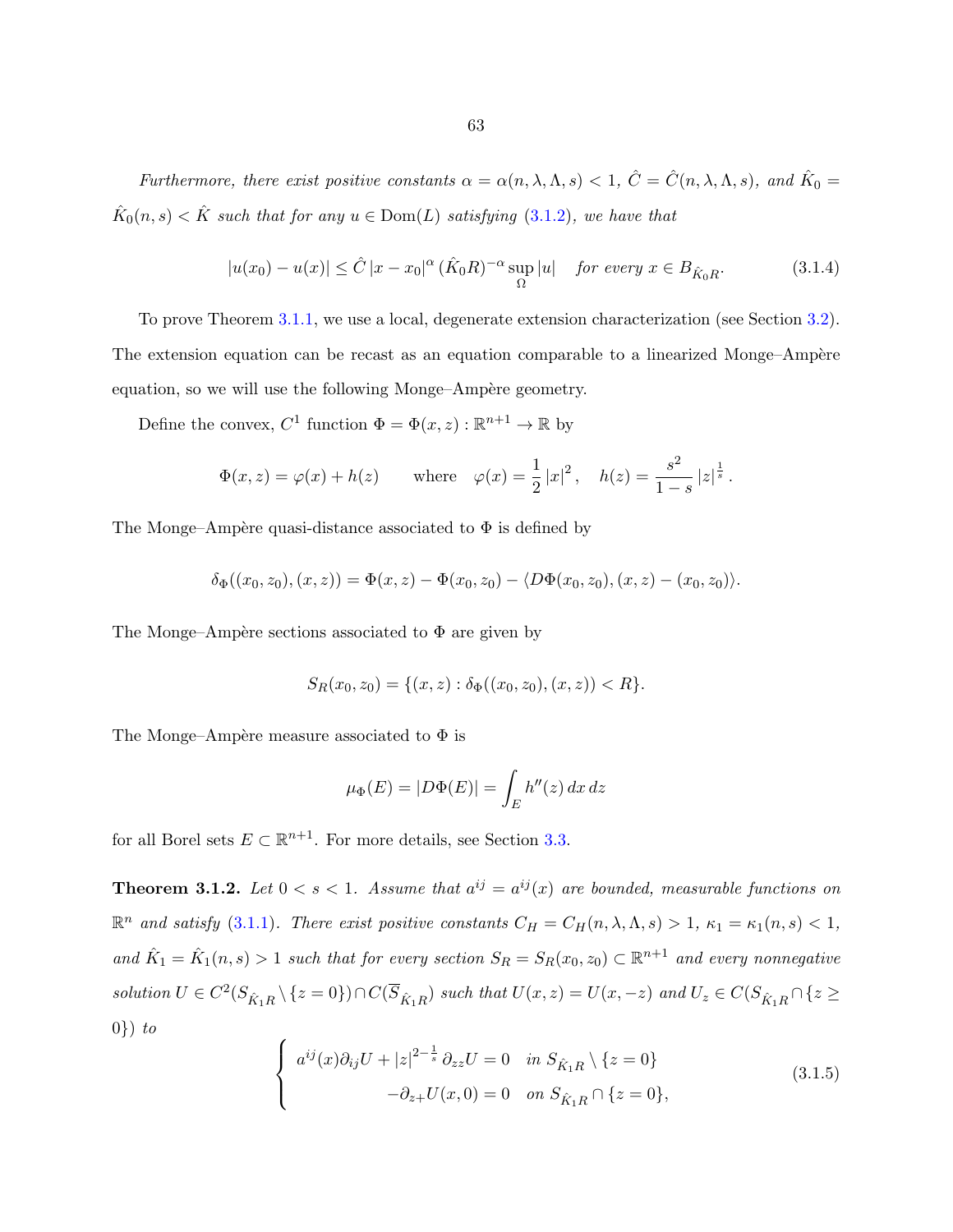<span id="page-69-0"></span>we have that

$$
\sup_{S_{\kappa_1 R}} U \le C_H \inf_{S_{\kappa_1 R}} U. \tag{3.1.6}
$$

Consequently, there exist positive constants  $\alpha_1 = \alpha_1(n, \lambda, \Lambda, s) < 1/2$  and  $\hat{C}_1 = \hat{C}_1(n, \lambda, \Lambda, s)$ such that every solution  $U \in C^2(S_{\hat{K}_1R} \setminus \{z=0\}) \cap C(\overline{S}_{\hat{K}_1R})$  such that  $U(x, z) = U(x, -z)$  and  $U_z \in C(S_{\hat{K}_1R} \cap \{z \geq 0\})$  to  $(3.1.5)$ , we have that

$$
|U(x_0, z_0) - U(x, z)| \leq \hat{C}_1(\delta_{\Phi}((x_0, z_0), (x, z)))^{\alpha_1} (\hat{K}_1 R)^{-\alpha_1} \sup_{S_{\hat{K}_1 R}} |U|
$$
(3.1.7)

for every  $(x, z) \in S_{\hat{K}_1 R}$ .

The rest of the chapter is organized as follows. In Section 3.2, fractional powers of nondivergence form operators are defined using the method of semigroups and the Poisson problem is characterized using a local, degenerate extension equation. Section [3.3](#page-75-0) contains preliminaries on the underling Monge–Ampère structure of the problem. A sketch of the proof of a critical density estimate and of local boundness are in Section [3.4.](#page-82-0) Finally, Section [3.5](#page-86-0) develops the paraboloids associated to  $\Phi$ and contains the proofs three key lemmas that are used to prove Theorem [3.1.2](#page-68-0) which, in turn, is used to prove Theorem [3.1.1.](#page-67-0)

# 3.2 Fractional powers  $L^s$

#### 3.2.1 Semigroups

It is not immediately obvious how to define  $(-a^{ij}(x)\partial_{ij})^s$ . For example, we saw in Chapter [2](#page-23-0) that the fractional Laplacian  $(-\Delta)^s$  can be defined using the Fourier transform. However, a nondivergence form operator  $L = -a^{ij}(x)\partial_{ij}$  has no natural Hilbert space structure. We use the method of semigroups to define  $L^s$ .

The relation

$$
\lambda^s = \frac{1}{\Gamma(-s)} \int_0^\infty (e^{-\lambda t} - 1) \frac{dt}{t^{1+s}} \quad \text{for all } \lambda > 0, \ 0 < s < 1,
$$

suggests that we define  $L^s$  for  $L = -a^{ij}(x)\partial_{ij}$  by

$$
L^s u = \frac{1}{\Gamma(-s)} \int_0^\infty \left( e^{-tL} u - u \right) \frac{dt}{t^{1+s}}, \quad 0 < s < 1
$$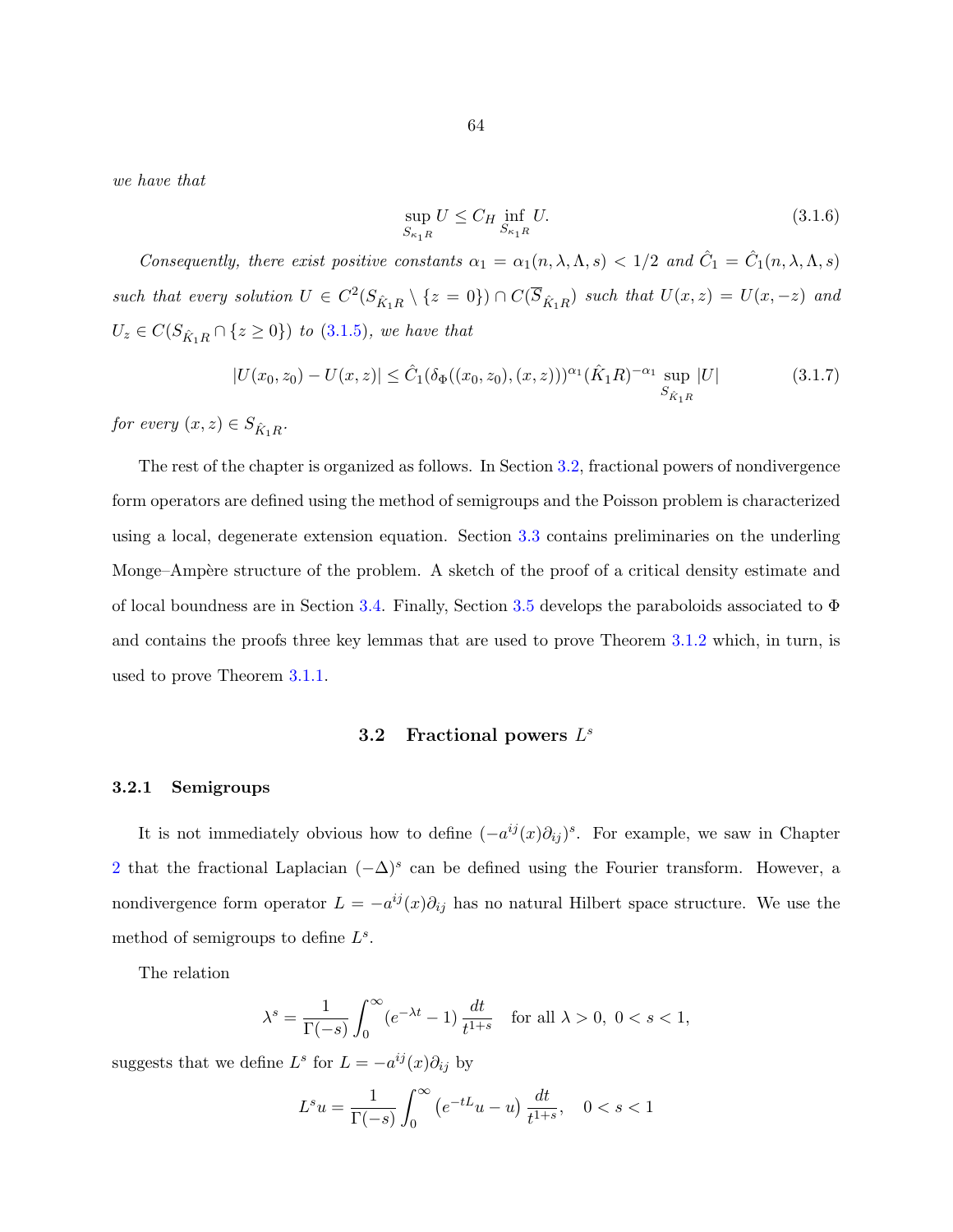where  $v = e^{-tL}u$  solves the heat equation generated by L with initial data u:

$$
\begin{cases}\n\partial_t v(x,t) = a^{ij}(x)\partial_{ij}v(x,t) & \text{for } t > 0, \ x \in \Omega \\
v(x,t) = 0 & \text{for } t \ge 0, \ x \in \partial\Omega \\
v(x,0) = u(x) & \text{for } x \in \Omega.\n\end{cases}
$$

In order to make the definition of  $L^s$  more precise we will state the following definitions and results as found in [\[62\]](#page-145-0).

**Definition 3.2.1.** Let X be a Banach space. A one parameter family  $\{T_t\}_{0 \leq t < \infty}$  of bounded linear operators from  $X$  into  $X$  is a semigroup on  $X$  if

$$
T_0 = I
$$
 and  $T_{t_1+t_2} = T_{t_1} \circ T_{t_2}$  for every  $t_1, t_2 \ge 0$ .

The linear operator A defined by

$$
Dom(A) = \left\{ x \in X : \lim_{t \to 0^+} \frac{T_t x - x}{t} \text{ exists in } X \right\}
$$

and

$$
Ax = \lim_{t \to 0^+} \frac{T_t x - x}{t} \quad \text{for } x \in \text{Dom}(A)
$$

is the called the infinitesimal generator of  $T_t$ . We use the notation  $T_t = e^{tA}$ .

We say  $T_t$  is strongly continuous, also called a  $C_0$ -semigroup, if

$$
\lim_{t \to 0^+} T_t x = x \quad \text{for all } x \in X.
$$

**Theorem 3.2.1.** Let  $T_t$  be a  $C_0$ -semigroup and let  $A$  be its infinitesimal generator. If  $x \in Dom(A)$ , then  $T_tx \in Dom(A)$ ,

$$
\frac{d}{dt}T_t x = AT_t x = T_t Ax, \quad and \quad T_t x - x = \int_0^t T_\tau Ax \, d\tau.
$$

**Theorem 3.2.2.** If  $T_t$  is a  $C_0$ -semigroup, then there exist constants  $\omega \geq 0$  and  $M \geq 1$  such that

$$
||T_t|| \le Me^{\omega t} \quad \text{for } 0 \le t < \infty.
$$

If  $\omega = 0$ , we say that  $T_t$  is uniformly bounded and if moreover  $M = 1$ , we say that  $T_t$  is contractive.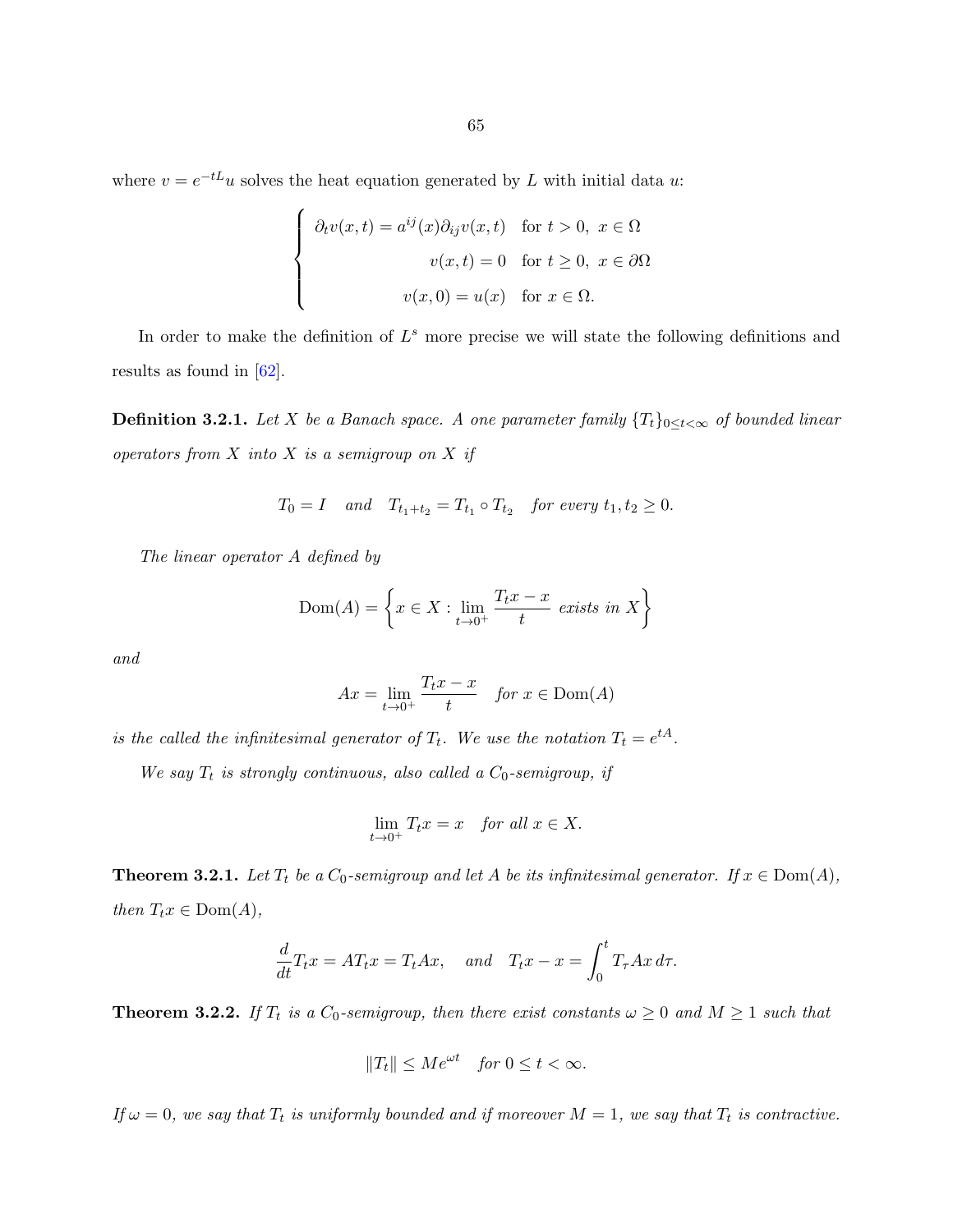**Theorem 3.2.3** (Hille-Yosida). A linear operator A generates a  $C_0$ -semigroup if and only if

- 1. A is closed and  $Dom(A)$  is dense in X
- 2.  $(\omega, \infty) \subset \rho(A)$ , where  $\rho$  denotes the resolvent set of A, and

$$
\left\| (\lambda I - A)^{-n} \right\| \le \frac{M}{(\lambda - \omega)^n} \quad \text{for all } \lambda > \omega, \ n \in \mathbb{N}.
$$

If A is the infinitesimal generator of a uniformly bounded  $C_0$ -semigroup on X, then, for  $x \in$  $Dom(A)$ , define the fractional operator  $A<sup>s</sup>$  using the definition of Balakrishnan [\[7\]](#page-142-0) by

$$
A^s x = \frac{1}{\Gamma(-s)} \int_0^\infty (T_t x - x) \frac{dt}{t^{1+s}} \quad 0 < s < 1,
$$

where the integral is taken in the Bochner sense. For  $x \in Dom(A)$ ,

$$
||A^s x||_X \le c_s \left( \int_0^1 ||T_t x - x||_X \frac{dt}{t^{1+s}} + \int_1^\infty (||T_t x||_X + ||x||_X) \frac{dt}{t^{1+s}} \right)
$$
  
\n
$$
= c_s \left( \int_0^1 \left\| \int_0^t T_\tau (Ax) d\tau \right\|_X \frac{dt}{t^{1+s}} + \int_1^\infty (||T_t x||_X + ||x||_X) \frac{dt}{t^{1+s}} \right)
$$
  
\n
$$
\le c_s \left( \int_0^1 \int_0^t M ||Ax||_X d\tau \frac{dt}{t^{1+s}} + \int_1^\infty (M+1) ||x||_X \frac{dt}{t^{1+s}} \right)
$$
  
\n
$$
\le c_{s,M} (||Ax||_X + ||x||_X) < \infty
$$

which shows that  $A^s: \text{Dom}(A) \to X$  is well-defined.

Example 3.2.1. For  $L = -\Delta$ , let  $X = C(\mathbb{R}^n) \cap L^{\infty}(\mathbb{R}^n)$  and  $Dom(-\Delta) = C^2(\mathbb{R}^n) \cap L^{\infty}(\mathbb{R}^n)$ . Then,  $-\Delta$  is the generator of a  $C_0$  semigroup. In particular, we know that  $T_t u = W_t * u$  where W is the Gauss-Weistrass heat kernel (see Section  $2.4$ ).

Define the Banach space  $C_0(\Omega)$  by

$$
C_0(\Omega) = \{ u \in C(\overline{\Omega}) : u \equiv 0 \text{ on } \partial\Omega \}.
$$

The following result by Arendt–Schätzle is, in part, the motivation for choosing  $a^{ij} \in C^{\alpha}(\Omega)$  [\[6\]](#page-142-0). We also reference the reader to [\[47,](#page-144-0) Theorem 5.1.19] for similar results on semigroups generated by  $-a^{ij}(x)\partial_{ij}$  with  $a^{ij} \in C^{\alpha}(\Omega)$ .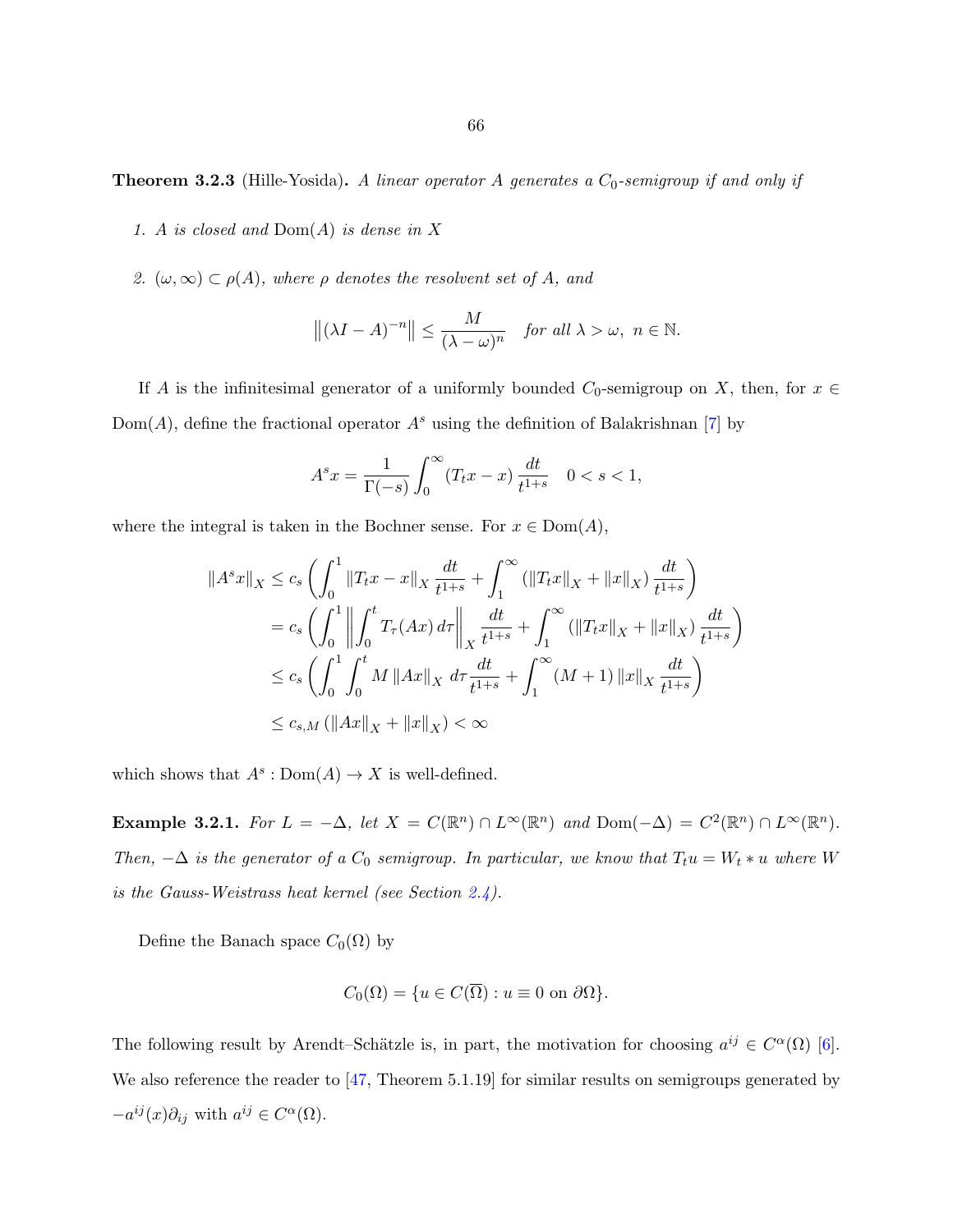<span id="page-72-0"></span>**Theorem 3.2.4** (Proposition 4.7 in [\[6\]](#page-142-0)). For a bounded, Lipschitz domain  $\Omega \subset \mathbb{R}^n$ , assume that  $a^{ij} \in C^{\alpha}(\Omega) \cap C(\overline{\Omega})$  satisfy [\(3.1.1\)](#page-67-0). The operator

$$
L = -a^{ij}(x)\partial_{ij}, \quad \text{dom}(L) = \{u \in C_0(\Omega) \cap W^{2,n}_{\text{loc}}(\Omega) : Lu \in C_0(\Omega)\}
$$
(3.2.1)

generates a contractive  $C_0$ -semigroup, denoted by  $T_t = e^{-tL}$ , on  $C_0(\Omega)$  such that if  $u \geq 0$ , then  $e^{-tL}u \geq 0$ . Moreover,

$$
\left\|e^{-tL}u\right\|_{C_0(\Omega)} \le Me^{-\varepsilon t} \|u\|_{C_0(\Omega)}, \quad t \ge 0 \tag{3.2.2}
$$

for some  $M > 0$ ,  $\varepsilon > 0$ . The resolvent  $(\lambda I - L)^{-1}$  is compact for all  $\lambda$  in  $\rho(L)$ .

Hence, the following definition of  $(-a^{ij}(x)\partial_{ij})^s$  is well-defined.

**Definition 3.2.2.** Let  $0 < s < 1$ . Assume that  $\Omega \subset \mathbb{R}^n$  is bounded, Lipschitz domain and  $a^{ij} \in$  $C^{\alpha}(\Omega) \cap C(\overline{\Omega})$  satisfy [\(3.1.1\)](#page-67-0). Suppose that  $X = C_0(\Omega)$  and L is given by (3.2.1). We define the fractional operator  $L^s : \text{Dom}(L) \to C_0(\Omega)$  by

$$
L^s u = \frac{1}{\Gamma(-s)} \int_0^\infty (e^{-tL} u - u) \frac{dt}{t^{1+s}}, \quad 0 < s < 1. \tag{3.2.3}
$$

# 3.2.2 The extension problem

In view of  $(3.2.3)$  and the pointwise definition of fractional Laplacian  $(2.1.6)$ , we see that fractional powers of differential operators are nonlocal which brings additional difficulties when proving regularity estimates. Caffarelli–Silvestre introduced an extension problem to characterize  $(-\Delta)^s$  as the Dirichlet-to-Neumann map for a local PDE [\[19\]](#page-143-0). In particular, they showed that if  $U = U(x, z) : \mathbb{R}^n \times [0, \infty) \to \mathbb{R}$  is the solution to

$$
\begin{cases}\n\Delta_x U + z^{2-\frac{1}{s}} U_{zz} = 0 & \text{in } \mathbb{R}^n \times (0, \infty) \\
U(x, 0) = u(x) & \text{on } \mathbb{R}^n \times \{z = 0\} \\
\lim_{z \to \infty} U(x, z) = 0 & \text{for } x \in \mathbb{R}^n,\n\end{cases}
$$
\n(3.2.4)

then, for a multiplicative constant  $c_s > 0$ ,

$$
c_s(-\Delta)^s u(x) = -U_{z+}(x,0) \quad \text{for } x \in \mathbb{R}^n.
$$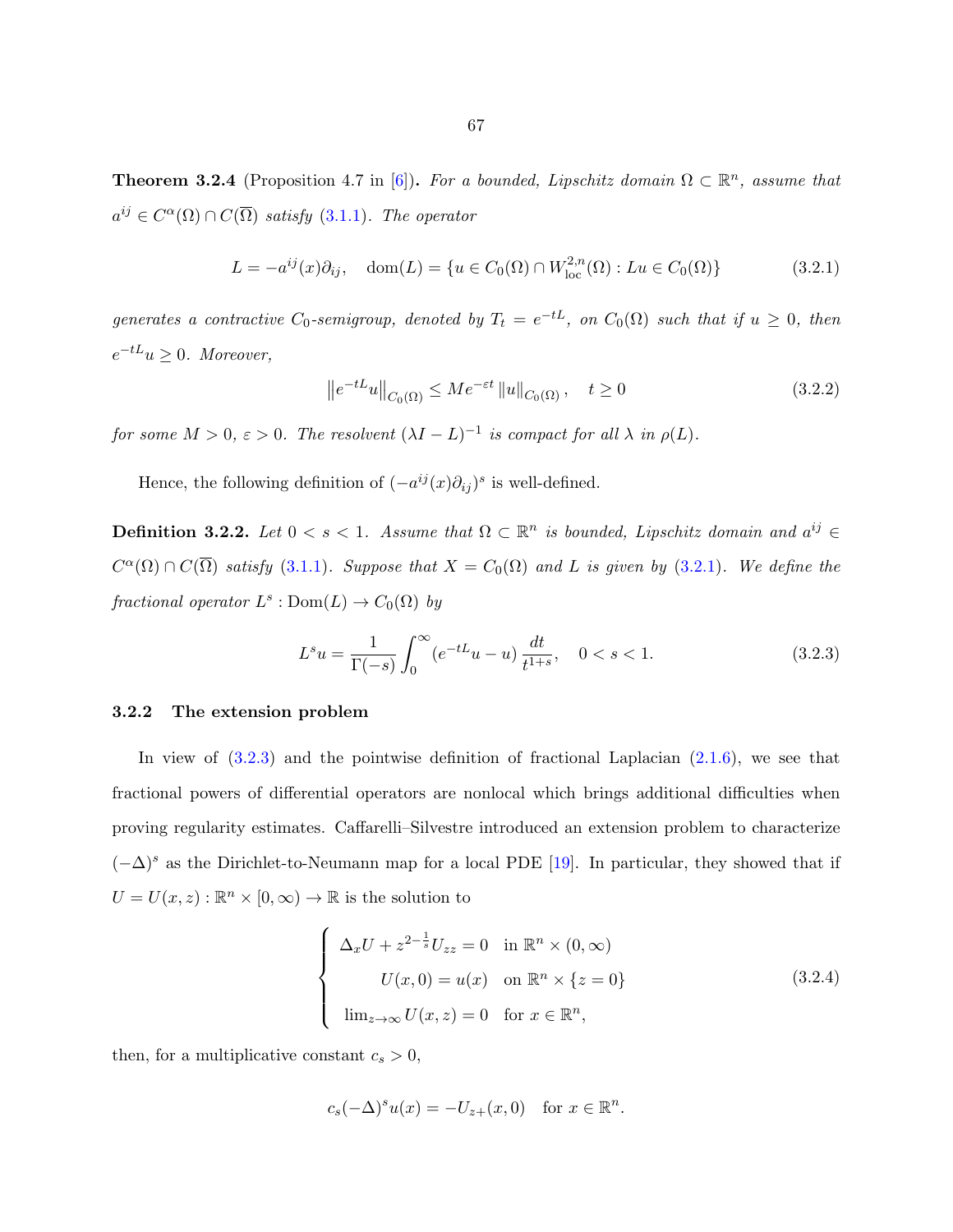<span id="page-73-0"></span>Note that  $-\partial_{z+}U$  is the exterior normal derivative on  $\partial(\mathbb{R}^n \times [0,\infty))$ . Hence, to prove regularity estimates for solutions to the nonlocal equation  $(-\Delta)^s u = f$  in  $\mathbb{R}^n$ , one may study the local, degenerate equation [\(3.2.4\)](#page-72-0) and take the trace across  $\{z = 0\}$ . The extension equation is indeed degenerate as the coefficient  $z^{2-\frac{1}{s}}$  cannot be controlled by above or below, depending on the value of  $0 < s < 1$ :

$$
\lim_{z \to 0^+} z^{2 - \frac{1}{s}} = \begin{cases} \infty & \text{if } 0 < s < 1/2 \\ 1 & \text{if } s = 1/2 \\ 0 & \text{if } 1/2 < s < 1 \end{cases} \qquad \lim_{z \to \infty} z^{2 - \frac{1}{s}} = \begin{cases} 0 & \text{if } 0 < s < 1/2 \\ 1 & \text{if } s = 1/2 \\ \infty & \text{if } 1/2 < s < 1. \end{cases}
$$

The method of semigroups has been developed by Stinga–Torrea in [\[71,](#page-146-0) [72,](#page-146-0) [73\]](#page-146-0) and Galé– Miana–Stinga in [\[30\]](#page-143-0) to characterize fractional powers of more general differential operators with an extension equation in Hilbert and Banach spaces, respectively. The following is a particular case of [\[30,](#page-143-0) Theorem 1.1].

**Theorem 3.2.5** (See [\[30\]](#page-143-0)). Let  $0 < s < 1$  and let X be a Banach space. Suppose that A generates a uniformly bounded  $C_0$ -semigroup  $T_t$  on X. For  $u \in X$ , a solution  $U \in C^{\infty}((0,\infty); \text{Dom}(A)) \cap$  $C([0,\infty);X)$  to

$$
\begin{cases}\nAU(z) + z^{2 - \frac{1}{s}} \partial_{zz} U(z) = 0 & \text{in } \{z > 0\} \\
U(0) = u & \text{on } \{z = 0\}\n\end{cases}
$$
\n(3.2.5)

is given by

$$
U(z) = \frac{(2s)z}{4^{s}\Gamma(s)} \int_{0}^{\infty} e^{-\frac{s^{2}}{t}z^{\frac{1}{s}}} T_{t}u \frac{dt}{t^{1+s}}
$$

and satisfies

$$
||U(z)||_X \le M ||u||_X \quad \text{for some } M > 0.
$$

Furthermore, if  $u \in \text{Dom}(A)$ , then  $U_z \in C([0,\infty);X)$  and

$$
-\partial_{z+}U(0) = c_s A^s u, \quad c_s = \frac{2s\Gamma(s)}{4^s |\Gamma(-s)|} > 0.
$$

Corollary 3.2.1. Let  $0 < s < 1$ . Assume that  $\Omega \subset \mathbb{R}^n$  is bounded, Lipschitz domain and  $a^{ij} \in$  $C^{\alpha}(\Omega) \cap C(\overline{\Omega})$  satisfy [\(3.1.1\)](#page-67-0). Suppose that  $X = C_0(\Omega)$  and L is given by [\(3.2.1\)](#page-72-0). If  $u \in \text{Dom}(L)$ ,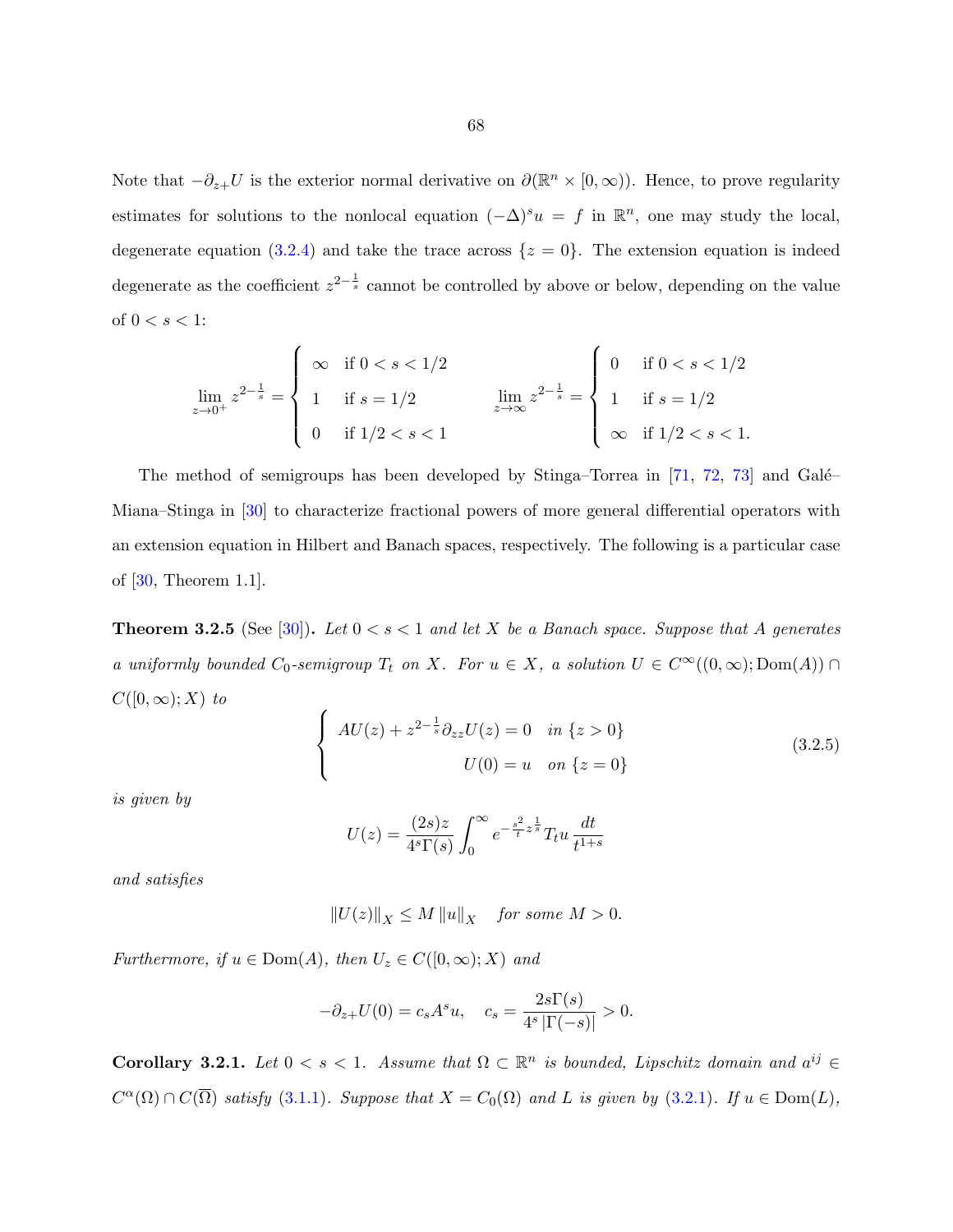then a solution  $U \in C^{\infty}((0,\infty); \text{Dom}(L)) \cap C([0,\infty); C_0(\Omega))$  to

$$
\begin{cases}\n a^{ij}(x)\partial_{ij}U + z^{2-\frac{1}{s}}U_{zz} = 0 & \text{in } \Omega \times \{z > 0\} \\
 U(x,0) = u(x) & \text{on } \Omega \times \{z = 0\}.\n\end{cases}
$$
\n(3.2.6)

is given by

$$
U(x,z) = \frac{(2s)z}{4^s \Gamma(s)} \int_0^\infty e^{-\frac{s^2}{t}z^{\frac{1}{s}}} e^{-tL} u(x) \frac{dt}{t^{1+s}}
$$
(3.2.7)

and satisfies

$$
||U(\cdot,z)||_{C_0(\Omega)} \le M ||u||_{C_0(\Omega)} \quad \text{for some } M > 0.
$$

Furthermore,  $U_z \in C([0,\infty); C_0(\Omega))$  and

$$
-\partial_{z+}U(x,0) = c_s L^s u(x) \in C_0(\Omega).
$$

Moreover, by interior Schauder estimates (see [\[31\]](#page-143-0)), the solution U given by  $(3.2.7)$  is classical in the sense that  $U \in C^2(\Omega \times (0,\infty)) \cap C(\overline{\Omega} \times [0,\infty)).$ 

Let  $u \in \text{Dom}(L)$  be a solution to  $L^s u = f$  in a ball  $B \subset\subset \Omega$  where  $f \in C_0(\Omega)$ . By Corollary [3.2.1,](#page-73-0) the function U given by  $(3.2.7)$  is a solution to

$$
\begin{cases}\n a^{ij}(x)\partial_{ij}U + z^{2-\frac{1}{s}}\partial_{zz}U = 0 & \text{in } \Omega \times (0, \infty) \\
 -\partial_{z+}U = f & \text{on } \Omega \times \{z = 0\}.\n\end{cases}
$$
\n(3.2.8)

and, up to a multiplicative constant,  $U(x, 0) = u(x)$ . Therefore, to prove estimates for u, it is enough to study a *priori* estimate for solutions  $U$  to  $(3.2.8)$ .

To study the trace across  $\{z=0\}$ , we let  $\tilde{U}$  be the even reflection of U:

$$
\tilde{U}(x, z) = U(x, |z|)
$$
, for all  $(x, z) \in \Omega \times \mathbb{R}$ .

As long as the context is clear, we will continue to use U in place of  $\tilde{U}$ . Hence, for a Monge-Ampère section  $S \subset\subset \Omega \times \mathbb{R}$  (see Section [3.3\)](#page-75-0), we prove Harnack inequality for nonnegative, classical solutions  $U \in C^2(\Omega \times \{z \neq 0\}) \cap C(\overline{\Omega} \times \mathbb{R}), U_z \in C([0,\infty); C_0(\Omega))$  to

$$
\begin{cases}\na^{ij}(x)\partial_{ij}U+|z|^{2-\frac{1}{s}}\partial_{zz}U=0 & \text{in } S \cap \{z \neq 0\} \\
-\partial_{z+}U=f & \text{on } S \cap \{z=0\}\n\end{cases}
$$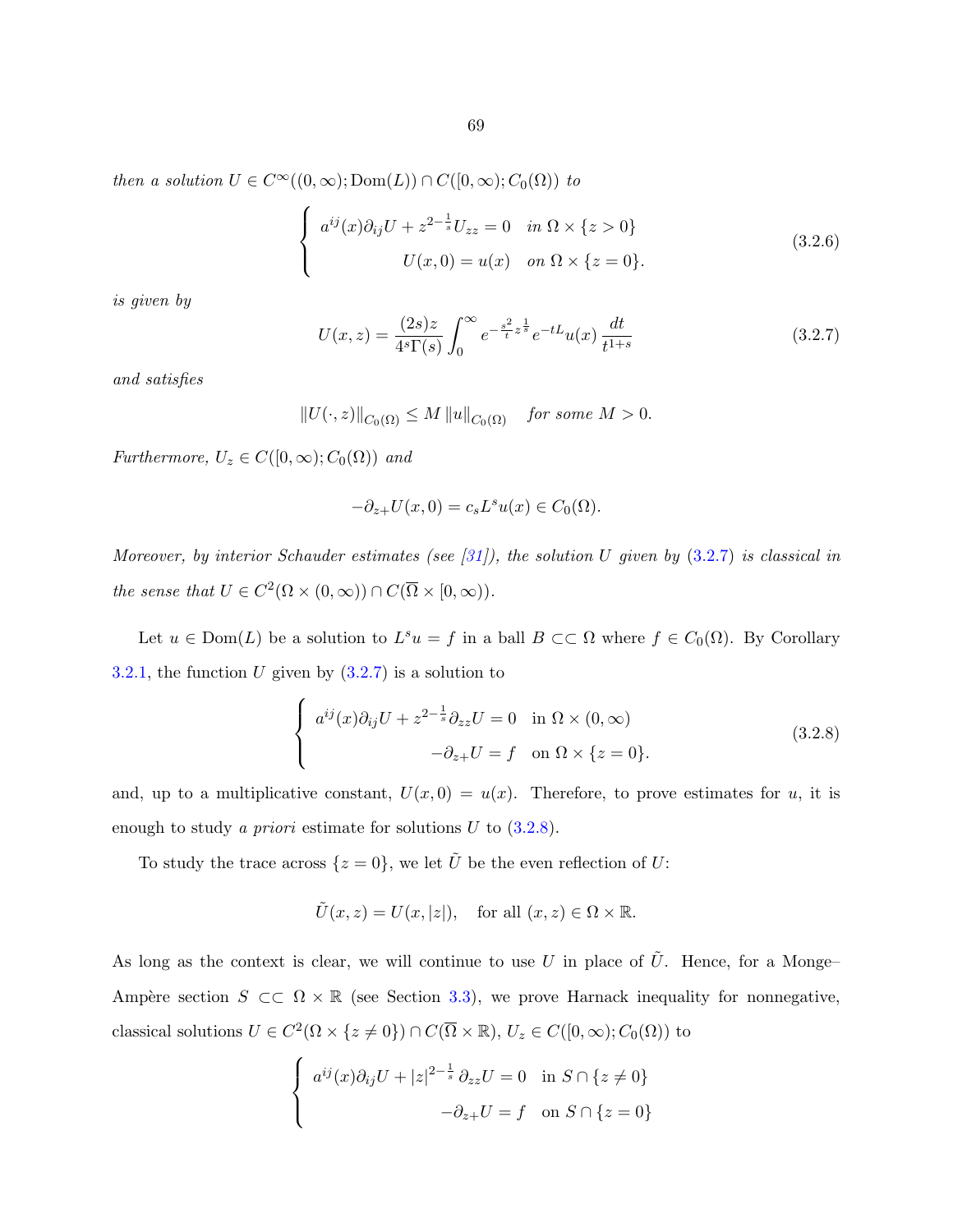<span id="page-75-0"></span>where  $-\partial_{z+}U = f$  is the exterior normal derivative on  $\partial(\Omega \times (0,\infty))$ . Note that the Neumann condition  $-\partial_{z+}U = f$  does not apply if  $S \cap \{z=0\} = \emptyset$ .

If  $f = 0$  in  $B \subset \Omega$ , then, by the symmetry of U across  $\{z = 0\}$ , we have that

$$
-\partial_{z-}U(x,0) = -\lim_{h \to 0^{-}} \frac{U(x,h) - U(x,0)}{h}
$$
  
=  $-\lim_{h \to 0^{+}} \frac{U(x,-h) - U(x,0)}{-h}$   
=  $\lim_{h \to 0^{+}} \frac{U(x,h) - U(x,0)}{h} = \partial_{z+}U(x,0) = 0.$ 

# 3.3 Monge–Ampère setting

Given  $0 < s < 1$ , we define the functions  $\varphi : \mathbb{R}^n \to \mathbb{R}$  and  $h : \mathbb{R} \to \mathbb{R}$  by

$$
\varphi(z) = \frac{1}{2} |x|^2
$$
 and  $h(z) = \frac{s^2}{1-s} |z|^{\frac{1}{s}}$ 

and notice that  $\varphi \in C^{\infty}(\mathbb{R})$  and  $h \in C^{1}(\mathbb{R}) \cap C^{2}(\mathbb{R} \setminus \{0\})$  are strictly convex. Set

$$
\Phi(x, z) = \varphi(x) + h(z) \quad \text{for all } (x, z) \in \mathbb{R}^{n+1}.
$$

We note that

$$
h'(z) = \frac{s}{1-s} |z|^{\frac{1}{s}-2} z, \quad h''(z) = |z|^{\frac{1}{s}-2}, \quad D^2 \Phi(x, z) = \begin{pmatrix} I & 0 \\ 0 & |z|^{\frac{1}{s}-2} \end{pmatrix}.
$$

It is clear that

$$
h'(-z) = -h'(z)
$$
 and  $h'(0) = 0$ .

**Definition 3.3.1.** The Monge-Ampère measure associated to a strictly convex function  $\psi \in C^1(\mathbb{R}^n)$ is given by

$$
\mu_{\psi}(E) = |D\psi(E)| \quad \text{for every Borel set } E \subset \mathbb{R}^n.
$$

Since  $D\varphi(x) = x$ , it clear that  $\mu_{\varphi}(E) = |E|$  is the Lebesgue measure of E.

**Lemma 3.3.1.** For a Borel set  $I \subset \mathbb{R}$ ,

$$
\mu_h(I) = \int_I h''(z) \, dz.
$$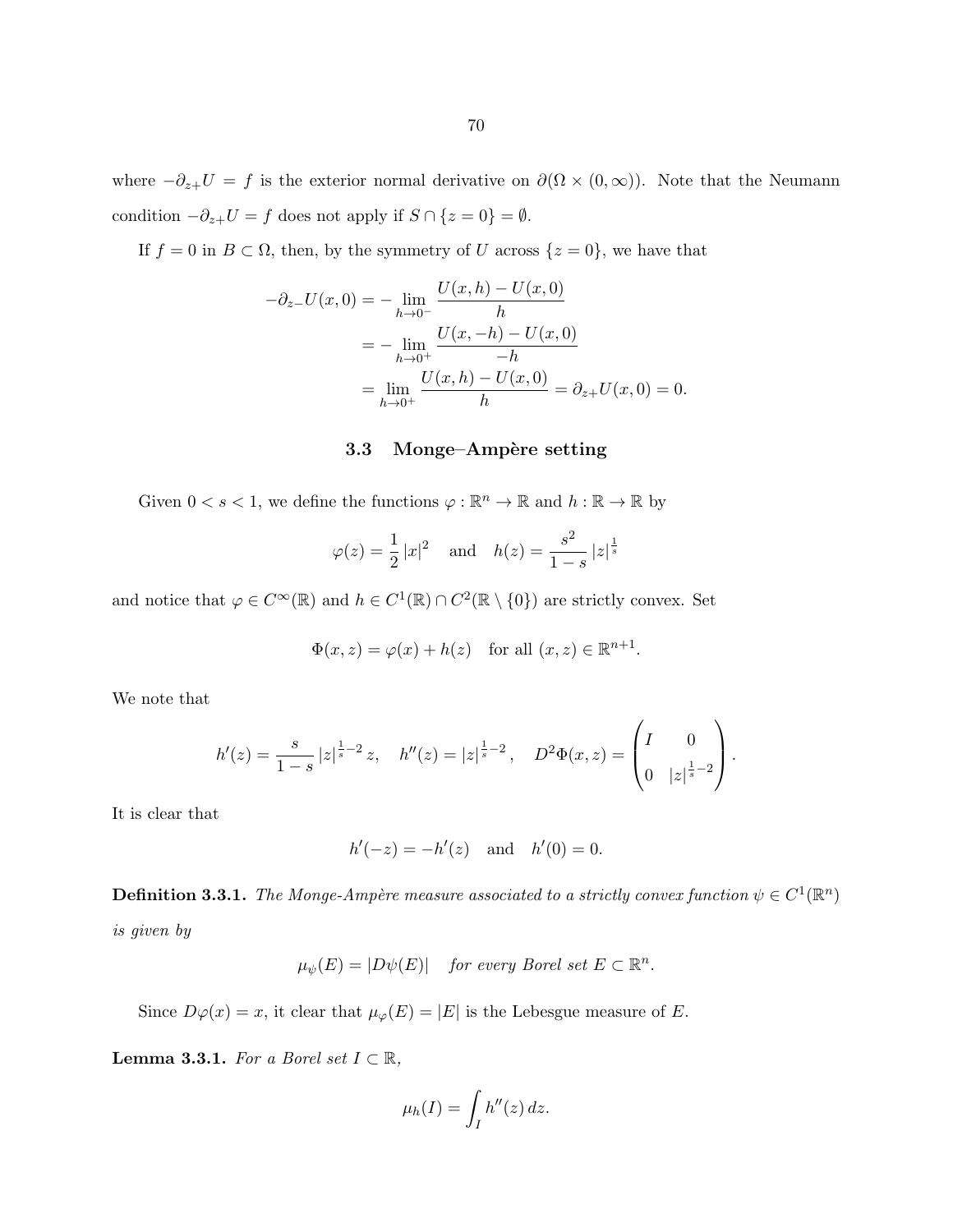Consequently, for a Borel set  $E \subset \mathbb{R}^{n+1}$ ,

$$
\mu_{\Phi}(E) = \int_{E} h''(z) \, dz \, dx.
$$

*Proof.* Consider an open (or closed) interval  $(-a, a) \subset \mathbb{R}$ . Note that h' is monotone increasing, injective, and  $h'(z) = 0$  if and only if  $z = 0$ . Since h is  $C^2$  and strictly convex in  $\mathbb{R} \setminus \{z = 0\}$ , we have that

$$
\mu_h((-a, a)) = |h'((-a, a))|
$$
  
= |h'((-a, 0)) \cup h'(0) \cup h'((0, a))|  
= |h'((-a, 0))| + |h'(0)| + |h'((0, a))|  
=  $\int_{-a}^{0} h''(z) dz + 0 + \int_{0}^{a} h''(z) dz$   
=  $\int_{-a}^{a} h''(z) dz$ .

The result follows for any interval and hence for any Borel set  $I \subset \mathbb{R}$ .

**Definition 3.3.2.** The Monge-Ampère (quasi)-distance associated to a strictly convex function  $\psi \in C^1(\mathbb{R}^n)$  is given by

$$
\delta_{\psi}(x_0,x)=\psi(x)-\psi(x_0)-\langle D\psi(x_0),x-x_0\rangle.
$$

We use the terminology quasi-distance when there exists a  $K \geq 1$  such that

$$
\delta_{\psi}(x_1, x_2) \le K\left(\delta_{\psi}(x_1, x_3) + \delta_{\psi}(x_3, x_2)\right) \quad \text{for all } x_1, x_2, x_3 \in \mathbb{R}^n.
$$

For our functions  $\varphi$ , h, and  $\Phi$ , we have

$$
\delta_{\varphi}(x_0, x) = \frac{1}{2} |x|^2 - \frac{1}{2} |x_0|^2 - \langle x_0, x - x_0 \rangle = \frac{1}{2} |x - x_0|^2
$$

$$
\delta_h(z_0, z) = h(z) - h(z_0) - h'(z_0)(z - z_0)
$$

$$
\delta_{\Phi}((x_0, z_0), (x, z)) = \delta_{\varphi}(x_0, x) + \delta_h(z_0, z).
$$

We will show that  $\delta_h$ ,  $\delta_\varphi$ , and  $\delta_\Phi$  are indeed quasi-distances (see Lemma [3.3.4\)](#page-79-0).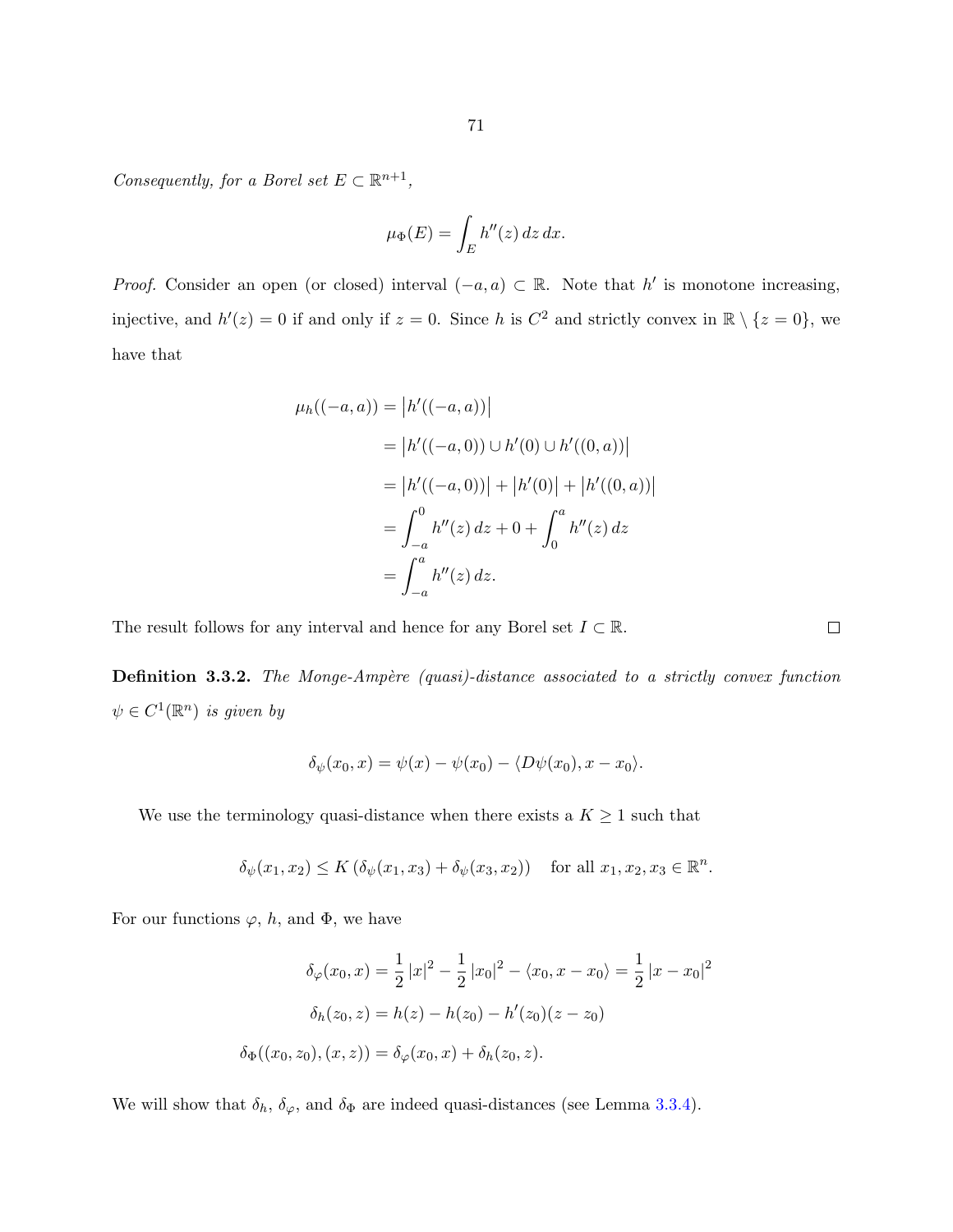<span id="page-77-0"></span>**Lemma 3.3.2.** If  $\psi \in C^1(\mathbb{R}^n)$  is strictly convex, then  $\delta_{\psi}$  is continuous.

*Proof.* Suppose that  $x_k \to x_0$  and  $y_k \to y_0$  as  $k \to \infty$ . By the continuity of  $\psi$  and  $D\psi$ ,

$$
\delta_{\psi}(x_k, y_k) = \psi(y_k) - \psi(x_k) - \langle D\psi(x_k), y_k - x_k \rangle
$$
  
 
$$
\rightarrow \psi(y_0) - \psi(x_0) - \langle D\psi(x_0), y_0 - x_0 \rangle = \delta_{\psi}(x_0, y_0) \text{ as } k \rightarrow \infty.
$$

 $\Box$ 

**Definition 3.3.3.** The Monge–Ampère section of radius r, centered at  $x_0$  associated to a strictly convex function  $\psi \in C^1(\mathbb{R}^n)$  is given by

$$
S_r(x_0) = \{x : \delta_{\psi}(x_0, x) < r\}.
$$

When necessary, we use the notation  $S_{\psi}(x_0, r)$ .

The supporting hyperplane to  $\psi$  at  $x_0$  is given by

$$
\ell(x) = \psi(x_0) + \langle D\psi(x_0), x - x_0 \rangle.
$$

By writing

$$
S_r(x_0) = \{x : \psi(x) < r + \psi(x_0) + \langle D\psi(x_0), x - x_0 \rangle\} = \{x : \psi(x) - \ell(x) < r\},
$$

we can see that the Monge–Ampère sections for  $\psi$  centered at  $x_0$  are the sublevel sets of  $\psi - \ell$ . In the case of  $\varphi$ , the sections correspond to Euclidean balls with the same center

$$
S_R(x_0) = \{x : \frac{1}{2}|x - x_0|^2 < R\} = \{x : |x - x_0| < \sqrt{2R}\} = B_{\sqrt{2R}}(x_0),\tag{3.3.1}
$$

The sections for h with radius  $r > 0$  are one-dimensional, so they correspond to intervals in R. Moreover, they are are comparable to intervals of radius  $r^s$  (see Lemma [3.3.5\)](#page-80-0).

**Definition 3.3.4.** We say that  $\mu_{\psi}$  is doubling with respect to the center of mass on the sections of  $\psi$  if there is a constant  $C_d > 0$  such that

$$
\mu_{\psi}(S_R(x)) \le C_d \mu_{\psi}\left(\frac{1}{2}S_R(x)\right) \quad \text{for all sections } S_R(x).
$$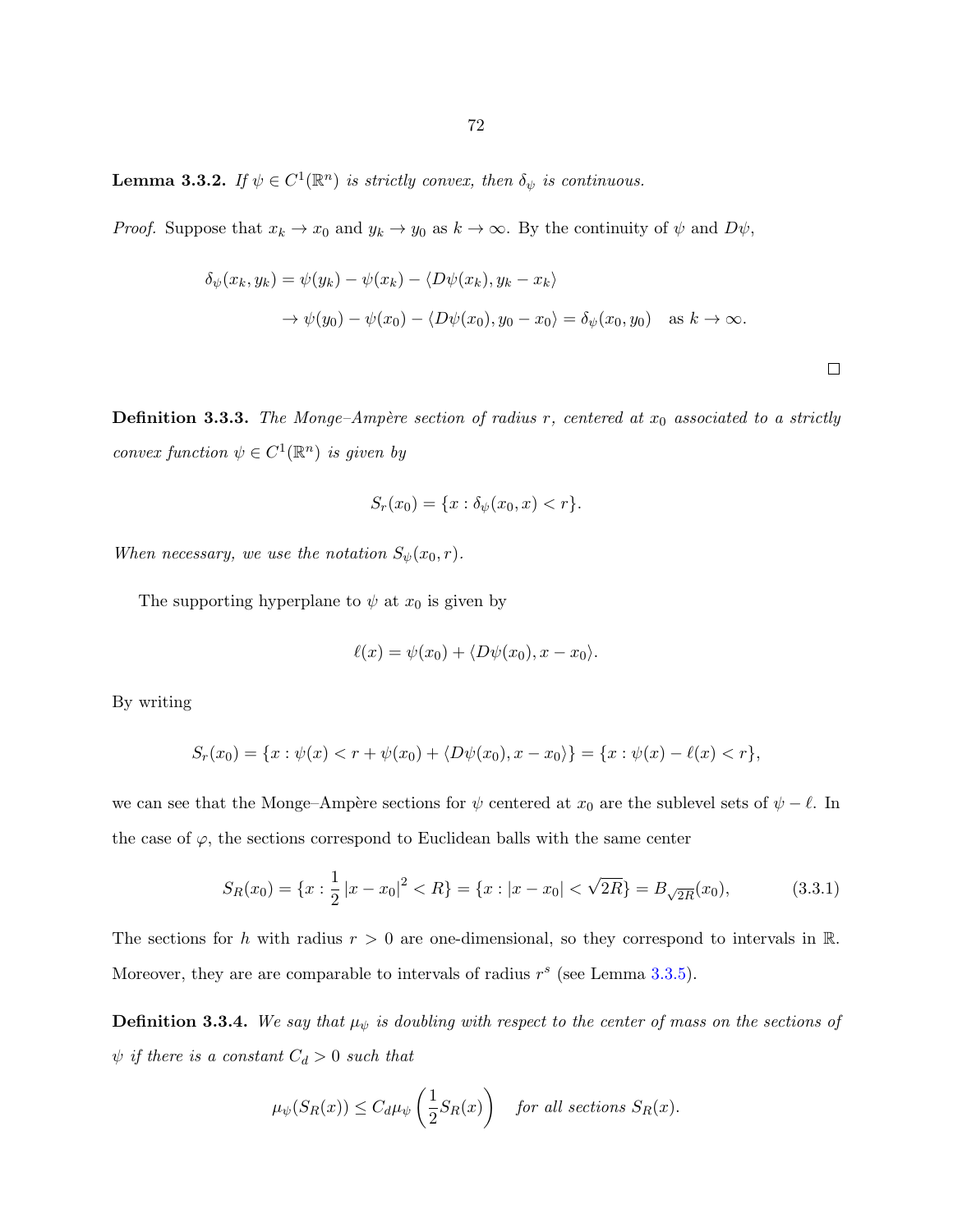<span id="page-78-0"></span>We write  $\mu_{\psi} \in (DC)_{\psi}$ . Here, we use the notation

$$
\alpha S_R(x) = \{ \alpha(y - x^*) + x^* : y \in S_R(x) \}, \quad \alpha > 0
$$

where  $x^*$  is the center of mass of  $S_R(x)$ .

**Definition 3.3.5.** We say that  $\psi$  satisfies the engulfing property if there is a constant  $\theta \geq 1$  such that, for every section  $S_R(x_0)$ , if  $x_1 \in S_R(x_0)$ , then  $S_R(x_0) \subset S_{\theta R}(x_1)$ .

**Theorem 3.3.1** (Theorem 5 in [\[29\]](#page-143-0)). Let  $\psi : \mathbb{R}^n \to \mathbb{R}$  be a differentiable, strictly convex function. Then the following are equivalent

- 1.  $\mu_{\psi} \in (DC)_{\psi};$
- 2.  $\psi$  satisfies the engulfing property;
- 3.  $\mu_{\psi}$  satisfies

$$
cR^{n} \leq |S_{R}(x)| \mu_{\psi}(S_{R}(x)) \leq CR^{n}
$$

for all sections  $S_R(x)$  and some constants  $c, C > 0$ .

All statements are equivalent in the sense that the constants in each property only depend on each other.

Forzani–Maldonado in [\[29\]](#page-143-0) further remark that  $\mu_{\psi} \in (DC)_{\psi}$  is quantitatively equivalent to  $\delta_{\psi}$ satisfying the quasi-triangle inequality.

**Lemma 3.3.3** (Lemma 6 in [\[29\]](#page-143-0)). Fix  $m \in \mathbb{N}$ . For each  $j = 1, ..., m$ , let  $\psi_j : \mathbb{R}^{n_j} \to \mathbb{R}$  be strictly convex, differentiable functions. Set  $n = \sum_{j=1}^{m} n_j$  and define

$$
\psi(x) = \sum_{j=1}^{m} \psi_j(x_j), \quad x = (x_1, ..., x_m) \in \mathbb{R}^n, x_j \in \mathbb{R}^{n_j}.
$$

Then

$$
S_{\psi}(x,R) \subset \prod_{j=1}^{m} S_{\psi_j}(x_j,R) \subset S_{\psi}(x,mR)
$$

for all  $x = (x_1, \ldots, x_m) \in \mathbb{R}^n$  and  $R > 0$ .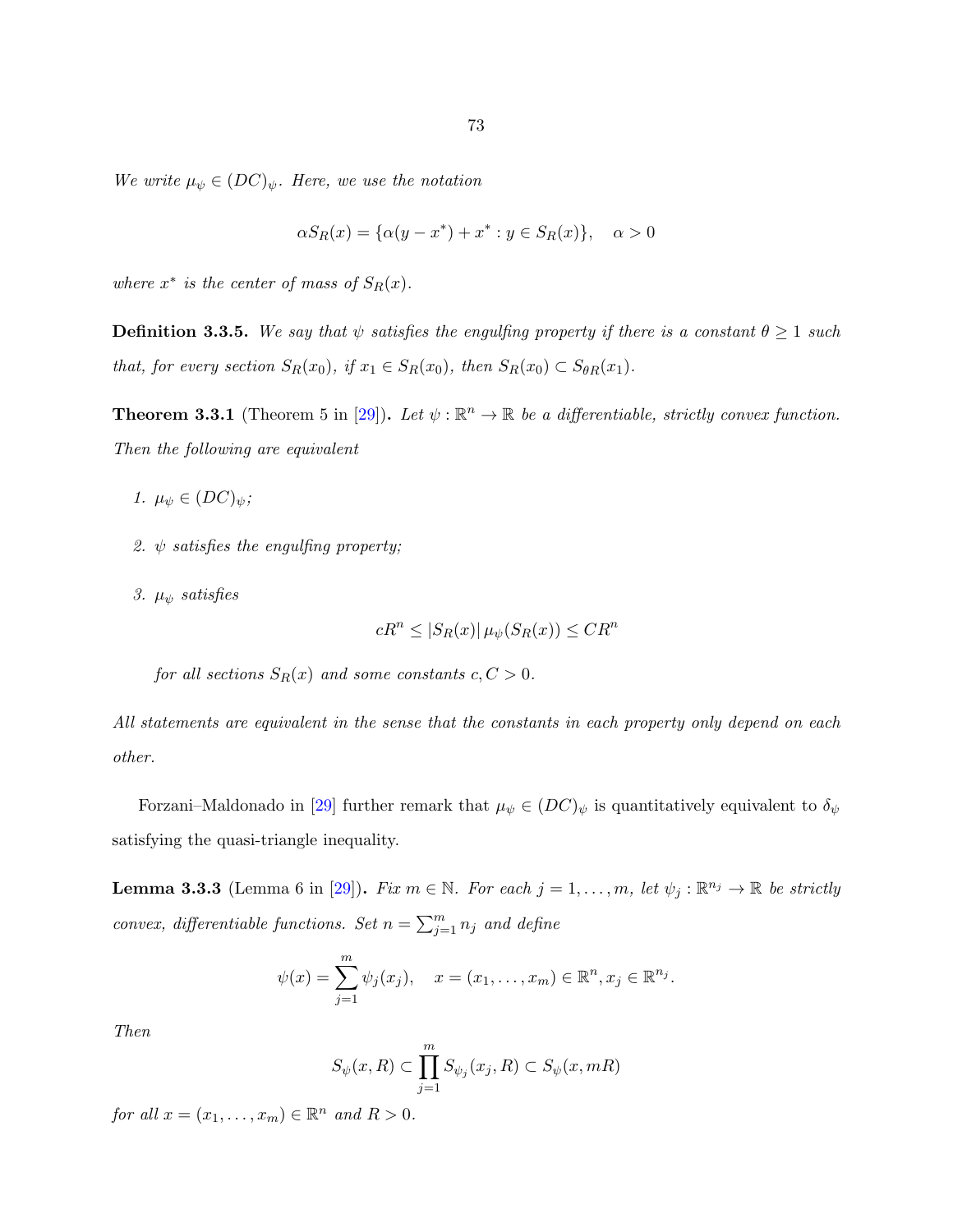<span id="page-79-0"></span>In particular, if  $\psi_j$  satisfy the engulfing property with corresponding constants  $\theta_j$  for all  $j =$  $1, \ldots m$ , then  $\phi$  satisfies the engulfing property with  $\theta = m \max_j {\{\theta_j\}}$ . Conversely, if  $\psi$  satisfies the engulfing property for some  $\theta > 1$ , then  $\psi_j$  satisfies the engulfing property with constant  $\theta$  for all  $j = 1, \ldots, m$ .

Consequently, we have that

$$
S_{\Phi}((x,z),R) \subset S_{\varphi}(x,R) \times S_h(z,R) \subset S_{\Phi}((x,z),2R)
$$
\n(3.3.2)

for all  $(x, z) \in \mathbb{R}^{n+1}$  and  $R > 0$ .

We will show that  $\mu_{\varphi} \in (DC)_{\varphi}$  and  $\mu_h \in (DC)_h$  to obtain the following Lemma.

**Lemma 3.3.4.** 1.  $\mu_{\Phi} \in (DC)_{\Phi}$  with corresponding doubling constant  $C_d = C_d(n, s)$ .

- 2. Φ satisfies the engulfing property with corresponding constant  $\theta = \theta(n, s)$ .
- 3.  $\mu_{\Phi}$  satisfies

$$
cR^{n+1} \le |S_R(x, z)| \mu_{\Phi}(S_R(x, z)) \le CR^{n+1}
$$

for all sections  $S_R(x, z)$  and some positive constants  $C = C(n, s)$ ,  $c = c(n, s)$ .

4. there exists a constant  $K = K(n, s)$  such that

$$
\delta_{\Phi}((x_1, z_1), (x_2, z_2)) \le K \Big( \min \{ \delta_{\Phi}((x_1, z_2), (x_3, z_3)), \delta_{\Phi}((x_3, z_3), (x_1, z_1)) \} + \min \{ \delta_{\Phi}((x_2, z_2), (x_3, z_3)), \delta_{\Phi}((x_3, z_3), (x_2, z_2)) \} \Big). \tag{3.3.3}
$$

for all  $(x_1, z_1), (x_2, z_2), (x_3, z_3) \in \mathbb{R}^{n+1}$ .

*Proof.* By  $(3.3.1)$ , we can write

$$
\mu_{\varphi}(S_{\varphi}(x_0, R)) = |B\left(x_0, \sqrt{2R}\right)| = 2^{n/2} |B\left(x_0, \sqrt{R}\right)| = 2^{n/2} \mu_{\varphi}\left(S_{\varphi}\left(x_0, \frac{1}{2}R\right)\right).
$$

Hence  $\varphi \in (DC)_{\varphi}$  with doubling constant  $C_d^{\varphi} = C_d^{\varphi}$  $\frac{d^{\varphi}}{d}(n).$ 

As discussed in [\[50,](#page-145-0) Section 7.1],  $h''(z)$  is a Muckenhoupt  $A_{\infty}(\mathbb{R})$  weight for all  $0 < s < 1$ . Consequently,  $h''$  is doubling on the real line which is equivalent to  $\mu_h \in (DC)_h$  with doubling constant  $C_d^h = C_d^h(s)$ .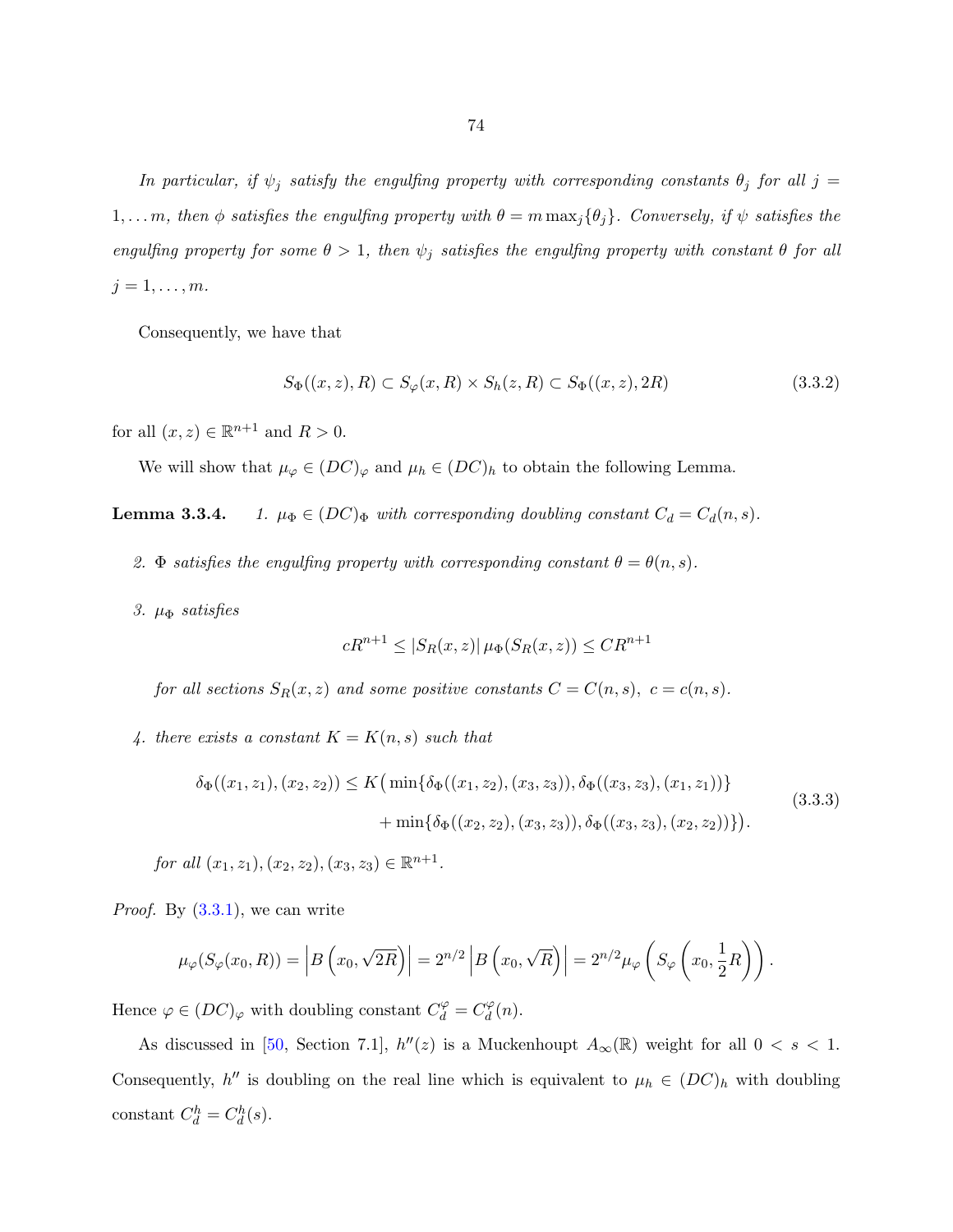<span id="page-80-0"></span>As a consequence of the doubling property (see [\[50,](#page-145-0) Equation 7.8]), there is a constant  $K_d =$  $K_d(n, s)$  such that

$$
\mu_{\Phi}(S((x,z),r_2) \le K_d \left(\frac{r_2}{r_1}\right)^{\nu} \mu_{\Phi}(S((x,z),r_1) \quad \text{for all } 0 < r_1 < r_2,\tag{3.3.4}
$$

where  $\nu := \log_2 K_d$ .

**Lemma 3.3.5.** There exist constants  $c_s, C_s > 0$ , depending only on s, such that

$$
B_{c_s r^s}(z_0) \subset S_h(z_0, r) \subset B_{C_s r^s}(z_0)
$$

for all  $r > 0$  and all  $z_0 \in \mathbb{R}$ . Consequently, there exist constants  $c'_s, C'_s > 0$ , depending only on s, such that

$$
2c_s r^s \le |S_h(z_0, r)| \le 2C_s r^s \quad and \quad c'_s r^{1-s} \le \mu_h(S_h(z_0, r)) \le C'_s r^{1-s}
$$

for all sections  $S_r(z_0)$ .

Proof. For the function

$$
\varphi_s(z) = s |z|^{1/s}, \quad z \in \mathbb{R},
$$

there exist constants  $0 < c \leq 1 \leq C < \infty$ , depending only on  $s,$  such that

$$
B(z_0, cr^s) \subset S_{\varphi_s}(z_0, r) \subset B(z_0, Cr^s), \quad \text{for all } z_0 \in \mathbb{R}, r > 0.
$$

See [\[49,](#page-145-0) Section 11]. It is easy to check that

$$
S_{\varphi_s}(z_0,t)=S_h\left(z_0,\frac{s}{1-s}t\right).
$$

Substitute  $t = \frac{1-s}{s}$  $\frac{-s}{s}r$  and take  $c_s = c\left(\frac{1-s}{s}\right)$  $\left(\frac{-s}{s}\right)^s$ ,  $C_s = C \left(\frac{1-s}{s}\right)$  $\frac{-s}{s}$ , so that

$$
B(z_0, c_s r^s) = B\left(z_0, c\left(\frac{1-s}{s}r\right)^s\right) \subset S_h(z_0, r) \subset B\left(z_0, C\left(\frac{1-s}{s}r\right)^s\right) = B(z_0, C_s r^s)
$$

for all  $z_0 \in \mathbb{R}$  and all  $r > 0$ .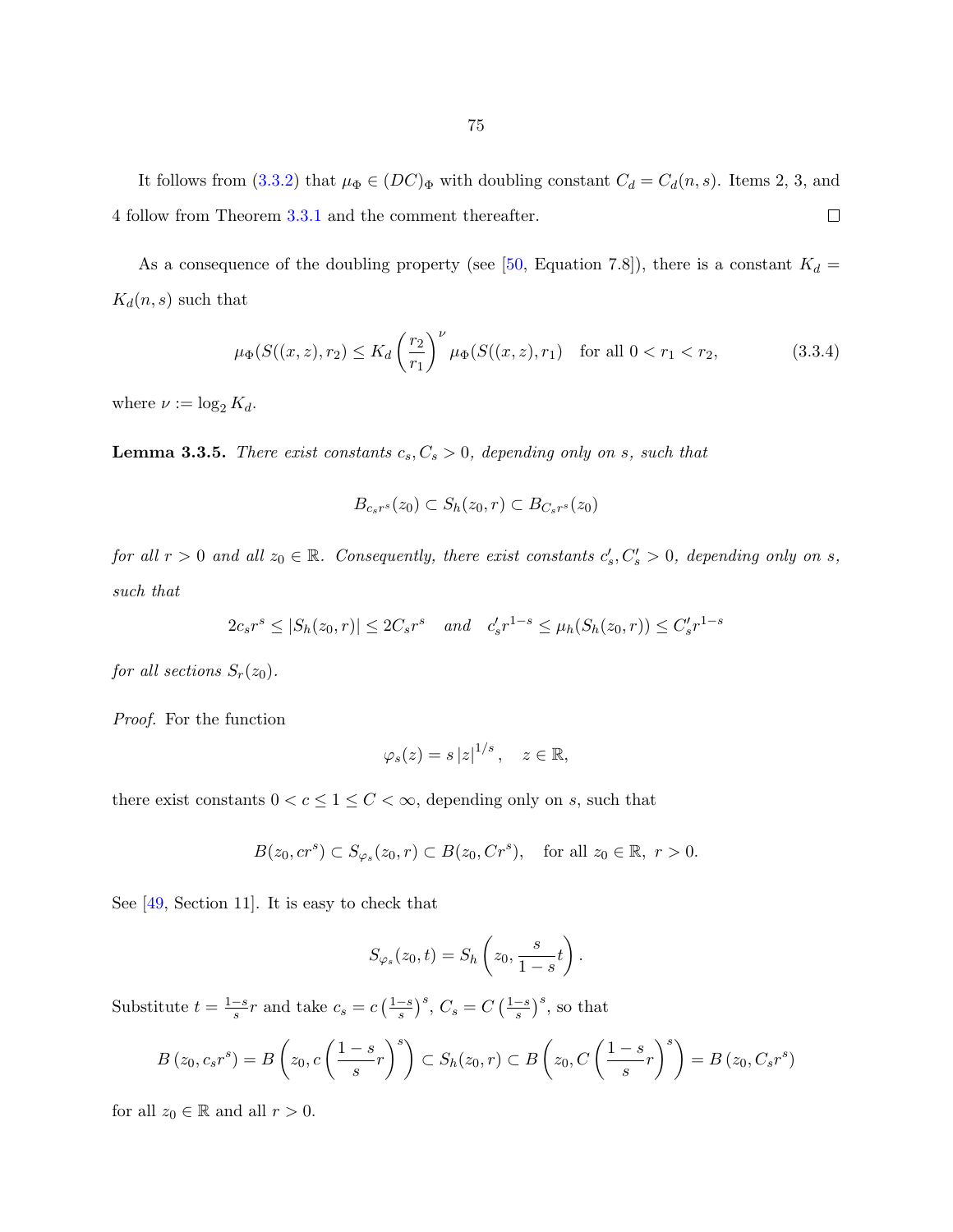76

<span id="page-81-0"></span>For a section  $S_h(z_0, r)$ ,

$$
2c_s r^s = |B_{c_s r^s}(z_0)| \le |S_h(z_0, r)| \le |B_{C_s r^s}(z_0)| = 2C_s r^s.
$$

Since  $\mu_h \in (DC)_h$ , by Theorem [3.3.1,](#page-78-0) there exist constants  $c, C > 0$ , depending only on s, such that

$$
cr \leq |S_h(z_0,r)| \mu_h(S_h(z_0,r)) \leq Cr.
$$

Therefore,

$$
\mu_h(S_h(z_0, r)) = \frac{\mu_h(S_h(z_0, r)) |S_h(z_0, r)|}{|S_h(z_0, r)|} \le \frac{Cr}{2c_s r^s} = C'_s r^{1-s}
$$

$$
\mu_h(S_h(z_0, r)) = \frac{\mu_h(S_h(z_0, r)) |S_h(z_0, r)|}{|S_h(z_0, r)|} \ge \frac{cr}{2C_s r^s} = c'_s r^{1-s}.
$$

Unless otherwise stated, we will always let  $S_r(x_0, z_0)$  denote a section association to  $\Phi$ . We will need the following lemmas written for the sections of Φ.

**Lemma 3.3.6** (Theorem 3.3.10 in [\[34\]](#page-144-0)). There exist constants  $C_0 > 0$ ,  $p \ge 1$ , depending only on n and s, such that for  $0 < s_1 < s_2 \le 1$ ,  $t > 0$  and  $(x_1, z_1) \in S_{\Phi}((x_v, z_v), s_1 t)$ , we have that

$$
S_{\Phi}((x_1, z_1), C_0(s_2 - s_1)^p t) \subset S_{\Phi}((x_v, z_v), s_2 t).
$$

**Lemma 3.3.7** (Lemma 10.6 in [\[50\]](#page-145-0)). Given  $S_R(x_0, z_0)$  with  $\overline{S}_R(x_0, z_0) \cap \{z = 0\} \neq \emptyset$ , there is  $R_r \in (R, 2KR)$  such that

$$
S_R(x_0, z_0) \subset S_{2R_r}(x_0, 0) \subset S_{4R_r}(x_0, 0) \subset S_{\beta_s R/2}(x_0, z_0)
$$

where  $K \geq 1$  is the quasi-triangle constant and  $\beta_s = 4K(1+8K)$  is a constant depending only on  $0 < s < 1$ .

Many of our proofs will rely on the fact that  $\Phi(x, z) = \varphi(x) + h(z)$  has separated variables. It is therefore essential to some of our arguments to consider Monge-Ampère cubes associated to  $\Phi$ .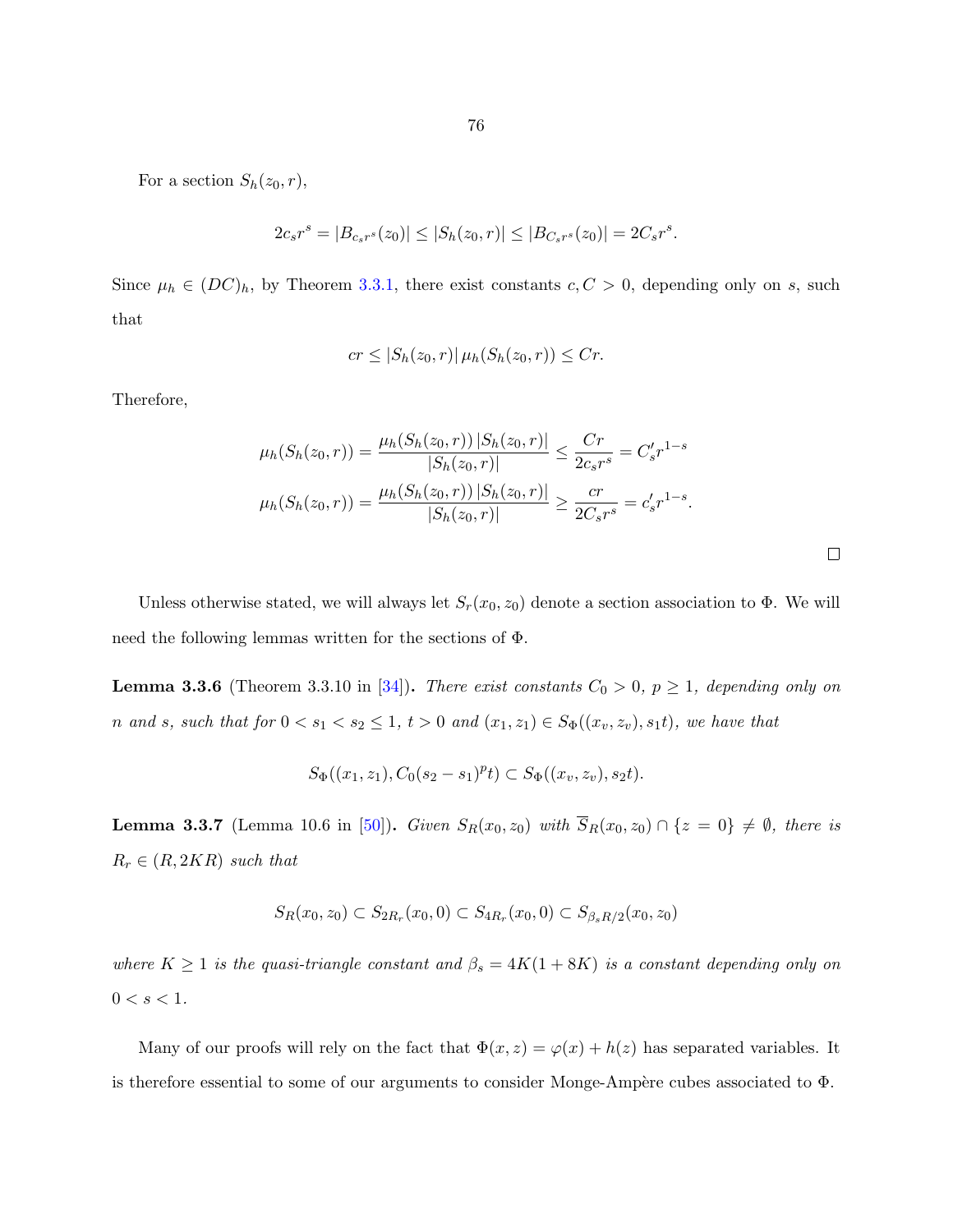<span id="page-82-0"></span>**Definition 3.3.6.** The Monge-Ampère cube of radius r, centered at  $(x, z) \in \mathbb{R}^{n+1}$ , associated to  $\Phi$  is given by

$$
Q_r(x, z) = S_r(x_1) \times \cdots \times S_r(x_n) \times S_r(z) \subset \mathbb{R}^{n+1}
$$

where  $x = (x_1, \ldots, x_n)$  and  $S_r(x_i) = S_\varphi(x_i, r)$  is a one-dimensional section in R associated to  $\varphi : \mathbb{R} \to \mathbb{R}$  given by  $\varphi(x_i) = \frac{1}{2}(x_i)^2$ .

It follows from Lemma [3.3.3](#page-78-0) that

$$
S_r(x, z) \subset Q_r(x, z) \subset S_{(n+1)r}(x, z) \text{ for all } (x, z) \in \mathbb{R}^{n+1}, r > 0.
$$

We also note that

$$
Q_r(x, z) = Q_r(x) \times S_r(z).
$$

## 3.4 Local boundedness and critical-density estimate

**Theorem 3.4.1.** Let  $0 < s < 1$ . Assume that  $a^{ij} = a^{ij}(x)$  are bounded measurable functions on  $\mathbb{R}^n$ that satisfy [\(3.1.1\)](#page-67-0). There exist positive constants  $K' = K'(n, \lambda, \Lambda, s) > 0$ ,  $\kappa' = \kappa'(n, \lambda, \Lambda, s) < 1$ such that for every  $p > 0$ , there exists positive constants  $C_{1,p}, C_{2,p} > 0$ , depending on  $p, n, \lambda, \Lambda, s$ , such that for every section  $S_R = S_R(x_0, z_0) \subset \mathbb{R}^{n+1}$  and every classical supersolution  $U = U(x, z) =$  $U(x, -z)$  to

$$
\begin{cases}\n a^{ij}(x)\partial_{ij}U + |z|^{2-\frac{1}{s}}U \le 0 & \text{in } S_{K'R} \setminus \{z = 0\} \\
 -\partial_{z+}U(x,0) \ge f(x) & \text{on } S_{K'R} \cap \{z = 0\}\n\end{cases}
$$

where  $f \in L^{\infty}(S_{K'R} \cap \{z=0\})$ , we have

$$
\sup_{S_{\kappa'R}} U \le C_{1,p} \left( \frac{1}{\mu_{\Phi}(S_R)} \int_{S_R} U^p \, d\mu_{\Phi} \right)^{1/p} + C_{2,p} R^s \, \|f\|_{L^{\infty}(S_{K'R} \cap \{z=0\})}
$$

.

**Theorem 3.4.2.** Let  $0 < s < 1$ . Assume that  $a^{ij} = a^{ij}(x)$  are bounded measurable functions on  $\mathbb{R}^n$  that satisfy [\(3.1.1\)](#page-67-0). There exist positive constants  $\theta_0 = \theta_0(n, \lambda, \Lambda, s) < 1$ ,  $\varepsilon_0 = \varepsilon(n, \lambda, \Lambda, s) < 1$ and  $M = M(n, s) > 1$  such that for every section  $S_R = S_R(x_0, z_0) \subset \mathbb{R}^{n+1}$  and every nonnegative, classical viscosity supersolution  $U = U(x, z) = U(x, -z)$  to

$$
\begin{cases}\n a^{ij}(x)\partial_{ij}U + |z|^{2-1/s}\partial_{zz}U \le 0, & \text{in } S_{\beta_s R} \setminus \{z = 0\} \\
 -U_{z+}(x,0) \ge f(x) & \text{on } S_{\beta_s R} \cap \{z = 0\}\n\end{cases}
$$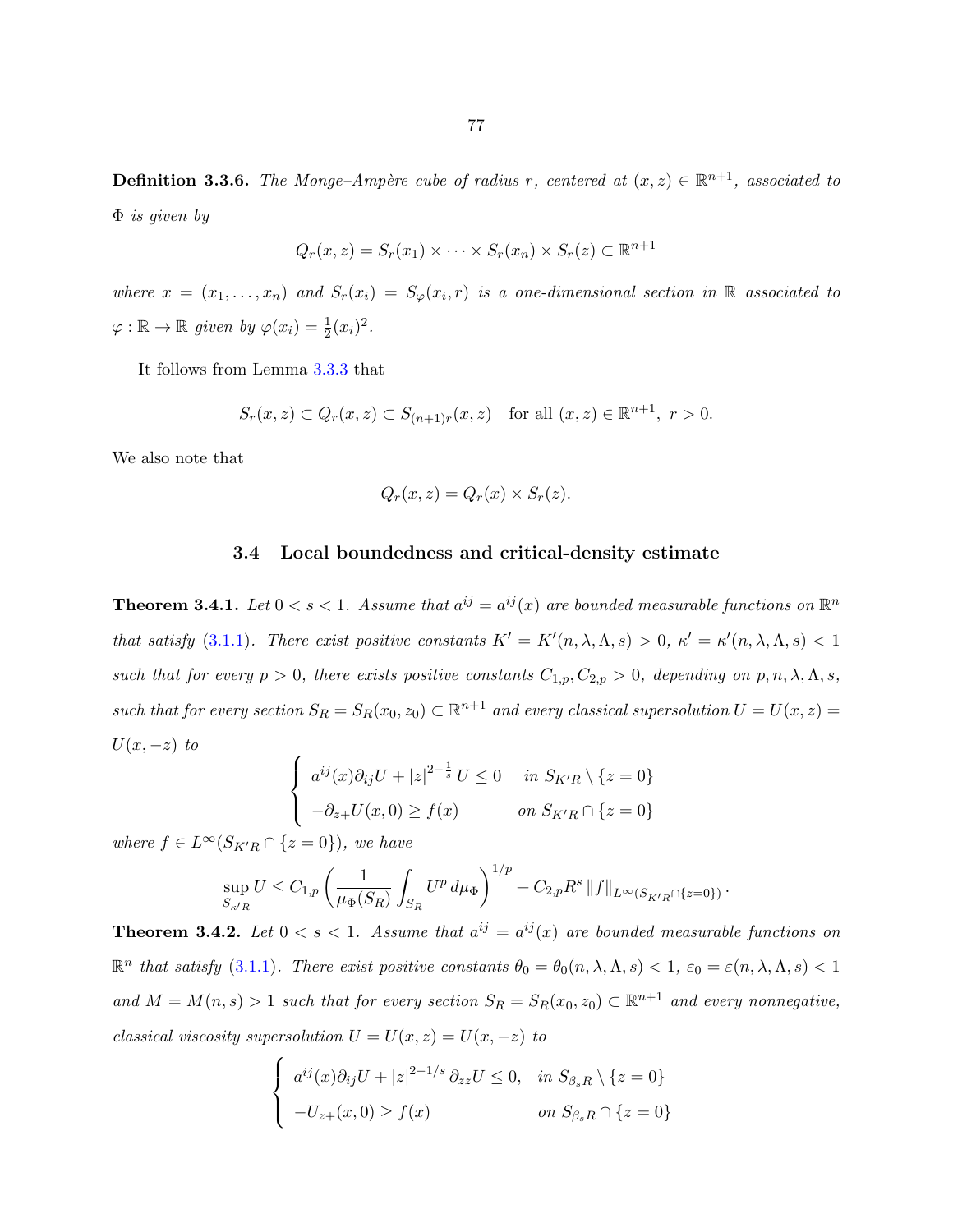<span id="page-83-0"></span>where  $f \in L^{\infty}(S_{\beta_{s}R} \cap \{z=0\})$ , the inequalities

$$
R^s \|f\|_{L^{\infty}(S_{\beta_s R} \cap \{z=0\})} \leq \theta_0 \quad and \quad \inf_{S_R} U \leq 1
$$

imply

$$
\mu_{\Phi}(\{(x,z)\in S_{\beta_{s}R}:U(x,z)
$$

Theorems [3.4.1](#page-82-0) and [3.4.2](#page-82-0) are proved exactly as in [\[50\]](#page-145-0) for the fractional nonlocal linearized Monge–Ampère equation with slight modifications involving the coefficients  $a^{ij}$ . Before providing a sketch of the proof, we recall the definition of the convex envelope and its relation to the ABP estimate.

**Definition 3.4.1.** We say that an affine function  $\ell$  is a supporting hyperplane for U at  $(x_0, z_0)$  in  $a \ set \ \tilde{\Omega} \subset \mathbb{R}^{n+1}$  if

$$
\ell(x_0, z_0) = U(x_0, z_0) \quad and \quad \ell(x, z) \le U(x, z) \quad \text{for all } (x, z) \in \tilde{\Omega}.
$$

The convex envelope of U in  $\tilde{\Omega}$  is

$$
\Gamma_U(x, z) = \sup_{\ell} \{ \ell(x, z) : \ell \leq U \text{ in } \tilde{\Omega}, \ell \text{ is affine} \}.
$$

The corresponding contact set for U in  $\tilde{\Omega}$  is

$$
A_0(U) = \{ (x, z) \in \tilde{\Omega} : U(x, z) = \Gamma_U(x, z) \}.
$$

We remark that  $\Gamma_U$  is indeed a convex function and that, for each  $(x_0, z_0) \in A_0(U)$ , there exists a supporting hyperplane  $\ell$  to U at  $(x_0, z_0)$ .

The Aleksandrov-Bakelman-Pucci (ABP) estimate is a maximum principle which bounds a subsolution H in  $\tilde{\Omega}$  by the  $L^{n+1}(\tilde{\Omega})$  norm of the right-hand side of the equation. We will need the following variation which will be used to avoid the degeneracy at  $z = 0$  in the extension equation.

**Lemma 3.4.1** (Corollary 10.3 in [\[50\]](#page-145-0)). Let  $\tilde{\Omega} \subset \mathbb{R}^{n+1}$  be open, convex, and bounded. Suppose that  $H \in C(\overline{\tilde{\Omega}})$  satisfies the following conditions

1. 
$$
H \geq 0
$$
 on  $\partial \tilde{\Omega}$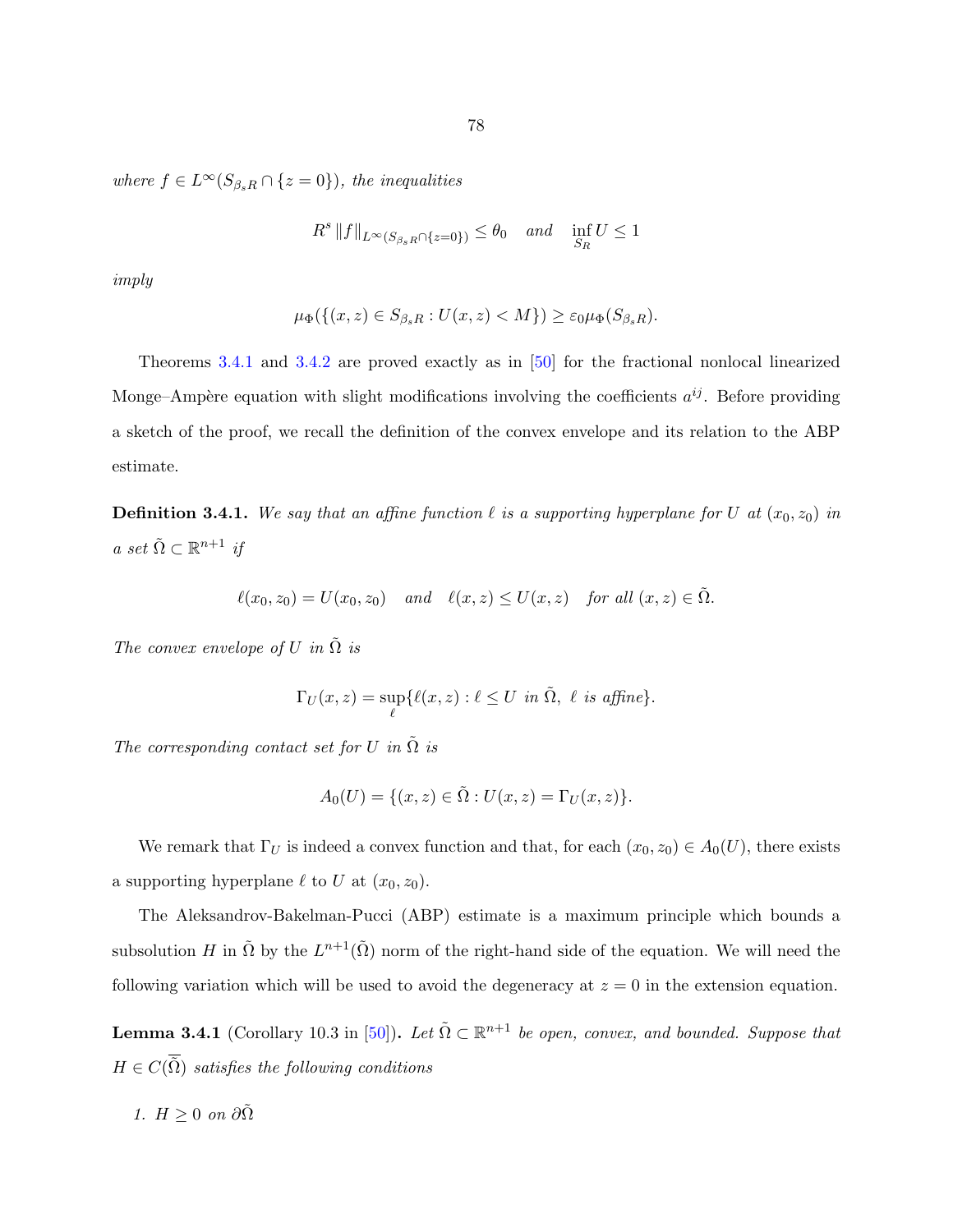2. there is an open set  $\tilde{\Omega}' \subset \tilde{\Omega}$  such that  $H \in C^2(\tilde{\Omega}')$  and  $A_0(-H^-) \subset \tilde{\Omega}'$  where  $H^ \max\{0, -H\}.$ 

Then

$$
\max_{\tilde{\Omega}} H \leq c_n |\tilde{\Omega}|^{\frac{1}{n+1}} \left( \int_{A_0(-H^-)} |\det D^2 H(x,z)| dx dz \right)^{\frac{1}{n+1}}.
$$

We sketch the proof of Theorems [3.4.1](#page-82-0) and [3.4.2.](#page-82-0)

Proof. (Sketch.) Theorem [3.4.1](#page-82-0) follows from Theorem [3.4.2](#page-82-0) (see [\[50,](#page-145-0) Section 11]).

The proof of Theorem [3.4.2](#page-82-0) follows exactly as in the proof of [\[50,](#page-145-0) Theorem 10.1]. If the section  $S_{2R} = S_{2R}(x_0, z_0)$  is such that  $S_R \cap \{z = 0\} = \emptyset$ , then we define an auxiliary function

$$
H(x, z) = U(x, z) + 4\left(\frac{\delta_{\Phi}((x_0, z_0), (x, z))}{2R} - 1\right), \quad (x, z) \in S_{2R}.
$$

Using the ellipticity of  $a^{ij}$ , we can show that H is a supersolution with right-hand side  $\frac{2}{R}(n\Lambda + 1)$ and moreover that

$$
0 \le \det (D^2 H) \le c_{n,\lambda,\Lambda}(2R)^{-(n+1)} \det D^2 \Phi.
$$

By Lemma [3.4.1](#page-83-0) with  $\tilde{\Omega} = \tilde{\Omega}' = S_{2R}$  and with  $\inf_{S_R} U \leq 1$ ,

$$
1 \leq \left(\max_{\Omega} H\right)^{n+1} \leq c_n |S_{2R}| \int_{A_0(-H^-)} |\det D^2 H(x, z)| dx dz
$$
  

$$
\leq c_{n, \lambda, \Lambda} |S_{2R}| (2R)^{-(n+1)} \mu_{\Phi}(A_0(-H^-)).
$$

By Lemma [3.3.4](#page-79-0) and by estimating

$$
A_0(-H^-) \subset \{(x, z) \in S_{2R} : U(x, z) < 4\},\
$$

we can conclude that

$$
1 \le C c_{n,\lambda,\Lambda} \mu_{\Phi}(S_{2R})^{-1} \mu_{\Phi}(\{(x,z) \in S_{2R} : U(x,z) < 4\})
$$

which proves the estimate for  $\varepsilon_1 = 1/(Cc_{n,\lambda,\Lambda})$ ,  $M_1 = 4$ .

If the section  $S_{2R} = S_{2R}(x_0, 0)$  is centered on  $\{z = 0\}$ , then we instead use the auxiliary function

$$
H(x, z) = U(x, z) + Q_s \left( \frac{\delta_{\Phi}((x_0, 0), (x, z))}{2R} - 1 \right)
$$

$$
- ||f||_{L^{\infty}(S_{2R})} |z| - \frac{1}{q_s R^s} |z| + ||f||_{L^{\infty}(S_{2R})} q_s R^s + 1
$$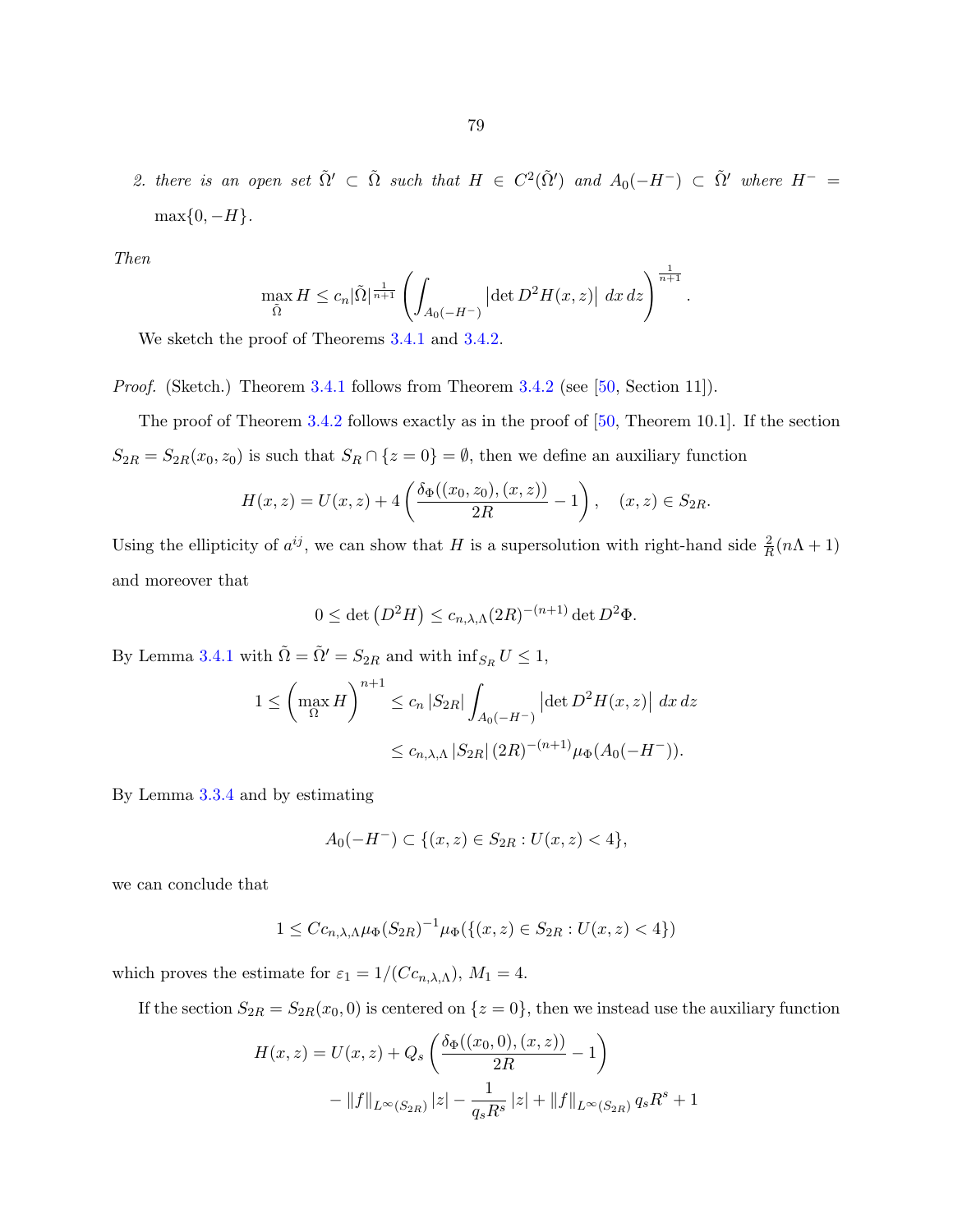for constants

$$
q_s = \frac{2^s (1 - s)^s}{s^{2s}}
$$
 and  $Q_s = 4q_s ||f||_{L^{\infty}(S_{2R})} R^s + 8.$ 

Notice that  $\delta_{\Phi}((x_0,0),(x,z))$  and thus H are symmetric with respect to z.

We claim that  $\Gamma_{-H^-}$  cannot touch  $-H^-$  on  $Z_0$  and that the contact set  $A_0(-H^-)$  lies at a positive distance from the set  $\{z = 0\}$ . Indeed, if  $\Gamma(x_2, 0) = -H^-(x_2, 0)$  for  $(x_2, 0) \in S_{2R}$ , then

$$
0 \leq \frac{\Gamma(x_2, \varepsilon) - \Gamma(x_2, 0)}{\varepsilon}
$$
  
 
$$
\leq \frac{(-H^{-})(x_2, \varepsilon) - (-H^{-})(x_2, 0)}{\varepsilon}
$$
  
 
$$
\leq \frac{U(x_2, \varepsilon) - U(x_2, 0)}{\varepsilon} + \frac{Q_s}{2R} \frac{\delta_{\Phi}((x_0, 0), (x_2, \varepsilon)) - \delta_{\Phi}((x_0, 0), (x_2, 0))}{\varepsilon} - ||f||_{L^{\infty}(S_R)} - \frac{1}{q_s R^s}
$$

As this holds for all  $\varepsilon > 0$  such that  $(x_2, \varepsilon) \in S_{2R}$ ,

$$
0 \le U_{z+}(x_2, 0) + \frac{Q_s}{2R} \partial_z \delta_{\Phi}((x_0, 0), (x_2, z))\big|_{z=0} - \|f\|_{L^{\infty}(S_R)} - \frac{1}{q_s R^s}
$$
  
=  $-f(x_2) + 0 - \|f\|_{L^{\infty}(S_R)} - \frac{1}{q_s R^s} < 0,$ 

a contradiction. Next, suppose, by way of contradiction that for each  $n \in \mathbb{N}$ , there exists  $z_n \in$  $\left(-\frac{1}{n}\right)$  $\frac{1}{n}, \frac{1}{n}$  $\frac{1}{n}$  and  $x_n$  such that  $(x_n, z_n) \in S_{2R}$  and

$$
\Gamma(x_n, z_n) = (-H^{-})(x_n, z_n).
$$

Since  $x_n \in S_\varphi(x_0, 2R)$ , there is a subsequence  $x_{n_k} = x_k$  such that  $x_k \to \bar{x}$ . By the continuity of Γ and  $-H^-$ ,

$$
\Gamma(\bar{x},0) = \lim_{k \to \infty} \Gamma(x_k, z_k) = \lim_{k \to \infty} (-H^{-})(x_k, z_k) = (-H^{-})(\bar{x}, 0),
$$

a contradiction. Therefore, the contact set must be a positive distance from  $\{z=0\}$ .

By Lemma [3.4.1](#page-83-0) with  $\tilde{\Omega}' = S_{2R} \setminus \{z = 0\}$  and  $\tilde{\Omega} = S_{2R}$ , we obtain

$$
\left(\max_{S_{2R}} H^{-}\right)^{n+1} \le c_n |S_{2R}| \int_{A_0(-H^-)} |\det D^2 H(x,z)| \, dx \, dz.
$$

Carefully following a similar argument as above, we estimate

$$
\mu_{\Phi}\left(\left\{(x,z)\in S_{2R}:U(x,z)
$$

where  $M_2 = 4q_s + 8$  and  $\varepsilon_2 = 1/(2C16^{n+1}c_{n,\lambda,\Lambda}).$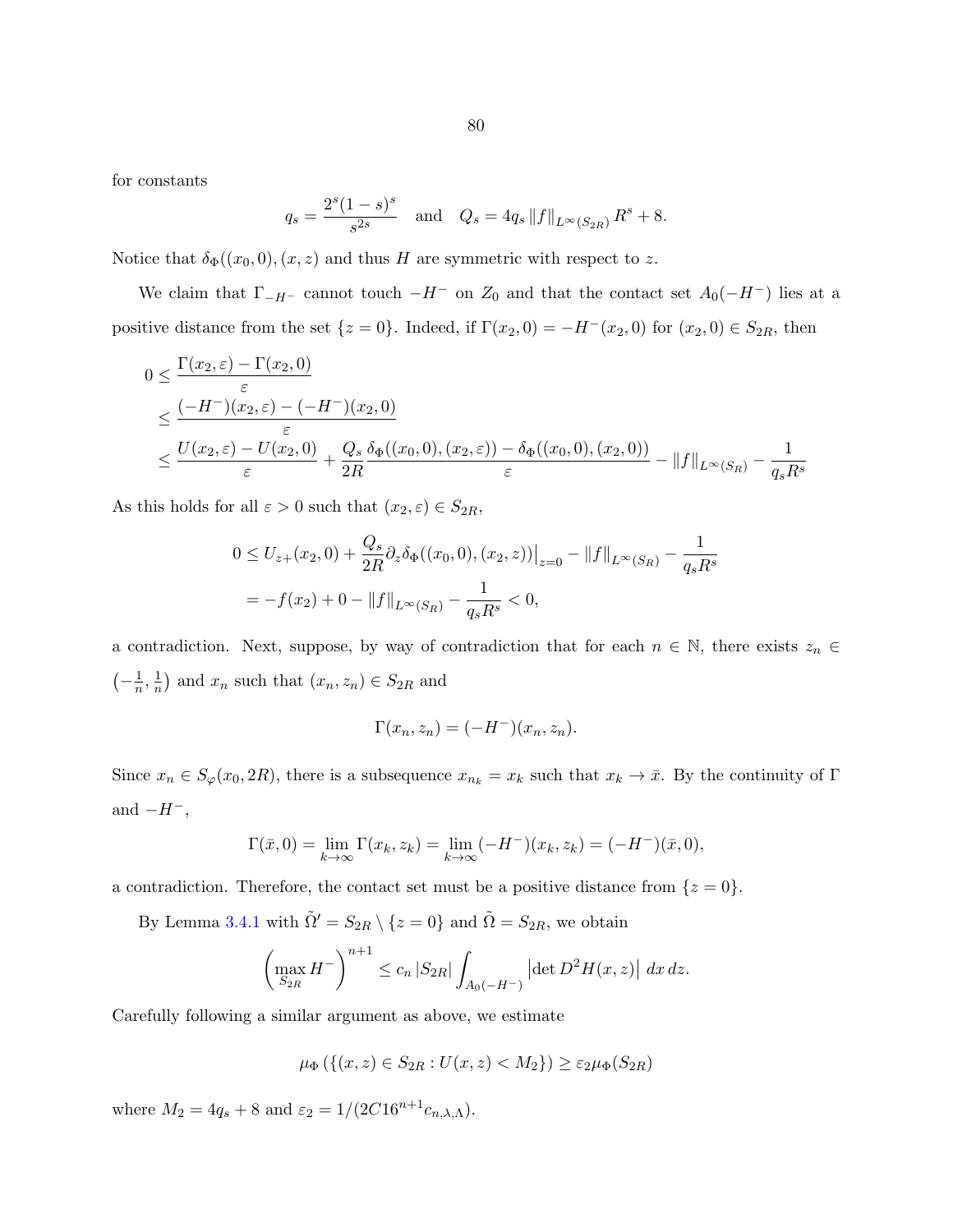Lastly, we suppose that  $S_{\beta_s R} = S_{\beta_s R}(x_0, z_0)$  is such that  $S_{\beta_s R} \cap \{s = 0\} \neq \emptyset$  but  $z_0 \neq 0$ . By Lemma [3.3.7,](#page-81-0) there is an  $\hat{R} = (2R)_r \in (2R, 4KR)$  such that

$$
S_{2R}(x_0, z_0) \subset S_{2\hat{R}}(x_0, 0) \subset S_{4\hat{R}}(x_0, 0) \subset S_{\beta_s R}(x_0, 0).
$$

We can then apply the estimate from the case centered at  $z_0 = 0$  and use the doubling condition to estimate

$$
\mu_{\Phi}(\{(x, z) \in S_{\beta_{s}R}(x_0, z_0) : U(x, z) < M_2\}) \geq \varepsilon_2 \left(K_d \left(\beta_s\right)^{\nu}\right)^{-1} \mu_{\Phi}(S_{\beta_{s}R}(x_0, z_0))
$$

Since  $\beta_s > 2$ , Theorem [3.4.2](#page-82-0) follows for any section  $S_R(x_0, z_0)$  with  $\varepsilon_0 = \varepsilon_2 (K_d (\beta_s)^{\nu})^{-1}$  and  $M = M_2 > 4.$  $\Box$ 

## 3.5 Harnack inequality

# 3.5.1 Paraboloids and preliminaries

#### 3.5.1.1 Paraboloids associated to  $\Phi$

We define paraboloids P of opening  $a > 0$  by

$$
P(x, z) = -a\Phi(x, z) + \langle (y, w), (x, z) \rangle + b
$$

for some  $(y, w) \in \mathbb{R}^{n+1}$  and  $b \in \mathbb{R}$ . We say that  $(x_v, z_v)$  is the vertex of P if  $DP(x_v, z_v) = 0$ .

We say that P touches a function U from below at  $(x_0, z_0)$  in a convex set  $\tilde{\Omega} \subset \mathbb{R}^{n+1}$  if

$$
P(x_0, z_0) = V(x_0, z_0)
$$
 and  $P(x, z) \le V(x, z)$  for all  $(x, z) \in \tilde{\Omega}$ .

**Lemma 3.5.1.** A paraboloid P of opening a with vertex  $(x_v, z_v)$  can be written as

$$
P(x, z) = -a\delta_{\Phi}((x_v, z_v), (x, z)) + c
$$

for some constant  $c \in \mathbb{R}$ . If  $P(x_0, z_0) = U(x_0, z_0)$  for a function continuous function  $U : \mathbb{R}^{n+1} \to \mathbb{R}$ , then

$$
P(x, z) = -a\delta_{\Phi}((x_v, z_v), (x, z)) + a\delta_{\Phi}((x_v, z_v), (x_0, z_0)) + U(x_0, z_0).
$$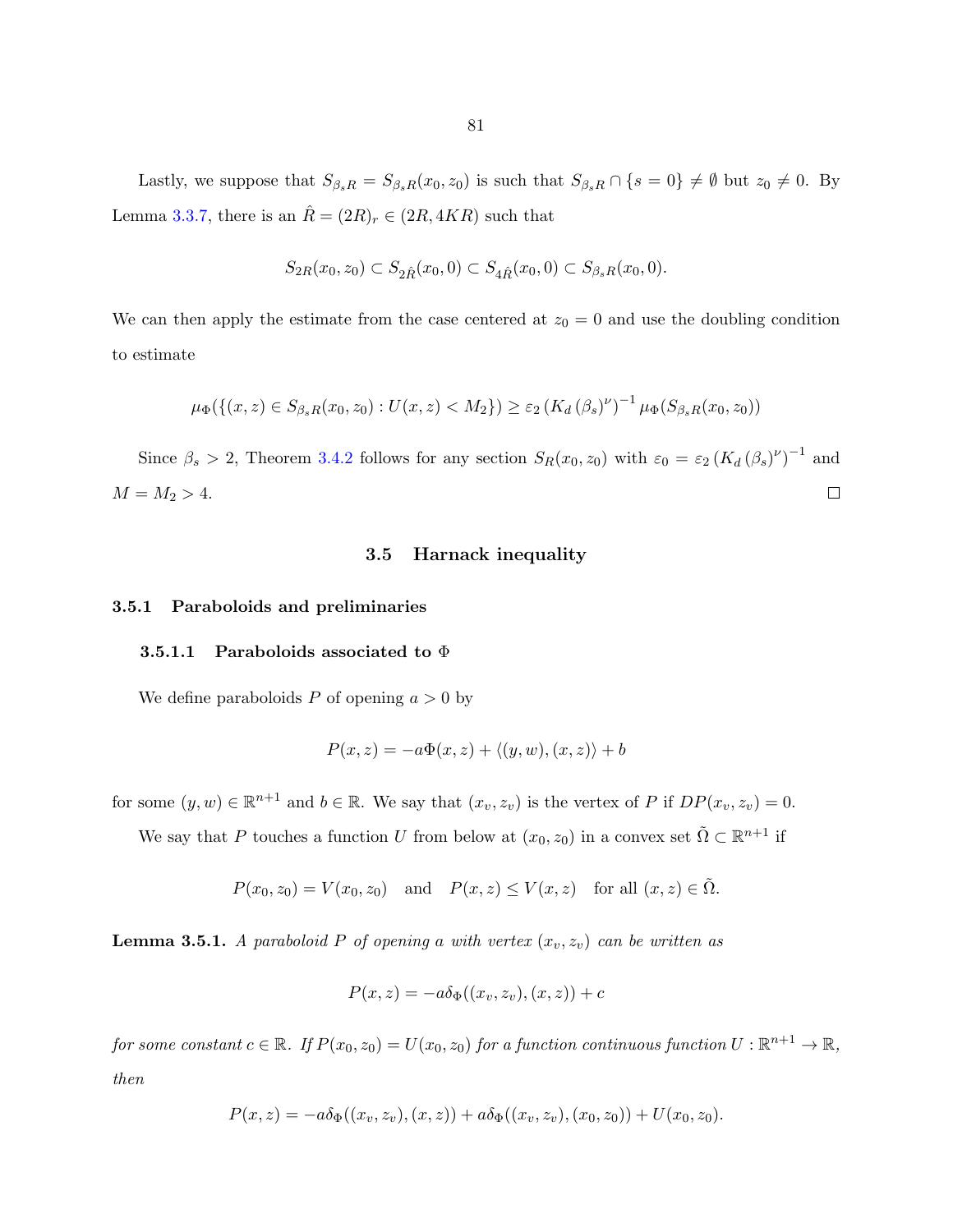Proof. Since

$$
0 = DP(x_v, z_v) = -aD\Phi(x_v, z_v) + (y, w),
$$

we can write

$$
P(x, z) = -a\Phi(x, z) + a\langle D\Phi(x_v, z_v), (x, z)\rangle + b.
$$

Moreover, we have

$$
P(x, z) = -a\Phi(x, z) + a\langle D\Phi(x_v, z_v), (x, z)\rangle + b
$$
  
+  $a\Phi(x_v, z_v) - a\Phi(x_v, z_v) - a\langle D\Phi(x_v, z_v), (x_v, z_v)\rangle + a\langle D\Phi(x_v, z_v), (x_v, z_v)\rangle$   
=  $-a(\Phi(x, z) - \Phi(x_v, z_v) - \langle D\Phi(x_v, z_v), (x, z) - (x_v, z_v)\rangle)$   
-  $\Phi(x_v, z_v) + a\langle D\Phi(x_v, z_v), (x_v, z_v)\rangle + b$   
=  $-a\delta_{\Phi}((x_v, z_v), (x, z)) + c$ .

Suppose that  $P(x_0, z_0) = U(x_0, z_0)$ . Then

$$
U(x_0, z_0) = -a\delta_{\Phi}((x_v, z_v), (x_0, z_0)) + c.
$$

By solving for  $c$ , we conclude that

$$
P(x, z) = -a\delta_{\Phi}((x_v, z_v), (x, z)) + a\delta_{\Phi}((x_v, z_v), (x_0, z_0)) + U(x_0, z_0).
$$

 $\Box$ 

**Lemma 3.5.2.** Suppose that P is a paraboloid of opening  $a > 0$  that touches a continuous function U from below at  $(x_0, z_0)$  in a convex set  $\tilde{\Omega} \subset \mathbb{R}^{n+1}$ . For any  $\tilde{a} \geq a$ , there exists a paraboloid  $\tilde{P}$  of opening  $\tilde{a} > 0$  that touches U from below at  $(x_0, z_0)$  in  $\tilde{\Omega}$ .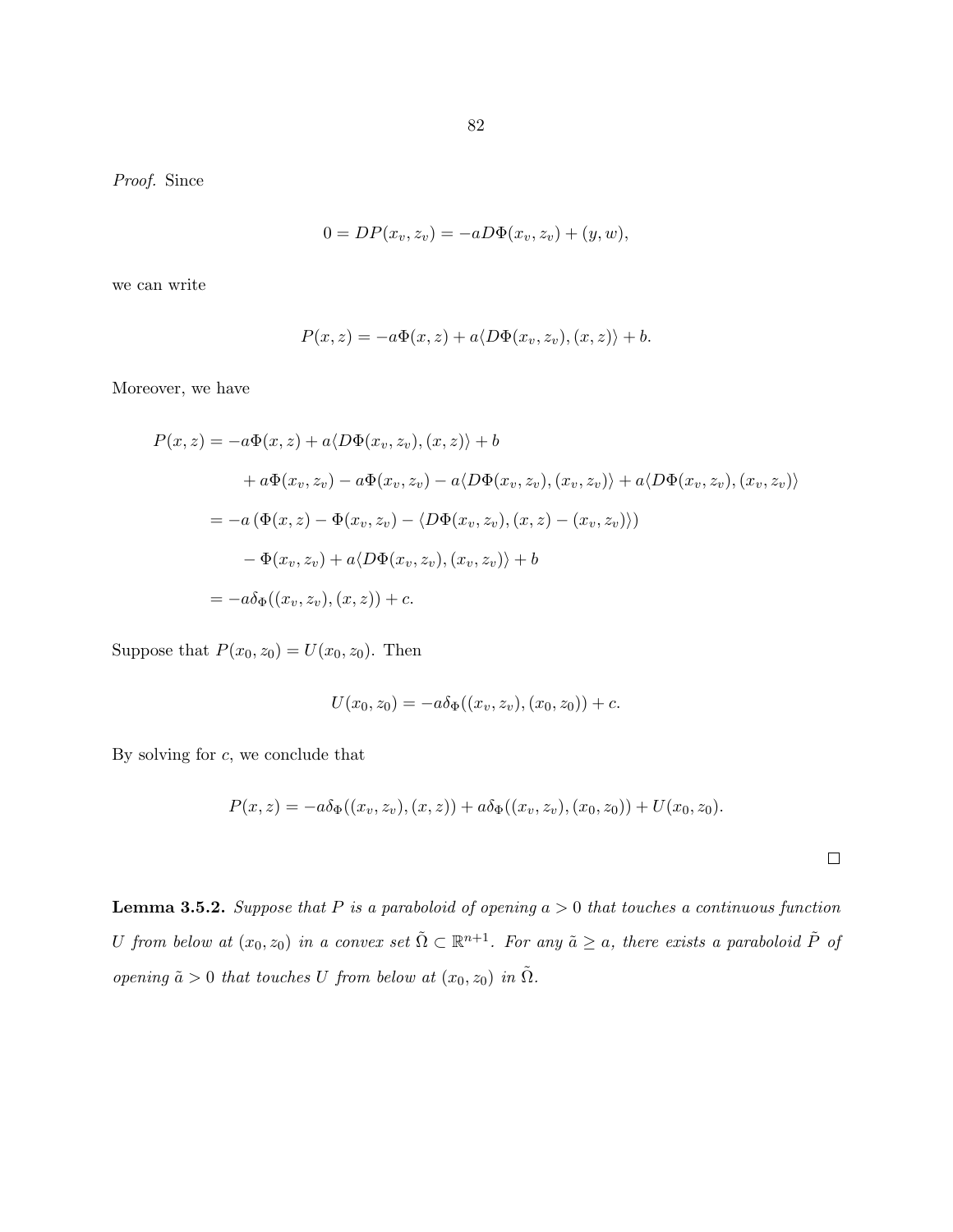Proof. Begin by writing

$$
P(x, z) = -a\delta_{\Phi}((x_v, z_v), (x, z)) + a\delta_{\Phi}((x_v, z_v), (x_0, z_0)) + U(x_0, z_0)
$$
  
\n
$$
= -a(\Phi(x, z) - \Phi(x_v, z_v) - \langle D\Phi(x_v, z_v), (x, z) - (x_v, z_v) \rangle)
$$
  
\n
$$
+ a(\Phi(x_0, z_0) - \Phi(x_v, z_v) - \langle D\Phi(x_v, z_v), (x_0, z_0) - (x_v, z_v) \rangle) + U(x_0, z_0)
$$
  
\n
$$
= -a\Phi(x, z) + a\langle D\Phi(x_v, z_v), (x, z) \rangle + a\Phi(x_0, z_0) - a\langle D\Phi(x_v, z_v), (x_0, z_0) \rangle + U(x_0, z_0)
$$
  
\n
$$
= -a(\Phi(x, z) - \Phi(x_0, z_0) - \langle D\Phi(x_0, z_0), (x, z) - (x_0, z_0) \rangle)
$$
  
\n
$$
+ a\langle D\Phi(x_v, z_v), (x, z) - (x_0, z_0) \rangle + a\langle D\Phi(x_0, z_0), (x, z) - (x_0, z_0) \rangle + U(x_0, z_0)
$$
  
\n
$$
= -a\delta_{\Phi}((x_0, z_0), (x, z)) + a\langle D\Phi(x_v, z_v) - D\Phi(x_0, z_0), (x, z) - (x_0, z_0) \rangle + U(x_0, z_0).
$$

Define the paraboloid  $\tilde{P}$  of opening  $\tilde{a}$  by

$$
\tilde{P}(x,z) = -\tilde{a}\delta_{\Phi}((x_0,z_0), (x,z)) + a\langle D\Phi(x_v,z_v) - D\Phi(x_0,z_0), (x,z) - (x_0,z_0) \rangle + U(x_0,z_0).
$$

Since  $\tilde{P}(x_0, z_0) = U(x_0, z_0)$  and

$$
\tilde{P}(x, z) \le -a\delta_{\Phi}((x_0, z_0), (x, z)) + a\langle D\Phi(x_v, z_v) - D\Phi(x_0, z_0), (x, z) - (x_0, z_0) \rangle + U(x_0, z_0)
$$
  
=  $P(x, z) \le U(x, z),$ 

for every  $(x, z) \in \tilde{\Omega}$ , we conclude that  $\tilde{P}$  touches U from below at  $(x_0, z_0)$  in  $\tilde{\Omega}$ .  $\Box$ 

The next three lemmas provide some observations regarding how the symmetry of  $U$  effects the paraboloids that touch U from below.

**Lemma 3.5.3.** Consider a continuous function  $U = U(x, z) = U(x, -z)$ . Let P be a paraboloid of opening a with vertex  $(x_v, z_v)$  that touches U from below at  $(x_0, z_0)$  in a convex set  $\tilde{\Omega} \subset \mathbb{R}^{n+1}$ . If  $z_0 > 0$ , then  $z_v \ge 0$ , and if  $z_0 < 0$ , then  $z_v \le 0$ .

*Proof.* Assume that  $z_0 > 0$ . Write

$$
P(x, z) = -a\delta_{\Phi}((x_v, z_v), (x, z)) + a\delta_{\Phi}((x_v, z_v), (x_0, z_0)) + U(x_0, z_0)
$$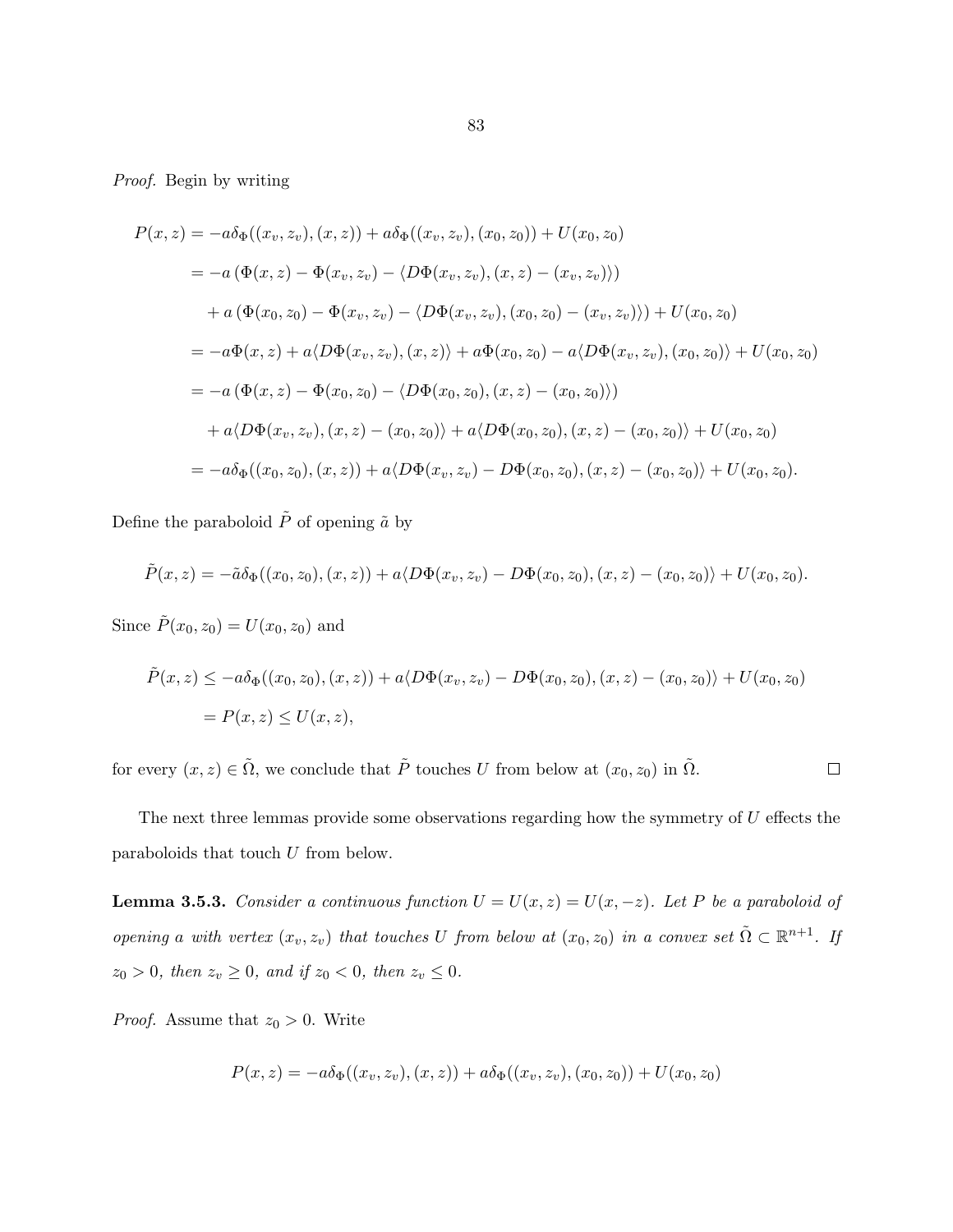<span id="page-89-0"></span>and note that

$$
P(x_0, -z_0) = -a\delta_{\Phi}((x_v, z_v), (x_0, -z_0)) + a\delta_{\Phi}((x_v, z_v), (x_0, z_0)) + U(x_0, z_0)
$$
  
= 
$$
-a\delta_h(z_v, -z_0) + a\delta_h(z_v, z_0)) + U(x_0, -z_0).
$$

Then

$$
0 \le U(x_0, -z_0) - P(x_0, -z_0)
$$
  
=  $a\delta_h(z_v, -z_0) - a\delta_h(z_v, z_0)$   
=  $a (h(-z_0) - h(z_v) - h'(z_v)(-z_0 - z_v)) - a (h(z_0) - h'(z_v)(z_0 - z_v))$   
=  $a (h(-z_0) - h(z_0)) + 2ah'(z_v)z_0$   
=  $2ah'(z_v)z_0$ .

Since  $z_0 > 0$ , it follows that

$$
0 \le h'(z_v) = \frac{s}{1-s} \left| z_v \right|^{\frac{1}{s}-2} z_v.
$$

Hence,  $z_v \geq 0$ , as desired. The case for  $z_0 < 0$  follows similarly.

**Lemma 3.5.4.** Let  $\eta \in \mathbb{R}$  and let  $\tilde{\Omega} \subset \Omega \times \mathbb{R} \subset \mathbb{R}^{n+1}$  be a convex set. Suppose that a continuous function  $U = U(x, z) = U(x, -z)$  such that  $U_z \in C([0, \infty); C(\Omega))$  is such that

$$
-\partial_{z+}U \ge \eta \quad on \ \tilde{\Omega} \cap \{z=0\}.
$$

If  $\eta > 0$ , then U cannot be touched from below in  $\tilde{\Omega}$  by the convex envelope or by any paraboloid on the set  $\tilde{\Omega} \times \{z=0\}$ . If  $\eta \leq 0$  and P is a paraboloid of opening  $a > 0$  with vertex  $(x_v, z_v)$  that touches U from below in  $\tilde{\Omega}$  at  $(x_0,0)$ , then  $|h'(z_v)| \leq |\eta|/a$ . Consequently, if  $\eta = 0$ , then  $z_v = 0$ .

*Proof.* Let  $\eta > 0$ . Suppose, by way of contradiction, that the convex envelope  $\Gamma$  touches U from below in  $\tilde{\Omega}$  at a point  $(x_0, 0) \in \tilde{\Omega} \cap \{z = 0\}$ . Let  $\varepsilon > 0$ . By convexity of  $\Gamma$  and symmetry of  $\Gamma$ across  $\{z=0\}$ , we have

$$
\frac{\Gamma(x_0,\varepsilon) + \Gamma(x_0,\varepsilon)}{2} = \frac{\Gamma(x_0,-\varepsilon) + \Gamma(x_0,\varepsilon)}{2} \ge \Gamma(x_0,0)
$$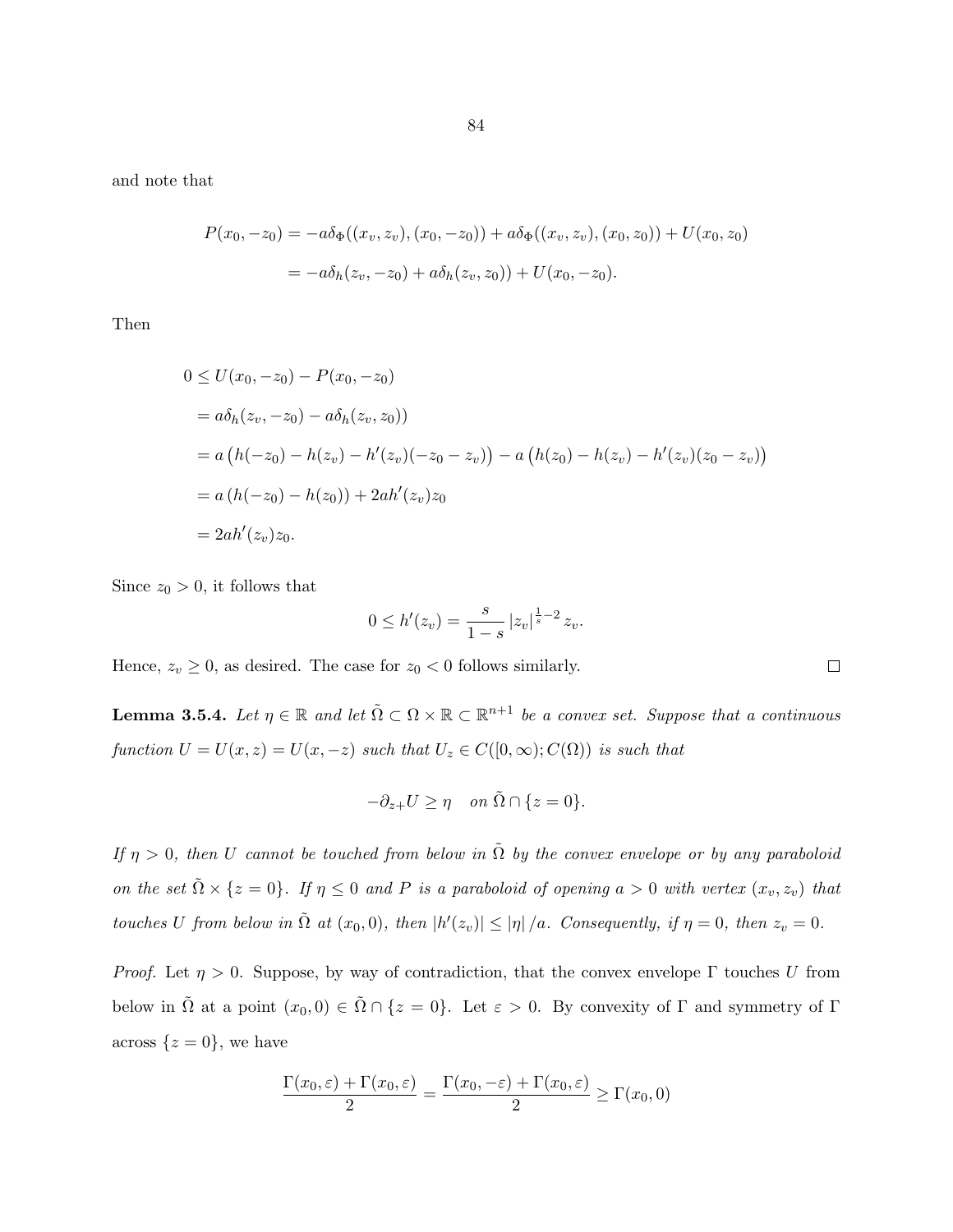which implies

$$
0 \leq \frac{\Gamma(x_0, \varepsilon) - \Gamma(x_0, 0)}{\varepsilon} \leq \frac{U(x_0, \varepsilon) - U(x_0, 0)}{\varepsilon}.
$$

As this holds for all  $\varepsilon > 0$ ,

$$
0 \leq \partial_{z+} U(x_0, 0) \leq -\eta < 0
$$

a contradiction. Thus, Γ cannot touch U from below in  $\tilde{\Omega}$  at  $(x_0, 0)$ .

Let  $\eta \in \mathbb{R}$  and suppose that P is a paraboloid of opening  $a > 0$  that touches U from below in  $\tilde{\Omega}$  at  $(x_0, 0)$ . Write

$$
P(x, z) = -a\delta_{\Phi}((x_v, z_v), (x, z)) + a\delta_{\Phi}((x_v, z_v), (x_0, 0)) + U(x_0, 0).
$$

Let  $\varepsilon > 0$ . Since  $U - P$  attains a minimum of 0 at  $(x_0, 0)$ , we know that

$$
\frac{(U(x_0,\varepsilon)-P(x_0,\varepsilon))-(U(x_0,0)-P(x_0,0))}{\varepsilon}\geq 0.
$$

Therefore, taking the limit as  $\varepsilon \to 0^+$ , we obtain

$$
0 \le \partial_{z+} U(x_0, 0) - \partial_z P(x_0, 0) \le \eta - ah'(z_v). \tag{3.5.1}
$$

Similarly, for  $\varepsilon > 0$ ,

$$
\frac{(U(x_0,-\varepsilon)-P(x_0,-\varepsilon))-(U(x_0,0)-P(x_0,0))}{-\varepsilon}=\frac{-U(x_0,-\varepsilon)+P(x_0,-\varepsilon)}{\varepsilon}\leq 0.
$$

Taking the limit as  $\varepsilon \to 0^+$  and using the symmetry of the Neumann condition, we have that

$$
0 \ge \partial_{z-} U(x_0, 0) - \partial_{z} P(x_0, 0) \ge -\eta - ah'(z_v). \tag{3.5.2}
$$

Combining  $(3.5.1)$  and  $(3.5.2)$ , we estimate

$$
\eta \le -ah'(z_v) \le -\eta.
$$

If  $\eta > 0$ , then this is a contradiction, so we cannot touch U from below in  $\tilde{\Omega}$  by P at  $(x_0, 0)$ . If  $\eta \leq 0$ , then

$$
-\frac{|\eta|}{a} \le h'(z_v) \le \frac{|\eta|}{a}
$$

as desired. If  $\eta = 0$ , then  $h'(z_v) = 0$  which implies that  $z_v = 0$ .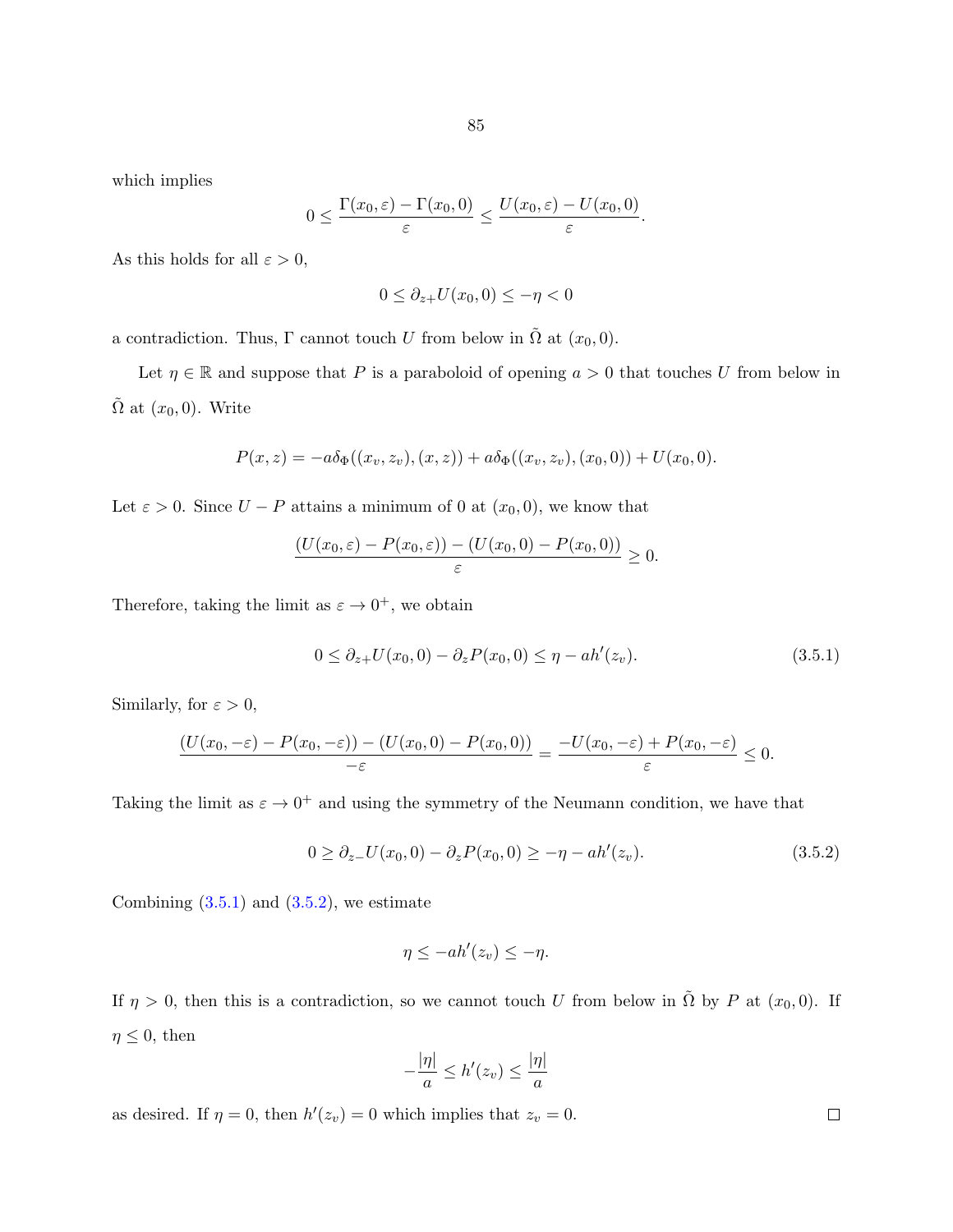<span id="page-91-0"></span>**Lemma 3.5.5.** Let  $\tilde{\Omega} \subset \mathbb{R}^{n+1}$  be a convex set that is symmetric with respect to  $\{z=0\}$ . Consider a continuous function  $U = U(x, z) = U(x, -z)$ . If U can be touched from below in  $\tilde{\Omega}$  by a paraboloid P of opening  $a > 0$  with vertex  $(x_v, z_v)$  at  $(x_0, z_0)$ , then U can be touched from below in  $\tilde{\Omega}$  by a paraboloid of opening a with vertex  $(x_v, -z_v)$  at  $(x_0, -z_0)$ .

*Proof.* Let  $\tilde{P}(x, z) = P(x, -z)$ . Then

$$
\tilde{P}(x, z) = P(x, -z) \le U(x, -z) = U(x, z) \quad \text{for all } (x, z) \in \tilde{\Omega}
$$

and

$$
\tilde{P}(x_0, -z_0) = P(x_0, z_0) = U(x_0, z_0) = U(x_0, -z_0).
$$

Thus,  $\tilde{P}$  is a paraboloid of opening  $a > 0$  that touches U from below in  $\tilde{\Omega}$  at  $(x_0, -z_0)$ .

Lastly, since

$$
\partial_z \tilde{P}(x, z) = -\partial_z P(x, -z) = 0
$$
 when  $z = -z_v$ ,

the vertex of  $\tilde{P}$  is  $(x_v, -z_v)$ .

# 3.5.1.2 Lemmas for Harnack inequality

The proof of Theorem [3.1.2](#page-68-0) relies on the following three key lemmas.

The first lemma is a measure estimate similar to the usual ABP estimate. We slide paraboloids of fixed opening  $a > 0$  from below until they touch the graph of U for the first time. The set of contact points make up a universal proportion of the set of vertices.

**Lemma 3.5.6.** Let  $0 < s < 1$ . Assume that  $a^{ij} = a^{ij}(x)$  are bounded, measurable functions on  $\mathbb{R}^n$ that satisfy [\(3.1.1\)](#page-67-0). For a cube  $Q_R = Q_R(\tilde{x}, \tilde{z}) \subset \mathbb{R}^{n+1}$ , suppose that  $U = U(x, z) = U(x, -z)$  is a classical supersolution to

$$
\begin{cases}\n a^{ij}(x)\partial_{ij}U + |z|^{2-\frac{1}{s}}\partial_{zz}U \le 0 & \text{in } Q_R \cap \{z \ne 0\} \\
 -\partial_{z+}U \ge 0 & \text{on } Q_R \cap \{z = 0\}.\n\end{cases}
$$

Fix  $a > 0$ . For each  $(x_v, z_v) \in B \subset \overline{Q}_R$ , B a closed set, we slide paraboloids of opening a and vertex  $(x_v, z_v)$  from below until they touch the graph of U for the first time in a set  $A \subset Q_R$ . Then A is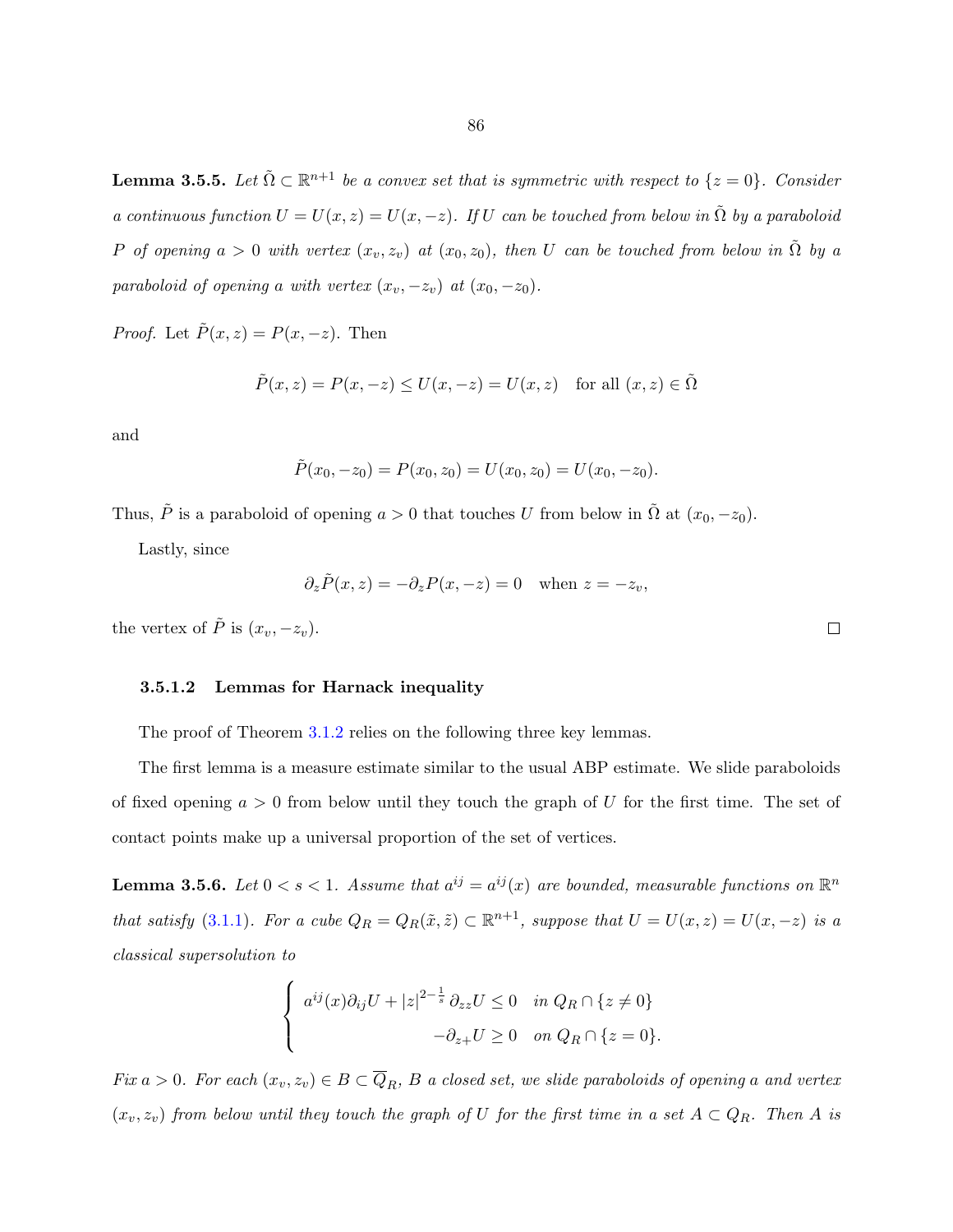<span id="page-92-0"></span>compact and there is a positive constant  $c = c(n, \lambda, \Lambda) < 1$  such that

$$
\mu_{\Phi}(A) \geq c\mu_{\Phi}(B).
$$

Remark 3.5.1. Lemma [3.5.6](#page-91-0) also holds for subsolutions when we slide paraboloids of opening  $-a > 0$  with vertices  $(x_v, z_v) \in B \subset \overline{Q}_R$  from above until they touch the graph of U for the first time in a set  $A \subset Q_R$ .

Before stating the second lemma, we need to define the following constants and sets.

First, we will define a constant  $\hat{K}_2$  to be large enough so that if  $Q_r(x_0, z_0) \subset Q_R(\tilde{x}, \tilde{z})$ , then  $Q_{2(n+1)r}(x_0, z_0) \subset Q_{\hat{K}_2R}(\tilde{x}, \tilde{z})$ . For simplicity, consider when  $Q_R(\tilde{x}, \tilde{z}) \subset \mathbb{R}^2$ . The case in  $\mathbb{R}^{n+1}$  follows similarly. Let  $(x_1, z_1), (x_2, z_2) \in Q_r(x_0, z_0) \subset Q_R(\tilde{x}, \tilde{z})$ . Then, by the quasi-triangle inequality,

$$
\delta_{\varphi}(x_1, x_2) \le K \left( \delta_{\varphi}(\tilde{x}, x_1) + \delta_{\varphi}(\tilde{x}, x_2) \right) < 2KR
$$
\n
$$
\delta_h(z_1, z_2) \le K \left( \delta_h(\tilde{z}, z_1) + \delta_h(\tilde{z}, z_2) \right) < 2KR.
$$

Therefore,  $r < 2KR$ . If  $(x, z) \in Q_{2r}(x_0, z_0)$ , then, by the quasi-triangle inequality,

$$
\delta_{\varphi}(\tilde{x}, x) \le K \left( \delta_{\varphi}(\tilde{x}, x_0) + \delta_{\varphi}(x_0, x) \right) < K \left( R + 2(n+1)r \right) < K \left( 1 + 4K(n+1) \right) R
$$
\n
$$
\delta_h(\tilde{z}, z) \le K \left( \delta_h(\tilde{z}, z_0) + \delta_h(z_0, z) \right) < K \left( 1 + 4K(n+1) \right) R.
$$

We will take  $\hat{K}_2 = \hat{K}_2(n, s)$  to be

$$
\hat{K}_2 = K(1 + 4K(n+1)).\tag{3.5.3}
$$

Let  $\hat{K}_3 = \hat{K}_3(n, s)$  be given by

$$
\hat{K}_3 = 4K^2 \hat{K}_2. \tag{3.5.4}
$$

If  $Q_{\hat{K}_2R}(\tilde{x}, \tilde{z}) \cap \{z = 0\} \neq \emptyset$ , then by Lemma [3.3.7,](#page-81-0) we observe that

$$
Q_{\hat{K}_2R}(\tilde{x},\tilde{z})=Q_{\hat{K}_2R}(\tilde{x})\times S_{\hat{K}_2R}(\tilde{z})\subset Q_{2K\hat{K}_2R}(\tilde{x})\times S_{2K\hat{K}_2R}(0)=Q_{2K\hat{K}_2R}(\tilde{x},0)
$$

and similarly

$$
Q_{2K\hat{K}_2R}(\tilde{x},0) = Q_{2K\hat{K}_2R}(\tilde{x}) \times S_{2K\hat{K}_2R}(0) \subset Q_{4K^2\hat{K}_2R}(\tilde{x}) \times S_{4K^2\hat{K}_2R}(\tilde{z}) = Q_{\hat{K}_3R}(\tilde{x},\tilde{z}).
$$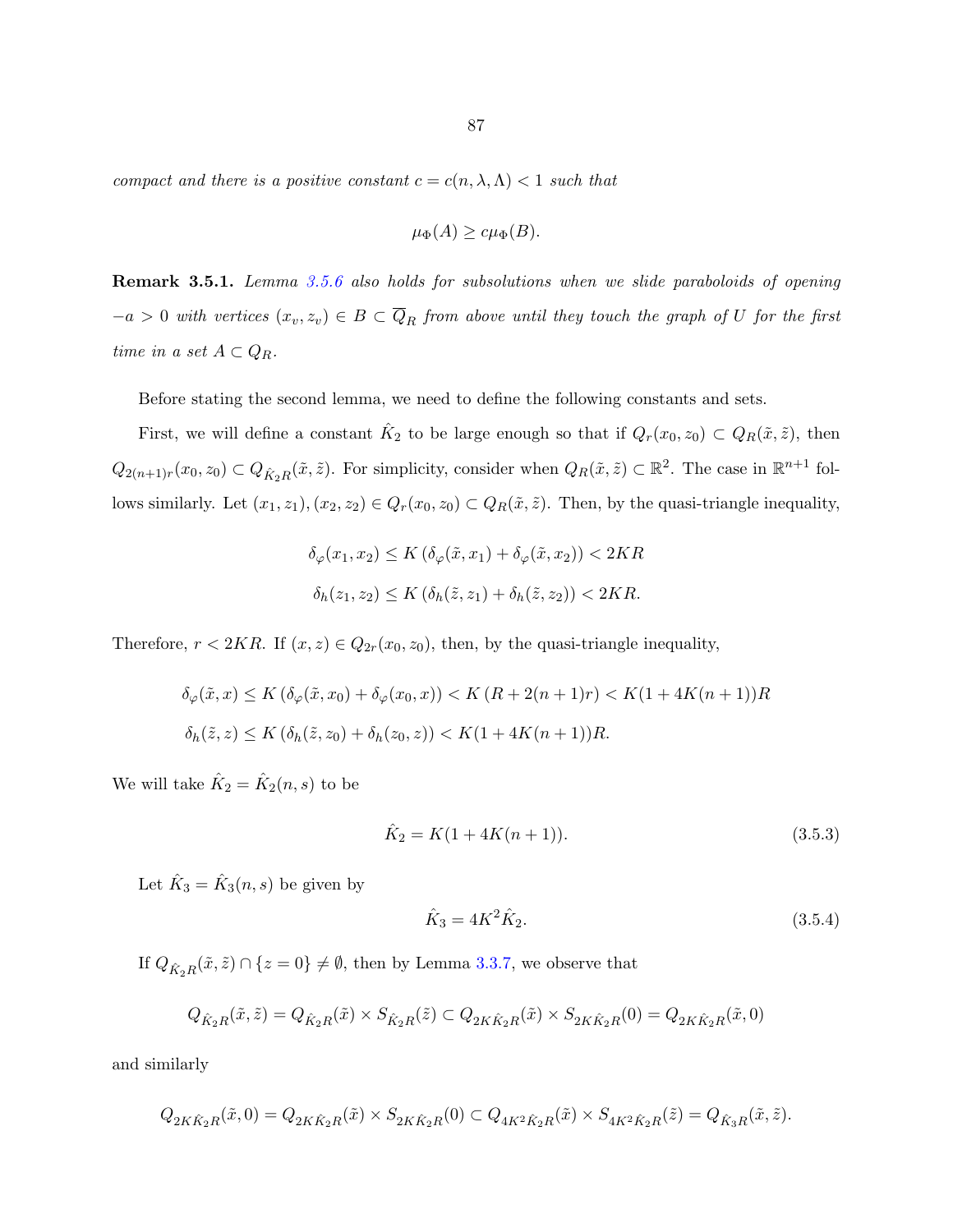<span id="page-93-0"></span>We define a vertex set  $B_v \subset \overline{Q}_{\hat{K}_3R}(\tilde{x}, \tilde{z})$  by

$$
B_v = \begin{cases} \overline{Q}_{\hat{K}_2R}(\tilde{x}, \tilde{z}) & \text{if } \tilde{z} = 0 \text{ or if } \overline{Q}_{\hat{K}_2R}(\tilde{x}, \tilde{z}) \cap \{z = 0\} = \emptyset \\ \overline{Q}_{2K\hat{K}_2R}(\tilde{x}, 0) & \text{if } \tilde{z} \neq 0 \text{ and } \overline{Q}_{\hat{K}_2R}(\tilde{x}, \tilde{z}) \cap \{z = 0\} \neq \emptyset. \end{cases}
$$

so that  $B_v$  is centered with respect to the set  $\{z=0\}$  if  $\overline{Q}_{\hat{K}_2R}(\tilde{x},\tilde{z}) \cap \{z=0\} \neq \emptyset$ .

Define a contact set  $A_{a,R}$  for U on  $Q_{\hat{K}_2R}(\tilde{x},\tilde{z})$  by

$$
A_{a,R} := \left\{ (x,z) \in Q_{\hat{K}_2 R}(\tilde{x}, \tilde{z}) : U(x,z) \le aR \text{ and there is } (x_v, z_v) \in B_v \text{ such that } \right\}
$$

U can be touched from below at  $(x, z)$  in  $Q_{\hat{K}_3}(\tilde{x}, \tilde{z})$ by a paraboloid of opening  $a > 0$  with vertex  $(x_v, z_v)$ .

Define positive constants  $K_0 > 1$  and  $\eta < 1$  by

$$
K_0 = 2K^2 + 2K \quad \text{and} \quad \eta = \frac{1}{K^2(2KK_0 + 1)}\tag{3.5.5}
$$

where K is the quasi-distance constant in  $(3.3.3)$ .

The second lemma uses a delicate barrier to localize the solution to a smaller section. We prove that if U can be touched from below in a cube  $Q_r$  by a paraboloid of opening  $a > 0$ , then in a smaller cube  $Q_{\eta r}$ , U can be touched from below by paraboloids of narrower opening  $Ca > 0$ .

**Lemma 3.5.7.** Let  $0 < s < 1$ . Assume that  $a^{ij} = a^{ij}(x)$  are bounded, measurable functions on  $\mathbb{R}^n$ that satisfy [\(3.1.1\)](#page-67-0). For a cube  $Q_R = Q_R(\tilde{x}, \tilde{z}) \subset \mathbb{R}^{n+1}$ , suppose that  $U = U(x, z) = U(x, -z)$  is a nonnegative, classical supersolution to

$$
\begin{cases} a^{ij}(x)\partial_{ij}U + |z|^{2-\frac{1}{s}}\partial_{zz}U \le 0 & \text{in } Q_{\hat{K}_3R} \cap \{z \ne 0\} \\ -\partial_{z+}U \ge 0 & \text{on } Q_{\hat{K}_3R} \cap \{z = 0\}. \end{cases}
$$

where  $\hat{K}_3$  is as in [\(3.5.4\)](#page-92-0). Fix  $a > 0$ . Let  $Q_r(x_0, z_0)$  be such that

$$
\overline{Q}_r(x_0, z_0) \subset Q_R \quad and \quad \overline{Q}_r(x_0, z_0) \cap A_{a,R} \neq \emptyset.
$$

There exists positive constants  $C = C(n, \lambda, \Lambda, s) > 1$  and  $c = c(n, \lambda, \Lambda, s) < 1$  such that

$$
\mu_{\Phi}(A_{Ca,R} \cap Q_{\eta r}(x_0,z_0)) \geq c\mu_{\Phi}(Q_r(x_0,z_0)).
$$

where  $\eta = \eta(n, s) < 1$  is as in (3.5.5).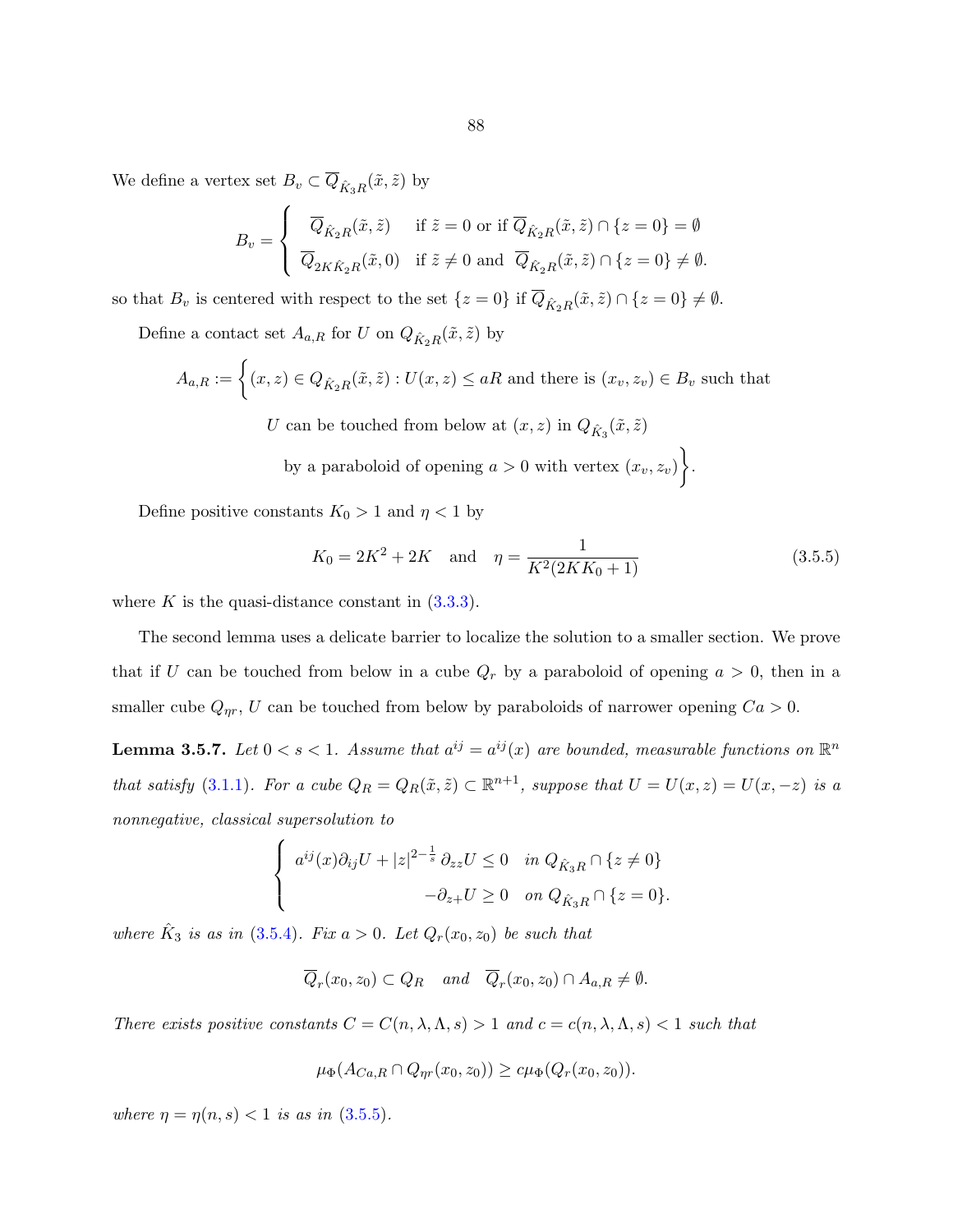The third lemma is a Calderón-Zygmund-type covering lemma that allows us to use Lemma [3.5.7](#page-93-0) across the whole domain.

**Lemma 3.5.8.** Let  $K_0 = K_0(n, s) > 1$  and  $\eta = \eta(n, s) < 1$  be as in [\(3.5.5\)](#page-93-0). Suppose the closed sets  $D_k \subset \mathbb{R}^{n+1}$  satisfy the following properties:

- 1)  $D_0 \subset D_1 \subset \cdots \subset D_k \subset \overline{Q}_{R/K_0}(\tilde{x}, \tilde{z}), D_0 \neq \emptyset$
- 2) for any  $(x, z)$ ,  $\rho$  such that

$$
Q_{\rho}(x, z) \subset Q_R(\tilde{x}, \tilde{z}), \quad Q_{\eta \rho}(x, z) \subset Q_{R/K_0}(\tilde{x}, \tilde{z})
$$
  

$$
\overline{Q}_{\rho}(x, z) \cap D_k \neq \emptyset,
$$

we have

$$
\mu_{\Phi}(Q_{\eta\rho}(x,z)\cap D_{k+1})\geq c\mu_{\Phi}(Q_{\rho}(x,z)).
$$

Then

$$
\mu_{\Phi}(Q_{R/K_0} \setminus D_k) \le (1-c)^k \mu_{\Phi}(Q_{R/K_0}).
$$

# 3.5.2 Proof of Lemma [3.5.6](#page-91-0)

Proof of Lemma [3.5.6.](#page-91-0) We first show that A is closed. Let  $(x_k, z_k) \in A$  be such that  $(x_k, z_k) \to A$  $(x_0, z_0)$  as  $k \to \infty$ . There exist corresponding polynomials  $P_k$  of opening a with vertices  $(x_v^k, z_v^k) \in B$ such that  $P_k$  touches U from below in  $Q_R$  at  $(x_k, z_k)$ . Since  $B \subset \overline{Q}_R$  is closed, B is compact. Thus, there is a subsequence, which we will still notate by k, and a point  $(x_v^0, z_v^0) \in B$  such that  $(x_v^k, z_v^k) \rightarrow (x_v^0, z_v^0)$ . By the continuity of  $\delta_{\Phi}$  and U, we have that

$$
P_k(x, z) = -a\delta_{\Phi}((x_v^k, z_v^k), (x, z)) + a\delta_{\Phi}((x_v^k, z_v^k), (x_k, z_k)) + U(x_k, z_k)
$$
  

$$
\rightarrow -a\delta_{\Phi}((x_v^0, z_v^0), (x, z)) + a\delta_{\Phi}((x_v^0, z_v^0), (x_0, z_0)) + U(x_0, z_0)
$$

Define the polynomial  $P$  of opening  $\alpha$  by

$$
P(x,z) = -a\delta_{\Phi}((x_v^0, z_v^0), (x, z)) + a\delta_{\Phi}((x_v^0, z_v^0), (x_0, z_0)) + U(x_0, z_0).
$$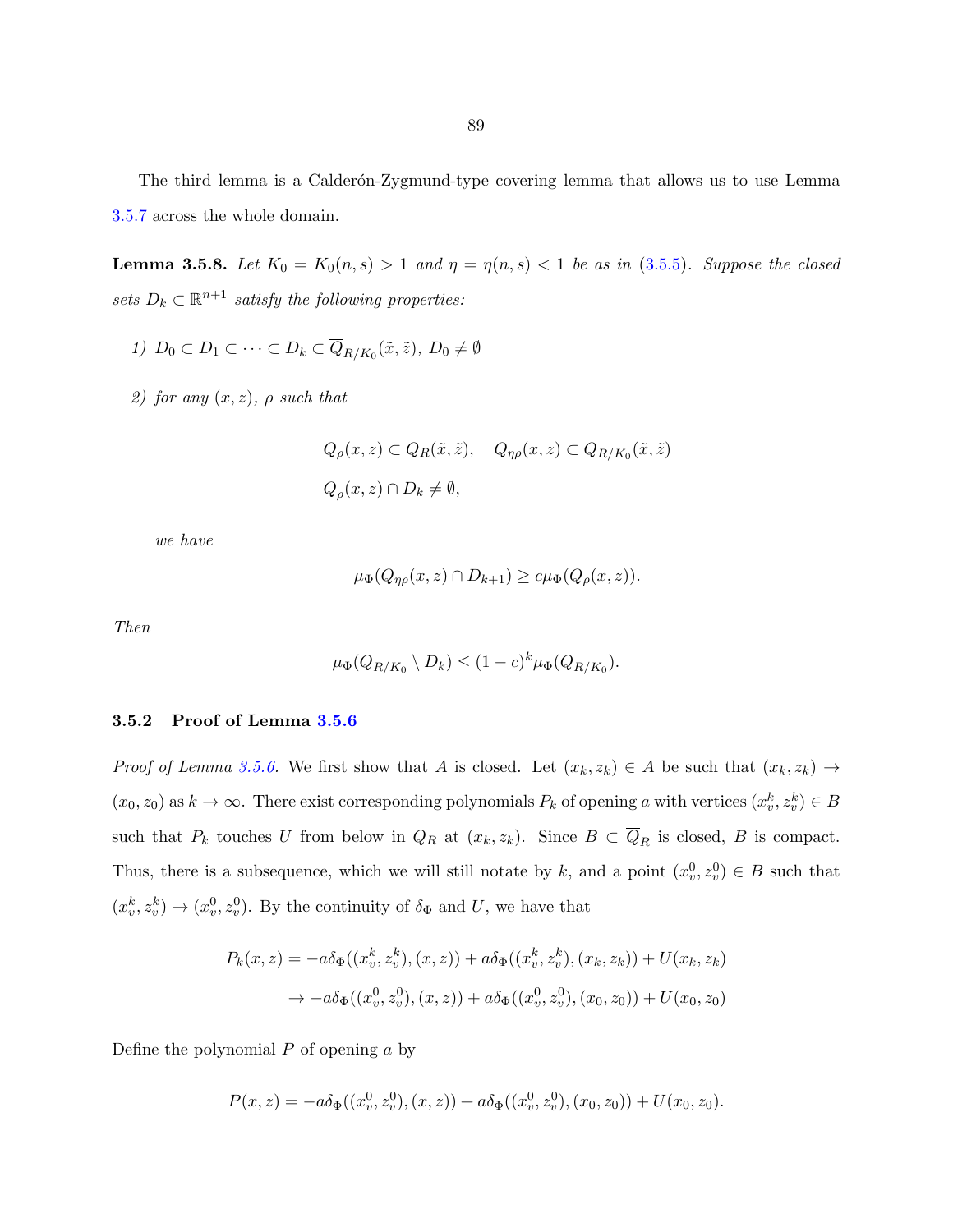Note that  $P(x_0, z_0) = U(x_0, z_0)$ . Since  $P_k \leq U$  in  $Q_R$  and  $P_k(x, z) \to P(x, z)$  for each  $(x, z) \in Q_R$ , it must be that  $P \leq U$  in  $Q_R$ . Therefore, P is a paraboloid of opening a with vertex  $(x_v^0, z_v^0) \in B$ that touches U from below in  $Q_R$  at  $(x_0, z_0)$ . This shows that  $(x_0, z_0) \in A$ , so that A is closed and, moreover, compact.

Let  $(x_0, z_0) \in A$ . There exists a paraboloid P of opening a and vertex  $(x_v, z_v) \in B$  that touches U from below in  $Q_R$  at  $(x_0, z_0)$  which may be written as

$$
P(x, z) = -a\delta_{\Phi}((x_v, z_v), (x, z)) + a\delta_{\Phi}((x_v, z_v), (x_0, z_0)) + U(x_0, z_0).
$$

Let  $B_0 \subset B$  be the set of vertices such that the corresponding touching paraboloids touch on the set  $\{z \neq 0\}$ . Let  $A_0 = A \setminus \{z = 0\}$  be the contact points of these paraboloids. Since the set  $A \cap \{z = 0\}$  is a set of measure zero, we know that  $\mu_{\Phi}(A_0) = \mu_{\Phi}(A)$ . Suppose that  $(x_0, 0) \in A \cap \{z = 0\}$ . By Lemma [3.5.4,](#page-89-0) we know that  $z_v = 0$ . Since  $B \cap \{z = 0\}$  has measure zero, we also have that  $\mu_{\Phi}(B_0) = \mu_{\Phi}(B)$ .

Let  $(x_0, z_0) \in A_0$ . Since  $U - P \ge 0$  in  $Q_R$  and  $U - P = 0$  at  $(x_0, z_0)$ , we know that  $U - P$ attains a minimum at  $(x_0, z_0)$ . Hence

$$
DU(x_0, z_0) = DP(x_0, z_0) = -a(D\Phi(x_0, z_0) - D\Phi(x_v, z_v))
$$

which implies

$$
D\Phi(x_v, z_v) = D\Phi(x_0, z_0) + \frac{1}{a}DU(x_0, z_0) = D\left(\Phi + \frac{1}{a}U\right)(x_0, z_0).
$$

This is how the vertices  $(x_v, z_v) \in B_0$  are uniquely determined by the contact points  $(x_0, z_0) \in A_0$ . Define the map  $T: A_0 \to T(A_0) = D\Phi(B_0)$  by

$$
T(x_0, z_0) = D\left(\Phi + \frac{1}{a}U\right)(x_0, z_0).
$$

Fix  $\varepsilon > 0$  and define a compact set  $A_{\varepsilon} \subset A_0$  by

$$
A_{\varepsilon} = A_0 \setminus \{(x, z) : |z| < \varepsilon\}.
$$

Since  $A_\varepsilon$  is a positive distance from the set  $\{z=0\}$ , we have that  $|D^2\Phi(x_0, z_0)|$  is uniformly bounded on  $A_{\varepsilon}$ . Since  $|D^2V(x_0, z_0)|$  is also uniformly bounded on  $A_{\varepsilon}$ , we have that  $T: A_{\varepsilon} \to T(A_{\varepsilon})$  Lipschitz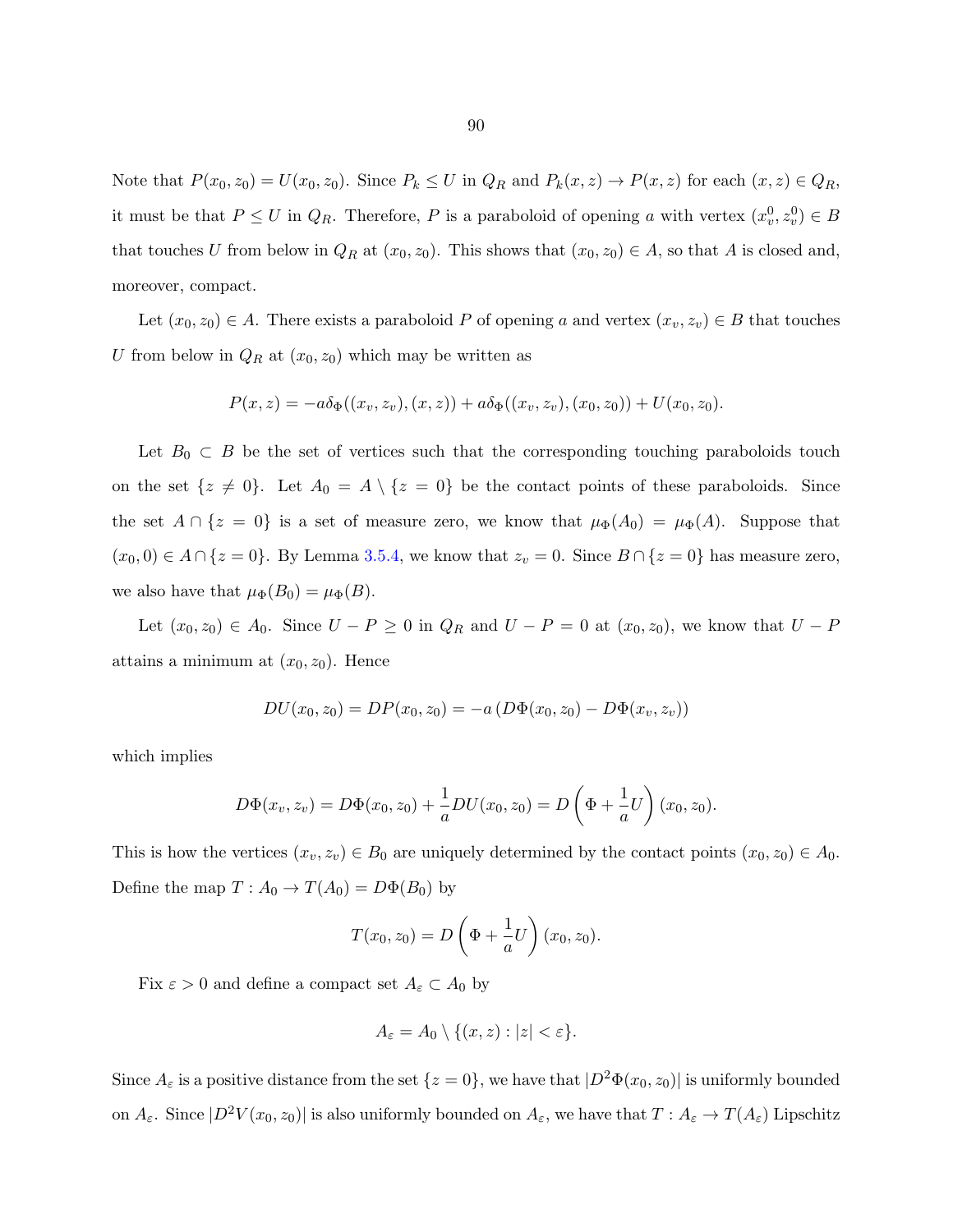<span id="page-96-0"></span>and injective on  $A_{\varepsilon}$ . By the area formula for Lipschitz maps,

$$
\int_{T(A_{\varepsilon})} dy \, dw = \int_{A_{\varepsilon}} |\det \left( DT(x, z) \right)| \, dx \, dz
$$
\n
$$
= \int_{A_{\varepsilon}} \left| \det \left( D^2 \left( \Phi + \frac{1}{a} U \right) (x, z) \right) \right| \, dx \, dz.
$$

Let  $(x_0, z_0) \in A_0$ . We claim that there is a positive constant  $C = C(n, \lambda, \Lambda)$  such that

$$
-aD^2\Phi(x_0, z_0) \le D^2U(x_0, z_0) \le CaD^2\Phi(x_0, z_0), \quad D^2\Phi(x_0, z_0) = \begin{pmatrix} I & 0 \ 0 & |z_0|^{\frac{1}{s}-2} \end{pmatrix}.
$$
 (3.5.6)

The first inequality is straightforward. Since P touches U from below in  $Q_R$  at  $(x_0, z_0)$ , we know that

$$
D2U(x0, z0) \ge D2P(x0, z0) = -aD2\Phi(x0, z0).
$$

Suppose, by way of contradiction, that  $D^2U(x_0, z_0) > CaD^2\Phi(x_0, z_0)$  for all  $C > 0$ . Consequently,

$$
D^{2}U(x_{0}, z_{0}) > Ca\begin{pmatrix} e_{k} \otimes e_{k} & 0\\ 0 & 0 \end{pmatrix} - a\begin{pmatrix} I & 0\\ 0 & |z_{0}|^{\frac{1}{s}-2} \end{pmatrix}
$$

where  $e_k$ ,  $k = 1, ..., n$  are the standard basis vectors in  $\mathbb{R}^n$  and  $e_k \otimes e_k = e_k e_k^T$ . Since

$$
\tilde{A} = \begin{pmatrix} A(x_0) & 0 \\ 0 & 0 \end{pmatrix} \ge 0 \text{ and } D^2U(x_0, z_0) - Ca\begin{pmatrix} e_k \otimes e_k & 0 \\ 0 & 0 \end{pmatrix} + a\begin{pmatrix} I & 0 \\ 0 & |z_0|^{\frac{1}{s}-2} \end{pmatrix} \ge 0,
$$

it must be that

$$
\tilde{A}\left(D^2U(x_0,z_0)-Ca\begin{pmatrix}e_k\otimes e_k&0\\0&0\end{pmatrix}+a\begin{pmatrix}I&0\\0&|z_0|^{\frac{1}{s}-2}\end{pmatrix}\right)\geq 0.
$$

In particular,

$$
\operatorname{trace}\left(\tilde{A}D^2U(x_0,z_0)-Ca\tilde{A}\begin{pmatrix}e_k\otimes e_k & 0\\ 0 & 0\end{pmatrix}+a\tilde{A}\begin{pmatrix}I & 0\\ 0 & |z_0|^{\frac{1}{s}-2}\end{pmatrix}\right)\geq 0.
$$

Rewriting this expression and using ellipticity, we obtain

$$
a^{ij}(x_0)\partial_{ij}U(x_0, z_0) \ge (Ca)a^{kk}(x_0) - (a)a^{ii}(x_0) \ge Ca\lambda - an\Lambda.
$$
 (3.5.7)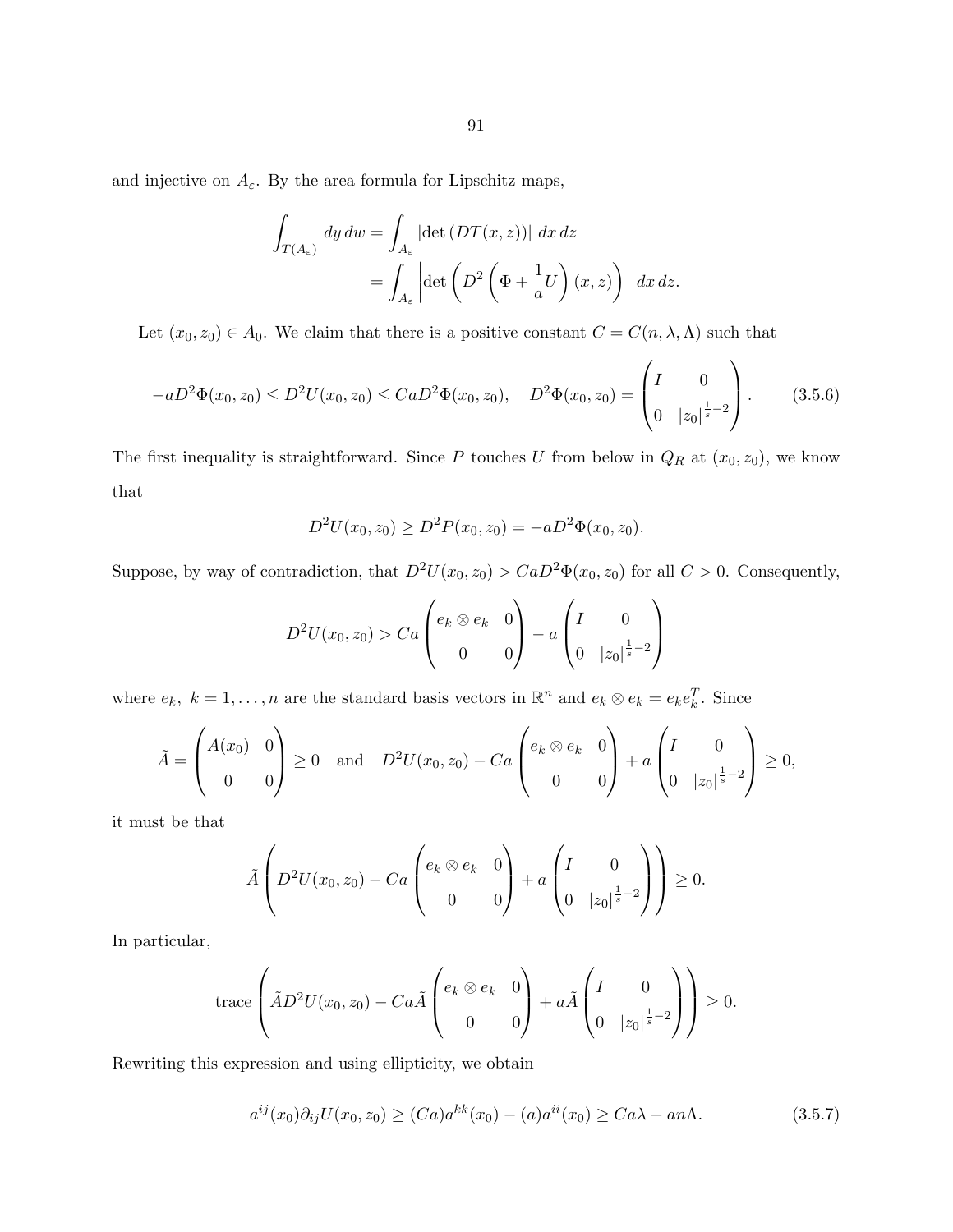Next, note that

$$
D^{2}U(x_{0}, z_{0}) \geq Ca\begin{pmatrix} 0 & 0 \ 0 & |z_{0}|^{\frac{1}{s}-2} \end{pmatrix} - a\begin{pmatrix} I & 0 \ 0 & |z_{0}|^{\frac{1}{s}-2} \end{pmatrix}.
$$

From the definition of positive definite matrices,

$$
\partial_{zz} U(x_0, z_0) \geq C a \, |z_0|^{\frac{1}{s}-2} - a \, |z_0|^{\frac{1}{s}-2} \, .
$$

Therefore,

$$
|z_0|^{2-\frac{1}{s}} \partial_{zz} U(x_0, z_0) > Ca - a. \tag{3.5.8}
$$

Combining  $(3.5.7)$  and  $(3.5.8)$ , we have

$$
0 \ge a^{ij}(x_0)\partial_{ij}U(x_0, z_0) + |z_0|^{2-\frac{1}{s}}\partial_{zz}U(x_0, z_0) > Ca\lambda - an\Lambda + Ca - a
$$
  
=  $a[C(\lambda + 1) - (n\Lambda + 1)] > 0$ 

for  $C = C(n, \lambda, \Lambda)$  large. This is a contradiction, so the claim holds.

From  $(3.5.6)$ , we estimate

$$
0 \le D^2 \left(\Phi + \frac{1}{a}U\right)(x, z) = D^2 \Phi(x_0, z_0) + \frac{1}{a}D^2 U(x_0, z_0) \le (C+1)D^2 \Phi(x_0, z_0)
$$

for all  $(x_0, z_0) \in A_0$ . Therefore,

$$
\int_{T(A_{\varepsilon})} dy dw \le \int_{A_{\varepsilon}} \det ((C+1)D^2 \Phi(x, z)) dx dz
$$
  
=  $(C+1)^{n+1} \int_{A_{\varepsilon}} \det (D^2 \Phi(x, z)) dx dz$   
=  $(C+1)^{n+1} \mu_{\Phi}(A_{\varepsilon})$   
 $\le (C+1)^{n+1} \mu_{\Phi}(A_0) = (C+1)^{n+1} \mu_{\Phi}(A).$ 

Taking the limit as  $\varepsilon \to 0^+,$ 

$$
\mu_{\Phi}(B) = \mu_{\Phi}(B_0) = \int_{T(A_0)} dy \, dw \le (C+1)^{n+1} \mu_{\Phi}(A),
$$

which completes the proof of the Lemma with  $c = (C + 1)^{-n-1}$ .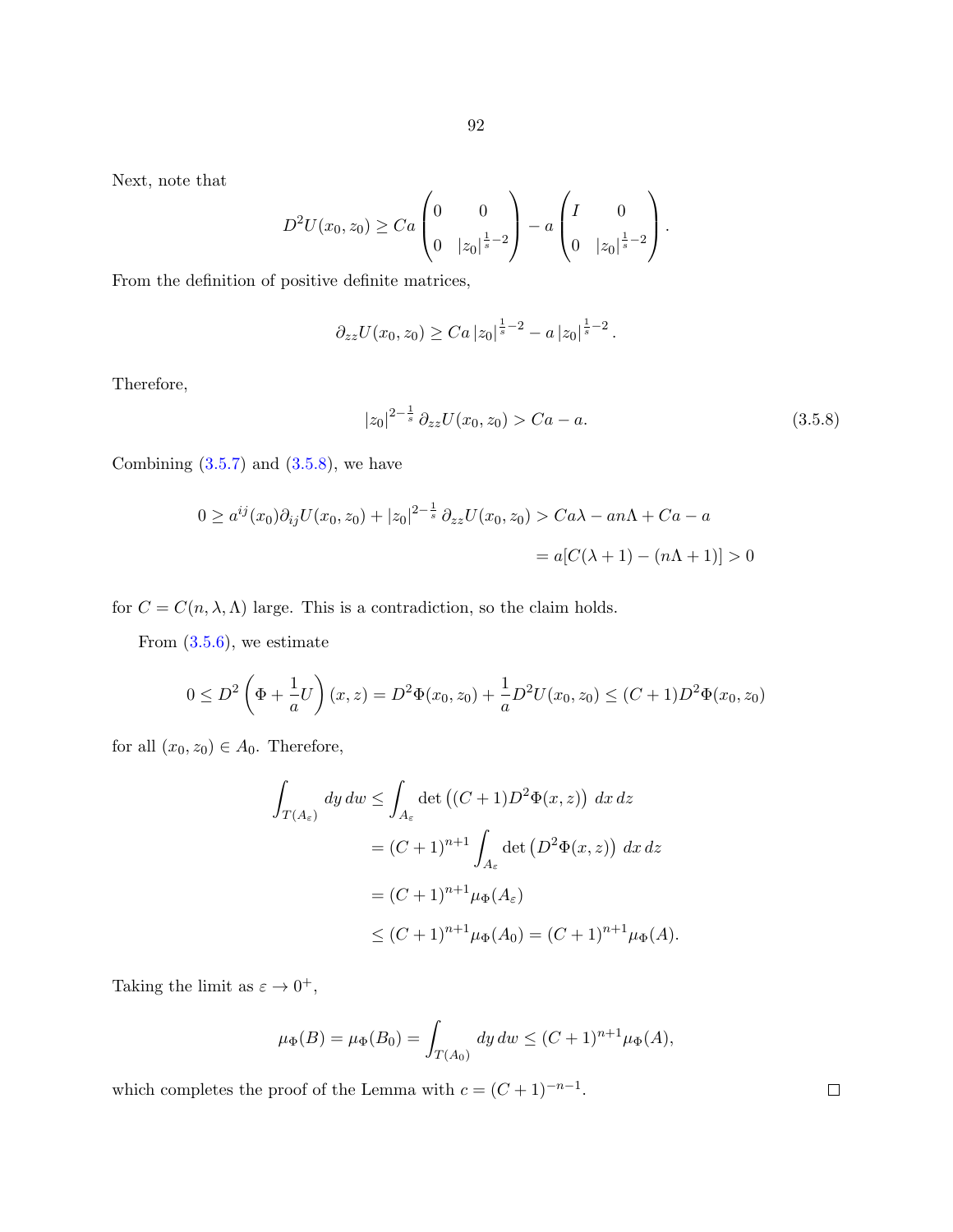## <span id="page-98-0"></span>3.5.3 Proof of Lemma [3.5.7](#page-93-0)

# **Lemma 3.5.9.**  $A_{a,R}$  is closed in  $Q_{\hat{K}_2R}(\tilde{x},\tilde{z})$ .

Proof. Let  $(x_k, z_k) \in A_{a,R}$  be such that  $(x_k, z_k) \to (x_0, z_0)$ . Since  $U(x_k, z_k) \le aR$  and U is continuous, it follows that  $U(x_0, z_0) \le aR$ . By the proof of Lemma [3.5.6](#page-91-0) with  $B = B_v$ , we can touch U from below in  $Q_{\hat{K}_3R}$  at  $(x_0, z_0)$  by a paraboloid P of opening a with vertex  $(x_v^0, z_v^0) \in B_v$ .  $\Box$ Therefore,  $(x_0, z_0) \in A_{a,R}$  which shows that  $A_{a,R}$  is closed in  $Q_{\hat{K}_2R}(\tilde{x}, \tilde{z})$ .

We will need the following three lemmas to prove lemma  $3.5.7$ .

# 3.5.3.1 The function Q

**Lemma 3.5.10.** Let  $0 < s < 1$  and  $z_0 \in \mathbb{R}$ . Define the function  $\mathcal{Q}(z, z_0) = \mathbb{R} \times \mathbb{R} \to [0, \infty)$  by

$$
\mathcal{Q}(z,z_0) = \frac{(h'(z) - h'(z_0))^2}{\delta_h(z_0, z)h''(z)}.
$$

If  $z_0 = 0$ , then  $\mathcal{Q}(z, 0) = 1/(1 - s)$ .

Suppose  $z_0 > 0$  is fixed.

- If  $0 < s < 1/2$ , then  $\mathcal{Q}(z, z_0)$  is a decreasing in  $\{z > 0\}$  and  $\mathcal{Q} \ge 1$  for  $z > 0$ .
- If  $s = 1/2$ , then  $\mathcal{Q}(z, z_0) = 2$ .
- If  $1/2 < s < 1$ , then  $\mathcal{Q}(0, z_0) = 0$  and  $\mathcal{Q}(z, z_0)$  is increasing in  $\{z > 0\}$ .

Suppose  $z_0 < 0$  is fixed.

- If  $0 < s < 1/2$ , then  $\mathcal{Q}(z, z_0)$  is increasing in  $\{z < 0\}$  and  $\mathcal{Q} \geq 1$  for  $z < 0$ .
- If  $s = 1/2$ , then  $\mathcal{Q}(z, z_0) = 2$ .
- If  $1/2 < s < 1$ , then  $\mathcal{Q}(0, z_0) = 0$  and  $\mathcal{Q}(z, z_0)$  is decreasing in  $\{z < 0\}$ .

*Proof.* If  $z_0 = 0$  and  $0 < s < 1$ , then

$$
\mathcal{Q}(z) = \frac{(h'(z))^2}{h(z)h''(z)} = \frac{\frac{s^2}{(1-s)^2}z^{\frac{2}{s}-2}}{\frac{s^2}{1-s}z^{\frac{1}{s}}z^{\frac{1}{s}-2}} = \frac{1}{1-s}.
$$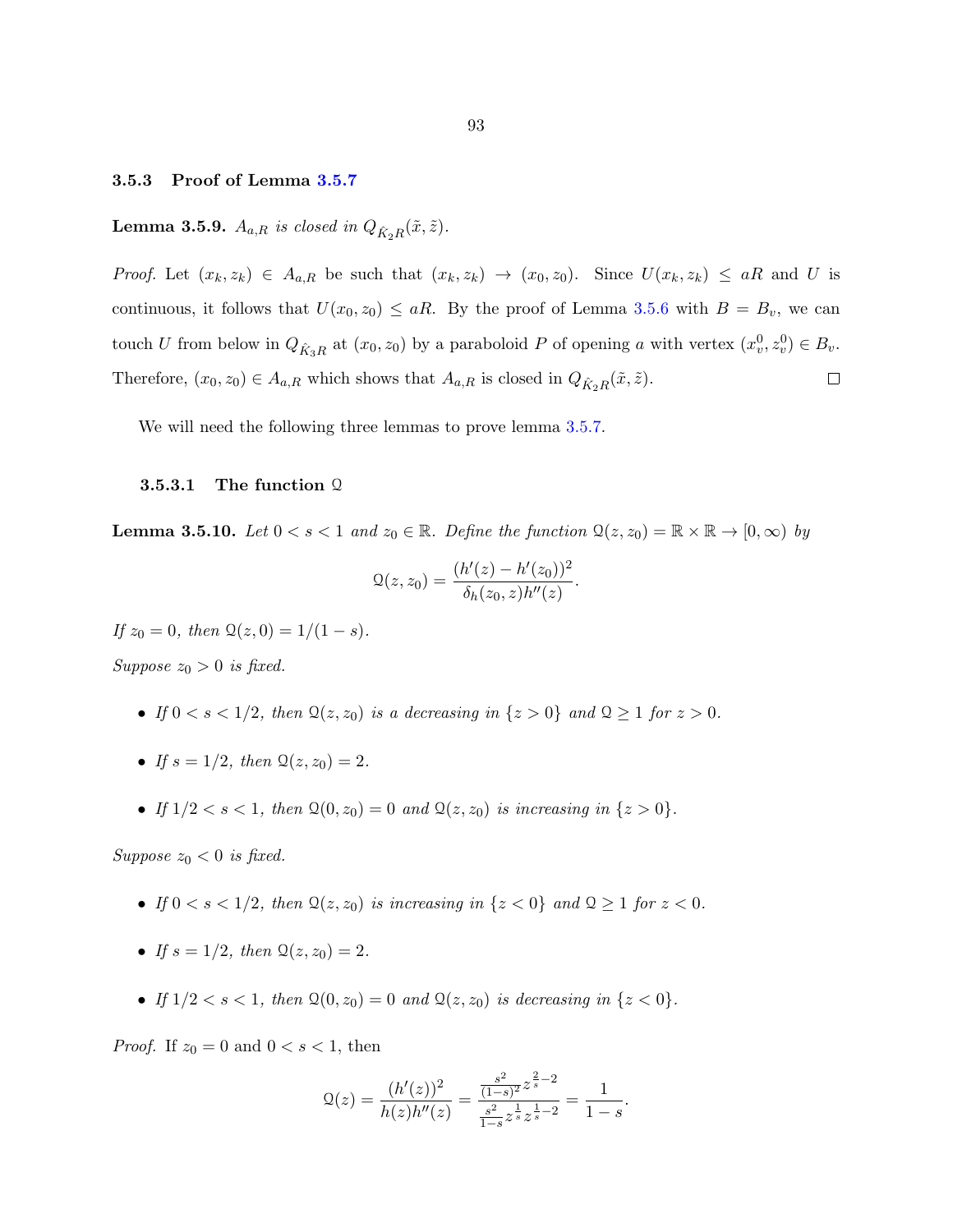If  $s=1/2$  and  $z_0\in\mathbb{R},$  then

$$
Q(z) = \frac{(z - z_0)^2}{\frac{1}{2} |z - z_0|^2 \cdot 1} = 2 \ge 1.
$$

Let  $z_0 \in \mathbb{R}$  and  $0 < s < 1$ . Since

$$
h'(-z) = \frac{s}{1-s} \left| -z \right|^{\frac{1}{s}-2} (-z) = -\frac{s}{1-s} \left| z \right|^{\frac{1}{s}-2} z = -h'(z)
$$

and

$$
\delta_h(-z_0, -z) = h(-z) - h(-z_0) - h'(-z_0)(-z - (-z_0))
$$
  
=  $h(z) - h(z_0) + h'(z_0)(z - z_0)$   
=  $\delta_h(z_0, z)$ ,

we observe that

$$
\begin{aligned} \mathfrak{Q}(-z, -z_0) &= \frac{(h'(-z) - h'(-z_0))^2}{\delta_h(-z_0, -z)h''(-z)} \\ &= \frac{(-h'(z) + h'(z_0))^2}{\delta_h(z_0, z)h''(z)} \\ &= \frac{(h'(z) - h'(z_0))^2}{\delta_h(z_0, z)h''(z)} = \mathfrak{Q}(z, z_0). \end{aligned}
$$

Assume for any  $\tilde{z}_0 > 0$  fixed that  $\mathcal{Q}(z, \tilde{z}_0)$  is decreasing in  $\{z > 0\}$ . If  $z_0 < 0$  is fixed and  $z_2 < z_1 < 0$ . Then, for  $\tilde{z}_0 = -z_0$ , we have that

$$
\mathcal{Q}(z_1, z_0) = \mathcal{Q}(-z_1, -z_0) > \mathcal{Q}(-z_2, -z_0) = Q(z_2, z_0).
$$

Therefore,  $\mathcal{Q}(z, z_0)$  is increasing in  $\{z < 0\}$ . Similarly, if for any  $\tilde{z}_0 > 0$  fixed, we have that  $\mathcal{Q}(z, \tilde{z}_0)$ is increasing in  $\{z > 0\}$ , then, for  $z_0 < 0$  fixed, we have that  $\mathcal{Q}(z, z_0)$  is decreasing in  $\{z < 0\}$ . Therefore, it is enough to prove the lemma for  $z_0, z > 0$ .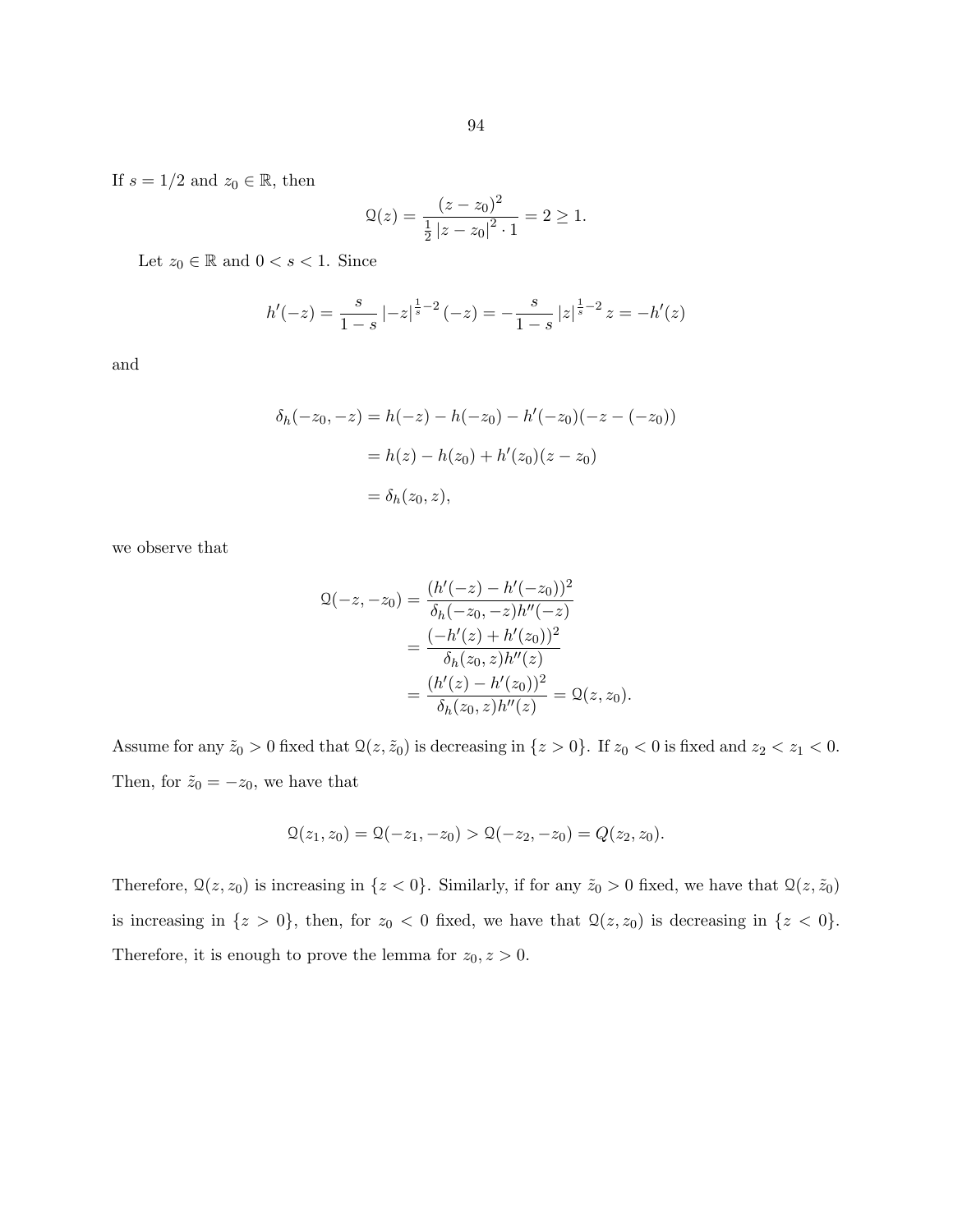Fix  $z_0 > 0$ . For  $0 < s < 1$ , observe that

$$
\lim_{z \to 0^{+}} \mathcal{Q}(z, z_{0}) = \frac{(h(0) - h'(z_{0}))^{2}}{h(0) - h(z_{0}) - h'(z_{0})(0 - z_{0})} \lim_{z \to 0^{+}} z^{2 - \frac{1}{s}}
$$

$$
= \frac{s}{(1 - s)^{2}} z_{0}^{\frac{1}{s} - 2} \lim_{z \to 0^{+}} z^{2 - \frac{1}{s}}
$$

$$
= \begin{cases} 2 & \text{if } s = 1/2 \\ \infty & \text{if } s < 1/2 \\ 0 & \text{if } s > 1/2. \end{cases}
$$

and, by L'Höpital's rule,

$$
\lim_{z \to z_0} \mathcal{Q}(z, z_0) = \frac{1}{h''(z_0)} \lim_{z \to z_0} \frac{(h'(z) - h'(z_0))^2}{h(z) - h(z_0) - h'(z_0)(z - z_0)}
$$

$$
= \frac{1}{h''(z_0)} \lim_{z \to z_0} \frac{2(h'(z) - h'(z_0))h''(z)}{h'(z) - h'(z_0)}
$$

$$
= \frac{1}{h''(z_0)} \lim_{z \to z_0} 2h''(z) = 2.
$$

Let  $0 < s < 1$  be such that  $s \neq 1/2$ . To study when  $\mathcal{Q}(\cdot, z_0)$  is increasing/decreasing, we first compute

$$
\partial_z \mathfrak{Q}(z, z_0) = \frac{(h'(z) - h'(z_0))h''(z)}{(\delta_h(z_0, z)h''(z))^2} \left(2\delta_h(z_0, z)h''(z) - (h'(z) - h'(z_0))^2 - \delta_h(z_0, z)(h'(z) - h'(z_0))\frac{h'''(z)}{h''(z)}\right).
$$

Assume for now that  $0 < z < z_0$ , so  $(h'(z) - h'(z_0)) < 0$ . We will study the term

$$
I + II + III := 2\delta_h(z_0, z)h''(z) - (h'(z) - h'(z_0))^2 - \delta_h(z_0, z)(h'(z) - h'(z_0))\frac{h'''(z)}{h''(z)}.
$$

We will write this out explicitly in terms of  $z, z_0$ , and  $s$  as

$$
I = 2\delta_h(z_0, z)h''(z)
$$
  
=  $2\left(\frac{s^2}{1-s}z^{\frac{2}{s}-2} - \frac{s^2}{1-s}z^{\frac{1}{s}}z^{\frac{1}{s}-2} - \frac{s}{1-s}z^{\frac{1}{s}-1}z^{\frac{1}{s}-1} + \frac{s}{1-s}z^{\frac{1}{s}}z^{\frac{1}{s}-2}\right)$   

$$
II = -(h'(z) - h'(z_0))^2
$$
  
=  $-\frac{s^2}{(1-s)^2}z^{\frac{2}{s}-2} + \frac{s^2}{(1-s)^2}z^{\frac{1}{s}-1}z^{\frac{1}{s}-1} - \frac{s^2}{(1-s)^2}z^{\frac{2}{s}-2}$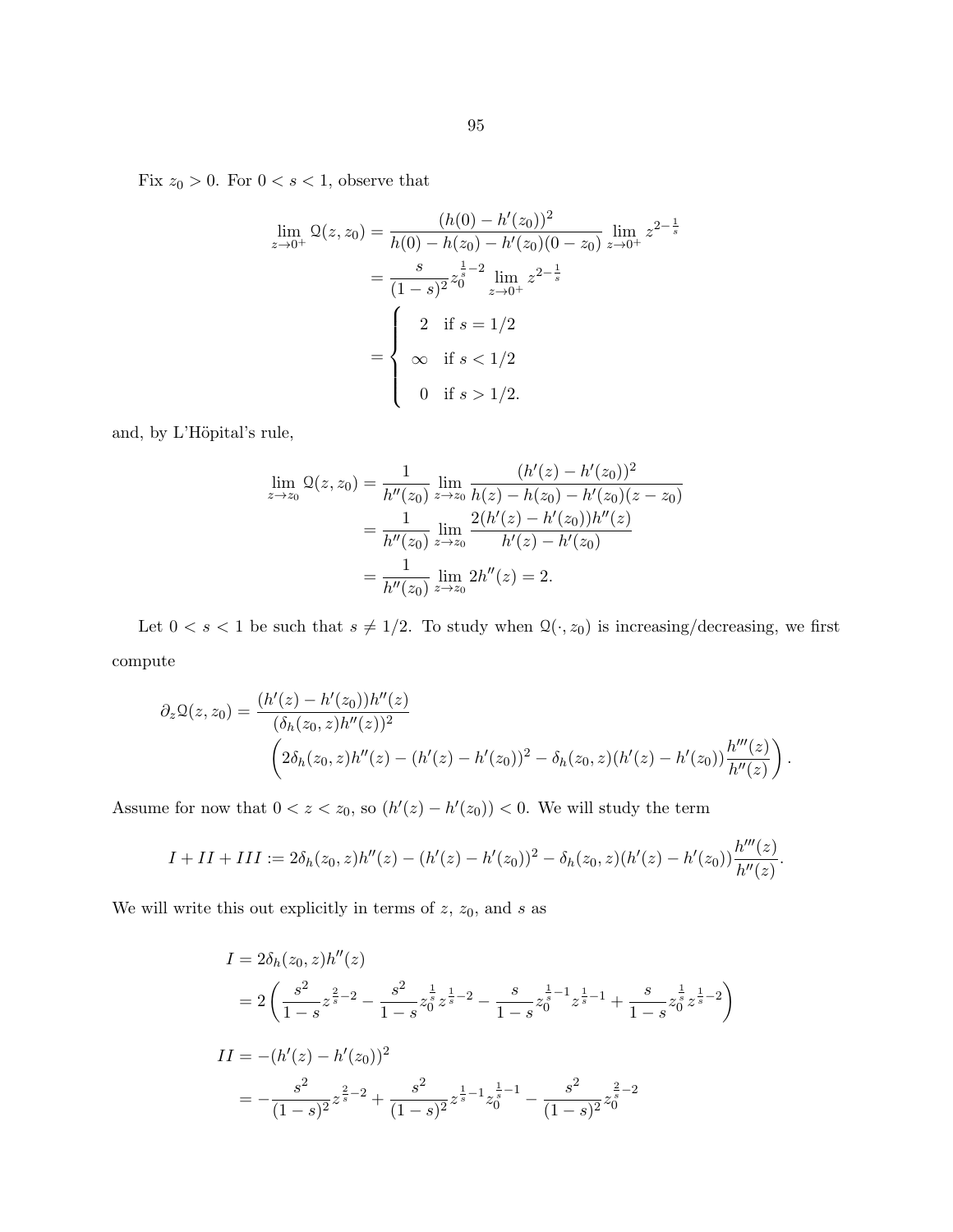$$
III = -\delta_h(z_0, z)(h'(z) - h'(z_0))\frac{h'''(z)}{h''(z)}
$$
  
=  $-\frac{s^3}{(1-s)^2} \left(\frac{1}{s} - 2\right) z^{\frac{2}{s} - 2} + \frac{s^3}{(1-s)^2} \left(\frac{1}{s} - 2\right) z_0^{\frac{1}{s} - 1} z^{\frac{1}{s} - 1} + \frac{s^3}{(1-s)^2} \left(\frac{1}{s} - 2\right) z_0^{\frac{1}{s}} z^{\frac{1}{s} - 2}$   
 $-\frac{s^3}{(1-s)^2} \left(\frac{1}{s} - 2\right) z_0^{\frac{2}{s} - 1} z^{-1} + \frac{s^2}{(1-s)^2} \left(\frac{1}{s} - 2\right) z_0^{\frac{1}{s} - 1} z^{\frac{1}{s} - 1} - \frac{s^2}{(1-s)^2} \left(\frac{1}{s} - 2\right) z_0^{\frac{2}{s} - 2} \frac{s}{1-s}$   
 $-\frac{s^2}{(1-s)^2} \left(\frac{1}{s} - 2\right) z_0^{\frac{1}{s}} z^{\frac{1}{s} - 2} + \frac{s^2}{(1-s)^2} \left(\frac{1}{s} - 2\right) z_0^{\frac{2}{s} - 1} z^{-1}.$ 

We add these together and combine like terms to obtain

$$
I + II + III = -\frac{s}{1-s}z_0^{\frac{2}{s}-2} + \frac{s}{1-s}z_0^{\frac{1}{s}}z^{\frac{1}{s}-2} - \frac{s(1-2s)}{1-s}z_0^{\frac{1}{s}-1}z^{\frac{1}{s}-1} + \frac{s(1-2s)}{1-s}z_0^{\frac{2}{s}-1}z^{-1}.
$$

Therefore,  $I + II + III > 0$  if and only if

$$
-\frac{s}{1-s}z_0^{\frac{2}{s}-2}+\frac{s}{1-s}z_0^{\frac{1}{s}}z^{\frac{1}{s}-2}-\frac{s(1-2s)}{1-s}z_0^{\frac{1}{s}-1}z^{\frac{1}{s}-1}+\frac{s(1-2s)}{1-s}z_0^{\frac{2}{s}-1}z^{-1}>0.
$$

Multiplying both sides by  $z_0z(1-s)/s > 0$ , this is equivalent to

$$
\psi(z) := -z_0^{\frac{2}{s}-1}z + z_0^{\frac{1}{s}+1}z^{\frac{1}{s}-1} - (1-2s)z_0^{\frac{1}{s}}z^{\frac{1}{s}} + (1-2s)z_0^{\frac{2}{s}} > 0.
$$

Observe that  $\psi(z_0) = 0$  and

$$
\psi(0) = (1 - 2s)z_0^{\frac{2}{s}} \begin{cases} > 0 \quad \text{if } 0 < s < 1/2 \\ < 0 \quad \text{if } 1/2 < s < 1. \end{cases}
$$

Suppose that  $0 < s < 1/2$ . We will show that  $\psi$  is decreasing for all  $z > 0$ . First, compute

$$
\psi'(z) = -z_0^{\frac{2}{s}-1} + \left(\frac{1}{s}-1\right)z_0^{\frac{1}{s}+1}z^{\frac{1}{s}-2} - \frac{(1-2s)}{s}z_0^{\frac{1}{s}}z^{\frac{1}{s}-1}.
$$

Therefore,  $\psi'(z) < 0$  if and only if

$$
-z_0^{\frac{2}{s}-1}+\left(\frac{1}{s}-1\right)z_0^{\frac{1}{s}+1}z^{\frac{1}{s}-2}-\frac{(1-2s)}{s}z_0^{\frac{1}{s}}z^{\frac{1}{s}-1}<0.
$$

Multiplying both sides by  $z_0^{-1/s}$  $\int_0^{-1/5} (1-s)/s > 0$  and rearranging, this is equivalent to

$$
z_0^1 z^{\frac{1}{s}-2} < \left(\frac{s}{1-s}\right) z_0^{\frac{1}{s}-1} + \left(\frac{1-2s}{1-s}\right) z^{\frac{1}{s}-1}
$$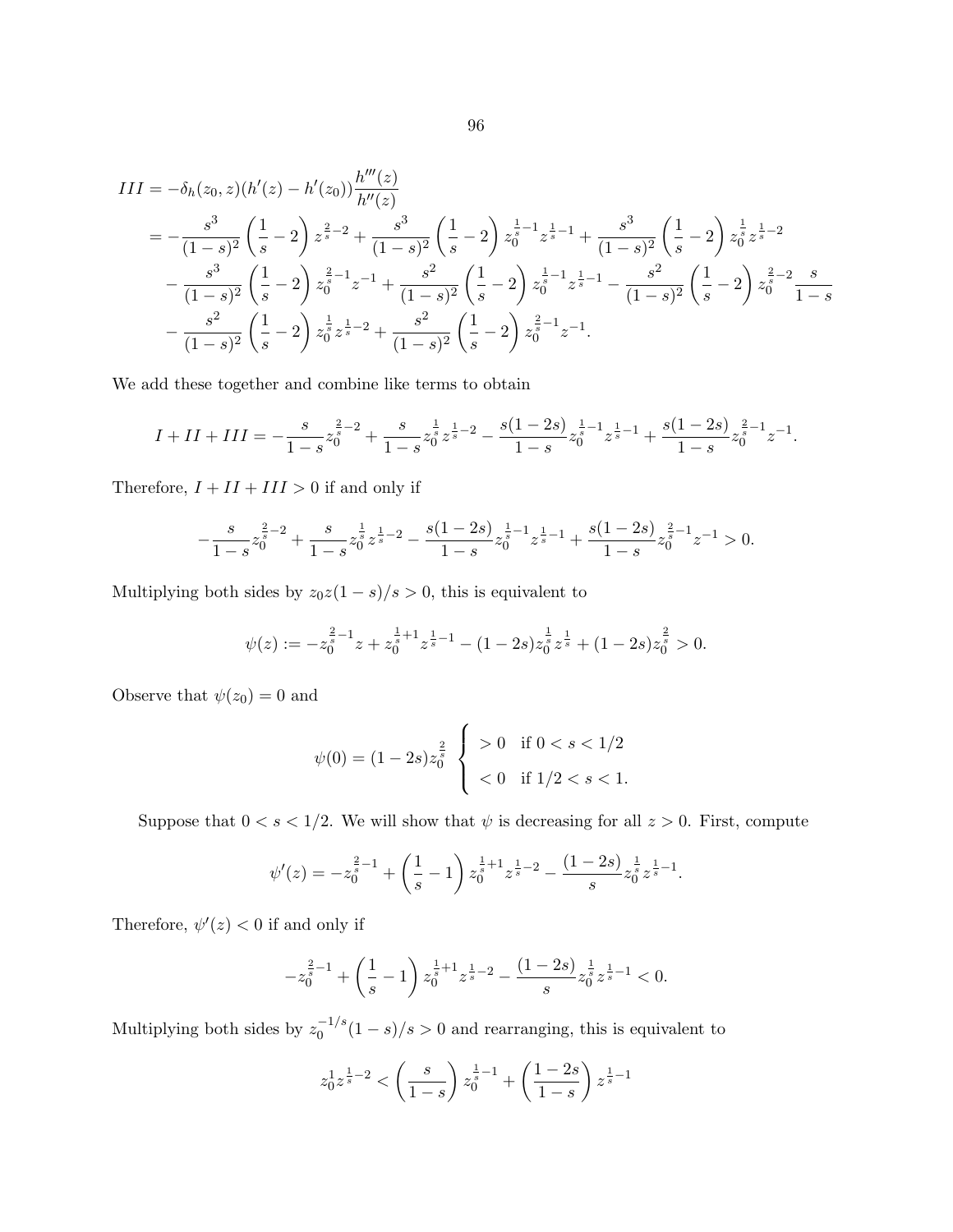97

which is true by Young's inequality:

$$
ab \le \frac{a^p}{p} + \frac{b^q}{q}
$$
, where  $p, q > 1$ ,  $\frac{1}{p} + \frac{1}{q} = 1$ ,  $a, b \ge 0$ .

Indeed, take

$$
a = z_0
$$
,  $b = z^{\frac{1}{s}-2}$ ,  $p = \frac{1}{s} - 1 = \frac{1-s}{s} > 1$ ,  $q = \frac{1-s}{1-2s} > 1$ .

Since  $\psi$  is decreasing for  $z > 0$ ,  $\psi(0) > 0$ , and  $\psi(z_0) = 0$ , we conclude that

$$
\psi > 0 \quad \text{for } 0 < z < z_0 \quad \text{and} \quad \psi < 0 \quad \text{for } z > z_0.
$$

Equivalently,

$$
I + II + III > 0 \quad \text{for } 0 < z < z_0 \quad \text{and} \quad I + II + III < 0 \quad \text{for } z > z_0.
$$

Since

$$
\partial_z \mathfrak{Q}(z,z_0) = \frac{(h'(z) - h'(z_0))h''(z)}{(\delta_h(z_0, z)h''(z))^2} (I + II + III)
$$

and

$$
h'(z) - h'(z_0) < 0 \quad \text{for } 0 < z < z_0 \quad \text{and} \quad h'(z) - h'(z_0) > 0 \quad \text{for } z > z_0,
$$

we conclude that  $\partial_z \mathcal{Q}(z, z_0) < 0$  for all  $z > 0$ . Thus, when  $0 < s < 1/2$ , we have that  $\mathcal{Q}(z, z_0)$  is decreasing for  $z > 0$ .

Next, assume that  $1/2 < s < 1$ . We will show that  $\psi$  is increasing for all  $z > 0$ . By similar considerations as above,  $\psi'(z) > 0$  if and only if

$$
z^{1-\frac{1}{s}} z_0^{\frac{1}{s}-2} \le \left(\frac{1-s}{s}\right) z^{-1} + \left(\frac{2s-1}{s}\right) z_0^{-1}
$$

which is true by Young's inequality with

$$
a = z^{1-\frac{1}{s}}, \quad b = z_0^{\frac{1}{s}-2}, \quad p = \frac{s}{1-s} > 1, \quad q = \frac{s}{2s-1} > 1.
$$

Since  $\psi$  is increasing for  $z > 0$ ,  $\psi(0) < 0$ , and  $\psi(z_0) = 0$ , we conclude that

$$
\psi < 0 \quad \text{for } 0 < z < z_0 \quad \text{and} \quad \psi > 0 \quad \text{for } z > z_0.
$$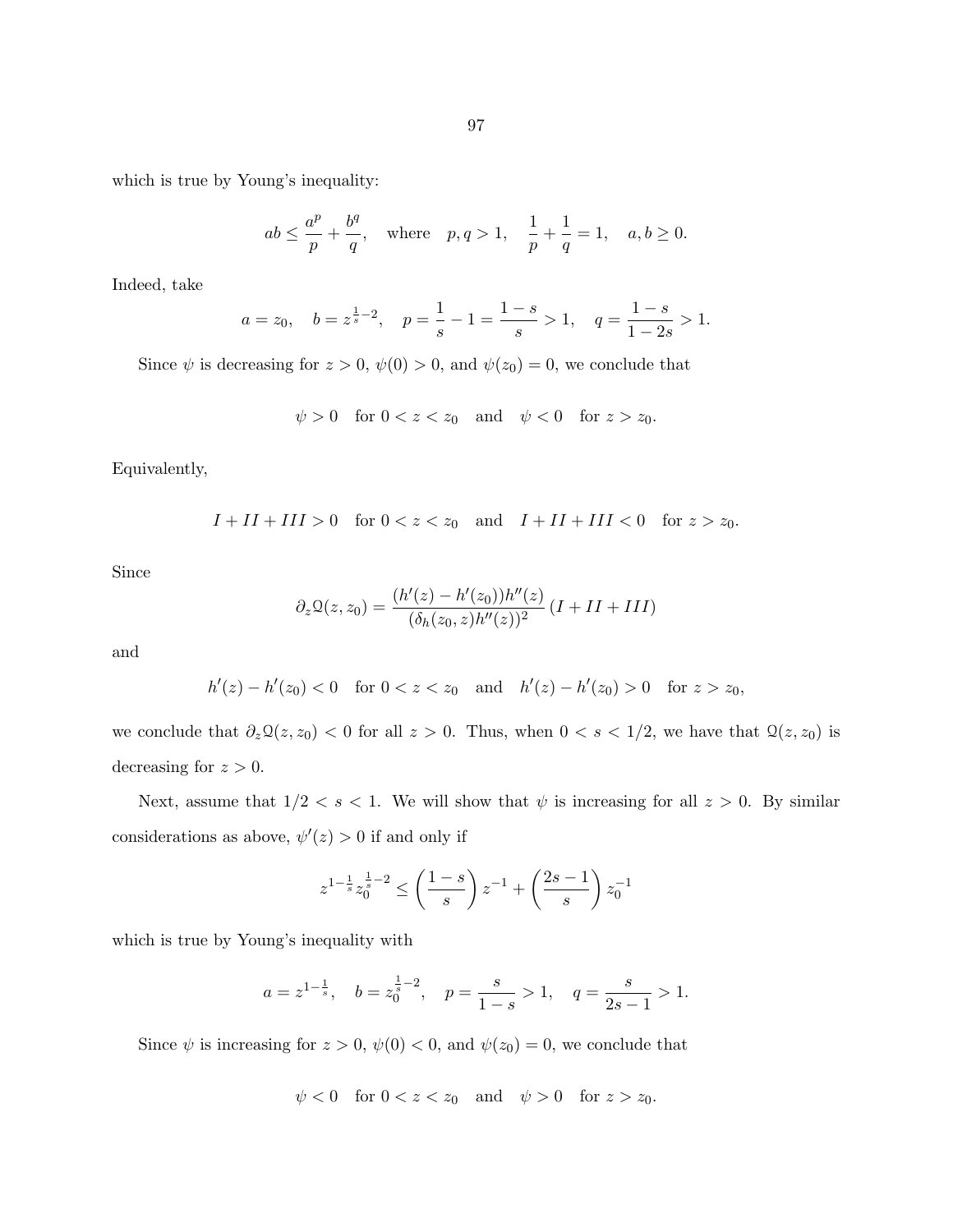98

Equivalently,

$$
I + II + III < 0 \quad \text{for } 0 < z < z_0 \quad \text{and} \quad I + II + III > 0 \quad \text{for } z > z_0.
$$

Since

$$
\partial_z \mathfrak{Q}(z, z_0) = \frac{(h'(z) - h'(z_0))h''(z)}{(\delta_h(z_0, z)h''(z))^2} (I + II + III)
$$

and

$$
h'(z) - h'(z_0) < 0 \quad \text{for } 0 < z < z_0 \quad \text{and} \quad h'(z) - h'(z_0) > 0 \quad \text{for } z > z_0,
$$

we conclude that  $\partial_z \mathcal{Q}(z, z_0) > 0$  for all  $z > 0$ . Thus, when  $1/2 < s < 1$ , we conclude that  $\mathcal{Q}(z, z_0)$ is increasing for  $z > 0$ .

Lastly, for any  $0 < s < 1$ , we observe that

$$
\lim_{z \to \infty} \mathcal{Q}(z, z_0) = \lim_{z \to \infty} \frac{(h'(z) - h'(z_0))^2}{(h(z) - h(z_0) - h'(z_0)(z - z_0))h''(z)}
$$
\n
$$
= \lim_{z \to \infty} \frac{(h'(z) - h'(z_0))^2}{(h(z) - h(z_0) - h'(z_0)(z - z_0))h''(z)} \frac{z^{2 - \frac{2}{s}}}{z^{2 - \frac{2}{s}}}
$$
\n
$$
= \lim_{z \to \infty} \frac{\left(\frac{s}{1 - s} - h'(z_0)z^{1 - \frac{1}{s}}\right)^2}{\frac{s^2}{1 - s} - h(z_0)z^{-\frac{1}{s}} - h'(z_0)\left(z^{1 - \frac{1}{s}} - z_0z^{-\frac{1}{s}}\right)} = \frac{1}{1 - s} > 0.
$$

Therefore, when  $0 < s < 1/2$ , since  $\mathcal{Q}(z, z_0)$  is decreasing for  $z > 0$ , we conclude that

$$
\Omega(z, z_0) \ge \frac{1}{1-s} > 1.
$$

#### 3.5.3.2 Construction of a subsolution

The next lemma is the construction of a barrier  $\phi$  which will be used to localize the solution U. For a set  $S$ , we introduce the notation

$$
S^{+} = S \cap \{ z \ge 0 \} \quad \text{and} \quad S^{-} = S \cap \{ z \le 0 \}.
$$

If  $z_0 \geq 0$ , then we will work in the partial ring  $[S_r(x_0, z_0) \setminus S_{\gamma r}(x_0, z_0)]^+$ . If  $z_0 < 0$ , then we will work in the partial ring  $[S_r(x_0, z_0) \setminus S_{\gamma r}(x_0, z_0)]$ . We will use the condensed notation

$$
[S_r(x_0, z_0) \setminus S_{\gamma r}(x_0, z_0)]^{\pm} = \begin{cases} [S_r(x_0, z_0) \setminus S_{\gamma r}(x_0, z_0)]^+ & \text{if } z_0 \ge 0 \\ [S_r(x_0, z_0) \setminus S_{\gamma r}(x_0, z_0)]^- & \text{if } z_0 < 0. \end{cases}
$$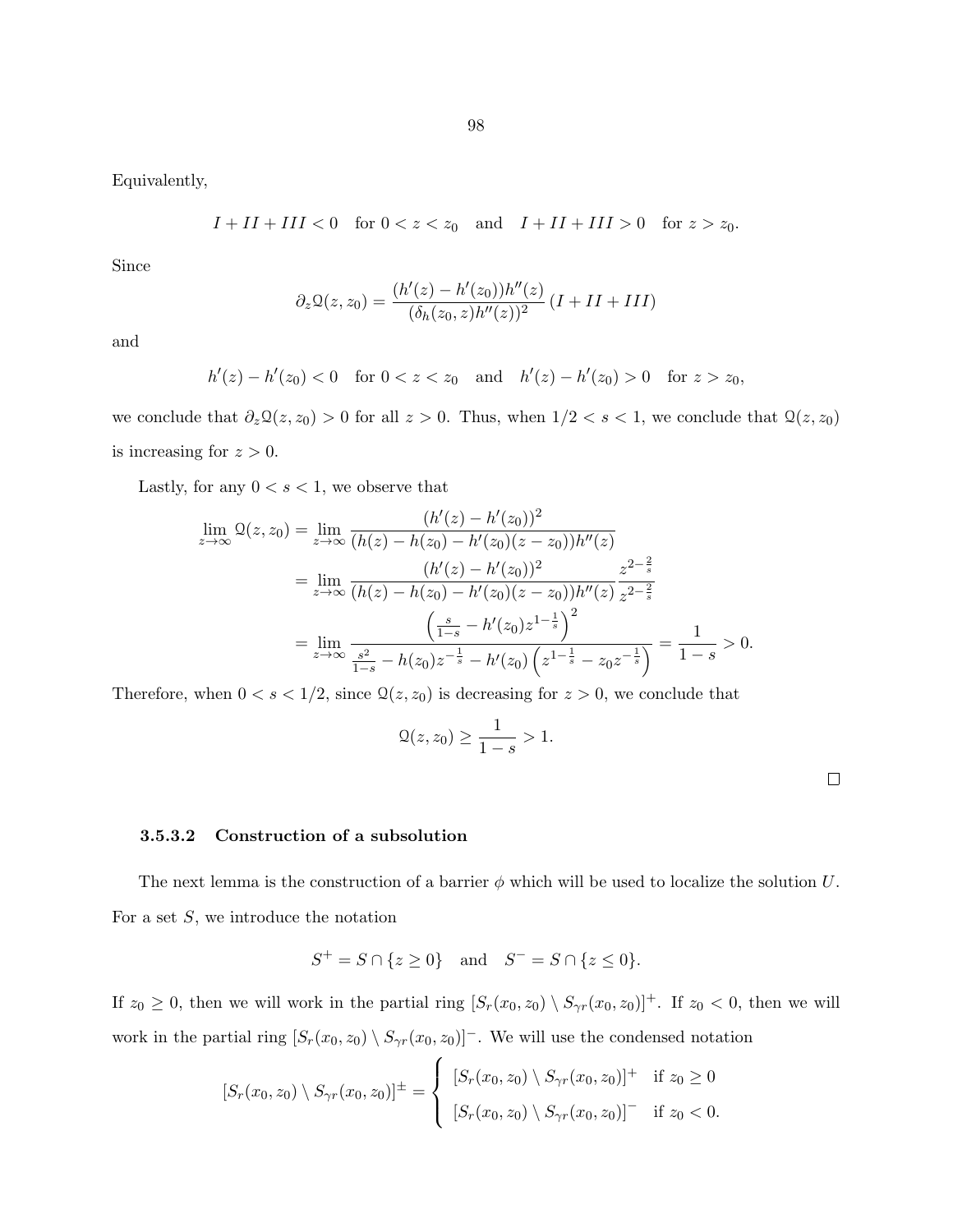<span id="page-104-0"></span>**Lemma 3.5.11.** Fix  $0 < \gamma < 1$  and  $0 < s < 1$ . Let  $S_r(x_0, z_0) \subset \mathbb{R}^{n+1}$ .

If  $z_0 \geq 0$ , then there there exist a classical subsolution  $\phi = \phi(x, z)$  to

$$
\begin{cases}\n a^{ij}(x)\partial_{ij}\phi + |z|^{2-\frac{1}{s}}\partial_{zz}\phi > a(n\Lambda + 1) \quad \text{in } [S_{2r}(x_0, z_0) \setminus S_{\gamma r}(x_0, z_0)]^+ \cap \{z \neq 0\} \\
 -\partial_{z+}\phi(x, 0) < 0 \quad \text{on } [S_{2r}(x_0, z_0) \setminus S_{\gamma r}(x_0, z_0)]^+ \cap \{z = 0\}.\n\end{cases} \tag{3.5.9}
$$

If  $z_0 \leq 0$ , then there exist a classical subsolution  $\phi = \phi(x, z)$  to

$$
\begin{cases}\n a^{ij}(x)\partial_{ij}\phi + |z|^{2-\frac{1}{s}}\partial_{zz}\phi > a(n\Lambda + 1) \quad \text{in } [S_{2r}(x_0, z_0) \setminus S_{\gamma r}(x_0, z_0)]^- \cap \{z \neq 0\} \\
 -\partial_{z-\phi}(x, 0) > 0 \quad \text{on } [S_{2r}(x_0, z_0) \setminus S_{\gamma r}(x_0, z_0)]^- \cap \{z = 0\}.\n\end{cases} \tag{3.5.10}
$$

In each case,  $\phi > 0$  in  $[S_r(x_0, z_0) \setminus S_{\gamma r}(x_0, z_0)]^{\pm}$ ,  $\phi \leq 0$  on  $[\partial S_{2r}(x_0, z_0)]^{\pm}$ , and there is a constant  $C = C(n, \lambda, \Lambda, \gamma) > 0$  such that  $\phi \leq Car$  on  $[\partial S_{\gamma r}(x_0, z_0)]^{\pm}$ .

*Proof.* We begin by considering the function  $(\delta_{\Phi}((x_0, z_0), (x, z)))^{-\alpha}$  for a large constant  $\alpha =$  $\alpha(n, \lambda, \Lambda, s) > 0$ . Let  $\mathcal{Q}(z, z_0)$  be the function defined in Lemma [3.5.10.](#page-98-0) For a point  $(x, z) \in$  $[S_{2r}(x_0, z_0) \setminus S_{\gamma r}(x_0, z_0)]^{\pm} \setminus \{z = 0\}$ , we have that

$$
a^{ij}(x)\partial_{ij}(\delta_{\Phi}((x_{0},z_{0}),(x,z)))^{-\alpha}+|z|^{2-\frac{1}{s}}\partial_{zz}(\delta_{\Phi}((x_{0},z_{0}),(x,z)))^{-\alpha}
$$
  
\n
$$
=\alpha(\delta_{\Phi}((x_{0},z_{0}),(x,z)))^{-\alpha-2}
$$
  
\n
$$
[(\alpha+1)(a^{ij}(x)(x-x_{0})_{i}(x-x_{0})_{j}+|z|^{2-\frac{1}{s}}(h'(z)-h'(z_{0}))^{2})-(a^{ii}(x)+1)\delta_{\Phi}((x_{0},z_{0}),(x,z))]
$$
  
\n
$$
\geq \alpha(\delta_{\Phi}((x_{0},z_{0}),(x,z)))^{-\alpha-2}
$$
  
\n
$$
[(\alpha+1)(\lambda|x-x_{0}|^{2}+|z|^{2-\frac{1}{s}}(h'(z)-h'(z_{0}))^{2})-(n\Lambda+1)\delta_{\Phi}((x_{0},z_{0}),(x,z))]
$$
  
\n
$$
=\alpha(\delta_{\Phi}((x_{0},z_{0}),(x,z)))^{-\alpha-2}
$$
  
\n
$$
[(\alpha+1)(2\lambda\delta_{\varphi}(x_{0},x)+\frac{(h'(z)-h'(z_{0}))^{2}}{h''(z)\delta_{h}(z_{0},z)}\delta_{h}(z_{0},z))-(n\Lambda+1)(\delta_{\varphi}(x_{0},x)+\delta_{h}(z_{0},z))]
$$
  
\n
$$
=\alpha(\delta_{\Phi}((x_{0},z_{0}),(x,z)))^{-\alpha-2}
$$
  
\n
$$
[(2\lambda(\alpha+1)-(n\Lambda+1))\delta_{\varphi}(x_{0},x)+(\Omega(z,z_{0})(\alpha+1)-(n\Lambda+1))\delta_{h}(z_{0},z)].
$$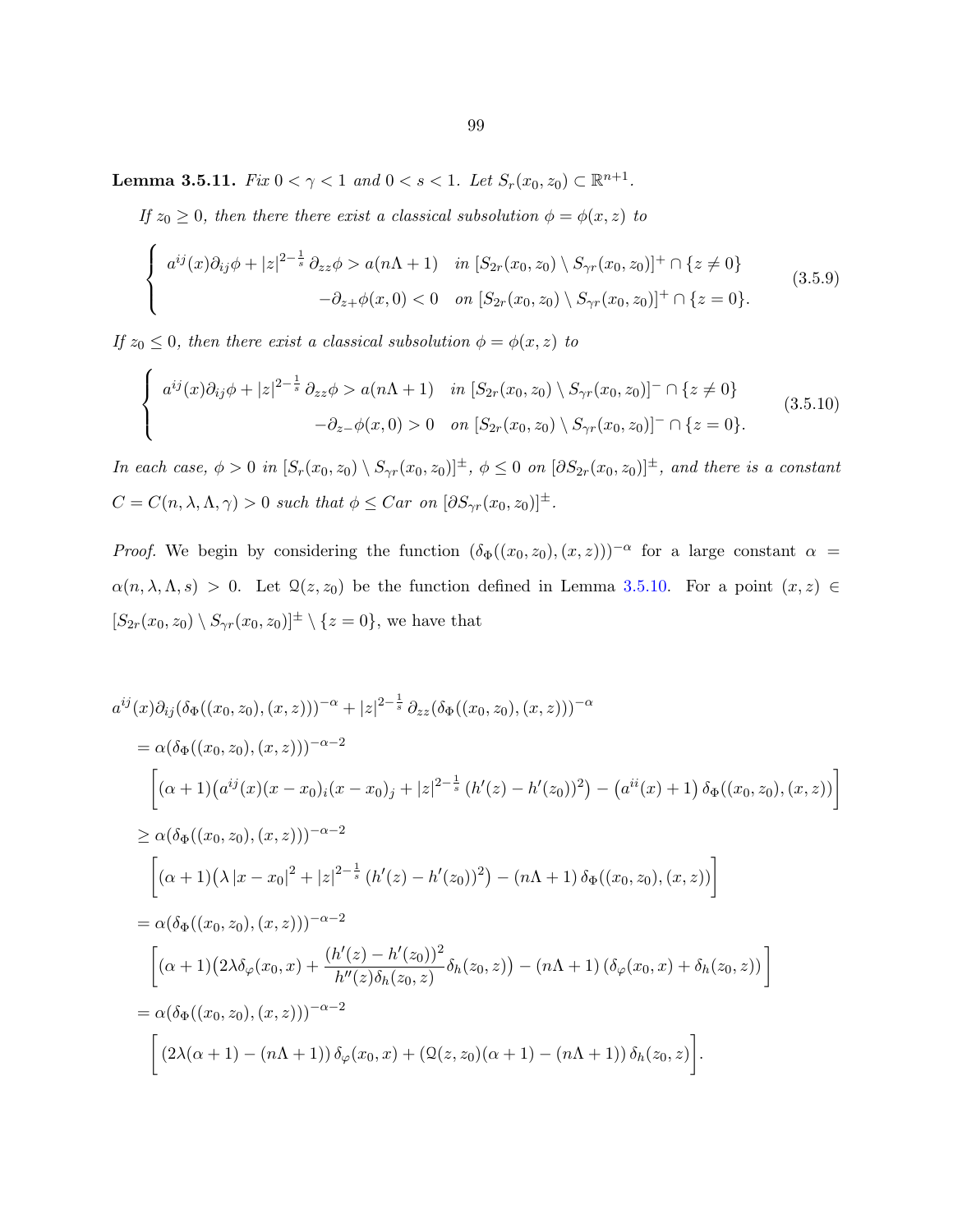If  $z_0 = 0$  or if  $0 < s \le 1/2$ , then  $\mathcal{Q}(z, z_0) \ge 1$  in  $[S_{2r}(x_0, z_0) \setminus S_{\gamma r}(x_0, z_0)]^{\pm} \setminus \{z = 0\}$ . Therefore,

$$
a^{ij}(x)\partial_{ij}(\delta_{\Phi}((x_0, z_0), (x, z)))^{-\alpha} + |z|^{2-\frac{1}{s}} \partial_{zz}(\delta_{\Phi}((x_0, z_0), (x, z)))^{-\alpha}
$$
  
\n
$$
\geq \alpha(\delta_{\Phi}((x_0, z_0), (x, z)))^{-\alpha-2}
$$
  
\n
$$
\left[ (2\lambda(\alpha+1) - (n\Lambda+1)) \delta_{\varphi}(x_0, x) + ((\alpha+1) - (n\Lambda+1)) \delta_h(z_0, z) \right].
$$
\n(3.5.11)

However, if  $1/2 < s < 1$  and  $z_0 \neq 0$ , then, as seen in Lemma [3.5.10,](#page-98-0) we cannot bound Q from below. Hence, we will build a subsolution for  $0 < s \leq 1/2$  and for  $1/2 < s < 1$  separately.

**Case 1:**  $z_0 > 0$  and  $0 < s < 1/2$ 

Define

$$
\phi(x, z) = \begin{cases} \alpha^{-1} a(2r)^{\alpha+1} [(\delta_{\Phi}((x_0, z_0), (x, z)))^{-\alpha} - r^{-\alpha}] & \text{if } z \in [S_{2r}(x_0, z_0) \setminus S_{\gamma r}(x_0, z_0)]^+ \\ \alpha^{-1} a 2^{\alpha+1} (\gamma^{-\alpha} - 1)r & \text{if } z \in [S_{\gamma r}(x_0, z_0)]^+ .\end{cases}
$$

Note that  $\phi \leq 0$  when

$$
\delta_{\Phi}((x_0, z_0), (x, z)))^{-\alpha} \leq r^{-\alpha}
$$

and  $\phi < 0$  when

$$
\delta_{\Phi}((x_0, z_0), (x, z)))^{-\alpha} > r^{-\alpha}.
$$

That is,  $\phi \le 0$  in  $[S_{2r}(x_0, z_0) \setminus S_r(x_0, z_0)]^+$  and  $\phi > 0$  in  $[S_r(x_0, z_0)]^+$ .

Let  $(x, z) \in [S_{2r}(x_0, z_0) \setminus S_{\gamma r}(x_0, z_0)]^+ \setminus \{z = 0\}$ . From  $(3.5.11)$ , we find that

$$
a^{ij}(x)\partial_{ij}\phi(x,z) + |z|^{2-\frac{1}{s}} \partial_{zz}\phi(x,z)
$$
  
\n
$$
\geq a(2r)^{\alpha+1}(\delta_{\Phi}((x_0,z_0),(x,z)))^{-\alpha-2}
$$
  
\n
$$
\left[ (2\lambda(\alpha+1)-(n\Lambda+1)) \delta_{\varphi}(x_0,x) + ((\alpha+1)-(n\Lambda+1)) \delta_h(z_0,z) \right].
$$

Choose  $\alpha = \alpha(\gamma, n, \lambda, \Lambda)$  large so that

$$
2\lambda(\alpha + 1) - (n\Lambda + 1) > 2\gamma^{-1}(n\Lambda + 1) \text{ and } (\alpha + 1) - (n\Lambda + 1) > 2\gamma^{-1}(n\Lambda + 1).
$$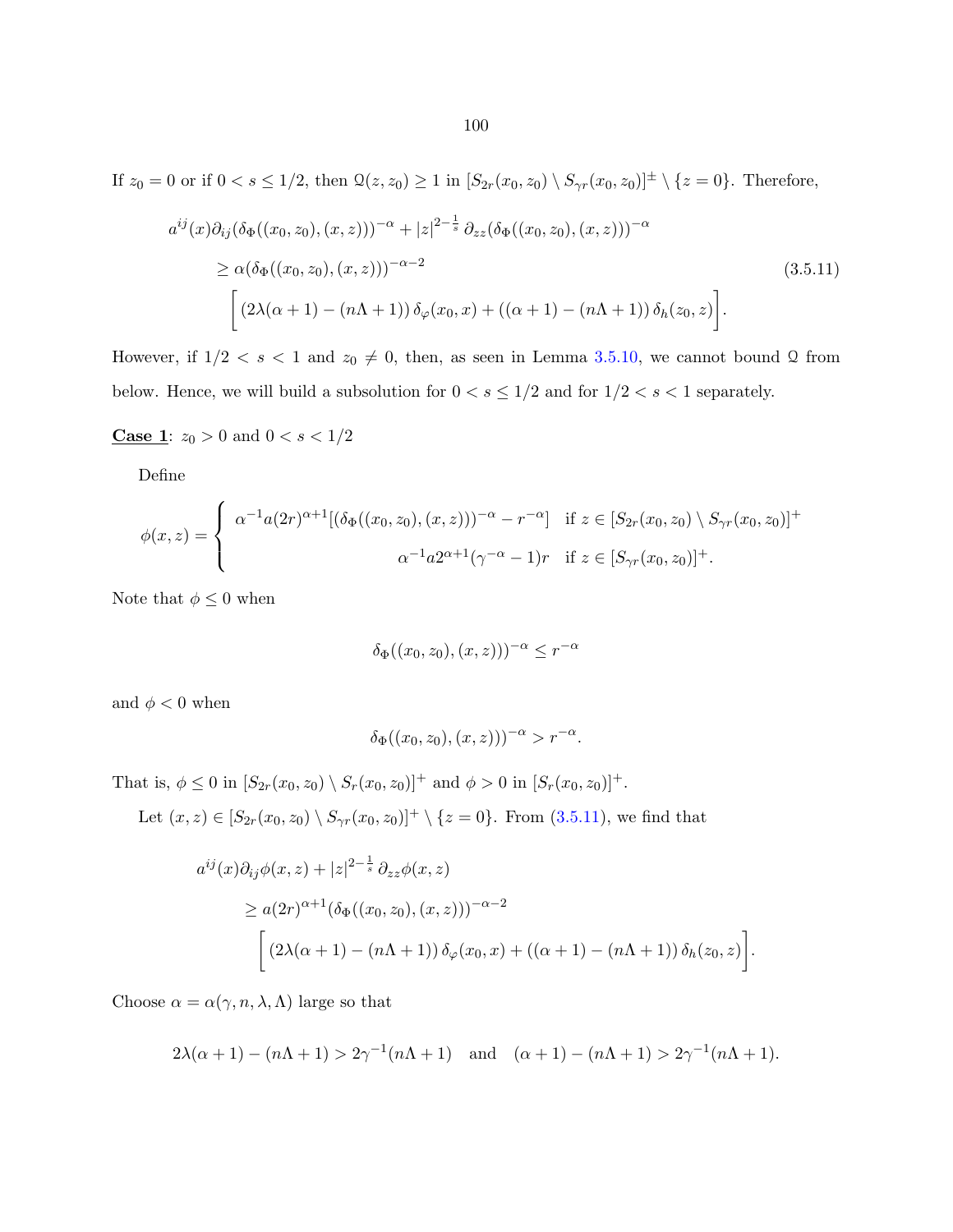If  $\gamma r/2 < \delta_{\varphi}(x_0, x) < 2r$ , then

$$
a^{ij}(x)\partial_{ij}\phi(x,z) + |z|^{2-\frac{1}{s}} \partial_{zz}\phi(x,z)
$$
  
\n
$$
\geq a(2r)^{\alpha+1}(\delta_{\Phi}((x_0, z_0), (x, z)))^{-\alpha-2} \left[2\gamma^{-1}(n\Lambda + 1)\delta_{\varphi}(x_0, x) + 0\right]
$$
  
\n
$$
> a(2r)^{\alpha+1}(\delta_{\Phi}((x_0, z_0), (x, z)))^{-\alpha-2} \left[2\gamma^{-1}(n\Lambda + 1)\frac{\gamma r}{2}\right]
$$
  
\n
$$
= a(n\Lambda + 1)(2r)^{\alpha+2}(\delta_{\Phi}((x_0, z_0), (x, z)))^{-\alpha-2}
$$
  
\n
$$
\geq a(n\Lambda + 1).
$$

If  $\delta_{\varphi}(x_0, x) \ge \gamma r/2$ , then  $\gamma r/2 < \delta_h(z_0, z) < 2r$  and we estimate

$$
a^{ij}(x)\partial_{ij}\phi(x,z) + |z|^{2-\frac{1}{s}} \partial_{zz}\phi(x,z)
$$
  
\n
$$
\geq a(2r)^{\alpha+1}(\delta_{\Phi}((x_0, z_0), (x, z)))^{-\alpha-2} \left[0 + 2\gamma^{-1} (n\Lambda + 1) \delta_h(z_0, z)\right]
$$
  
\n
$$
> a(2r)^{\alpha+1}(\delta_{\Phi}((x_0, z_0), (x, z)))^{-\alpha-2} \left[2\gamma^{-1} (n\Lambda + 1) 2\gamma\right]
$$
  
\n
$$
\geq a(n\Lambda + 1).
$$

Therefore, for all  $(x, z) \in [S_{2r}(x_0, z_0) \setminus S_{\gamma r}(x_0, z_0)]^+ \setminus \{z = 0\},\$ 

$$
a^{ij}(x)\partial_{ij}\phi(x,z)+|z|^{2-\frac{1}{s}}\partial_{zz}\phi(x,z)>a(n\Lambda+1).
$$

We next check the Neumann condition for sections that  $S_r(x_0, z_0)$  that intersect  $\{z = 0\}$ . Let  $(x, 0) \in [S_{2r}(x_0, z_0) \setminus S_{\gamma r}(x_0, z_0)]^+ \cap \{z = 0\}$  and observe that

$$
\partial_z \phi(x,0) = -a(2r)^{\alpha+1} (\delta_{\Phi}((x_0, z_0), (x, z))^{-\alpha-1} (h'(z) - h'(z_0))\Big|_{z=0}
$$
  
=  $a(2r)^{\alpha+1} (\delta_{\Phi}((x_0, z_0), (x, 0))^{-\alpha-1} h'(z_0)$   
 $\ge ah'(z_0) > 0$ 

since  $z_0 > 0$ . Therefore,  $\phi$  defined in  $[S_{2r}(x_0, z_0) \setminus S_{\gamma r}(x_0, z_0)]^+$  is a subsolution to [\(3.5.9\)](#page-104-0). We remark that if  $z_0 = 0$ , then we do not obtain a strict inequality in the Neumann condition. The construction of a subsolution for  $z_0 = 0$  is similar to case in which  $1/2 < s < 1$ . We will address this later (see Case 3).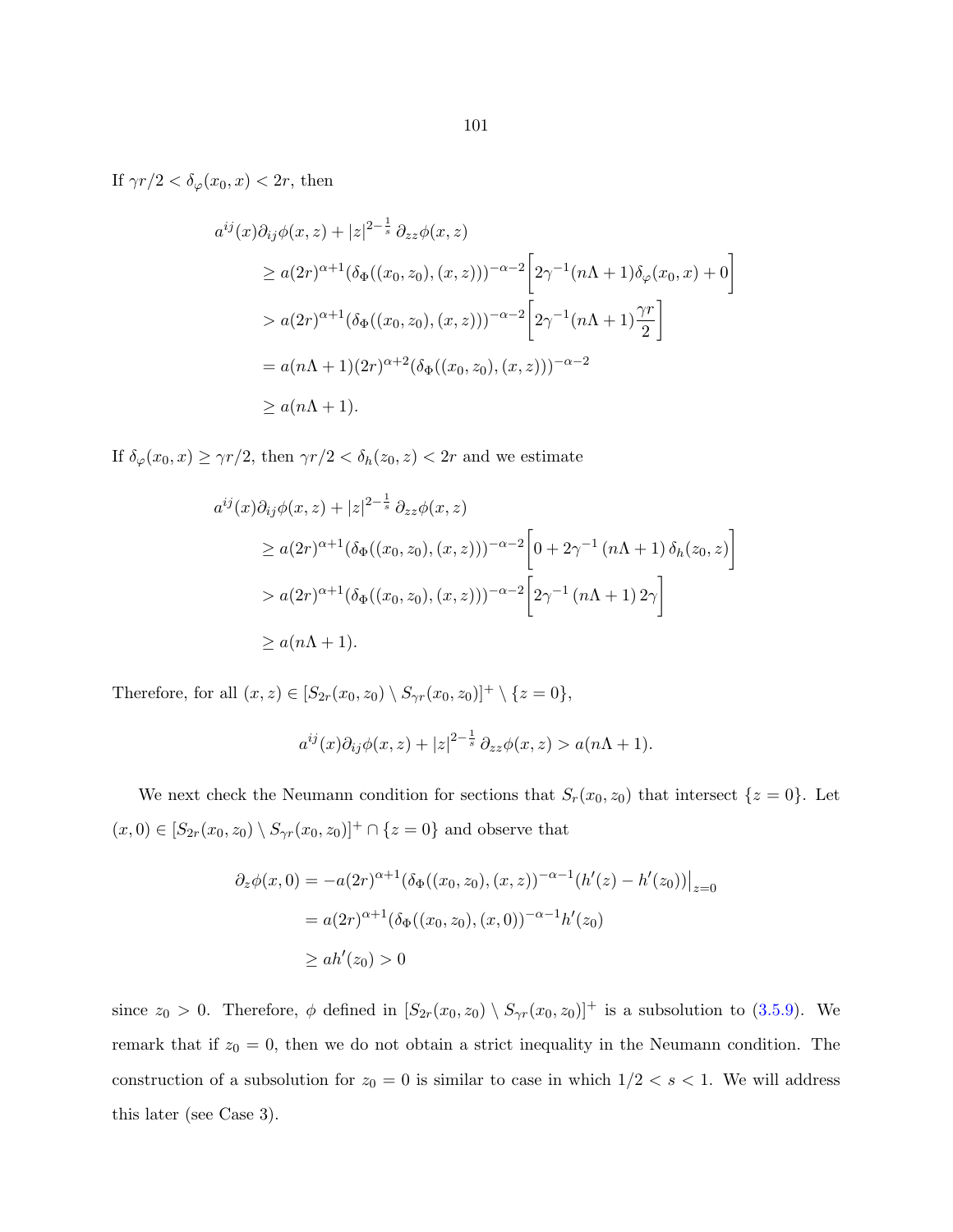Lastly, for  $(x, z) \in [\partial S_{\gamma r}(x_0, z_0)]^{\pm}$ , we have that

$$
\phi(x, z) = \alpha^{-1} a 2^{\alpha + 1} (\gamma^{-1} - 1) r = C a r.
$$

where  $C = C(\gamma, n, \lambda, \Lambda) > 0$ .

**Case 2:**  $z_0 \ge 0$  and  $1/2 < s < 1$ 

We will use the ideas of Caffarelli–Gutiérrez  $[16,$  Theorem 2] (see also the work of Le  $[43,$ Theorem 4.2) to bypass the points where  $|z|^{2-\frac{1}{s}}$  is small with respect to the size of the section  $S_{2r}(z_0) = S_h(z_0, 2r).$ 

Let  $\varepsilon>0$  be small and define  $H_\varepsilon$  by

$$
H_{\varepsilon} = \left\{ z \in S_{2r}(z_0) : |z|^{2 - \frac{1}{s}} \le \varepsilon^{\frac{2s - 1}{1 - s}} r^{2s - 1} \right\}
$$
  
=  $\left\{ z \in S_{2r}(z_0) : |z| \le \varepsilon^{\frac{s}{1 - s}} r^s \right\}.$ 

We first show that  $H_{\varepsilon}$  is small. Indeed, by Lemma [3.3.5,](#page-80-0)

$$
\mu_h(H_{\varepsilon}) = \int_{H_{\varepsilon}} h''(z) dz \le \int_{-\varepsilon}^{\varepsilon} \frac{s}{1-s} r^s} \mu''(z) dz
$$
  
=  $2h' \left( \varepsilon^{\frac{s}{1-s} r^s} \right) = C \varepsilon r^{1-s} = C \varepsilon \mu_h(S_{2r}(z_0))$ 

for a constant  $C=C(s).$ 

We will construct a function  $h_{\varepsilon}$  in  $[S_{2r}(z_0)]^+$  that to bypass the points in  $H_{\varepsilon}$ . Let  $\tilde{H}_{\varepsilon}$  be an open set such that

$$
H_{\varepsilon} \subset \tilde{H}_{\varepsilon} \subset S_{2r}(z_0), \quad \mu_{\Phi}(\tilde{H}_{\varepsilon} \setminus H_{\varepsilon}) \leq \varepsilon \mu_h(S_{2r}(z_0)),
$$

and let  $\psi = \psi(z)$  be a smooth function satisfying

$$
\psi = 1
$$
 in  $H_{\varepsilon}$ ,  $\psi = \varepsilon$  in  $S_{2r}(z_0) \setminus \tilde{H}_{\varepsilon}$ ,  $\varepsilon \leq \psi \leq 1$  in  $S_{2r}(z_0)$ .

We use the notation

$$
[S_{2r}(z_0)]^+ = (z_L, z_R), \text{ where } 0 \le z_L < z_0 < z_R.
$$

Note that  $z_L = 0$  if  $0 \in S_{2r}(z_0)$ .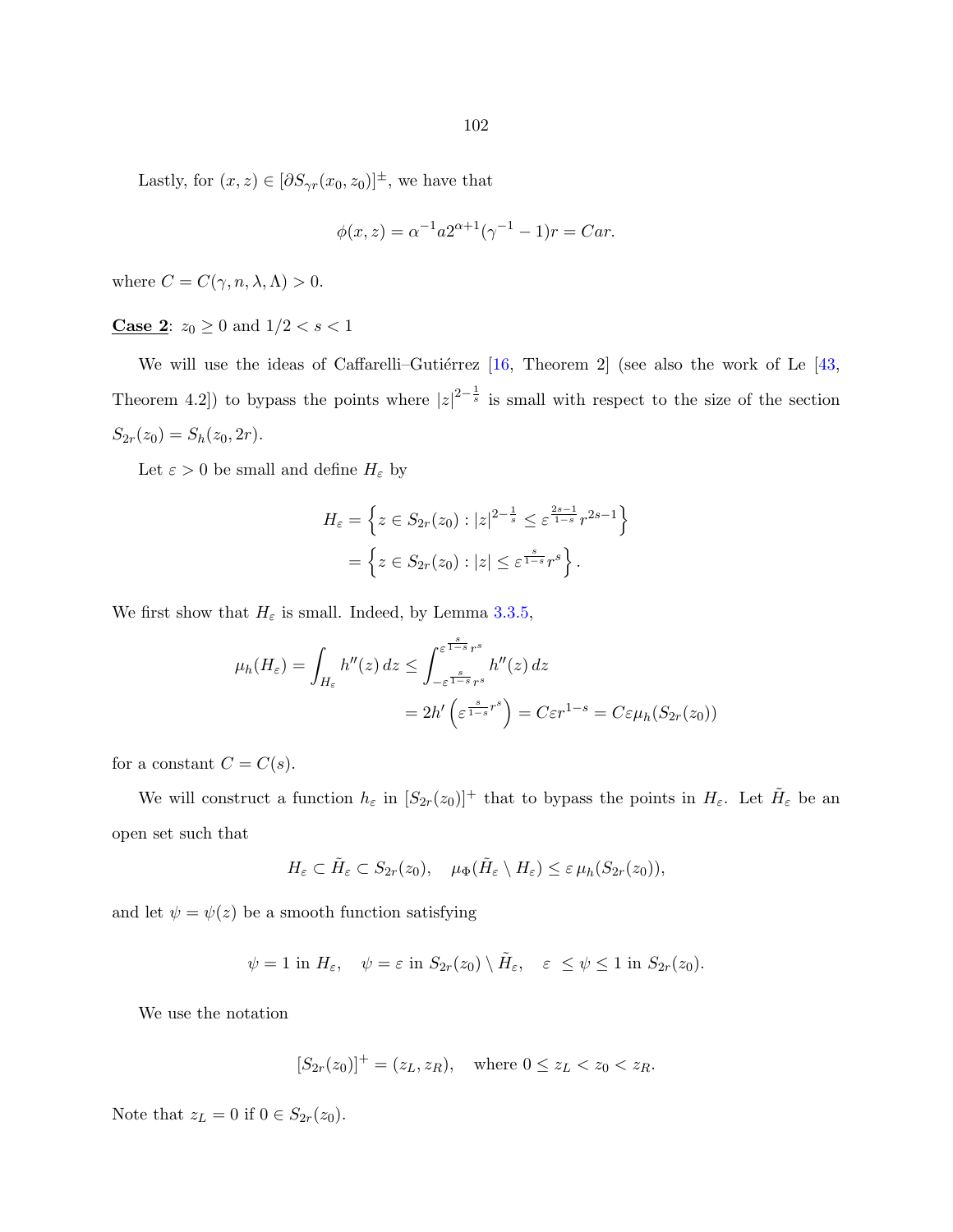In  $[S_{2r}(z_0)]^+$ , let  $h_{\varepsilon} = h_{\varepsilon}(z)$  be the convex solution to

$$
\begin{cases}\nh''_{\varepsilon} = 2(n\Lambda + 1)\psi h'' & \text{in } [S_{2r}(z_0)]^+ \\
h_{\varepsilon}(z_R) = 0 \\
h'_{\varepsilon}(z_L) = \varepsilon r^{1-s}.\n\end{cases}
$$

We remark that  $h_{\varepsilon} \in C^{\infty}([S_{2r}(z_0)]^+) \cap C^1([\overline{S}_{2r}(z_0)]^+)$ . Since  $h_{\varepsilon}$  is strictly convex in  $[S_{2r}(z_0)]^+$ , it follows that  $h'_\varepsilon > 0$  in  $[S_{2r}(z_0)]^+$ . Moreover, by the maximum principle  $h_\varepsilon$  achieves its maximum at  $z = z_R$ , so that  $h_{\varepsilon} \leq 0$  in  $[S_{2r}(z_0)]^+$ .

We apply the ABP Lemma to obtain

$$
|h_{\varepsilon}| \le C \operatorname{diam}([S_{2r}(z_0)]^+) \int_{[S_{2r}(z_0)]^+} h_{\varepsilon}''(z) dz
$$
  
= C \operatorname{diam}([S\_{2r}(z\_0)]^+) \int\_{[S\_{2r}(z\_0)]^+} 2(n\Lambda + 1)\psi(z)h''(z) dz  

$$
\le C \operatorname{diam}(S_{2r}(z_0)) \int_{S_{2r}(z_0)} \psi d\mu_h.
$$

where  $C = C(n, \Lambda) > 0$ . We estimate

$$
diam(S_{2r}(z_0)) \leq diam(B_{C_s(2r)^s}(z_0)) = 2C_s(2r)^s = C |B_{c_s(2r)^s}(z_0)| \leq C |S_{2r}(z_0)|
$$

and

$$
\int_{S_{2r}(z_0)} \psi \, d\mu_h = \int_{H_{\varepsilon}} \psi \, d\mu_h + \int_{\tilde{H}_{\varepsilon} \setminus H_{\varepsilon}} \psi \, d\mu_h + \int_{S_{2r}(z_0) \setminus \tilde{H}_{\varepsilon}} \psi \, d\mu_h
$$
\n
$$
\leq \int_{H_{\varepsilon}} d\mu_h + \int_{\tilde{H}_{\varepsilon} \setminus H_{\varepsilon}} d\mu_h + \int_{S_{2r}(z_0) \setminus \tilde{H}_{\varepsilon}} \varepsilon \, d\mu_h
$$
\n
$$
= \mu_h(H_{\varepsilon}) + \mu_h(\tilde{H}_{\varepsilon} \setminus H_{\varepsilon}) + \varepsilon \mu_h(S_{2r}(z_0) \setminus \tilde{H}_{\varepsilon})
$$
\n
$$
\leq C \varepsilon \mu_h(S_{2r}(z_0)) + \varepsilon \mu_h(S_{2r}(z_0)) + \varepsilon \mu_h(S_{2r}(z_0))
$$
\n
$$
= C \varepsilon \mu_h(S_{2r}(z_0)).
$$

Hence, we obtain

$$
|h_{\varepsilon}| \leq C \varepsilon |S_{2r}(z_0)| \,\mu_h(S_{2r}(z_0)) \leq C_1 \varepsilon r
$$

for a constant  $C_1 = C_1(n, \Lambda, s)$ .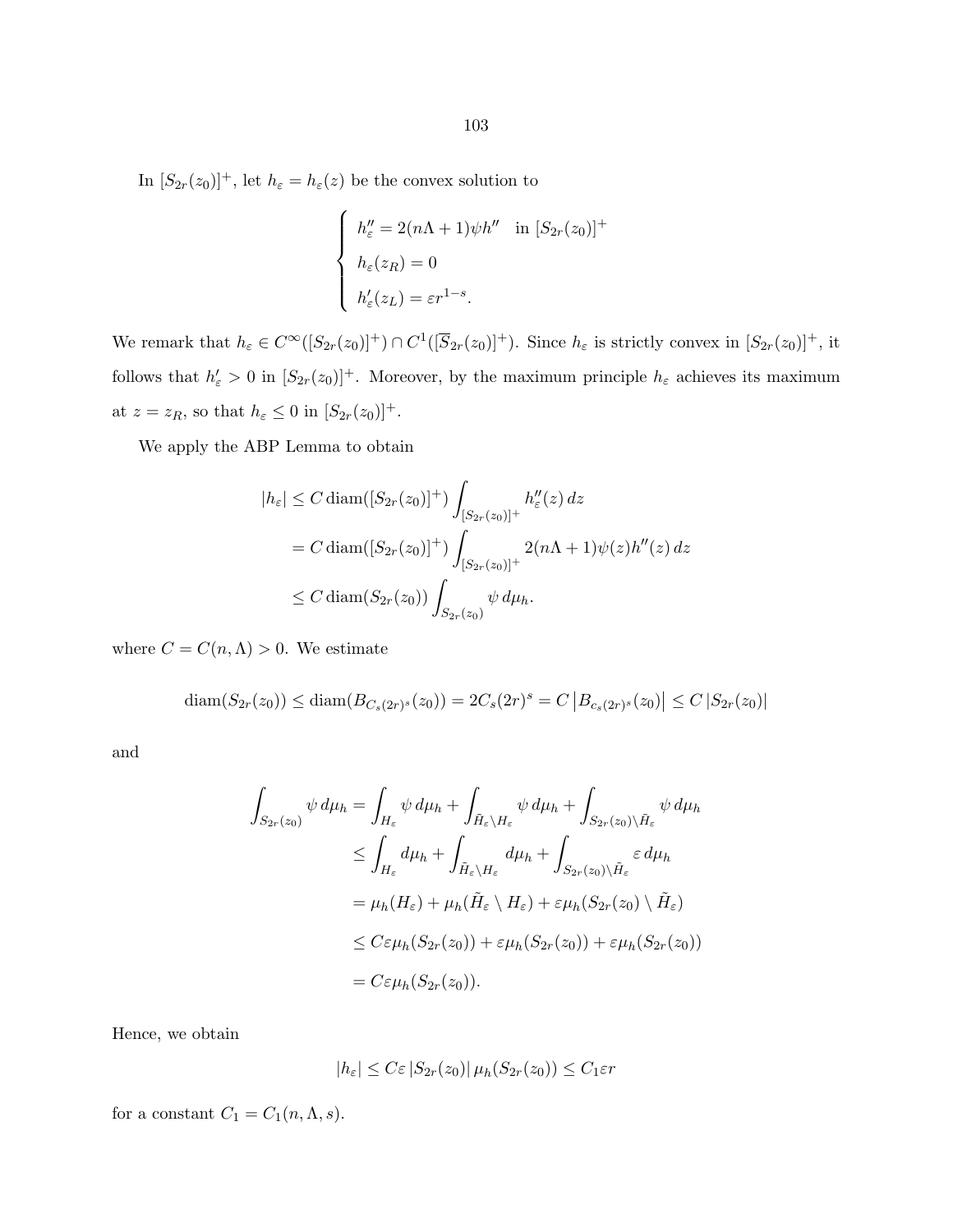<span id="page-109-0"></span>Next, let  $\delta > 0$ . For  $z \in [S_{2r}(z_0)]^+,$ 

$$
|h'_{\varepsilon}(z)| = h'_{\varepsilon}(z) = \int_{z_L + \delta}^{z} h''_{\varepsilon}(w) dw + h'_{\varepsilon}(z_L + \delta)
$$
  

$$
= \int_{z_L + \delta}^{z} 2(n\Lambda + 1) \psi h''(w) dw + h'_{\varepsilon}(z_L + \delta)
$$
  

$$
\leq 2(n\Lambda + 1) \int_{S_{2r}(z_0)} \psi d\mu_h + h'_{\varepsilon}(z_L + \delta)
$$
  

$$
\leq 2(n\Lambda + 1) C \varepsilon \mu_h(S_{2r}(z_0)) + h'_{\varepsilon}(z_L + \delta)
$$
  

$$
\leq C \varepsilon r^{1-s} + h'_{\varepsilon}(z_L + \delta).
$$

Taking the limit as  $\delta \to 0$ ,

$$
h'_{\varepsilon}(z) \le C \varepsilon r^{1-s} + h'_{\varepsilon}(z_L) = C \varepsilon r^{1-s} + \varepsilon r^{1-s} = C_2 \varepsilon r^{1-s}
$$

for a constant  $C_2 = C_2(n, \Lambda, s)$ .

Suppose that  $\gamma r/2 < \delta_h(z_0, z) < 2r$ . By the convexity of  $\delta_h(z_0, z)$ , we obtain

$$
0 = \delta_h(z_0, z_0) \ge \delta_h(z_0, z) + \partial_z \delta_h(z_0, z) \cdot (z_0 - z).
$$

Since  $S_{2r}(z_0) \subset B_{C_s(2r)^s}(z_0)$ , this implies

$$
|\partial_z \delta_h(z_0, z)| \ge \frac{\delta_h(z_0, z)}{|z - z_0|} \ge \frac{\gamma r/2}{2C_s(2r)^s} = C_3 r^{1-s}
$$
\n(3.5.12)

for a constant  $C_3 = C_3(\gamma, s)$ . Choose  $\varepsilon = \varepsilon(\gamma, n, \Lambda, s) > 0$  small so that  $C_2 \varepsilon < C_3$ . Then,

$$
\left|\partial_z \delta_h(z_0, z) - h'_\varepsilon(z)\right| \geq \left|\partial_z \delta_h(z_0, z)\right| - \left|h'_\varepsilon(z)\right| \geq (C_3 - C_2\varepsilon)r^{1-s} > 0
$$

and

$$
(\partial_z \delta_h(z_0, z) - h'_\varepsilon(z))^2 \ge (C_3 - C_2 \varepsilon)^2 r^{2-2s} = C_4 r^{2-2s}
$$
\n(3.5.13)

for a constant  $C_4 = C_4(\gamma, n, \Lambda, s) > 0$ .

For a large constant  $\alpha = \alpha(\gamma, n, \lambda, \Lambda, s) > 0$ , we define the function  $\tilde{\phi}$  on  $[S_{2r}(x_0, z_0) \setminus$  $S_{\gamma r}(x_0, z_0)]^+$  by

$$
\tilde{\phi}(x,z)=(\delta_{\Phi}((x_0,z_0),(x,z))-h_{\varepsilon}(z))^{-\alpha}.
$$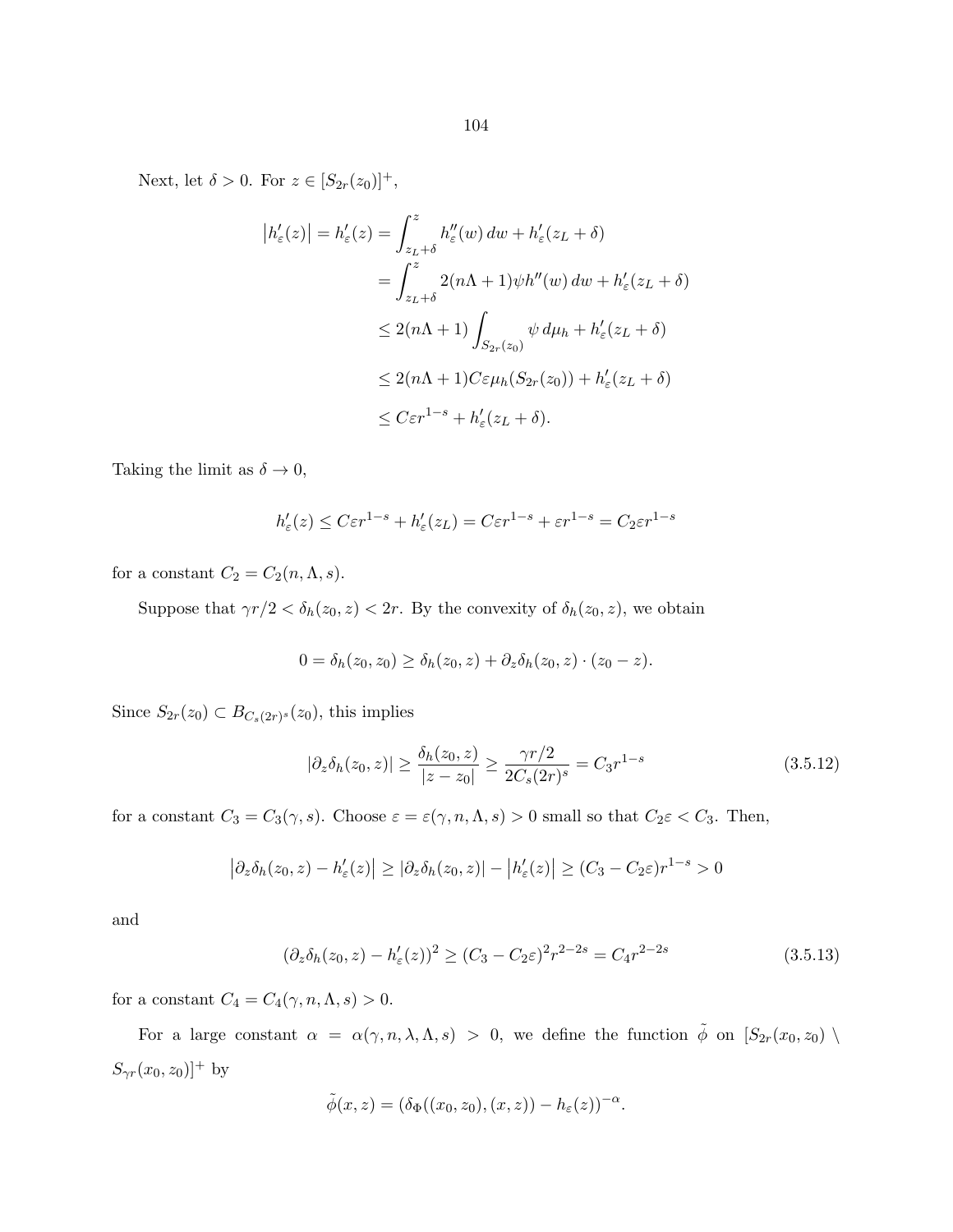Let  $(x, z) \in [S_{2r}(x_0, z_0) \setminus S_{\gamma r}(x_0, z_0)]^+ \setminus \{z = 0\}$ . Since  $h_{\varepsilon} \leq 0$ , we first note that

$$
\gamma r < \delta_{\Phi}((x_0, z_0), (x, z)) \leq \delta_{\Phi}((x_0, z_0), (x, z)) - h_{\varepsilon}(z) < 2r + C_1 \varepsilon r = (2 + C_1 \varepsilon)r.
$$

The equation for  $\tilde{\phi}$  in  $[S_{2r}(x_0, z_0) \setminus S_{\gamma r}(x_0, z_0)]^+ \setminus \{z = 0\}$  is given by

$$
a^{ij}(x)\partial_{ij}\tilde{\phi} + |z|^{2-\frac{1}{s}} \partial_{zz}\tilde{\phi}
$$
  
=  $\alpha(\delta_{\Phi}((x_0, z_0), (x, z)) - h_{\varepsilon}(z))^{-\alpha-2}$   

$$
\left( (\alpha+1) \left[ a^{ij}(x)(x-x_0)_i(x-x_0)_j + |z|^{2-\frac{1}{s}} (\partial_z(\delta_{\Phi}((x_0, z_0), (x, z))) - h'_{\varepsilon}(z))^2 \right] - (\delta_{\Phi}((x_0, z_0), (x, z)) - h_{\varepsilon}(z)) \left[ a^{ii}(x) + 1 - |z|^{2-\frac{1}{s}} h''_{\varepsilon}(z) \right] \right)
$$
  
=  $\alpha(\delta_{\Phi}((x_0, z_0), (x, z)) - h_{\varepsilon}(z))^{-\alpha-2}$   

$$
\left( (\alpha+1) \left[ a^{ij}(x)(x-x_0)_i(x-x_0)_j + |z|^{2-\frac{1}{s}} (\partial_z(\delta_{\Phi}((x_0, z_0), (x, z))) - h'_{\varepsilon}(z))^2 \right] - (\delta_{\Phi}((x_0, z_0), (x, z)) - h_{\varepsilon}(z)) \left[ a^{ii}(x) + 1 - 2(n\Lambda + 1)\psi \right] \right).
$$

Using ellipticity, we estimate

$$
a^{ij}(x)\partial_{ij}\tilde{\phi} + |z|^{2-\frac{1}{s}} \partial_{zz}\tilde{\phi}
$$
  
\n
$$
\geq \alpha(\delta_{\Phi}((x_0, z_0), (x, z)) - h_{\varepsilon}(z))^{-\alpha - 2}
$$
  
\n
$$
\left( (\alpha + 1) \left[ \lambda |x - x_0|^2 + |z|^{2-\frac{1}{s}} \left( \partial_z(\delta_{\Phi}((x_0, z_0), (x, z))) - h'_{\varepsilon}(z) \right)^2 \right] - (\delta_{\Phi}((x_0, z_0), (x, z)) - h_{\varepsilon}(z)) \left[ n\Lambda + 1 - 2(n\Lambda + 1)\psi \right] \right)
$$
  
\n
$$
= \alpha(\delta_{\Phi}((x_0, z_0), (x, z)) - h_{\varepsilon}(z))^{-\alpha - 2}
$$
  
\n
$$
\left( (\alpha + 1) \left[ 2\lambda \delta_{\varphi}(x_0, x) + |z|^{2-\frac{1}{s}} \left( \partial_z(\delta_{\Phi}((x_0, z_0), (x, z))) - h'_{\varepsilon}(z) \right)^2 \right] - (\delta_{\Phi}((x_0, z_0), (x, z)) - h_{\varepsilon}(z))(1 - 2\psi)(n\Lambda + 1) \right).
$$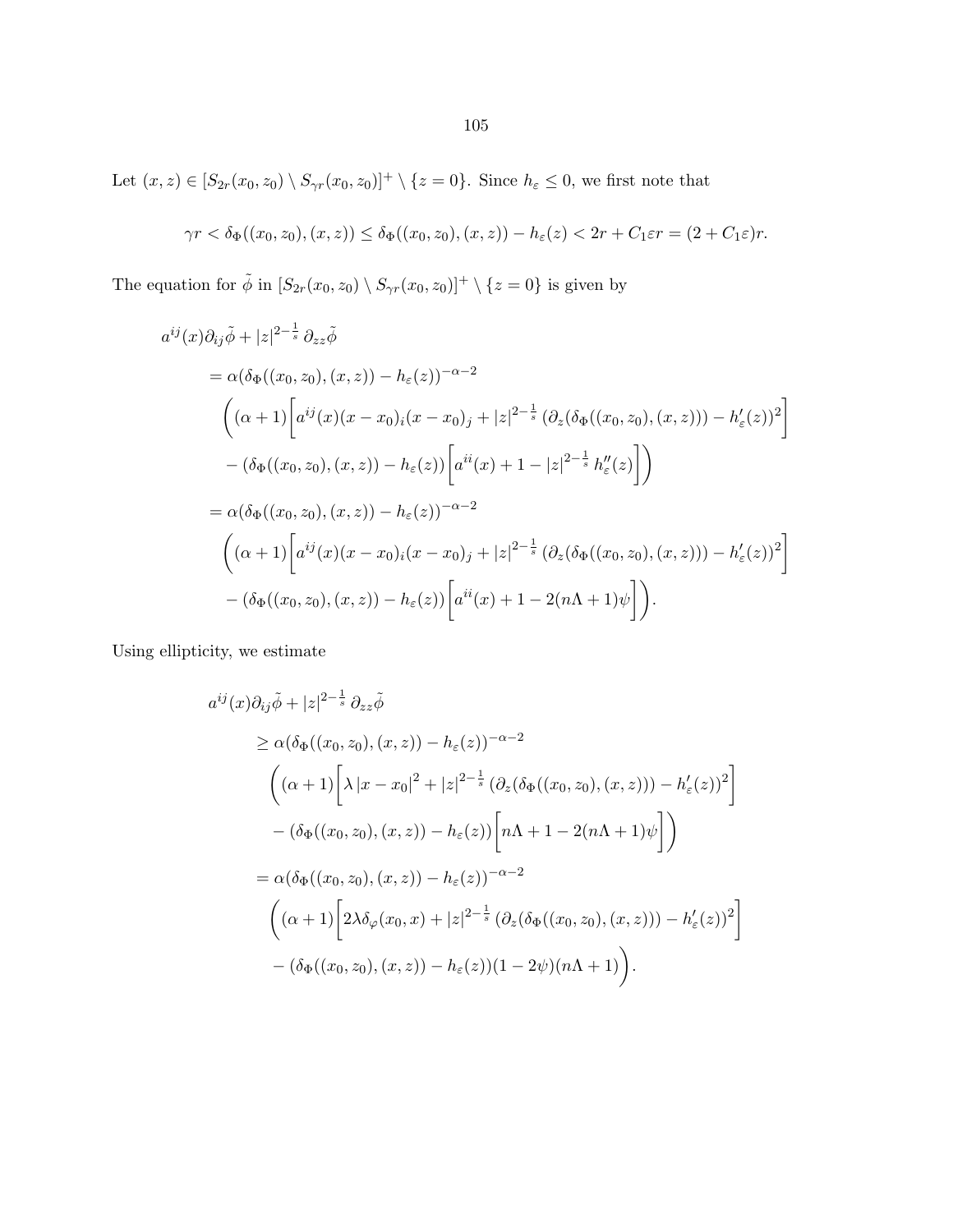Suppose that  $z \in H_{\varepsilon}$ . Since  $\psi(z) = 1$ , we drop the nonnegative term with  $(\alpha + 1)$  to obtain

$$
a^{ij}(x)\partial_{ij}\tilde{\phi} + |z|^{2-\frac{1}{s}} \partial_{zz}\tilde{\phi}
$$
  
\n
$$
\geq \alpha(\delta_{\Phi}((x_0, z_0), (x, z)) - h_{\varepsilon}(z))^{-\alpha-2} \Big( (\delta_{\Phi}((x_0, z_0), (x, z)) - h_{\varepsilon}(z))(n\Lambda + 1) \Big)
$$
  
\n
$$
= \alpha(n\Lambda + 1)(\delta_{\Phi}((x_0, z_0), (x, z)) - h_{\varepsilon}(z))^{-\alpha-1}
$$
  
\n
$$
\geq \alpha(n\Lambda + 1)(2 + C_1\varepsilon)^{-\alpha-1}r^{-\alpha-1}.
$$

Next, suppose that  $z \notin H_{\varepsilon}$ . Since  $\psi(z) > 0$  and  $|z|^{2-\frac{1}{s}} > \varepsilon^{\frac{2s-1}{1-s}} r^{2s-1}$ , we estimate

$$
a^{ij}(x)\partial_{ij}\tilde{\phi} + |z|^{2-\frac{1}{s}}\partial_{zz}\tilde{\phi}
$$
  
\n
$$
\geq \alpha(\delta_{\Phi}((x_0, z_0), (x, z)) - h_{\varepsilon}(z))^{-\alpha-2}
$$
  
\n
$$
\left((\alpha+1)\left[2\lambda\delta_{\varphi}(x_0, x) + \varepsilon^{\frac{2s-1}{1-s}}r^{2s-1}(\partial_z(\delta_{\Phi}((x_0, z_0), (x, z)) - h_{\varepsilon}(z)))^2\right] - (\delta_{\Phi}((x_0, z_0), (x, z)) - h_{\varepsilon}(z))(n\Lambda + 1)\right).
$$

If  $\gamma r/2 < \delta_\varphi(x_0, x) < 2r$ , then

$$
2\lambda \delta_{\varphi}(x_0, x) + \varepsilon^{\frac{2s-1}{1-s}} r^{2s-1} (\partial_z(\delta_{\Phi}((x_0, z_0), (x, z))) - h_{\varepsilon}(z)))^2 \ge 2\lambda \delta_{\varphi}(x_0, x) > \lambda \gamma r.
$$

Choose  $\alpha=\alpha(\gamma,n,\lambda,\Lambda,s)$  large enough to guarantee that

$$
(\alpha + 1)\lambda \gamma - (n\Lambda + 1)(2 + C_1\varepsilon) > (n\Lambda + 1)(2 + C_1\varepsilon).
$$

Then, we have that

$$
a^{ij}(x)\partial_{ij}\tilde{\phi} + |z|^{2-\frac{1}{s}}\partial_{zz}\tilde{\phi}
$$
  
\n
$$
\geq \alpha(\delta_{\Phi}((x_0, z_0), (x, z)) - h_{\varepsilon}(z))^{-\alpha-2} \left( (\alpha+1)\lambda\gamma r - (n\Lambda+1)(2r + C_1\varepsilon)r \right)
$$
  
\n
$$
> \alpha(\delta_{\Phi}((x_0, z_0), (x, z)) - h_{\varepsilon}(z))^{-\alpha-2}(n\Lambda+1)(2 + C_1\varepsilon)r
$$
  
\n
$$
\geq \alpha(n\Lambda+1)(2 + C_1\varepsilon)^{-\alpha-2}r^{-\alpha-2}(2 + C_1\varepsilon)r
$$
  
\n
$$
= \alpha(n\Lambda+1)(2 + C_1\varepsilon)^{-\alpha-1}r^{-\alpha-1}.
$$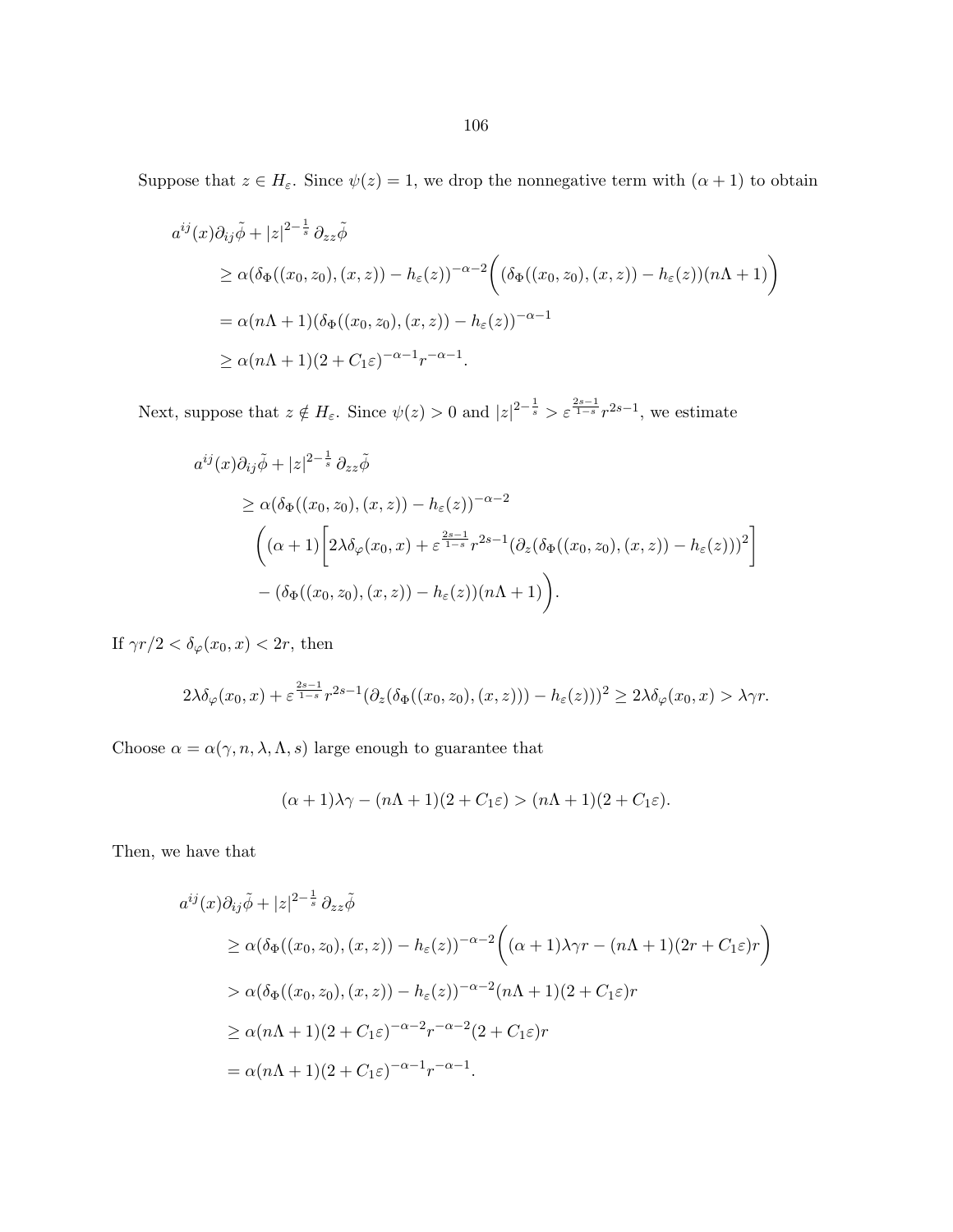If  $\delta_{\varphi}(x_0, x) \le \gamma r/2$ , then  $\gamma r/2 < \delta_h(z_0, z) < 2r$  and, by  $(3.5.13)$ , we obtain

$$
2\lambda \delta_{\varphi}(x_0, x) + \varepsilon^{\frac{2s-1}{1-s}} r^{2s-1} (\partial_z(\delta_{\Phi}((x_0, z_0), (x, z))) - h_{\varepsilon}(z)))^2
$$
  

$$
\geq \varepsilon^{\frac{2s-1}{1-s}} r^{2s-1} (\partial_z(\delta_{\Phi}((x_0, z_0), (x, z))) - h'_{\varepsilon}(z))^2
$$
  

$$
\geq \varepsilon^{\frac{2s-1}{1-s}} r^{2s-1} C_4 r^{2-2s} = C_4 \varepsilon^{\frac{2s-1}{1-s}} r.
$$

Let  $\alpha=\alpha(\gamma,n,\lambda,\Lambda,s)>0$  be large so that

$$
(\alpha+1)C_4\varepsilon^{\frac{2s-1}{1-s}}-(n\Lambda+1)(2+C_1\varepsilon)>(n\Lambda+1)(2+C_1\varepsilon).
$$

Then, we have that

$$
a^{ij}(x)\partial_{ij}\tilde{\phi} + |z|^{2-\frac{1}{s}}\partial_{zz}\tilde{\phi}
$$
  
\n
$$
\geq \alpha(\delta_{\Phi}((x_0, z_0), (x, z)) - h_{\varepsilon}(z))^{-\alpha-2} \left( (\alpha+1)C_4\varepsilon^{\frac{2s-1}{1-s}}r - (n\Lambda+1)(2+C_1\varepsilon)r \right)
$$
  
\n
$$
> \alpha(\delta_{\Phi}((x_0, z_0), (x, z)) - h_{\varepsilon}(z))^{-\alpha-2}(n\Lambda+1)(2+C_1\varepsilon)r
$$
  
\n
$$
\geq \alpha(n\Lambda+1)(2+C_1\varepsilon)^{-\alpha-1}r^{-\alpha-1}.
$$

Hence, for all  $(x, z) \in [S_{2r}(x_0, z_0) \setminus S_{\gamma r}(x_0, z_0)]^+ \setminus \{z = 0\}$ , there is an  $\alpha = \alpha(\gamma, n, \lambda, \Lambda, s) > 0$ such that

$$
a^{ij}(x)\partial_{ij}\tilde{\phi}+|z|^{2-\frac{1}{s}}\partial_{zz}\tilde{\phi} > \alpha(n\Lambda+1)(2+C_1\varepsilon)^{-\alpha-1}r^{-\alpha-1}.
$$

We define the barrier  $\phi$  on  $[S_{2r}(x_0, z_0) \setminus S_{\gamma r}(x_0, z_0)]^+$  by

$$
\phi(x,z) = \frac{a}{\alpha}(2+C_1\varepsilon)^{\alpha+1}r^{\alpha+1}\left((\delta_{\Phi}((x_0,z_0),(x,z))-h_{\varepsilon}(z))^{-\alpha}-(1+C_1\varepsilon)^{-\alpha}r^{-\alpha}\right).
$$

For  $(x, z) \in [S_{2r}(x_0, z_0) \setminus S_{\gamma r}(x_0, z_0)]^+ \setminus \{z = 0\}$ , it follows that

$$
a^{ij}(x)\partial_{ij}\phi + |z|^{2-\frac{1}{s}}\partial_{zz}\phi = \frac{a}{\alpha}(2+C_1\varepsilon)^{\alpha+1}r^{\alpha+1}\left(a^{ij}(x)\partial_{ij}\tilde{\phi} + |z|^{2-\frac{1}{s}}\partial_{zz}\tilde{\phi}\right)
$$
  

$$
> \frac{a}{\alpha}(2+C_1\varepsilon)^{\alpha+1}r^{\alpha+1}\alpha(n+1)(2+C_1\varepsilon)^{-\alpha-1}r^{-\alpha-1}
$$
  

$$
= a(n\Lambda+1),
$$

as desired.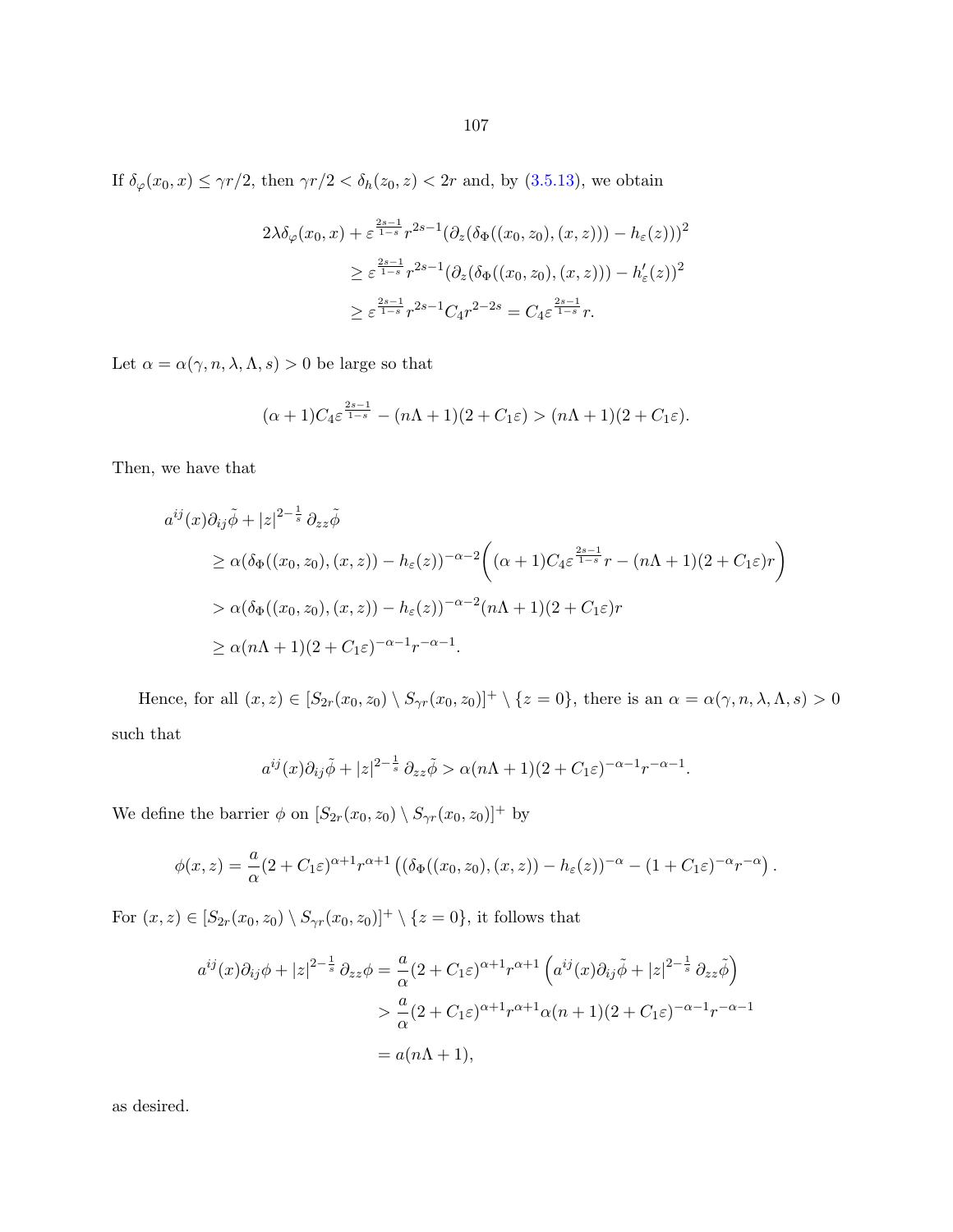We next check the Neumann condition for sections that  $S_{2r}(x_0, z_0)$  that intersect  $\{z = 0\}$ . Let  $(x, 0) \in [S_{2r}(x_0, z_0) \setminus S_{\gamma r}(x_0, z_0)]^+ \cap \{z = 0\}$  and observe that

$$
\partial_z \phi(x,0) = -a(2+C_1\varepsilon)^{\alpha+1} r^{\alpha+1} (\delta_\Phi((x_0,z_0),(x,z)) - h_\varepsilon(z))^{-\alpha-1} (h'(z) - h'(z_0) - h'_\varepsilon(z)) \Big|_{z=0}
$$
  
=  $a(2+C_1\varepsilon)^{\alpha+1} r^{\alpha+1} (\delta_\Phi((x_0,z_0),(x,0)) - h_\varepsilon(0))^{-\alpha-1} (h'(z_0) + \varepsilon r^{1-s})$   
 $\ge a(h'(z_0) + \varepsilon r^{1-s}) > 0$ 

since  $z_0 \ge 0$ . Therefore,  $\phi$  defined in  $[S_{2r}(x_0, z_0) \setminus S_{\gamma r}(x_0, z_0)]^+$  is a subsolution to [\(3.5.9\)](#page-104-0).

For  $(x, z) \in [S_r(x_0, z_0) \setminus S_{\gamma r}(x_0, z_0)]^+$ , since

$$
\gamma r < \delta_{\Phi}((x_0, z_0), (x, z)) - h_{\varepsilon}(z) < (1 + C_1 \varepsilon)r,
$$

we have that  $\phi > 0$  in  $[S_r(x_0, z_0) \setminus S_{\gamma r}(x_0, z_0)]^+$ . Choose  $\varepsilon$  small so that  $2 > 1 + C_1 \varepsilon$ . Then,  $\phi \leq 0$ on  $[\partial S_{2r}(x_0, z_0)]^+$ . Indeed, for  $(x, z) \in [\partial S_{2r}(x_0, z_0)]^+$ , we have that

$$
-h_{\varepsilon}(z) \ge 0 > (1 + C_1 \varepsilon - 2)r
$$

which implies

$$
\delta_{\Phi}((x_0, z_0), (x, z)) - h_{\varepsilon}(z) = 2r - h_{\varepsilon}(z) > (1 + C_1 \varepsilon)r.
$$

Thus,  $\phi(x, z) \leq 0$ .

Lastly, let  $(x, z) \in [\partial S_{\gamma r}(x_0, z_0)]^+$  and observe that

$$
\phi(x, z) = \frac{a}{\alpha} (2 + C_1 \varepsilon)^{\alpha + 1} r^{\alpha + 1} ((\gamma r - h_{\varepsilon}(z))^{-\alpha} - (1 + C_1 \varepsilon)^{-\alpha} r^{-\alpha})
$$
  

$$
\leq \frac{a}{\alpha} (2 + C_1 \varepsilon_2)^{\alpha + 1} r^{\alpha + 1} ((\gamma r + 0)^{-\alpha} - 0)
$$
  

$$
= \frac{\gamma^{-\alpha}}{\alpha} (2 + C_1 \varepsilon)^{\alpha + 1} ar
$$
  

$$
= Car
$$

for  $C = C(\gamma, n, \lambda, \Lambda, s) > 0$ .

**Case 3:**  $z_0 = 0$  and  $0 < s \le 1/2$ 

We saw in Case 1 that the inequality for the Neumann condition was not strict when  $z_0 = 0$ . Hence, we need to add a function  $h_{\varepsilon}$  to the distance function to adjust the barrier as we did in Case 2. Since  $0 < s < 1/2$ , we will take  $H_{\varepsilon} = \emptyset$ .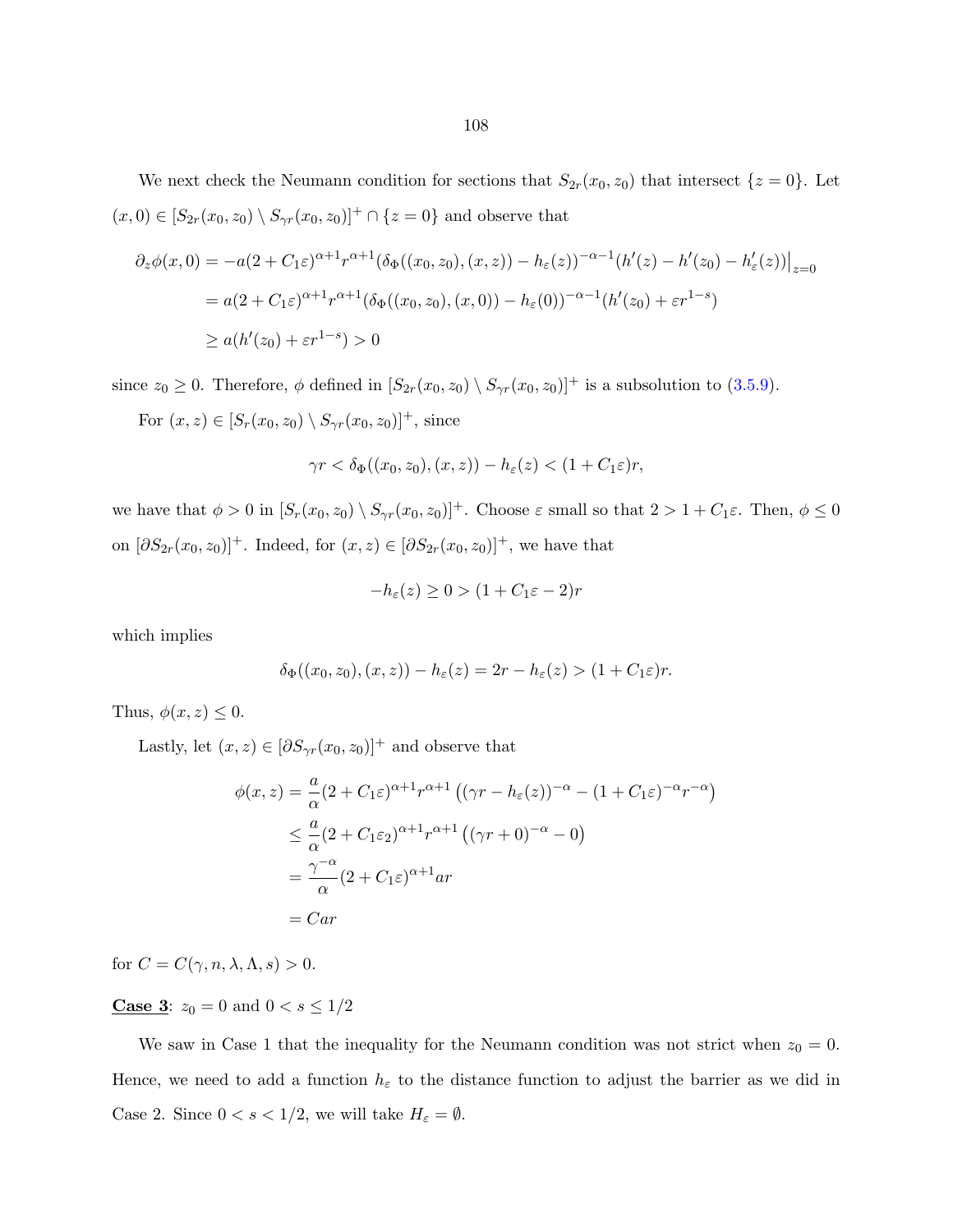<span id="page-114-0"></span>Let  $(x, z) \in [S_{2r}(x_0, 0) \setminus S_{\gamma r}(x_0, 0)]^+$ . Since  $z \in S_{2r}(0)$ , we know that

$$
\frac{s^2}{1-s} |z|^{\frac{1}{s}} = \delta_h(0, z) < 2r.
$$

Therefore,

$$
|z| < C_1 r^s
$$
,  $C_1 := \left(\frac{1-s}{s^2}\right)^s$ .

Since  $2 - \frac{1}{s} < 0$ , we also know that

$$
|z|^{2-\frac{1}{s}} > C_1^{\frac{2s-1}{s}} r^{2s-1}.
$$
\n(3.5.14)

Define  $h_{\varepsilon}$  in  $[S_{2r}(0)]^+$  by

$$
h_{\varepsilon}(z) = \varepsilon r^{1-s} z - \varepsilon C_1 r.
$$

For all  $z \in [S_{2r}(0)]^+$ , we have that  $h_{\varepsilon} \leq 0$ , that

$$
|h_{\varepsilon}(z)| = \varepsilon C_1 r - \varepsilon r^{1-s} z \le C_1 \varepsilon r,
$$

and that

$$
h'_{\varepsilon}(z) = \varepsilon r^{1-s} > 0, \quad h''_{\varepsilon}(z) = 0.
$$

Choose  $\varepsilon_2 = \varepsilon_2(\gamma, s)$  such that  $\varepsilon_2 < C_3$  where  $C_3$  is the constant from [\(3.5.12\)](#page-109-0). For  $z > 0$  such that  $\gamma r/2 < \delta_h(0, z) < 2r$ , we estimate, as in [\(3.5.13\)](#page-109-0), to obtain

$$
(\partial_z \delta_h(z_0, z) - h'_\varepsilon(z))^2 \ge (C_3 - \varepsilon_2)^2 r^{2-2s} = C_4 r^{2-2s}
$$
\n(3.5.15)

for a constant  $C_4 = C_4(\gamma, n, \Lambda, s) > 0$ .

Let that  $(x, z) \in [S_{2r}(x_0, 0) \setminus S_{\gamma r}(x_0, 0)]^+$ . Since  $-h_\varepsilon \geq 0$ , we have that

$$
\gamma r < \delta_{\Phi}((x_0, 0), (x, z)) \leq \delta_{\Phi}((x_0, 0), (x, z)) - h_{\varepsilon}(z) < 2r + \varepsilon C_1 r = (2 + \varepsilon C_1)r. \tag{3.5.16}
$$

We define a function  $\tilde{\phi}$  on  $[S_{2r}(x_0, 0) \setminus S_{\gamma r}(x_0, 0)]^+$  by

$$
\tilde{\phi}(x,z) = (\delta_{\Phi}((x_0,0),(x,z)) - h_{\varepsilon}(z))^{-\alpha}.
$$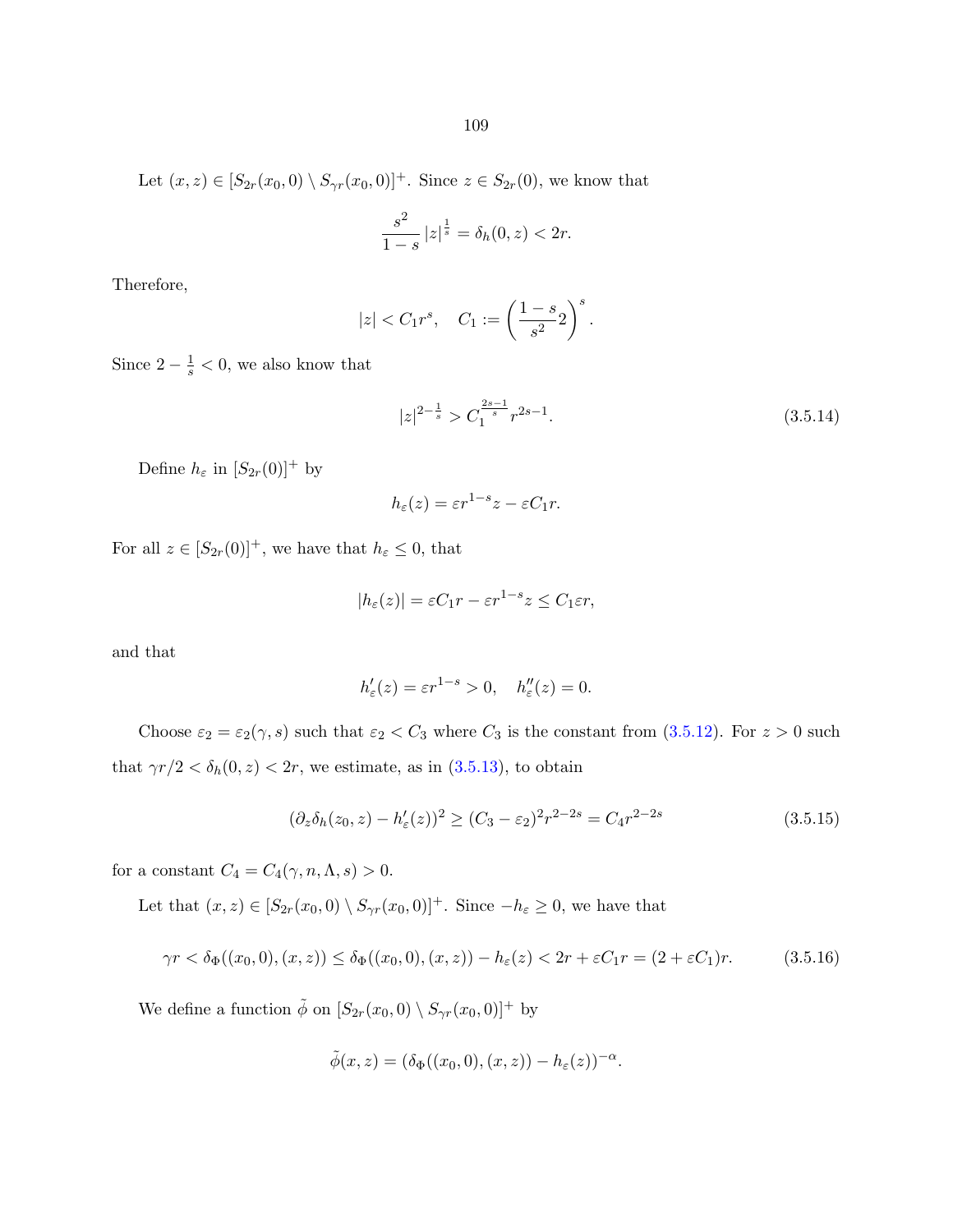Let in  $(x, z) \in [S_{2r}(x_0, 0) \setminus S_{\gamma r}(x_0, 0)]^+ \setminus \{z = 0\}$  and estimate the equation for  $\tilde{\phi}$  using  $(3.5.14)$ 

$$
a^{ij}(x)\partial_{ij}\tilde{\phi} + |z|^{2-\frac{1}{s}} \partial_{zz}\tilde{\phi}
$$
  
=  $\alpha(\delta_{\Phi}((x_0, z_0), (x, z)) - h_{\varepsilon}(z))^{-\alpha-2}$   

$$
\left( (\alpha+1) \left[ a^{ij}(x)(x-x_0)_i(x-x_0)_j + |z|^{2-\frac{1}{s}} (\partial_z(\delta_{\Phi}((x_0, z_0), (x, z))) - h'_{\varepsilon}(z))^2 \right] - (\delta_{\Phi}((x_0, z_0), (x, z)) - h_{\varepsilon}(z)) \left[ a^{ii}(x) + 1 \right] \right)
$$
  

$$
\geq \alpha(\delta_{\Phi}((x_0, z_0), (x, z)) - h_{\varepsilon}(z))^{-\alpha-2}
$$
  

$$
\left( (\alpha+1) \left[ 2\lambda \delta_{\varphi}(x_0, x) + C_1^{\frac{2s-1}{s}} r^{2s-1} (\partial_z(\delta_{\Phi}((x_0, z_0), (x, z))) - h'_{\varepsilon}(z))^2 \right] - (\delta_{\Phi}((x_0, z_0), (x, z)) - h_{\varepsilon}(z)) (n\Lambda + 1) \right).
$$

If  $\gamma r/2 < \delta_{\varphi}(x_0, x) < 2r$ , then

$$
2\lambda \delta_{\varphi}(x_0, x) + C_1^{\frac{2s-1}{s}} r^{2s-1} (\partial_z(\delta_{\Phi}((x_0, z_0), (x, z))) - h'_{\varepsilon}(z))^2 \ge 2\lambda \delta_{\varphi}(x_0, x) > \lambda \gamma r.
$$

Choose  $\alpha=\alpha(\gamma,n,\lambda,\Lambda,s)$  large enough to guarantee that

$$
(\alpha+1)\lambda\gamma - (n\Lambda+1)(2+C_1\varepsilon) > (n\Lambda+1)(2+C_1\varepsilon).
$$

Then, we have that

$$
a^{ij}(x)\partial_{ij}\tilde{\phi} + |z|^{2-\frac{1}{s}}\partial_{zz}\tilde{\phi}
$$
  
\n
$$
\geq \alpha(\delta_{\Phi}((x_0, z_0), (x, z)) - h_{\varepsilon}(z))^{-\alpha-2} \left( (\alpha+1)\lambda\gamma r - (n\Lambda+1)(2+C_1\varepsilon)r \right)
$$
  
\n
$$
> \alpha(\delta_{\Phi}((x_0, z_0), (x, z)) - h_{\varepsilon}(z))^{-\alpha-2}(n\Lambda+1)(2+C_1\varepsilon)r
$$
  
\n
$$
\geq \alpha(n\Lambda+1)(2+C_1\varepsilon)^{-\alpha-2}r^{-\alpha-2}(2+C_1\varepsilon)r
$$
  
\n
$$
= \alpha(n\Lambda+1)(2+C_1\varepsilon)^{-\alpha-1}r^{-\alpha-1}.
$$

If  $\delta_{\varphi}(x_0, x) \le \gamma r/2$ , then  $\gamma r/2 < \delta_h(z_0, z) < 2r$  and, by  $(3.5.15)$ , we obtain

$$
2\lambda \delta_{\varphi}(x_0, x) + C_1^{\frac{2s-1}{s}} r^{2s-1} (\partial_z(\delta_{\Phi}((x_0, z_0), (x, z))) - h_{\varepsilon}(z)))^2
$$
  
\n
$$
\geq C_1^{\frac{2s-1}{s}} r^{2s-1} (\partial_z(\delta_{\Phi}((x_0, z_0), (x, z))) - h'_{\varepsilon}(z))^2
$$
  
\n
$$
\geq C_1^{\frac{2s-1}{s}} r^{2s-1} C_4 r^{2-2s} = C_4 C_1^{\frac{2s-1}{s}} r.
$$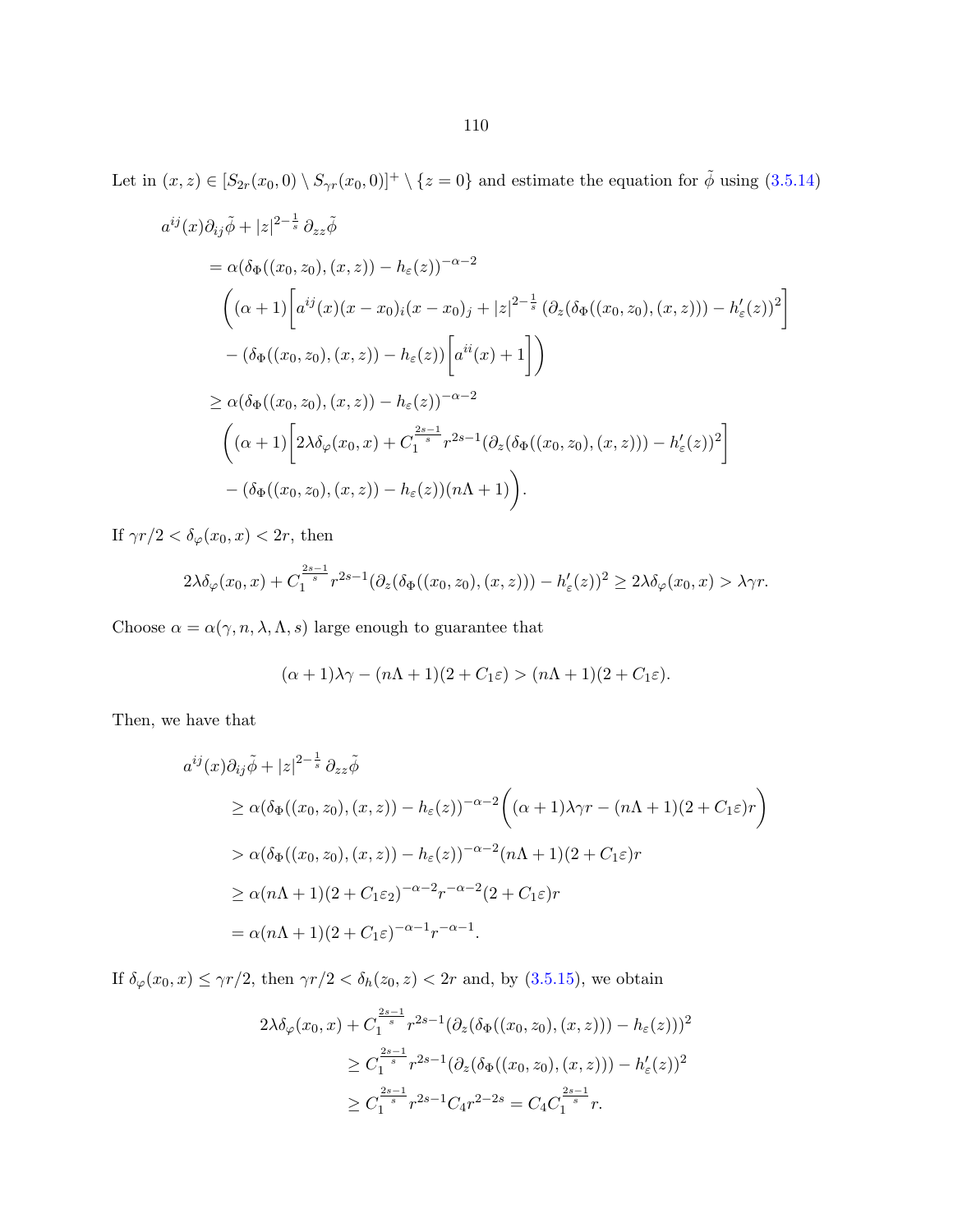Let  $\alpha = \alpha(\gamma, n, \lambda, \Lambda, s) > 0$  be large so that

$$
(\alpha + 1)C_4C_1^{\frac{2s-1}{s}} - (n\Lambda + 1)(2 + C_1\varepsilon) > (n\Lambda + 1)(2 + C_1\varepsilon).
$$

Then, we have that

$$
a^{ij}(x)\partial_{ij}\tilde{\phi} + |z|^{2-\frac{1}{s}}\partial_{zz}\tilde{\phi}
$$
  
\n
$$
\geq \alpha(\delta_{\Phi}((x_0, z_0), (x, z)) - h_{\varepsilon}(z))^{-\alpha-2} \left( (\alpha+1)C_4C_1^{\frac{2s-1}{s}}r - (n\Lambda+1)(2r + C_1\varepsilon)r \right)
$$
  
\n
$$
> \alpha(\delta_{\Phi}((x_0, z_0), (x, z)) - h_{\varepsilon}(z))^{-\alpha-2}(n\Lambda+1)(2 + C_1\varepsilon)r
$$
  
\n
$$
\geq \alpha(n\Lambda+1)(2 + C_1\varepsilon)^{-\alpha-1}r^{-\alpha-1}.
$$

Hence, for all  $(x, z) \in [S_{2r}(x_0, 0) \setminus S_{\gamma r}(x_0, 0)]^+ \setminus \{z = 0\}$ , there is an  $\alpha = \alpha(\gamma, n, \lambda, \Lambda, s) > 0$ such that

$$
a^{ij}(x)\partial_{ij}\tilde{\phi}+|z|^{2-\frac{1}{s}}\partial_{zz}\tilde{\phi}>\alpha(n\Lambda+1)(2+C_1\varepsilon)^{-\alpha-1}r^{-\alpha-1}.
$$

We define the barrier  $\phi$  on  $[S_{2r}(x_0, 0) \setminus S_{\gamma r}(x_0, 0)]^+$  by

$$
\phi(x,z) = \frac{a}{\alpha}(2+C_1\varepsilon)^{\alpha+1}r^{\alpha+1}\left((\delta_{\Phi}((x_0,0),(x,z))-h_{\varepsilon}(z))^{-\alpha}-(1+C_1\varepsilon)^{-\alpha}r^{-\alpha}\right).
$$

For  $(x, z) \in [S_{2r}(x_0, 0) \setminus S_{\gamma r}(x_0, 0)]^+ \setminus \{z = 0\}$ , it follows that

$$
a^{ij}(x)\partial_{ij}\phi+|z|^{2-\frac{1}{s}}\partial_{zz}\phi>a(n\Lambda+1).
$$

For  $(x, 0) \in [S_{2r}(x_0, 0) \setminus S_{\gamma r}(x_0, 0)]^+ \cap \{z = 0\}$  and observe that

$$
\partial_z \phi(x,0) = -a(2 + C_1 \varepsilon)^{\alpha+1} r^{\alpha+1} (\delta_\Phi((x_0, z_0), (x, z)) - h_\varepsilon(z))^{-\alpha-1} (h'(z) - h'(0) - h'_\varepsilon(z)) \Big|_{z=0}
$$
  
=  $a(2 + C_1 \varepsilon)^{\alpha+1} r^{\alpha+1} (\delta_\Phi((x_0, 0), (x, 0)) - h_\varepsilon(0))^{-\alpha-1} \varepsilon r^{1-s}$   
 $\ge a \varepsilon r^{1-s} > 0.$ 

Therefore,  $\phi$  defined in  $[S_{2r}(x_0, z_0) \setminus S_{\gamma r}(x_0, z_0)]^+$  is a subsolution to [\(3.5.9\)](#page-104-0).

One can check that  $\phi > 0$  in  $[S_r(x_0, 0) \setminus S_{\gamma r}(x_0, 0)]^+$  and that  $\phi \leq 0$  on  $[\partial S_{2r}(x_0, 0)]^+$  when  $\varepsilon = \varepsilon(\gamma, s)$  is small enough to guarantee that  $2 > 1 + C_2 \varepsilon$ . Moreover, there is a constant  $C =$  $C(\gamma, n, \lambda, \Lambda, s) > 0$  such that

$$
\phi(x, z) \leq Car \quad \text{on } [\partial S_{\gamma r}(x_0, 0)]^+.
$$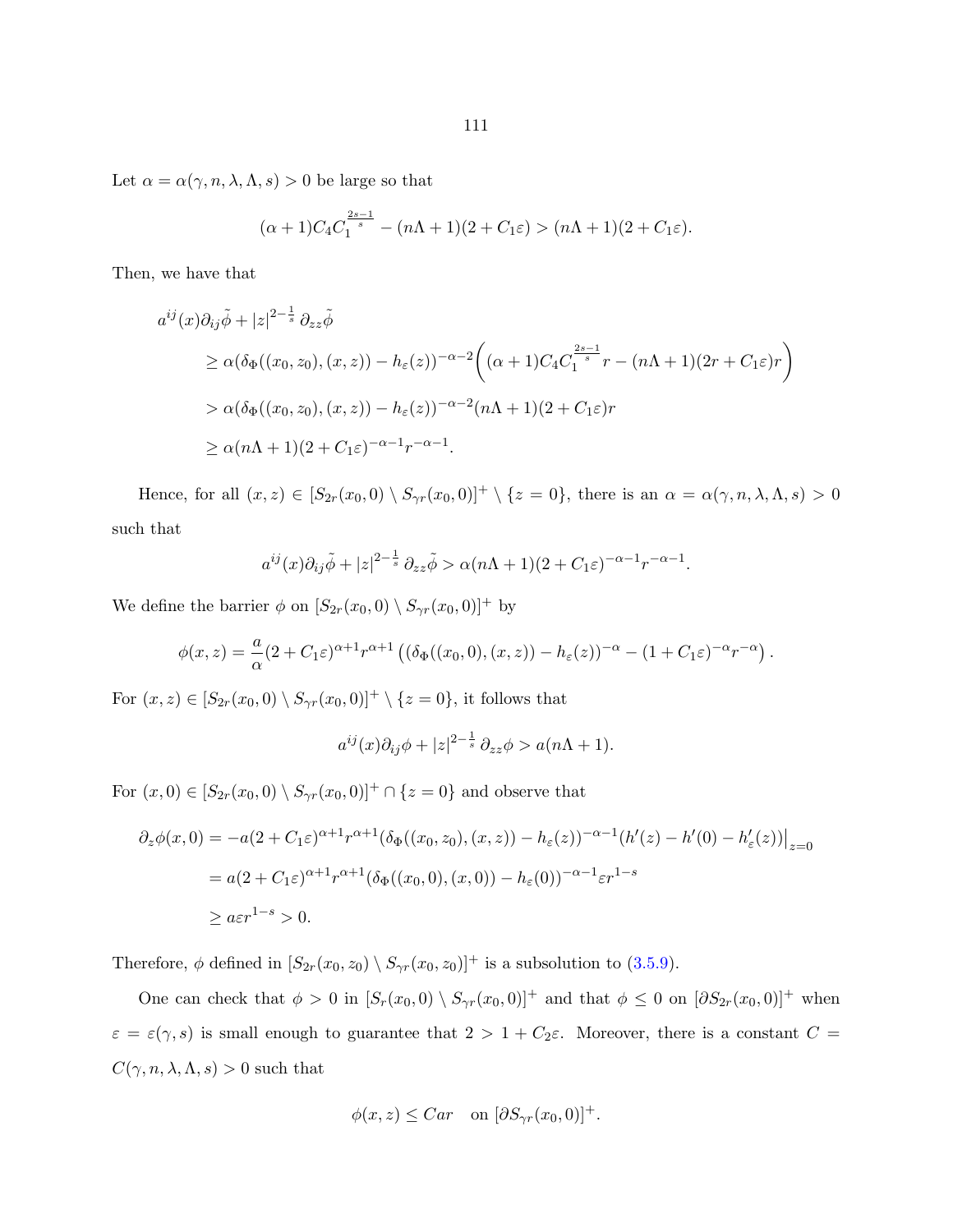<span id="page-117-0"></span>**Case 4:**  $z_0 \le 0$  and  $0 < s < 1$ 

Note that if  $(x, z) \in [S_{2r}(x_0, z_0) \setminus S_{\gamma r}(x_0, z_0)]^-$ , then  $(x, -z) \in [S_{2r}(x_0, -z_0) \setminus S_{\gamma r}(x_0, -z_0)]^+$ . Define  $\psi$  in  $[S_{2r}(x_0, z_0) \setminus S_{\gamma r}(x_0, z_0)]$  to be the even reflection across  $\{z = 0\}$  of the solution  $\phi$  to [\(3.5.9\)](#page-104-0) in  $[S_{2r}(x_0, -z_0) \setminus S_{\gamma r}(x_0, -z_0)]^+$ :

$$
\psi(x, z) = \phi(x, -z),
$$
 for  $(x, z) \in [S_{2r}(x_0, z_0) \setminus S_{\gamma r}(x_0, z_0)]^-.$ 

Since  $D^2\psi(x, z) = D^2\psi(x, -z)$ , we know, for  $(x, z) \in [S_{2r}(x_0, z_0) \setminus S_{\gamma r}(x_0, z_0)]^{-} \setminus \{z = 0\}$ , that

$$
a^{ij}(x)\partial_{ij}\psi(x,z) + |z|^{2-\frac{1}{s}}\partial_{zz}\psi(x,z) = a^{ij}(x)\partial_{ij}\phi(x,-z) + |z|^{2-\frac{1}{s}}\partial_{zz}\psi(x,-z)
$$

$$
> a(n\Lambda + 1).
$$

For  $(x, 0) \in [S_{2r}(x_0, z_0) \setminus S_{\gamma r}(x_0, z_0)]^- \cap \{z = 0\}$ , we estimate

$$
-\partial_{z-}\psi(x,0) = -\lim_{h \to 0^{-}} \frac{\psi(x,h) - \psi(x,0)}{h}
$$
  
=  $-\lim_{h \to 0^{-}} \frac{\phi(x,-h) - \phi(x,0)}{h}$   
=  $\lim_{h \to 0^{+}} \frac{\phi(x,h) - \phi(x,0)}{h} = \partial_{z+}\psi(x,0) > 0.$ 

Therefore,  $\psi$  is a subsolution to [\(3.5.10\)](#page-104-0). It is straightforward to check that  $\psi > 0$  in  $[S_r(x_0, z_0) \setminus$  $S_{\gamma r}(x_0, z_0)$ <sup>-</sup> and that  $\psi \leq 0$  on  $[\partial S_{2r}(x_0, z_0)]^{-}$ .

Lastly, if  $(x, z) \in [\partial S_{\gamma r}(x_0, z_0)]^{-}$ , then  $(x, -z) \in [\partial S_{\gamma r}(x_0, -z_0)]^{+}$ . This gives the desired estimate

$$
\psi(x, z) = \phi(x, -z) \leq Car \quad \text{for } (x, z) \in [\partial S_{\gamma r}(x_0, z_0)]^-.
$$

### 3.5.3.3 Localization

**Lemma 3.5.12.** Let  $0 < s < 1$  and fix  $0 < \gamma < 1$ . Assume that  $a^{ij} = a^{ij}(x)$  are bounded, measurable functions on  $\mathbb{R}^n$  and satisfy [\(3.1.1\)](#page-67-0). Let  $\hat{K}_3$  be as in [\(3.5.4\)](#page-92-0). For a cube  $Q_R = Q_R(\tilde{x}, \tilde{z}) \subset \mathbb{R}^{n+1}$ , suppose that  $U = U(x, z) = U(x, -z)$  is a nonnegative, classical supersolution to

$$
\begin{cases} a^{ij}(x)\partial_{ij}U + |z|^{2-\frac{1}{s}}\partial_{zz}U \le 0 & \text{in } Q_{\hat{K}_3R} \cap \{z \ne 0\} \\ -\partial_{z+}U \ge 0 & \text{on } Q_{\hat{K}_3R} \cap \{z = 0\}. \end{cases}
$$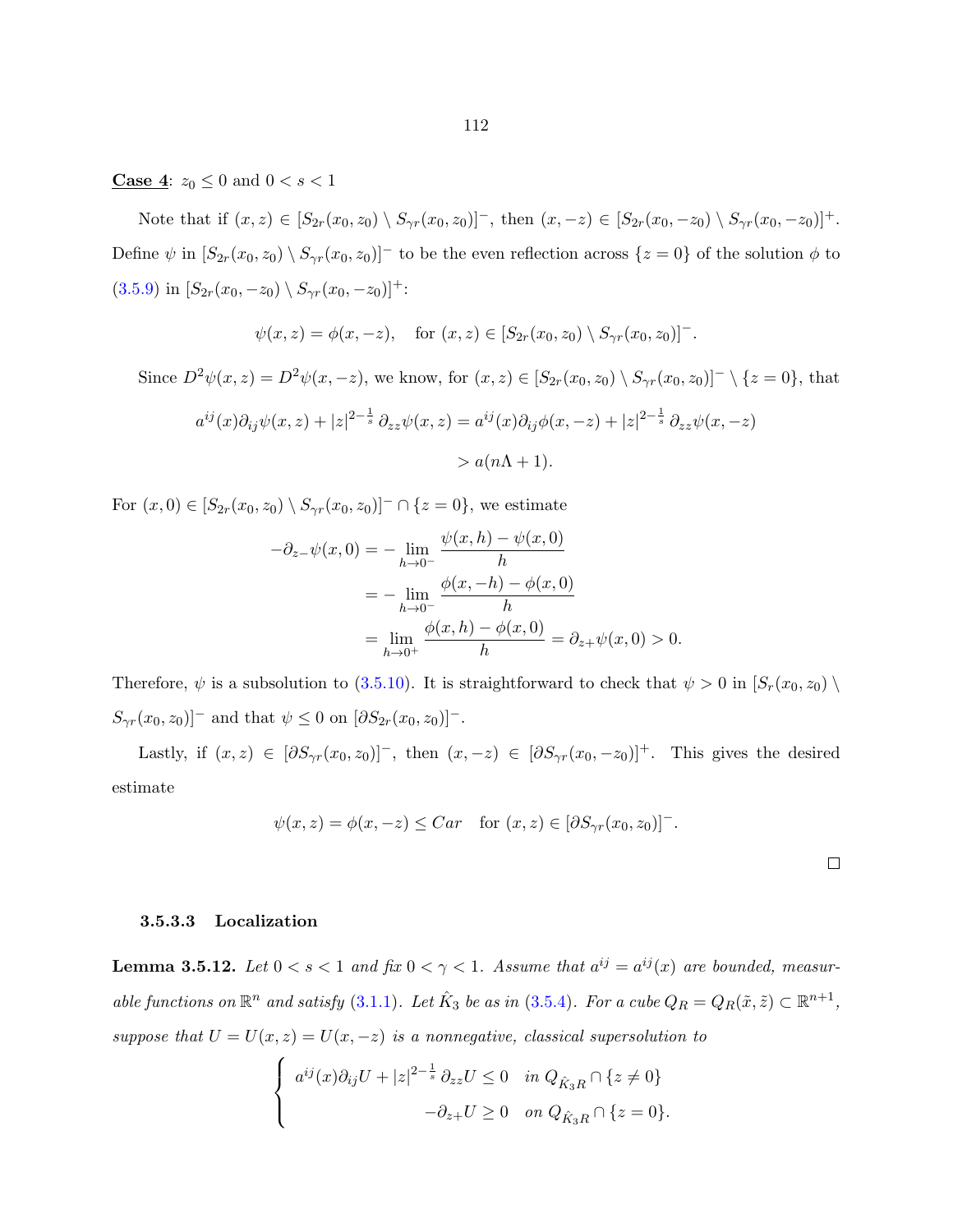<span id="page-118-0"></span>Assume that  $Q_r(x_0, z_0) \subset Q_R$ . Suppose that U is touched from below in  $Q_{\hat{K}_3R}$  by paraboloid P of opening  $a > 0$  at  $(x_1, z_1) \in [S_r(x_0, z_0)]^{\pm} \cap A_{a,R}$ . Then, there exists a constant  $C = C(\gamma, n, \lambda, \Lambda, s)$ 0 and a point  $(x_2, z_2) \in [\overline{S}_{\gamma r}(x_0, z_0)]^{\pm}$  such that

$$
U(x_2, z_2) - P(x_2, z_2) \leq Car.
$$

*Proof.* Assume that  $z_0, z_1 \geq 0$ . The case in which  $z_0, z_1 \leq 0$  follows similarly, using symmetry.

We also assume that  $(x_1, z_1) \in [S_r(x_0, z_0) \setminus S_{\gamma r}(x_0, z_0)]^+$ . Indeed, if  $(x_1, z_1) \in [\overline{S}_{\gamma r}(x_0, z_0)]^+$ ,

$$
U(x_1, z_1) - P(x_1, z_1) = 0 \leq Car
$$

for all  $C > 0$ , so we take  $(x_2, z_2) = (x_1, z_1)$ .

Let  $W = U - P$ . For  $(x, z) \in Q_{\hat{K}_3 R} \setminus \{z = 0\}$ , we have that

$$
a^{ij}(x)\partial_{ij}P(x,z) + |z|^{2-\frac{1}{s}}\partial_{zz}P(x,z) = -a(a^{ii}(x) + 1) \ge -a(n\Lambda + 1)
$$

which implies

$$
a^{ij}(x)\partial_{ij}W(x,z) + |z|^{2-\frac{1}{s}}\partial_{zz}W(x,z) \le a(n\Lambda + 1).
$$

Since  $z_1 \ge 0$ , by Lemmas [3.5.3](#page-88-0) and [3.5.4,](#page-89-0) we know that  $z_v \ge 0$ . Therefore,

$$
-\partial_{z+}W(x,0) \ge 0 + ah'(z_v) \ge 0.
$$

Let  $\phi$  be the subsolution found in Lemma [3.5.11.](#page-103-0) By choice of  $\hat{K}_2$  [\(3.5.3\)](#page-92-0), we have that  $Q_r(x_0, z_0) \subset Q_R$  implies

$$
S_{2r}(x_0, z_0) \subset Q_{2r}(x_0, z_0) \subset Q_{\hat{K}_2 R} \subset Q_{\hat{K}_3 R}
$$

Therefore,  $W - \phi$  is a supersolution to

$$
\begin{cases}\n a^{ij}(x)\partial_{ij}(W-\phi) + |z|^{2-\frac{1}{s}}\partial_{zz}(W-\phi) < 0 \quad \text{in } [S_{2r}(x_0, z_0) \setminus S_{\gamma r}(x_0, z_0)]^+ \cap \{z \neq 0\} \\
 -\partial_{z+}(W-\phi)(x, 0) > 0 \quad \text{on } [S_{2r}(x_0, z_0) \setminus S_{\gamma r}(x_0, z_0)]^+ \cap \{z = 0\}.\n \end{cases}
$$
\n(3.5.17)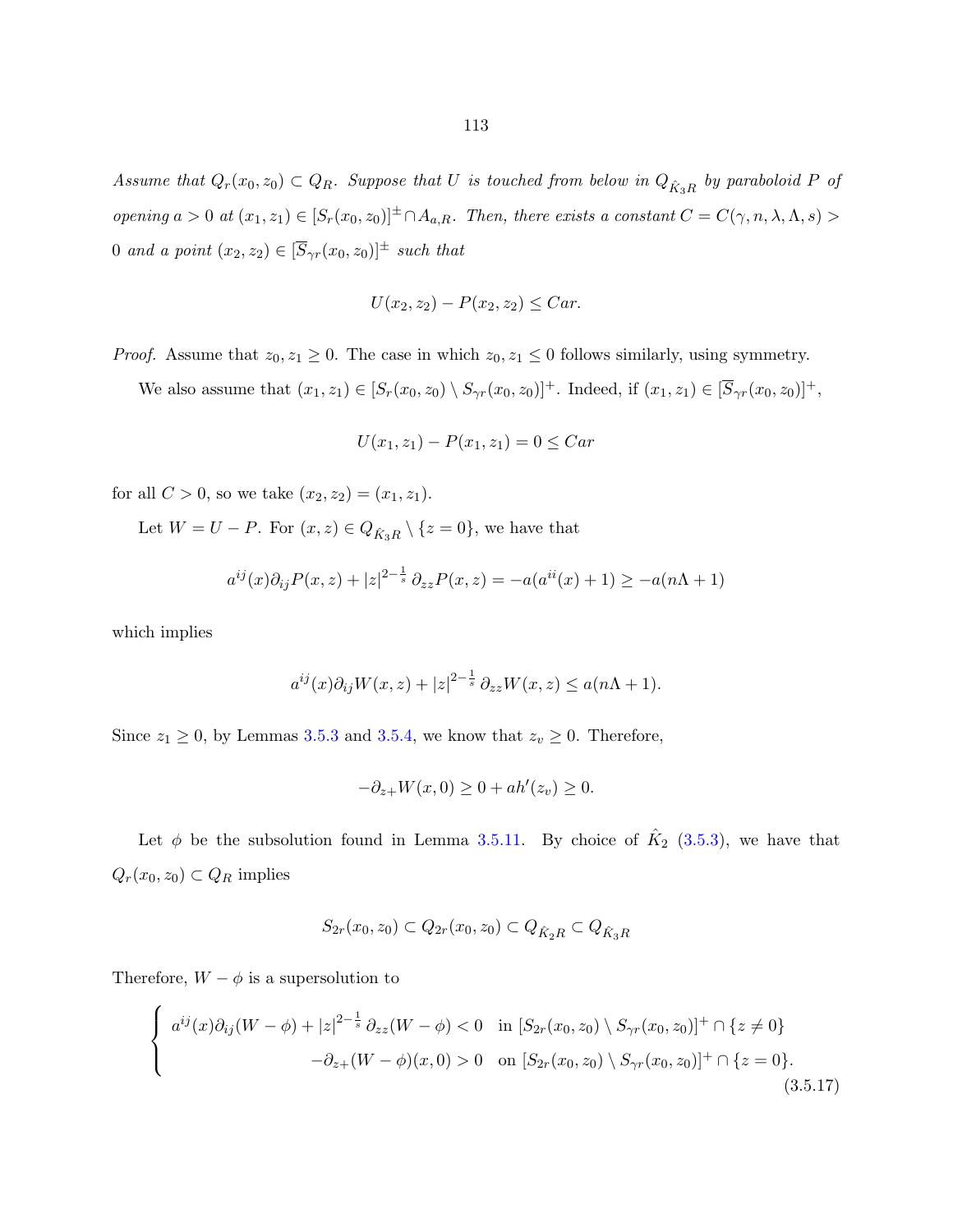114

Let  $(x_2, z_2) \in [\overline{S}_{2r}(x_0, z_0) \setminus S_{\gamma r}(x_0, z_0)]^+$  be such that

$$
W(x_2, z_2) - \phi(x_2, z_2) = \min_{\overline{S}_{2r}(x_0, z_0) \setminus S_{\gamma r}(x_0, z_0)]^+} (W - \phi).
$$

By the Maximum Principle (see for instance [\[31,](#page-143-0) Theorem 3.1]), the minimum of  $W - \phi$  occurs on the boundary  $\partial [S_{2r}(x_0, z_0) \setminus S_{\gamma r}(x_0, z_0)]^+$ . That is,

$$
(x_2, z_2) \in [\partial S_{2r}(x_0, z_0)]^+ \cup [\partial S_{\gamma r}(x_0, z_0)]^+ \cup [(S_{2r}(x_0, z_0) \setminus S_{\gamma r}(x_0, z_0)) \cap \{z = 0\}].
$$

Since  $(x_1, z_1) \in [S_r(x_0, z_0)]^+$ , we know that  $\phi(x_1, z_1) > 0$  which implies

$$
W(x_1, z_1) - \phi(x_1, z_1) = 0 - \phi(x_1, z_1) < 0.
$$

Moreover, since  $\phi \leq 0$  on  $[\partial S_{2r}(x_0, z_0)]^+$ , we have that

$$
W(x, z) - \phi(x, z) \ge 0 \quad \text{on } [\partial S_{2r}(x_0, z_0)]^+.
$$

Therefore, the minimum is strictly negative and cannot occur on  $[\partial S_{2r}(x_0, z_0)]^+$ .

If  $[S_{2r}(x_0, z_0)]^+ \cap \{z = 0\} \neq \emptyset$ , then suppose, by way of contradiction, that the minimum occurs on  $[S_{2r}(x_0, z_0) \setminus S_{\gamma r}(x_0, z_0)]^+ \cap \{z = 0\}$ , i.e.  $z_2 = 0$ . Then

$$
-\partial_{z+}(W-\phi)(x_2,0) \le 0,
$$

which contradicts [\(3.5.17\)](#page-118-0). Therefore, it must be that the minimum occurs at  $(x_2, z_2) \in [\partial S_{\gamma r}(x_0, z_0)]^+ \subset$  $[\overline{S}_{\gamma r}(x_0, z_0)]^+$ . It follows from Lemma [3.5.11](#page-103-0) that  $\phi(x_2, z_2) \leq Car$ . Since  $W(x_2, z_2) - \phi(x_2, z_2) < 0$ , this implies

$$
U(x_2, z_2) - P(x_2, z_2) < \phi(x_2, z_2) \leq C a r.
$$

 $\Box$ 

# 3.5.3.4 Proof of lemma

Proof of Lemma [3.5.7.](#page-93-0) Without loss of generality, let

$$
(x_1, z_1) \in Q_r(x_0, z_0) \cap A_{a,R} \neq \emptyset.
$$

Otherwise, replace r by  $r + \varepsilon$  and take the limit as  $\varepsilon \to 0$  at the end.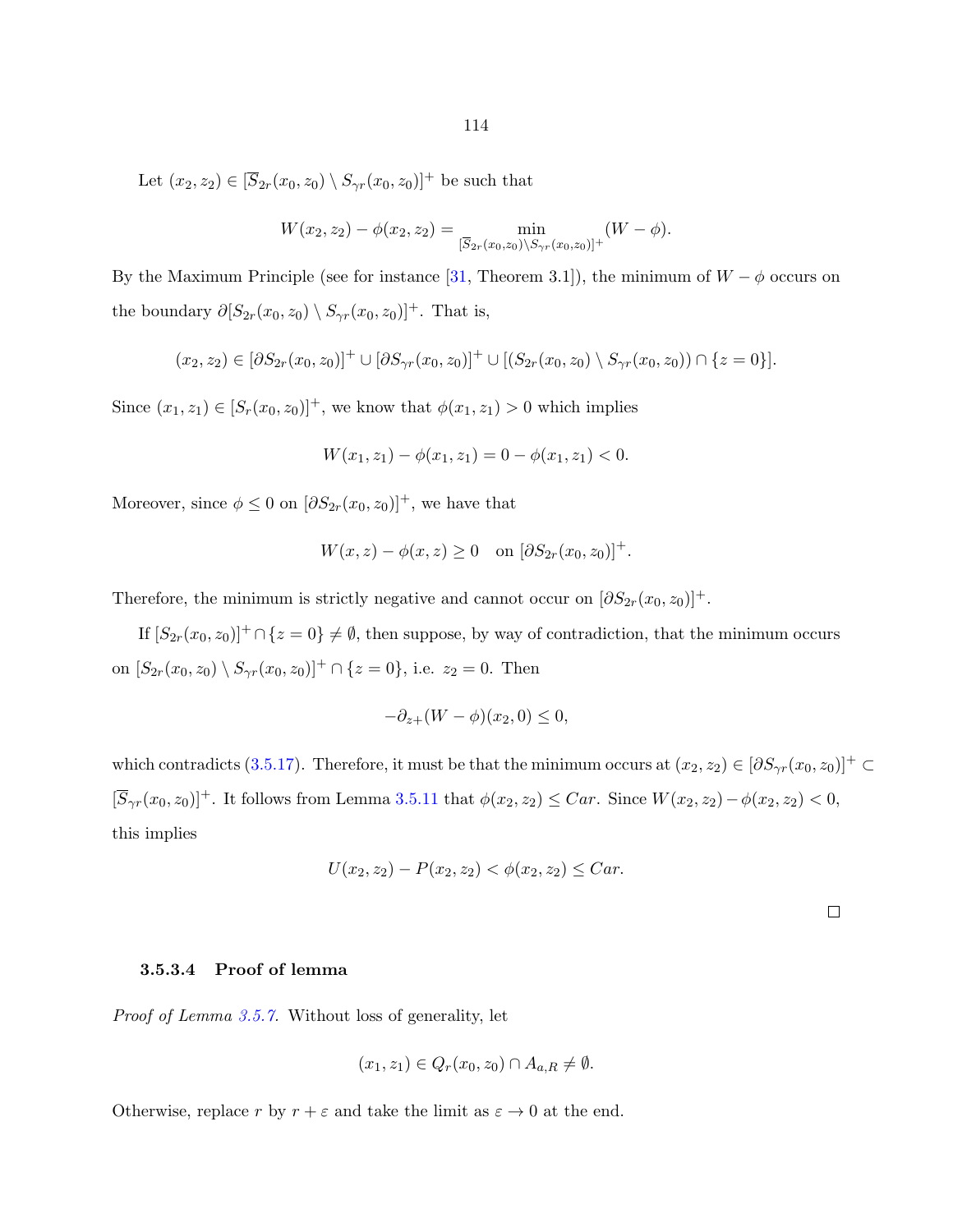Since  $(x_1, z_1) \in A_{a,R}$ , there is a paraboloid P of opening  $a > 0$  with vertex  $(x_v, z_v) \in B_v$  such that P touches U from below in  $Q_{\hat{K}_3R}$  at  $(x_1, z_1)$ . We write P as

$$
P(x, z) = -a\delta_{\Phi}((x_v, z_v), (x, z)) + a\delta_{\Phi}((x_v, z_v), (x_1, z_1)) + U(x_1, z_1).
$$

We may assume that  $z_0, z_1 \geq 0$  or that  $z_0, z_1 \leq 0$ . Indeed, suppose that  $z_0 \geq 0$  and  $z_1 < 0$ . If  $Q_{\hat{K}_2R} \cap \{z=0\} = \emptyset$ , this is a contradiction. Suppose that  $Q_{\hat{K}_2R} \cap \{z=0\} \neq \emptyset$ . By Lemma [3.5.5,](#page-90-0)  $\overline{P}(x, z) = P(x, -z)$  touches U from below in  $Q_{\hat{K}_3R}$  at  $(x_1, -z_1)$  with vertex  $(x_v, -z_v) \in B_v$ . Since

$$
\delta_h(z_0, -z_1) = h(-z_1) - h(z_0) - h'(z_0)(-z_1 - z_0)
$$
  
=  $h(z_1) - h(z_0) + h'(z_0)z_1 + h'(z_0)z_0$   
 $< h(z_1) - h(z_0) - h'(z_0)z_1 + h'(z_0)z_0$  since  $z_0 \ge 0$  and  $z_1 < 0 < -z_1$   
=  $h(z_1) - h(z_0) - h'(z_0)(z_1 - z_0)$   
=  $\delta_h(z_0, z_1) < r$ 

It follows that  $(x_1, -z_1) \in Q_r(x_0, z_0) \cap A_{a,R}$ . We proceed with the proof of the lemma using  $\overline{P}$  and  $-z_1 > 0$  in place of P and  $z_1 < 0$ . The argument for  $z_0 \le 0$  and  $z_1 > 0$  follows similarly.

Note that  $(x_1, z_1) \in Q_r(x_0, z_0) \subset S_{(n+1)r}(x_0, z_0)$  and let  $\gamma = \eta/(2\theta^2)$ . By Lemma [3.5.12,](#page-117-0) there is a point  $(x_2, z_2) \in \overline{S}_{\gamma r/(n+1)}(x_0, z_0) \subset S_{\gamma r}(x_0, z_0)$  and a constant  $C = C(n, \lambda, \Lambda, s) > 0$  such that

$$
U(x_2, z_2) - P(x_2, z_2) \leq Car.
$$

Let  $\alpha = \eta/(2\theta^3) < 1$  and let  $C' = C'(n, \lambda, \Lambda, s) > 1$  be a large constant, to be determined. Slide, from below, the family of paraboloids

$$
\tilde{P}(x, z) = P(x, z) - C'a\delta_{\Phi}((\bar{x}_v, \bar{z}_v), (x, z)) + d, \quad \text{for } (\bar{x}_v, \bar{z}_v) \subset S_{\alpha r}(x_2, z_2)
$$
\n(3.5.18)

until they touch the graph of U in  $Q_{\hat{K}_3R}$  for the first time. Without tracking the constant term, we expand a paraboloid  $\ddot{P}$  by

$$
\tilde{P}(x, z) = P(x, z) - C'a\delta_{\Phi}((\bar{x}_v, \bar{z}_v), (x, z)) + d
$$
\n
$$
= -a\delta_{\Phi}((x_v, z_v), (x, z)) + a\delta_{\Phi}((x_v, z_v), (x_1, z_1)) + U(x_1, z_1) - C'a\delta_{\Phi}((\bar{x}_v, \bar{z}_v), (x, z)) + d
$$
\n
$$
= -a\delta_{\varphi}(x_v, x) - C'a\delta_{\varphi}(\bar{x}_v, x) - a\delta_{h}(z_v, z) - C'a\delta_{h}(\bar{z}_v, z) + d'.
$$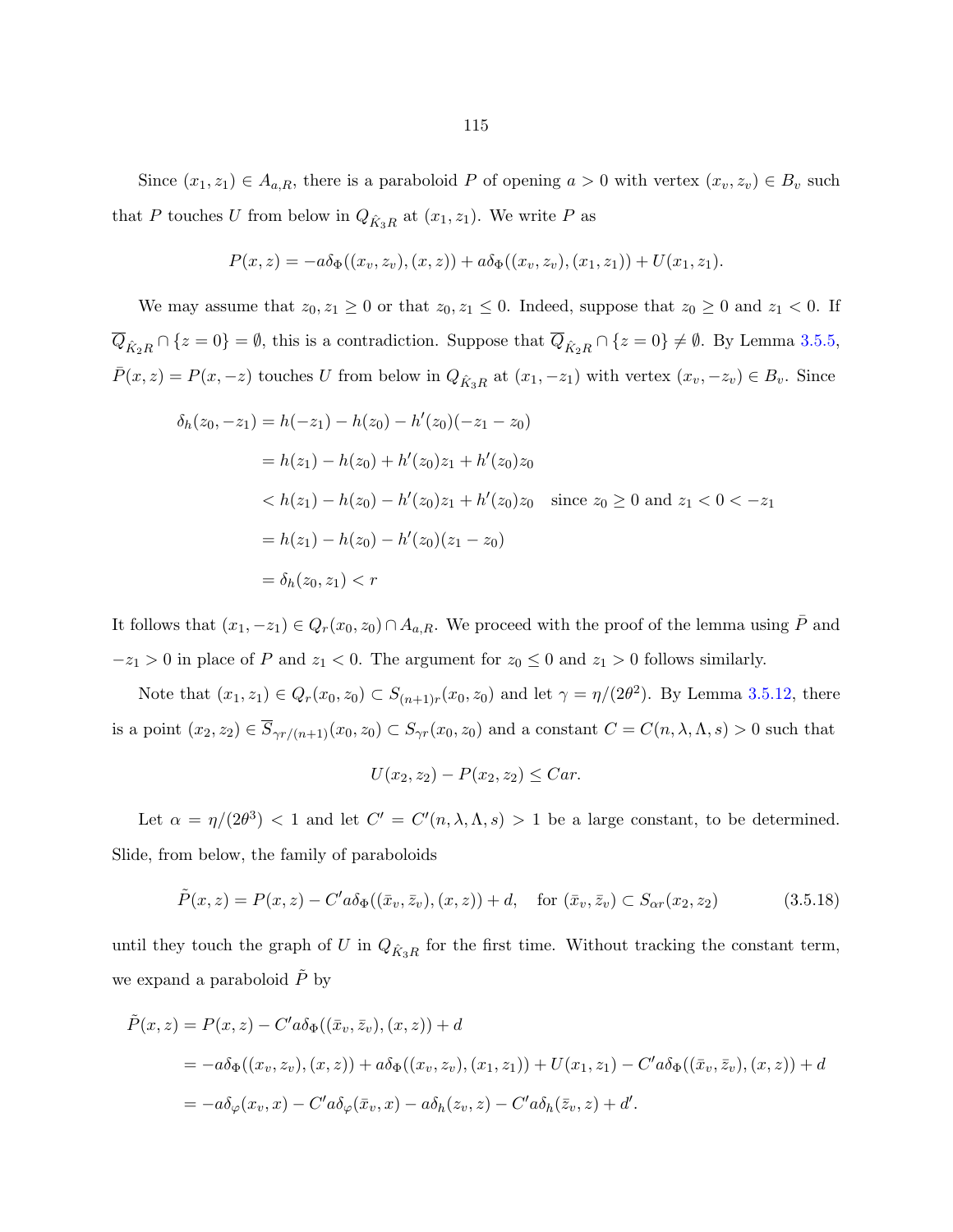Suppose that  $\xi \in \mathbb{R}$  is such that

$$
h'(\xi) = \frac{h'(z_v) + C'h'(\bar{z}_v)}{C' + 1}.
$$

in the variable  $z$ , we write

$$
-a\delta_h(z_v, z) - C'a\delta_h(\bar{z}_v, z)
$$
  
=  $-a(h(z) - h(z_v) - h'(z_v)(z - z_v)) - C'a(h(z) - h(\bar{z}_v) - h'(\bar{z}_v)(z - \bar{z}_v))$   
=  $-(C' + 1)ah(z) + ah(z_v) + ah'(z_v)z - ah'(z_v)z_v + C'ah(\bar{z}_v) + C'ah'(\bar{z}_v)z - C'ah'(\bar{z}_v)\bar{z}_v$   
=  $-(C' + 1)ah(z) + (ah'(z_v) + C'ah'(\bar{z}_v))z + d'$   
=  $-(C' + 1)a(h(z) + \frac{h'(z_v) + C'h'(\bar{z}_v)}{C' + 1}z) + d'$   
=  $-(C' + 1)a(h(z) - h'(\xi)z) + d'$   
=  $-(C' + 1)a(h(z) - h(\xi) - h'(\xi)(z - \xi)) + d''$   
=  $-(C' + 1)a\delta_h(\xi, z) + d''$ .

Since

$$
\frac{D\varphi(x_v) + C'D\varphi(\bar{x}_v)}{C' + 1} = \frac{x_v + C'\bar{x}_v}{C' + 1} = D\varphi\left(\frac{x_v + C'\bar{x}_v}{C' + 1}\right),\,
$$

in the variable  $x$ , we similarly write

$$
-a\delta_{\varphi}(x_v, x) - C'a\delta_{\varphi}(\bar{x}_v, x) = -(C' + 1)a\delta_{\varphi}(\frac{x_v + C'\bar{x}_v}{C' + 1}, x) + d'''.
$$

Therefore

$$
\tilde{P}(x, z) = -(C' + 1)a\delta_{\Phi}\left(\left(\frac{x_v + C'\bar{x}_v}{C' + 1}, \xi\right), (x, z)\right) + d''''.
$$

Hence, the opening of  $\tilde{P}$  is  $(C'+1)a$  and the vertex is of the form

$$
\left(\frac{x_v + C' \bar{x_v}}{C' + 1}, \xi\right) \quad \text{where } h'(\xi) = \frac{h'(z_v) + C'h'(\bar{z}_v)}{C' + 1}.
$$

Let B denote the set of vertices for the family of  $\tilde{P}$ 's and A denote the set of touching points.

Since  $\tilde{P}(x_2, z_2) \le U(x_2, z_2)$ , we have that

$$
P(x_2, z_2) - C'a\delta_{\Phi}((\bar{x}_v, \bar{z}_v), (x_2, z_2)) + d \le U(x_2, z_2).
$$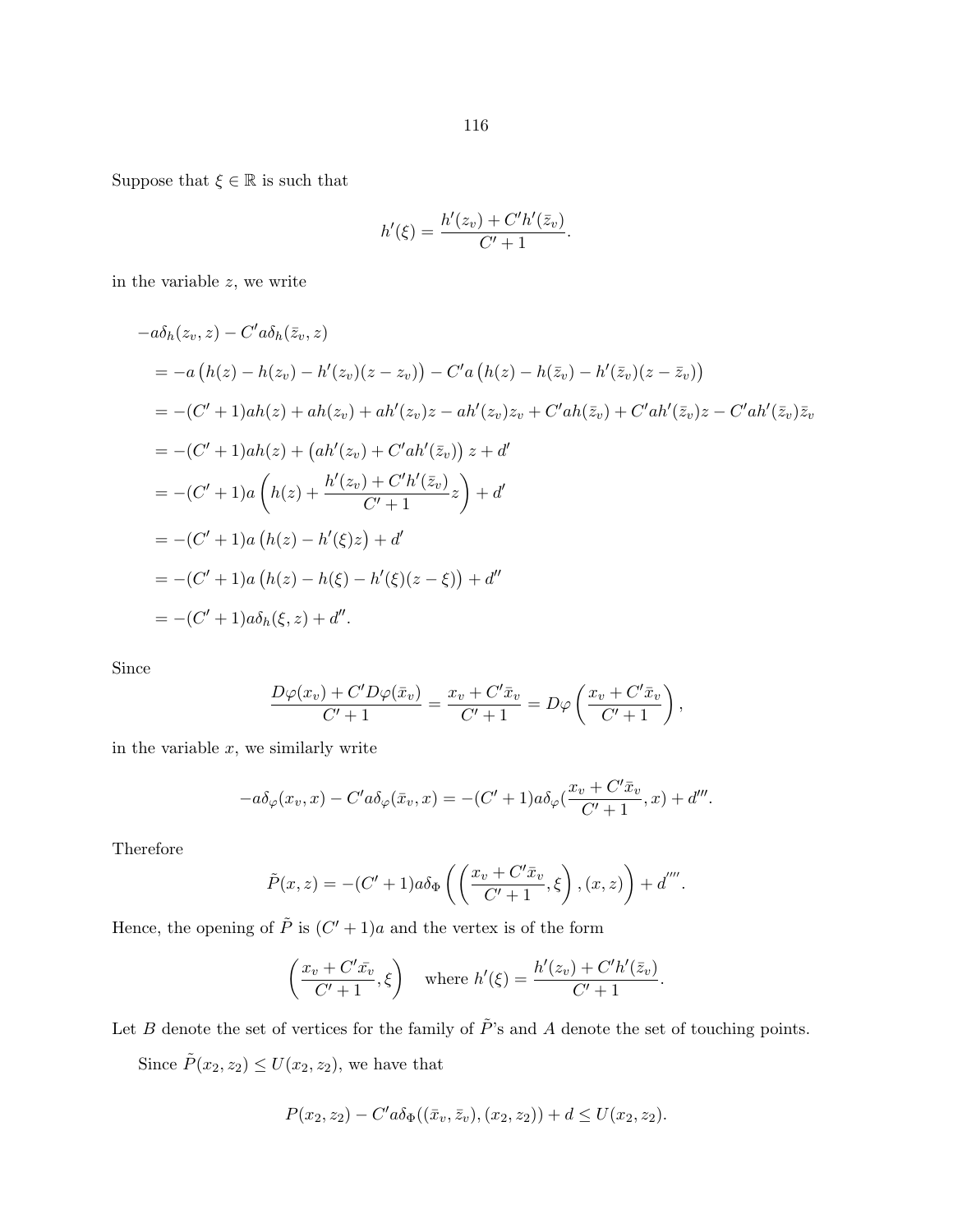117

By the engulfing property,  $S_{\alpha r}(x_2, z_2) \subset S_{\alpha \theta r}(\bar{x}_v, \bar{z}_v)$ , so that

$$
\delta((\bar{x}_v, \bar{z}_v), (x_2, z_2)) < \alpha \theta r
$$

Therefore,

$$
d \le U(x_2, z_2) - P(x_2, z_2) + C'a\delta((\bar{x}_v, \bar{z}_v), (x_2, z_2)) \le Car + C'a\theta ar.
$$

Since  $(x_2, z_2) \in S_{\alpha\theta r}(\bar{x}_v, \bar{z}_v) \subset S_{2\alpha\theta r}(\bar{x}_v, \bar{z}_v)$ , we again use the engulfing property to see that

$$
S_{2\alpha\theta r}(\bar{x}_v, \bar{z}_v) \subset S_{2\alpha\theta^2 r}(x_2, z_2).
$$

Suppose that  $(x, z) \in Q_{\hat{K}_3R}$  is such that  $\delta_{\Phi}((x_2, z_2), (x, z)) \geq 2\alpha\theta^2 r$ . Then  $\delta_{\Phi}((\bar{x}_v, \bar{z}_v), (x, z)) \geq$  $2\alpha\theta r$  and

$$
\tilde{P}(x, z) \le P(x, z) - C'a(2\alpha\theta r) + (Car + C'a\theta ar)
$$

$$
= P(x, z) + (C - C'\theta\alpha) \text{ ar} < P(x, z) \le U(x, z)
$$

when C' is such that  $C' > C/(\theta \alpha)$ . Hence, the contact points for  $\tilde{P}$  are inside  $S_{2\alpha\theta^2 r}(x_2, z_2)$ .

Recall that  $(x_2, z_2) \in \overline{S}_{\gamma r}(x_0, z_0)$ . Since  $\gamma = \alpha \theta$ , we use the engulfing property to obtain

$$
\overline{S}_{\gamma r}(x_0, z_0) = \overline{S}_{\alpha\theta r}(x_0, z_0) \subset \overline{S}_{\alpha\theta^2 r}(x_2, z_2)
$$
\n
$$
\subset S_{2\alpha\theta^2 r}(x_2, z_2) \subset S_{2\alpha\theta^3 r}(x_0, z_0) = S_{\eta r}(x_0, z_0).
$$
\n(3.5.19)

Therefore, the contact points for  $\tilde{P}$  are inside  $S_{\eta r}(x_0, z_0) \subset Q_{\eta r}(x_0, z_0)$ . That is,  $A \subset Q_{\eta r}(x_0, z_0)$ .

For sufficiently large  $C'$ , we estimate

$$
\tilde{P}(x, z) \le P(x, z) + d
$$
\n
$$
= -a\delta_{\Phi}((x_v, z_v), (x, z)) + a\delta_{\Phi}((x_v, z_v), (x_1, z_1)) + U(x_1, z_1) + d
$$
\n
$$
\le a\delta_{\Phi}((x_v, z_v), (x_1, z_1)) + U(x_1, z_1) + d
$$
\n
$$
\le a\delta_{\Phi}((x_v, z_v), (x_1, z_1)) + aR + (Car + C'\alpha\theta ar)
$$
\n
$$
\le aK(\delta_{\Phi}((\tilde{x}, \tilde{z}), (x_v, z_v)) + \delta_{\Phi}((\tilde{x}, \tilde{z}), (x_1, z_1))) + aR + (CaR + C'\alpha\theta aR)
$$
\n
$$
\le aK(\hat{K}_3R + R) + aR + (CaR + C'\alpha\theta aR)
$$
\n
$$
= ((\hat{K}_3 + 1)K + 1 + C + C'\alpha\theta) aR \le (C' + 1)aR.
$$

This shows that  $A \subset A_{(C'+1)a,R}$ .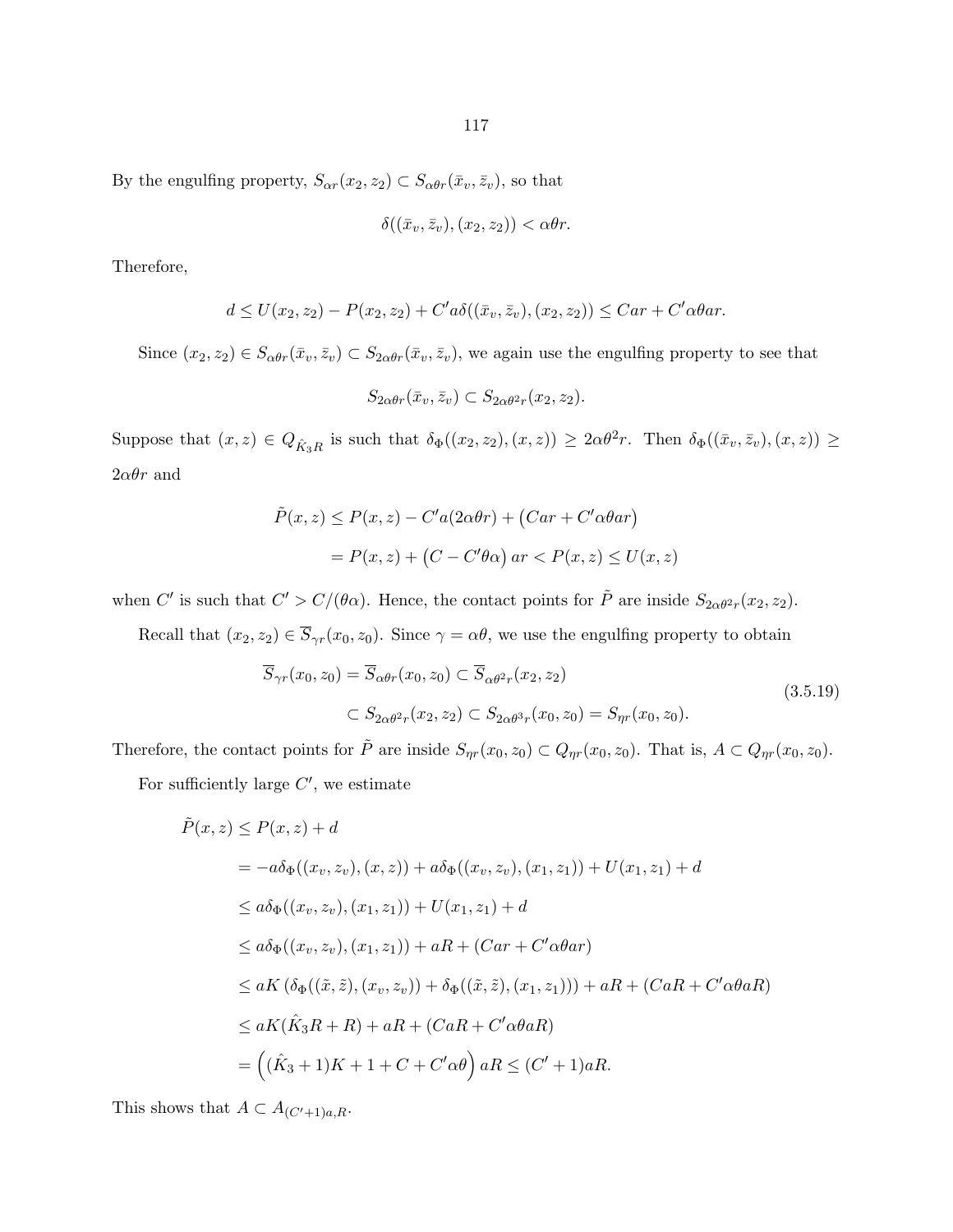<span id="page-123-0"></span>Therefore, by Lemma [3.5.6,](#page-91-0)

$$
\mu_{\Phi}(A_{(C'+1)a,R} \cap Q_{\eta r}(x_0,z_0)) \ge \mu_{\Phi}(A \cap Q_{\eta r}(x_0,z_0)) = \mu_{\Phi}(A) \ge c\mu_{\Phi}(B). \tag{3.5.20}
$$

We claim that

$$
c\mu_{\Phi}(B) \ge c'\mu_{\Phi}(Q_r(x_0,z_0))
$$

for a small constant  $c' = c'(n, \lambda, \Lambda, s) < 1$ .

We can express the set  $B$  as

$$
B = \left\{ (x, z) : x = \frac{x_v + C' \bar{x_v}}{C' + 1}, \ h'(z) = \frac{h'(z_v) + C'h'(\bar{z}_v)}{C' + 1}, \ (\bar{x}_v, \bar{z}_v) \in S_{\alpha r}(x_2, z_2) \right\}.
$$

We will first show that

$$
\mu_{\Phi}(B) \ge \left(\frac{C'}{C'+1}\right)^{n+1} \mu_{\Phi}(S_{\frac{\alpha r}{2}}(x_2, z_2)).
$$

First, note that

$$
S_{\alpha r/2}(x_2, z_2) \subset S_{\varphi}\left(x_2, \frac{\alpha r}{2}\right) \times S_h\left(z_2, \frac{\alpha r}{2}\right) \subset S_{\alpha r}(x_2, z_2).
$$

Define the sets  $B_x$  and  $B_z$  by

$$
B_x = \left\{ x = \frac{x_v + C'\bar{x_v}}{C' + 1} : \bar{x}_v \in S_\varphi \left( x_2, \frac{\alpha r}{2} \right) \right\}
$$
  
\n
$$
B_z = \left\{ z = h^{-1} \left( \frac{h'(z_v) + C'h'(\bar{z}_v)}{C' + 1} \right) : \bar{z}_v \in S_h \left( z_2, \frac{\alpha r}{2} \right) \right\}.
$$

Therefore,  $B_x \times B_z \subset B$  and

$$
\mu_{\Phi}(B) = \int_{B} h''(z) dz \ge \int_{B_x} \int_{B_z} h''(z) dz dx = \int_{B_x} dx \int_{B_z} h''(z) dz.
$$

By change of variables, we have that

$$
\int_{B_x} dx = \left(\frac{C'}{C'+1}\right)^n \int_{S_{\varphi}\left(x_2, \frac{\alpha r}{2}\right)} d\bar{x}_v.
$$

Notice that

$$
\{\bar{z}_v : h'(\bar{z}_v) = -\frac{1}{C'}h'(z_v)\} = \{\bar{z}_v = 0\}.
$$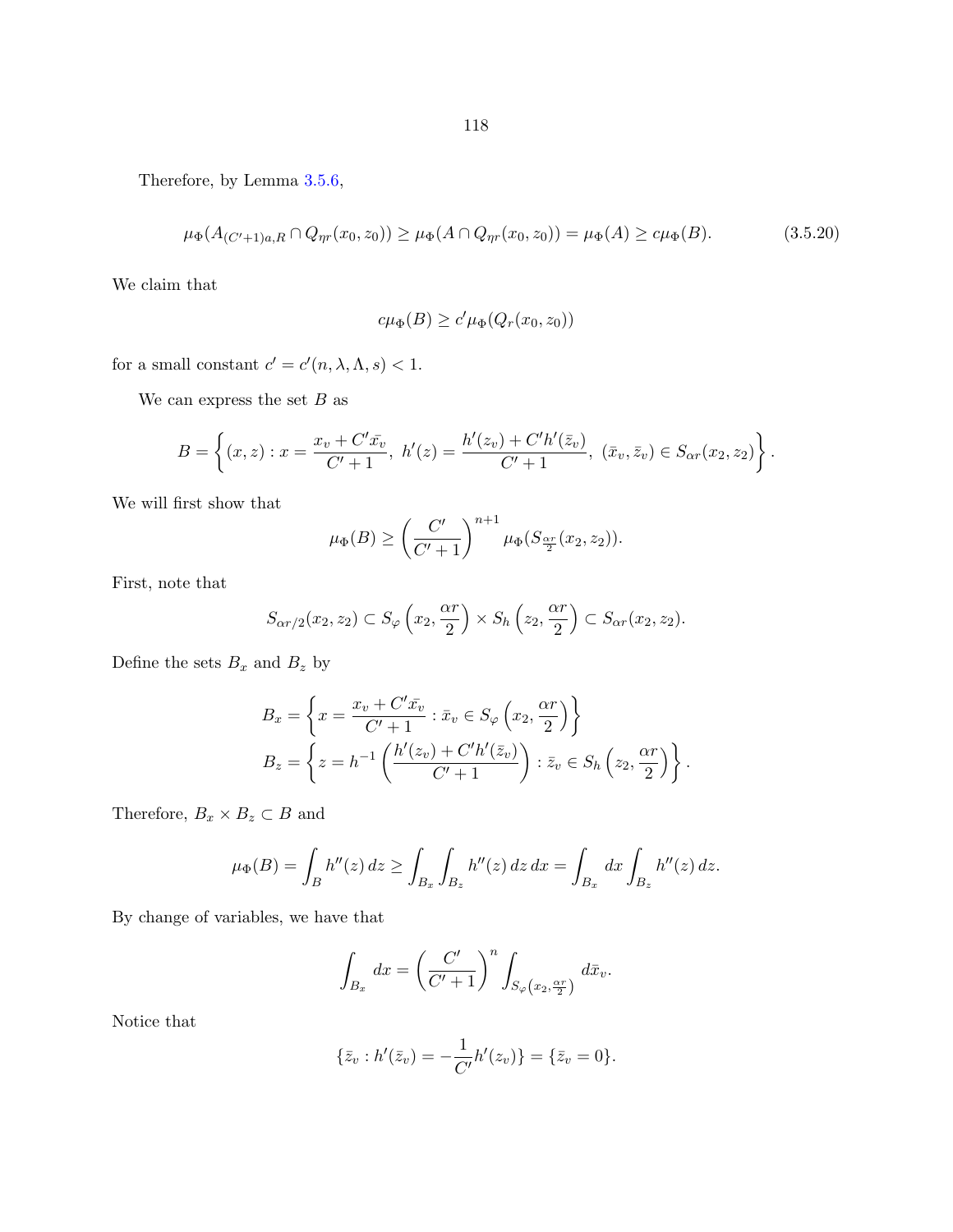Then, by change of variables, we have that

$$
\int_{B_z} h''(z) dz
$$
\n
$$
= \int_{B_z \setminus \{z=0\}} h''(z) dz
$$
\n
$$
= \int_{S_h(z_2, \frac{\alpha r}{2}) \setminus \{\bar{z}_v=0\}} h''\left( (h')^{-1} \left( \frac{h'(z_v) + C'h'(\bar{z}_v)}{C' + 1} \right) \right) \partial_z(h')^{-1} \Big|_{\frac{h'(z_v) + C'h'(\bar{z}_v)}{C' + 1}} \left( \frac{C'}{C' + 1} \right) h''(\bar{z}_v) d\bar{z}_v
$$
\n
$$
= \frac{C'}{C' + 1} \int_{S_h(z_2, \frac{\alpha r}{2}) \setminus \{\bar{z}_v=0\}} h''\left( (h')^{-1} \left( \frac{h'(z_v) + C'h'(\bar{z}_v)}{C' + 1} \right) \right) \frac{h''(\bar{z}_v)}{h''\left( (h')^{-1} \left( \frac{h'(z_v) + C'h'(\bar{z}_v)}{C' + 1} \right) \right)} d\bar{z}_v
$$
\n
$$
= \frac{C'}{C' + 1} \int_{S_h(z_2, \frac{\alpha r}{2}) \setminus \{\bar{z}_v=0\}} h''(\bar{z}_v) d\bar{z}_v
$$
\n
$$
= \frac{C'}{C' + 1} \int_{S_h(z_2, \frac{\alpha r}{2})} h''(\bar{z}_v) d\bar{z}_v.
$$

Combing these estimates, we obtain

$$
\mu_{\Phi}(B) \ge \left(\frac{C'}{C'+1}\right)^{n+1} \int_{S_{\varphi}(x_2, \frac{\alpha r}{2}) \times S_h(z_2, \frac{\alpha r}{2})} h''(z) dz dx
$$
  
 
$$
\ge \left(\frac{C'}{C'+1}\right)^{n+1} \int_{S_{\frac{\alpha r}{2}}(x_2, z_2)} h''(z) dz dx = \left(\frac{C'}{C'+1}\right)^{n+1} \mu_{\Phi}(S_{\frac{\alpha r}{2}}(x_2, z_2))
$$

as desired.

By the doubling estimate [\(3.3.4\)](#page-80-0), we estimate

$$
\mu_{\Phi}(S_{\gamma\theta r}(x_2, z_2)) \leq K_d \left(\frac{\gamma\theta r}{\alpha r/2}\right)^{\nu} \mu_{\Phi}(S_{\frac{\alpha r}{2}}(x_2, z_2)) = K_d \left(\frac{2\theta\gamma}{\alpha}\right)^{\nu} \mu_{\Phi}(S_{\frac{\alpha r}{2}}(x_2, z_2))
$$

and

$$
\mu_{\Phi}(S_{(n+1)r}(x_0,z_0)) \leq K_d \left(\frac{(n+1)r}{\gamma r}\right)^{\nu} \mu_{\Phi}(S_{\gamma r}(x_0,z_0)) = K_d \left(\frac{n+1}{\gamma}\right)^{\nu} \mu_{\Phi}(S_{\gamma r}(x_0,z_0)).
$$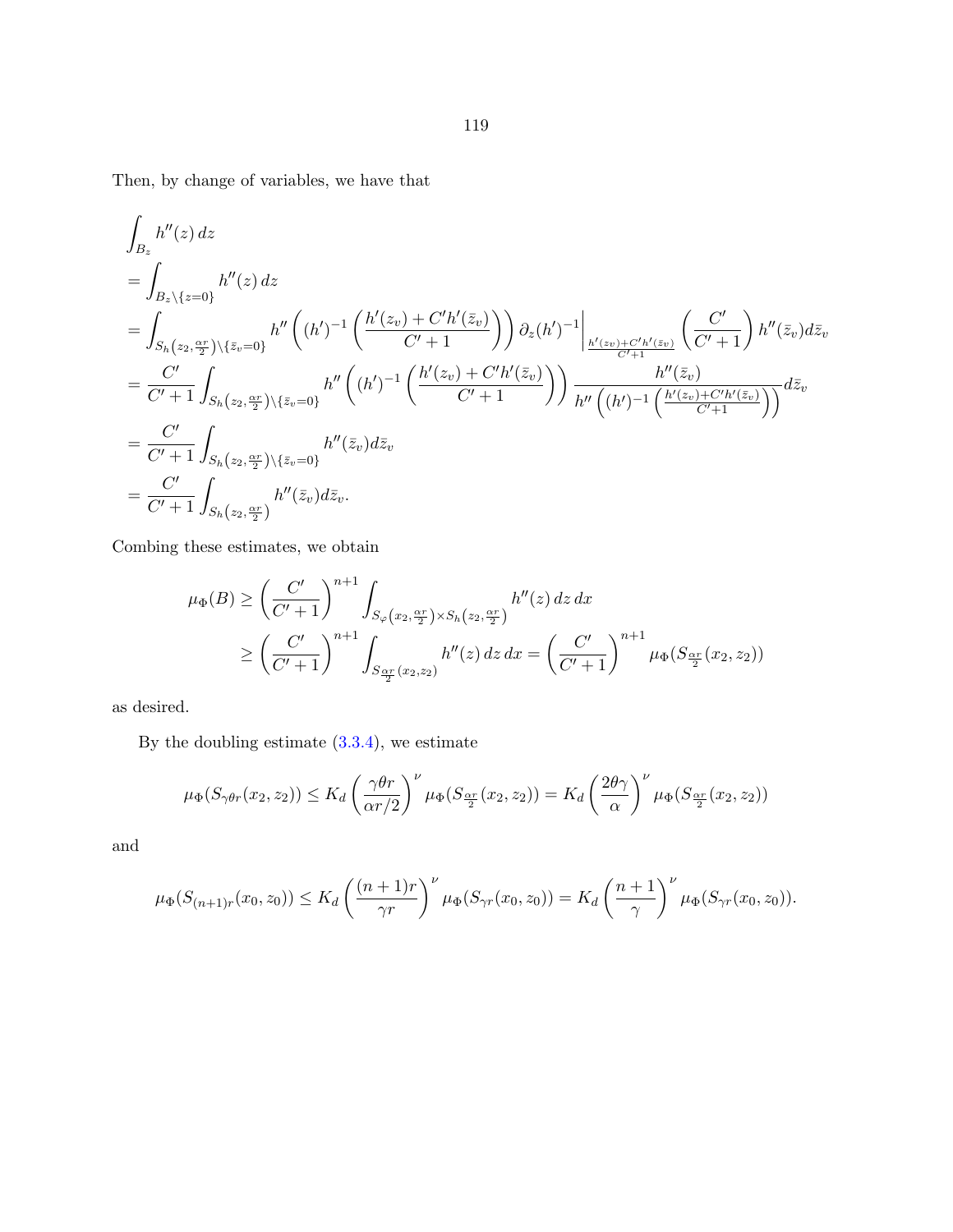<span id="page-125-0"></span>
$$
c\mu_{\Phi}(B) \ge c \left(\frac{C'}{C'+1}\right)^{n+1} \mu_{\Phi}(S_{\frac{\alpha r}{2}}(x_2, z_2))
$$
  
\n
$$
\ge c \left(\frac{C'}{C'+1}\right)^{n+1} \frac{1}{K_d} \left(\frac{\alpha}{2\theta\gamma}\right)^{\nu} \mu_{\Phi}(S_{\gamma\theta r}(x_2, z_2))
$$
  
\n
$$
\ge c \left(\frac{C'}{C'+1}\right)^{n+1} \frac{1}{K_d} \left(\frac{\alpha}{2\theta\gamma}\right)^{\nu} \mu_{\Phi}(S_{\gamma r}(x_0, z_0))
$$
  
\n
$$
\ge c \left(\frac{C'}{C'+1}\right)^{n+1} \frac{1}{K_d} \left(\frac{\alpha}{2\theta\gamma}\right)^{\nu} \frac{1}{K_d} \left(\frac{\gamma}{n+1}\right)^{\nu} \mu_{\Phi}(S_{(n+1)r}(x_0, z_0))
$$
  
\n
$$
= c \left(\frac{C'}{C'+1}\right)^{n+1} \frac{1}{K_d^2} \left(\frac{\alpha}{2\theta(n+1)}\right)^{\nu} \mu_{\Phi}(S_{(n+1)r}(x_0, z_0))
$$
  
\n
$$
\ge c' \mu_{\Phi}(Q_r(x_0, z_0)).
$$

This completes the proof of the claim.

From  $(3.5.20)$ , we conclude that

$$
\mu_{\Phi}(A_{(C'+1)a,R} \cap Q_{\eta r}(x_0,z_0)) \ge c' \mu_{\Phi}(Q_r(x_0,z_0)).
$$

#### 3.5.4 Proof of Lemma [3.5.8](#page-94-0)

We will need the following variation of  $[23,$  Theorem 1.2 for cubes.

**Theorem 3.5.1.** Let  $E \subset \mathbb{R}^{n+1}$  be a bounded subset and  $\{Q_{r_{x,z}}(x,z)\}\)$  be a covering of E. There exists a countable family  $\{Q_{r_i}(x_i, z_i)\}\$  of disjoint cubes such that the family  $\{Q_{K_0r_i}(x_i, z_i)\}\$ covers E. The constant  $K_0 > 3K$ , where K is the quasi-distance constant.

**Corollary 3.5.1.** Let  $E \subset \mathbb{R}^{n+1}$  be a bounded subset and assume that for each  $x \in E$ , we associate a cube  $\{Q_{r_{x,z}}(x,z)\}\$ . Then, we can find a countable number of these sections  $Q_{r_i}(x_i,z_i)$  such that

$$
E \subset \bigcup_{i=1}^{\infty} Q_{r_i}(x_i, z_0), \quad \text{with } Q_{r_i/K_0}(x_i, z_i) \text{ disjoint.}
$$

*Proof of Lemma [3.5.8.](#page-94-0)* Let  $(x_0, z_0) \in Q_{R/K_0}(\tilde{x}, \tilde{z}) \setminus D_k$  and let r be given by

$$
r = \inf \{ r_0 : Q_{r_0}(x_0, z_0) \cap D_k \neq \emptyset \}. \tag{3.5.21}
$$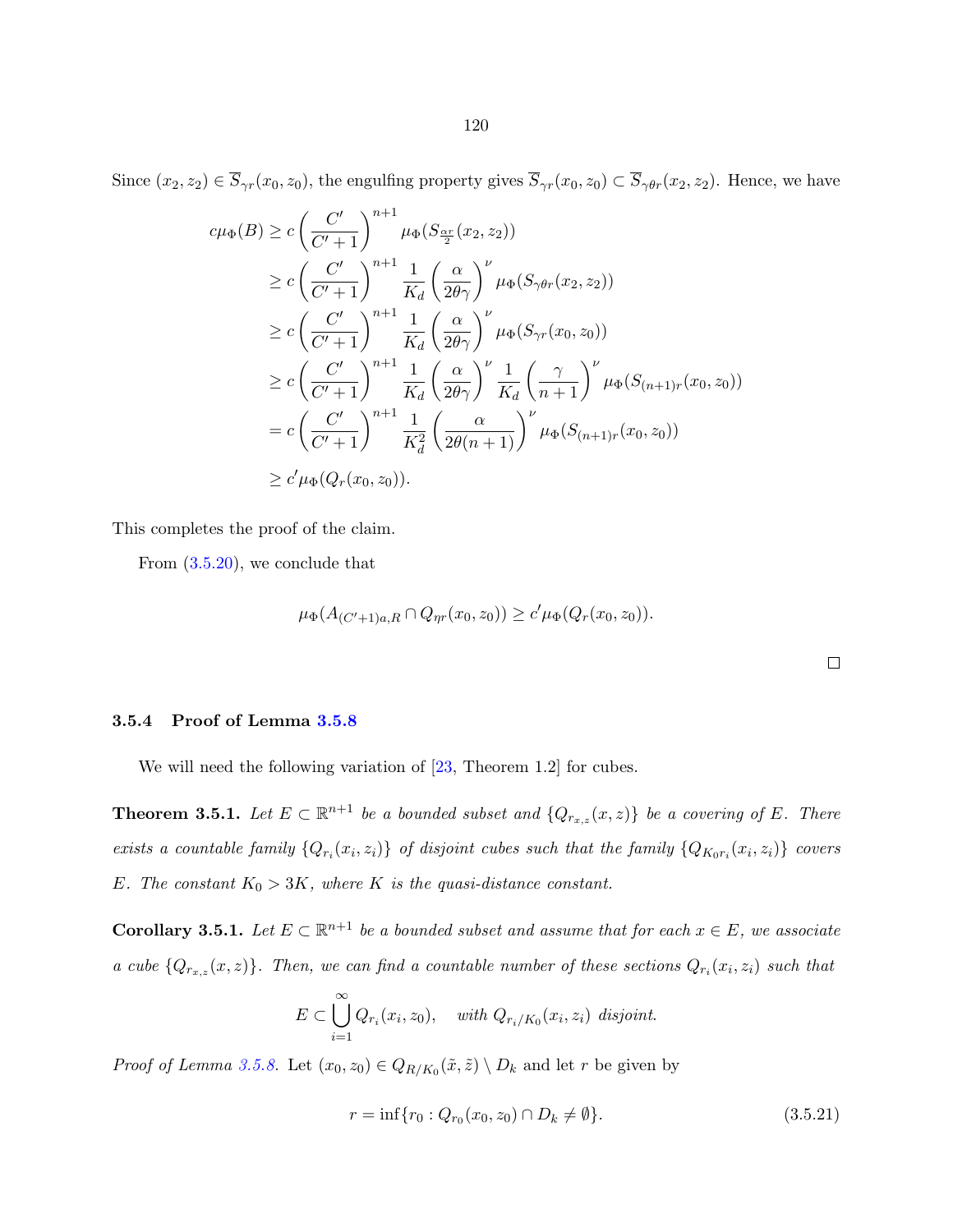By Corollary [3.5.1,](#page-125-0) there is a countable collection of these cubes  $\{Q_{r_i}(x_i, z_i)\}\)$  such that

$$
Q_{R/K_0} \setminus D_k \subset \bigcup_i Q_{r_i}(x_i, z_i), \quad \text{with } Q_{r_i/K_0}(x_i, z_i) \text{ disjoint.}
$$

Then,

$$
\mu_{\Phi}(Q_{R/K_0} \setminus D_k) \leq \mu_{\Phi}\left(\bigcup_i Q_{r_i}(x_i,z_i) \cap Q_{R/K_0}\right) \leq \sum_i \mu_{\Phi}(Q_{r_i}(x_i,z_i) \cap Q_{R/K_0}).
$$

We claim, for any  $(x_0, z_0) \in Q_{R/K_0} \setminus D_k$ , that and r given by  $(3.5.21)$ ,

$$
\mu_{\Phi}(Q_r(x_0,z_0) \cap Q_{R/K_0}) \leq \frac{1}{c} \mu_{\Phi}(Q_{r/K_0}(x_0,z_0) \cap D_{k+1}).
$$

Suppose for now that the claim holds. Then

$$
\mu_{\Phi}(Q_{R/K_0} \setminus D_k) \leq \mu_{\Phi} \left( \bigcup_i Q_{r_i}(x_i, z_i) \cap Q_{R/K_0} \right)
$$
  
\n
$$
\leq \sum_i \mu_{\Phi}(Q_{r_i}(x_i, z_i) \cap Q_{R/K_0})
$$
  
\n
$$
\leq \sum_i \frac{1}{c} \mu_{\Phi}(Q_{r_i/K_0}(x_i, z_i) \cap D_{k+1})
$$
  
\n
$$
= \frac{1}{c} \mu_{\Phi} \left( \bigcup_i Q_{r_i/K_0}(x_i, z_i) \cap (D_{k+1} \setminus D_k) \right)
$$
  
\n
$$
\leq \frac{1}{c} \mu_{\Phi}(D_{k+1} \setminus D_k).
$$

Since

$$
Q_{R/K_0} \setminus D_k = (Q_{R/K_0} \setminus D_{k+1}) \cup (D_{k+1} \setminus D_k),
$$

we have that

$$
\mu_{\Phi}(Q_{R/K_0} \setminus D_{k+1}) = \mu_{\Phi}(Q_{R/K_0} \setminus D_k) - \mu_{\Phi}(D_{k+1} \setminus D_k)
$$
  

$$
\leq \mu_{\Phi}(Q_{R/K_0} \setminus D_k) - c\mu_{\Phi}(Q_{R/K_0} \setminus D_k)
$$
  

$$
= (1 - c)\mu_{\Phi}(Q_{R/K_0} \setminus D_k).
$$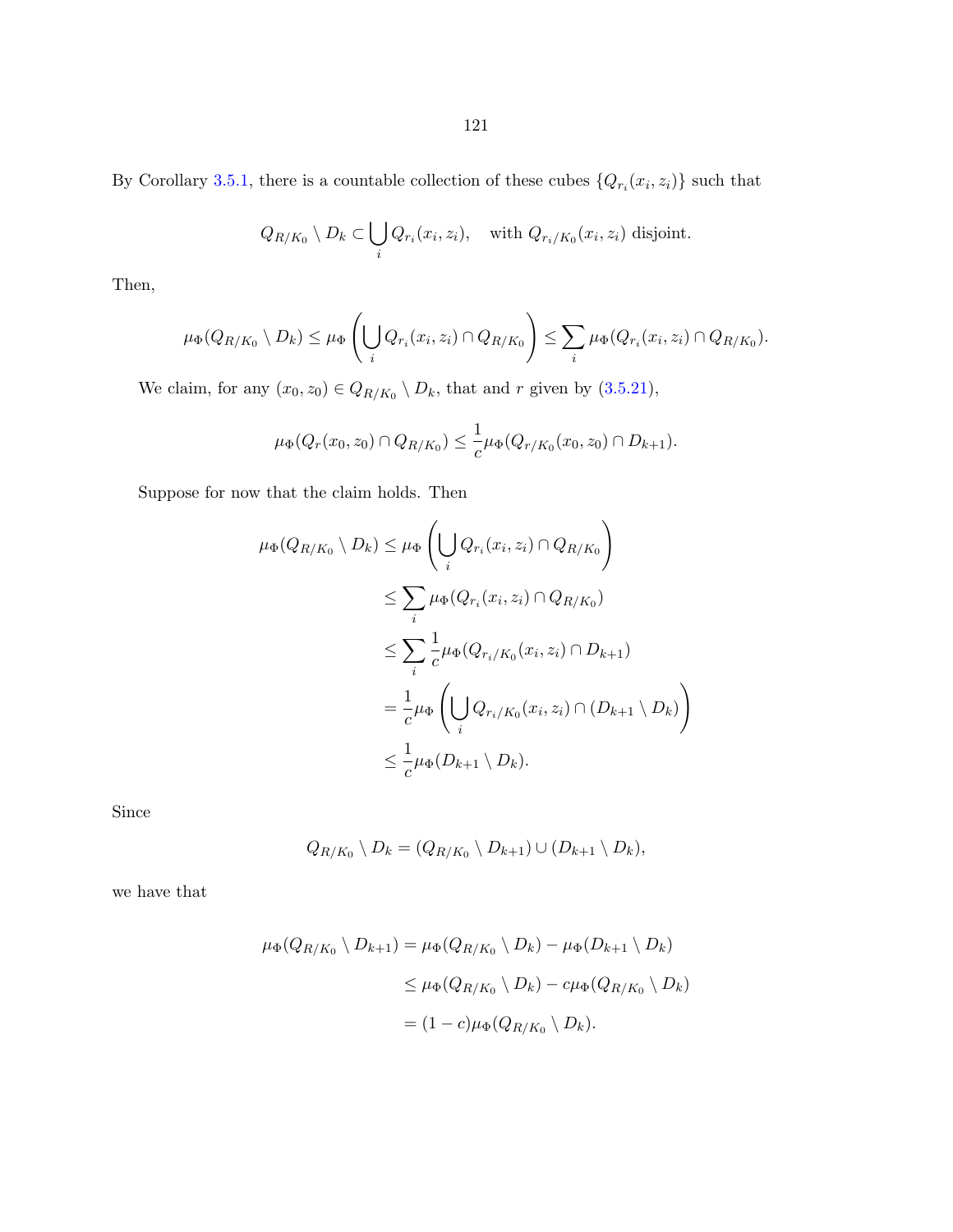We iterate to obtain

$$
\mu_{\Phi}(Q_{R/K_0} \setminus D_k) \le (1 - c)\mu_{\Phi}(Q_{R/K_0} \setminus D_{k-1})
$$
  
\n
$$
\le (1 - c)^2 \mu_{\Phi}(Q_{R/K_0} \setminus D_{k-2})
$$
  
\n
$$
\vdots
$$
  
\n
$$
\le (1 - c)^k \mu_{\Phi}(Q_{R/K_0} \setminus D_0)
$$
  
\n
$$
\le (1 - c)^k \mu_{\Phi}(Q_{R/K_0})
$$

and complete the proof of the lemma.

It is left to prove the claim. We will present the proof for  $n = 1$  for which we have that

$$
Q_t(x, z) = S_t(x) \times S_t(z) \subset \mathbb{R}^2.
$$

The more general case following similarly.

First, let  $(x_1, z_1), (x_2, z_2) \in Q_{R/K_0}(\tilde{x}, \tilde{z})$ . Then

$$
\delta_{\varphi}(x_1, x_2) \le K\left(\delta_{\varphi}(\tilde{x}, x_1) + \delta_{\varphi}(\tilde{x}, x_2)\right) < K\left(\frac{R}{K_0} + \frac{R}{K_0}\right) = \frac{2KR}{K_0}.
$$

Similarly,  $\delta_h(z_1, z_2) < 2KR/K_0$ . Therefore,  $r < 2KR/K_0$ .

Let  $(x, z) \in Q_r(x_0, z_0)$ . By the quasi-triangle inequality  $(3.3.3)$  and choice of  $K_0$   $(3.5.5)$ ,

$$
\delta_{\varphi}(\tilde{x}, x) \le K \left( \delta_{\varphi}(\tilde{x}, x_0) + \delta_{\varphi}(x_0, x) \right)
$$
  

$$
< K \left( \frac{R}{K_0} + r \right)
$$
  

$$
< K \left( \frac{R}{K_0} + \frac{2KR}{K_0} \right) = \frac{K + 2K^2}{K_0} R \le R.
$$

Similarly, one can show that  $\delta_h(\tilde{z}, z) < R$ . Therefore, we have that  $Q_r(x_0, z_0) \subset Q_R(\tilde{x}, \tilde{z})$ .

Without loss of generality, assume that  $x_0 \leq \tilde{x}$  and  $z_0 \leq \tilde{z}$ . We will break into cases based on how far  $(\tilde{x}, \tilde{z})$  is from  $(x_0, z_0)$ .

**Case 1.** Suppose that  $(\tilde{x}, \tilde{z}) \in Q_{r/K_0}(x_0, z_0)$ .

We will show that  $Q_r(x_0, z_0)$  satisfies the hypothesis of property 2):

$$
Q_r(x_0, z_0) \subset Q_R(\tilde{x}, \tilde{z}), \quad Q_{\eta r}(x_0, z_0) \subset Q_{R/K_0}(\tilde{x}, \tilde{z}), \quad \overline{Q}_r(x_0, z_0) \cap D_k \neq \emptyset.
$$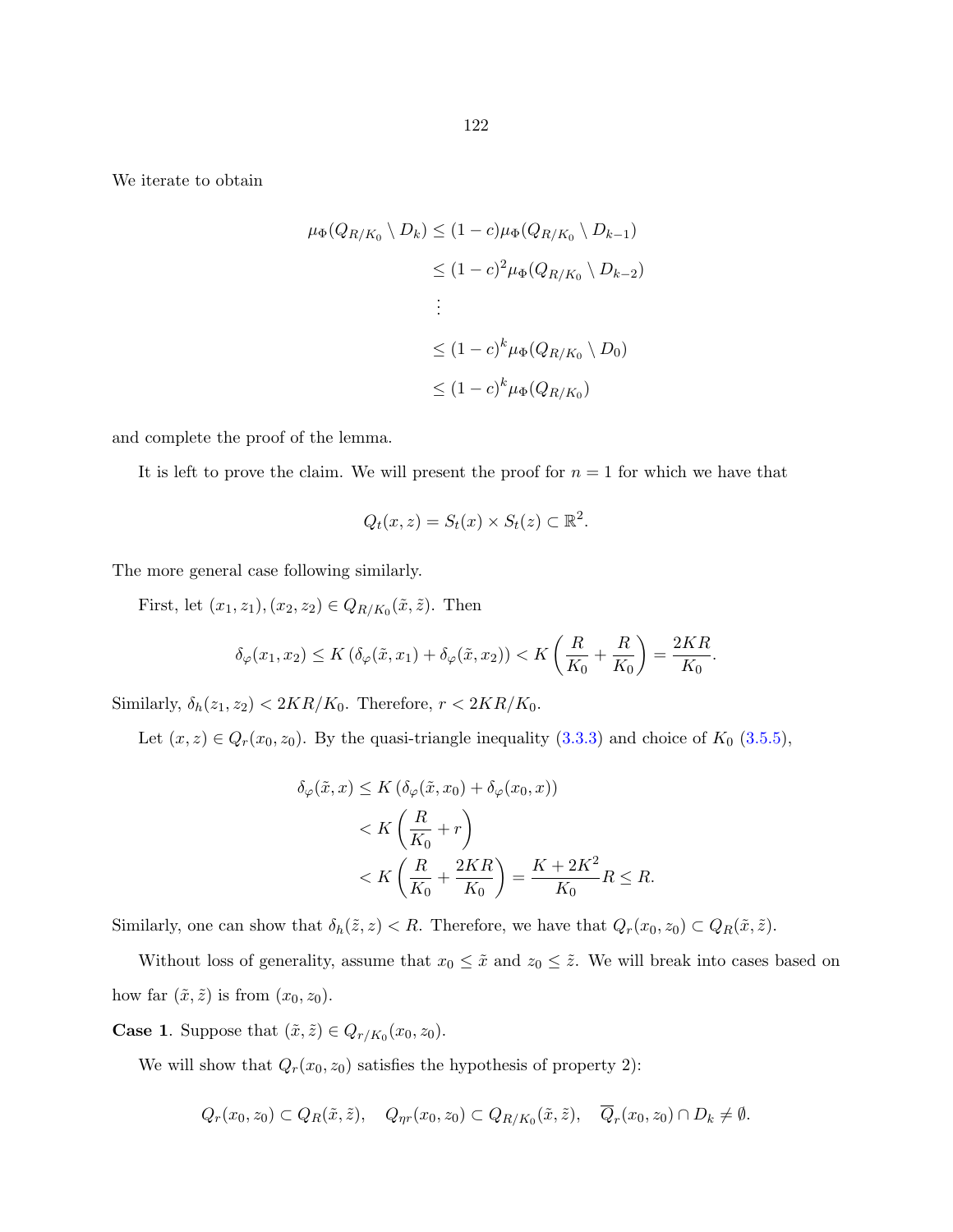We have already shown that  $Q_r(x_0, z_0) \subset Q_R(\tilde{x}, \tilde{z})$ , and by the definition of r, we know that  $Q_r(x_0, z_0) \cap D_k \neq \emptyset$ . Thus, it is left to show that  $Q_{\eta r}(x_0, z_0) \subset Q_{R/K_0}(\tilde{x}, \tilde{z})$ . Let  $(x, z) \in Q_{\eta r}(x_0, z_0)$ . By the quasi-triangle inequality  $(3.3.3)$  and by our choice of  $K_0$  and  $\eta$   $(3.5.5)$ ,

$$
\delta_{\varphi}(\tilde{x}, x) \le K \left( \delta_{\varphi}(x_0, \tilde{x}) + \delta_{\varphi}(x_0, x) \right)
$$
  

$$
< K \left( \frac{r}{K_0} + \eta r \right)
$$
  

$$
\le K \left( \frac{1}{K_0} + \eta \right) \frac{2KR}{K_0} \le \frac{R}{K_0}.
$$

We can similarly show that  $\delta_h(\tilde{z}, z) < R/K_0$ . Hence,  $Q_{\eta r}(x_0, z_0) \subset Q_{R/K_0}(\tilde{x}, \tilde{z})$ .

Therefore, by property 2), we know that

$$
\mu_{\Phi}(Q_{\eta r}(x_0, z_0) \cap D_{k+1}) \geq c \mu_{\Phi}(Q_r(x_0, z_0)).
$$

Since  $\eta \leq 1/K_0$ , we obtain the desired estimate

$$
\mu_{\Phi}(Q_{r/K_0}(x_0, z_0) \cap D_{k+1}) \ge \mu_{\Phi}(Q_{\eta r}(x_0, z_0) \cap D_{k+1})
$$
  

$$
\ge c\mu_{\Phi}(Q_r(x_0, z_0))
$$
  

$$
\ge c\mu_{\Phi}(Q_r(x_0, z_0) \cap Q_{R/K_0}(\tilde{x}, \tilde{z})).
$$

**Case 2.** Suppose that  $\tilde{x} \notin S_{r/K_0}(x_0), \tilde{z} \in S_{r/K_0}(z_0)$ .

From our previous work, we deduce that

$$
S_r(z_0) \subset S_R(\tilde{z}), \quad S_{\eta r}(z_0) \subset S_{R/K_0}(\tilde{z}).
$$

We will find an  $x_1$  between  $x_0$  and  $\tilde{x}$  and a positive constant  $\beta < 1$  such that

$$
S_{\beta r}(x_1) \subset S_{r/K_0}(x_0) \cap S_{R/K_0}(\tilde{x}).
$$

Let  $x_1 > x_0$  be such that  $\delta_{\varphi}(x_0, x_1) = r/(2KK_0)$ . We first show that  $S_{r/(2KK_0)}(x_1) \subset S_{r/K_0}(x_0)$ . Indeed, for  $x \in S_{r/(2KK_0)}(x_1)$ , we have that

$$
\delta_{\varphi}(x_0, x) \le K \left( \delta_{\varphi}(x_0, x_1) + \delta_{\varphi}(x_1, x) \right) < K \left( \frac{r}{2KK_0} + \frac{r}{2KK_0} \right) = \frac{r}{K_0}.
$$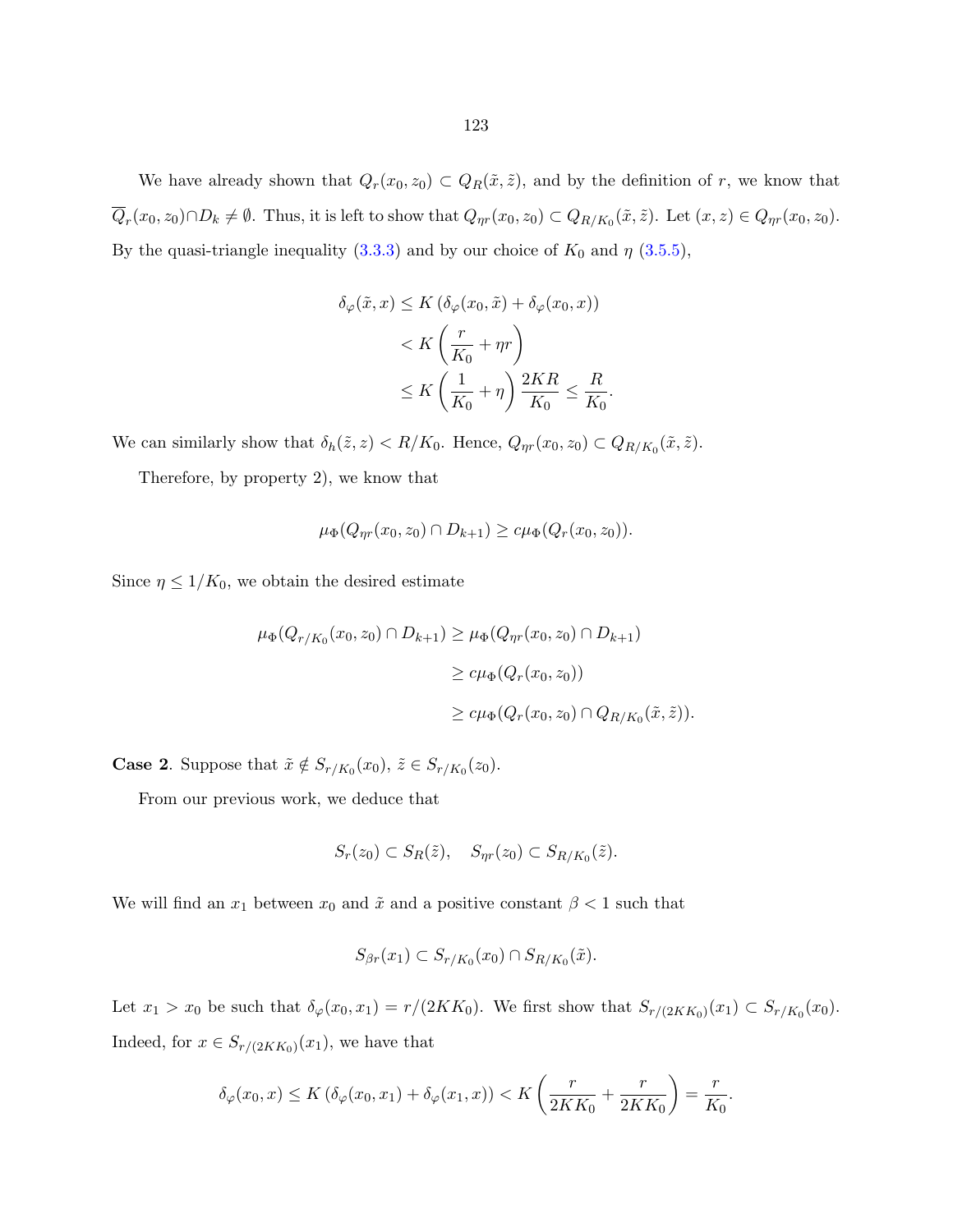Since

$$
\frac{r}{2KK_0} = \delta_{\varphi}(x_0, x_1) \le K \delta_{\varphi}(x_1, x_0) \le K^2 \delta_{\varphi}(x_0, x_1) = K^2 \frac{r}{2KK^0},
$$

we know that

$$
\frac{r}{2K^2K_0} \le \delta_\varphi(x_1, x_0) \le \frac{r}{2K_0}.
$$

Thus,  $x_0 \notin S_{r/(2K^2K_0)}(x_1)$ . Since the sections  $S_{r/(2K^2K_0)}(x_1)$  and  $S_{r/K_0}(x_0)$  are one-dimensional intervals, we can write them as

$$
S_{r/(2K^2K_0)}(x_1) = (x_L, x_R) \quad \text{where } x_L < x_1 < x_R
$$
\n
$$
S_{r/K_0}(x_0) = (x_L^0, x_R^0) \quad \text{where } x_L^0 < x_0 < x_R^0.
$$

Since  $\tilde{x} \notin S_{r/K_0}(x_0)$  and  $x_0 < \tilde{x}$ , we know that

$$
x_L^0 < x_0 < x_R^0 < \tilde{x}.
$$

Since  $x_0 < x_1$  and  $S_{r/(2K^2K_0)}(x_1) \subset S_{r/K_0}(x_0)$ , we have that

$$
x_0 < x_L < x_1 < x_R < x_R^0 < \tilde{x}.
$$

Thus, for any  $x \in S_{r/(2K^2K_0)}(x_1)$ , we know that  $x_0 < x < \tilde{x}$ . By the convexity of  $\varphi$ ,

$$
\frac{\varphi(x) - \varphi(x_0)}{x - x_0} < \varphi'(\tilde{x})
$$

which implies

$$
\delta_{\varphi}(\tilde{x}, x) = \varphi(x) - \varphi(\tilde{x}) - \varphi'(\tilde{x})(x - \tilde{x})
$$
  
< 
$$
< \varphi(x_0) - \varphi(\tilde{x}) - \varphi'(\tilde{x})(x_0 - \tilde{x})
$$
  

$$
= \delta_{\varphi}(\tilde{x}, x_0)
$$
  

$$
< \frac{R}{K_0}
$$

for any  $x \in S_{r/(2K^2K_0)}(x_1)$ . Hence,  $S_{r/(2K^2K_0)}(x_1) \subset S_{R/K_0}(\tilde{x})$  and we proven the claim for  $\beta = 1/(2KK_0).$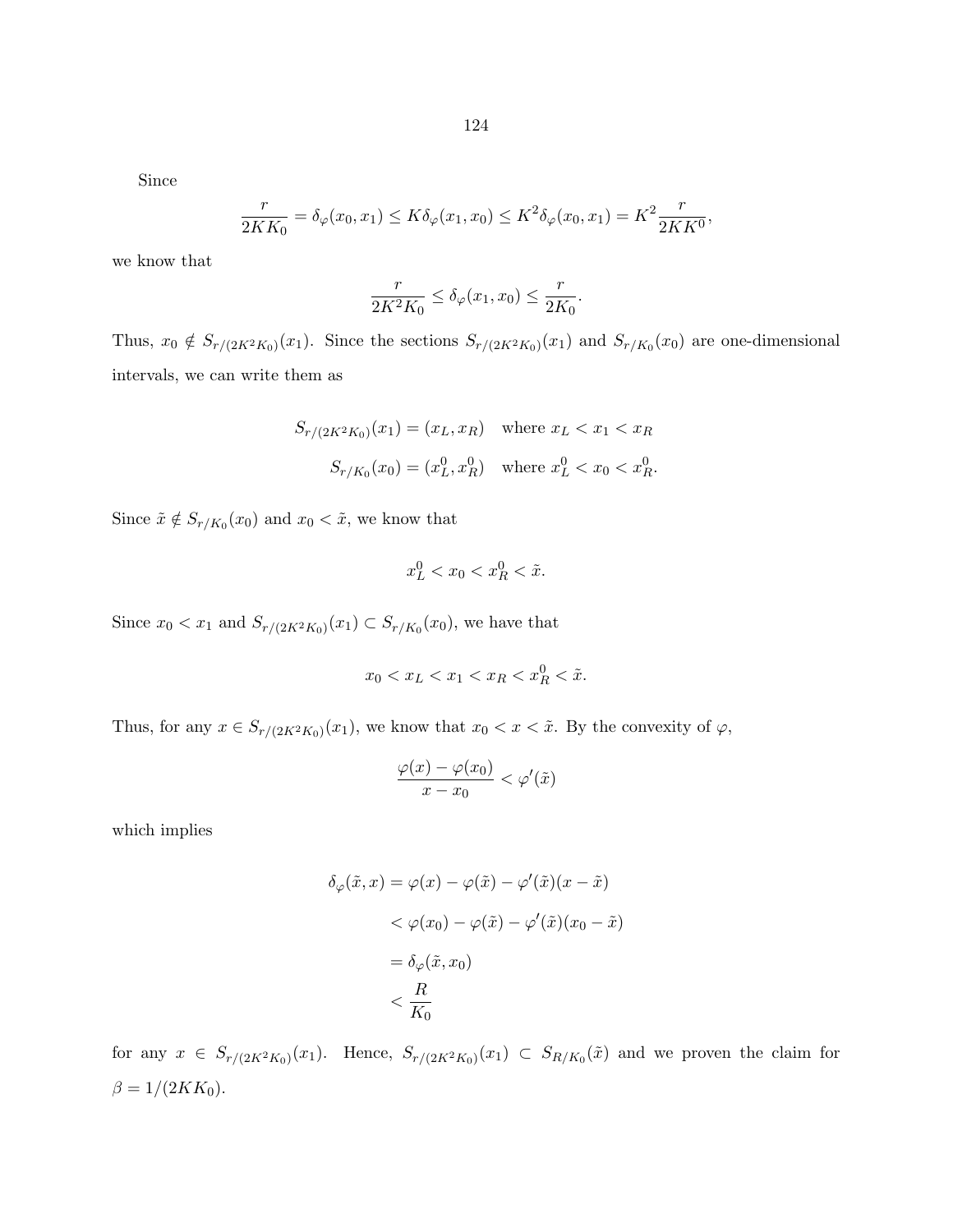Define

$$
\rho = \left( K + \frac{1}{2K_0} \right) r.
$$

We claim that  $Q_r(x_0, z_0) \subset Q_\rho(x_1, z_0)$ . Clearly  $S_r(z_0) \subset S_\rho(z_0)$ . Let  $x \in S_r(x_0)$ . Then,

$$
\delta_{\varphi}(x_1, x) \le K \left( \delta_{\varphi}(x_0, x_1) + \delta_{\varphi}(x_1, x) \right)
$$
  

$$
\le K \left( \frac{r}{2KK_0} + r \right) = \rho.
$$

Hence,  $S_r(x_0) \subset S_\rho(x_1)$ . Therefore,

$$
Q_r(x_0, z_0) = S_r(x_0) \times S_r(z_0) \subset S_\rho(x_1) \times S_\rho(z_0) = Q_\rho(x_1, z_0).
$$

Since  $\overline{Q}_r(x_0, z_0) \cap D_k \neq \emptyset$ , we know that  $\overline{Q}_\rho(x_1, z_0) \cap D_k \neq \emptyset$ .

We will show that  $Q_{\rho}(x_1, z_0)$  satisfies the assumptions on property 2):

$$
Q_{\rho}(x_1, z_0) \subset Q_R(\tilde{x}, \tilde{z}), \quad Q_{\eta\rho}(x_1, z_0) \subset Q_{R/K_0}(\tilde{x}, \tilde{z}), \quad Q_{\eta\rho}(x_1, z_0) \subset Q_{r/K_0}(x_0, z_0).
$$

First, let us check that  $Q_{\rho}(x_1, z_0) \subset Q_R(\tilde{x}, \tilde{z})$ . Take  $(x, z) \in Q_{\rho}(x_1, z_0)$ . Observe that

$$
\delta_{\varphi}(\tilde{x}, x) \le K \left( \delta_{\varphi}(\tilde{x}, x_1) + \delta_{\varphi}(x_1, x) \right)
$$
  

$$
< K \left( \frac{R}{K_0} + \rho \right)
$$
  

$$
= K \left( \frac{R}{K_0} + \left( K + \frac{1}{2K_0} \right) r \right)
$$
  

$$
< K \left( \frac{R}{K_0} + \left( K + \frac{1}{2K_0} \right) \frac{2KR}{K_0} \right)
$$
  

$$
= \left( 1 + 2K + \frac{1}{K_0} \right) \frac{KR}{K_0} \le R
$$

by choice of  $K_0$  [\(3.5.5\)](#page-93-0). We can similarly show that  $\delta_h(\tilde{z}, z) < R$ . Hence,  $Q_\rho(x_1, z_0) \subset Q_R(\tilde{x}, \tilde{z})$ .

Next, we check that  $Q_{\eta\rho}(x_1, z_0) \subset Q_{r/K_0}(x_0, z_0)$ . By choice of  $\eta$  [\(3.5.5\)](#page-93-0), we know that  $S_{\eta\rho}(x_1) \subset$  $S_{r/(2K^2K_0)}(x_1)$ . Since  $S_{r/(2K^2K_0)}(x_1) \subset S_{r/K_0}(x_0)$ , we obtain

$$
Q_{\eta\rho}(x_1, z_0) = S_{\eta\rho}(x_1) \times S_{\eta\rho}(z_0)
$$
  

$$
\subset S_{r/(2K^2K_0)}(x_1) \times S_{r/(2K^2K_0)}(z_0)
$$
  

$$
\subset S_{r/K_0}(x_0) \times S_{r/K_0}(z_0) = Q_{r/K_0}(x_0, z_0).
$$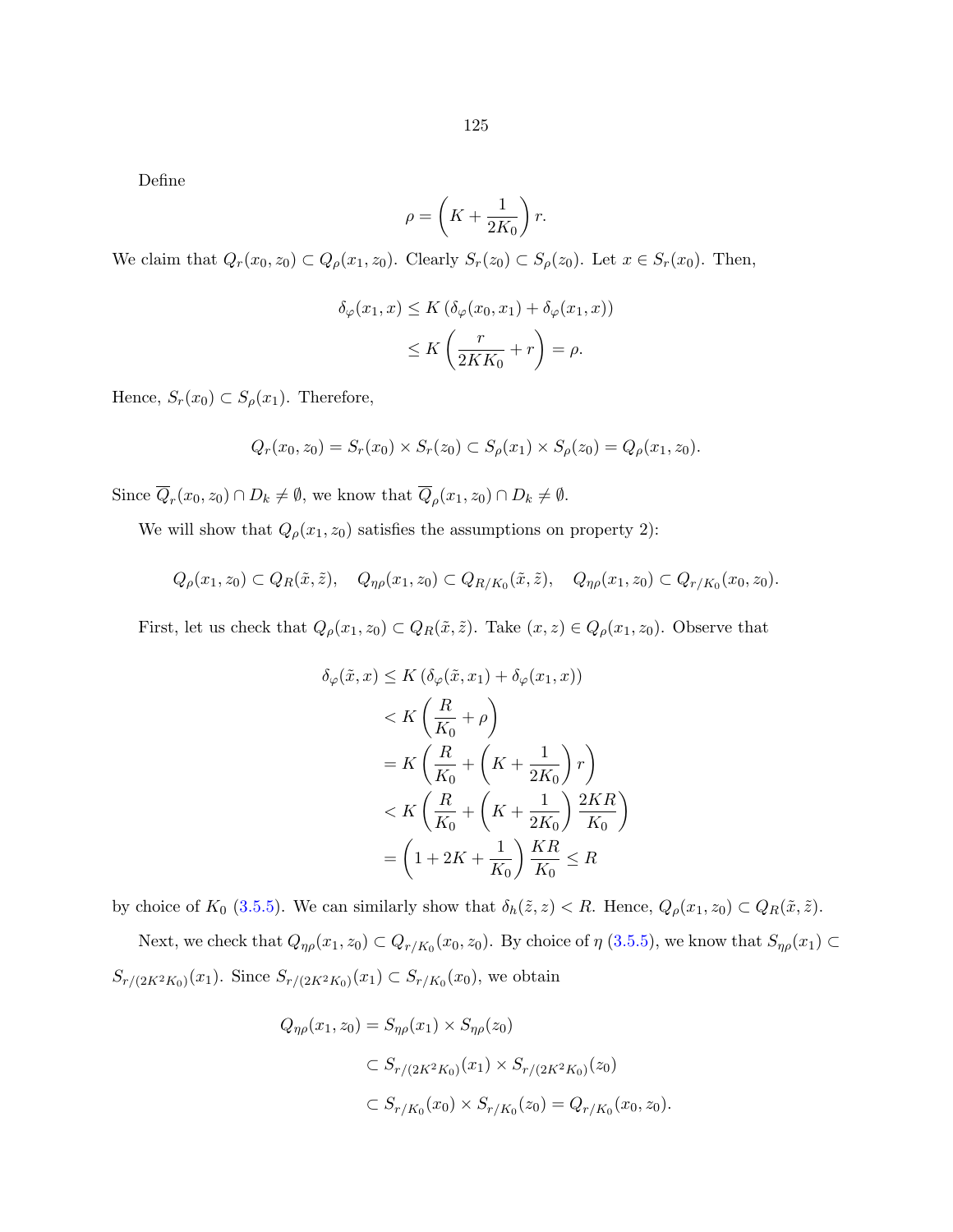Lastly, we check that  $Q_{\eta\rho}(x_1, z_0) \subset Q_{R/K_0}(\tilde{x}, \tilde{z})$ . Indeed, for  $z \in S_{\eta\rho}(z_0)$ ,

$$
\delta_h(\tilde{z}, z) \le K \left(\delta_h(z_0, \tilde{z}) + \delta_h(z_0, z)\right)
$$
  

$$
< K \left(\frac{r}{K_0} + \eta \rho\right)
$$
  

$$
= K \left(\frac{1}{K_0} + \eta \left(K + \frac{1}{2K_0}\right)\right) r
$$
  

$$
< K \left(\frac{1}{K_0} + \eta \left(K + \frac{1}{2K_0}\right)\right) \frac{2KR}{K_0} \le \frac{R}{K_0}.
$$

by choice of  $K_0$  and  $\eta$  [\(3.5.5\)](#page-93-0). Therefore,  $S_{\eta\rho}(z_0) \subset S_{R/K_0}(\tilde{z})$ . Since  $S_{\eta\rho}(x_1) \subset S_{r/(2K^2K_0)}(x_1) \subset$  $S_{R/K_0}(\tilde{x})$ , we obtain

$$
Q_{\eta\rho}(x_1, z_0) = S_{\eta\rho}(x_1) \times S_{\eta\rho}(z_0)
$$
  

$$
\subset S_{R/K_0}(\tilde{x}) \times S_{R/K_0}(\tilde{z}) = Q_{R/K_0}(\tilde{x}, \tilde{z}).
$$

We have shown that  $Q_{\rho}(x_1, z_0)$  satisfies the conditions of property 2). Therefore,

$$
\mu_{\Phi}(Q_{\eta\rho}(x_1, z_0) \cap D_{k+1}) \geq c\mu_{\Phi}(Q_{\rho}(x_0, z_1)).
$$

Since  $\eta \rho \le r/(2K^2K_0) \le r/K_0$ , we have that

$$
Q_{\eta\rho}(x_1, z_0) = S_{\eta\rho}(x_1) \times S_{\eta\rho}(z_0)
$$
  

$$
\subset S_{r/(2K^2K_0)}(x_1) \times S_{\eta\rho}(z_0)
$$
  

$$
\subset S_{r/K_0}(x_0) \times S_{r/K_0}(z_0) = Q_{r/K_0}(x_0, z_0).
$$

Therefore, we obtain the desired estimate

$$
\mu_{\Phi}(Q_{r/K_0}(x_0, z_0) \cap D_{k+1}) \geq \mu_{\Phi}(Q_{\eta\rho}(x_1, z_0) \cap D_{k+1})
$$
  

$$
\geq c\mu_{\Phi}(Q_{\rho}(x_0, z_1))
$$
  

$$
\geq c\mu_{\Phi}(Q_r(x_0, z_0)).
$$

**Case 3.** Suppose that  $\tilde{x} \in S_{r/K_0}(x_0)$ ,  $\tilde{z} \notin S_{r/K_0}(z_0)$ .

This follows as in Case 2 by switching the  $\tilde{x}$  and  $\tilde{z}$  coordinates.

**Case 4.** Suppose that  $\tilde{x} \notin S_{r/K_0}(x_0)$ ,  $\tilde{z} \notin S_{r/K_0}(z_0)$ .

This follows by combining Cases 2 and 3.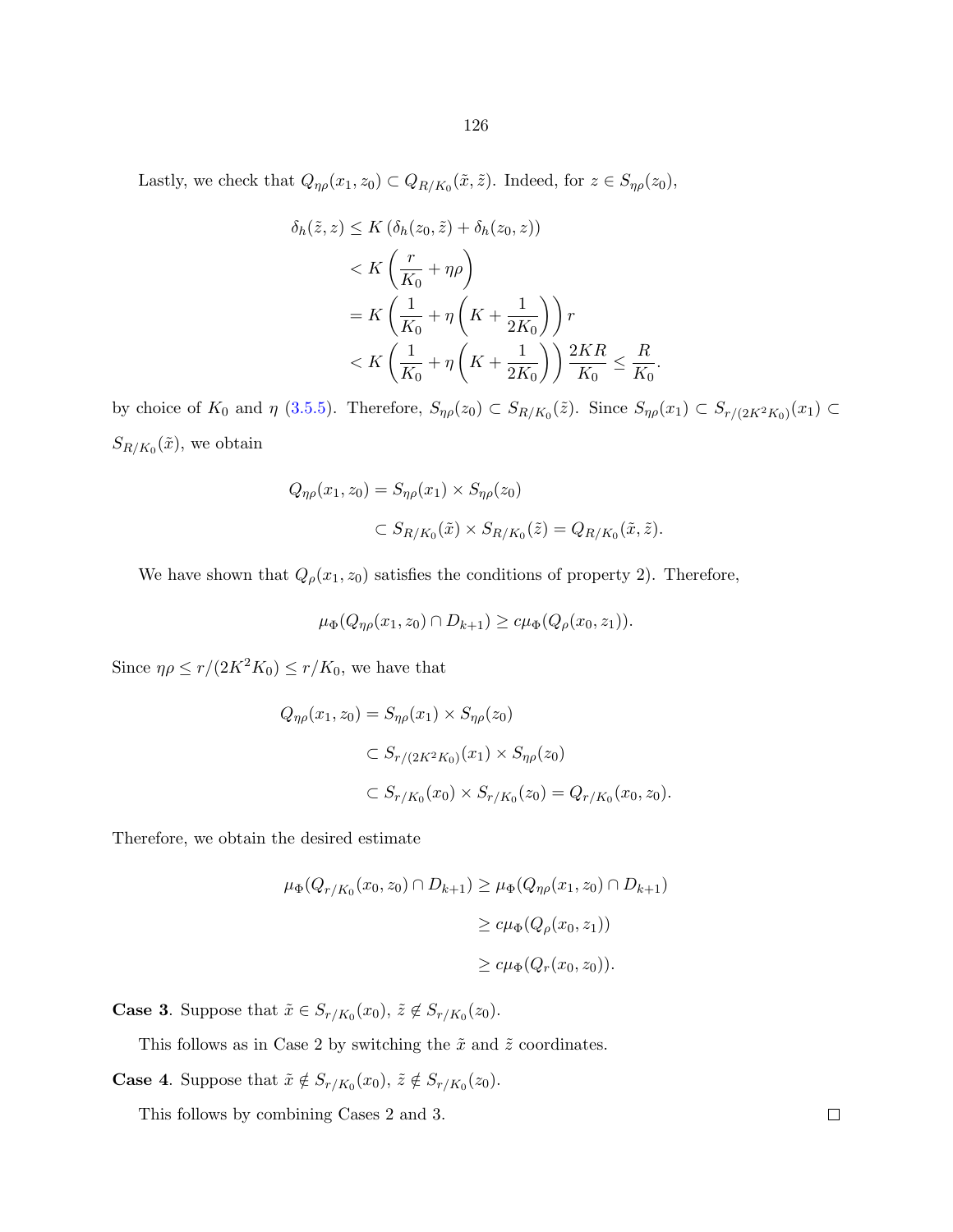#### <span id="page-132-0"></span>3.5.5 Proof of Theorem [3.1.2](#page-68-0)

We will first prove the following variation of Harnack inequality then show that Theorem [3.1.2](#page-68-0) follows.

**Theorem 3.5.2.** Let  $0 < s < 1$ . Assume that  $a^{ij} = a^{ij}(x)$  are bounded, measurable functions on  $\mathbb{R}^n$ and satisfy [\(3.1.1\)](#page-67-0). Let  $\hat{K}_3$  be as in [\(3.5.4\)](#page-92-0). There exist a positive constants  $C_H = C_H(n, \lambda, \Lambda, s) > 1$ and  $\kappa_2 = \kappa_2(n, \lambda, \Lambda, s) < 1$ , such that for a cube  $Q_R = Q_R(\tilde{x}, \tilde{z}) \subset \mathbb{R}^{n+1}$  and every nonnegative, classical solution  $U = U(x, z) = U(x, -z)$  to

$$
\begin{cases}\n a^{ij}(x)\partial_{ij}U + |z|^{2-\frac{1}{s}}\partial_{zz}U = 0 & \text{in } Q_{\hat{K}_3R} \setminus \{z = 0\} \\
 -\partial_{z+}U(x,0) = 0 & \text{on } Q_{\hat{K}_3R} \cap \{z = 0\},\n\end{cases}
$$

we have that

$$
\sup_{Q_{\kappa_2 R}} U \leq C_H U(\tilde{x}, \tilde{z}).
$$

*Proof.* Let  $a > 0$  be such that

$$
\frac{aR}{2K_0}=U(\tilde{x},\tilde{z}).
$$

Slide the paraboloid

$$
P(x, z) = -a\delta_{\Phi}((\tilde{x}, \tilde{z}), (x, z)) + C
$$

from below in  $Q_{\hat{K}_3R}$  until it touches the graph of U, at say  $(x_0, z_0)$ . We may write

$$
P(x, z) = -a\delta_{\Phi}((\tilde{x}, \tilde{z}), (x, z)) + a\delta_{\Phi}((\tilde{x}, \tilde{z}), (x_0, z_0)) + U(x_0, z_0).
$$

We claim that  $(x_0, z_0) \in \overline{S}_{R/K_0}$ . Indeed, if  $\delta_{\Phi}((\tilde{x}, \tilde{z}), (x_0, z_0)) > R/K_0$ , then

$$
\frac{aR}{2K_0} > U(\tilde{x}, \tilde{z}) \ge P(\tilde{x}, \tilde{z}) = a\delta_{\Phi}((\tilde{x}, \tilde{z}), (x_0, z_0)) + U(x_0, z_0) > \frac{aR}{K_0},
$$

which is a contradiction. Hence,  $(x_0, z_0) \in \overline{S}_{R/K_0} \subset \overline{Q}_{R/K_0}$  and

$$
A_{a,R}\cap \overline{Q}_{R/K_0}\neq \emptyset.
$$

Define

$$
D_k := A_{aC^k, R} \cap \overline{Q}_{R/K_0}, \quad k \ge 0
$$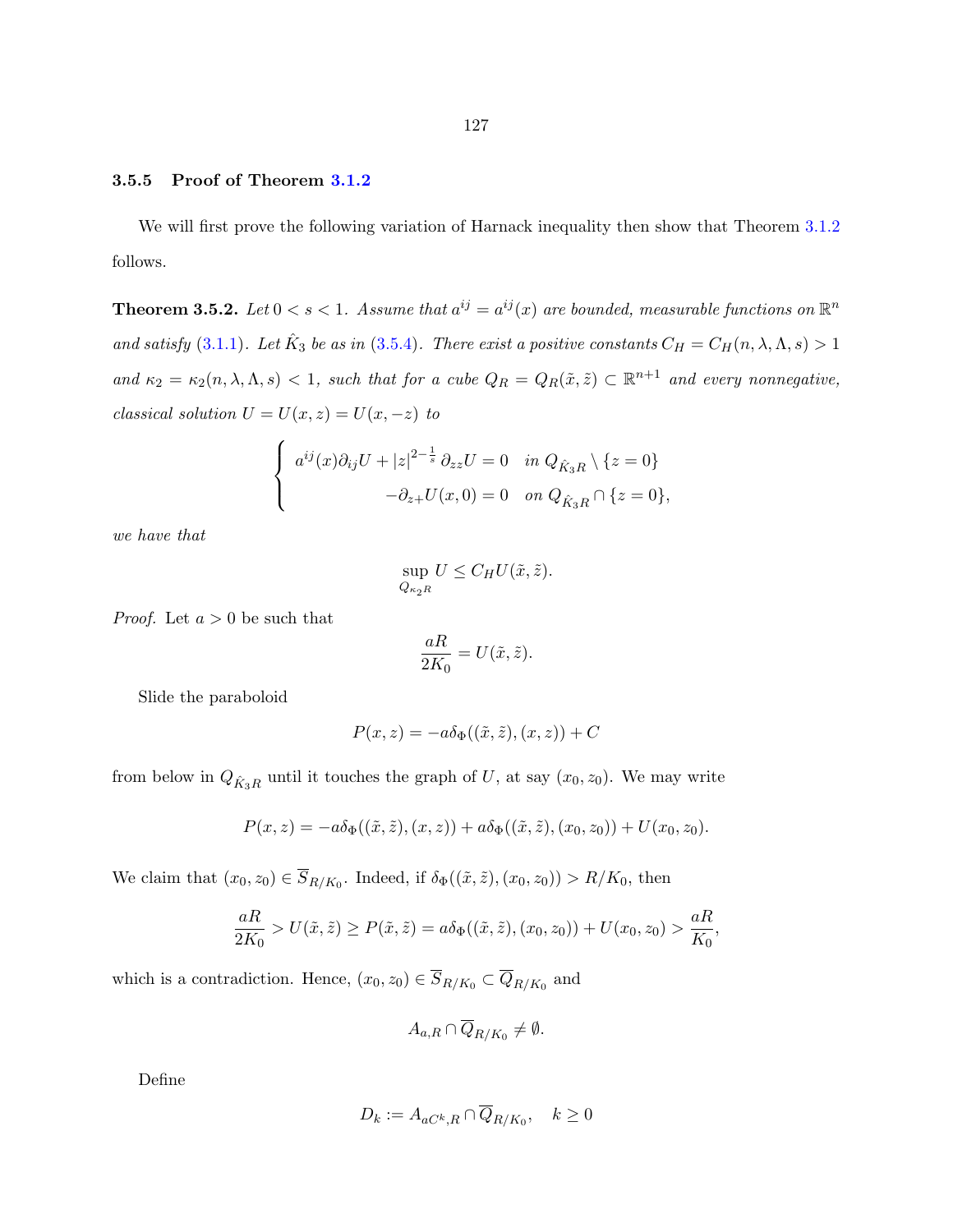<span id="page-133-0"></span>where C is the constant from Lemma [3.5.7.](#page-93-0) As a consequence of Lemma [3.5.2,](#page-87-0) we have

$$
\emptyset \neq D_0 \subset D_1 \subset D_2 \subset \cdots \subset D_k,
$$

so that, by Lemma [3.5.7,](#page-93-0)

$$
\mu_{\Phi}(D_k \cap Q_{\eta R/K_0}) = \mu_{\Phi}(A_{aC^k,R} \cap Q_{\eta R/K_0}) \geq c\mu_{\Phi}(Q_{R/K_0}).
$$

By Lemma [3.5.8,](#page-94-0)

$$
\mu_{\Phi}(Q_{R/K_0} \setminus D_k) \le (1 - c)^k \mu_{\Phi}(Q_{R/K_0}), \tag{3.5.22}
$$

.

and from the definition of  $A_{aC^k, R}$ ,

$$
U(x, z) \le aRC^k \quad \text{for } (x, z) \in D_k.
$$

Define

$$
\rho_k = c_0 (1 - c)^{k/\nu}, \quad c_0 = \frac{C^2 \theta^2 (n + 1)}{K_0} \left(\frac{2K_d^2}{c}\right)^{1/\nu}
$$

where  $K_d$  is the doubling constant and  $\nu = \log_2(K_d)$ . For convenience in the notation, let

$$
\beta = \frac{1}{3K_0}.
$$

Suppose there exists a point  $(x_k, z_k) \in Q_{\beta R/(n+1)} \subset S_{\beta R}$  such that

$$
U(x_k, z_k) \ge aRC^{k+1}, \quad k \ge k_0
$$

where  $k_0 = k_0(n, \lambda, \Lambda, s)$  is a large constant, to be determined. We claim that there is a point  $(x_{k+1}, z_{k+1}) \in \partial S_{\rho_k R}(x_k, z_k)$  such that

$$
U(x_{k+1}, z_{k+1}) \ge aRC^{k+2}.
$$

Suppose, by way of contradiction, that  $U < aRC^{k+2}$  on  $\partial S_{\rho_kR}(x_k, z_k)$ . In the cylinder,  $\{(x, z) :$  $\delta_{\Phi}((x_k, z_k), (x, z)) \leq \rho_k R$ , slide paraboloids of the form

$$
P(x,z) = \frac{2aKC^{k+2}}{\rho_k} \delta_{\Phi}((x_v, z_v), (x, z)) + c_v, \quad (x_v, z_v) \in S_{\frac{\rho_k R}{\theta C^2}}(x_k, z_k)
$$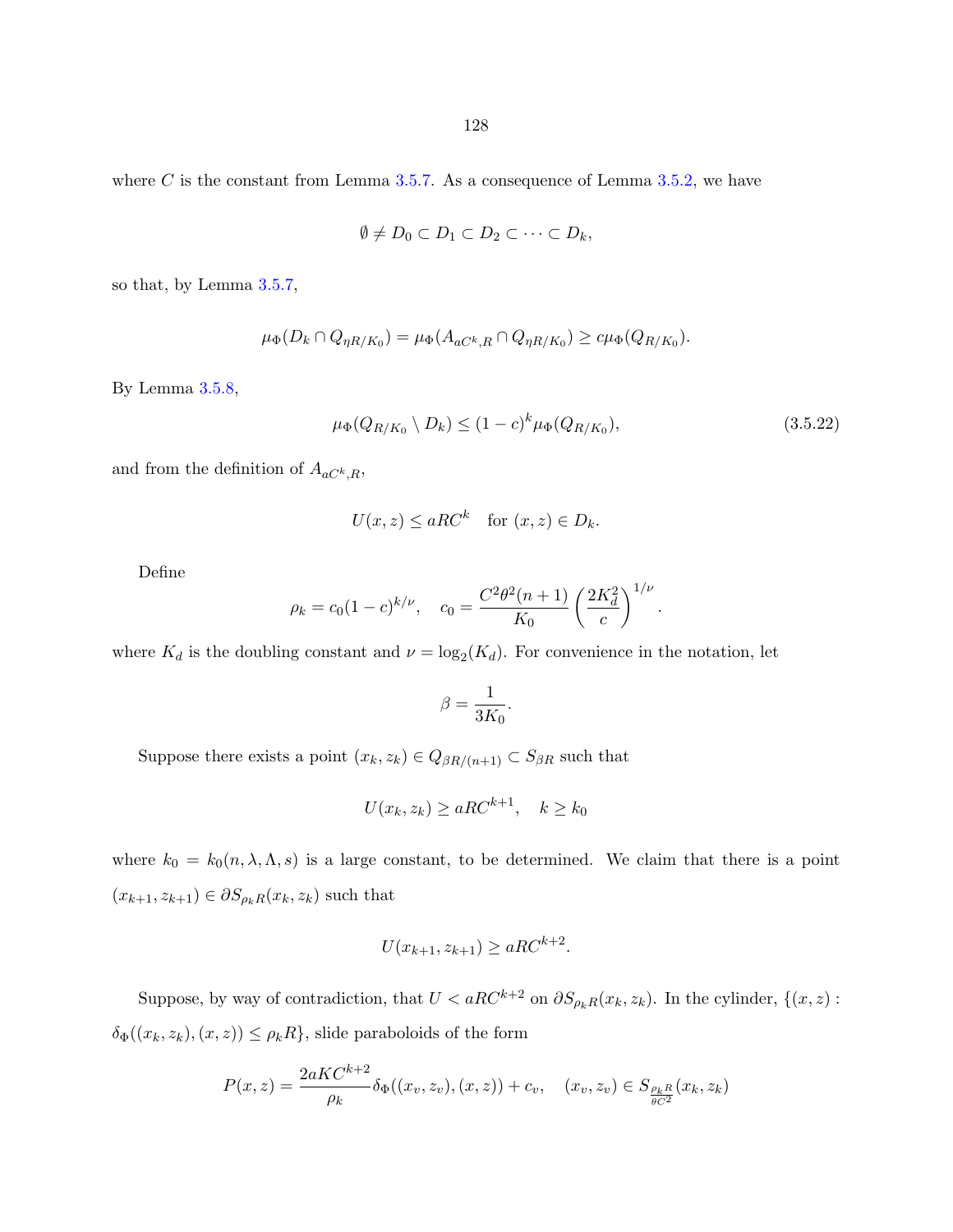<span id="page-134-0"></span>from above until they touch the graph of  $U$  for the first time. Let  $A$  denote the set of contact points.

Slide the paraboloids further until they touch U at  $(x_k, z_k)$ . Write these paraboloids as

$$
\tilde{P}(x,z) = \frac{2aKC^{k+2}}{\rho_k} \delta_{\Phi}((x_v, z_v), (x, z)) - \frac{2aKC^{k+2}}{\rho_k} \delta_{\Phi}((x_v, z_v), (x_k, z_k)) + U(x_k, z_k).
$$

Since  $(x_v, z_v) \in S_{\frac{\rho_k R}{\theta C^2}}(x_k, z_k)$ , we use the engulfing property to obtain

$$
S_{\frac{\rho_k R}{\theta C^2}}(x_k,z_k)\subset S_{\frac{\rho_k R}{C^2}}(x_v,z_v).
$$

In particular, we know  $\delta_{\Phi}((x_v, z_v), (x_k, z_k)) \leq \frac{\rho_k R}{C^2}$ . Therefore,

$$
\tilde{P}(x, z) \ge \frac{2aKC^{k+2}}{\rho_k} \delta_{\Phi}((x_v, z_v), (x, z)) - \frac{2aKC^{k+2}}{\rho_k} \frac{\rho_k R}{C^2} + aRC^{k+1}
$$
\n
$$
= \frac{2aKC^{k+2}}{\rho_k} \delta_{\Phi}((x_v, z_v), (x, z)) + aRC^k (C - 2K)
$$
\n
$$
\ge \frac{2aKC^{k+2}}{\rho_k} \delta_{\Phi}((x_v, z_v), (x, z)) + 2aRC^k.
$$

Therefore, the height of U at the contact points is above  $2aRC^k$  which shows

$$
A \subset \{(x, z) \in S_{\rho_k R}(x_k, z_k) : U \ge 2aRC^k\}.
$$
\n(3.5.23)

We will show that the contact points for the family of  $\tilde{P}$ 's are interior points of  $S_{\rho_kR}(x_k, z_k)$ . Let  $(\bar{x}, \bar{z})$  be a contact point for  $\tilde{P}$ . Assume, by way of contradiction, that

$$
\delta_{\Phi}((x_k, z_k), (\bar{x}, \bar{z})) = \rho_k R.
$$

By the quasi-triangle inequality [\(3.3.3\)](#page-79-0),

$$
\rho_k R \leq K \left( \delta_{\Phi}((x_k, z_k), (x_v, z_v)) + \delta_{\Phi}((x_v, z_v), (\bar{x}, \bar{z}))) \right)
$$
  

$$
< K \left( \frac{\rho_k R}{\theta C^2} + \delta_{\Phi}((x_v, z_v), (\bar{x}, \bar{z})) \right)
$$

so that

$$
\delta_{\Phi}((x_v, z_v), (\bar{x}, \bar{z})) > \frac{\rho_k R}{K} - \frac{\rho_k R}{\theta C^2}.
$$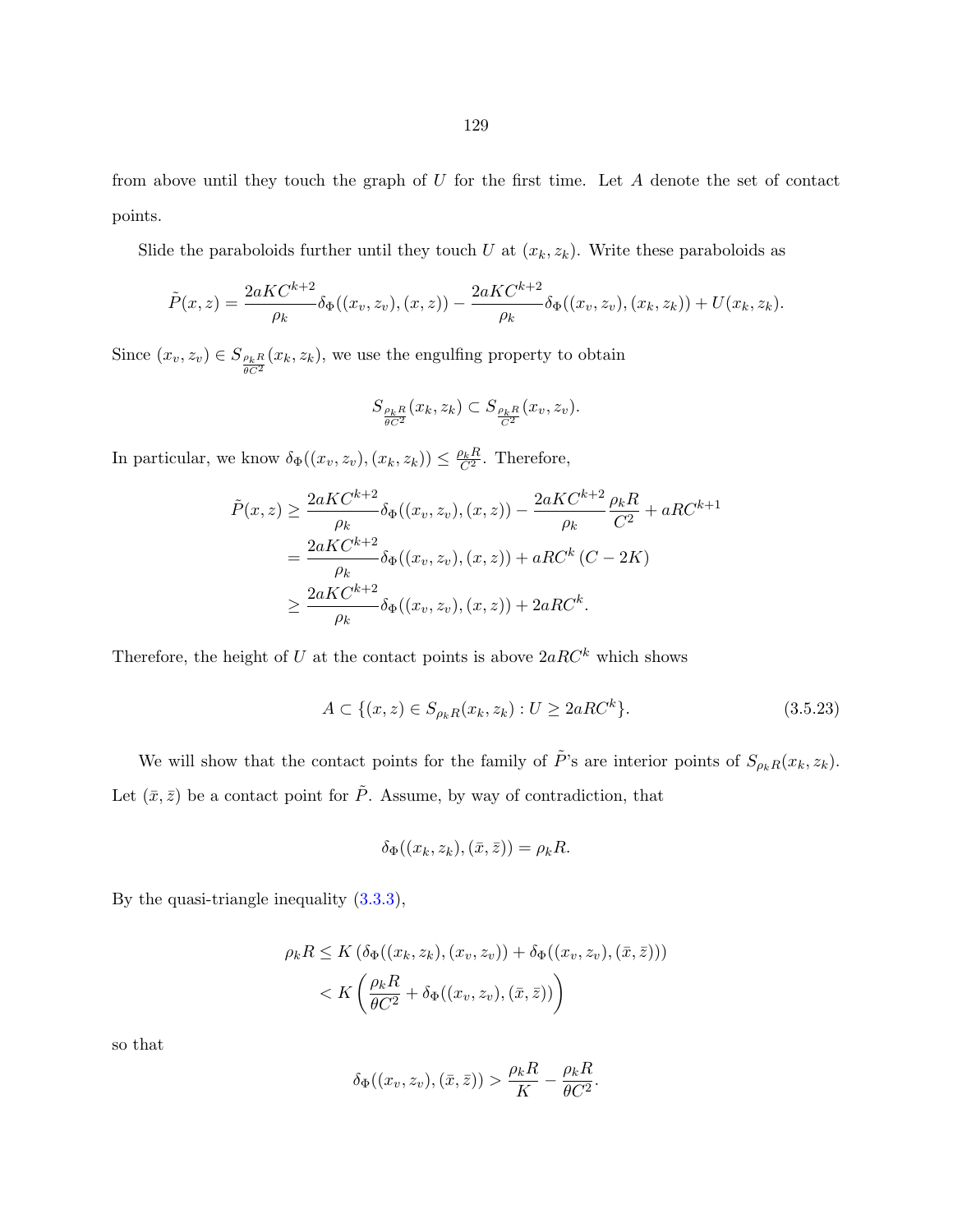Therefore,

$$
\tilde{P}(\bar{x}, \bar{z}) \ge \frac{2aKC^{k+2}}{\rho_k} \delta_{\Phi}((x_v, z_v), (\bar{x}, \bar{z})) + aRC^k (C - 2K)
$$
\n
$$
> \frac{2aKC^{k+2}}{\rho_k} \left(\frac{\rho_k R}{K} - \frac{\rho_k R}{\theta C^2}\right) + aRC^k (C - 2K)
$$
\n
$$
= 2aRC^{k+2} + 2aRC^k \left(C - 2K - \frac{K}{\theta}\right)
$$
\n
$$
> 2aRC^{k+2},
$$

which contradicts our assumption that  $U < aRC^{k+2}$  on  $\partial S_{\rho_kR}(x_k, z_k)$ . Therefore, it must be that the contact points are interior points of  $S_{\rho_kR}(x_k, z_k)$ .

By Remark [3.5.1,](#page-92-0) it follows that

$$
\mu_{\Phi}(A) \geq c\mu_{\phi}(S_{\frac{\rho_k R}{C^2 \theta}}(x_k, z_k)).
$$

Since  $\beta < 1/K_0$ , we have that

$$
Q_{\beta R/(n+1)}(\tilde{x},\tilde{z}) \subset S_{\beta R}(\tilde{x},\tilde{z}) \subset S_{R/K_0}(\tilde{x},\tilde{z}) \subset Q_{R/K_0}(\tilde{x},\tilde{z}).
$$

Since  $(x_k, z_k) \in Q_{\beta R/(n+1)}(\tilde{x}, \tilde{z}) \subset S_{R/K_0}(\tilde{x}, \tilde{z})$ , we use the engulfing property to obtain

$$
S_{R/K_0}(\tilde{x},\tilde{z}) \subset S_{\theta R/K_0}(x_k,z_k).
$$

As a consequence of the doubling property [\(3.3.4\)](#page-80-0),

$$
S_{\theta R/K_0}(x_k, z_k) \leq K_d \left(\frac{\theta R/K_0}{\rho_k R/(C^2 \theta)}\right)^{\nu} \mu_{\phi}(S_{\frac{\rho_k R}{C^2 \theta}}(x_k, z_k))
$$

$$
= K_d \left(\frac{C^2 \theta^2}{\rho_k K_0}\right)^{\nu} \mu_{\phi}(S_{\frac{\rho_k R}{C^2 \theta}}(x_k, z_k))
$$

and

$$
\mu_{\Phi}(S_{R(n+1)/K_0}) \le K_d \left(\frac{R(n+1)/K_0}{R/K_0}\right)^{\nu} \mu_{\Phi}(S_{R/K_0})
$$

$$
= K_d (n+1)^{\nu} \mu_{\Phi}(S_{R/K_0}).
$$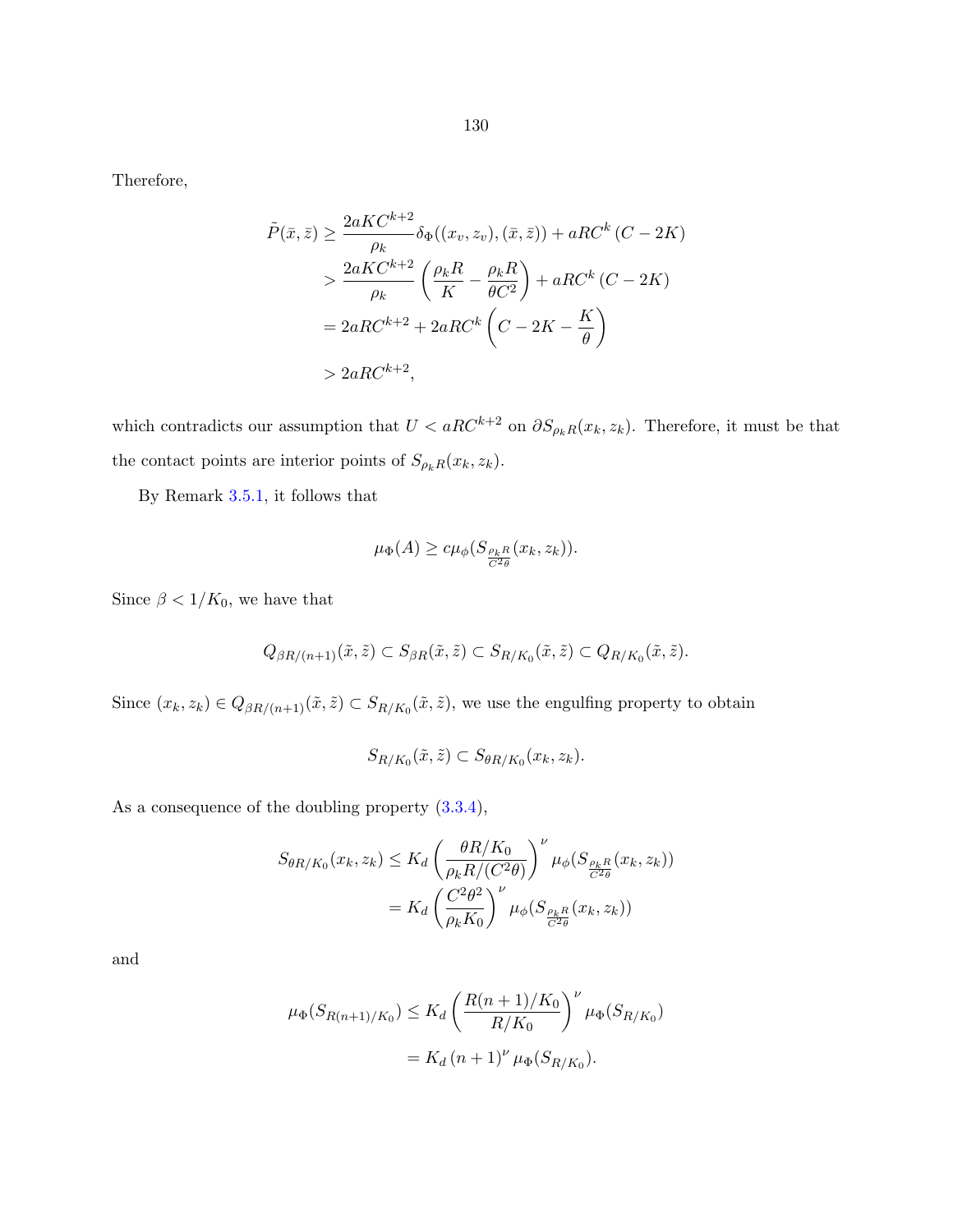<span id="page-136-0"></span>Thus, we use the above estimates to obtain

$$
\mu_{\Phi}(A) \geq c\mu_{\phi}(S_{\frac{\rho_{k}R}{C^{2}\theta}}(x_{k}, z_{k}))
$$
\n
$$
\geq cK_{d}^{-1} \left(\frac{\rho_{k}K_{0}}{C^{2}\theta^{2}}\right)^{\nu} \mu_{\Phi}(S_{\theta R/K_{0}}(x_{k}, z_{k}))
$$
\n
$$
\geq cK_{d}^{-1} \left(\frac{\rho_{k}K_{0}}{C^{2}\theta^{2}}\right)^{\nu} \mu_{\Phi}(S_{R/K_{0}}(\tilde{x}, \tilde{z}))
$$
\n
$$
\geq cK_{d}^{-1} \left(\frac{\rho_{k}K_{0}}{C^{2}\theta^{2}}\right)^{\nu} K_{d}^{-1} (n+1)^{-\nu} \mu_{\Phi}(S_{R(n+1)/K_{0}}(\tilde{x}, \tilde{z}))
$$
\n
$$
= 2(1-c)^{k} \mu_{\Phi}(S_{R(n+1)/K_{0}}(\tilde{x}, \tilde{z}))
$$
\n
$$
\geq 2(1-c)^{k} \mu_{\Phi}(Q_{R/K_{0}}(\tilde{x}, \tilde{z})).
$$
\n(3.5.24)

We next show that  $S_{r_kR}(x_k, z_k) \subset S_{R/K_0} \subset Q_{R/K_0}$  for  $k \geq k_0$ .

Since  $(x_k, z_k) \in S_{\beta R}(\tilde{x}, \tilde{z})$ , we know by Lemma [3.3.6](#page-81-0) that there exist constants  $C_0 > 0$  and  $p>1$  such that

$$
S((x_k, z_k), \rho_k R) = S\left((x_k, z_k), C_0\left(\frac{\rho_k}{C_0}\right)R\right)
$$
  
=  $S\left((x_k, z_k), C_0\left(\beta + \left(\frac{\rho_k}{C_0}\right)^{1/p} - \beta\right)^p R\right)$   
 $\subset S\left((\tilde{x}, \tilde{z}), \left(\beta + \left(\frac{\rho_k}{C_0}\right)^{1/p}\right)R\right).$ 

Choose  $k_0$  large so that

$$
\sum_{j=k_0}^{\infty} \left(\frac{\rho_j}{C_0}\right)^{1/p} = \frac{1}{C_0^{1/p}} \sum_{j=k_0}^{\infty} \rho_j^{1/p} < \frac{1}{2K_0} - \frac{1}{3K_0} = \frac{1}{2K_0} - \beta.
$$

Therefore,

$$
S_{\rho_k R}(x_k, z_k) \subset S_{R/(2K_0)}(\tilde{x}, \tilde{z}) \subset S_{R/K_0}(\tilde{x}, \tilde{z}) \subset Q_{R/K_0}(\tilde{x}, \tilde{z}). \tag{3.5.25}
$$

Since  $U(x, z) \le aRC^k$  for all  $(x, z) \in D_k$ , we know that

$$
D_k \subset \{(x, z) : U(x, z) \le aRC^k\} \cap Q_{R/K_0}
$$

so that

$$
\{(x,z): U(x,z) > aRC^k\} \cap Q_{R/K_0} \subset Q_{R/K_0} \setminus D_k.
$$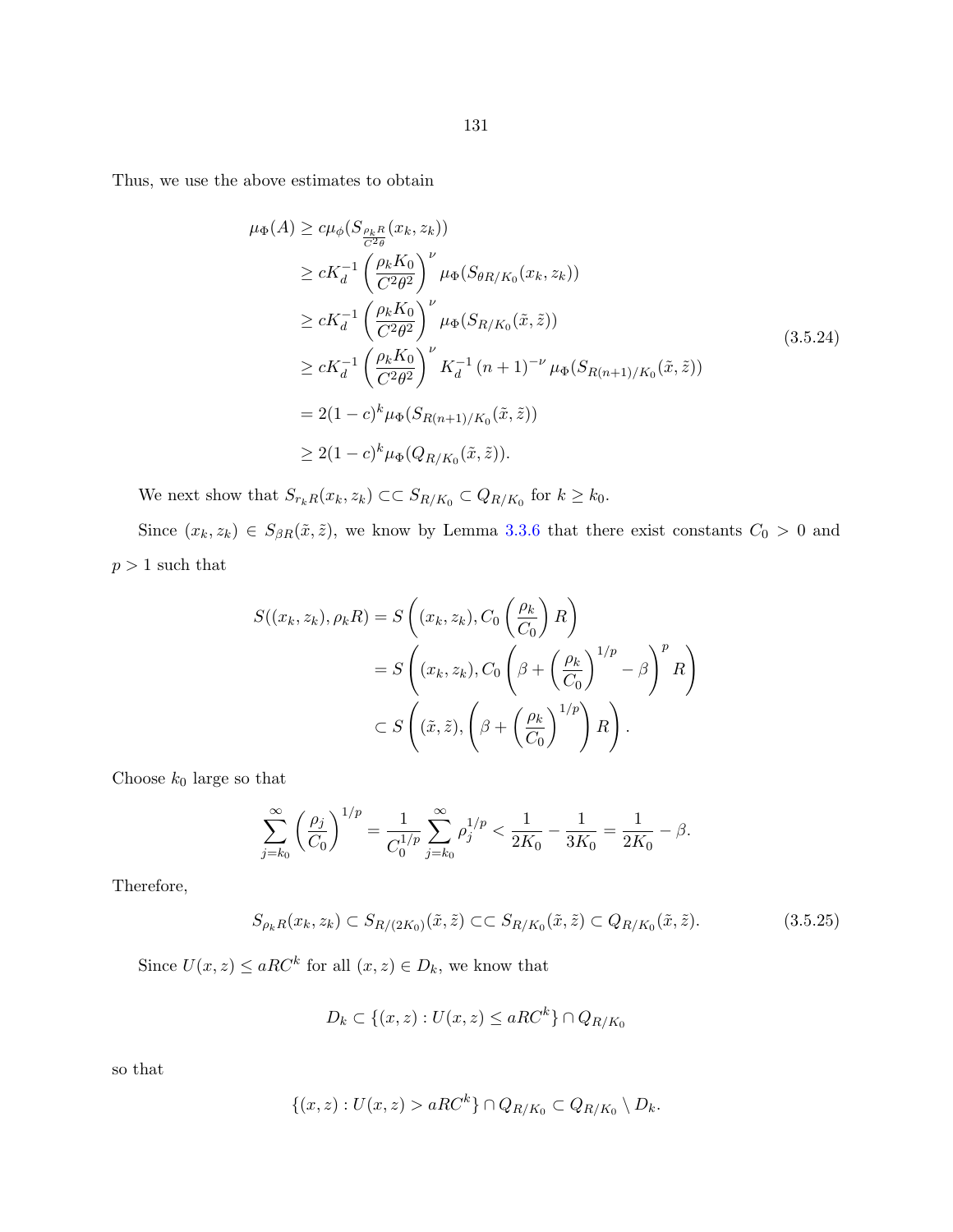Therefore, by [\(3.5.22\)](#page-133-0), [\(3.5.23\)](#page-134-0), [\(3.5.24\)](#page-136-0), and [\(3.5.25\)](#page-136-0),

$$
\mu_{\Phi}(\{U(x,z) > aRC^k\} \cap Q_{R/K_0}) \leq \mu_{\Phi}(Q_{R/K_0}(\tilde{x}, \tilde{z}) \setminus D_k)
$$
  
\n
$$
\leq (1-c)^k \mu_{\Phi}(Q_{R/K_0})
$$
  
\n
$$
\leq \frac{1}{2} \mu_{\Phi}(A)
$$
  
\n
$$
= \frac{1}{2} \mu_{\Phi}(A \cap Q_{R/K_0})
$$
  
\n
$$
\leq \frac{1}{2} \mu_{\Phi}(\{U \geq 2aRC^k\} \cap Q_{R/K_0})
$$
  
\n
$$
\leq \frac{1}{2} \mu_{\Phi}(\{U > aRC^k\} \cap Q_{R/K_0}),
$$

a contradiction. This proves the claim.

We now use the claim to prove Harnack inequality. We want to show that

$$
\sup_{Q_{\beta R/(n+1)}} U \le aRC^{k_0+1}.
$$

Suppose, by way of contradiction, that there is a point  $(x_{k_0}, z_{k_0}) \in Q_{\beta R/(n+1)}$  such that

$$
\sup_{Q_{\beta R/(n+1)}} U \ge U(x_{k_0}, z_{k_0}) > aRC^{k_0+1}.
$$

By the claim, there is a point  $(x_{k_0+1}, z_{k_0+1}) \in \partial S_{\rho_{k_0}R}(x_{k_0}, z_{k_0})$  such that

 $U(x_{k_0+1}, z_{k_0+1}) > a R C^{k_0+2}.$ 

Repeating this process, we can find a sequence  $(x_{k+1}, z_{k+1}) \in \partial S_{\rho_k R}(x_k, z_k)$  such that

$$
U(x_k, z_k) > aRC^{k+1} \quad \text{for } k \ge k_0.
$$

Notice that

$$
S((x_k, z_k), \rho_k R) = S\left((x_k, z_k), C_0 \left(\beta + \sum_{j=k_0}^k \left(\frac{\rho_j}{C_0}\right)^{1/p} - \beta - \sum_{j=k_0}^{k-1} \left(\frac{\rho_j}{C_0}\right)^{1/p}\right)^p R\right)
$$
  

$$
\subset S\left((\tilde{x}, \tilde{z}), \left(\beta + \sum_{j=k_0}^k \left(\frac{\rho_j}{C_0}\right)^{1/p}\right) R\right)
$$
  

$$
\subset S\left((\tilde{x}, \tilde{z}), \frac{R}{2K_0}\right) \subset Q\left((\tilde{x}, \tilde{z}), \frac{R}{2K_0}\right).
$$

Therefore,  $(x_k, z_k) \in Q_{R/(2K_0)}$  for all  $k \geq k_0$ .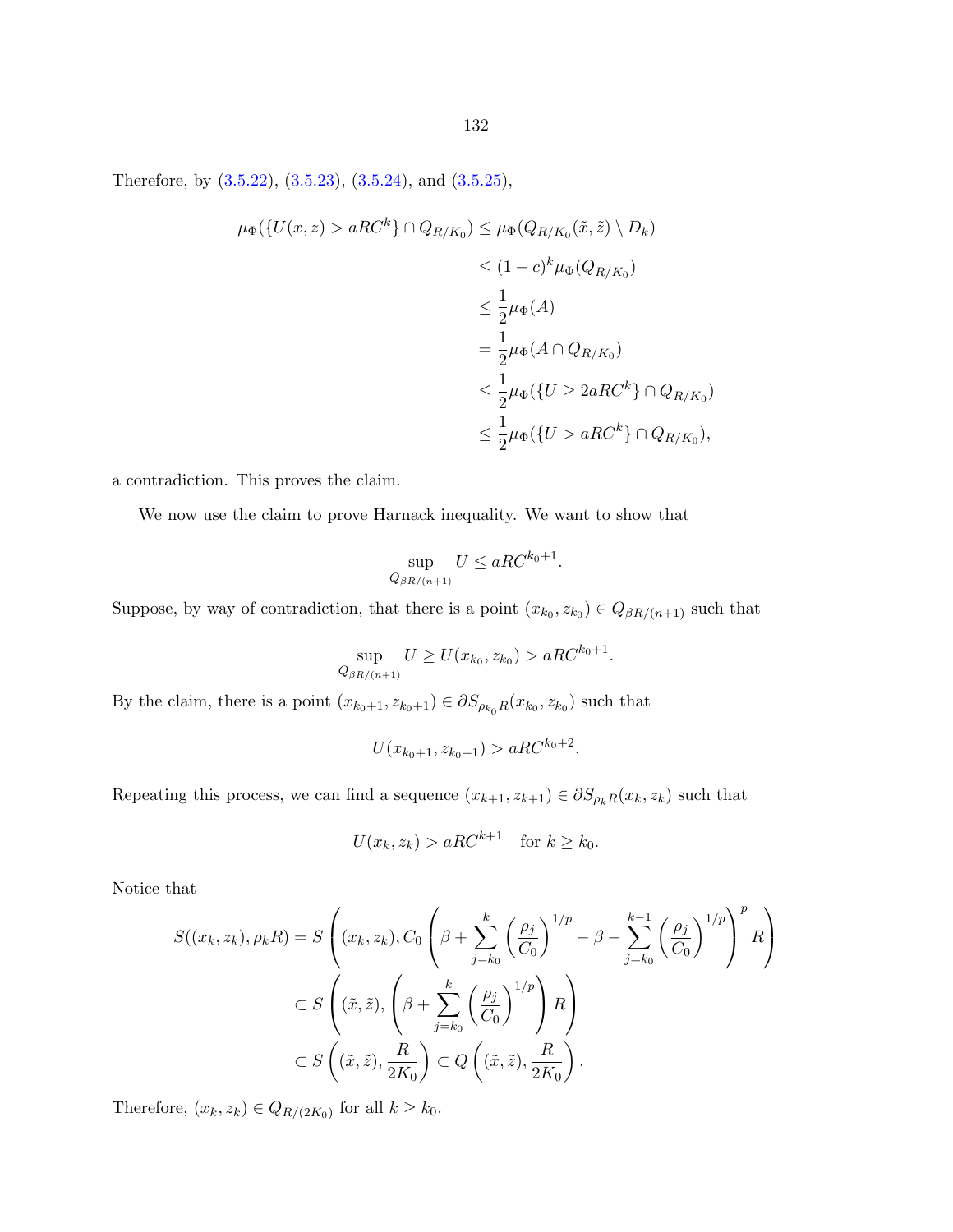We have shown that U is unbounded in  $\overline{Q}_{R/(2K_0)}$ , a contradiction. Letting  $\kappa_2 = \beta/(n+1)$ , we conclude that

$$
\sup_{Q_{\kappa_2 R}} U \le C^{k_0+1} aR
$$
  
=  $C^{k_0+1}(2K_0)U(\tilde{x}, \tilde{z}) = C_H U(\tilde{x}, \tilde{z})$ 

where  $C_H = C_H(n, \lambda, \Lambda, s) > 1$ .

*Proof of Theorem [3.1.2.](#page-68-0)* Let  $\hat{K}_2$  and  $\hat{K}_3$  be as in [\(3.5.3\)](#page-92-0) and [\(3.5.4\)](#page-92-0), respectively.

Let  $\hat{K}_1 = \hat{K}_1(n, s) > 1$  and  $\kappa_1 = \kappa_1(n, s) < 1$  be such that

$$
1 < (n+1)\theta \hat{K}_3 \le \hat{K}_1 \quad \text{and} \quad \theta \kappa_1 < \kappa_2 < 1.
$$

Let  $(\tilde{x}, \tilde{z}) \in S_{\kappa_1 R}(x_0, z_0)$ . By the engulfing property,

$$
S_{\kappa_1 R}(x_0, z_0) \subset S_{\theta \kappa_1 R}(\tilde{x}, \tilde{z}) \subset Q_{\theta \kappa_1 R}(\tilde{x}, \tilde{z}) \subset Q_{\kappa_2 R}(\tilde{x}, \tilde{z}).
$$

Again applying the engulfing property, we have

$$
Q_{\hat K_3 R}(\tilde x,\tilde z)\subset S_{(n+1)\hat K_3 R}(\tilde x,\tilde z)\subset S_{(n+1)\theta \hat K_3 R}(x_0,z_0)\subset S_{\hat K_1 R}(x_0,z_0)\subset\subset \Omega\times \mathbb{R}.
$$

By Theorem [3.5.2,](#page-132-0) we get

$$
\sup_{S_{\kappa_1 R}(x_0, z_0)} U \le \sup_{Q_{\kappa_2 R}(\tilde{x}, \tilde{z})} U \le C_H U(\tilde{x}, \tilde{z})
$$

Taking the infimum over all  $(\tilde{x}, \tilde{z}) \in S_{\kappa_1 R}(x_0, z_0)$ , the desired Harnack inequality  $(3.1.6)$  holds.

It remains to prove the Hölder estimate  $(3.1.7)$ . The proof follows by a standard argument (see, for example, [\[31,](#page-143-0) Section 8.9]). We provide the details for completeness. Let  $0 < r \leq \hat{K}_1 R$  and define

$$
M(r) = \sup_{S_r(x_0, z_0)} U
$$
 and  $m(r) = \inf_{S_r(x_0, z_0)} U$ .

Apply [\(3.1.6\)](#page-69-0) to  $M(r) - U \ge 0$  in  $S_r(x_0, z_0)$  to obtain

$$
\sup_{S_{\kappa_1 r}(x_0, z_0)} (M(r) - U) \le C_H \inf_{S_{\kappa_1 r}(x_0, z_0)} (M(r) - U).
$$

 $\Box$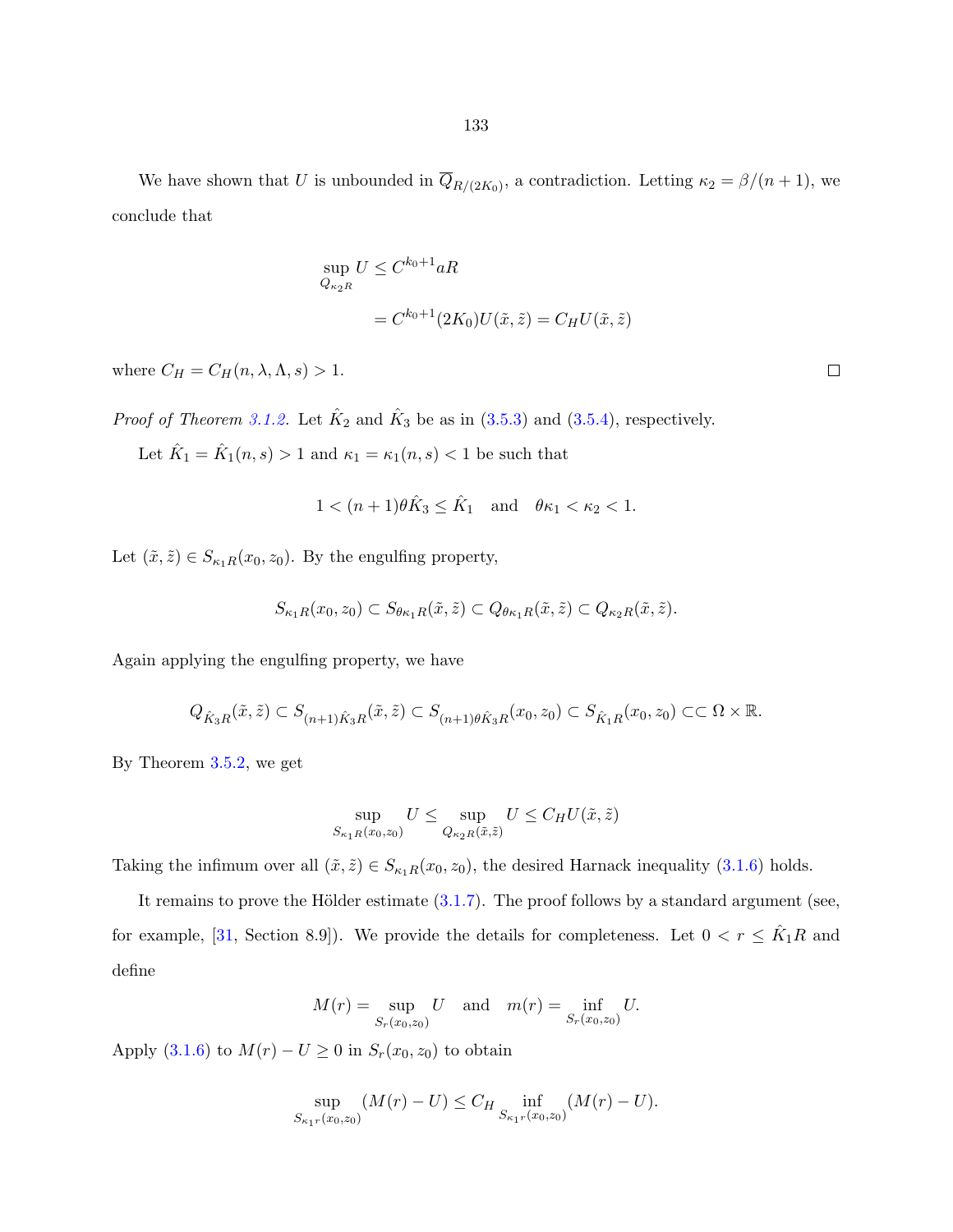Therefore,

$$
M(r) - m(\kappa_1 r) \le C_H (M(r) - M(\kappa_1 r)).
$$
\n(3.5.26)

Similarly, applying  $(3.1.6)$  to  $U - m(r) \ge 0$  in  $S_r(x_0, z_0)$ , we obtain

$$
\sup_{S_{\kappa_1 r}(x_0, z_0)} (U - m(r)) \le C_H \inf_{S_{\kappa_1 r}(x_0, z_0)} (U - m(r)),
$$

so that

$$
M(\kappa_1 r) - m(r) \le C_H \left( m(\kappa_1 r) - m(r) \right). \tag{3.5.27}
$$

Let  $\omega(r) = M(r) - m(r)$ . Adding (3.5.26) and (3.5.27) together, we get

$$
\omega(r) + \omega(\kappa_1 r) \le C_H \left(\omega(r) - \omega(\kappa_1 r)\right)
$$

Rearranging, we obtain

$$
\omega(\kappa_1 r) \le \gamma \omega(r), \quad \gamma = \frac{C_H - 1}{C_H + 1} < 1.
$$

Note that  $\gamma = \gamma(n, \lambda, \Lambda, s)$ .

By [\[31,](#page-143-0) Lemma 8.23], for any  $\mu \in (0,1)$ , there are constants  $\hat{C}_1 = \hat{C}_1(n,\lambda,\Lambda,s) > 0$  and  $\alpha_1 = (1-\mu)\log\gamma/\log\kappa$  such that

$$
\omega(r) \le C \left(\frac{r}{\hat{K}_1 R}\right)^{\alpha_1} \omega(\hat{K}_1 R) \le 2Cr^{\alpha_1} (\hat{K}_1 R)^{-\alpha_1} \sup_{S_{\hat{K}_1 R}(x_0, z_0)} |U|.
$$

Choose  $\mu$  so that  $\alpha_1<1/2.$ 

By taking  $r = \delta_{\Phi}((x_0, z_0), (x, z))$  and  $\hat{C}_1 = 2C$ , we estimate

$$
|U(x_0, z_0) - U(x, z)| \le \omega(r) \le \hat{C}_1(\delta_{\Phi}((x_0, z_0), (x, z)))^{\alpha_1} (\hat{K}_1 R)^{-\alpha_1} \sup_{S_{\hat{K}_1 R}(x_0, z_0)} |U|
$$

for all  $(x, z) \in S_{\hat{K}_1 R}(x_0, z_0)$ .

# 3.5.6 Proof of Theorem [3.1.1](#page-67-0)

*Proof of Theorem [3.1.1.](#page-67-0)* Let U be the solution to [\(3.2.6\)](#page-74-0) given by [\(3.2.7\)](#page-74-0) in  $\Omega \times \mathbb{R} \subset \mathbb{R}^{n+1}$ . By Theorem [3.2.4,](#page-71-0) since  $u \geq 0$ , we know that  $e^{-tL}u \geq 0$ . It follows from  $(3.2.7)$  that  $U \geq 0$ .

 $\Box$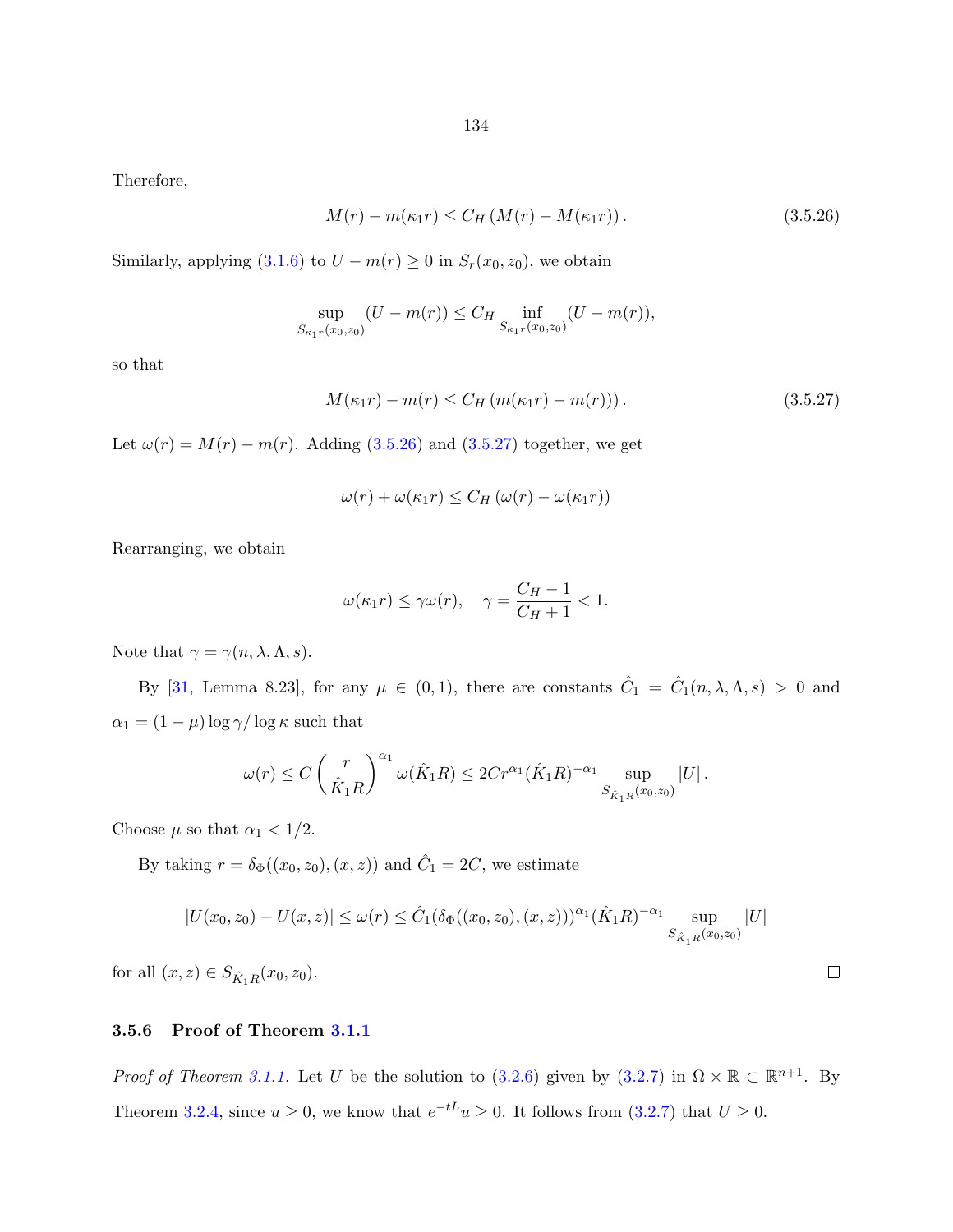Let  $\kappa=\kappa(n,s)<1$  and  $\hat{K}=\hat{K}(n,s)>1$  be such that

$$
\kappa<\sqrt{\kappa_1}\quad\text{and}\quad\sqrt{2\hat{K}_1}<\hat{K}.
$$

We recall from  $(3.3.1)$  that

$$
B_r(x_0) = S_{r^2/2}(x_0)
$$
 for any  $r > 0$ .

Taking  $r = \sqrt{\kappa_1}R$ , we obtain

$$
B_{\kappa R}(x_0) \times [S_{\kappa_1 R^2/2}(x_0, 0) \cap \{z = 0\}] \subset B_{\sqrt{\kappa_1} R}(x_0) \times S_{\kappa_1 R^2/2}(x_0, 0)
$$
  
=  $S_{\kappa_1 R^2/2}(x_0, 0) \times S_{\kappa_1 R^2/2}(x_0, 0)$  (3.5.28)  
 $\subset S_{\kappa_1 R^2}(x_0, 0).$ 

Taking  $r = \sqrt{2\hat{K}_1}R$ , we obtain

$$
S_{\hat{K}_1 R^2}(x_0, 0) \subset S_{\hat{K}_1 R^2}(x_0) \times S_{\hat{K}_1 R^2}(0)
$$
  
=  $B_{\sqrt{2\hat{K}_1}R}(x_0) \times S_{\hat{K}_1 R^2}(0)$   
 $\subset B_{\hat{K}_1 R}(x_0) \times S_{\hat{K}_1 R^2}(0) \subset\subset \Omega \times \mathbb{R}.$ 

Let  $\tilde{U}$  be the even extension of U so that  $\tilde{U}(x, z) = \tilde{U}(x, -z)$ . We apply Theorem [3.1.2](#page-68-0) to  $\tilde{U}$  to obtain the following Harnack inequality

$$
\sup_{S_{\kappa_1 R^2}(x_0,0)} \tilde{U} \leq C_H \inf_{S_{\kappa_1 R^2}(x_0,0)} \tilde{U}.
$$

By  $(3.5.28)$ , we have that

$$
\sup_{B_{\kappa r}(x_0)} u = \sup_{B_{\kappa R}(x_0) \times [S_{\kappa_1 R^2/2}(x_0,0) \cap \{z=0\}]} \tilde{U}
$$
\n
$$
\leq \sup_{S_{\kappa_1 R^2}(x_0,0)} \tilde{U}
$$
\n
$$
\leq C_H \inf_{S_{\kappa_1 R^2}(x_0,0)} \tilde{U}
$$
\n
$$
\leq C_H \inf_{B_{\kappa R}(x_0) \times [S_{\kappa_1 R^2/2}(x_0,0) \cap \{z=0\}]} \tilde{U} = C_H \inf_{B_{\kappa r}(x_0)} u
$$

which proves  $(3.1.3)$ .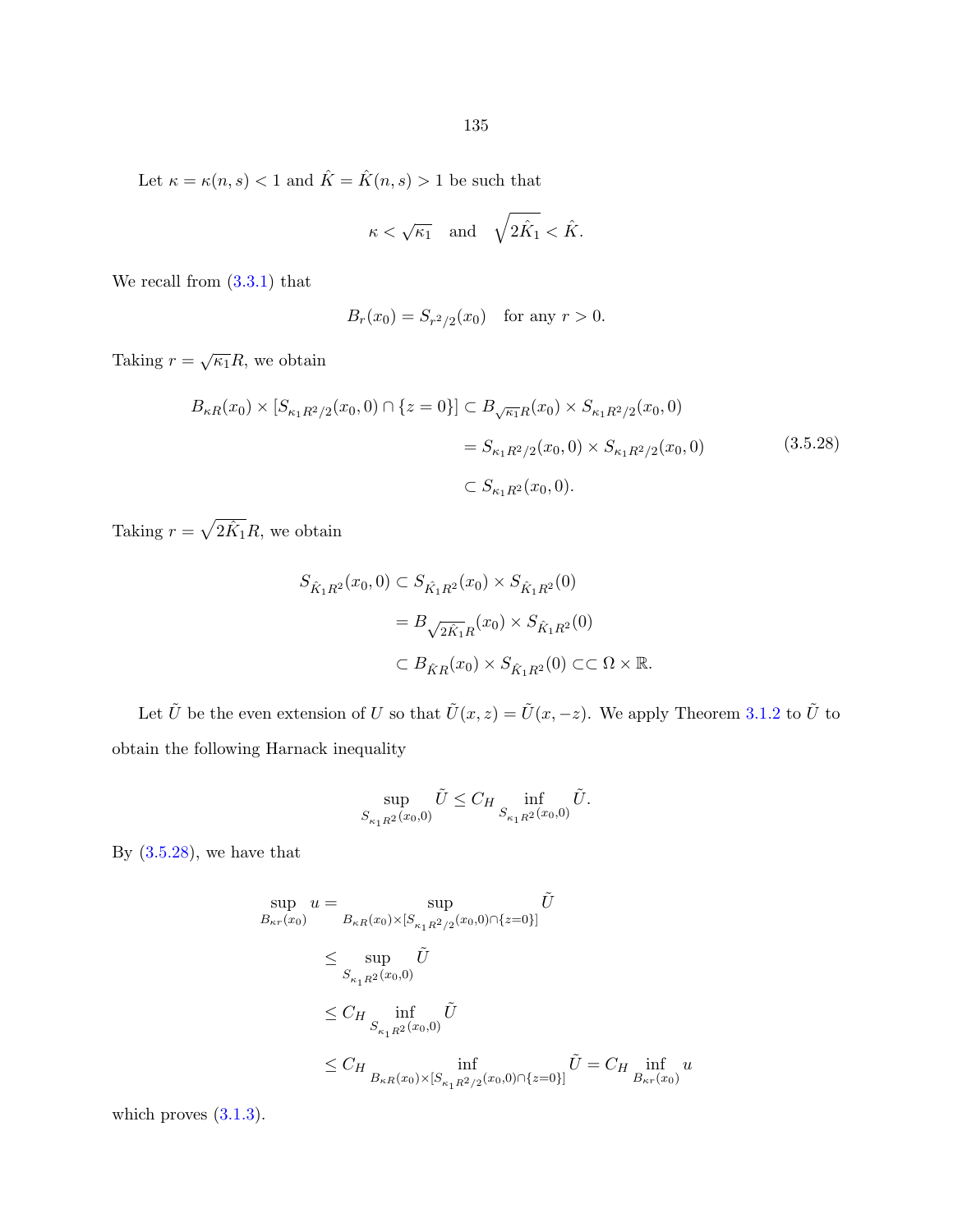It remains to prove the Hölder estimate  $(3.1.4)$ . By  $(3.1.7)$ , we obtain the estimate

$$
\left| \tilde{U}(x_0, 0) - \tilde{U}(x, z) \right| \leq \hat{C}_1 \delta_{\Phi}((x_0, 0), (x, z))^{\alpha_1} \left( \hat{K}_1 R^2 \right)^{-\alpha_1} \sup_{S_{\hat{K}_1 R^2}(x_0, 0)} \tilde{U}
$$

for every  $(x,z)\in S_{\hat{K}_1R^2}(x_0,0).$  Since

$$
B_{\sqrt{\hat{K}_1}R}(x_0) \times S_{\hat{K}_1R^2/2}(0) = S_{\hat{K}_1R^2/2}(x_0) \times S_{\hat{K}_1R^2/2}(0) \subset S_{\hat{K}_1R^2}(x_0, 0),
$$

we have, for any  $x \in B_{\sqrt{K_1}R}(x_0)$ , that

$$
|u(x_0) - u(x)| = \left| \tilde{U}(x_0, 0) - \tilde{U}(x, 0) \right|
$$
  
\n
$$
\leq \hat{C}_1 \delta_{\Phi}((x_0, 0), (x, 0))^{\alpha_1} \left( \hat{K}_1 R^2 \right)^{-\alpha_1} \sup_{S_{\hat{K}_1 R}(x_0, 0)} \left| \tilde{U} \right|
$$
  
\n
$$
\leq \frac{\hat{C}_1}{2} |x - x_0|^{2\alpha_1} \left( \sqrt{\hat{K}_1} R \right)^{-2\alpha_1} \sup_{B_{\hat{K}_1 R}(x_0) \times S_{\hat{K}_1 R^2}(0)} \left| \tilde{U} \right|.
$$

For each fixed  $z \ge 0$ , by [\(3.2.2\)](#page-72-0), we take the supremum in x to get

$$
||U(\cdot,z)||_{L^{\infty}(B_{\hat{K}R}(x_0))} = \left\| \frac{(2s)z}{4^{s}\Gamma(s)} \int_0^{\infty} e^{-\frac{s^2}{t}z^{\frac{1}{s}}} e^{-Lt} u(\cdot) \frac{dt}{t^{1+s}} \right\|_{L^{\infty}(B_{\hat{K}R}(x_0))}
$$
  

$$
\leq \frac{(2s)z}{4^{s}\Gamma(s)} \int_0^{\infty} e^{-\frac{s^2}{t}z^{\frac{1}{s}}} ||e^{-Lt}u||_{L^{\infty}(\Omega)} \frac{dt}{t^{1+s}}
$$
  

$$
\leq \frac{(2s)z}{4^{s}\Gamma(s)} \int_0^{\infty} e^{-\frac{s^2}{t}z^{\frac{1}{s}}} M ||u||_{L^{\infty}(\Omega)} \frac{dt}{t^{1+s}} = M ||u||_{L^{\infty}(\Omega)}.
$$

Letting  $\hat{K}_0 = \sqrt{\hat{K}_1}$ ,  $\hat{C} = M\hat{C}_1/2$ , and  $\alpha = 2\alpha_1$ , we conclude that

$$
|u(x_0) - u(x)| \leq \hat{C} |x - x_0|^\alpha \left(\hat{K}_0 R\right)^{-\alpha} \sup_{\Omega} |u| \quad \text{for all } x \in B_{\hat{K}_0 R}(x_0).
$$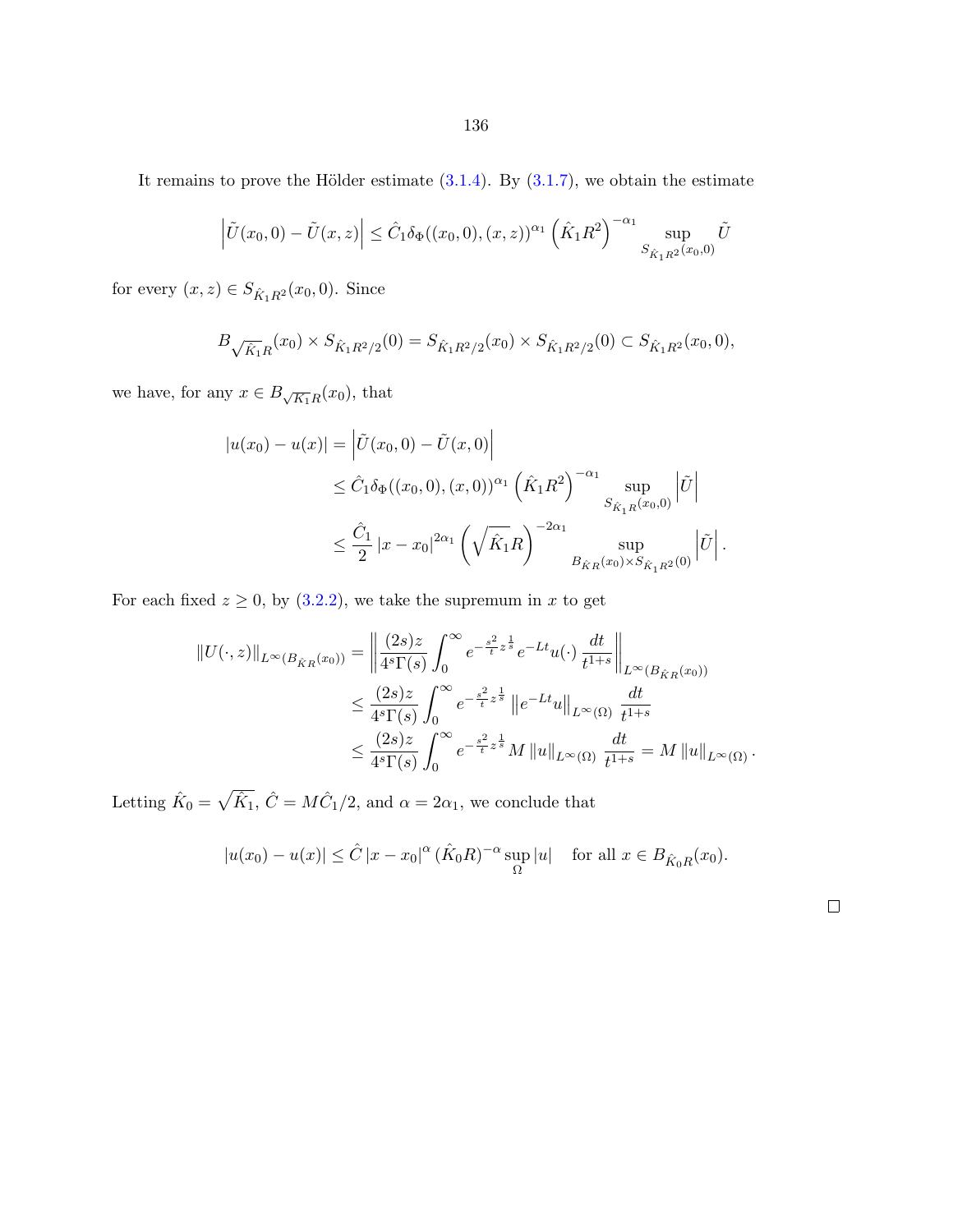#### REFERENCES

- $[1]$  N. H. Abel. Solution de Quelques Problémes à L'aide D'integrales Definies. In Gesammelte Mathematische Werke; Teubner: Leipzig, Germany, (1823). pp. 11–27.
- [2] M. Allen, Hölder regularity for nondivergence nonlocal parabolic equations, *Calc. Var. Partial* Differential Equations  $57$  (2018), Art. 110, 29 pp.
- [3] M. Allen, L. A. Caffarelli and A. Vasseur, A parabolic problem with a fractional time derivative, Arch. Ration. Mech. Anal. **221** (2016), 603-630.
- [4] M. Allen, L. A. Caffarelli and A. Vasseur, Porous medium flow with both a fractional potential pressure and fractional time derivative, Chin. Ann. Math. Ser. B 38 (2017), 45–82.
- [5] R. Almeida, N. R. O. Bastos, and M. T. T. Monteiro, Modeling some real phenomena by fractional differential equations, Math. Meth. Appl. Sci. 39 (2016), 4846–4855.
- [6] W. Arendt and R. M. Schätzle, Semigroups generated by elliptic operators in non-divergence form on  $C_0(\Omega)$ , Ann. Sc. Norm. Super. Pisa Cl. Sci. 13 (2014) 1–18.
- [7] A. V. Balakrishnan, Fractional powers of closed operators and the semigroups generated by them, Pacific J. Math. 10 (1960), 419–437.
- [8] A. Bernardis, F. J. Martín-Reyes, P. R. Stinga and J. L. Torrea, Maximum principles, extension problem and inversion for nonlocal one-sided equations, J. Differential Equations 260 (2016), 6333–6362.
- [9] C. Bjorland, L. A. Caffarelli and A. Figalli, Nonlocal tug-of-war and the infinity fractional Laplacian, Comm. Pure Appl. Math. 65 (2012), 337–380.
- [10] K. Bogden et al., Potential Analysis of Stable Processes and its Extensions, Lecture Notes in Mathematics 1980, Springer-Verlag, Berlin, 2009.
- [11] J. Bourgain, H. Brezis and P. Mironescu, Another look at Sobolev spaces, in: Optimal Control and Partial Differential Equations, 439–455, IOS, Amsterdam, 2001.
- [12] L. A. Caffarelli, Interior a priori estimates for solutions of fully nonlinear equations, Ann. of Math. **130** (1989), 189–213.
- [13] L. A. Caffarelli, The regularity of free boundaries in higher dimensions, Acta Math. 139 (1977), 155–184.
- [14] L. Caffarelli and X. Cabre, Fully Nonlinear Elliptic Equations, Amer. Math. Soc. Colloquium Publications 43, American Mathematical Society, 1995.
- [15] L. Caffarelli and F. Charro, On a fractional Monge-Ampie operator, Annals of PDE (2015), pp. 47.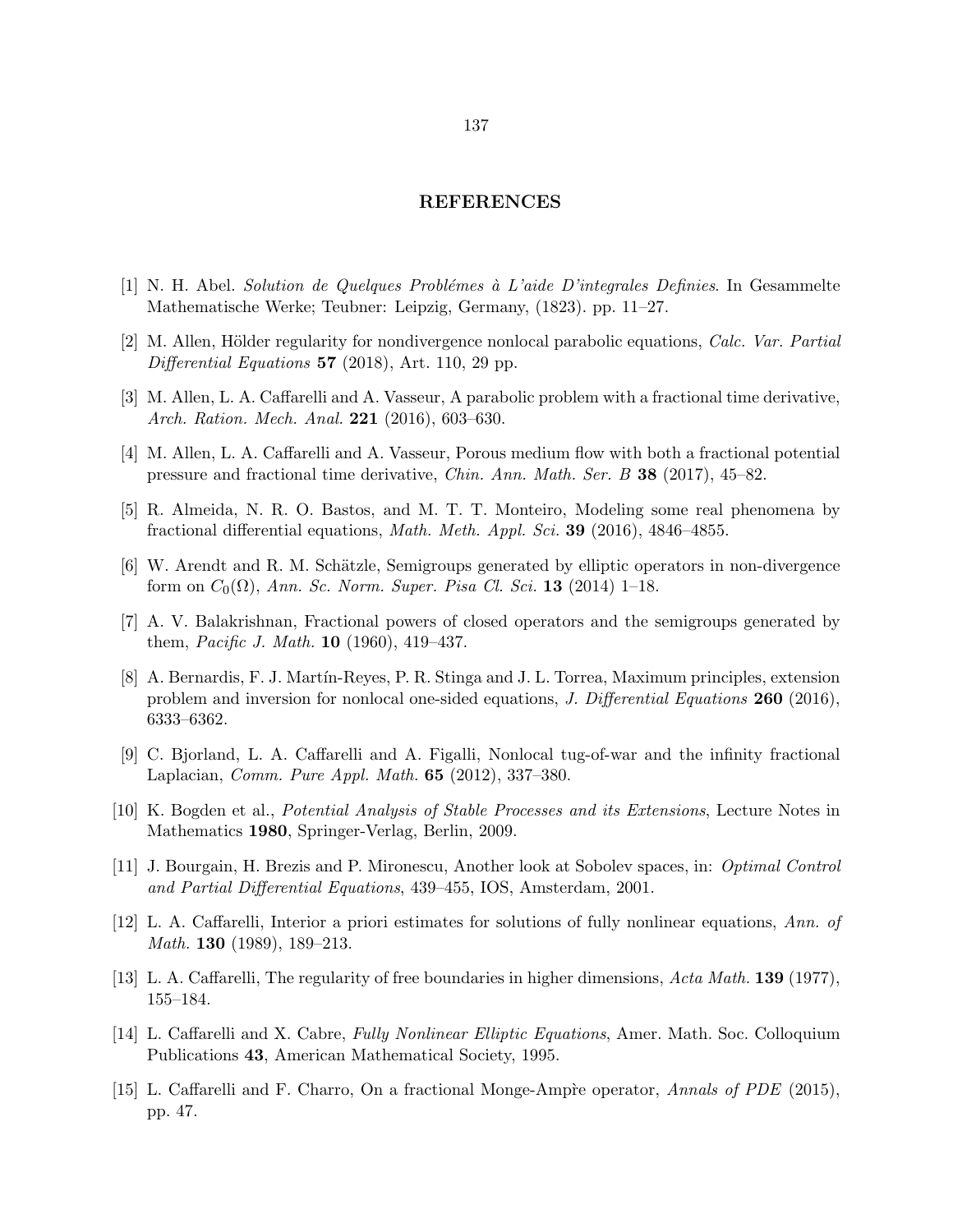- <span id="page-143-0"></span>[16] L. A. Caffarelli and C. E. Gutierrez, Properties of the solutions of the linearized Monge–Ampère equation, American Journal of Mathematics 119 (1997), 423–465.
- [17] L. A. Caffarelli, X. Ros-Oton, and J. Serra, Obstacle problems for integro-differential operators: regularity of solutions and free boundaries, Invent. math. 208 (2017), 1155–1211.
- [18] L. A. Caffarelli, S. Salsa and L. Silvestre, Regularity estimates for the solution and the free boundary of the obstacle problem for the fractional Laplacian, Invent. math. 171 (2008), 425–461.
- [19] L. Caffarelli and L. Silvestre, An extension problem related to the fractional Laplacian, Communications in Partial Differential Equations 32 (2007) 1245–1260.
- [20] L. A. Caffarelli and P. R. Stinga, Fractional elliptic equations, Caccioppoli estimates and regularity, Ann. Inst. H. Poincaré Anal. Non Linéaire 33 (2016), 767–807.
- [21] L. A. Caffarelli and A. Vasseur, Drift diffusion equations with fractional diffusion and the quasi-geostrophic equation, Ann. of Math. (2) 171 (2010), 1903–1930.
- [22] D. del-Castillo-Negrete, B. A. Carreras, and V. E. Lynch, Fractional diffusion in plasma turbulence, Physics of Plasmas 11 (2004), 3854–3864.
- [23] R. R. Coifman and G. Weiss, Analyse Harmonique Non-commutative Sur Certains Espaces Homogènes, Lecture Notes In Mathematics 242, Springer–Verlag, Berlin Heidelberg, 1971.
- [24] R. Cont and P. Tankov, Finantial Modelling with Jump Processes, Chapman & Hall/CRC, 2003.
- [25] S. Di Marino and M. Squassina, New characterization of Sobolev metric spaces, arXiv:1803.01658 (2018), 15pp.
- [26] S. Dipierro and E. Valdinoci, A density property for fractional weighted Sobolev spaces, Atti Accad. Naz. Lincei Rend. Lincei Mat. Appl. 26 (2015), 397–422.
- [27] J. Duoandikoetxea, Fourier Analysis, Graduate Studies in Mathematics 29, American Mathematical Society, Providence, RI, 2001.
- [28] A. Figalli, *The Monge–Ampère Equation and Its Applications*, Zurich Lectures in Advanced Mathematics 22, European Mathematical Society, 2017.
- [29] L. Forzani and D. Maldonado, A mean-value inequality for nonnegative solutions to the linearized Monge–Ampère equation *Potential Analysis* **30** (2009), 251–270.
- [30] J. E. Galé, P. J. Miana, and P. R. Stinga, Extension problem and fractional operators: semigroups and wave equations, Journal of Evolution Equations 13 (2013), 343–386.
- [31] D. Gilbarg and N. S. Trudinger, Elliptic Partial Differential Equations of Second Order, Springer-Verlag, Berlin Heidelberg, 2001.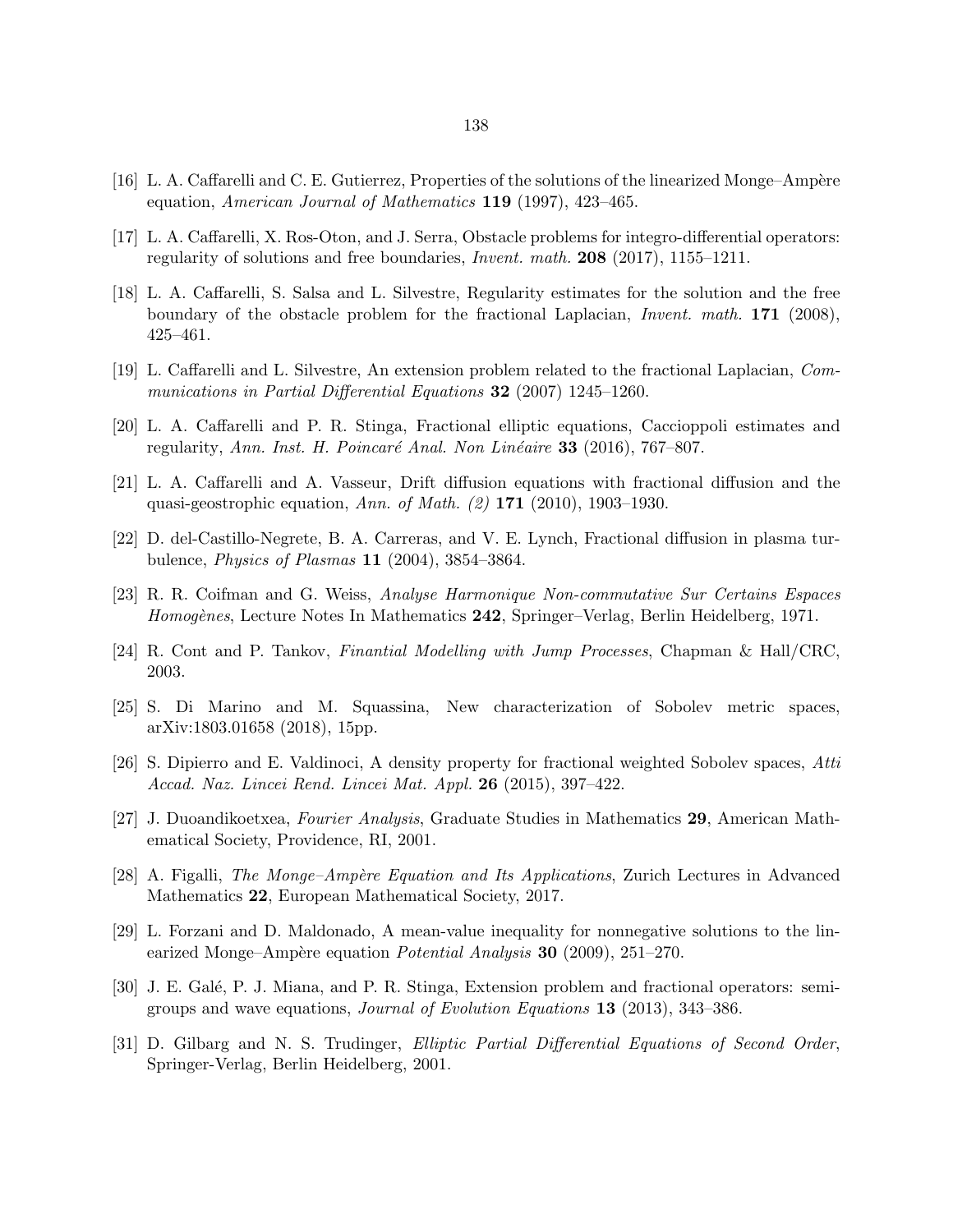- [32] G. Grubb, Fractional Laplacians on domains, a development of Hömander's theory of  $\mu$ transmission pseudodifferential operators, Adv. Math. 268 (2015), 478–528.
- [33] G. Grubb, Regularity of spectral fractional Dirichlet and Neumann problems, Math. Nachr. 289 (2016), 831–844.
- [34] C. Gutierrez, *The Monge–Ampère Equation*, Progress in Nonlinear Differential Equations and Their Applications 44, Birkhäuser, Basel (2001).
- [35] G. H. Hardy and J. E. Littlewood, A maximal theorem with function-theoretic applications, Acta Math. 54 (1930), 81–116.
- [36] N. I. Jacob and R. L. Schilling, Some Dirichlet spaces obtained by subordinate reflected diffusions, Revista Mathemática Iberoamericana 15 (1999), 59–91.
- [37] P. Kim, R. Song, and Z. Vondraček, Potential theory of subordinate killed Brownian motion, Trans. Amer. Math. Soc. 371 (2019), 3917–3969.
- [38] J. Klafter and R. Metzler The random walk's guide to anomalous diffusion: a fractional dynamics approach, Physics Reports 339 (2000), 1–77.
- [39] J. Klafter and I. M. Sokolov, Anomalous diffusion spreads its wings, Physics World 18 (2005), 30-32.
- [40] N. V. Krylov and M. V. Safonov, Certain properties of solutions of parabolic equations with measurable coefficients. Izv. Akad. Nauk. SSSR 40 (1980), 161–175.
- [41] S.F. Lacroix. Traité du Calcul Différentiel et du Calcul Inteégral, Vol 3. Courcier, Paris, 2 edition, (1819). 409–410.
- [42] N. S. Landkof, Foundations of Modern Potential Theory, translated from the Russian by A. P. Doohovskoy, Die Grundlehren der mathematischen Wissenschaften, Band 180, Springer-Verlag, New York-Heidelberg, 1972.
- [43] N. Le, On the Harnack inequality for degenerate and singular elliptic equations with unbounded lower order terms via sliding paraboloids, *Communications in Contemporary Mathematics* 20 (2018), pp38.
- [44] N. Le and O. Savin, On boundary Hölder gradient estimates for solution to the linearized Monge–Ampère equations, *Proc. Amer. Math. Soc.*  $143$  (2015), 1605–1615.
- [45] G. W. Leibniz. Letter from Hanover, Germany to G.F.A. L'Hospital, September 30, 169, Leibniz Mathematische Schriften. Olms-Verlag, Hildesheim, Germany, 1962. 301–302, First published in 1849.
- [46] M. Lorente, The convergence in  $L^1$  of singular integrals in harmonic and ergodic theory, J. Fourier Anal. Appl. 5 (1999), 617–638.
- [47] A. Lunardi, Analytic Semigroups and Optimal Regularity in Parabolic Problems, Birkhäuser Verlag, 1995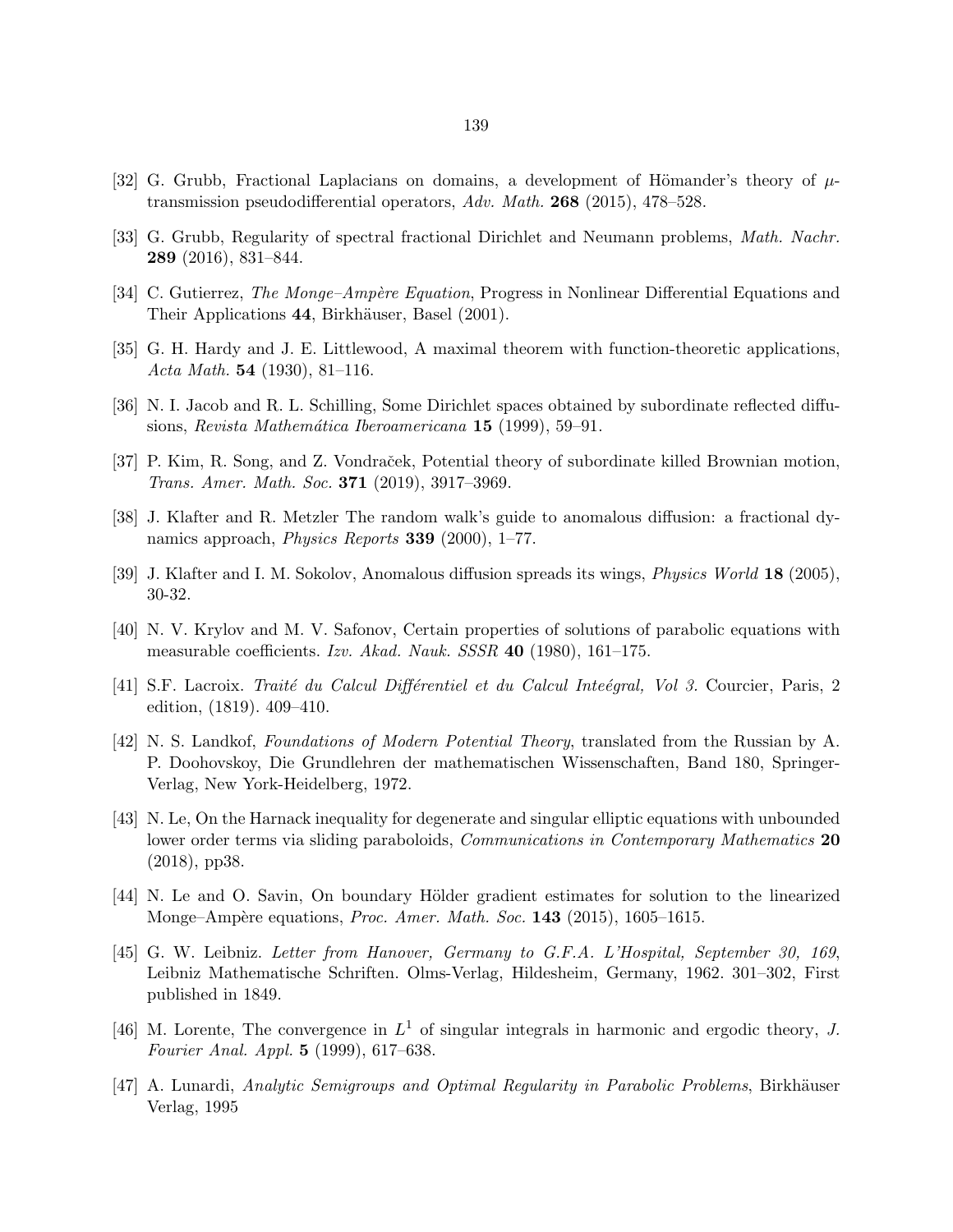- [48] D. Maldonado, Harnack's inequality for solutions to the linearized Monge–Ampère operator with lower-order terms, *J. Differential Equations* 256 (2014), 1987–2022.
- [49] D. Maldonado, On certain degenerate and singular elliptic PDEs I: nondivergence form operators with unbounded drifts and applications to subelliptic equations, J. Differential Equations 264 (2018), 624–678.
- [50] D. Maldonado and P. R. Stinga, Harnack inequality for the fractional nonlocal linearized Monge-Ampère equation, Calc. of Var. Partial Differential Equations 56 (2017), 56–103.
- [51] R. L. Magin, Fractional Calculus in Bioengineering, Begell House (2006).
- [52] A. Marchaud, Sur les dérivées et sur les différences des fonctions de variables réelles, J. Math. Pures Appl. 6 (1927), 337–425.
- [53] F. J. Martín-Reyes and A. de la Torre, One-sided BMO spaces, J. London Math. Soc. (2) 49 (1994), 529–542.
- [54] F. J. Martín-Reyes, P. Ortega and A. de la Torre, Weights for one-sided operators, in: Recent Developments in Real and Harmonic Analysis, 97–132, Appl. Numer. Harmon. Anal., Birkhäuser Boston, Inc., Boston, MA, 2010.
- [55] F. J. Martín-Reyes, P. Ortega Salvador and A. de la Torre, Weighted inequalities for one-sided maximal functions, Trans. Amer. Math. Soc. 319 (1990), 517–534.
- [56] F. J. Martín-Reyes, L. Pick and A. de la Torre,  $A^{\dagger}_{\infty}$  condition, *Canad. J. Math.* 45 (1993), 1231–1244.
- [57] M. A. Matlob and Y. Jamali, The concepts and applications of fractional order differential calculus in modeling of viscoelastic systems: a primer, Critical Review in Biomedical Engineering  $(2017)$  1–36.
- [58] V. Maz'ya and T. Shaposhnikova, On the Bourgain, Brezis, and Mironescu theorem concerning limiting embeddings of fractional Sobolev spaces, Journal of Functional Analysis, 195 (2002), 230–238.
- [59] C. Mooney, A proof of the Krylov-Safonov theorem without localization, Communications in Partial Differential Equations. 44 (2019), 681–690.
- [60] J. Moser, A Harnack inequality for parabolic differential equations, Comm. Pure Appl. Math. 17 (1964), 101–134.
- [61] J. Moser, On Harnack's theorem for elliptic differential equations, Comm. Pure Appl. Math. 14 (1961), 577–591.
- [62] A. Pazy, Semigroups of Linear Operators and Applications to Partial Differential Equations, Applied Mathematical Sciences 44, Springer–Verlag, New York, 1983.
- [63] W. Rudin, Real and Complex Analysis, Third edition, McGraw-Hill Book Co., Singapore, 1987.